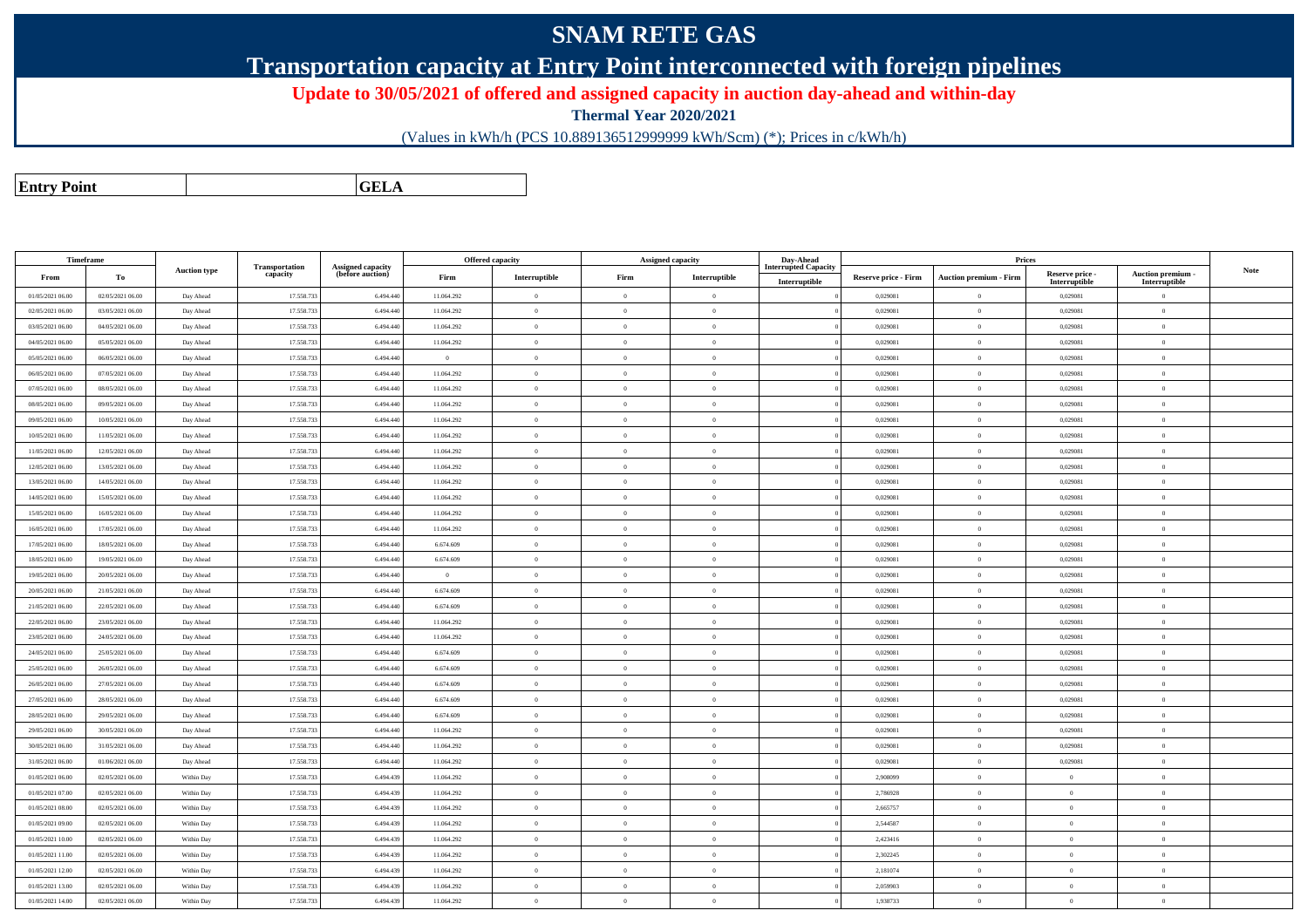| 01/05/2021 15:00                     | 02/05/2021 06:00                     | Within Day               | 17.558.733               | 6.494.439              | 11.064.292               | $\,$ 0                   | $\bf{0}$                         | $\theta$                         |          | 1,817562             | $\bf{0}$                 | $\overline{0}$                   | $\,0\,$                    |  |
|--------------------------------------|--------------------------------------|--------------------------|--------------------------|------------------------|--------------------------|--------------------------|----------------------------------|----------------------------------|----------|----------------------|--------------------------|----------------------------------|----------------------------|--|
| 01/05/2021 16:00                     | 02/05/2021 06:00                     | Within Day               | 17.558.733               | 6,494,439              | 11.064.292               | $\overline{0}$           | $\overline{0}$                   | $\overline{0}$                   |          | 1,696391             | $\overline{0}$           | $\overline{0}$                   | $\theta$                   |  |
| 01/05/2021 17:00                     | 02/05/2021 06:00                     | Within Dav               | 17.558.733               | 6.494.439              | 11.064.292               | $\mathbf{0}$             | $\overline{0}$                   | $\overline{0}$                   |          | 1,575220             | $\mathbf{0}$             | $\overline{0}$                   | $\overline{0}$             |  |
| 01/05/2021 18:00                     | 02/05/2021 06:00                     | Within Day               | 17.558.733               | 6.494.439              | 11.064.292               | $\bf{0}$                 | $\overline{0}$                   | $\bf{0}$                         |          | 1,454050             | $\bf{0}$                 | $\overline{0}$                   | $\bf{0}$                   |  |
| 01/05/2021 19:00                     | 02/05/2021 06:00                     | Within Day               | 17.558.733               | 6,494,439              | 11.064.292               | $\bf{0}$                 | $\bf{0}$                         | $\overline{0}$                   |          | 1,332879             | $\bf{0}$                 | $\bf{0}$                         | $\,0\,$                    |  |
| 01/05/2021 20:00                     | 02/05/2021 06:00                     | Within Dav               | 17.558.733               | 6.494.439              | 11.064.292               | $\mathbf{0}$             | $\overline{0}$                   | $\overline{0}$                   |          | 1,211708             | $\mathbf{0}$             | $\overline{0}$                   | $\overline{0}$             |  |
| 01/05/2021 21:00                     | 02/05/2021 06:00                     | Within Day               | 17.558.733               | 6.494.439              | 11.064.292               | $\bf{0}$                 | $\bf{0}$                         | $\overline{0}$                   |          | 1,090537             | $\bf{0}$                 | $\overline{0}$                   | $\,0\,$                    |  |
| 01/05/2021 22:00                     | 02/05/2021 06:00                     | Within Day               | 17.558.733               | 6,494,439              | 11.064.292               | $\overline{0}$           | $\overline{0}$                   | $\overline{0}$                   |          | 0,969366             | $\,$ 0 $\,$              | $\overline{0}$                   | $\overline{0}$             |  |
| 01/05/2021 23:00                     | 02/05/2021 06:00                     | Within Day               | 17.558.733               | 6.494.439              | 11.064.292               | $\mathbf{0}$             | $\overline{0}$                   | $\overline{0}$                   |          | 0,848196             | $\mathbf{0}$             | $\overline{0}$                   | $\overline{0}$             |  |
| 02/05/2021 00:00                     | 02/05/2021 06:00                     | Within Day               | 17.558.733               | 6.494.439              | 11.064.292               | $\bf{0}$                 | $\bf{0}$                         | $\overline{0}$                   |          | 0,727025             | $\bf{0}$                 | $\overline{0}$                   | $\,0\,$                    |  |
| 02/05/2021 01:00                     | 02/05/2021 06:00                     | Within Day               | 17.558.733               | 6,494,439              | 11.064.292               | $\overline{0}$           | $\overline{0}$                   | $\overline{0}$                   |          | 0.605854             | $\bf{0}$                 | $\overline{0}$                   | $\theta$                   |  |
| 02/05/2021 02:00                     | 02/05/2021 06:00                     | Within Dav               | 17.558.733               | 6.494.439              | 11.064.292               | $\mathbf{0}$             | $\overline{0}$                   | $\overline{0}$                   |          | 0,484683             | $\mathbf{0}$             | $\overline{0}$                   | $\overline{0}$             |  |
| 02/05/2021 03:00                     | 02/05/2021 06:00                     | Within Day               | 17.558.733               | 6.494.439              | 11.064.292               | $\bf{0}$                 | $\overline{0}$                   | $\bf{0}$                         |          | 0,363512             | $\bf{0}$                 | $\overline{0}$                   | $\bf{0}$                   |  |
| 02/05/2021 04:00                     | 02/05/2021 06:00                     | Within Day               | 17.558.733               | 6,494,439              | 11.064.292               | $\bf{0}$                 | $\overline{0}$                   | $\overline{0}$                   |          | 0,242342             | $\bf{0}$                 | $\mathbf{0}$                     | $\,0\,$                    |  |
| 02/05/2021 05:00                     | 02/05/2021 06:00                     | Within Dav               | 17.558.733               | 6.494.439              | 11.064.292               | $\overline{0}$           | $\overline{0}$                   | $\overline{0}$                   |          | 0,121171             | $\mathbf{0}$             | $\overline{0}$                   | $\overline{0}$             |  |
| 02/05/2021 06:00                     | 03/05/2021 06:00                     | Within Day               | 17.558.733               | 6.494.439              | 11.064.292               | $\bf{0}$                 | $\bf{0}$                         | $\overline{0}$                   |          | 2,908099             | $\bf{0}$                 | $\overline{0}$                   | $\bf{0}$                   |  |
| 02/05/2021 07:00                     | 03/05/2021 06:00                     | Within Day               | 17.558.733               | 6,494,439              | 11.064.292               | $\overline{0}$           | $\overline{0}$                   | $\overline{0}$                   |          | 2,786928             | $\bf{0}$                 | $\overline{0}$                   | $\theta$                   |  |
| 02/05/2021 08:00                     | 03/05/2021 06:00                     | Within Day               | 17.558.733               | 6.494.439              | 11.064.292               | $\mathbf{0}$             | $\overline{0}$                   | $\overline{0}$                   |          | 2,665757             | $\mathbf{0}$             | $\overline{0}$                   | $\overline{0}$             |  |
| 02/05/2021 09:00                     | 03/05/2021 06:00                     | Within Day               | 17.558.733               | 6.494.439              | 11.064.292               | $\bf{0}$                 | $\bf{0}$                         | $\overline{0}$                   |          | 2,544587             | $\bf{0}$                 | $\overline{0}$                   | $\,0\,$                    |  |
| 02/05/2021 11:00                     | 03/05/2021 06:00                     | Within Day               | 17.558.733               | 6,494,439              | 11.064.292               | $\overline{0}$           | $\overline{0}$                   | $\overline{0}$                   |          | 2,302245             | $\bf{0}$                 | $\overline{0}$                   | $\overline{0}$             |  |
| 02/05/2021 12:00                     | 03/05/2021 06:00                     | Within Dav               | 17.558.733               | 6.494.439              | 11.064.292               | $\mathbf{0}$             | $\overline{0}$                   | $\overline{0}$                   |          | 2,181074             | $\mathbf{0}$             | $\overline{0}$                   | $\overline{0}$             |  |
| 02/05/2021 13:00                     | 03/05/2021 06:00                     | Within Day               | 17.558.733               | 6.494.439              | 11.064.292               | $\bf{0}$                 | $\overline{0}$                   | $\bf{0}$                         |          | 2,059903             | $\bf{0}$                 | $\overline{0}$                   | $\bf{0}$                   |  |
| 02/05/2021 14:00                     | 03/05/2021 06:00                     |                          | 17.558.733               | 6,494,439              | 11.064.292               | $\bf{0}$                 | $\bf{0}$                         | $\overline{0}$                   |          | 1,938733             | $\bf{0}$                 | $\overline{0}$                   | $\,0\,$                    |  |
| 02/05/2021 15:00                     | 03/05/2021 06:00                     | Within Day<br>Within Dav | 17.558.733               | 6.494.439              | 11.064.292               | $\mathbf{0}$             | $\overline{0}$                   | $\overline{0}$                   |          | 1,817562             | $\mathbf{0}$             | $\overline{0}$                   | $\overline{0}$             |  |
| 02/05/2021 16:00                     | 03/05/2021 06:00                     | Within Day               | 17.558.733               | 6.494.439              | 11.064.292               | $\bf{0}$                 | $\bf{0}$                         | $\overline{0}$                   |          | 1,696391             | $\bf{0}$                 | $\overline{0}$                   | $\,0\,$                    |  |
|                                      |                                      |                          | 17.558.733               | 6,494,439              |                          | $\overline{0}$           | $\overline{0}$                   | $\overline{0}$                   |          |                      | $\bf{0}$                 | $\overline{0}$                   | $\overline{0}$             |  |
| 02/05/2021 17:00<br>02/05/2021 18:00 | 03/05/2021 06:00<br>03/05/2021 06:00 | Within Day               |                          |                        | 11.064.292               | $\mathbf{0}$             |                                  |                                  |          | 1,575220             | $\mathbf{0}$             |                                  | $\overline{0}$             |  |
| 02/05/2021 19:00                     | 03/05/2021 06:00                     | Within Day               | 17.558.733               | 6.494.439              | 11.064.292               |                          | $\overline{0}$                   | $\overline{0}$<br>$\overline{0}$ |          | 1,454050             |                          | $\overline{0}$<br>$\overline{0}$ |                            |  |
|                                      |                                      | Within Day               | 17.558.733               | 6.494.439<br>6,494,439 | 11.064.292               | $\bf{0}$                 | $\bf{0}$                         |                                  |          | 1,332879             | $\bf{0}$                 |                                  | $\,0\,$                    |  |
| 02/05/2021 20:00                     | 03/05/2021 06:00                     | Within Day               | 17.558.733               |                        | 11.064.292               | $\bf{0}$<br>$\mathbf{0}$ | $\bf{0}$                         | $\overline{0}$                   |          | 1,211708             | $\bf{0}$<br>$\mathbf{0}$ | $\overline{0}$                   | $\bf{0}$<br>$\overline{0}$ |  |
| 02/05/2021 21:00                     | 03/05/2021 06:00                     | Within Dav               | 17.558.733               | 6.494.439              | 11.064.292               |                          | $\overline{0}$                   | $\overline{0}$                   |          | 1,090537             |                          | $\overline{0}$<br>$\overline{0}$ | $\theta$                   |  |
| 02/05/2021 22:00                     | 03/05/2021 06:00                     | Within Day               | 17.558.733<br>17.558.733 | 6.494.439<br>6,494,439 | 11.064.292               | $\bf{0}$<br>$\bf{0}$     | $\overline{0}$                   | $\theta$                         |          | 0,969366             | $\,$ 0<br>$\bf{0}$       | $\overline{0}$                   |                            |  |
| 02/05/2021 23:00<br>03/05/2021 00:00 | 03/05/2021 06:00<br>03/05/2021 06:00 | Within Day<br>Within Dav | 17.558.733               | 6.494.439              | 11.064.292<br>11.064.292 | $\mathbf{0}$             | $\bf{0}$<br>$\overline{0}$       | $\overline{0}$<br>$\overline{0}$ |          | 0,848196<br>0,727025 | $\mathbf{0}$             | $\overline{0}$                   | $\bf{0}$<br>$\overline{0}$ |  |
|                                      |                                      |                          |                          |                        |                          | $\bf{0}$                 | $\overline{0}$                   | $\theta$                         |          |                      | $\,$ 0                   | $\overline{0}$                   | $\theta$                   |  |
| 03/05/2021 01:00                     | 03/05/2021 06:00                     | Within Day               | 17.558.733<br>17.558.733 | 6.494.439<br>6,494,439 | 11.064.292               | $\overline{0}$           | $\overline{0}$                   | $\overline{0}$                   |          | 0,605854<br>0.484683 |                          | $\overline{0}$                   | $\overline{0}$             |  |
| 03/05/2021 02:00<br>03/05/2021 03:00 | 03/05/2021 06:00<br>03/05/2021 06:00 | Within Day<br>Within Day | 17.558.733               | 6.494.439              | 11.064.292<br>11.064.292 | $\mathbf{0}$             | $\overline{0}$                   |                                  |          | 0,363512             | $\bf{0}$<br>$\mathbf{0}$ | $\overline{0}$                   | $\overline{0}$             |  |
|                                      |                                      |                          |                          |                        |                          | $\bf{0}$                 |                                  | $\overline{0}$                   |          |                      |                          | $\overline{0}$                   | $\theta$                   |  |
| 03/05/2021 04:00                     | 03/05/2021 06:00                     | Within Day               | 17.558.733<br>17.558.733 | 6.494.439<br>6,494,439 | 11.064.292               | $\bf{0}$                 | $\overline{0}$                   | $\theta$<br>$\overline{0}$       |          | 0,242342             | $\,$ 0                   | $\overline{0}$                   |                            |  |
| 03/05/2021 05:00<br>03/05/2021 06:00 | 03/05/2021 06:00<br>04/05/2021 06:00 | Within Day<br>Within Dav | 17.558.733               | 6.494.439              | 11.064.292<br>11.064.292 | $\mathbf{0}$             | $\overline{0}$<br>$\overline{0}$ | $\overline{0}$                   |          | 0,121171<br>2,908099 | $\bf{0}$<br>$\mathbf{0}$ | $\overline{0}$                   | $\bf{0}$<br>$\overline{0}$ |  |
|                                      |                                      |                          |                          |                        |                          |                          |                                  |                                  |          |                      |                          | $\overline{0}$                   | $\theta$                   |  |
| 03/05/2021 07:00<br>03/05/2021 08:00 | 04/05/2021 06:00<br>04/05/2021 06:00 | Within Day               | 17.558.733<br>17.558.733 | 6.494.439<br>6.494.439 | 11.064.292               | $\,0\,$<br>$\bf{0}$      | $\overline{0}$<br>$\bf{0}$       | $\theta$<br>$\overline{0}$       |          | 2,786928             | $\,$ 0                   | $\overline{0}$                   | $\overline{0}$             |  |
| 03/05/2021 09:00                     | 04/05/2021 06:00                     | Within Day<br>Within Dav | 17.558.733               | 6.494.439              | 11.064.292<br>11.064.292 | $\mathbf{0}$             | $\overline{0}$                   | $\overline{0}$                   |          | 2,665757<br>2,544587 | $\bf{0}$<br>$\mathbf{0}$ | $\overline{0}$                   | $\overline{0}$             |  |
| 03/05/2021 10:00                     | 04/05/2021 06:00                     | Within Day               | 17.558.733               | 6.494.439              | 11.064.292               | $\bf{0}$                 | $\overline{0}$                   | $\theta$                         |          | 2,423416             | $\,$ 0                   | $\overline{0}$                   | $\theta$                   |  |
| 03/05/2021 11:00                     | 04/05/2021 06:00                     |                          | 17.558.733               | 6.494.439              | 11.064.292               | $\bf{0}$                 | $\overline{0}$                   | $\overline{0}$                   |          | 2,302245             | $\,$ 0 $\,$              | $\overline{0}$                   | $\overline{0}$             |  |
| 03/05/2021 12:00                     | 04/05/2021 06:00                     | Within Day<br>Within Day | 17.558.733               | 6.494.439              | 11.064.292               | $\bf{0}$                 | $\overline{0}$                   |                                  |          | 2,181074             | $\overline{0}$           | $\theta$                         | $\theta$                   |  |
| 03/05/2021 13:00                     | 04/05/2021 06:00                     | Within Day               | 17.558.733               | 6.494.439              | 11.064.292               | $\,0\,$                  | $\overline{0}$                   | $\theta$                         |          | 2,059903             | $\,$ 0 $\,$              | $\bf{0}$                         | $\theta$                   |  |
| 03/05/2021 14:00                     | 04/05/2021 06:00                     |                          | 17.558.733               | 6.494.439              |                          | $\overline{0}$           | $\overline{0}$                   | $\overline{0}$                   |          | 1,938733             | $\overline{0}$           | $\overline{0}$                   | $\overline{0}$             |  |
| 03/05/2021 15:00                     | 04/05/2021 06:00                     | Within Day<br>Within Day | 17.558.733               | 6.494.439              | 11.064.292<br>11.064.292 | $\bf{0}$                 | $\overline{0}$                   | $\overline{0}$                   |          | 1,817562             | $\overline{0}$           | $\bf{0}$                         | $\mathbf{0}$               |  |
| 03/05/2021 16:00                     | 04/05/2021 06:00                     | Within Day               | 17.558.733               | 6.494.439              | 11.064.292               | $\bf{0}$                 | $\overline{0}$                   | $\overline{0}$                   | $\theta$ | 1,696391             | $\,$ 0 $\,$              | $\bf{0}$                         | $\,$ 0 $\,$                |  |
|                                      | 04/05/2021 06:00                     |                          | 17.558.733               | 6,494,439              |                          | $\bf{0}$                 | $\overline{0}$                   | $\overline{0}$                   |          | 1,575220             | $\,$ 0 $\,$              | $\overline{0}$                   | $\overline{0}$             |  |
| 03/05/2021 17:00<br>03/05/2021 18:00 | 04/05/2021 06:00                     | Within Day<br>Within Day | 17.558.733               | 6.494.439              | 11.064.292<br>11.064.292 | $\bf{0}$                 | $\overline{0}$                   | $\overline{0}$                   |          | 1,454050             | $\mathbf{0}$             | $\overline{0}$                   | $\overline{0}$             |  |
|                                      |                                      |                          |                          |                        |                          |                          |                                  |                                  |          |                      |                          |                                  |                            |  |
| 03/05/2021 19:00                     | 04/05/2021 06:00                     | Within Day               | 17.558.733               | 6.494.439              | 11.064.292               | $\,0\,$                  | $\overline{0}$                   | $\overline{0}$                   | $\theta$ | 1,332879             | $\,$ 0 $\,$              | $\overline{0}$                   | $\overline{0}$             |  |
| 03/05/2021 20:00                     | 04/05/2021 06:00                     | Within Day               | 17.558.733               | 6.494.439              | 11.064.292               | $\bf{0}$                 | $\overline{0}$                   | $\overline{0}$                   |          | 1,211708             | $\overline{0}$           | $\overline{0}$                   | $\overline{0}$             |  |
| 03/05/2021 21:00                     | 04/05/2021 06:00                     | Within Day               | 17.558.733               | 6.494.439              | 11.064.292               | $\bf{0}$                 | $\overline{0}$                   | $\overline{0}$                   |          | 1,090537             | $\mathbf{0}$             | $\overline{0}$                   | $\mathbf{0}$               |  |
| 03/05/2021 22.00                     | 04/05/2021 06:00                     | Within Day               | 17.558.733               | 6.494.439              | 11.064.292               | $\,0\,$                  | $\overline{0}$                   | $\overline{0}$                   |          | 0,969366             | $\,$ 0 $\,$              | $\mathbf{0}$                     | $\overline{0}$             |  |
| 03/05/2021 23.00                     | 04/05/2021 06:00                     | Within Day               | 17.558.733               | 6,494,439              | 11.064.292               | $\bf{0}$                 | $\overline{0}$                   | $\overline{0}$                   |          | 0.848196             | $\bf{0}$                 | $\mathbf{0}$                     | $\overline{0}$             |  |
| 04/05/2021 00:00                     | 04/05/2021 06:00                     | Within Day               | 17.558.733               | 6.494.439              | 11.064.292               | $\bf{0}$                 | $\overline{0}$                   | $\overline{0}$                   |          | 0,727025             | $\mathbf{0}$             | $\overline{0}$                   | $\overline{0}$             |  |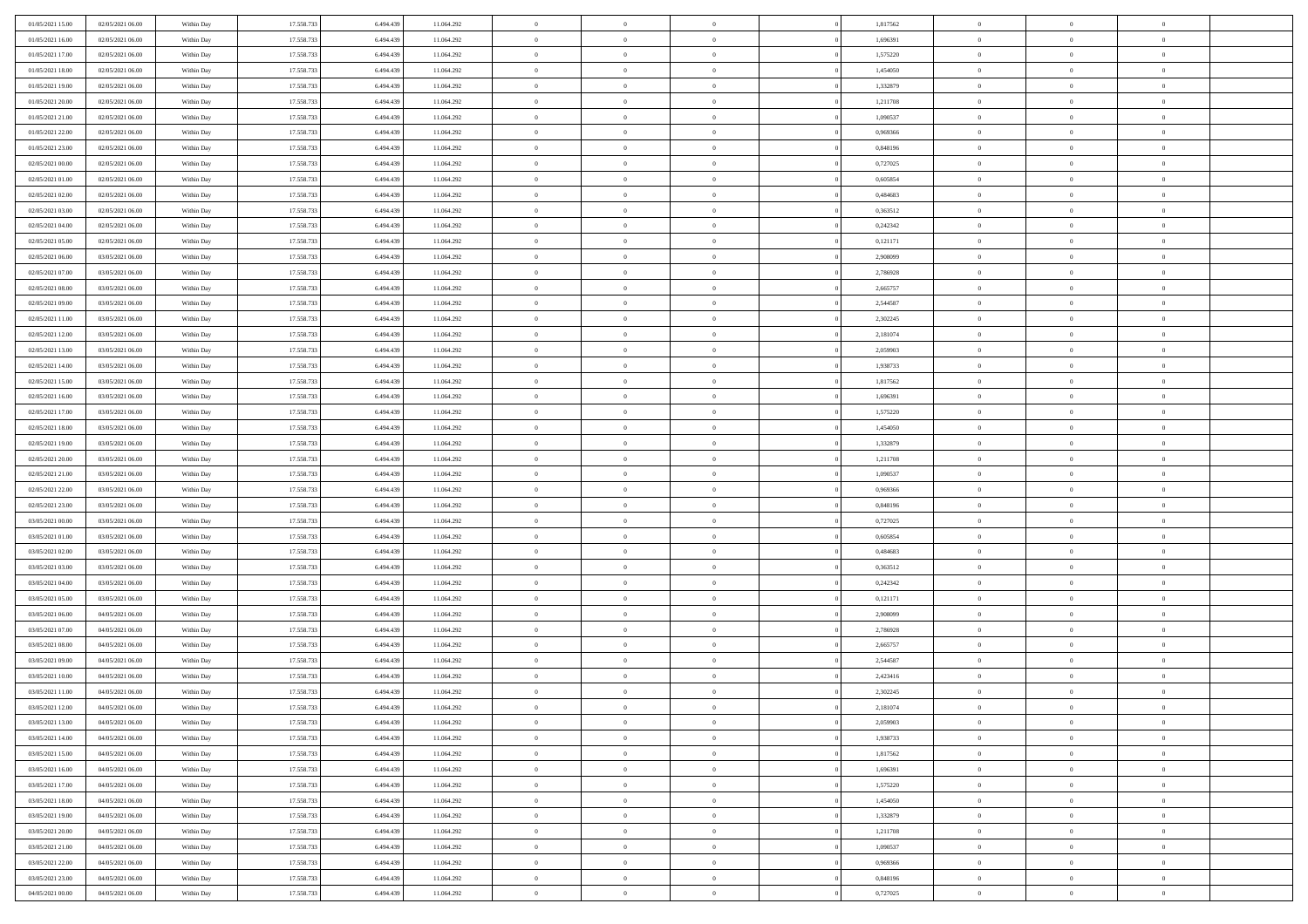| 04/05/2021 01:00 | 04/05/2021 06:00 | Within Day | 17.558.733 | 6.494.439 | 11.064.292     | $\,$ 0         | $\bf{0}$       | $\theta$       |          | 0,605854 | $\bf{0}$       | $\overline{0}$ | $\,0\,$        |  |
|------------------|------------------|------------|------------|-----------|----------------|----------------|----------------|----------------|----------|----------|----------------|----------------|----------------|--|
| 04/05/2021 02:00 | 04/05/2021 06:00 | Within Day | 17.558.733 | 6,494,439 | 11.064.292     | $\overline{0}$ | $\overline{0}$ | $\overline{0}$ |          | 0.484683 | $\overline{0}$ | $\overline{0}$ | $\theta$       |  |
| 04/05/2021 03:00 | 04/05/2021 06:00 | Within Dav | 17.558.733 | 6.494.439 | 11.064.292     | $\mathbf{0}$   | $\overline{0}$ | $\overline{0}$ |          | 0,363512 | $\mathbf{0}$   | $\overline{0}$ | $\overline{0}$ |  |
| 04/05/2021 04:00 | 04/05/2021 06:00 | Within Day | 17.558.733 | 6.494.439 | 11.064.292     | $\bf{0}$       | $\overline{0}$ | $\bf{0}$       |          | 0,242342 | $\bf{0}$       | $\overline{0}$ | $\bf{0}$       |  |
| 04/05/2021 05:00 | 04/05/2021 06:00 | Within Day | 17.558.733 | 6,494,439 | 11.064.292     | $\bf{0}$       | $\bf{0}$       | $\overline{0}$ |          | 0,121171 | $\bf{0}$       | $\bf{0}$       | $\,0\,$        |  |
| 04/05/2021 06:00 | 05/05/2021 06:00 | Within Dav | 17.558.733 | 6.494.439 | 11.064.292     | $\mathbf{0}$   | $\overline{0}$ | $\overline{0}$ |          | 2,908099 | $\mathbf{0}$   | $\overline{0}$ | $\overline{0}$ |  |
| 04/05/2021 07.00 | 05/05/2021 06:00 | Within Day | 17.558.733 | 6.494.439 | 11.064.292     | $\bf{0}$       | $\bf{0}$       | $\overline{0}$ |          | 2,786928 | $\bf{0}$       | $\overline{0}$ | $\,0\,$        |  |
| 04/05/2021 08:00 | 05/05/2021 06:00 | Within Day | 17.558.733 | 6,494,439 | 11.064.292     | $\overline{0}$ | $\overline{0}$ | $\overline{0}$ |          | 2,665757 | $\,$ 0 $\,$    | $\overline{0}$ | $\theta$       |  |
| 04/05/2021 09:00 | 05/05/2021 06:00 | Within Day | 17.558.733 | 6.494.439 | 11.064.292     | $\mathbf{0}$   | $\overline{0}$ | $\overline{0}$ |          | 2,544587 | $\mathbf{0}$   | $\overline{0}$ | $\overline{0}$ |  |
| 04/05/2021 10:00 | 05/05/2021 06:00 | Within Day | 17.558.733 | 6.494.439 | 11.064.292     | $\bf{0}$       | $\bf{0}$       | $\overline{0}$ |          | 2,423416 | $\bf{0}$       | $\overline{0}$ | $\,0\,$        |  |
| 04/05/2021 11:00 | 05/05/2021 06:00 | Within Day | 17.558.733 | 6,494,439 | 11.064.292     | $\overline{0}$ | $\overline{0}$ | $\overline{0}$ |          | 2,302245 | $\bf{0}$       | $\overline{0}$ | $\theta$       |  |
| 04/05/2021 12:00 | 05/05/2021 06:00 | Within Dav | 17.558.733 | 6.494.439 | 11.064.292     | $\mathbf{0}$   | $\overline{0}$ | $\overline{0}$ |          | 2,181074 | $\mathbf{0}$   | $\overline{0}$ | $\overline{0}$ |  |
| 04/05/2021 13:00 | 05/05/2021 06:00 | Within Day | 17.558.733 | 6.494.439 | 11.064.292     | $\bf{0}$       | $\overline{0}$ | $\bf{0}$       |          | 2,059903 | $\bf{0}$       | $\overline{0}$ | $\bf{0}$       |  |
| 04/05/2021 14:00 | 05/05/2021 06:00 | Within Day | 17.558.733 | 6,494,439 | 11.064.292     | $\bf{0}$       | $\overline{0}$ | $\overline{0}$ |          | 1,938733 | $\bf{0}$       | $\theta$       | $\,0\,$        |  |
| 04/05/2021 15:00 | 05/05/2021 06:00 | Within Dav | 17.558.733 | 6.494.439 | 11.064.292     | $\overline{0}$ | $\overline{0}$ | $\overline{0}$ |          | 1,817562 | $\mathbf{0}$   | $\overline{0}$ | $\overline{0}$ |  |
| 04/05/2021 16:00 | 05/05/2021 06:00 | Within Day | 17.558.733 | 6.494.439 | 11.064.292     | $\bf{0}$       | $\bf{0}$       | $\overline{0}$ |          | 1,696391 | $\bf{0}$       | $\overline{0}$ | $\,0\,$        |  |
| 04/05/2021 17.00 | 05/05/2021 06:00 | Within Day | 17.558.733 | 6,494,439 | 11.064.292     | $\overline{0}$ | $\overline{0}$ | $\overline{0}$ |          | 1,575220 | $\,$ 0 $\,$    | $\overline{0}$ | $\theta$       |  |
| 04/05/2021 18:00 | 05/05/2021 06:00 | Within Day | 17.558.733 | 6.494.439 | 11.064.292     | $\mathbf{0}$   | $\overline{0}$ | $\overline{0}$ |          | 1,454050 | $\mathbf{0}$   | $\overline{0}$ | $\overline{0}$ |  |
| 04/05/2021 19:00 | 05/05/2021 06:00 | Within Day | 17.558.733 | 6.494.439 | 11.064.292     | $\bf{0}$       | $\bf{0}$       | $\overline{0}$ |          | 1,332879 | $\bf{0}$       | $\overline{0}$ | $\,0\,$        |  |
| 04/05/2021 20:00 | 05/05/2021 06:00 | Within Day | 17.558.733 | 6,494,439 | 11.064.292     | $\overline{0}$ | $\overline{0}$ | $\overline{0}$ |          | 1,211708 | $\bf{0}$       | $\overline{0}$ | $\overline{0}$ |  |
| 04/05/2021 21:00 | 05/05/2021 06:00 | Within Dav | 17.558.733 | 6.494.439 | 11.064.292     | $\mathbf{0}$   | $\overline{0}$ | $\overline{0}$ |          | 1,090537 | $\mathbf{0}$   | $\overline{0}$ | $\overline{0}$ |  |
| 04/05/2021 22.00 | 05/05/2021 06:00 | Within Day | 17.558.733 | 6.494.439 | 11.064.292     | $\bf{0}$       | $\overline{0}$ | $\bf{0}$       |          | 0,969366 | $\bf{0}$       | $\overline{0}$ | $\bf{0}$       |  |
| 04/05/2021 23:00 | 05/05/2021 06:00 | Within Day | 17.558.733 | 6,494,439 | 11.064.292     | $\bf{0}$       | $\bf{0}$       | $\overline{0}$ |          | 0,848196 | $\bf{0}$       | $\bf{0}$       | $\,0\,$        |  |
| 05/05/2021 00:00 | 05/05/2021 06:00 | Within Dav | 17.558.733 | 6.494.439 | 11.064.292     | $\mathbf{0}$   | $\overline{0}$ | $\overline{0}$ |          | 0,727025 | $\mathbf{0}$   | $\overline{0}$ | $\overline{0}$ |  |
| 05/05/2021 01:00 | 05/05/2021 06:00 | Within Day | 17.558.733 | 6.494.439 | 11.064.292     | $\bf{0}$       | $\bf{0}$       | $\overline{0}$ |          | 0,605854 | $\bf{0}$       | $\overline{0}$ | $\,0\,$        |  |
| 05/05/2021 02:00 | 05/05/2021 06:00 | Within Day | 17.558.733 | 6,494,439 | 11.064.292     | $\overline{0}$ | $\overline{0}$ | $\overline{0}$ |          | 0.484683 | $\bf{0}$       | $\overline{0}$ | $\overline{0}$ |  |
| 05/05/2021 03:00 | 05/05/2021 06:00 | Within Day | 17.558.733 | 6.494.439 | 11.064.292     | $\mathbf{0}$   | $\overline{0}$ | $\overline{0}$ |          | 0,363512 | $\mathbf{0}$   | $\overline{0}$ | $\overline{0}$ |  |
| 05/05/2021 04:00 | 05/05/2021 06:00 | Within Day | 17.558.733 | 6.494.439 | 11.064.292     | $\bf{0}$       | $\bf{0}$       | $\overline{0}$ |          | 0,242342 | $\bf{0}$       | $\overline{0}$ | $\,0\,$        |  |
| 05/05/2021 05:00 | 05/05/2021 06:00 | Within Day | 17.558.733 | 6,494,439 | 11.064.292     | $\bf{0}$       | $\bf{0}$       | $\overline{0}$ |          | 0,121171 | $\bf{0}$       | $\mathbf{0}$   | $\bf{0}$       |  |
| 05/05/2021 06:00 | 06/05/2021 06:00 | Within Dav | 17.558.733 | 6.494.439 | $\overline{0}$ | $\mathbf{0}$   | $\overline{0}$ | $\overline{0}$ |          | 2,908099 | $\mathbf{0}$   | $\overline{0}$ | $\overline{0}$ |  |
| 06/05/2021 06:00 | 07/05/2021 06:00 | Within Day | 17.558.733 | 6.494.439 | 11.064.292     | $\bf{0}$       | $\overline{0}$ | $\theta$       |          | 2,908099 | $\,$ 0         | $\overline{0}$ | $\theta$       |  |
| 06/05/2021 07:00 | 07/05/2021 06:00 | Within Day | 17.558.733 | 6,494,439 | 11.064.292     | $\bf{0}$       | $\bf{0}$       | $\overline{0}$ |          | 2,786928 | $\bf{0}$       | $\bf{0}$       | $\overline{0}$ |  |
| 06/05/2021 08:00 | 07/05/2021 06:00 | Within Dav | 17.558.733 | 6.494.439 | 11.064.292     | $\mathbf{0}$   | $\overline{0}$ | $\overline{0}$ |          | 2,665757 | $\mathbf{0}$   | $\overline{0}$ | $\overline{0}$ |  |
| 06/05/2021 09:00 | 07/05/2021 06:00 | Within Day | 17.558.733 | 6.494.439 | 11.064.292     | $\bf{0}$       | $\overline{0}$ | $\theta$       |          | 2,544587 | $\,$ 0         | $\overline{0}$ | $\theta$       |  |
| 06/05/2021 10:00 | 07/05/2021 06:00 | Within Day | 17.558.733 | 6,494,439 | 11.064.292     | $\overline{0}$ | $\overline{0}$ | $\overline{0}$ |          | 2,423416 | $\bf{0}$       | $\overline{0}$ | $\overline{0}$ |  |
| 06/05/2021 11:00 | 07/05/2021 06:00 | Within Day | 17.558.733 | 6.494.439 | 11.064.292     | $\mathbf{0}$   | $\overline{0}$ | $\overline{0}$ |          | 2,302245 | $\mathbf{0}$   | $\overline{0}$ | $\overline{0}$ |  |
| 06/05/2021 12:00 | 07/05/2021 06:00 | Within Day | 17.558.733 | 6.494.439 | 11.064.292     | $\bf{0}$       | $\overline{0}$ | $\theta$       |          | 2,181074 | $\,$ 0         | $\overline{0}$ | $\theta$       |  |
| 06/05/2021 13:00 | 07/05/2021 06:00 | Within Day | 17.558.733 | 6,494,439 | 11.064.292     | $\bf{0}$       | $\overline{0}$ | $\overline{0}$ |          | 2,059903 | $\bf{0}$       | $\mathbf{0}$   | $\overline{0}$ |  |
| 06/05/2021 14:00 | 07/05/2021 06:00 | Within Dav | 17.558.733 | 6.494.439 | 11.064.292     | $\mathbf{0}$   | $\overline{0}$ | $\overline{0}$ |          | 1,938733 | $\mathbf{0}$   | $\overline{0}$ | $\overline{0}$ |  |
| 06/05/2021 15:00 | 07/05/2021 06:00 | Within Day | 17.558.733 | 6.494.439 | 11.064.292     | $\,0\,$        | $\overline{0}$ | $\theta$       |          | 1,817562 | $\,$ 0         | $\overline{0}$ | $\theta$       |  |
| 06/05/2021 16:00 | 07/05/2021 06:00 | Within Day | 17.558.733 | 6.494.439 | 11.064.292     | $\bf{0}$       | $\bf{0}$       | $\overline{0}$ |          | 1,696391 | $\bf{0}$       | $\overline{0}$ | $\overline{0}$ |  |
| 06/05/2021 17:00 | 07/05/2021 06:00 | Within Dav | 17.558.733 | 6.494.439 | 11.064.292     | $\mathbf{0}$   | $\overline{0}$ | $\overline{0}$ |          | 1,575220 | $\mathbf{0}$   | $\overline{0}$ | $\overline{0}$ |  |
| 06/05/2021 18:00 | 07/05/2021 06:00 | Within Day | 17.558.733 | 6.494.439 | 11.064.292     | $\bf{0}$       | $\overline{0}$ | $\theta$       |          | 1,454050 | $\,$ 0         | $\overline{0}$ | $\theta$       |  |
| 06/05/2021 19:00 | 07/05/2021 06:00 | Within Day | 17.558.733 | 6.494.439 | 11.064.292     | $\bf{0}$       | $\overline{0}$ | $\overline{0}$ |          | 1,332879 | $\bf{0}$       | $\overline{0}$ | $\bf{0}$       |  |
| 06/05/2021 20:00 | 07/05/2021 06:00 | Within Day | 17.558.733 | 6.494.439 | 11.064.292     | $\bf{0}$       | $\overline{0}$ |                |          | 1,211708 | $\overline{0}$ | $\theta$       | $\theta$       |  |
| 06/05/2021 21:00 | 07/05/2021 06:00 | Within Day | 17.558.733 | 6.494.439 | 11.064.292     | $\,0\,$        | $\overline{0}$ | $\theta$       |          | 1,090537 | $\,$ 0 $\,$    | $\bf{0}$       | $\theta$       |  |
| 06/05/2021 22.00 | 07/05/2021 06:00 | Within Day | 17.558.733 | 6.494.439 | 11.064.292     | $\overline{0}$ | $\overline{0}$ | $\overline{0}$ |          | 0.969366 | $\overline{0}$ | $\overline{0}$ | $\overline{0}$ |  |
| 06/05/2021 23:00 | 07/05/2021 06:00 | Within Day | 17.558.733 | 6.494.439 | 11.064.292     | $\bf{0}$       | $\overline{0}$ | $\overline{0}$ |          | 0,848196 | $\overline{0}$ | $\bf{0}$       | $\mathbf{0}$   |  |
| 07/05/2021 00:00 | 07/05/2021 06:00 | Within Day | 17.558.733 | 6.494.439 | 11.064.292     | $\bf{0}$       | $\overline{0}$ | $\overline{0}$ | $\theta$ | 0,727025 | $\mathbf{0}$   | $\bf{0}$       | $\,$ 0 $\,$    |  |
| 07/05/2021 01:00 | 07/05/2021 06:00 | Within Day | 17.558.733 | 6,494,439 | 11.064.292     | $\bf{0}$       | $\overline{0}$ | $\overline{0}$ |          | 0,605854 | $\,$ 0 $\,$    | $\overline{0}$ | $\overline{0}$ |  |
| 07/05/2021 02:00 | 07/05/2021 06:00 | Within Day | 17.558.733 | 6.494.439 | 11.064.292     | $\bf{0}$       | $\overline{0}$ | $\overline{0}$ |          | 0,484683 | $\mathbf{0}$   | $\overline{0}$ | $\overline{0}$ |  |
| 07/05/2021 03:00 | 07/05/2021 06:00 | Within Day | 17.558.733 | 6.494.439 | 11.064.292     | $\,$ 0 $\,$    | $\overline{0}$ | $\overline{0}$ | $\theta$ | 0,363512 | $\,$ 0 $\,$    | $\overline{0}$ | $\overline{0}$ |  |
| 07/05/2021 04:00 | 07/05/2021 06:00 | Within Day | 17.558.733 | 6.494.439 | 11.064.292     | $\bf{0}$       | $\overline{0}$ | $\overline{0}$ |          | 0,242342 | $\overline{0}$ | $\overline{0}$ | $\overline{0}$ |  |
| 07/05/2021 05:00 | 07/05/2021 06:00 | Within Day | 17.558.733 | 6.494.439 | 11.064.292     | $\bf{0}$       | $\overline{0}$ | $\overline{0}$ |          | 0,121171 | $\mathbf{0}$   | $\overline{0}$ | $\overline{0}$ |  |
| 07/05/2021 06:00 | 08/05/2021 06:00 | Within Day | 17.558.733 | 6.494.439 | 11.064.292     | $\,0\,$        | $\overline{0}$ | $\overline{0}$ |          | 2,908099 | $\,$ 0 $\,$    | $\mathbf{0}$   | $\overline{0}$ |  |
| 07/05/2021 07:00 | 08/05/2021 06:00 | Within Day | 17.558.733 | 6,494,439 | 11.064.292     | $\bf{0}$       | $\overline{0}$ | $\overline{0}$ |          | 2,786928 | $\bf{0}$       | $\mathbf{0}$   | $\overline{0}$ |  |
| 07/05/2021 08:00 | 08/05/2021 06:00 | Within Day | 17.558.733 | 6.494.439 | 11.064.292     | $\bf{0}$       | $\overline{0}$ | $\overline{0}$ |          | 2,665757 | $\mathbf{0}$   | $\overline{0}$ | $\overline{0}$ |  |
|                  |                  |            |            |           |                |                |                |                |          |          |                |                |                |  |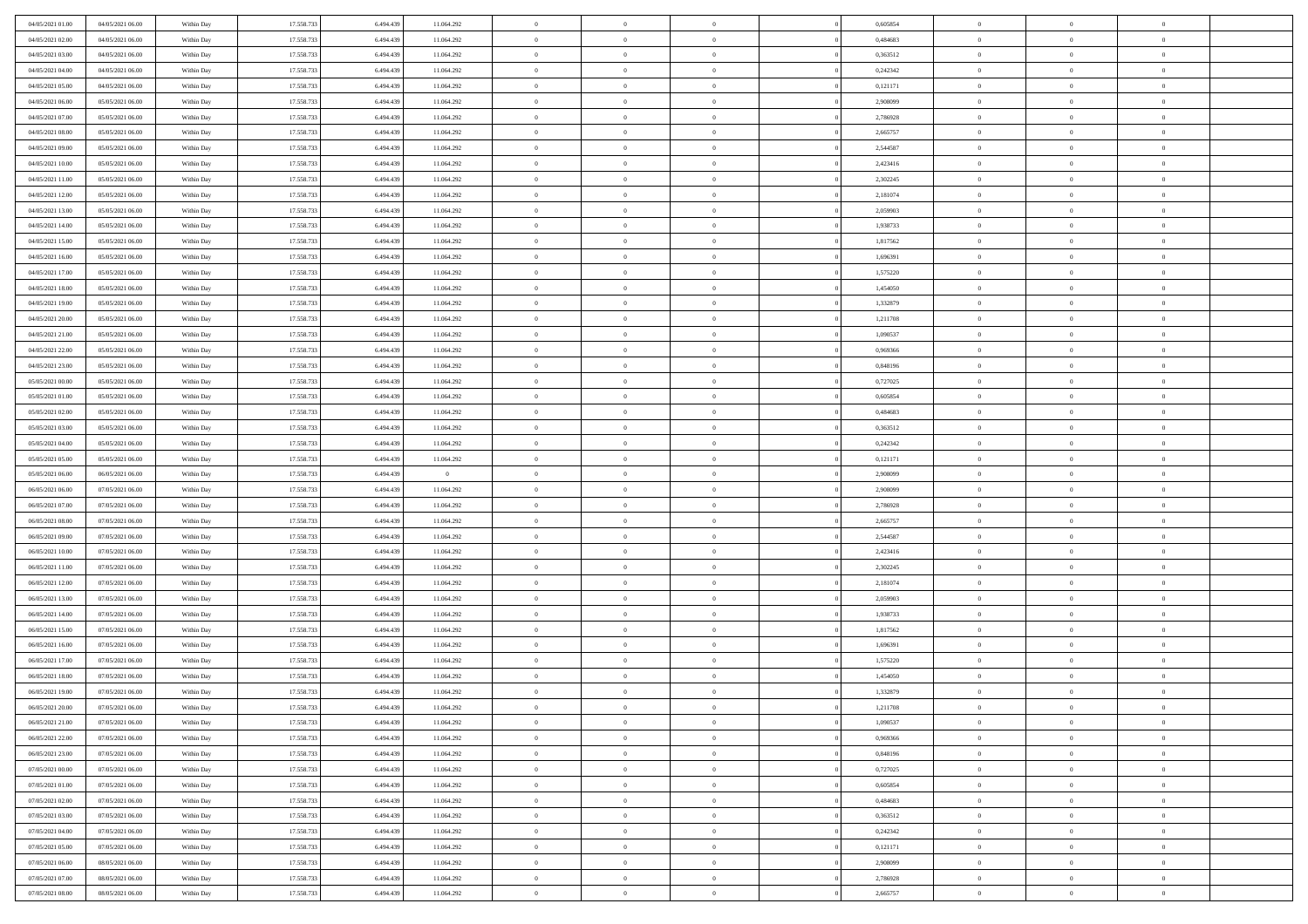| 07/05/2021 09:00                     | 08/05/2021 06:00                     | Within Day               | 17.558.733               | 6.494.439              | 11.064.292               | $\,$ 0         | $\bf{0}$                         | $\theta$       |          | 2,544587             | $\bf{0}$       | $\overline{0}$ | $\,0\,$                        |  |
|--------------------------------------|--------------------------------------|--------------------------|--------------------------|------------------------|--------------------------|----------------|----------------------------------|----------------|----------|----------------------|----------------|----------------|--------------------------------|--|
| 07/05/2021 10:00                     | 08/05/2021 06:00                     | Within Day               | 17.558.733               | 6,494,439              | 11.064.292               | $\overline{0}$ | $\overline{0}$                   | $\overline{0}$ |          | 2,423416             | $\overline{0}$ | $\overline{0}$ | $\theta$                       |  |
| 07/05/2021 11:00                     | 08/05/2021 06:00                     | Within Dav               | 17.558.733               | 6.494.439              | 11.064.292               | $\mathbf{0}$   | $\overline{0}$                   | $\overline{0}$ |          | 2,302245             | $\mathbf{0}$   | $\overline{0}$ | $\overline{0}$                 |  |
| 07/05/2021 12:00                     | 08/05/2021 06:00                     | Within Day               | 17.558.733               | 6.494.439              | 11.064.292               | $\bf{0}$       | $\overline{0}$                   | $\bf{0}$       |          | 2,181074             | $\bf{0}$       | $\overline{0}$ | $\bf{0}$                       |  |
| 07/05/2021 13:00                     | 08/05/2021 06:00                     | Within Day               | 17.558.733               | 6,494,439              | 11.064.292               | $\bf{0}$       | $\bf{0}$                         | $\overline{0}$ |          | 2,059903             | $\bf{0}$       | $\bf{0}$       | $\,0\,$                        |  |
| 07/05/2021 14:00                     | 08/05/2021 06:00                     | Within Dav               | 17.558.733               | 6.494.439              | 11.064.292               | $\mathbf{0}$   | $\overline{0}$                   | $\overline{0}$ |          | 1,938733             | $\mathbf{0}$   | $\overline{0}$ | $\overline{0}$                 |  |
| 07/05/2021 15:00                     | 08/05/2021 06:00                     | Within Day               | 17.558.733               | 6.494.439              | 11.064.292               | $\bf{0}$       | $\bf{0}$                         | $\overline{0}$ |          | 1,817562             | $\bf{0}$       | $\overline{0}$ | $\,0\,$                        |  |
| 07/05/2021 16:00                     | 08/05/2021 06:00                     | Within Day               | 17.558.733               | 6,494,439              | 11.064.292               | $\overline{0}$ | $\overline{0}$                   | $\overline{0}$ |          | 1,696391             | $\,$ 0 $\,$    | $\overline{0}$ | $\theta$                       |  |
| 07/05/2021 17:00                     | 08/05/2021 06:00                     | Within Day               | 17.558.733               | 6.494.439              | 11.064.292               | $\mathbf{0}$   | $\overline{0}$                   | $\overline{0}$ |          | 1,575220             | $\mathbf{0}$   | $\overline{0}$ | $\overline{0}$                 |  |
| 07/05/2021 18:00                     | 08/05/2021 06:00                     | Within Day               | 17.558.733               | 6.494.439              | 11.064.292               | $\bf{0}$       | $\bf{0}$                         | $\overline{0}$ |          | 1,454050             | $\bf{0}$       | $\overline{0}$ | $\,0\,$                        |  |
| 07/05/2021 19:00                     | 08/05/2021 06:00                     | Within Day               | 17.558.733               | 6,494,439              | 11.064.292               | $\overline{0}$ | $\overline{0}$                   | $\overline{0}$ |          | 1,332879             | $\bf{0}$       | $\overline{0}$ | $\theta$                       |  |
| 07/05/2021 20:00                     | 08/05/2021 06:00                     | Within Dav               | 17.558.733               | 6.494.439              | 11.064.292               | $\mathbf{0}$   | $\overline{0}$                   | $\overline{0}$ |          | 1,211708             | $\mathbf{0}$   | $\overline{0}$ | $\overline{0}$                 |  |
| 07/05/2021 21:00                     | 08/05/2021 06:00                     | Within Day               | 17.558.733               | 6.494.439              | 11.064.292               | $\bf{0}$       | $\overline{0}$                   | $\bf{0}$       |          | 1,090537             | $\bf{0}$       | $\overline{0}$ | $\bf{0}$                       |  |
| 07/05/2021 22:00                     | 08/05/2021 06:00                     | Within Day               | 17.558.733               | 6,494,439              | 11.064.292               | $\bf{0}$       | $\overline{0}$                   | $\overline{0}$ |          | 0,969366             | $\bf{0}$       | $\mathbf{0}$   | $\,0\,$                        |  |
| 07/05/2021 23:00                     | 08/05/2021 06:00                     | Within Dav               | 17.558.733               | 6.494.439              | 11.064.292               | $\overline{0}$ | $\overline{0}$                   | $\overline{0}$ |          | 0,848196             | $\mathbf{0}$   | $\overline{0}$ | $\overline{0}$                 |  |
| 08/05/2021 00:00                     | 08/05/2021 06:00                     | Within Day               | 17.558.733               | 6.494.439              | 11.064.292               | $\bf{0}$       | $\bf{0}$                         | $\overline{0}$ |          | 0,727025             | $\bf{0}$       | $\overline{0}$ | $\bf{0}$                       |  |
| 08/05/2021 01:00                     | 08/05/2021 06:00                     | Within Day               | 17.558.733               | 6,494,439              | 11.064.292               | $\overline{0}$ | $\overline{0}$                   | $\overline{0}$ |          | 0.605854             | $\bf{0}$       | $\overline{0}$ | $\theta$                       |  |
| 08/05/2021 02:00                     | 08/05/2021 06:00                     | Within Day               | 17.558.733               | 6.494.439              | 11.064.292               | $\mathbf{0}$   | $\overline{0}$                   | $\overline{0}$ |          | 0,484683             | $\mathbf{0}$   | $\overline{0}$ | $\overline{0}$                 |  |
| 08/05/2021 03:00                     | 08/05/2021 06:00                     | Within Day               | 17.558.733               | 6.494.439              | 11.064.292               | $\bf{0}$       | $\bf{0}$                         | $\overline{0}$ |          | 0,363512             | $\bf{0}$       | $\overline{0}$ | $\,0\,$                        |  |
| 08/05/2021 04:00                     | 08/05/2021 06:00                     | Within Day               | 17.558.733               | 6,494,439              | 11.064.292               | $\overline{0}$ | $\overline{0}$                   | $\overline{0}$ |          | 0,242342             | $\bf{0}$       | $\overline{0}$ | $\overline{0}$                 |  |
| 08/05/2021 05:00                     | 08/05/2021 06:00                     | Within Dav               | 17.558.733               | 6.494.439              | 11.064.292               | $\mathbf{0}$   | $\overline{0}$                   | $\overline{0}$ |          | 0,121171             | $\mathbf{0}$   | $\overline{0}$ | $\overline{0}$                 |  |
| 08/05/2021 06:00                     | 09/05/2021 06:00                     | Within Day               | 17.558.733               | 6.494.439              | 11.064.292               | $\bf{0}$       | $\overline{0}$                   | $\overline{0}$ |          | 2,908099             | $\bf{0}$       | $\overline{0}$ | $\bf{0}$                       |  |
| 08/05/2021 07:00                     | 09/05/2021 06:00                     | Within Day               | 17.558.733               | 6,494,439              | 11.064.292               | $\bf{0}$       | $\bf{0}$                         | $\overline{0}$ |          | 2,786928             | $\bf{0}$       | $\overline{0}$ | $\,0\,$                        |  |
| 08/05/2021 08:00                     | 09/05/2021 06:00                     | Within Dav               | 17.558.733               | 6.494.439              | 11.064.292               | $\mathbf{0}$   | $\overline{0}$                   | $\overline{0}$ |          | 2,665757             | $\mathbf{0}$   | $\overline{0}$ | $\overline{0}$                 |  |
| 08/05/2021 09:00                     | 09/05/2021 06:00                     | Within Day               | 17.558.733               | 6.494.439              | 11.064.292               | $\bf{0}$       | $\bf{0}$                         | $\overline{0}$ |          | 2,544587             | $\bf{0}$       | $\overline{0}$ | $\,0\,$                        |  |
| 08/05/2021 10:00                     | 09/05/2021 06:00                     | Within Day               | 17.558.733               | 6,494,439              | 11.064.292               | $\overline{0}$ | $\overline{0}$                   | $\overline{0}$ |          | 2,423416             | $\bf{0}$       | $\overline{0}$ | $\overline{0}$                 |  |
| 08/05/2021 11:00                     | 09/05/2021 06:00                     | Within Day               | 17.558.733               | 6.494.439              | 11.064.292               | $\mathbf{0}$   | $\overline{0}$                   | $\overline{0}$ |          | 2,302245             | $\mathbf{0}$   | $\overline{0}$ | $\overline{0}$                 |  |
| 08/05/2021 12:00                     | 09/05/2021 06:00                     | Within Day               | 17.558.733               | 6.494.439              | 11.064.292               | $\bf{0}$       | $\bf{0}$                         | $\overline{0}$ |          | 2,181074             | $\bf{0}$       | $\overline{0}$ | $\,0\,$                        |  |
| 08/05/2021 13:00                     | 09/05/2021 06:00                     |                          | 17.558.733               | 6,494,439              |                          | $\bf{0}$       | $\bf{0}$                         | $\overline{0}$ |          | 2,059903             | $\bf{0}$       | $\overline{0}$ | $\overline{0}$                 |  |
| 08/05/2021 14:00                     | 09/05/2021 06:00                     | Within Day<br>Within Dav | 17.558.733               | 6.494.439              | 11.064.292<br>11.064.292 | $\mathbf{0}$   | $\overline{0}$                   | $\overline{0}$ |          | 1,938733             | $\mathbf{0}$   | $\overline{0}$ | $\overline{0}$                 |  |
| 08/05/2021 15:00                     | 09/05/2021 06:00                     | Within Day               | 17.558.733               | 6.494.439              | 11.064.292               | $\bf{0}$       | $\overline{0}$                   | $\theta$       |          | 1,817562             | $\,$ 0         | $\overline{0}$ | $\theta$                       |  |
| 08/05/2021 16:00                     | 09/05/2021 06:00                     | Within Day               | 17.558.733               | 6,494,439              | 11.064.292               | $\bf{0}$       | $\bf{0}$                         | $\overline{0}$ |          | 1,696391             | $\bf{0}$       | $\overline{0}$ | $\overline{0}$                 |  |
| 08/05/2021 17:00                     | 09/05/2021 06:00                     | Within Dav               | 17.558.733               | 6.494.439              | 11.064.292               | $\mathbf{0}$   | $\overline{0}$                   | $\overline{0}$ |          | 1,575220             | $\mathbf{0}$   | $\overline{0}$ | $\overline{0}$                 |  |
| 08/05/2021 18:00                     | 09/05/2021 06:00                     | Within Day               | 17.558.733               | 6.494.439              | 11.064.292               | $\bf{0}$       | $\overline{0}$                   | $\theta$       |          | 1,454050             | $\,$ 0         | $\overline{0}$ | $\theta$                       |  |
| 08/05/2021 19:00                     | 09/05/2021 06:00                     | Within Day               | 17.558.733               | 6,494,439              | 11.064.292               | $\overline{0}$ | $\overline{0}$                   | $\overline{0}$ |          | 1,332879             | $\bf{0}$       | $\overline{0}$ | $\overline{0}$                 |  |
| 08/05/2021 20:00                     | 09/05/2021 06:00                     | Within Day               | 17.558.733               | 6.494.439              | 11.064.292               | $\mathbf{0}$   | $\overline{0}$                   | $\overline{0}$ |          | 1,211708             | $\mathbf{0}$   | $\overline{0}$ | $\overline{0}$                 |  |
| 08/05/2021 21:00                     | 09/05/2021 06:00                     | Within Day               | 17.558.733               | 6.494.439              | 11.064.292               | $\bf{0}$       | $\overline{0}$                   | $\theta$       |          | 1,090537             | $\,$ 0         | $\overline{0}$ | $\theta$                       |  |
| 08/05/2021 22.00                     | 09/05/2021 06:00                     | Within Day               | 17.558.733               | 6,494,439              | 11.064.292               | $\bf{0}$       | $\overline{0}$                   | $\overline{0}$ |          | 0.969366             | $\bf{0}$       | $\mathbf{0}$   | $\bf{0}$                       |  |
| 08/05/2021 23:00                     | 09/05/2021 06:00                     | Within Dav               | 17.558.733               | 6.494.439              | 11.064.292               | $\mathbf{0}$   | $\overline{0}$                   | $\overline{0}$ |          | 0,848196             | $\mathbf{0}$   | $\overline{0}$ | $\overline{0}$                 |  |
| 09/05/2021 00:00                     | 09/05/2021 06:00                     | Within Day               | 17.558.733               | 6.494.439              | 11.064.292               | $\,0\,$        | $\overline{0}$                   | $\theta$       |          | 0,727025             | $\,$ 0         | $\overline{0}$ | $\theta$                       |  |
| 09/05/2021 01:00                     | 09/05/2021 06:00                     | Within Day               | 17.558.733               | 6.494.439              | 11.064.292               | $\bf{0}$       | $\bf{0}$                         | $\overline{0}$ |          | 0,605854             | $\bf{0}$       | $\overline{0}$ | $\bf{0}$                       |  |
| 09/05/2021 02:00                     | 09/05/2021 06:00                     | Within Dav               | 17.558.733               | 6.494.439              | 11.064.292               | $\mathbf{0}$   | $\overline{0}$                   | $\overline{0}$ |          | 0,484683             | $\mathbf{0}$   | $\overline{0}$ | $\overline{0}$                 |  |
| 09/05/2021 03:00                     | 09/05/2021 06:00                     | Within Day               | 17.558.733               | 6.494.439              | 11.064.292               | $\bf{0}$       | $\overline{0}$                   | $\theta$       |          | 0,363512             | $\,$ 0         | $\overline{0}$ | $\theta$                       |  |
| 09/05/2021 04:00                     | 09/05/2021 06:00                     | Within Day               | 17.558.733               | 6.494.439              | 11.064.292               | $\bf{0}$       | $\overline{0}$                   | $\overline{0}$ |          | 0,242342             | $\bf{0}$       | $\overline{0}$ | $\bf{0}$                       |  |
| 09/05/2021 05:00                     | 09/05/2021 06:00                     | Within Day               | 17.558.733               | 6.494.439              | 11.064.292               | $\bf{0}$       | $\overline{0}$                   |                |          | 0,121171             | $\overline{0}$ | $\theta$       | $\theta$                       |  |
| 09/05/2021 06:00                     | 10/05/2021 06:00                     | Within Day               | 17.558.733               | 6.494.439              | 11.064.292               | $\,0\,$        | $\overline{0}$                   | $\theta$       |          | 2,908099             | $\,$ 0 $\,$    | $\bf{0}$       | $\theta$                       |  |
| 09/05/2021 07:00                     | 10/05/2021 06:00                     | Within Day               | 17.558.733               | 6.494.439              | 11.064.292               | $\overline{0}$ | $\overline{0}$                   | $\overline{0}$ |          | 2,786928             | $\overline{0}$ | $\overline{0}$ | $\overline{0}$                 |  |
| 09/05/2021 08:00                     | 10/05/2021 06:00                     | Within Day               | 17.558.733               | 6.494.439              | 11.064.292               | $\bf{0}$       | $\overline{0}$                   | $\overline{0}$ |          | 2,665757             | $\overline{0}$ | $\bf{0}$       | $\mathbf{0}$                   |  |
| 09/05/2021 09:00                     | 10/05/2021 06:00                     | Within Day               | 17.558.733               | 6.494.439              | 11.064.292               | $\bf{0}$       | $\overline{0}$                   | $\overline{0}$ | $\theta$ | 2,544587             | $\,$ 0 $\,$    | $\bf{0}$       | $\,$ 0 $\,$                    |  |
| 09/05/2021 11:00                     | 10/05/2021 06:00                     | Within Day               | 17.558.733               | 6,494,439              | 11.064.292               | $\bf{0}$       | $\overline{0}$                   | $\overline{0}$ |          | 2,302245             | $\,$ 0 $\,$    | $\overline{0}$ | $\overline{0}$                 |  |
| 09/05/2021 12:00                     | 10/05/2021 06:00                     | Within Day               | 17.558.733               | 6.494.439              | 11.064.292               | $\bf{0}$       | $\overline{0}$                   | $\overline{0}$ |          | 2,181074             | $\mathbf{0}$   | $\overline{0}$ | $\overline{0}$                 |  |
|                                      |                                      |                          |                          |                        |                          | $\,0\,$        |                                  | $\overline{0}$ | $\theta$ |                      | $\,$ 0 $\,$    | $\overline{0}$ | $\overline{0}$                 |  |
| 09/05/2021 13:00                     | 10/05/2021 06:00                     | Within Day               | 17.558.733<br>17.558.733 | 6.494.439<br>6.494.439 | 11.064.292               | $\bf{0}$       | $\overline{0}$<br>$\overline{0}$ | $\overline{0}$ |          | 2,059903             | $\overline{0}$ | $\overline{0}$ |                                |  |
| 09/05/2021 14:00<br>09/05/2021 15:00 | 10/05/2021 06:00<br>10/05/2021 06:00 | Within Day<br>Within Day | 17.558.733               | 6.494.439              | 11.064.292<br>11.064.292 | $\bf{0}$       | $\overline{0}$                   | $\overline{0}$ |          | 1,938733<br>1,817562 | $\mathbf{0}$   | $\overline{0}$ | $\overline{0}$<br>$\mathbf{0}$ |  |
|                                      |                                      |                          |                          |                        |                          | $\,0\,$        | $\overline{0}$                   | $\overline{0}$ |          |                      | $\,$ 0 $\,$    | $\mathbf{0}$   | $\overline{0}$                 |  |
| 09/05/2021 16:00                     | 10/05/2021 06:00                     | Within Day               | 17.558.733               | 6.494.439<br>6,494,439 | 11.064.292               |                |                                  |                |          | 1,696391             |                |                |                                |  |
| 09/05/2021 17:00                     | 10/05/2021 06:00                     | Within Day               | 17.558.733               |                        | 11.064.292               | $\bf{0}$       | $\overline{0}$                   | $\overline{0}$ |          | 1,575220             | $\bf{0}$       | $\mathbf{0}$   | $\overline{0}$                 |  |
| 09/05/2021 18:00                     | 10/05/2021 06:00                     | Within Day               | 17.558.733               | 6.494.439              | 11.064.292               | $\bf{0}$       | $\overline{0}$                   | $\overline{0}$ |          | 1,454050             | $\mathbf{0}$   | $\overline{0}$ | $\overline{0}$                 |  |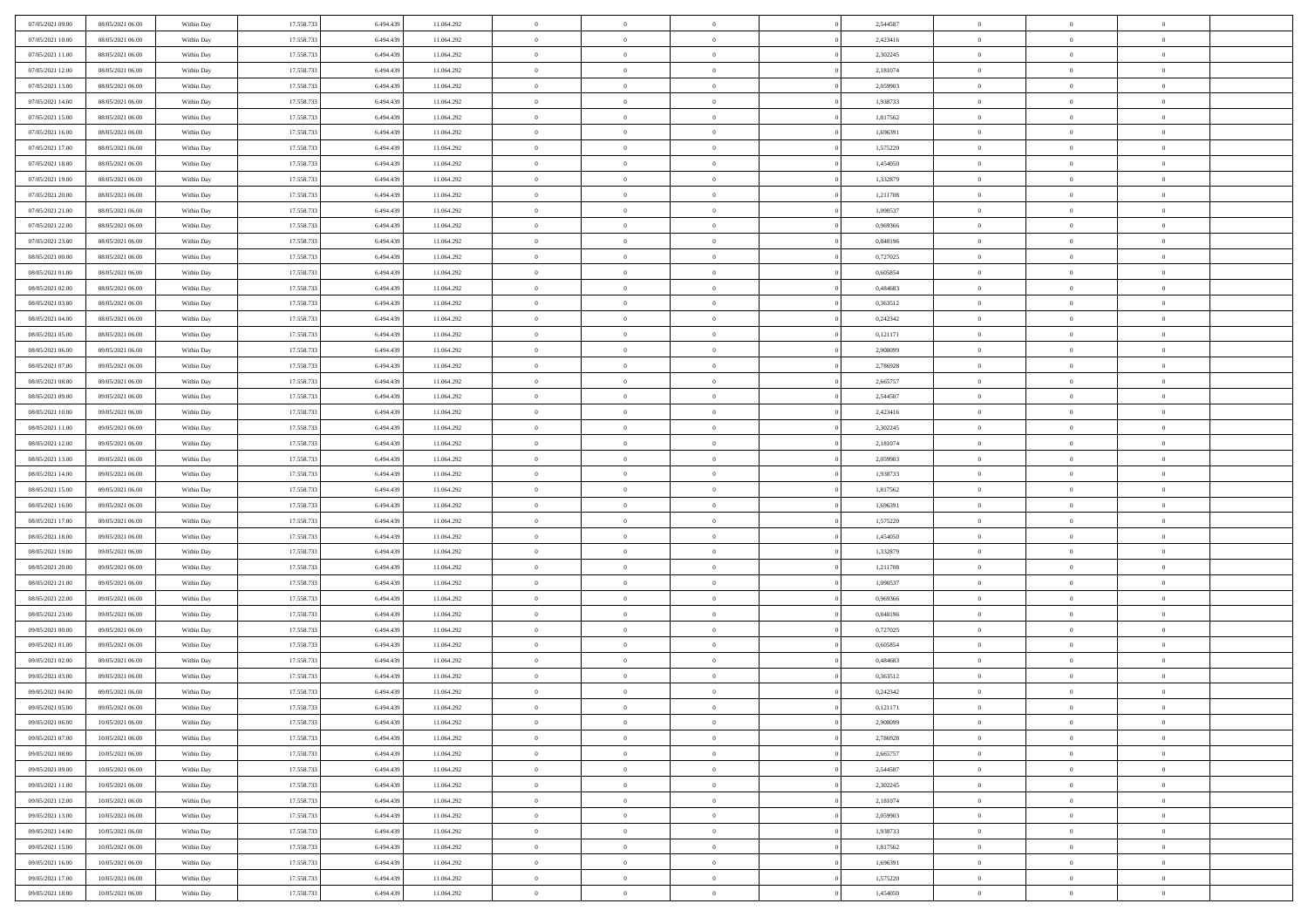| 09/05/2021 19:00 | 10/05/2021 06:00 | Within Day               | 17.558.733 | 6.494.439 | 11.064.292               | $\bf{0}$       | $\bf{0}$       | $\theta$       |          | 1,332879             | $\bf{0}$       | $\overline{0}$ | $\,0\,$        |  |
|------------------|------------------|--------------------------|------------|-----------|--------------------------|----------------|----------------|----------------|----------|----------------------|----------------|----------------|----------------|--|
| 09/05/2021 20:00 | 10/05/2021 06:00 | Within Day               | 17.558.733 | 6,494,439 | 11.064.292               | $\overline{0}$ | $\overline{0}$ | $\overline{0}$ |          | 1,211708             | $\overline{0}$ | $\overline{0}$ | $\theta$       |  |
| 09/05/2021 21:00 | 10/05/2021 06:00 | Within Dav               | 17.558.733 | 6.494.439 | 11.064.292               | $\mathbf{0}$   | $\overline{0}$ | $\overline{0}$ |          | 1,090537             | $\mathbf{0}$   | $\overline{0}$ | $\overline{0}$ |  |
| 09/05/2021 22.00 | 10/05/2021 06:00 | Within Day               | 17.558.733 | 6.494.439 | 11.064.292               | $\bf{0}$       | $\overline{0}$ | $\bf{0}$       |          | 0,969366             | $\bf{0}$       | $\overline{0}$ | $\bf{0}$       |  |
| 09/05/2021 23:00 | 10/05/2021 06:00 | Within Day               | 17.558.733 | 6,494,439 | 11.064.292               | $\bf{0}$       | $\bf{0}$       | $\overline{0}$ |          | 0,848196             | $\bf{0}$       | $\bf{0}$       | $\,0\,$        |  |
| 10/05/2021 00:00 | 10/05/2021 06:00 | Within Dav               | 17.558.733 | 6.494.439 | 11.064.292               | $\mathbf{0}$   | $\overline{0}$ | $\overline{0}$ |          | 0,727025             | $\mathbf{0}$   | $\overline{0}$ | $\overline{0}$ |  |
| 10/05/2021 01:00 | 10/05/2021 06:00 | Within Day               | 17.558.733 | 6.494.439 | 11.064.292               | $\bf{0}$       | $\bf{0}$       | $\overline{0}$ |          | 0,605854             | $\bf{0}$       | $\overline{0}$ | $\,0\,$        |  |
| 10/05/2021 02:00 | 10/05/2021 06:00 | Within Day               | 17.558.733 | 6,494,439 | 11.064.292               | $\overline{0}$ | $\overline{0}$ | $\overline{0}$ |          | 0.484683             | $\,$ 0 $\,$    | $\overline{0}$ | $\overline{0}$ |  |
| 10/05/2021 03:00 | 10/05/2021 06:00 | Within Day               | 17.558.733 | 6.494.439 | 11.064.292               | $\mathbf{0}$   | $\overline{0}$ | $\overline{0}$ |          | 0,363512             | $\mathbf{0}$   | $\overline{0}$ | $\overline{0}$ |  |
| 10/05/2021 04:00 | 10/05/2021 06:00 | Within Day               | 17.558.733 | 6.494.439 | 11.064.292               | $\bf{0}$       | $\bf{0}$       | $\overline{0}$ |          | 0,242342             | $\bf{0}$       | $\overline{0}$ | $\,0\,$        |  |
| 10/05/2021 05:00 | 10/05/2021 06:00 | Within Day               | 17.558.733 | 6,494,439 | 11.064.292               | $\bf{0}$       | $\overline{0}$ | $\overline{0}$ |          | 0,121171             | $\bf{0}$       | $\overline{0}$ | $\theta$       |  |
| 10/05/2021 06:00 | 11/05/2021 06:00 | Within Dav               | 17.558.733 | 6.494.439 | 11.064.292               | $\mathbf{0}$   | $\overline{0}$ | $\overline{0}$ |          | 2,908099             | $\mathbf{0}$   | $\overline{0}$ | $\overline{0}$ |  |
| 10/05/2021 07:00 | 11/05/2021 06:00 | Within Day               | 17.558.733 | 6.494.439 | 11.064.292               | $\bf{0}$       | $\overline{0}$ | $\bf{0}$       |          | 2,786928             | $\bf{0}$       | $\overline{0}$ | $\overline{0}$ |  |
| 10/05/2021 08:00 | 11/05/2021 06:00 |                          | 17.558.733 | 6,494,439 |                          | $\bf{0}$       | $\overline{0}$ | $\overline{0}$ |          |                      | $\bf{0}$       | $\mathbf{0}$   | $\,0\,$        |  |
| 10/05/2021 09:00 | 11/05/2021 06:00 | Within Day<br>Within Dav | 17.558.733 | 6.494.439 | 11.064.292<br>11.064.292 | $\overline{0}$ | $\overline{0}$ |                |          | 2,665757<br>2,544587 | $\mathbf{0}$   | $\overline{0}$ | $\overline{0}$ |  |
|                  |                  |                          |            |           |                          |                |                | $\overline{0}$ |          |                      |                |                |                |  |
| 10/05/2021 10:00 | 11/05/2021 06:00 | Within Day               | 17.558.733 | 6.494.439 | 11.064.292               | $\bf{0}$       | $\bf{0}$       | $\overline{0}$ |          | 2,423416             | $\bf{0}$       | $\overline{0}$ | $\bf{0}$       |  |
| 10/05/2021 11:00 | 11/05/2021 06:00 | Within Day               | 17.558.733 | 6,494,439 | 11.064.292               | $\overline{0}$ | $\overline{0}$ | $\overline{0}$ |          | 2,302245             | $\bf{0}$       | $\overline{0}$ | $\theta$       |  |
| 10/05/2021 12:00 | 11/05/2021 06:00 | Within Day               | 17.558.733 | 6.494.439 | 11.064.292               | $\mathbf{0}$   | $\overline{0}$ | $\overline{0}$ |          | 2,181074             | $\mathbf{0}$   | $\overline{0}$ | $\overline{0}$ |  |
| 10/05/2021 13:00 | 11/05/2021 06:00 | Within Day               | 17.558.733 | 6.494.439 | 11.064.292               | $\bf{0}$       | $\bf{0}$       | $\overline{0}$ |          | 2,059903             | $\bf{0}$       | $\overline{0}$ | $\,0\,$        |  |
| 10/05/2021 14:00 | 11/05/2021 06:00 | Within Day               | 17.558.733 | 6,494,439 | 11.064.292               | $\bf{0}$       | $\overline{0}$ | $\overline{0}$ |          | 1,938733             | $\bf{0}$       | $\overline{0}$ | $\overline{0}$ |  |
| 10/05/2021 15:00 | 11/05/2021 06:00 | Within Dav               | 17.558.733 | 6.494.439 | 11.064.292               | $\mathbf{0}$   | $\overline{0}$ | $\overline{0}$ |          | 1,817562             | $\mathbf{0}$   | $\overline{0}$ | $\overline{0}$ |  |
| 10/05/2021 16:00 | 11/05/2021 06:00 | Within Day               | 17.558.733 | 6.494.439 | 11.064.292               | $\bf{0}$       | $\overline{0}$ | $\overline{0}$ |          | 1,696391             | $\bf{0}$       | $\overline{0}$ | $\bf{0}$       |  |
| 10/05/2021 17:00 | 11/05/2021 06:00 | Within Day               | 17.558.733 | 6,494,439 | 11.064.292               | $\bf{0}$       | $\bf{0}$       | $\overline{0}$ |          | 1,575220             | $\bf{0}$       | $\overline{0}$ | $\,0\,$        |  |
| 10/05/2021 18:00 | 11/05/2021 06:00 | Within Dav               | 17.558.733 | 6.494.439 | 11.064.292               | $\mathbf{0}$   | $\overline{0}$ | $\overline{0}$ |          | 1,454050             | $\mathbf{0}$   | $\overline{0}$ | $\overline{0}$ |  |
| 10/05/2021 19:00 | 11/05/2021 06:00 | Within Day               | 17.558.733 | 6.494.439 | 11.064.292               | $\bf{0}$       | $\bf{0}$       | $\overline{0}$ |          | 1,332879             | $\bf{0}$       | $\overline{0}$ | $\,0\,$        |  |
| 10/05/2021 20:00 | 11/05/2021 06:00 | Within Day               | 17.558.733 | 6,494,439 | 11.064.292               | $\overline{0}$ | $\overline{0}$ | $\overline{0}$ |          | 1,211708             | $\bf{0}$       | $\mathbf{0}$   | $\overline{0}$ |  |
| 10/05/2021 21:00 | 11/05/2021 06:00 | Within Dav               | 17.558.733 | 6.494.439 | 11.064.292               | $\mathbf{0}$   | $\overline{0}$ | $\overline{0}$ |          | 1,090537             | $\mathbf{0}$   | $\overline{0}$ | $\overline{0}$ |  |
| 10/05/2021 22:00 | 11/05/2021 06:00 | Within Day               | 17.558.733 | 6.494.439 | 11.064.292               | $\bf{0}$       | $\bf{0}$       | $\overline{0}$ |          | 0,969366             | $\bf{0}$       | $\overline{0}$ | $\,0\,$        |  |
| 10/05/2021 23:00 | 11/05/2021 06:00 | Within Day               | 17.558.733 | 6,494,439 | 11.064.292               | $\bf{0}$       | $\bf{0}$       | $\overline{0}$ |          | 0.848196             | $\bf{0}$       | $\overline{0}$ | $\bf{0}$       |  |
| 11/05/2021 00:00 | 11/05/2021 06:00 | Within Dav               | 17.558.733 | 6.494.439 | 11.064.292               | $\mathbf{0}$   | $\overline{0}$ | $\overline{0}$ |          | 0,727025             | $\mathbf{0}$   | $\overline{0}$ | $\overline{0}$ |  |
| 11/05/2021 01:00 | 11/05/2021 06:00 | Within Day               | 17.558.733 | 6.494.439 | 11.064.292               | $\bf{0}$       | $\overline{0}$ | $\theta$       |          | 0,605854             | $\,$ 0         | $\overline{0}$ | $\theta$       |  |
| 11/05/2021 02:00 | 11/05/2021 06:00 | Within Day               | 17.558.733 | 6.494.439 | 11.064.292               | $\bf{0}$       | $\bf{0}$       | $\overline{0}$ |          | 0,484683             | $\bf{0}$       | $\overline{0}$ | $\bf{0}$       |  |
| 11/05/2021 03:00 | 11/05/2021 06:00 | Within Dav               | 17.558.733 | 6.494.439 | 11.064.292               | $\overline{0}$ | $\overline{0}$ | $\overline{0}$ |          | 0,363512             | $\mathbf{0}$   | $\overline{0}$ | $\overline{0}$ |  |
| 11/05/2021 04:00 | 11/05/2021 06:00 | Within Day               | 17.558.733 | 6.494.439 | 11.064.292               | $\bf{0}$       | $\overline{0}$ | $\theta$       |          | 0,242342             | $\,$ 0         | $\overline{0}$ | $\theta$       |  |
| 11/05/2021 05:00 | 11/05/2021 06:00 | Within Day               | 17.558.733 | 6,494,439 | 11.064.292               | $\bf{0}$       | $\overline{0}$ | $\overline{0}$ |          | 0,121171             | $\bf{0}$       | $\overline{0}$ | $\overline{0}$ |  |
| 11/05/2021 06:00 | 12/05/2021 06:00 | Within Day               | 17.558.733 | 6.494.439 | 11.064.292               | $\mathbf{0}$   | $\overline{0}$ | $\overline{0}$ |          | 2,908099             | $\mathbf{0}$   | $\overline{0}$ | $\overline{0}$ |  |
| 11/05/2021 07:00 | 12/05/2021 06:00 | Within Day               | 17.558.733 | 6.494.439 | 11.064.292               | $\bf{0}$       | $\overline{0}$ | $\theta$       |          | 2,786928             | $\,$ 0         | $\overline{0}$ | $\theta$       |  |
| 11/05/2021 08:00 | 12/05/2021 06:00 | Within Day               | 17.558.733 | 6,494,439 | 11.064.292               | $\bf{0}$       | $\overline{0}$ | $\overline{0}$ |          | 2,665757             | $\bf{0}$       | $\bf{0}$       | $\bf{0}$       |  |
| 11/05/2021 09:00 | 12/05/2021 06:00 | Within Dav               | 17.558.733 | 6.494.439 | 11.064.292               | $\mathbf{0}$   | $\overline{0}$ | $\overline{0}$ |          | 2,544587             | $\mathbf{0}$   | $\overline{0}$ | $\overline{0}$ |  |
| 11/05/2021 10:00 | 12/05/2021 06:00 | Within Day               | 17.558.733 | 6.494.439 | 11.064.292               | $\,0\,$        | $\overline{0}$ | $\theta$       |          | 2,423416             | $\,$ 0         | $\overline{0}$ | $\theta$       |  |
| 11/05/2021 11:00 | 12/05/2021 06:00 | Within Day               | 17.558.733 | 6.494.439 | 11.064.292               | $\bf{0}$       | $\overline{0}$ | $\overline{0}$ |          | 2,302245             | $\bf{0}$       | $\overline{0}$ | $\bf{0}$       |  |
| 11/05/2021 12:00 | 12/05/2021 06:00 | Within Dav               | 17.558.733 | 6.494.439 | 11.064.292               | $\mathbf{0}$   | $\overline{0}$ | $\overline{0}$ |          | 2,181074             | $\mathbf{0}$   | $\overline{0}$ | $\overline{0}$ |  |
| 11/05/2021 13:00 | 12/05/2021 06:00 | Within Day               | 17.558.733 | 6.494.439 | 11.064.292               | $\bf{0}$       | $\overline{0}$ | $\theta$       |          | 2,059903             | $\,$ 0         | $\overline{0}$ | $\theta$       |  |
| 11/05/2021 14:00 | 12/05/2021 06:00 | Within Day               | 17.558.733 | 6.494.439 | 11.064.292               | $\bf{0}$       | $\overline{0}$ | $\overline{0}$ |          | 1,938733             | $\bf{0}$       | $\overline{0}$ | $\bf{0}$       |  |
| 11/05/2021 15:00 | 12/05/2021 06:00 | Within Day               | 17.558.733 | 6.494.439 | 11.064.292               | $\bf{0}$       | $\overline{0}$ |                |          | 1,817562             | $\overline{0}$ | $\theta$       | $\theta$       |  |
| 11/05/2021 16:00 | 12/05/2021 06:00 | Within Day               | 17.558.733 | 6.494.439 | 11.064.292               | $\,0\,$        | $\overline{0}$ | $\theta$       |          | 1,696391             | $\,$ 0 $\,$    | $\bf{0}$       | $\theta$       |  |
| 11/05/2021 17:00 | 12/05/2021 06:00 | Within Day               | 17.558.733 | 6.494.439 | 11.064.292               | $\overline{0}$ | $\overline{0}$ | $\overline{0}$ |          | 1,575220             | $\overline{0}$ | $\overline{0}$ | $\overline{0}$ |  |
| 11/05/2021 18:00 | 12/05/2021 06:00 | Within Day               | 17.558.733 | 6.494.439 | 11.064.292               | $\bf{0}$       | $\overline{0}$ | $\overline{0}$ |          | 1,454050             | $\overline{0}$ | $\bf{0}$       | $\mathbf{0}$   |  |
| 11/05/2021 19:00 | 12/05/2021 06:00 | Within Day               | 17.558.733 | 6.494.439 | 11.064.292               | $\bf{0}$       | $\overline{0}$ | $\overline{0}$ | $\theta$ | 1,332879             | $\mathbf{0}$   | $\bf{0}$       | $\,$ 0 $\,$    |  |
| 11/05/2021 20:00 | 12/05/2021 06:00 | Within Day               | 17.558.733 | 6.494.439 | 11.064.292               | $\,$ 0 $\,$    | $\overline{0}$ | $\overline{0}$ |          | 1,211708             | $\,$ 0 $\,$    | $\overline{0}$ | $\overline{0}$ |  |
| 11/05/2021 21:00 | 12/05/2021 06:00 | Within Day               | 17.558.733 | 6.494.439 | 11.064.292               | $\bf{0}$       | $\overline{0}$ | $\overline{0}$ |          | 1,090537             | $\mathbf{0}$   | $\overline{0}$ | $\overline{0}$ |  |
| 11/05/2021 22:00 | 12/05/2021 06:00 | Within Day               | 17.558.733 | 6.494.439 | 11.064.292               | $\,$ 0 $\,$    | $\overline{0}$ | $\overline{0}$ | $\theta$ | 0,969366             | $\,$ 0 $\,$    | $\mathbf{0}$   | $\,$ 0 $\,$    |  |
| 11/05/2021 23:00 | 12/05/2021 06:00 | Within Day               | 17.558.733 | 6.494.439 | 11.064.292               | $\bf{0}$       | $\overline{0}$ | $\overline{0}$ |          | 0,848196             | $\overline{0}$ | $\overline{0}$ | $\overline{0}$ |  |
| 12/05/2021 00:00 | 12/05/2021 06:00 | Within Day               | 17.558.733 | 6.494.439 | 11.064.292               | $\bf{0}$       | $\overline{0}$ | $\overline{0}$ |          | 0,727025             | $\mathbf{0}$   | $\bf{0}$       | $\overline{0}$ |  |
| 12/05/2021 01:00 | 12/05/2021 06:00 | Within Day               | 17.558.733 | 6.494.439 | 11.064.292               | $\,0\,$        | $\overline{0}$ | $\overline{0}$ |          | 0,605854             | $\,$ 0 $\,$    | $\mathbf{0}$   | $\,$ 0 $\,$    |  |
| 12/05/2021 02:00 | 12/05/2021 06:00 | Within Day               | 17.558.733 | 6.494.439 | 11.064.292               | $\bf{0}$       | $\overline{0}$ | $\overline{0}$ |          | 0.484683             | $\bf{0}$       | $\mathbf{0}$   | $\overline{0}$ |  |
| 12/05/2021 03:00 | 12/05/2021 06:00 | Within Day               | 17.558.733 | 6.494.439 | 11.064.292               | $\bf{0}$       | $\overline{0}$ | $\overline{0}$ |          | 0,363512             | $\mathbf{0}$   | $\overline{0}$ | $\overline{0}$ |  |
|                  |                  |                          |            |           |                          |                |                |                |          |                      |                |                |                |  |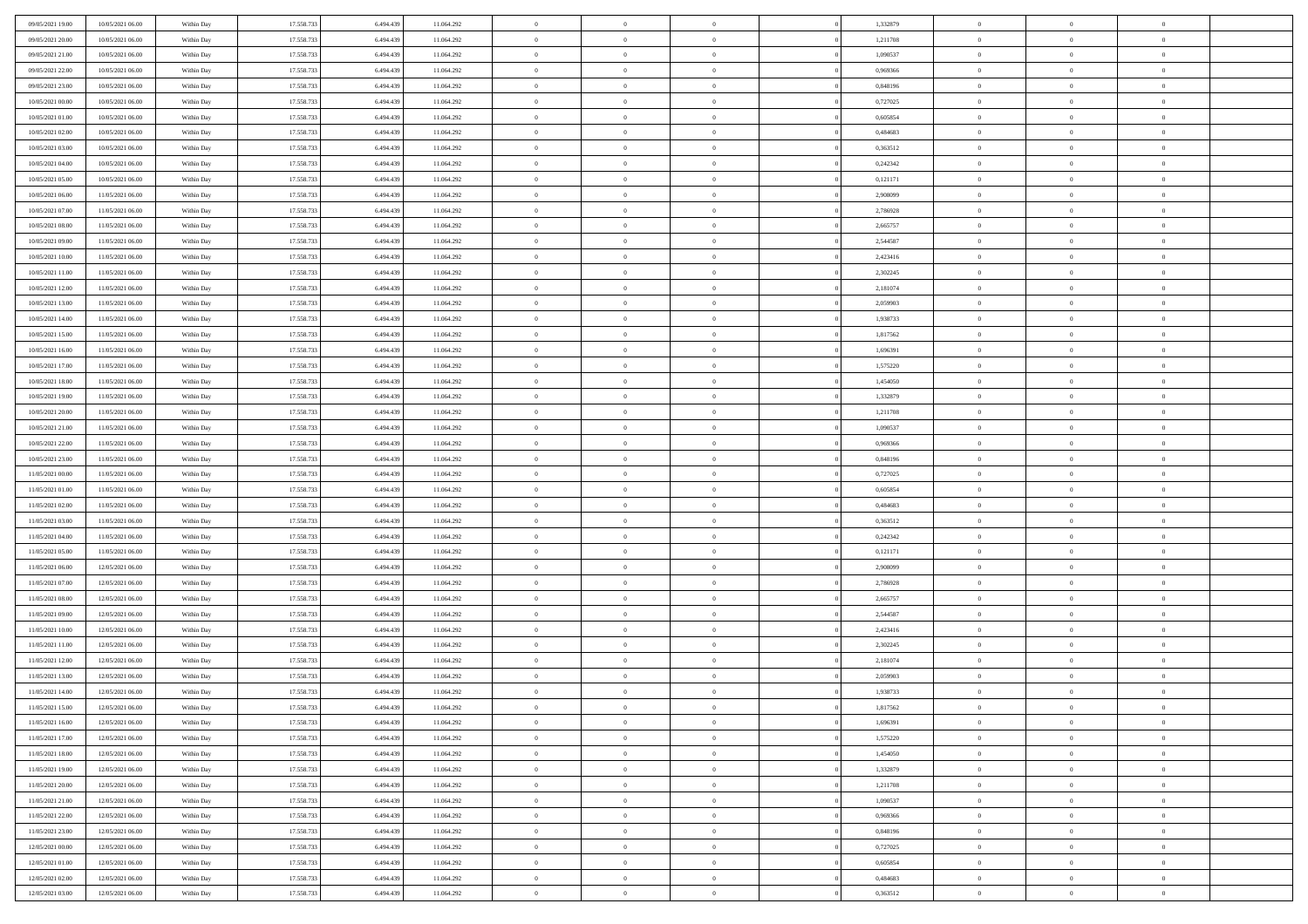| 12/05/2021 04:00                     | 12/05/2021 06:00                     | Within Day               | 17.558.733 | 6.494.439 | 11.064.292               | $\bf{0}$       | $\bf{0}$       | $\theta$                         |          | 0,242342             | $\bf{0}$       | $\overline{0}$ | $\,0\,$        |  |
|--------------------------------------|--------------------------------------|--------------------------|------------|-----------|--------------------------|----------------|----------------|----------------------------------|----------|----------------------|----------------|----------------|----------------|--|
| 12/05/2021 05:00                     | 12/05/2021 06:00                     | Within Day               | 17.558.733 | 6,494,439 | 11.064.292               | $\overline{0}$ | $\overline{0}$ | $\overline{0}$                   |          | 0,121171             | $\overline{0}$ | $\overline{0}$ | $\theta$       |  |
| 12/05/2021 06:00                     | 13/05/2021 06:00                     | Within Dav               | 17.558.733 | 6.494.439 | 11.064.292               | $\mathbf{0}$   | $\overline{0}$ | $\overline{0}$                   |          | 2,908099             | $\mathbf{0}$   | $\overline{0}$ | $\overline{0}$ |  |
| 12/05/2021 07:00                     | 13/05/2021 06:00                     | Within Day               | 17.558.733 | 6.494.439 | 11.064.292               | $\bf{0}$       | $\overline{0}$ | $\bf{0}$                         |          | 2,786928             | $\bf{0}$       | $\overline{0}$ | $\bf{0}$       |  |
| 12/05/2021 08:00                     | 13/05/2021 06:00                     | Within Day               | 17.558.733 | 6,494,439 | 11.064.292               | $\bf{0}$       | $\bf{0}$       | $\overline{0}$                   |          | 2,665757             | $\bf{0}$       | $\bf{0}$       | $\,0\,$        |  |
| 12/05/2021 09:00                     | 13/05/2021 06:00                     | Within Dav               | 17.558.733 | 6.494.439 | 11.064.292               | $\overline{0}$ | $\overline{0}$ | $\overline{0}$                   |          | 2,544587             | $\mathbf{0}$   | $\overline{0}$ | $\overline{0}$ |  |
| 12/05/2021 10:00                     | 13/05/2021 06:00                     | Within Day               | 17.558.733 | 6.494.439 | 11.064.292               | $\bf{0}$       | $\bf{0}$       | $\overline{0}$                   |          | 2,423416             | $\bf{0}$       | $\overline{0}$ | $\,0\,$        |  |
| 12/05/2021 11:00                     | 13/05/2021 06:00                     | Within Day               | 17.558.733 | 6,494,439 | 11.064.292               | $\overline{0}$ | $\overline{0}$ | $\overline{0}$                   |          | 2,302245             | $\,$ 0 $\,$    | $\overline{0}$ | $\overline{0}$ |  |
| 12/05/2021 12:00                     | 13/05/2021 06:00                     | Within Day               | 17.558.733 | 6.494.439 | 11.064.292               | $\mathbf{0}$   | $\overline{0}$ | $\overline{0}$                   |          | 2,181074             | $\mathbf{0}$   | $\overline{0}$ | $\overline{0}$ |  |
| 12/05/2021 13:00                     | 13/05/2021 06:00                     | Within Day               | 17.558.733 | 6.494.439 | 11.064.292               | $\bf{0}$       | $\bf{0}$       | $\overline{0}$                   |          | 2,059903             | $\bf{0}$       | $\overline{0}$ | $\,0\,$        |  |
| 12/05/2021 14:00                     | 13/05/2021 06:00                     | Within Day               | 17.558.733 | 6,494,439 | 11.064.292               | $\bf{0}$       | $\overline{0}$ | $\overline{0}$                   |          | 1,938733             | $\bf{0}$       | $\overline{0}$ | $\theta$       |  |
| 12/05/2021 15:00                     | 13/05/2021 06:00                     | Within Dav               | 17.558.733 | 6.494.439 | 11.064.292               | $\mathbf{0}$   | $\overline{0}$ | $\overline{0}$                   |          | 1,817562             | $\mathbf{0}$   | $\overline{0}$ | $\overline{0}$ |  |
| 12/05/2021 16:00                     | 13/05/2021 06:00                     | Within Day               | 17.558.733 | 6.494.439 | 11.064.292               | $\bf{0}$       | $\overline{0}$ | $\bf{0}$                         |          | 1,696391             | $\bf{0}$       | $\overline{0}$ | $\overline{0}$ |  |
| 12/05/2021 17:00                     | 13/05/2021 06:00                     | Within Day               | 17.558.733 | 6,494,439 | 11.064.292               | $\bf{0}$       | $\overline{0}$ | $\overline{0}$                   |          | 1,575220             | $\bf{0}$       | $\mathbf{0}$   | $\,0\,$        |  |
| 12/05/2021 18:00                     | 13/05/2021 06:00                     | Within Dav               | 17.558.733 | 6.494.439 | 11.064.292               | $\overline{0}$ | $\overline{0}$ | $\overline{0}$                   |          | 1,454050             | $\mathbf{0}$   | $\overline{0}$ | $\overline{0}$ |  |
| 12/05/2021 19:00                     | 13/05/2021 06:00                     | Within Day               | 17.558.733 | 6.494.439 | 11.064.292               | $\bf{0}$       | $\bf{0}$       | $\overline{0}$                   |          | 1,332879             | $\bf{0}$       | $\overline{0}$ | $\bf{0}$       |  |
|                                      |                                      |                          | 17.558.733 | 6,494,439 |                          | $\overline{0}$ | $\overline{0}$ | $\overline{0}$                   |          |                      | $\,$ 0 $\,$    | $\overline{0}$ | $\theta$       |  |
| 12/05/2021 20:00<br>12/05/2021 21:00 | 13/05/2021 06:00<br>13/05/2021 06:00 | Within Day<br>Within Day | 17.558.733 | 6.494.439 | 11.064.292<br>11.064.292 | $\mathbf{0}$   | $\overline{0}$ |                                  |          | 1,211708<br>1,090537 | $\mathbf{0}$   | $\overline{0}$ | $\overline{0}$ |  |
|                                      |                                      |                          | 17.558.733 |           |                          | $\bf{0}$       |                | $\overline{0}$<br>$\overline{0}$ |          |                      | $\bf{0}$       | $\overline{0}$ | $\,0\,$        |  |
| 12/05/2021 22.00                     | 13/05/2021 06:00                     | Within Day               |            | 6.494.439 | 11.064.292               |                | $\bf{0}$       |                                  |          | 0,969366             |                | $\overline{0}$ |                |  |
| 12/05/2021 23:00                     | 13/05/2021 06:00                     | Within Day               | 17.558.733 | 6,494,439 | 11.064.292               | $\bf{0}$       | $\overline{0}$ | $\overline{0}$                   |          | 0,848196             | $\bf{0}$       |                | $\overline{0}$ |  |
| 13/05/2021 00:00                     | 13/05/2021 06:00                     | Within Dav               | 17.558.733 | 6.494.439 | 11.064.292               | $\mathbf{0}$   | $\overline{0}$ | $\overline{0}$                   |          | 0,727025             | $\mathbf{0}$   | $\overline{0}$ | $\overline{0}$ |  |
| 13/05/2021 01:00                     | 13/05/2021 06:00                     | Within Day               | 17.558.733 | 6.494.439 | 11.064.292               | $\bf{0}$       | $\overline{0}$ | $\overline{0}$                   |          | 0,605854             | $\bf{0}$       | $\overline{0}$ | $\bf{0}$       |  |
| 13/05/2021 02:00                     | 13/05/2021 06:00                     | Within Day               | 17.558.733 | 6,494,439 | 11.064.292               | $\bf{0}$       | $\bf{0}$       | $\overline{0}$                   |          | 0,484683             | $\bf{0}$       | $\bf{0}$       | $\,0\,$        |  |
| 13/05/2021 03:00                     | 13/05/2021 06:00                     | Within Dav               | 17.558.733 | 6.494.439 | 11.064.292               | $\mathbf{0}$   | $\overline{0}$ | $\overline{0}$                   |          | 0,363512             | $\mathbf{0}$   | $\overline{0}$ | $\overline{0}$ |  |
| 13/05/2021 04:00                     | 13/05/2021 06:00                     | Within Day               | 17.558.733 | 6.494.439 | 11.064.292               | $\bf{0}$       | $\bf{0}$       | $\overline{0}$                   |          | 0,242342             | $\bf{0}$       | $\overline{0}$ | $\,0\,$        |  |
| 13/05/2021 05:00                     | 13/05/2021 06:00                     | Within Day               | 17.558.733 | 6,494,439 | 11.064.292               | $\overline{0}$ | $\overline{0}$ | $\overline{0}$                   |          | 0,121171             | $\bf{0}$       | $\mathbf{0}$   | $\overline{0}$ |  |
| 13/05/2021 06:00                     | 14/05/2021 06:00                     | Within Day               | 17.558.733 | 6.494.439 | 11.064.292               | $\mathbf{0}$   | $\overline{0}$ | $\overline{0}$                   |          | 2,908099             | $\mathbf{0}$   | $\overline{0}$ | $\overline{0}$ |  |
| 13/05/2021 07:00                     | 14/05/2021 06:00                     | Within Day               | 17.558.733 | 6.494.439 | 11.064.292               | $\bf{0}$       | $\bf{0}$       | $\overline{0}$                   |          | 2,786928             | $\bf{0}$       | $\overline{0}$ | $\,0\,$        |  |
| 13/05/2021 08:00                     | 14/05/2021 06:00                     | Within Day               | 17.558.733 | 6,494,439 | 11.064.292               | $\bf{0}$       | $\bf{0}$       | $\overline{0}$                   |          | 2,665757             | $\bf{0}$       | $\bf{0}$       | $\overline{0}$ |  |
| 13/05/2021 09:00                     | 14/05/2021 06:00                     | Within Dav               | 17.558.733 | 6.494.439 | 11.064.292               | $\mathbf{0}$   | $\overline{0}$ | $\overline{0}$                   |          | 2,544587             | $\mathbf{0}$   | $\overline{0}$ | $\overline{0}$ |  |
| 13/05/2021 10:00                     | 14/05/2021 06:00                     | Within Day               | 17.558.733 | 6.494.439 | 11.064.292               | $\bf{0}$       | $\overline{0}$ | $\theta$                         |          | 2,423416             | $\,$ 0         | $\overline{0}$ | $\theta$       |  |
| 13/05/2021 11:00                     | 14/05/2021 06:00                     | Within Day               | 17.558.733 | 6.494.439 | 11.064.292               | $\bf{0}$       | $\bf{0}$       | $\overline{0}$                   |          | 2,302245             | $\bf{0}$       | $\bf{0}$       | $\bf{0}$       |  |
| 13/05/2021 12:00                     | 14/05/2021 06:00                     | Within Dav               | 17.558.733 | 6.494.439 | 11.064.292               | $\overline{0}$ | $\overline{0}$ | $\overline{0}$                   |          | 2,181074             | $\mathbf{0}$   | $\overline{0}$ | $\overline{0}$ |  |
| 13/05/2021 13:00                     | 14/05/2021 06:00                     | Within Day               | 17.558.733 | 6.494.439 | 11.064.292               | $\bf{0}$       | $\overline{0}$ | $\theta$                         |          | 2,059903             | $\,$ 0         | $\overline{0}$ | $\theta$       |  |
| 13/05/2021 14:00                     | 14/05/2021 06:00                     | Within Day               | 17.558.733 | 6,494,439 | 11.064.292               | $\bf{0}$       | $\overline{0}$ | $\overline{0}$                   |          | 1,938733             | $\bf{0}$       | $\overline{0}$ | $\overline{0}$ |  |
| 13/05/2021 15:00                     | 14/05/2021 06:00                     | Within Day               | 17.558.733 | 6.494.439 | 11.064.292               | $\mathbf{0}$   | $\overline{0}$ | $\overline{0}$                   |          | 1,817562             | $\mathbf{0}$   | $\overline{0}$ | $\overline{0}$ |  |
| 13/05/2021 16:00                     | 14/05/2021 06:00                     | Within Day               | 17.558.733 | 6.494.439 | 11.064.292               | $\bf{0}$       | $\overline{0}$ | $\theta$                         |          | 1,696391             | $\,$ 0         | $\overline{0}$ | $\theta$       |  |
| 13/05/2021 17:00                     | 14/05/2021 06:00                     | Within Day               | 17.558.733 | 6,494,439 | 11.064.292               | $\bf{0}$       | $\overline{0}$ | $\overline{0}$                   |          | 1,575220             | $\bf{0}$       | $\overline{0}$ | $\bf{0}$       |  |
| 13/05/2021 18:00                     | 14/05/2021 06:00                     | Within Dav               | 17.558.733 | 6.494.439 | 11.064.292               | $\mathbf{0}$   | $\overline{0}$ | $\overline{0}$                   |          | 1,454050             | $\mathbf{0}$   | $\overline{0}$ | $\overline{0}$ |  |
| 13/05/2021 19:00                     | 14/05/2021 06:00                     | Within Day               | 17.558.733 | 6.494.439 | 11.064.292               | $\,0\,$        | $\overline{0}$ | $\theta$                         |          | 1,332879             | $\,$ 0         | $\overline{0}$ | $\theta$       |  |
| 13/05/2021 20:00                     | 14/05/2021 06:00                     | Within Day               | 17.558.733 | 6.494.439 | 11.064.292               | $\bf{0}$       | $\overline{0}$ | $\overline{0}$                   |          | 1,211708             | $\bf{0}$       | $\overline{0}$ | $\bf{0}$       |  |
| 13/05/2021 21:00                     | 14/05/2021 06:00                     | Within Dav               | 17.558.733 | 6.494.439 | 11.064.292               | $\mathbf{0}$   | $\overline{0}$ | $\overline{0}$                   |          | 1,090537             | $\mathbf{0}$   | $\overline{0}$ | $\overline{0}$ |  |
| 13/05/2021 22:00                     | 14/05/2021 06:00                     | Within Day               | 17.558.733 | 6.494.439 | 11.064.292               | $\bf{0}$       | $\overline{0}$ | $\theta$                         |          | 0,969366             | $\,$ 0         | $\overline{0}$ | $\theta$       |  |
| 13/05/2021 23:00                     | 14/05/2021 06:00                     | Within Day               | 17.558.733 | 6.494.439 | 11.064.292               | $\bf{0}$       | $\overline{0}$ | $\overline{0}$                   |          | 0,848196             | $\bf{0}$       | $\overline{0}$ | $\bf{0}$       |  |
| 14/05/2021 00:00                     | 14/05/2021 06:00                     | Within Day               | 17.558.733 | 6.494.439 | 11.064.292               | $\bf{0}$       | $\overline{0}$ |                                  |          | 0,727025             | $\overline{0}$ | $\theta$       | $\theta$       |  |
| 14/05/2021 01:00                     | 14/05/2021 06:00                     | Within Day               | 17.558.733 | 6.494.439 | 11.064.292               | $\,0\,$        | $\overline{0}$ | $\theta$                         |          | 0,605854             | $\,$ 0 $\,$    | $\bf{0}$       | $\theta$       |  |
| 14/05/2021 02:00                     | 14/05/2021 06:00                     | Within Day               | 17.558.733 | 6.494.439 | 11.064.292               | $\overline{0}$ | $\overline{0}$ | $\overline{0}$                   |          | 0.484683             | $\overline{0}$ | $\overline{0}$ | $\overline{0}$ |  |
| 14/05/2021 03:00                     | 14/05/2021 06:00                     | Within Day               | 17.558.733 | 6.494.439 | 11.064.292               | $\bf{0}$       | $\overline{0}$ | $\overline{0}$                   |          | 0,363512             | $\overline{0}$ | $\bf{0}$       | $\mathbf{0}$   |  |
| 14/05/2021 04:00                     | 14/05/2021 06:00                     | Within Day               | 17.558.733 | 6.494.439 | 11.064.292               | $\bf{0}$       | $\overline{0}$ | $\overline{0}$                   | $\theta$ | 0,242342             | $\,$ 0 $\,$    | $\bf{0}$       | $\,$ 0 $\,$    |  |
| 14/05/2021 05:00                     | 14/05/2021 06:00                     | Within Day               | 17.558.733 | 6,494,439 | 11.064.292               | $\bf{0}$       | $\overline{0}$ | $\overline{0}$                   |          | 0,121171             | $\,$ 0 $\,$    | $\overline{0}$ | $\overline{0}$ |  |
| 14/05/2021 06:00                     | 15/05/2021 06:00                     | Within Day               | 17.558.733 | 6.494.439 | 11.064.292               | $\bf{0}$       | $\overline{0}$ | $\overline{0}$                   |          | 2,908099             | $\mathbf{0}$   | $\overline{0}$ | $\overline{0}$ |  |
| 14/05/2021 07:00                     | 15/05/2021 06:00                     | Within Day               | 17.558.733 | 6.494.439 | 11.064.292               | $\,0\,$        | $\overline{0}$ | $\overline{0}$                   | $\theta$ | 2,786928             | $\,$ 0 $\,$    | $\overline{0}$ | $\overline{0}$ |  |
| 14/05/2021 08:00                     | 15/05/2021 06:00                     | Within Day               | 17.558.733 | 6.494.439 | 11.064.292               | $\bf{0}$       | $\overline{0}$ | $\overline{0}$                   |          | 2,665757             | $\overline{0}$ | $\overline{0}$ | $\overline{0}$ |  |
| 14/05/2021 09:00                     | 15/05/2021 06:00                     | Within Day               | 17.558.733 | 6.494.439 | 11.064.292               | $\bf{0}$       | $\overline{0}$ | $\overline{0}$                   |          | 2,544587             | $\mathbf{0}$   | $\overline{0}$ | $\overline{0}$ |  |
| 14/05/2021 10:00                     | 15/05/2021 06:00                     | Within Day               | 17.558.733 | 6.494.439 | 11.064.292               | $\,0\,$        | $\overline{0}$ | $\overline{0}$                   |          | 2,423416             | $\,$ 0 $\,$    | $\mathbf{0}$   | $\overline{0}$ |  |
| 14/05/2021 11:00                     | 15/05/2021 06:00                     | Within Day               | 17.558.733 | 6.494.439 | 11.064.292               | $\bf{0}$       | $\overline{0}$ | $\overline{0}$                   |          | 2,302245             | $\bf{0}$       | $\mathbf{0}$   | $\overline{0}$ |  |
| 14/05/2021 12:00                     | 15/05/2021 06:00                     | Within Day               | 17.558.733 | 6.494.439 | 11.064.292               | $\bf{0}$       | $\overline{0}$ | $\overline{0}$                   |          | 2,181074             | $\mathbf{0}$   | $\overline{0}$ | $\overline{0}$ |  |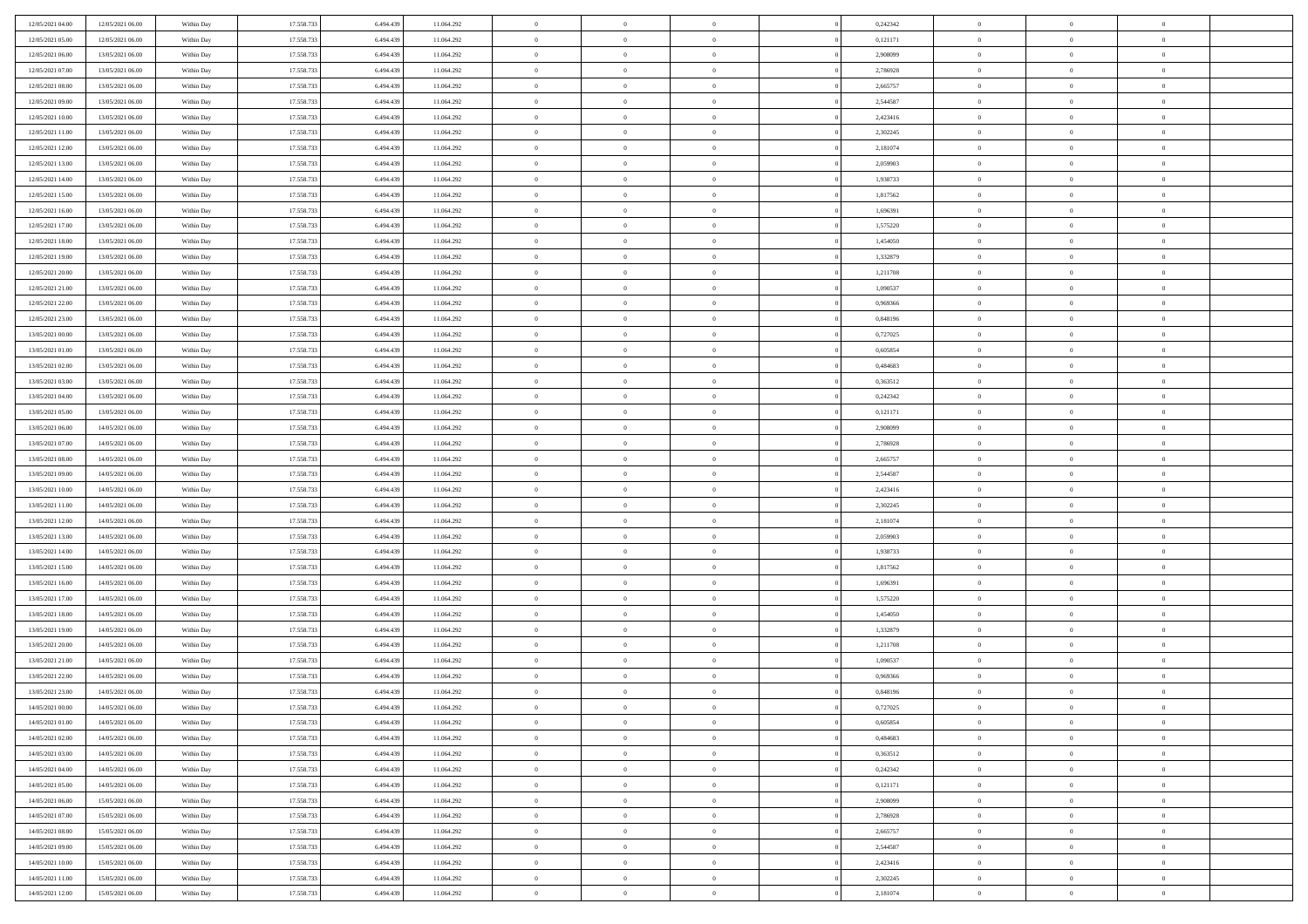| 14/05/2021 13:00                     | 15/05/2021 06:00                     | Within Day               | 17.558.733               | 6.494.439              | 11.064.292               | $\bf{0}$                       | $\bf{0}$                         | $\theta$                         |          | 2,059903             | $\bf{0}$                 | $\overline{0}$                   | $\,0\,$                          |  |
|--------------------------------------|--------------------------------------|--------------------------|--------------------------|------------------------|--------------------------|--------------------------------|----------------------------------|----------------------------------|----------|----------------------|--------------------------|----------------------------------|----------------------------------|--|
| 14/05/2021 14:00                     | 15/05/2021 06:00                     | Within Day               | 17.558.733               | 6,494,439              | 11.064.292               | $\overline{0}$                 | $\overline{0}$                   | $\overline{0}$                   |          | 1,938733             | $\overline{0}$           | $\overline{0}$                   | $\theta$                         |  |
| 14/05/2021 15:00                     | 15/05/2021 06:00                     | Within Dav               | 17.558.733               | 6.494.439              | 11.064.292               | $\mathbf{0}$                   | $\overline{0}$                   | $\overline{0}$                   |          | 1,817562             | $\mathbf{0}$             | $\overline{0}$                   | $\overline{0}$                   |  |
| 14/05/2021 16:00                     | 15/05/2021 06:00                     | Within Day               | 17.558.733               | 6.494.439              | 11.064.292               | $\bf{0}$                       | $\overline{0}$                   | $\bf{0}$                         |          | 1,696391             | $\bf{0}$                 | $\overline{0}$                   | $\bf{0}$                         |  |
| 14/05/2021 17:00                     | 15/05/2021 06:00                     | Within Day               | 17.558.733               | 6,494,439              | 11.064.292               | $\bf{0}$                       | $\bf{0}$                         | $\overline{0}$                   |          | 1,575220             | $\bf{0}$                 | $\bf{0}$                         | $\,0\,$                          |  |
| 14/05/2021 18:00                     | 15/05/2021 06:00                     | Within Dav               | 17.558.733               | 6.494.439              | 11.064.292               | $\mathbf{0}$                   | $\overline{0}$                   | $\overline{0}$                   |          | 1,454050             | $\mathbf{0}$             | $\overline{0}$                   | $\overline{0}$                   |  |
| 14/05/2021 19:00                     | 15/05/2021 06:00                     | Within Day               | 17.558.733               | 6.494.439              | 11.064.292               | $\bf{0}$                       | $\bf{0}$                         | $\overline{0}$                   |          | 1,332879             | $\bf{0}$                 | $\overline{0}$                   | $\,0\,$                          |  |
| 14/05/2021 20:00                     | 15/05/2021 06:00                     | Within Day               | 17.558.733               | 6,494,439              | 11.064.292               | $\overline{0}$                 | $\overline{0}$                   | $\overline{0}$                   |          | 1,211708             | $\,$ 0 $\,$              | $\overline{0}$                   | $\overline{0}$                   |  |
| 14/05/2021 21:00                     | 15/05/2021 06:00                     | Within Day               | 17.558.733               | 6.494.439              | 11.064.292               | $\mathbf{0}$                   | $\overline{0}$                   | $\overline{0}$                   |          | 1,090537             | $\mathbf{0}$             | $\overline{0}$                   | $\overline{0}$                   |  |
| 14/05/2021 22.00                     | 15/05/2021 06:00                     | Within Day               | 17.558.733               | 6.494.439              | 11.064.292               | $\bf{0}$                       | $\bf{0}$                         | $\overline{0}$                   |          | 0,969366             | $\bf{0}$                 | $\overline{0}$                   | $\,0\,$                          |  |
| 14/05/2021 23.00                     | 15/05/2021 06:00                     | Within Day               | 17.558.733               | 6,494,439              | 11.064.292               | $\overline{0}$                 | $\overline{0}$                   | $\overline{0}$                   |          | 0.848196             | $\bf{0}$                 | $\overline{0}$                   | $\theta$                         |  |
| 15/05/2021 00:00                     | 15/05/2021 06:00                     | Within Dav               | 17.558.733               | 6.494.439              | 11.064.292               | $\mathbf{0}$                   | $\overline{0}$                   | $\overline{0}$                   |          | 0,727025             | $\mathbf{0}$             | $\overline{0}$                   | $\overline{0}$                   |  |
| 15/05/2021 01:00                     | 15/05/2021 06:00                     | Within Day               | 17.558.733               | 6.494.439              | 11.064.292               | $\bf{0}$                       | $\overline{0}$                   | $\bf{0}$                         |          | 0,605854             | $\bf{0}$                 | $\overline{0}$                   | $\bf{0}$                         |  |
| 15/05/2021 02:00                     | 15/05/2021 06:00                     | Within Day               | 17.558.733               | 6,494,439              | 11.064.292               | $\bf{0}$                       | $\overline{0}$                   | $\overline{0}$                   |          | 0,484683             | $\bf{0}$                 | $\mathbf{0}$                     | $\,0\,$                          |  |
| 15/05/2021 03:00                     | 15/05/2021 06:00                     | Within Dav               | 17.558.733               | 6.494.439              | 11.064.292               | $\overline{0}$                 | $\overline{0}$                   | $\overline{0}$                   |          | 0,363512             | $\mathbf{0}$             | $\overline{0}$                   | $\overline{0}$                   |  |
| 15/05/2021 04:00                     | 15/05/2021 06:00                     | Within Day               | 17.558.733               | 6.494.439              | 11.064.292               | $\bf{0}$                       | $\bf{0}$                         | $\overline{0}$                   |          | 0,242342             | $\bf{0}$                 | $\overline{0}$                   | $\bf{0}$                         |  |
| 15/05/2021 05:00                     | 15/05/2021 06:00                     | Within Day               | 17.558.733               | 6,494,439              | 11.064.292               | $\overline{0}$                 | $\overline{0}$                   | $\overline{0}$                   |          | 0,121171             | $\,$ 0 $\,$              | $\overline{0}$                   | $\theta$                         |  |
| 15/05/2021 06:00                     | 16/05/2021 06:00                     | Within Day               | 17.558.733               | 6.494.439              | 11.064.292               | $\mathbf{0}$                   | $\overline{0}$                   | $\overline{0}$                   |          | 2,908099             | $\mathbf{0}$             | $\overline{0}$                   | $\overline{0}$                   |  |
| 15/05/2021 07:00                     | 16/05/2021 06:00                     | Within Day               | 17.558.733               | 6.494.439              | 11.064.292               | $\bf{0}$                       | $\bf{0}$                         | $\overline{0}$                   |          | 2,786928             | $\bf{0}$                 | $\overline{0}$                   | $\,0\,$                          |  |
| 15/05/2021 08:00                     | 16/05/2021 06:00                     | Within Day               | 17.558.733               | 6,494,439              | 11.064.292               | $\overline{0}$                 | $\overline{0}$                   | $\overline{0}$                   |          | 2,665757             | $\bf{0}$                 | $\overline{0}$                   | $\bf{0}$                         |  |
| 15/05/2021 09:00                     | 16/05/2021 06:00                     | Within Dav               | 17.558.733               | 6.494.439              | 11.064.292               | $\mathbf{0}$                   | $\overline{0}$                   | $\overline{0}$                   |          | 2,544587             | $\mathbf{0}$             | $\overline{0}$                   | $\overline{0}$                   |  |
| 15/05/2021 10:00                     | 16/05/2021 06:00                     | Within Day               | 17.558.733               | 6.494.439              | 11.064.292               | $\bf{0}$                       | $\overline{0}$                   | $\overline{0}$                   |          | 2,423416             | $\bf{0}$                 | $\overline{0}$                   | $\bf{0}$                         |  |
| 15/05/2021 11:00                     | 16/05/2021 06:00                     |                          | 17.558.733               | 6,494,439              | 11.064.292               | $\bf{0}$                       | $\bf{0}$                         | $\overline{0}$                   |          | 2,302245             | $\bf{0}$                 | $\overline{0}$                   | $\,0\,$                          |  |
| 15/05/2021 12:00                     | 16/05/2021 06:00                     | Within Day<br>Within Dav | 17.558.733               | 6.494.439              | 11.064.292               | $\mathbf{0}$                   | $\overline{0}$                   | $\overline{0}$                   |          | 2,181074             | $\mathbf{0}$             | $\overline{0}$                   | $\overline{0}$                   |  |
| 15/05/2021 13:00                     | 16/05/2021 06:00                     | Within Day               | 17.558.733               | 6.494.439              | 11.064.292               | $\bf{0}$                       | $\bf{0}$                         | $\overline{0}$                   |          | 2,059903             | $\bf{0}$                 | $\overline{0}$                   | $\,0\,$                          |  |
|                                      |                                      |                          | 17.558.733               | 6,494,439              |                          | $\overline{0}$                 | $\overline{0}$                   | $\overline{0}$                   |          |                      |                          | $\overline{0}$                   | $\overline{0}$                   |  |
| 15/05/2021 14:00<br>15/05/2021 15:00 | 16/05/2021 06:00                     | Within Day               |                          |                        | 11.064.292               | $\mathbf{0}$                   |                                  |                                  |          | 1,938733             | $\bf{0}$<br>$\mathbf{0}$ |                                  | $\overline{0}$                   |  |
|                                      | 16/05/2021 06:00                     | Within Day               | 17.558.733               | 6.494.439              | 11.064.292               |                                | $\overline{0}$                   | $\overline{0}$<br>$\overline{0}$ |          | 1,817562             |                          | $\overline{0}$<br>$\overline{0}$ |                                  |  |
| 15/05/2021 16:00                     | 16/05/2021 06:00                     | Within Day               | 17.558.733               | 6.494.439<br>6,494,439 | 11.064.292               | $\bf{0}$                       | $\bf{0}$                         |                                  |          | 1,696391             | $\bf{0}$                 |                                  | $\,0\,$                          |  |
| 15/05/2021 17:00                     | 16/05/2021 06:00                     | Within Day               | 17.558.733               |                        | 11.064.292               | $\bf{0}$<br>$\mathbf{0}$       | $\bf{0}$                         | $\overline{0}$                   |          | 1,575220             | $\bf{0}$<br>$\mathbf{0}$ | $\overline{0}$                   | $\bf{0}$<br>$\overline{0}$       |  |
| 15/05/2021 18:00                     | 16/05/2021 06:00                     | Within Dav               | 17.558.733               | 6.494.439              | 11.064.292               |                                | $\overline{0}$                   | $\overline{0}$                   |          | 1,454050             |                          | $\overline{0}$                   |                                  |  |
| 15/05/2021 19:00                     | 16/05/2021 06:00                     | Within Day               | 17.558.733               | 6.494.439              | 11.064.292               | $\bf{0}$                       | $\overline{0}$                   | $\overline{0}$                   |          | 1,332879             | $\,$ 0                   | $\overline{0}$                   | $\theta$                         |  |
| 15/05/2021 20:00                     | 16/05/2021 06:00                     | Within Day               | 17.558.733               | 6,494,439              | 11.064.292               | $\bf{0}$                       | $\bf{0}$                         | $\overline{0}$                   |          | 1,211708             | $\bf{0}$                 | $\overline{0}$                   | $\bf{0}$                         |  |
| 15/05/2021 21:00                     | 16/05/2021 06:00                     | Within Dav               | 17.558.733               | 6.494.439              | 11.064.292               | $\mathbf{0}$                   | $\overline{0}$                   | $\overline{0}$                   |          | 1,090537             | $\mathbf{0}$             | $\overline{0}$                   | $\overline{0}$                   |  |
| 15/05/2021 22.00                     | 16/05/2021 06:00                     | Within Day               | 17.558.733               | 6.494.439              | 11.064.292               | $\bf{0}$                       | $\overline{0}$                   | $\overline{0}$                   |          | 0,969366             | $\,$ 0                   | $\overline{0}$                   | $\theta$                         |  |
| 15/05/2021 23.00                     | 16/05/2021 06:00                     | Within Day               | 17.558.733               | 6,494,439              | 11.064.292               | $\overline{0}$<br>$\mathbf{0}$ | $\overline{0}$                   | $\overline{0}$                   |          | 0.848196             | $\bf{0}$<br>$\mathbf{0}$ | $\overline{0}$                   | $\overline{0}$<br>$\overline{0}$ |  |
| 16/05/2021 00:00                     | 16/05/2021 06:00                     | Within Day               | 17.558.733               | 6.494.439              | 11.064.292               | $\bf{0}$                       | $\overline{0}$                   | $\overline{0}$                   |          | 0,727025             |                          | $\overline{0}$<br>$\overline{0}$ | $\theta$                         |  |
| 16/05/2021 01:00                     | 16/05/2021 06:00                     | Within Day               | 17.558.733<br>17.558.733 | 6.494.439<br>6,494,439 | 11.064.292               | $\bf{0}$                       | $\overline{0}$                   | $\overline{0}$<br>$\overline{0}$ |          | 0,605854<br>0.484683 | $\,$ 0                   | $\overline{0}$                   |                                  |  |
| 16/05/2021 02:00<br>16/05/2021 03:00 | 16/05/2021 06:00<br>16/05/2021 06:00 | Within Day<br>Within Dav | 17.558.733               | 6.494.439              | 11.064.292<br>11.064.292 | $\mathbf{0}$                   | $\overline{0}$<br>$\overline{0}$ | $\overline{0}$                   |          | 0,363512             | $\bf{0}$<br>$\mathbf{0}$ | $\overline{0}$                   | $\bf{0}$<br>$\overline{0}$       |  |
|                                      |                                      |                          |                          |                        |                          |                                |                                  |                                  |          |                      |                          | $\overline{0}$                   | $\theta$                         |  |
| 16/05/2021 04:00                     | 16/05/2021 06:00<br>16/05/2021 06:00 | Within Day               | 17.558.733<br>17.558.733 | 6.494.439<br>6.494.439 | 11.064.292               | $\,0\,$<br>$\bf{0}$            | $\overline{0}$<br>$\overline{0}$ | $\overline{0}$<br>$\overline{0}$ |          | 0,242342             | $\,$ 0                   | $\overline{0}$                   | $\overline{0}$                   |  |
| 16/05/2021 05:00<br>16/05/2021 06:00 | 17/05/2021 06:00                     | Within Day<br>Within Dav | 17.558.733               | 6.494.439              | 11.064.292<br>11.064.292 | $\mathbf{0}$                   | $\overline{0}$                   | $\overline{0}$                   |          | 0,121171<br>2,908099 | $\bf{0}$<br>$\mathbf{0}$ | $\overline{0}$                   | $\overline{0}$                   |  |
| 16/05/2021 07:00                     | 17/05/2021 06:00                     | Within Day               | 17.558.733               | 6.494.439              | 11.064.292               | $\bf{0}$                       | $\overline{0}$                   | $\overline{0}$                   |          | 2,786928             | $\,$ 0                   | $\overline{0}$                   | $\theta$                         |  |
| 16/05/2021 08:00                     | 17/05/2021 06:00                     |                          | 17.558.733               | 6.494.439              | 11.064.292               | $\bf{0}$                       | $\overline{0}$                   | $\overline{0}$                   |          | 2,665757             | $\bf{0}$                 | $\overline{0}$                   | $\overline{0}$                   |  |
| 16/05/2021 11:00                     | 17/05/2021 06:00                     | Within Day<br>Within Day | 17.558.733               | 6.494.439              | 11.064.292               | $\bf{0}$                       | $\overline{0}$                   | $\Omega$                         |          | 2,302245             | $\overline{0}$           | $\theta$                         | $\theta$                         |  |
| 16/05/2021 12:00                     | 17/05/2021 06:00                     | Within Day               | 17.558.733               | 6.494.439              | 11.064.292               | $\,0\,$                        | $\overline{0}$                   | $\overline{0}$                   |          | 2,181074             | $\,$ 0 $\,$              | $\bf{0}$                         | $\theta$                         |  |
|                                      |                                      |                          | 17.558.733               | 6.494.439              |                          |                                | $\overline{0}$                   | $\overline{0}$                   |          |                      | $\overline{0}$           | $\overline{0}$                   |                                  |  |
| 16/05/2021 13:00<br>16/05/2021 14:00 | 17/05/2021 06:00<br>17/05/2021 06:00 | Within Day<br>Within Day | 17.558.733               | 6.494.439              | 11.064.292<br>11.064.292 | $\overline{0}$<br>$\bf{0}$     | $\overline{0}$                   | $\overline{0}$                   |          | 2,059903<br>1,938733 | $\overline{0}$           | $\bf{0}$                         | $\overline{0}$<br>$\mathbf{0}$   |  |
| 16/05/2021 15:00                     | 17/05/2021 06:00                     | Within Day               | 17.558.733               | 6.494.439              | 11.064.292               | $\bf{0}$                       | $\overline{0}$                   | $\overline{0}$                   | $\theta$ | 1,817562             | $\mathbf{0}$             | $\bf{0}$                         | $\,$ 0 $\,$                      |  |
| 16/05/2021 16:00                     | 17/05/2021 06:00                     |                          | 17.558.733               | 6,494,439              |                          | $\bf{0}$                       | $\overline{0}$                   | $\overline{0}$                   |          | 1,696391             | $\,$ 0 $\,$              | $\overline{0}$                   | $\overline{0}$                   |  |
| 16/05/2021 17:00                     | 17/05/2021 06:00                     | Within Day<br>Within Day | 17.558.733               | 6.494.439              | 11.064.292<br>11.064.292 | $\bf{0}$                       | $\overline{0}$                   | $\overline{0}$                   |          | 1,575220             | $\mathbf{0}$             | $\overline{0}$                   | $\overline{0}$                   |  |
|                                      |                                      |                          |                          |                        |                          |                                |                                  |                                  |          |                      |                          |                                  |                                  |  |
| 16/05/2021 18:00                     | 17/05/2021 06:00                     | Within Day               | 17.558.733               | 6.494.439              | 11.064.292               | $\,$ 0 $\,$                    | $\overline{0}$                   | $\overline{0}$                   | $\theta$ | 1,454050             | $\,$ 0 $\,$              | $\mathbf{0}$                     | $\,$ 0 $\,$                      |  |
| 16/05/2021 19:00                     | 17/05/2021 06:00                     | Within Day               | 17.558.733               | 6.494.439              | 11.064.292               | $\bf{0}$                       | $\overline{0}$                   | $\overline{0}$                   |          | 1,332879             | $\overline{0}$           | $\overline{0}$                   | $\overline{0}$                   |  |
| 16/05/2021 20:00                     | 17/05/2021 06:00                     | Within Day               | 17.558.733               | 6.494.439              | 11.064.292               | $\bf{0}$                       | $\overline{0}$                   | $\overline{0}$                   |          | 1,211708             | $\mathbf{0}$             | $\bf{0}$                         | $\overline{0}$                   |  |
| 16/05/2021 21:00                     | 17/05/2021 06:00                     | Within Day               | 17.558.733               | 6.494.439              | 11.064.292               | $\,0\,$                        | $\overline{0}$                   | $\overline{0}$                   |          | 1,090537             | $\,$ 0 $\,$              | $\mathbf{0}$                     | $\,$ 0 $\,$                      |  |
| 16/05/2021 22.00                     | 17/05/2021 06:00                     | Within Day               | 17.558.733               | 6.494.439              | 11.064.292               | $\bf{0}$                       | $\overline{0}$                   | $\overline{0}$                   |          | 0,969366             | $\mathbf 0$              | $\mathbf{0}$                     | $\overline{0}$                   |  |
| 16/05/2021 23:00                     | 17/05/2021 06:00                     | Within Day               | 17.558.733               | 6.494.439              | 11.064.292               | $\bf{0}$                       | $\overline{0}$                   | $\overline{0}$                   |          | 0,848196             | $\mathbf{0}$             | $\overline{0}$                   | $\overline{0}$                   |  |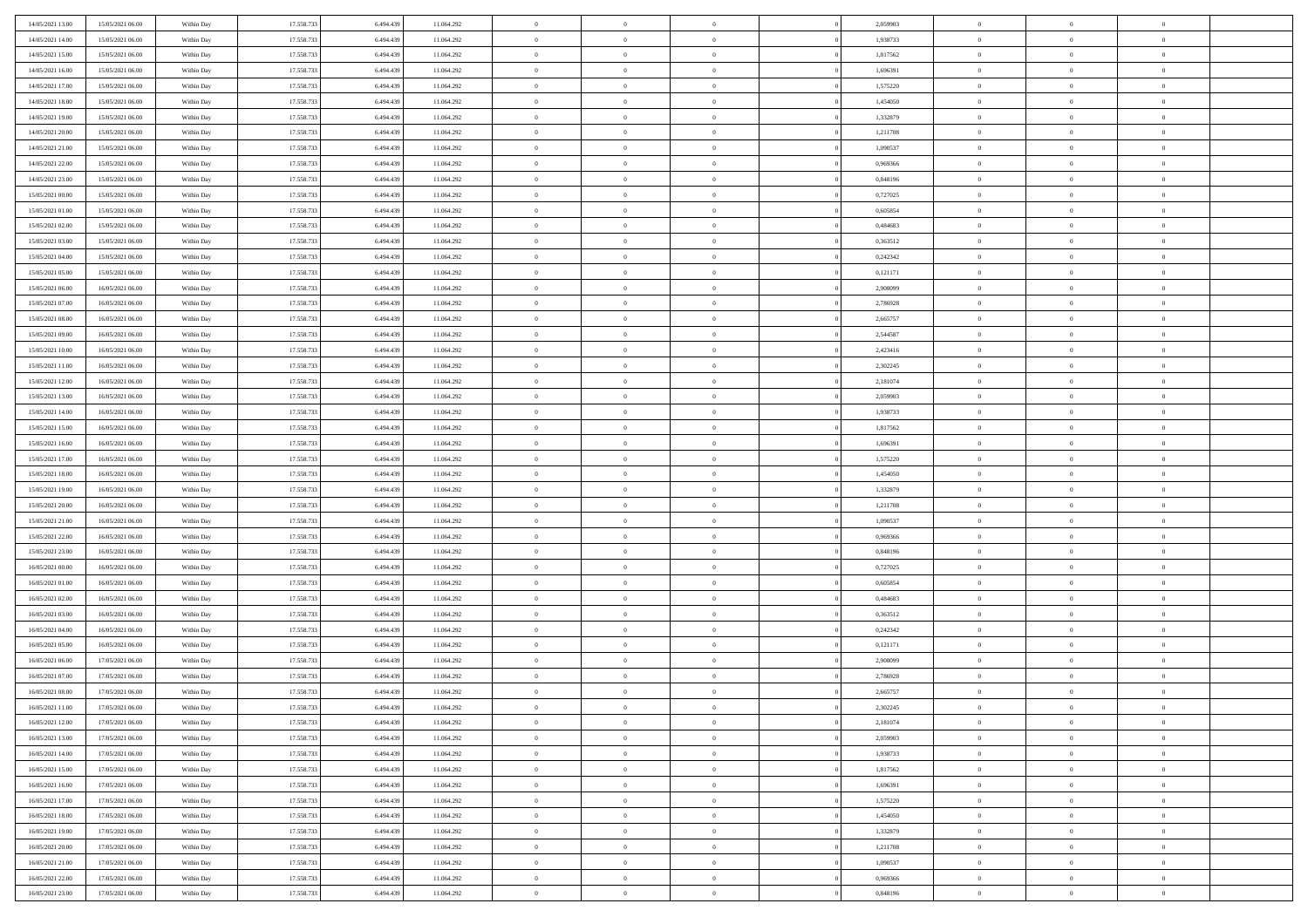| 17/05/2021 00:00 | 17/05/2021 06:00 | Within Day | 17.558.733 | 6.494.439 | 11.064.292 | $\bf{0}$       | $\bf{0}$       | $\overline{0}$ |          | 0,727025 | $\bf{0}$       | $\overline{0}$ | $\,0\,$        |  |
|------------------|------------------|------------|------------|-----------|------------|----------------|----------------|----------------|----------|----------|----------------|----------------|----------------|--|
| 17/05/2021 01:00 | 17/05/2021 06:00 | Within Day | 17.558.733 | 6,494,439 | 11.064.292 | $\overline{0}$ | $\overline{0}$ | $\overline{0}$ |          | 0.605854 | $\overline{0}$ | $\overline{0}$ | $\theta$       |  |
| 17/05/2021 02:00 | 17/05/2021 06:00 | Within Dav | 17.558.733 | 6.494.439 | 11.064.292 | $\mathbf{0}$   | $\overline{0}$ | $\overline{0}$ |          | 0,484683 | $\mathbf{0}$   | $\overline{0}$ | $\overline{0}$ |  |
| 17/05/2021 03:00 | 17/05/2021 06:00 | Within Day | 17.558.733 | 6.494.439 | 11.064.292 | $\bf{0}$       | $\overline{0}$ | $\overline{0}$ |          | 0,363512 | $\bf{0}$       | $\overline{0}$ | $\bf{0}$       |  |
| 17/05/2021 04:00 | 17/05/2021 06:00 | Within Day | 17.558.733 | 6,494,439 | 11.064.292 | $\bf{0}$       | $\bf{0}$       | $\overline{0}$ |          | 0,242342 | $\bf{0}$       | $\bf{0}$       | $\,0\,$        |  |
| 17/05/2021 05:00 | 17/05/2021 06:00 | Within Dav | 17.558.733 | 6.494.439 | 11.064.292 | $\mathbf{0}$   | $\overline{0}$ | $\overline{0}$ |          | 0,121171 | $\mathbf{0}$   | $\overline{0}$ | $\overline{0}$ |  |
| 17/05/2021 06:00 | 18/05/2021 06:00 | Within Day | 17.558.733 | 6.494.439 | 6.674.609  | $\bf{0}$       | $\bf{0}$       | $\overline{0}$ |          | 2,908099 | $\bf{0}$       | $\overline{0}$ | $\,0\,$        |  |
| 17/05/2021 07:00 | 18/05/2021 06:00 | Within Day | 17.558.733 | 6,494,439 | 6.674.609  | $\overline{0}$ | $\overline{0}$ | $\overline{0}$ |          | 2,786928 | $\,$ 0 $\,$    | $\overline{0}$ | $\overline{0}$ |  |
| 17/05/2021 08:00 | 18/05/2021 06:00 | Within Day | 17.558.733 | 6.494.439 | 6.674.609  | $\mathbf{0}$   | $\overline{0}$ | $\overline{0}$ |          | 2,665757 | $\mathbf{0}$   | $\overline{0}$ | $\overline{0}$ |  |
| 17/05/2021 09:00 | 18/05/2021 06:00 | Within Day | 17.558.733 | 6.494.439 | 6.674.609  | $\bf{0}$       | $\bf{0}$       | $\overline{0}$ |          | 2,544587 | $\bf{0}$       | $\overline{0}$ | $\,0\,$        |  |
| 17/05/2021 10:00 | 18/05/2021 06:00 | Within Day | 17.558.733 | 6,494,439 | 6.674.609  | $\overline{0}$ | $\overline{0}$ | $\overline{0}$ |          | 2,423416 | $\bf{0}$       | $\overline{0}$ | $\overline{0}$ |  |
| 17/05/2021 11:00 | 18/05/2021 06:00 | Within Dav | 17.558.733 | 6.494.439 | 6.674.609  | $\mathbf{0}$   | $\overline{0}$ | $\overline{0}$ |          | 2,302245 | $\mathbf{0}$   | $\overline{0}$ | $\overline{0}$ |  |
| 17/05/2021 12:00 | 18/05/2021 06:00 | Within Day | 17.558.733 | 6.494.439 | 6.674.609  | $\bf{0}$       | $\overline{0}$ | $\bf{0}$       |          | 2,181074 | $\bf{0}$       | $\overline{0}$ | $\bf{0}$       |  |
| 17/05/2021 13:00 | 18/05/2021 06:00 | Within Day | 17.558.733 | 6,494,439 | 6.674.609  | $\bf{0}$       | $\overline{0}$ | $\overline{0}$ |          | 2,059903 | $\bf{0}$       | $\mathbf{0}$   | $\,0\,$        |  |
| 17/05/2021 14:00 | 18/05/2021 06:00 | Within Dav | 17.558.733 | 6.494.439 | 6.674.609  | $\overline{0}$ | $\overline{0}$ | $\overline{0}$ |          | 1,938733 | $\mathbf{0}$   | $\overline{0}$ | $\overline{0}$ |  |
| 17/05/2021 15:00 | 18/05/2021 06:00 | Within Day | 17.558.733 | 6.494.439 | 6.674.609  | $\bf{0}$       | $\bf{0}$       | $\overline{0}$ |          | 1,817562 | $\bf{0}$       | $\overline{0}$ | $\bf{0}$       |  |
| 17/05/2021 16:00 | 18/05/2021 06:00 | Within Day | 17.558.733 | 6,494,439 | 6.674.609  | $\overline{0}$ | $\overline{0}$ | $\overline{0}$ |          | 1,696391 | $\bf{0}$       | $\overline{0}$ | $\overline{0}$ |  |
| 17/05/2021 17:00 | 18/05/2021 06:00 | Within Day | 17.558.733 | 6.494.439 | 6.674.609  | $\mathbf{0}$   | $\overline{0}$ | $\overline{0}$ |          | 1,575220 | $\mathbf{0}$   | $\overline{0}$ | $\overline{0}$ |  |
| 17/05/2021 18:00 | 18/05/2021 06:00 | Within Day | 17.558.733 | 6.494.439 | 6.674.609  | $\bf{0}$       | $\bf{0}$       | $\overline{0}$ |          | 1,454050 | $\bf{0}$       | $\overline{0}$ | $\,0\,$        |  |
| 17/05/2021 19:00 | 18/05/2021 06:00 | Within Day | 17.558.733 | 6,494,439 | 6.674.609  | $\bf{0}$       | $\overline{0}$ | $\overline{0}$ |          | 1,332879 | $\bf{0}$       | $\overline{0}$ | $\bf{0}$       |  |
| 17/05/2021 20:00 | 18/05/2021 06:00 | Within Dav | 17.558.733 | 6.494.439 | 6.674.609  | $\mathbf{0}$   | $\overline{0}$ | $\overline{0}$ |          | 1,211708 | $\mathbf{0}$   | $\overline{0}$ | $\overline{0}$ |  |
| 17/05/2021 21:00 | 18/05/2021 06:00 | Within Day | 17.558.733 | 6.494.439 | 6.674.609  | $\bf{0}$       | $\overline{0}$ | $\overline{0}$ |          | 1,090537 | $\bf{0}$       | $\overline{0}$ | $\bf{0}$       |  |
| 17/05/2021 22:00 | 18/05/2021 06:00 | Within Day | 17.558.733 | 6,494,439 | 6.674.609  | $\bf{0}$       | $\bf{0}$       | $\overline{0}$ |          | 0,969366 | $\bf{0}$       | $\bf{0}$       | $\,0\,$        |  |
| 17/05/2021 23:00 | 18/05/2021 06:00 | Within Dav | 17.558.733 | 6.494.439 | 6.674.609  | $\mathbf{0}$   | $\overline{0}$ | $\overline{0}$ |          | 0,848196 | $\mathbf{0}$   | $\overline{0}$ | $\overline{0}$ |  |
| 18/05/2021 00:00 | 18/05/2021 06:00 | Within Day | 17.558.733 | 6.494.439 | 6.674.609  | $\bf{0}$       | $\bf{0}$       | $\overline{0}$ |          | 0,727025 | $\bf{0}$       | $\overline{0}$ | $\,0\,$        |  |
| 18/05/2021 01:00 | 18/05/2021 06:00 | Within Day | 17.558.733 | 6,494,439 | 6.674.609  | $\overline{0}$ | $\overline{0}$ | $\overline{0}$ |          | 0.605854 | $\bf{0}$       | $\mathbf{0}$   | $\overline{0}$ |  |
| 18/05/2021 02:00 | 18/05/2021 06:00 | Within Day | 17.558.733 | 6.494.439 | 6.674.609  | $\mathbf{0}$   | $\overline{0}$ | $\overline{0}$ |          | 0,484683 | $\mathbf{0}$   | $\overline{0}$ | $\overline{0}$ |  |
| 18/05/2021 03:00 | 18/05/2021 06:00 | Within Day | 17.558.733 | 6.494.439 | 6.674.609  | $\bf{0}$       | $\bf{0}$       | $\overline{0}$ |          | 0,363512 | $\bf{0}$       | $\overline{0}$ | $\,0\,$        |  |
| 18/05/2021 04:00 | 18/05/2021 06:00 | Within Day | 17.558.733 | 6,494,439 | 6.674.609  | $\bf{0}$       | $\overline{0}$ | $\overline{0}$ |          | 0,242342 | $\bf{0}$       | $\bf{0}$       | $\overline{0}$ |  |
| 18/05/2021 05:00 | 18/05/2021 06:00 | Within Dav | 17.558.733 | 6.494.439 | 6.674.609  | $\mathbf{0}$   | $\overline{0}$ | $\overline{0}$ |          | 0,121171 | $\mathbf{0}$   | $\overline{0}$ | $\overline{0}$ |  |
| 18/05/2021 06:00 | 19/05/2021 06:00 | Within Day | 17.558.733 | 6.494.439 | 6.674.609  | $\bf{0}$       | $\overline{0}$ | $\theta$       |          | 2,908099 | $\,$ 0         | $\overline{0}$ | $\theta$       |  |
| 18/05/2021 07:00 | 19/05/2021 06:00 | Within Day | 17.558.733 | 6,494,439 | 6.674.609  | $\bf{0}$       | $\bf{0}$       | $\overline{0}$ |          | 2,786928 | $\bf{0}$       | $\bf{0}$       | $\overline{0}$ |  |
| 18/05/2021 08:00 | 19/05/2021 06:00 | Within Dav | 17.558.733 | 6.494.439 | 6.674.609  | $\overline{0}$ | $\overline{0}$ | $\overline{0}$ |          | 2,665757 | $\mathbf{0}$   | $\overline{0}$ | $\overline{0}$ |  |
| 18/05/2021 09:00 | 19/05/2021 06:00 | Within Day | 17.558.733 | 6.494.439 | 6.674.609  | $\bf{0}$       | $\overline{0}$ | $\theta$       |          | 2,544587 | $\,$ 0         | $\overline{0}$ | $\theta$       |  |
| 18/05/2021 10:00 | 19/05/2021 06:00 | Within Day | 17.558.733 | 6,494,439 | 6.674.609  | $\overline{0}$ | $\overline{0}$ | $\overline{0}$ |          | 2,423416 | $\bf{0}$       | $\overline{0}$ | $\overline{0}$ |  |
| 18/05/2021 11:00 | 19/05/2021 06:00 | Within Day | 17.558.733 | 6.494.439 | 6.674.609  | $\mathbf{0}$   | $\overline{0}$ | $\overline{0}$ |          | 2,302245 | $\mathbf{0}$   | $\overline{0}$ | $\overline{0}$ |  |
| 18/05/2021 12:00 | 19/05/2021 06:00 | Within Day | 17.558.733 | 6.494.439 | 6.674.609  | $\bf{0}$       | $\overline{0}$ | $\theta$       |          | 2,181074 | $\,$ 0         | $\overline{0}$ | $\theta$       |  |
| 18/05/2021 13:00 | 19/05/2021 06:00 | Within Day | 17.558.733 | 6,494,439 | 6.674.609  | $\bf{0}$       | $\overline{0}$ | $\overline{0}$ |          | 2,059903 | $\bf{0}$       | $\bf{0}$       | $\overline{0}$ |  |
| 18/05/2021 14:00 | 19/05/2021 06:00 | Within Dav | 17.558.733 | 6.494.439 | 6.674.609  | $\mathbf{0}$   | $\overline{0}$ | $\overline{0}$ |          | 1,938733 | $\mathbf{0}$   | $\overline{0}$ | $\overline{0}$ |  |
| 18/05/2021 15:00 | 19/05/2021 06:00 | Within Day | 17.558.733 | 6.494.439 | 6.674.609  | $\,0\,$        | $\overline{0}$ | $\theta$       |          | 1,817562 | $\,$ 0         | $\overline{0}$ | $\theta$       |  |
| 18/05/2021 16:00 | 19/05/2021 06:00 | Within Day | 17.558.733 | 6.494.439 | 6.674.609  | $\bf{0}$       | $\overline{0}$ | $\overline{0}$ |          | 1,696391 | $\bf{0}$       | $\overline{0}$ | $\bf{0}$       |  |
| 18/05/2021 17:00 | 19/05/2021 06:00 | Within Dav | 17.558.733 | 6.494.439 | 6.674.609  | $\mathbf{0}$   | $\overline{0}$ | $\overline{0}$ |          | 1,575220 | $\mathbf{0}$   | $\overline{0}$ | $\overline{0}$ |  |
| 18/05/2021 18:00 | 19/05/2021 06:00 | Within Day | 17.558.733 | 6.494.439 | 6.674.609  | $\bf{0}$       | $\overline{0}$ | $\theta$       |          | 1,454050 | $\,$ 0         | $\overline{0}$ | $\theta$       |  |
| 18/05/2021 19:00 | 19/05/2021 06:00 | Within Day | 17.558.733 | 6.494.439 | 6.674.609  | $\bf{0}$       | $\overline{0}$ | $\overline{0}$ |          | 1,332879 | $\bf{0}$       | $\overline{0}$ | $\bf{0}$       |  |
| 18/05/2021 20:00 | 19/05/2021 06:00 | Within Day | 17.558.733 | 6.494.439 | 6.674.609  | $\bf{0}$       | $\overline{0}$ | $\Omega$       |          | 1,211708 | $\overline{0}$ | $\theta$       | $\theta$       |  |
| 18/05/2021 21:00 | 19/05/2021 06:00 | Within Day | 17.558.733 | 6.494.439 | 6.674.609  | $\,0\,$        | $\overline{0}$ | $\theta$       |          | 1,090537 | $\,$ 0 $\,$    | $\bf{0}$       | $\theta$       |  |
| 18/05/2021 22:00 | 19/05/2021 06:00 | Within Day | 17.558.733 | 6.494.439 | 6.674.609  | $\overline{0}$ | $\overline{0}$ | $\overline{0}$ |          | 0,969366 | $\overline{0}$ | $\overline{0}$ | $\overline{0}$ |  |
| 18/05/2021 23:00 | 19/05/2021 06:00 | Within Day | 17.558.733 | 6.494.439 | 6.674.609  | $\bf{0}$       | $\overline{0}$ | $\overline{0}$ |          | 0,848196 | $\overline{0}$ | $\bf{0}$       | $\mathbf{0}$   |  |
| 19/05/2021 00:00 | 19/05/2021 06:00 | Within Day | 17.558.733 | 6.494.439 | 6.674.609  | $\bf{0}$       | $\overline{0}$ | $\overline{0}$ | $\theta$ | 0,727025 | $\mathbf{0}$   | $\bf{0}$       | $\,$ 0 $\,$    |  |
| 19/05/2021 01:00 | 19/05/2021 06:00 | Within Day | 17.558.733 | 6.494.439 | 6.674.609  | $\bf{0}$       | $\overline{0}$ | $\overline{0}$ |          | 0,605854 | $\,$ 0 $\,$    | $\overline{0}$ | $\overline{0}$ |  |
| 19/05/2021 02:00 | 19/05/2021 06:00 | Within Day | 17.558.733 | 6.494.439 | 6.674.609  | $\bf{0}$       | $\overline{0}$ | $\overline{0}$ |          | 0,484683 | $\mathbf{0}$   | $\overline{0}$ | $\overline{0}$ |  |
| 19/05/2021 03:00 | 19/05/2021 06:00 | Within Day | 17.558.733 | 6.494.439 | 6.674.609  | $\,$ 0 $\,$    | $\overline{0}$ | $\overline{0}$ | $\theta$ | 0,363512 | $\,$ 0 $\,$    | $\mathbf{0}$   | $\,$ 0 $\,$    |  |
| 19/05/2021 04:00 | 19/05/2021 06:00 | Within Day | 17.558.733 | 6.494.439 | 6.674.609  | $\bf{0}$       | $\overline{0}$ | $\overline{0}$ |          | 0,242342 | $\overline{0}$ | $\overline{0}$ | $\overline{0}$ |  |
| 19/05/2021 05:00 | 19/05/2021 06:00 | Within Day | 17.558.733 | 6.494.439 | 6.674.609  | $\bf{0}$       | $\overline{0}$ | $\overline{0}$ |          | 0,121171 | $\mathbf{0}$   | $\bf{0}$       | $\overline{0}$ |  |
| 19/05/2021 06:00 | 20/05/2021 06:00 | Within Day | 17.558.733 | 6.494.439 | $\bf{0}$   | $\,0\,$        | $\overline{0}$ | $\overline{0}$ |          | 2,908099 | $\,$ 0 $\,$    | $\mathbf{0}$   | $\,$ 0 $\,$    |  |
| 20/05/2021 06:00 | 21/05/2021 06:00 | Within Day | 17.558.733 | 6.494.439 | 6.674.609  | $\bf{0}$       | $\overline{0}$ | $\overline{0}$ |          | 2,908099 | $\mathbf{0}$   | $\mathbf{0}$   | $\overline{0}$ |  |
| 20/05/2021 07:00 | 21/05/2021 06:00 | Within Day | 17.558.733 | 6.494.439 | 6.674.609  | $\overline{0}$ | $\overline{0}$ | $\overline{0}$ |          | 2,786928 | $\mathbf{0}$   | $\overline{0}$ | $\overline{0}$ |  |
|                  |                  |            |            |           |            |                |                |                |          |          |                |                |                |  |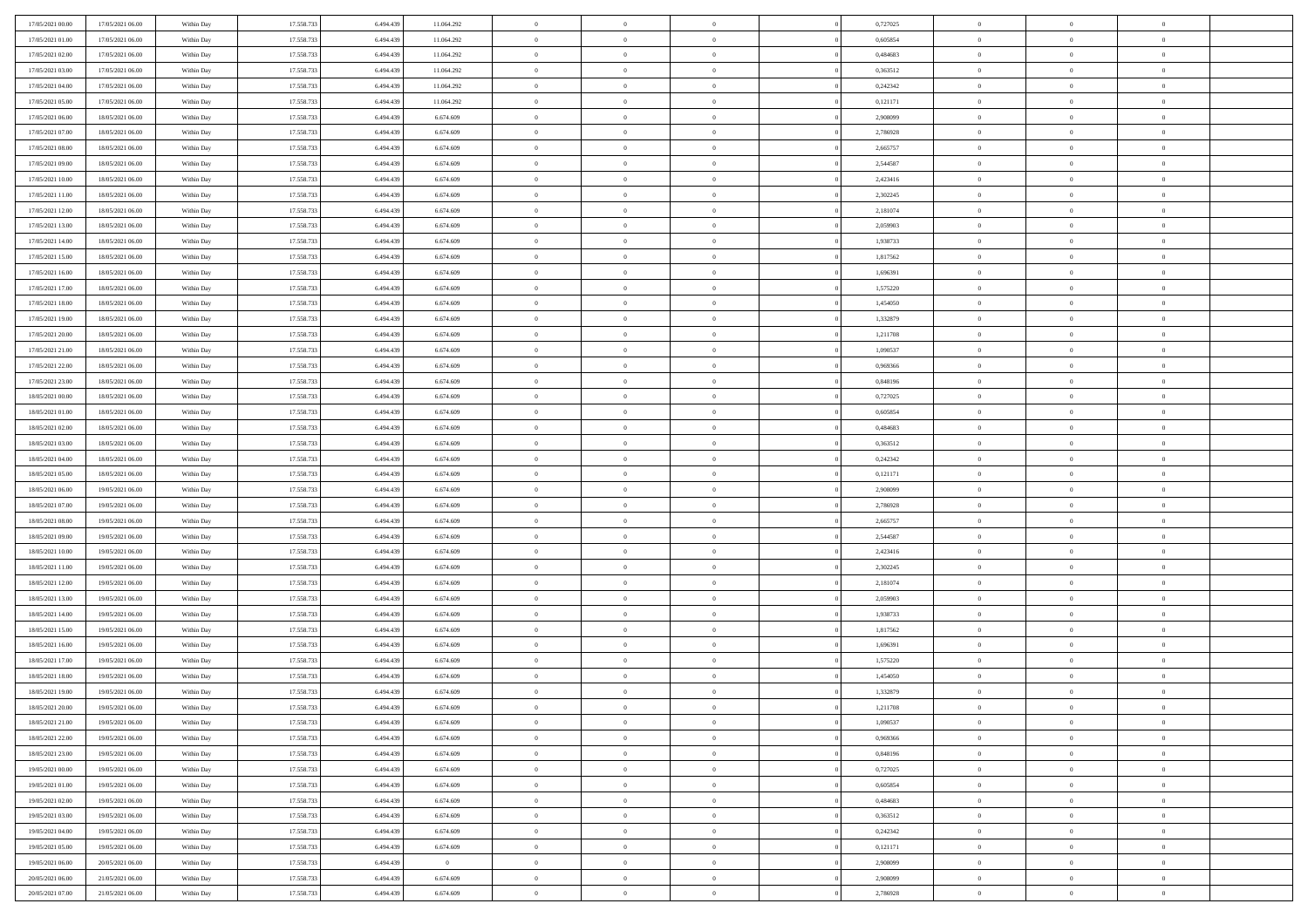| 20/05/2021 08:00 | 21/05/2021 06:00 | Within Day | 17.558.733 | 6.494.439 | 6.674.609  | $\,$ 0         | $\bf{0}$       | $\theta$       |          | 2,665757 | $\bf{0}$       | $\overline{0}$ | $\,0\,$        |  |
|------------------|------------------|------------|------------|-----------|------------|----------------|----------------|----------------|----------|----------|----------------|----------------|----------------|--|
| 20/05/2021 09:00 | 21/05/2021 06:00 | Within Day | 17.558.733 | 6,494,439 | 6.674.609  | $\overline{0}$ | $\overline{0}$ | $\overline{0}$ |          | 2,544587 | $\theta$       | $\overline{0}$ | $\theta$       |  |
| 20/05/2021 10:00 | 21/05/2021 06:00 | Within Dav | 17.558.733 | 6.494.439 | 6.674.609  | $\mathbf{0}$   | $\overline{0}$ | $\overline{0}$ |          | 2,423416 | $\mathbf{0}$   | $\overline{0}$ | $\overline{0}$ |  |
| 20/05/2021 11:00 | 21/05/2021 06:00 | Within Day | 17.558.733 | 6.494.439 | 6.674.609  | $\bf{0}$       | $\overline{0}$ | $\overline{0}$ |          | 2,302245 | $\bf{0}$       | $\overline{0}$ | $\bf{0}$       |  |
| 20/05/2021 12:00 | 21/05/2021 06:00 | Within Day | 17.558.733 | 6,494,439 | 6.674.609  | $\bf{0}$       | $\bf{0}$       | $\overline{0}$ |          | 2,181074 | $\bf{0}$       | $\bf{0}$       | $\,0\,$        |  |
| 20/05/2021 13:00 | 21/05/2021 06:00 | Within Dav | 17.558.733 | 6.494.439 | 6.674.609  | $\mathbf{0}$   | $\overline{0}$ | $\overline{0}$ |          | 2,059903 | $\mathbf{0}$   | $\overline{0}$ | $\overline{0}$ |  |
| 20/05/2021 14:00 | 21/05/2021 06:00 | Within Day | 17.558.733 | 6.494.439 | 6.674.609  | $\bf{0}$       | $\bf{0}$       | $\overline{0}$ |          | 1,938733 | $\bf{0}$       | $\overline{0}$ | $\,0\,$        |  |
| 20/05/2021 15:00 | 21/05/2021 06:00 | Within Day | 17.558.733 | 6,494,439 | 6.674.609  | $\overline{0}$ | $\overline{0}$ | $\overline{0}$ |          | 1,817562 | $\,$ 0 $\,$    | $\overline{0}$ | $\theta$       |  |
| 20/05/2021 16:00 | 21/05/2021 06:00 | Within Dav | 17.558.733 | 6.494.439 | 6.674.609  | $\mathbf{0}$   | $\overline{0}$ | $\overline{0}$ |          | 1,696391 | $\mathbf{0}$   | $\overline{0}$ | $\overline{0}$ |  |
| 20/05/2021 17:00 | 21/05/2021 06:00 | Within Day | 17.558.733 | 6.494.439 | 6.674.609  | $\bf{0}$       | $\bf{0}$       | $\overline{0}$ |          | 1,575220 | $\bf{0}$       | $\overline{0}$ | $\,0\,$        |  |
| 20/05/2021 18:00 | 21/05/2021 06:00 | Within Day | 17.558.733 | 6,494,439 | 6.674.609  | $\bf{0}$       | $\overline{0}$ | $\overline{0}$ |          | 1,454050 | $\bf{0}$       | $\overline{0}$ | $\theta$       |  |
| 20/05/2021 19:00 | 21/05/2021 06:00 | Within Dav | 17.558.733 | 6.494.439 | 6.674.609  | $\mathbf{0}$   | $\overline{0}$ | $\overline{0}$ |          | 1,332879 | $\mathbf{0}$   | $\overline{0}$ | $\overline{0}$ |  |
| 20/05/2021 20:00 | 21/05/2021 06:00 | Within Day | 17.558.733 | 6.494.439 | 6.674.609  | $\bf{0}$       | $\overline{0}$ | $\bf{0}$       |          | 1,211708 | $\bf{0}$       | $\overline{0}$ | $\bf{0}$       |  |
| 20/05/2021 21:00 | 21/05/2021 06:00 | Within Day | 17.558.733 | 6.494.439 | 6.674.609  | $\bf{0}$       | $\overline{0}$ | $\overline{0}$ |          | 1,090537 | $\bf{0}$       | $\overline{0}$ | $\,0\,$        |  |
| 20/05/2021 22:00 | 21/05/2021 06:00 | Within Dav | 17.558.733 | 6.494.439 | 6.674.609  | $\overline{0}$ | $\overline{0}$ | $\overline{0}$ |          | 0,969366 | $\mathbf{0}$   | $\overline{0}$ | $\overline{0}$ |  |
| 20/05/2021 23:00 | 21/05/2021 06:00 | Within Day | 17.558.733 | 6.494.439 | 6.674.609  | $\bf{0}$       | $\bf{0}$       | $\overline{0}$ |          | 0,848196 | $\bf{0}$       | $\overline{0}$ | $\bf{0}$       |  |
| 21/05/2021 00:00 | 21/05/2021 06:00 | Within Day | 17.558.733 | 6,494,439 | 6.674.609  | $\bf{0}$       | $\overline{0}$ | $\overline{0}$ |          | 0,727025 | $\bf{0}$       | $\overline{0}$ | $\theta$       |  |
| 21/05/2021 01:00 | 21/05/2021 06:00 | Within Day | 17.558.733 | 6.494.439 | 6.674.609  | $\mathbf{0}$   | $\overline{0}$ | $\overline{0}$ |          | 0,605854 | $\mathbf{0}$   | $\overline{0}$ | $\overline{0}$ |  |
| 21/05/2021 02:00 | 21/05/2021 06:00 | Within Day | 17.558.733 | 6.494.439 | 6.674.609  | $\bf{0}$       | $\bf{0}$       | $\overline{0}$ |          | 0,484683 | $\bf{0}$       | $\overline{0}$ | $\,0\,$        |  |
| 21/05/2021 03:00 | 21/05/2021 06:00 | Within Day | 17.558.733 | 6.494.439 | 6.674.609  | $\bf{0}$       | $\overline{0}$ | $\overline{0}$ |          | 0,363512 | $\bf{0}$       | $\overline{0}$ | $\overline{0}$ |  |
| 21/05/2021 04:00 | 21/05/2021 06:00 | Within Dav | 17.558.733 | 6.494.439 | 6.674.609  | $\mathbf{0}$   | $\overline{0}$ | $\overline{0}$ |          | 0,242342 | $\mathbf{0}$   | $\overline{0}$ | $\overline{0}$ |  |
| 21/05/2021 05:00 | 21/05/2021 06:00 | Within Day | 17.558.733 | 6.494.439 | 6.674.609  | $\bf{0}$       | $\overline{0}$ | $\overline{0}$ |          | 0,121171 | $\bf{0}$       | $\overline{0}$ | $\bf{0}$       |  |
| 21/05/2021 06:00 | 22/05/2021 06:00 | Within Day | 17.558.733 | 6,494,439 | 6.674.609  | $\bf{0}$       | $\bf{0}$       | $\overline{0}$ |          | 2,908099 | $\bf{0}$       | $\overline{0}$ | $\,0\,$        |  |
| 21/05/2021 07:00 | 22/05/2021 06:00 | Within Dav | 17.558.733 | 6.494.439 | 6.674.609  | $\mathbf{0}$   | $\overline{0}$ | $\overline{0}$ |          | 2,786928 | $\mathbf{0}$   | $\overline{0}$ | $\overline{0}$ |  |
| 21/05/2021 08:00 | 22/05/2021 06:00 | Within Day | 17.558.733 | 6.494.439 | 6.674.609  | $\bf{0}$       | $\bf{0}$       | $\overline{0}$ |          | 2,665757 | $\bf{0}$       | $\overline{0}$ | $\bf{0}$       |  |
| 21/05/2021 09:00 | 22/05/2021 06:00 | Within Day | 17.558.733 | 6.494.439 | 6.674.609  | $\bf{0}$       | $\overline{0}$ | $\overline{0}$ |          | 2,544587 | $\bf{0}$       | $\mathbf{0}$   | $\overline{0}$ |  |
| 21/05/2021 10:00 | 22/05/2021 06:00 | Within Dav | 17.558.733 | 6.494.439 | 6.674.609  | $\mathbf{0}$   | $\overline{0}$ | $\overline{0}$ |          | 2,423416 | $\mathbf{0}$   | $\overline{0}$ | $\overline{0}$ |  |
| 21/05/2021 11:00 | 22/05/2021 06:00 | Within Day | 17.558.733 | 6.494.439 | 6.674.609  | $\bf{0}$       | $\bf{0}$       | $\overline{0}$ |          | 2,302245 | $\bf{0}$       | $\overline{0}$ | $\,0\,$        |  |
| 21/05/2021 12:00 | 22/05/2021 06:00 | Within Day | 17.558.733 | 6,494,439 | 6.674.609  | $\bf{0}$       | $\overline{0}$ | $\overline{0}$ |          | 2,181074 | $\bf{0}$       | $\overline{0}$ | $\overline{0}$ |  |
| 21/05/2021 13:00 | 22/05/2021 06:00 | Within Dav | 17.558.733 | 6.494.439 | 6.674.609  | $\mathbf{0}$   | $\overline{0}$ | $\overline{0}$ |          | 2,059903 | $\mathbf{0}$   | $\overline{0}$ | $\overline{0}$ |  |
| 21/05/2021 14:00 | 22/05/2021 06:00 | Within Day | 17.558.733 | 6.494.439 | 6.674.609  | $\bf{0}$       | $\overline{0}$ | $\theta$       |          | 1,938733 | $\,$ 0         | $\overline{0}$ | $\,$ 0 $\,$    |  |
| 21/05/2021 15:00 | 22/05/2021 06:00 | Within Day | 17.558.733 | 6.494.439 | 6.674.609  | $\bf{0}$       | $\bf{0}$       | $\overline{0}$ |          | 1,817562 | $\bf{0}$       | $\overline{0}$ | $\bf{0}$       |  |
| 21/05/2021 16:00 | 22/05/2021 06:00 | Within Dav | 17.558.733 | 6.494.439 | 6.674.609  | $\overline{0}$ | $\overline{0}$ | $\overline{0}$ |          | 1,696391 | $\mathbf{0}$   | $\overline{0}$ | $\overline{0}$ |  |
| 21/05/2021 17:00 | 22/05/2021 06:00 | Within Day | 17.558.733 | 6.494.439 | 6.674.609  | $\bf{0}$       | $\overline{0}$ | $\theta$       |          | 1,575220 | $\,$ 0         | $\overline{0}$ | $\theta$       |  |
| 21/05/2021 18:00 | 22/05/2021 06:00 | Within Day | 17.558.733 | 6,494,439 | 6.674.609  | $\overline{0}$ | $\overline{0}$ | $\overline{0}$ |          | 1,454050 | $\bf{0}$       | $\overline{0}$ | $\overline{0}$ |  |
| 21/05/2021 19:00 | 22/05/2021 06:00 | Within Day | 17.558.733 | 6.494.439 | 6.674.609  | $\mathbf{0}$   | $\overline{0}$ | $\overline{0}$ |          | 1,332879 | $\mathbf{0}$   | $\overline{0}$ | $\overline{0}$ |  |
| 21/05/2021 20:00 | 22/05/2021 06:00 | Within Day | 17.558.733 | 6.494.439 | 6.674.609  | $\bf{0}$       | $\overline{0}$ | $\theta$       |          | 1,211708 | $\,$ 0         | $\overline{0}$ | $\theta$       |  |
| 21/05/2021 21:00 | 22/05/2021 06:00 | Within Day | 17.558.733 | 6,494,439 | 6.674.609  | $\bf{0}$       | $\overline{0}$ | $\overline{0}$ |          | 1,090537 | $\bf{0}$       | $\overline{0}$ | $\bf{0}$       |  |
| 21/05/2021 22:00 | 22/05/2021 06:00 | Within Dav | 17.558.733 | 6.494.439 | 6.674.609  | $\mathbf{0}$   | $\overline{0}$ | $\overline{0}$ |          | 0,969366 | $\mathbf{0}$   | $\overline{0}$ | $\overline{0}$ |  |
| 21/05/2021 23:00 | 22/05/2021 06:00 | Within Day | 17.558.733 | 6.494.439 | 6.674.609  | $\,0\,$        | $\overline{0}$ | $\theta$       |          | 0,848196 | $\,$ 0         | $\overline{0}$ | $\theta$       |  |
| 22/05/2021 00:00 | 22/05/2021 06:00 | Within Day | 17.558.733 | 6.494.439 | 6.674.609  | $\bf{0}$       | $\overline{0}$ | $\overline{0}$ |          | 0,727025 | $\bf{0}$       | $\overline{0}$ | $\bf{0}$       |  |
| 22/05/2021 01:00 | 22/05/2021 06:00 | Within Dav | 17.558.733 | 6.494.439 | 6.674.609  | $\mathbf{0}$   | $\overline{0}$ | $\overline{0}$ |          | 0,605854 | $\mathbf{0}$   | $\overline{0}$ | $\overline{0}$ |  |
| 22/05/2021 02:00 | 22/05/2021 06:00 | Within Day | 17.558.733 | 6.494.439 | 6.674.609  | $\bf{0}$       | $\overline{0}$ | $\theta$       |          | 0,484683 | $\,$ 0         | $\overline{0}$ | $\theta$       |  |
| 22/05/2021 03:00 | 22/05/2021 06:00 | Within Day | 17.558.733 | 6.494.439 | 6.674.609  | $\bf{0}$       | $\overline{0}$ | $\overline{0}$ |          | 0,363512 | $\bf{0}$       | $\overline{0}$ | $\bf{0}$       |  |
| 22/05/2021 04:00 | 22/05/2021 06:00 | Within Day | 17.558.733 | 6.494.439 | 6.674.609  | $\bf{0}$       | $\overline{0}$ | $\Omega$       |          | 0,242342 | $\overline{0}$ | $\theta$       | $\theta$       |  |
| 22/05/2021 05:00 | 22/05/2021 06:00 | Within Day | 17.558.733 | 6.494.439 | 6.674.609  | $\,0\,$        | $\overline{0}$ | $\theta$       |          | 0,121171 | $\,$ 0 $\,$    | $\bf{0}$       | $\theta$       |  |
| 22/05/2021 06:00 | 23/05/2021 06:00 | Within Day | 17.558.733 | 6.494.439 | 11.064.292 | $\overline{0}$ | $\overline{0}$ | $\overline{0}$ |          | 2,908099 | $\overline{0}$ | $\overline{0}$ | $\overline{0}$ |  |
| 22/05/2021 07:00 | 23/05/2021 06:00 | Within Day | 17.558.733 | 6.494.439 | 11.064.292 | $\bf{0}$       | $\overline{0}$ | $\overline{0}$ |          | 2,786928 | $\overline{0}$ | $\bf{0}$       | $\mathbf{0}$   |  |
| 22/05/2021 08:00 | 23/05/2021 06:00 | Within Day | 17.558.733 | 6.494.439 | 11.064.292 | $\bf{0}$       | $\overline{0}$ | $\overline{0}$ | $\theta$ | 2,665757 | $\mathbf{0}$   | $\bf{0}$       | $\,$ 0 $\,$    |  |
| 22/05/2021 09:00 | 23/05/2021 06:00 | Within Day | 17.558.733 | 6.494.439 | 11.064.292 | $\bf{0}$       | $\overline{0}$ | $\overline{0}$ |          | 2,544587 | $\,$ 0 $\,$    | $\overline{0}$ | $\overline{0}$ |  |
| 22/05/2021 10:00 | 23/05/2021 06:00 | Within Day | 17.558.733 | 6.494.439 | 11.064.292 | $\bf{0}$       | $\overline{0}$ | $\overline{0}$ |          | 2,423416 | $\mathbf{0}$   | $\overline{0}$ | $\overline{0}$ |  |
| 22/05/2021 11:00 | 23/05/2021 06:00 | Within Day | 17.558.733 | 6.494.439 | 11.064.292 | $\,$ 0 $\,$    | $\overline{0}$ | $\overline{0}$ | $\theta$ | 2,302245 | $\,$ 0 $\,$    | $\overline{0}$ | $\,$ 0 $\,$    |  |
| 22/05/2021 12:00 | 23/05/2021 06:00 | Within Day | 17.558.733 | 6.494.439 | 11.064.292 | $\bf{0}$       | $\overline{0}$ | $\overline{0}$ |          | 2,181074 | $\overline{0}$ | $\overline{0}$ | $\overline{0}$ |  |
| 22/05/2021 13:00 | 23/05/2021 06:00 | Within Day | 17.558.733 | 6.494.439 | 11.064.292 | $\bf{0}$       | $\overline{0}$ | $\overline{0}$ |          | 2,059903 | $\mathbf{0}$   | $\overline{0}$ | $\overline{0}$ |  |
| 22/05/2021 14:00 | 23/05/2021 06:00 | Within Day | 17.558.733 | 6.494.439 | 11.064.292 | $\,0\,$        | $\overline{0}$ | $\overline{0}$ |          | 1,938733 | $\,$ 0 $\,$    | $\mathbf{0}$   | $\,$ 0 $\,$    |  |
| 22/05/2021 15:00 | 23/05/2021 06:00 | Within Day | 17.558.733 | 6.494.439 | 11.064.292 | $\bf{0}$       | $\overline{0}$ | $\overline{0}$ |          | 1,817562 | $\bf{0}$       | $\mathbf{0}$   | $\overline{0}$ |  |
| 22/05/2021 16:00 | 23/05/2021 06:00 | Within Day | 17.558.733 | 6.494.439 | 11.064.292 | $\mathbf{0}$   | $\overline{0}$ | $\overline{0}$ |          | 1,696391 | $\mathbf{0}$   | $\overline{0}$ | $\overline{0}$ |  |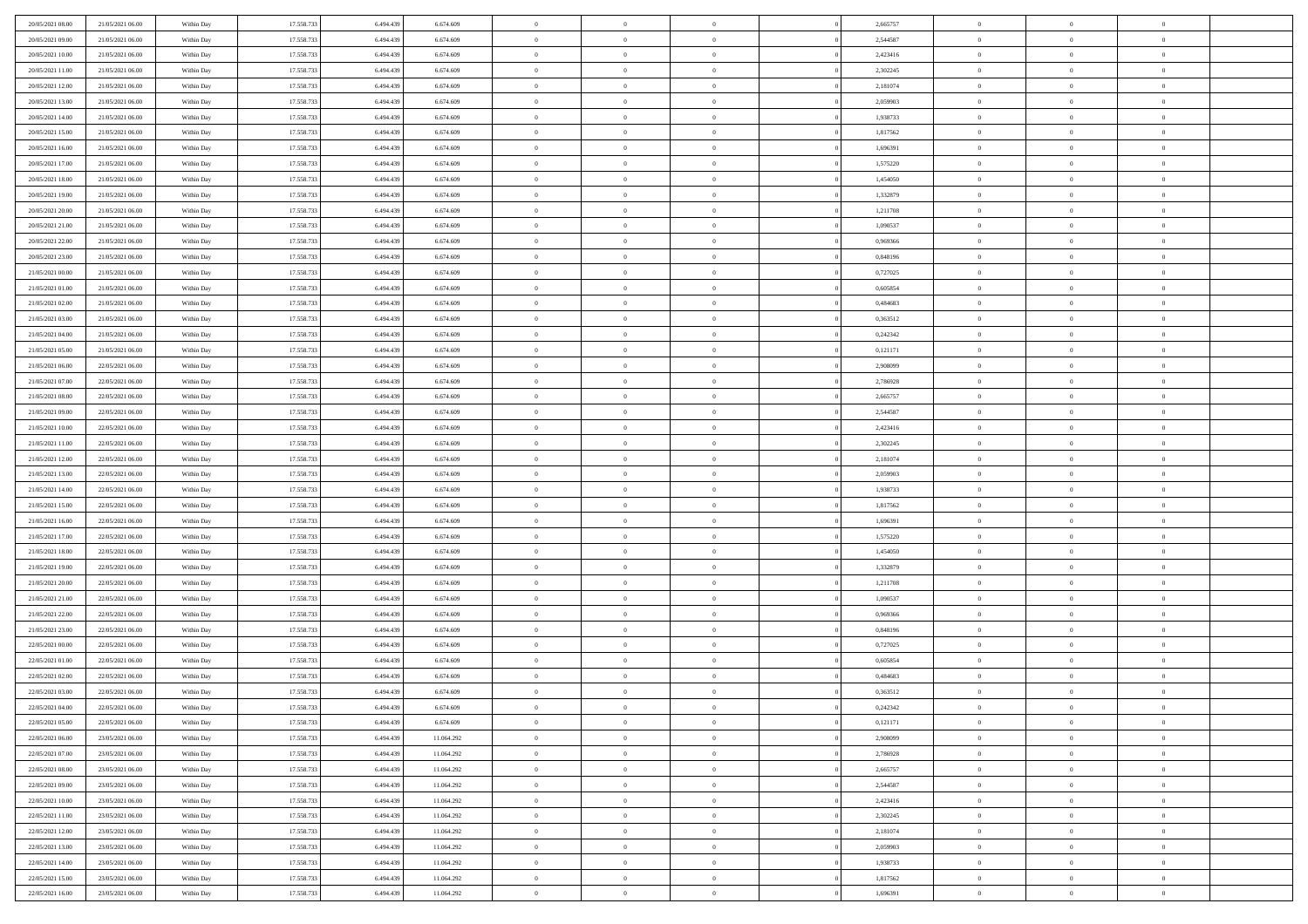| 22/05/2021 17:00                     | 23/05/2021 06:00                     | Within Day               | 17.558.733               | 6.494.439 | 11.064.292 | $\bf{0}$                 | $\bf{0}$                         | $\theta$                         |          | 1,575220 | $\bf{0}$                 | $\overline{0}$                   | $\,0\,$                    |  |
|--------------------------------------|--------------------------------------|--------------------------|--------------------------|-----------|------------|--------------------------|----------------------------------|----------------------------------|----------|----------|--------------------------|----------------------------------|----------------------------|--|
| 22/05/2021 18:00                     | 23/05/2021 06:00                     | Within Day               | 17.558.733               | 6,494,439 | 11.064.292 | $\overline{0}$           | $\overline{0}$                   | $\overline{0}$                   |          | 1,454050 | $\overline{0}$           | $\overline{0}$                   | $\theta$                   |  |
| 22/05/2021 19:00                     | 23/05/2021 06:00                     | Within Dav               | 17.558.733               | 6.494.439 | 11.064.292 | $\mathbf{0}$             | $\overline{0}$                   | $\overline{0}$                   |          | 1,332879 | $\mathbf{0}$             | $\overline{0}$                   | $\overline{0}$             |  |
| 22/05/2021 20:00                     | 23/05/2021 06:00                     | Within Day               | 17.558.733               | 6.494.439 | 11.064.292 | $\bf{0}$                 | $\overline{0}$                   | $\overline{0}$                   |          | 1,211708 | $\bf{0}$                 | $\overline{0}$                   | $\bf{0}$                   |  |
| 22/05/2021 21:00                     | 23/05/2021 06:00                     | Within Day               | 17.558.733               | 6,494,439 | 11.064.292 | $\bf{0}$                 | $\bf{0}$                         | $\overline{0}$                   |          | 1,090537 | $\bf{0}$                 | $\bf{0}$                         | $\,0\,$                    |  |
| 22/05/2021 22:00                     | 23/05/2021 06:00                     | Within Dav               | 17.558.733               | 6.494.439 | 11.064.292 | $\overline{0}$           | $\overline{0}$                   | $\overline{0}$                   |          | 0,969366 | $\mathbf{0}$             | $\overline{0}$                   | $\overline{0}$             |  |
| 22/05/2021 23:00                     | 23/05/2021 06:00                     | Within Day               | 17.558.733               | 6.494.439 | 11.064.292 | $\bf{0}$                 | $\bf{0}$                         | $\overline{0}$                   |          | 0,848196 | $\bf{0}$                 | $\overline{0}$                   | $\,0\,$                    |  |
| 23/05/2021 00:00                     | 23/05/2021 06:00                     | Within Day               | 17.558.733               | 6,494,439 | 11.064.292 | $\overline{0}$           | $\overline{0}$                   | $\overline{0}$                   |          | 0,727025 | $\,$ 0 $\,$              | $\overline{0}$                   | $\overline{0}$             |  |
| 23/05/2021 01:00                     | 23/05/2021 06:00                     | Within Day               | 17.558.733               | 6.494.439 | 11.064.292 | $\mathbf{0}$             | $\overline{0}$                   | $\overline{0}$                   |          | 0,605854 | $\mathbf{0}$             | $\overline{0}$                   | $\overline{0}$             |  |
| 23/05/2021 02:00                     | 23/05/2021 06:00                     | Within Day               | 17.558.733               | 6.494.439 | 11.064.292 | $\bf{0}$                 | $\bf{0}$                         | $\overline{0}$                   |          | 0,484683 | $\bf{0}$                 | $\overline{0}$                   | $\,0\,$                    |  |
| 23/05/2021 03:00                     | 23/05/2021 06:00                     | Within Day               | 17.558.733               | 6,494,439 | 11.064.292 | $\bf{0}$                 | $\overline{0}$                   | $\overline{0}$                   |          | 0.363512 | $\bf{0}$                 | $\overline{0}$                   | $\theta$                   |  |
| 23/05/2021 04:00                     | 23/05/2021 06:00                     | Within Dav               | 17.558.733               | 6.494.439 | 11.064.292 | $\mathbf{0}$             | $\overline{0}$                   | $\overline{0}$                   |          | 0,242342 | $\mathbf{0}$             | $\overline{0}$                   | $\overline{0}$             |  |
| 23/05/2021 05:00                     | 23/05/2021 06:00                     | Within Day               | 17.558.733               | 6.494.439 | 11.064.292 | $\bf{0}$                 | $\overline{0}$                   | $\bf{0}$                         |          | 0,121171 | $\bf{0}$                 | $\overline{0}$                   | $\overline{0}$             |  |
| 23/05/2021 06:00                     | 24/05/2021 06:00                     | Within Day               | 17.558.733               | 6,494,439 | 11.064.292 | $\bf{0}$                 | $\overline{0}$                   | $\overline{0}$                   |          | 2,908099 | $\bf{0}$                 | $\overline{0}$                   | $\,0\,$                    |  |
| 23/05/2021 07:00                     | 24/05/2021 06:00                     | Within Dav               | 17.558.733               | 6.494.439 | 11.064.292 | $\overline{0}$           | $\overline{0}$                   | $\overline{0}$                   |          | 2,786928 | $\mathbf{0}$             | $\overline{0}$                   | $\overline{0}$             |  |
| 23/05/2021 08:00                     | 24/05/2021 06:00                     | Within Day               | 17.558.733               | 6.494.439 | 11.064.292 | $\bf{0}$                 | $\bf{0}$                         | $\overline{0}$                   |          | 2,665757 | $\bf{0}$                 | $\overline{0}$                   | $\bf{0}$                   |  |
| 23/05/2021 09:00                     | 24/05/2021 06:00                     | Within Day               | 17.558.733               | 6,494,439 | 11.064.292 | $\overline{0}$           | $\overline{0}$                   | $\overline{0}$                   |          | 2,544587 | $\bf{0}$                 | $\overline{0}$                   | $\theta$                   |  |
| 23/05/2021 11:00                     | 24/05/2021 06:00                     | Within Day               | 17.558.733               | 6.494.439 | 11.064.292 | $\mathbf{0}$             | $\overline{0}$                   | $\overline{0}$                   |          | 2,302245 | $\mathbf{0}$             | $\overline{0}$                   | $\overline{0}$             |  |
| 23/05/2021 12:00                     | 24/05/2021 06:00                     | Within Day               | 17.558.733               | 6.494.439 | 11.064.292 | $\bf{0}$                 | $\bf{0}$                         | $\overline{0}$                   |          | 2,181074 | $\bf{0}$                 | $\overline{0}$                   | $\,0\,$                    |  |
| 23/05/2021 13:00                     | 24/05/2021 06:00                     | Within Day               | 17.558.733               | 6,494,439 | 11.064.292 | $\bf{0}$                 | $\overline{0}$                   | $\overline{0}$                   |          | 2,059903 | $\bf{0}$                 | $\overline{0}$                   | $\overline{0}$             |  |
| 23/05/2021 14:00                     | 24/05/2021 06:00                     | Within Dav               | 17.558.733               | 6.494.439 | 11.064.292 | $\mathbf{0}$             | $\overline{0}$                   | $\overline{0}$                   |          | 1,938733 | $\mathbf{0}$             | $\overline{0}$                   | $\overline{0}$             |  |
| 23/05/2021 15:00                     | 24/05/2021 06:00                     | Within Day               | 17.558.733               | 6.494.439 | 11.064.292 | $\bf{0}$                 | $\overline{0}$                   | $\overline{0}$                   |          | 1,817562 | $\bf{0}$                 | $\overline{0}$                   | $\bf{0}$                   |  |
| 23/05/2021 16:00                     | 24/05/2021 06:00                     |                          | 17.558.733               | 6,494,439 | 11.064.292 | $\bf{0}$                 | $\bf{0}$                         | $\overline{0}$                   |          | 1,696391 | $\bf{0}$                 | $\overline{0}$                   | $\,0\,$                    |  |
| 23/05/2021 17:00                     | 24/05/2021 06:00                     | Within Day<br>Within Dav | 17.558.733               | 6.494.439 | 11.064.292 | $\mathbf{0}$             | $\overline{0}$                   | $\overline{0}$                   |          | 1,575220 | $\mathbf{0}$             | $\overline{0}$                   | $\overline{0}$             |  |
| 23/05/2021 18:00                     | 24/05/2021 06:00                     | Within Day               | 17.558.733               | 6.494.439 | 11.064.292 | $\bf{0}$                 | $\bf{0}$                         | $\overline{0}$                   |          | 1,454050 | $\bf{0}$                 | $\overline{0}$                   | $\bf{0}$                   |  |
|                                      |                                      |                          |                          | 6,494,439 |            | $\overline{0}$           | $\overline{0}$                   | $\overline{0}$                   |          |          |                          | $\mathbf{0}$                     | $\overline{0}$             |  |
| 23/05/2021 19:00<br>23/05/2021 20:00 | 24/05/2021 06:00<br>24/05/2021 06:00 | Within Day               | 17.558.733               |           | 11.064.292 | $\mathbf{0}$             |                                  |                                  |          | 1,332879 | $\bf{0}$<br>$\mathbf{0}$ |                                  | $\overline{0}$             |  |
|                                      |                                      | Within Dav               | 17.558.733               | 6.494.439 | 11.064.292 |                          | $\overline{0}$                   | $\overline{0}$<br>$\overline{0}$ |          | 1,211708 |                          | $\overline{0}$<br>$\overline{0}$ |                            |  |
| 23/05/2021 22:00                     | 24/05/2021 06:00                     | Within Day               | 17.558.733               | 6.494.439 | 11.064.292 | $\bf{0}$                 | $\bf{0}$                         |                                  |          | 0,969366 | $\bf{0}$                 |                                  | $\,0\,$                    |  |
| 23/05/2021 23:00                     | 24/05/2021 06:00                     | Within Day               | 17.558.733               | 6,494,439 | 11.064.292 | $\bf{0}$<br>$\mathbf{0}$ | $\bf{0}$                         | $\overline{0}$                   |          | 0.848196 | $\bf{0}$<br>$\mathbf{0}$ | $\bf{0}$                         | $\bf{0}$<br>$\overline{0}$ |  |
| 24/05/2021 00:00                     | 24/05/2021 06:00                     | Within Dav               | 17.558.733               | 6.494.439 | 11.064.292 |                          | $\overline{0}$                   | $\overline{0}$                   |          | 0,727025 |                          | $\overline{0}$                   |                            |  |
| 24/05/2021 01:00                     | 24/05/2021 06:00                     | Within Day               | 17.558.733               | 6.494.439 | 11.064.292 | $\bf{0}$                 | $\overline{0}$                   | $\theta$                         |          | 0,605854 | $\,$ 0                   | $\overline{0}$                   | $\theta$                   |  |
| 24/05/2021 02:00                     | 24/05/2021 06:00                     | Within Day               | 17.558.733               | 6.494.439 | 11.064.292 | $\bf{0}$                 | $\bf{0}$                         | $\overline{0}$                   |          | 0,484683 | $\bf{0}$                 | $\overline{0}$                   | $\bf{0}$                   |  |
| 24/05/2021 03:00                     | 24/05/2021 06:00                     | Within Dav               | 17.558.733               | 6.494.439 | 11.064.292 | $\overline{0}$           | $\overline{0}$                   | $\overline{0}$                   |          | 0,363512 | $\mathbf{0}$             | $\overline{0}$                   | $\overline{0}$             |  |
| 24/05/2021 04:00                     | 24/05/2021 06:00                     | Within Day               | 17.558.733               | 6.494.439 | 11.064.292 | $\bf{0}$                 | $\overline{0}$                   | $\theta$                         |          | 0,242342 | $\,$ 0                   | $\overline{0}$                   | $\theta$                   |  |
| 24/05/2021 05:00                     | 24/05/2021 06:00                     | Within Day               | 17.558.733               | 6,494,439 | 11.064.292 | $\overline{0}$           | $\overline{0}$                   | $\overline{0}$                   |          | 0,121171 | $\bf{0}$                 | $\overline{0}$                   | $\overline{0}$             |  |
| 24/05/2021 06:00                     | 25/05/2021 06:00                     | Within Day               | 17.558.733               | 6.494.439 | 6.674.609  | $\mathbf{0}$             | $\overline{0}$                   | $\overline{0}$                   |          | 2,908099 | $\mathbf{0}$             | $\overline{0}$                   | $\overline{0}$             |  |
| 24/05/2021 07:00                     | 25/05/2021 06:00                     | Within Day               | 17.558.733               | 6.494.439 | 6.674.609  | $\bf{0}$                 | $\overline{0}$                   | $\theta$                         |          | 2,786928 | $\,$ 0                   | $\overline{0}$                   | $\theta$                   |  |
| 24/05/2021 08:00                     | 25/05/2021 06:00                     | Within Day               | 17.558.733               | 6,494,439 | 6.674.609  | $\bf{0}$                 | $\overline{0}$                   | $\overline{0}$                   |          | 2,665757 | $\bf{0}$                 | $\bf{0}$                         | $\bf{0}$                   |  |
| 24/05/2021 09:00                     | 25/05/2021 06:00                     | Within Dav               | 17.558.733               | 6.494.439 | 6.674.609  | $\mathbf{0}$             | $\overline{0}$                   | $\overline{0}$                   |          | 2,544587 | $\mathbf{0}$             | $\overline{0}$                   | $\overline{0}$             |  |
| 24/05/2021 10:00                     | 25/05/2021 06:00                     | Within Day               | 17.558.733               | 6.494.439 | 6.674.609  | $\,0\,$                  | $\overline{0}$                   | $\theta$                         |          | 2,423416 | $\,$ 0                   | $\overline{0}$                   | $\theta$                   |  |
| 24/05/2021 11:00                     | 25/05/2021 06:00                     | Within Day               | 17.558.733               | 6.494.439 | 6.674.609  | $\bf{0}$<br>$\mathbf{0}$ | $\overline{0}$                   | $\overline{0}$                   |          | 2,302245 | $\bf{0}$<br>$\mathbf{0}$ | $\overline{0}$                   | $\bf{0}$<br>$\overline{0}$ |  |
| 24/05/2021 12:00                     | 25/05/2021 06:00                     | Within Dav               | 17.558.733               | 6.494.439 | 6.674.609  | $\bf{0}$                 | $\overline{0}$                   | $\overline{0}$                   |          | 2,181074 |                          | $\overline{0}$                   | $\theta$                   |  |
| 24/05/2021 13:00                     | 25/05/2021 06:00<br>25/05/2021 06:00 | Within Day               | 17.558.733<br>17.558.733 | 6.494.439 | 6.674.609  | $\bf{0}$                 | $\overline{0}$<br>$\overline{0}$ | $\theta$                         |          | 2,059903 | $\,$ 0<br>$\bf{0}$       | $\overline{0}$<br>$\overline{0}$ |                            |  |
| 24/05/2021 14:00                     |                                      | Within Day               |                          | 6.494.439 | 6.674.609  |                          |                                  | $\overline{0}$                   |          | 1,938733 |                          |                                  | $\bf{0}$                   |  |
| 24/05/2021 15:00                     | 25/05/2021 06:00                     | Within Day               | 17.558.733               | 6.494.439 | 6.674.609  | $\bf{0}$                 | $\overline{0}$                   | $\Omega$                         |          | 1,817562 | $\overline{0}$           | $\theta$                         | $\theta$                   |  |
| 24/05/2021 16:00                     | 25/05/2021 06:00                     | Within Day               | 17.558.733               | 6.494.439 | 6.674.609  | $\,0\,$                  | $\overline{0}$                   | $\theta$                         |          | 1,696391 | $\,$ 0 $\,$              | $\bf{0}$                         | $\theta$                   |  |
| 24/05/2021 17:00                     | 25/05/2021 06:00                     | Within Day               | 17.558.733               | 6.494.439 | 6.674.609  | $\overline{0}$           | $\overline{0}$                   | $\overline{0}$                   |          | 1,575220 | $\overline{0}$           | $\overline{0}$                   | $\overline{0}$             |  |
| 24/05/2021 18:00                     | 25/05/2021 06:00                     | Within Day               | 17.558.733               | 6.494.439 | 6.674.609  | $\bf{0}$                 | $\overline{0}$                   | $\overline{0}$                   |          | 1,454050 | $\overline{0}$           | $\bf{0}$                         | $\mathbf{0}$               |  |
| 24/05/2021 19:00                     | 25/05/2021 06:00                     | Within Day               | 17.558.733               | 6.494.439 | 6.674.609  | $\bf{0}$                 | $\overline{0}$                   | $\overline{0}$                   | $\theta$ | 1,332879 | $\,$ 0 $\,$              | $\bf{0}$                         | $\,$ 0 $\,$                |  |
| 24/05/2021 20:00                     | 25/05/2021 06:00                     | Within Day               | 17.558.733               | 6.494.439 | 6.674.609  | $\bf{0}$                 | $\overline{0}$                   | $\overline{0}$                   |          | 1,211708 | $\,$ 0 $\,$              | $\overline{0}$                   | $\overline{0}$             |  |
| 24/05/2021 21:00                     | 25/05/2021 06:00                     | Within Day               | 17.558.733               | 6.494.439 | 6.674.609  | $\bf{0}$                 | $\overline{0}$                   | $\overline{0}$                   |          | 1,090537 | $\mathbf{0}$             | $\overline{0}$                   | $\overline{0}$             |  |
| 24/05/2021 22.00                     | 25/05/2021 06:00                     | Within Day               | 17.558.733               | 6.494.439 | 6.674.609  | $\,$ 0 $\,$              | $\overline{0}$                   | $\overline{0}$                   | $\theta$ | 0,969366 | $\,$ 0 $\,$              | $\overline{0}$                   | $\overline{0}$             |  |
| 24/05/2021 23:00                     | 25/05/2021 06:00                     | Within Day               | 17.558.733               | 6.494.439 | 6.674.609  | $\bf{0}$                 | $\overline{0}$                   | $\overline{0}$                   |          | 0,848196 | $\overline{0}$           | $\overline{0}$                   | $\overline{0}$             |  |
| 25/05/2021 00:00                     | 25/05/2021 06:00                     | Within Day               | 17.558.733               | 6.494.439 | 6.674.609  | $\bf{0}$                 | $\overline{0}$                   | $\overline{0}$                   |          | 0,727025 | $\mathbf{0}$             | $\overline{0}$                   | $\overline{0}$             |  |
| 25/05/2021 01:00                     | 25/05/2021 06:00                     | Within Day               | 17.558.733               | 6.494.439 | 6.674.609  | $\,0\,$                  | $\overline{0}$                   | $\overline{0}$                   |          | 0,605854 | $\,$ 0 $\,$              | $\mathbf{0}$                     | $\,$ 0 $\,$                |  |
| 25/05/2021 02:00                     | 25/05/2021 06:00                     | Within Day               | 17.558.733               | 6.494.439 | 6.674.609  | $\overline{0}$           | $\bf{0}$                         | $\overline{0}$                   |          | 0.484683 | $\bf{0}$                 | $\mathbf{0}$                     | $\overline{0}$             |  |
| 25/05/2021 03:00                     | 25/05/2021 06:00                     | Within Day               | 17.558.733               | 6.494.439 | 6.674.609  | $\bf{0}$                 | $\overline{0}$                   | $\overline{0}$                   |          | 0,363512 | $\mathbf{0}$             | $\overline{0}$                   | $\overline{0}$             |  |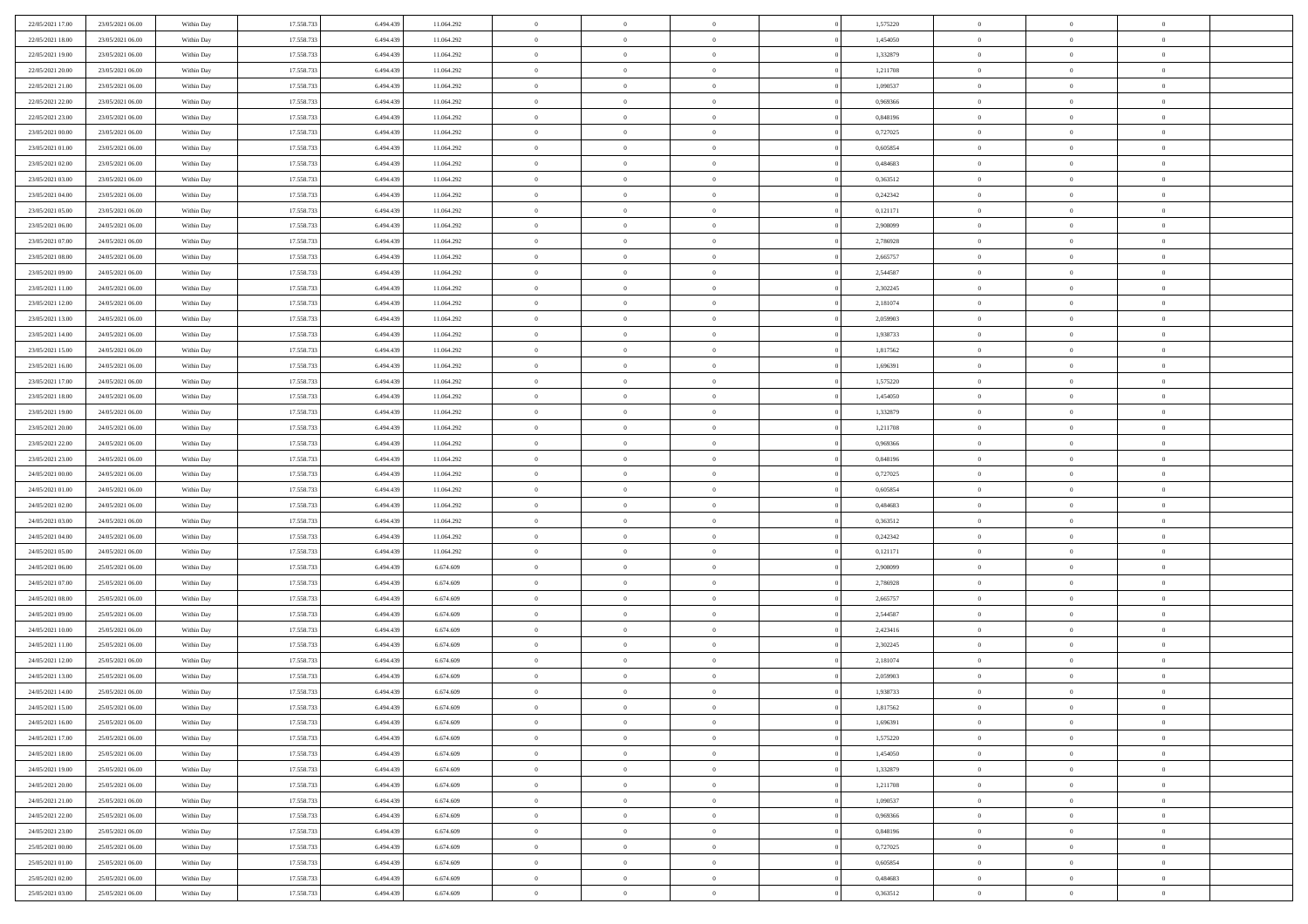| 25/05/2021 04:00 | 25/05/2021 06:00 | Within Day | 17.558.733 | 6.494.439 | 6.674.609 | $\overline{0}$ | $\overline{0}$ | $\Omega$       | 0,242342 | $\bf{0}$       | $\mathbf{0}$   | $\bf{0}$       |  |
|------------------|------------------|------------|------------|-----------|-----------|----------------|----------------|----------------|----------|----------------|----------------|----------------|--|
| 25/05/2021 05:00 | 25/05/2021 06:00 | Within Day | 17.558.733 | 6.494.439 | 6.674.609 | $\mathbf{0}$   | $\overline{0}$ | $\overline{0}$ | 0,121171 | $\mathbf{0}$   | $\overline{0}$ | $\overline{0}$ |  |
| 25/05/2021 06:00 | 26/05/2021 06:00 | Within Day | 17.558.733 | 6.494.439 | 6.674.609 | $\,$ 0         | $\overline{0}$ | $\bf{0}$       | 2,908099 | $\,$ 0         | $\overline{0}$ | $\,$ 0 $\,$    |  |
| 25/05/2021 07:00 | 26/05/2021 06:00 | Within Day | 17.558.733 | 6,494,439 | 6.674.609 | $\bf{0}$       | $\overline{0}$ | $\Omega$       | 2,786928 | $\bf{0}$       | $\mathbf{0}$   | $\theta$       |  |
| 25/05/2021 08:00 | 26/05/2021 06:00 | Within Day | 17.558.733 | 6.494.439 | 6.674.609 | $\bf{0}$       | $\overline{0}$ | $\overline{0}$ | 2,665757 | $\overline{0}$ | $\bf{0}$       | $\overline{0}$ |  |
| 25/05/2021 09:00 | 26/05/2021 06:00 | Within Day | 17.558.733 | 6.494.439 | 6.674.609 | $\bf{0}$       | $\overline{0}$ | $\bf{0}$       | 2,544587 | $\,$ 0         | $\overline{0}$ | $\,$ 0 $\,$    |  |
| 25/05/2021 10:00 | 26/05/2021 06:00 | Within Day | 17.558.733 | 6.494.439 | 6.674.609 | $\bf{0}$       | $\overline{0}$ | $\Omega$       | 2,423416 | $\bf{0}$       | $\bf{0}$       | $\theta$       |  |
| 25/05/2021 11:00 | 26/05/2021 06:00 | Within Day | 17.558.733 | 6.494.439 | 6.674.609 | $\overline{0}$ | $\overline{0}$ | $\overline{0}$ | 2,302245 | $\mathbf{0}$   | $\overline{0}$ | $\overline{0}$ |  |
| 25/05/2021 12:00 | 26/05/2021 06:00 | Within Day | 17.558.733 | 6.494.439 | 6.674.609 | $\bf{0}$       | $\overline{0}$ | $\bf{0}$       | 2,181074 | $\,$ 0         | $\overline{0}$ | $\,$ 0 $\,$    |  |
| 25/05/2021 13:00 | 26/05/2021 06:00 | Within Day | 17.558.733 | 6,494,439 | 6.674.609 | $\overline{0}$ | $\overline{0}$ | $\Omega$       | 2.059903 | $\theta$       | $\mathbf{0}$   | $\theta$       |  |
| 25/05/2021 14:00 | 26/05/2021 06:00 | Within Day | 17.558.733 | 6.494.439 | 6.674.609 | $\bf{0}$       | $\overline{0}$ | $\overline{0}$ | 1,938733 | $\mathbf{0}$   | $\overline{0}$ | $\overline{0}$ |  |
| 25/05/2021 15:00 | 26/05/2021 06:00 | Within Day | 17.558.733 | 6.494.439 | 6.674.609 | $\bf{0}$       | $\overline{0}$ | $\bf{0}$       | 1,817562 | $\,$ 0         | $\overline{0}$ | $\,$ 0 $\,$    |  |
| 25/05/2021 16:00 | 26/05/2021 06:00 | Within Day | 17.558.733 | 6,494,439 | 6.674.609 | $\bf{0}$       | $\overline{0}$ | $\Omega$       | 1.696391 | $\bf{0}$       | $\mathbf{0}$   | $\theta$       |  |
| 25/05/2021 17:00 | 26/05/2021 06:00 | Within Day | 17.558.733 | 6.494.439 | 6.674.609 | $\overline{0}$ | $\overline{0}$ | $\overline{0}$ | 1,575220 | $\mathbf{0}$   | $\overline{0}$ | $\overline{0}$ |  |
| 25/05/2021 18:00 | 26/05/2021 06:00 | Within Day | 17.558.733 | 6.494.439 | 6.674.609 | $\bf{0}$       | $\overline{0}$ | $\bf{0}$       | 1,454050 | $\,$ 0         | $\overline{0}$ | $\,$ 0 $\,$    |  |
| 25/05/2021 19:00 | 26/05/2021 06:00 | Within Day | 17.558.733 | 6.494.439 | 6.674.609 | $\bf{0}$       | $\overline{0}$ | $\overline{0}$ | 1,332879 | $\theta$       | $\bf{0}$       | $\bf{0}$       |  |
| 25/05/2021 20:00 | 26/05/2021 06:00 | Within Day | 17.558.733 | 6.494.439 | 6.674.609 | $\overline{0}$ | $\overline{0}$ | $\overline{0}$ | 1,211708 | $\mathbf{0}$   | $\overline{0}$ | $\overline{0}$ |  |
| 25/05/2021 21:00 | 26/05/2021 06:00 | Within Day | 17.558.733 | 6.494.439 | 6.674.609 | $\bf{0}$       | $\overline{0}$ | $\bf{0}$       | 1,090537 | $\,$ 0         | $\overline{0}$ | $\,$ 0 $\,$    |  |
| 25/05/2021 22.00 | 26/05/2021 06:00 | Within Day | 17.558.733 | 6,494,439 | 6.674.609 | $\bf{0}$       | $\overline{0}$ | $\Omega$       | 0.969366 | $\theta$       | $\mathbf{0}$   | $\theta$       |  |
| 25/05/2021 23:00 | 26/05/2021 06:00 | Within Day | 17.558.733 | 6.494.439 | 6.674.609 | $\overline{0}$ | $\overline{0}$ | $\overline{0}$ | 0,848196 | $\mathbf{0}$   | $\overline{0}$ | $\overline{0}$ |  |
| 26/05/2021 00:00 | 26/05/2021 06:00 | Within Day | 17.558.733 | 6.494.439 | 6.674.609 | $\bf{0}$       | $\overline{0}$ | $\bf{0}$       | 0,727025 | $\,$ 0         | $\overline{0}$ | $\,$ 0 $\,$    |  |
| 26/05/2021 01:00 | 26/05/2021 06:00 | Within Day | 17.558.733 | 6,494,439 | 6.674.609 | $\bf{0}$       | $\overline{0}$ | $\Omega$       | 0.605854 | $\bf{0}$       | $\mathbf{0}$   | $\theta$       |  |
| 26/05/2021 02:00 | 26/05/2021 06:00 | Within Day | 17.558.733 | 6.494.439 | 6.674.609 | $\overline{0}$ | $\overline{0}$ | $\overline{0}$ | 0,484683 | $\mathbf{0}$   | $\overline{0}$ | $\overline{0}$ |  |
| 26/05/2021 03:00 | 26/05/2021 06:00 | Within Day | 17.558.733 | 6.494.439 | 6.674.609 | $\bf{0}$       | $\overline{0}$ | $\bf{0}$       | 0,363512 | $\,$ 0         | $\overline{0}$ | $\,$ 0 $\,$    |  |
| 26/05/2021 04:00 | 26/05/2021 06:00 | Within Day | 17.558.733 | 6.494.439 | 6.674.609 | $\bf{0}$       | $\overline{0}$ | $\overline{0}$ | 0,242342 | $\bf{0}$       | $\bf{0}$       | $\bf{0}$       |  |
| 26/05/2021 05:00 | 26/05/2021 06:00 | Within Day | 17.558.733 | 6.494.439 | 6.674.609 | $\overline{0}$ | $\overline{0}$ | $\overline{0}$ | 0,121171 | $\mathbf{0}$   | $\overline{0}$ | $\overline{0}$ |  |
| 26/05/2021 06:00 | 27/05/2021 06:00 | Within Day | 17.558.733 | 6.494.439 | 6.674.609 | $\bf{0}$       | $\overline{0}$ | $\bf{0}$       | 2,908099 | $\,$ 0         | $\overline{0}$ | $\,$ 0 $\,$    |  |
| 26/05/2021 07:00 | 27/05/2021 06:00 | Within Day | 17.558.733 | 6,494,439 | 6.674.609 | $\bf{0}$       | $\overline{0}$ | $\Omega$       | 2,786928 | $\theta$       | $\mathbf{0}$   | $\theta$       |  |
| 26/05/2021 08:00 | 27/05/2021 06:00 | Within Day | 17.558.733 | 6.494.439 | 6.674.609 | $\overline{0}$ | $\overline{0}$ | $\overline{0}$ | 2,665757 | $\mathbf{0}$   | $\overline{0}$ | $\overline{0}$ |  |
| 26/05/2021 09:00 | 27/05/2021 06:00 | Within Day | 17.558.733 | 6.494.439 | 6.674.609 | $\bf{0}$       | $\overline{0}$ | $\bf{0}$       | 2,544587 | $\,$ 0         | $\overline{0}$ | $\,$ 0 $\,$    |  |
| 26/05/2021 10:00 | 27/05/2021 06:00 | Within Day | 17.558.733 | 6.494.439 | 6.674.609 | $\bf{0}$       | $\bf{0}$       | $\overline{0}$ | 2,423416 | $\bf{0}$       | $\overline{0}$ | $\,0\,$        |  |
| 26/05/2021 11:00 | 27/05/2021 06:00 | Within Day | 17.558.733 | 6.494.439 | 6.674.609 | $\overline{0}$ | $\overline{0}$ | $\overline{0}$ | 2,302245 | $\mathbf{0}$   | $\overline{0}$ | $\overline{0}$ |  |
| 26/05/2021 12:00 | 27/05/2021 06:00 | Within Day | 17.558.733 | 6.494.439 | 6.674.609 | $\bf{0}$       | $\overline{0}$ | $\bf{0}$       | 2,181074 | $\,$ 0         | $\overline{0}$ | $\,$ 0 $\,$    |  |
| 26/05/2021 13:00 | 27/05/2021 06:00 | Within Day | 17.558.733 | 6.494.439 | 6.674.609 | $\bf{0}$       | $\overline{0}$ | $\bf{0}$       | 2,059903 | $\bf{0}$       | $\overline{0}$ | $\,0\,$        |  |
| 26/05/2021 14:00 | 27/05/2021 06:00 | Within Day | 17.558.733 | 6.494.439 | 6.674.609 | $\overline{0}$ | $\overline{0}$ | $\overline{0}$ | 1,938733 | $\mathbf{0}$   | $\overline{0}$ | $\overline{0}$ |  |
| 26/05/2021 15:00 | 27/05/2021 06:00 | Within Day | 17.558.733 | 6.494.439 | 6.674.609 | $\bf{0}$       | $\overline{0}$ | $\bf{0}$       | 1,817562 | $\,$ 0         | $\overline{0}$ | $\,$ 0 $\,$    |  |
| 26/05/2021 16:00 | 27/05/2021 06:00 | Within Day | 17.558.733 | 6.494.439 | 6.674.609 | $\bf{0}$       | $\bf{0}$       | $\overline{0}$ | 1,696391 | $\bf{0}$       | $\overline{0}$ | $\,0\,$        |  |
| 26/05/2021 17:00 | 27/05/2021 06:00 | Within Day | 17.558.733 | 6.494.439 | 6.674.609 | $\overline{0}$ | $\overline{0}$ | $\overline{0}$ | 1,575220 | $\mathbf{0}$   | $\overline{0}$ | $\overline{0}$ |  |
| 26/05/2021 18:00 | 27/05/2021 06:00 | Within Day | 17.558.733 | 6.494.439 | 6.674.609 | $\bf{0}$       | $\overline{0}$ | $\bf{0}$       | 1,454050 | $\,$ 0         | $\overline{0}$ | $\,$ 0 $\,$    |  |
| 26/05/2021 19:00 | 27/05/2021 06:00 | Within Day | 17.558.733 | 6.494.439 | 6.674.609 | $\bf{0}$       | $\bf{0}$       | $\overline{0}$ | 1,332879 | $\bf{0}$       | $\overline{0}$ | $\,0\,$        |  |
| 26/05/2021 20:00 | 27/05/2021 06:00 | Within Day | 17.558.733 | 6.494.439 | 6.674.609 | $\overline{0}$ | $\overline{0}$ | $\overline{0}$ | 1,211708 | $\mathbf{0}$   | $\overline{0}$ | $\overline{0}$ |  |
| 26/05/2021 21:00 | 27/05/2021 06:00 | Within Day | 17.558.733 | 6.494.439 | 6.674.609 | $\bf{0}$       | $\overline{0}$ | $\bf{0}$       | 1,090537 | $\,$ 0         | $\overline{0}$ | $\,$ 0 $\,$    |  |
| 26/05/2021 22.00 | 27/05/2021 06:00 | Within Day | 17.558.733 | 6.494.439 | 6.674.609 | $\bf{0}$       | $\bf{0}$       | $\bf{0}$       | 0,969366 | $\bf{0}$       | $\overline{0}$ | $\,0\,$        |  |
| 26/05/2021 23:00 | 27/05/2021 06:00 | Within Dav | 17.558.733 | 6.494.439 | 6.674.609 | $\mathbf{0}$   | $\overline{0}$ | $\overline{0}$ | 0,848196 | $\mathbf{0}$   | $\overline{0}$ | $\overline{0}$ |  |
| 27/05/2021 00:00 | 27/05/2021 06:00 | Within Day | 17.558.733 | 6.494.439 | 6.674.609 | $\bf{0}$       | $\overline{0}$ | $\theta$       | 0,727025 | $\overline{0}$ | $\overline{0}$ | $\theta$       |  |
| 27/05/2021 01:00 | 27/05/2021 06:00 | Within Day | 17.558.733 | 6.494.439 | 6.674.609 | $\bf{0}$       | $\bf{0}$       | $\bf{0}$       | 0,605854 | $\bf{0}$       | $\overline{0}$ | $\bf{0}$       |  |
| 27/05/2021 02:00 | 27/05/2021 06:00 | Within Day | 17.558.733 | 6.494.439 | 6.674.609 | $\overline{0}$ | $\overline{0}$ | $\overline{0}$ | 0,484683 | $\overline{0}$ | $\bf{0}$       | $\overline{0}$ |  |
| 27/05/2021 03:00 | 27/05/2021 06:00 | Within Day | 17.558.733 | 6.494.439 | 6.674.609 | $\,$ 0 $\,$    | $\overline{0}$ | $\overline{0}$ | 0,363512 | $\mathbf{0}$   | $\,$ 0 $\,$    | $\,$ 0 $\,$    |  |
| 27/05/2021 04:00 | 27/05/2021 06:00 | Within Day | 17.558.733 | 6.494.439 | 6.674.609 | $\bf{0}$       | $\bf{0}$       | $\overline{0}$ | 0,242342 | $\bf{0}$       | $\overline{0}$ | $\bf{0}$       |  |
| 27/05/2021 05:00 | 27/05/2021 06:00 | Within Day | 17.558.733 | 6.494.439 | 6.674.609 | $\bf{0}$       | $\overline{0}$ | $\overline{0}$ | 0,121171 | $\overline{0}$ | $\bf{0}$       | $\overline{0}$ |  |
| 27/05/2021 06:00 | 28/05/2021 06:00 | Within Day | 17.558.733 | 6.494.439 | 6.674.609 | $\,$ 0 $\,$    | $\overline{0}$ | $\overline{0}$ | 2,908099 | $\,$ 0 $\,$    | $\overline{0}$ | $\,$ 0 $\,$    |  |
| 27/05/2021 07:00 | 28/05/2021 06:00 | Within Day | 17.558.733 | 6.494.439 | 6.674.609 | $\overline{0}$ | $\overline{0}$ | $\overline{0}$ | 2,786928 | $\bf{0}$       | $\overline{0}$ | $\overline{0}$ |  |
| 27/05/2021 08:00 | 28/05/2021 06:00 | Within Day | 17.558.733 | 6.494.439 | 6.674.609 | $\overline{0}$ | $\overline{0}$ | $\overline{0}$ | 2,665757 | $\overline{0}$ | $\bf{0}$       | $\overline{0}$ |  |
| 27/05/2021 09:00 | 28/05/2021 06:00 | Within Day | 17.558.733 | 6.494.439 | 6.674.609 | $\,$ 0 $\,$    | $\overline{0}$ | $\overline{0}$ | 2,544587 | $\mathbf{0}$   | $\,$ 0 $\,$    | $\,$ 0 $\,$    |  |
| 27/05/2021 10:00 | 28/05/2021 06:00 | Within Day | 17.558.733 | 6.494.439 | 6.674.609 | $\bf{0}$       | $\bf{0}$       | $\overline{0}$ | 2,423416 | $\mathbf{0}$   | $\overline{0}$ | $\bf{0}$       |  |
| 27/05/2021 11:00 | 28/05/2021 06:00 | Within Day | 17.558.733 | 6.494.439 | 6.674.609 | $\overline{0}$ | $\overline{0}$ | $\overline{0}$ | 2,302245 | $\mathbf{0}$   | $\bf{0}$       | $\overline{0}$ |  |
| 27/05/2021 12:00 | 28/05/2021 06:00 | Within Day | 17.558.733 | 6.494.439 | 6.674.609 | $\,0\,$        | $\overline{0}$ | $\overline{0}$ | 2,181074 | $\,$ 0         | $\overline{0}$ | $\,$ 0 $\,$    |  |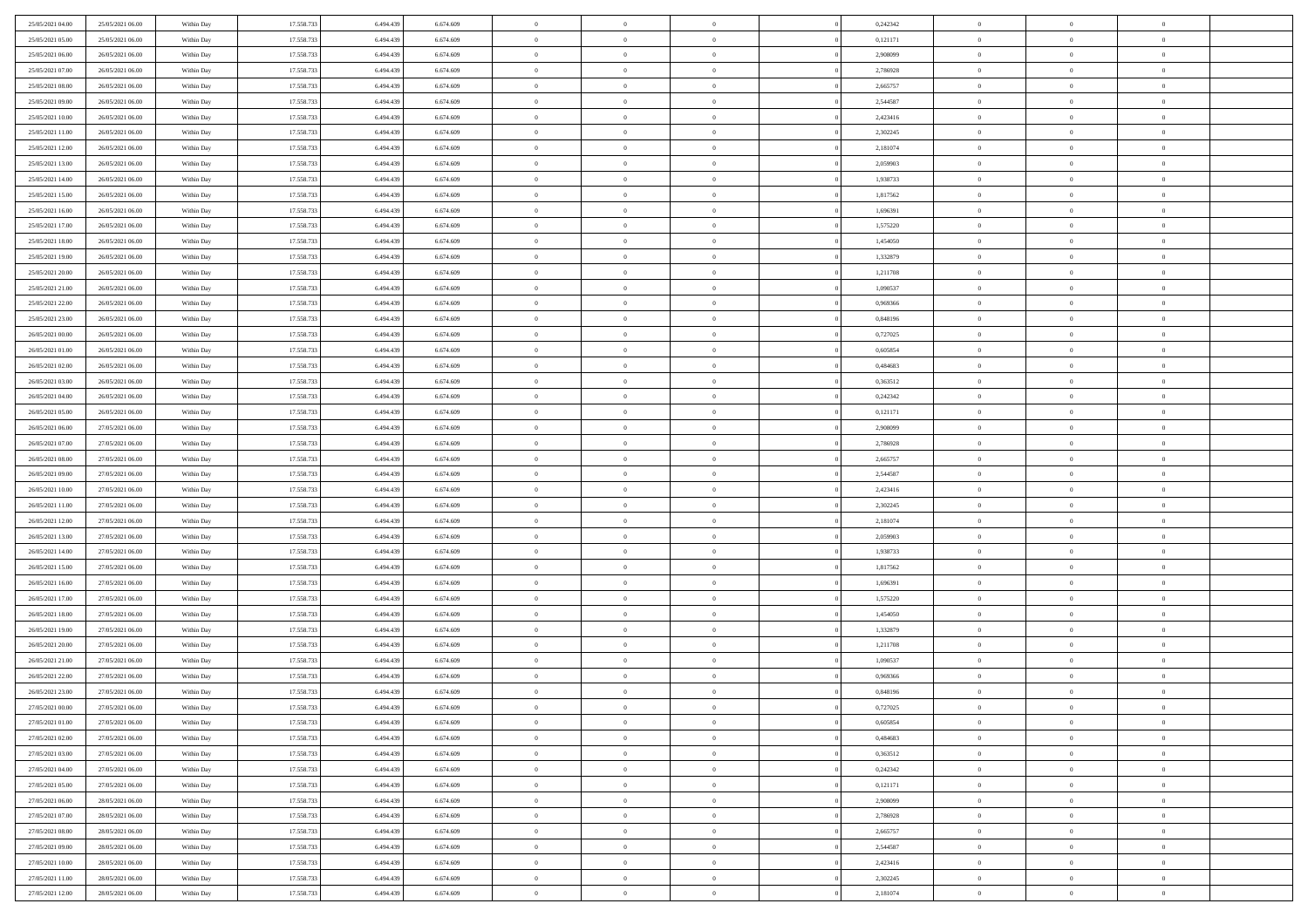| 27/05/2021 13:00 | 28/05/2021 06:00 | Within Day | 17.558.733 | 6.494.439 | 6.674.609  | $\,$ 0         | $\bf{0}$       | $\theta$       |          | 2,059903 | $\bf{0}$       | $\overline{0}$ | $\,0\,$        |  |
|------------------|------------------|------------|------------|-----------|------------|----------------|----------------|----------------|----------|----------|----------------|----------------|----------------|--|
| 27/05/2021 14:00 | 28/05/2021 06:00 | Within Day | 17.558.733 | 6,494,439 | 6.674.609  | $\overline{0}$ | $\overline{0}$ | $\overline{0}$ |          | 1,938733 | $\overline{0}$ | $\overline{0}$ | $\theta$       |  |
| 27/05/2021 15:00 | 28/05/2021 06:00 | Within Dav | 17.558.733 | 6.494.439 | 6.674.609  | $\mathbf{0}$   | $\overline{0}$ | $\overline{0}$ |          | 1,817562 | $\mathbf{0}$   | $\overline{0}$ | $\overline{0}$ |  |
| 27/05/2021 16:00 | 28/05/2021 06:00 | Within Day | 17.558.733 | 6.494.439 | 6.674.609  | $\bf{0}$       | $\overline{0}$ | $\overline{0}$ |          | 1,696391 | $\bf{0}$       | $\overline{0}$ | $\bf{0}$       |  |
| 27/05/2021 17:00 | 28/05/2021 06:00 | Within Day | 17.558.733 | 6,494,439 | 6.674.609  | $\bf{0}$       | $\bf{0}$       | $\overline{0}$ |          | 1,575220 | $\bf{0}$       | $\bf{0}$       | $\,0\,$        |  |
| 27/05/2021 18:00 | 28/05/2021 06:00 | Within Dav | 17.558.733 | 6.494.439 | 6.674.609  | $\mathbf{0}$   | $\overline{0}$ | $\overline{0}$ |          | 1,454050 | $\mathbf{0}$   | $\overline{0}$ | $\overline{0}$ |  |
| 27/05/2021 19:00 | 28/05/2021 06:00 | Within Day | 17.558.733 | 6.494.439 | 6.674.609  | $\bf{0}$       | $\bf{0}$       | $\overline{0}$ |          | 1,332879 | $\bf{0}$       | $\overline{0}$ | $\,0\,$        |  |
| 27/05/2021 20:00 | 28/05/2021 06:00 | Within Day | 17.558.733 | 6,494,439 | 6.674.609  | $\overline{0}$ | $\overline{0}$ | $\overline{0}$ |          | 1,211708 | $\,$ 0 $\,$    | $\overline{0}$ | $\overline{0}$ |  |
| 27/05/2021 21:00 | 28/05/2021 06:00 | Within Day | 17.558.733 | 6.494.439 | 6.674.609  | $\mathbf{0}$   | $\overline{0}$ | $\overline{0}$ |          | 1,090537 | $\mathbf{0}$   | $\overline{0}$ | $\overline{0}$ |  |
| 27/05/2021 22:00 | 28/05/2021 06:00 | Within Day | 17.558.733 | 6.494.439 | 6.674.609  | $\bf{0}$       | $\bf{0}$       | $\overline{0}$ |          | 0,969366 | $\bf{0}$       | $\overline{0}$ | $\,0\,$        |  |
| 27/05/2021 23:00 | 28/05/2021 06:00 | Within Day | 17.558.733 | 6,494,439 | 6.674.609  | $\bf{0}$       | $\overline{0}$ | $\overline{0}$ |          | 0.848196 | $\bf{0}$       | $\overline{0}$ | $\theta$       |  |
| 28/05/2021 00:00 | 28/05/2021 06:00 | Within Dav | 17.558.733 | 6.494.439 | 6.674.609  | $\mathbf{0}$   | $\overline{0}$ | $\overline{0}$ |          | 0,727025 | $\mathbf{0}$   | $\overline{0}$ | $\overline{0}$ |  |
| 28/05/2021 01:00 | 28/05/2021 06:00 | Within Day | 17.558.733 | 6.494.439 | 6.674.609  | $\bf{0}$       | $\overline{0}$ | $\bf{0}$       |          | 0,605854 | $\bf{0}$       | $\overline{0}$ | $\bf{0}$       |  |
| 28/05/2021 02:00 | 28/05/2021 06:00 | Within Day | 17.558.733 | 6.494.439 | 6.674.609  | $\bf{0}$       | $\overline{0}$ | $\overline{0}$ |          | 0,484683 | $\bf{0}$       | $\overline{0}$ | $\,0\,$        |  |
| 28/05/2021 03:00 | 28/05/2021 06:00 | Within Dav | 17.558.733 | 6.494.439 | 6.674.609  | $\overline{0}$ | $\overline{0}$ | $\overline{0}$ |          | 0,363512 | $\mathbf{0}$   | $\overline{0}$ | $\overline{0}$ |  |
| 28/05/2021 04:00 | 28/05/2021 06:00 | Within Day | 17.558.733 | 6.494.439 | 6.674.609  | $\bf{0}$       | $\bf{0}$       | $\overline{0}$ |          | 0,242342 | $\bf{0}$       | $\overline{0}$ | $\bf{0}$       |  |
| 28/05/2021 05:00 | 28/05/2021 06:00 | Within Day | 17.558.733 | 6,494,439 | 6.674.609  | $\overline{0}$ | $\overline{0}$ | $\overline{0}$ |          | 0,121171 | $\bf{0}$       | $\overline{0}$ | $\theta$       |  |
| 28/05/2021 06:00 | 29/05/2021 06:00 | Within Day | 17.558.733 | 6.494.439 | 6.674.609  | $\mathbf{0}$   | $\overline{0}$ | $\overline{0}$ |          | 2,908099 | $\mathbf{0}$   | $\overline{0}$ | $\overline{0}$ |  |
| 28/05/2021 07:00 | 29/05/2021 06:00 | Within Day | 17.558.733 | 6.494.439 | 6.674.609  | $\bf{0}$       | $\bf{0}$       | $\overline{0}$ |          | 2,786928 | $\bf{0}$       | $\overline{0}$ | $\,0\,$        |  |
| 28/05/2021 08:00 | 29/05/2021 06:00 | Within Day | 17.558.733 | 6.494.439 | 6.674.609  | $\bf{0}$       | $\overline{0}$ | $\overline{0}$ |          | 2,665757 | $\bf{0}$       | $\overline{0}$ | $\bf{0}$       |  |
| 28/05/2021 09:00 | 29/05/2021 06:00 | Within Dav | 17.558.733 | 6.494.439 | 6.674.609  | $\mathbf{0}$   | $\overline{0}$ | $\overline{0}$ |          | 2,544587 | $\mathbf{0}$   | $\overline{0}$ | $\overline{0}$ |  |
| 28/05/2021 10:00 | 29/05/2021 06:00 | Within Day | 17.558.733 | 6.494.439 | 6.674.609  | $\bf{0}$       | $\overline{0}$ | $\overline{0}$ |          | 2,423416 | $\bf{0}$       | $\overline{0}$ | $\bf{0}$       |  |
| 28/05/2021 11:00 | 29/05/2021 06:00 | Within Day | 17.558.733 | 6,494,439 | 6.674.609  | $\bf{0}$       | $\bf{0}$       | $\overline{0}$ |          | 2,302245 | $\bf{0}$       | $\overline{0}$ | $\,0\,$        |  |
| 28/05/2021 12:00 | 29/05/2021 06:00 | Within Dav | 17.558.733 | 6.494.439 | 6.674.609  | $\mathbf{0}$   | $\overline{0}$ | $\overline{0}$ |          | 2,181074 | $\mathbf{0}$   | $\overline{0}$ | $\overline{0}$ |  |
| 28/05/2021 13:00 | 29/05/2021 06:00 | Within Day | 17.558.733 | 6.494.439 | 6.674.609  | $\bf{0}$       | $\bf{0}$       | $\overline{0}$ |          | 2,059903 | $\bf{0}$       | $\overline{0}$ | $\,0\,$        |  |
| 28/05/2021 14:00 | 29/05/2021 06:00 | Within Day | 17.558.733 | 6.494.439 | 6.674.609  | $\overline{0}$ | $\overline{0}$ | $\overline{0}$ |          | 1,938733 | $\bf{0}$       | $\mathbf{0}$   | $\overline{0}$ |  |
| 28/05/2021 15:00 | 29/05/2021 06:00 | Within Dav | 17.558.733 | 6.494.439 | 6.674.609  | $\mathbf{0}$   | $\overline{0}$ | $\overline{0}$ |          | 1,817562 | $\mathbf{0}$   | $\overline{0}$ | $\overline{0}$ |  |
| 28/05/2021 16:00 | 29/05/2021 06:00 | Within Day | 17.558.733 | 6.494.439 | 6.674.609  | $\bf{0}$       | $\overline{0}$ | $\overline{0}$ |          | 1,696391 | $\bf{0}$       | $\overline{0}$ | $\,0\,$        |  |
| 28/05/2021 17:00 | 29/05/2021 06:00 | Within Day | 17.558.733 | 6,494,439 | 6.674.609  | $\bf{0}$       | $\overline{0}$ | $\overline{0}$ |          | 1,575220 | $\bf{0}$       | $\overline{0}$ | $\overline{0}$ |  |
| 28/05/2021 18:00 | 29/05/2021 06:00 | Within Dav | 17.558.733 | 6.494.439 | 6.674.609  | $\mathbf{0}$   | $\overline{0}$ | $\overline{0}$ |          | 1,454050 | $\mathbf{0}$   | $\overline{0}$ | $\overline{0}$ |  |
| 28/05/2021 19:00 | 29/05/2021 06:00 | Within Day | 17.558.733 | 6.494.439 | 6.674.609  | $\bf{0}$       | $\overline{0}$ | $\theta$       |          | 1,332879 | $\,$ 0         | $\overline{0}$ | $\,$ 0 $\,$    |  |
| 28/05/2021 20:00 | 29/05/2021 06:00 | Within Day | 17.558.733 | 6.494.439 | 6.674.609  | $\bf{0}$       | $\overline{0}$ | $\overline{0}$ |          | 1,211708 | $\bf{0}$       | $\overline{0}$ | $\overline{0}$ |  |
| 28/05/2021 21:00 | 29/05/2021 06:00 | Within Dav | 17.558.733 | 6.494.439 | 6.674.609  | $\overline{0}$ | $\overline{0}$ | $\overline{0}$ |          | 1,090537 | $\mathbf{0}$   | $\overline{0}$ | $\overline{0}$ |  |
| 28/05/2021 22:00 | 29/05/2021 06:00 | Within Day | 17.558.733 | 6.494.439 | 6.674.609  | $\bf{0}$       | $\overline{0}$ | $\theta$       |          | 0,969366 | $\,$ 0         | $\overline{0}$ | $\theta$       |  |
| 28/05/2021 23:00 | 29/05/2021 06:00 | Within Day | 17.558.733 | 6,494,439 | 6.674.609  | $\overline{0}$ | $\overline{0}$ | $\overline{0}$ |          | 0,848196 | $\bf{0}$       | $\overline{0}$ | $\overline{0}$ |  |
| 29/05/2021 00:00 | 29/05/2021 06:00 | Within Day | 17.558.733 | 6.494.439 | 6.674.609  | $\mathbf{0}$   | $\overline{0}$ | $\overline{0}$ |          | 0,727025 | $\mathbf{0}$   | $\overline{0}$ | $\overline{0}$ |  |
| 29/05/2021 01:00 | 29/05/2021 06:00 | Within Day | 17.558.733 | 6.494.439 | 6.674.609  | $\bf{0}$       | $\overline{0}$ | $\theta$       |          | 0,605854 | $\,$ 0         | $\overline{0}$ | $\theta$       |  |
| 29/05/2021 02:00 | 29/05/2021 06:00 | Within Day | 17.558.733 | 6,494,439 | 6.674.609  | $\bf{0}$       | $\overline{0}$ | $\overline{0}$ |          | 0.484683 | $\bf{0}$       | $\overline{0}$ | $\overline{0}$ |  |
| 29/05/2021 03:00 | 29/05/2021 06:00 | Within Dav | 17.558.733 | 6.494.439 | 6.674.609  | $\mathbf{0}$   | $\overline{0}$ | $\overline{0}$ |          | 0,363512 | $\mathbf{0}$   | $\overline{0}$ | $\overline{0}$ |  |
| 29/05/2021 04:00 | 29/05/2021 06:00 | Within Day | 17.558.733 | 6.494.439 | 6.674.609  | $\,0\,$        | $\overline{0}$ | $\theta$       |          | 0,242342 | $\,$ 0         | $\overline{0}$ | $\theta$       |  |
| 29/05/2021 05:00 | 29/05/2021 06:00 | Within Day | 17.558.733 | 6.494.439 | 6.674.609  | $\bf{0}$       | $\overline{0}$ | $\overline{0}$ |          | 0,121171 | $\bf{0}$       | $\overline{0}$ | $\overline{0}$ |  |
| 29/05/2021 06:00 | 30/05/2021 06:00 | Within Dav | 17.558.733 | 6.494.439 | 11.064.292 | $\mathbf{0}$   | $\overline{0}$ | $\overline{0}$ |          | 2,908099 | $\mathbf{0}$   | $\overline{0}$ | $\overline{0}$ |  |
| 29/05/2021 07:00 | 30/05/2021 06:00 | Within Day | 17.558.733 | 6.494.439 | 11.064.292 | $\bf{0}$       | $\overline{0}$ | $\theta$       |          | 2,786928 | $\,$ 0         | $\overline{0}$ | $\theta$       |  |
| 29/05/2021 08:00 | 30/05/2021 06:00 | Within Day | 17.558.733 | 6.494.439 | 11.064.292 | $\bf{0}$       | $\overline{0}$ | $\overline{0}$ |          | 2,665757 | $\bf{0}$       | $\overline{0}$ | $\overline{0}$ |  |
| 29/05/2021 09:00 | 30/05/2021 06:00 | Within Day | 17.558.733 | 6.494.439 | 11.064.292 | $\bf{0}$       | $\overline{0}$ | $\Omega$       |          | 2,544587 | $\overline{0}$ | $\theta$       | $\theta$       |  |
| 29/05/2021 10:00 | 30/05/2021 06:00 | Within Day | 17.558.733 | 6.494.439 | 11.064.292 | $\,0\,$        | $\overline{0}$ | $\theta$       |          | 2,423416 | $\,$ 0 $\,$    | $\bf{0}$       | $\theta$       |  |
| 29/05/2021 11:00 | 30/05/2021 06:00 | Within Day | 17.558.733 | 6.494.439 | 11.064.292 | $\overline{0}$ | $\overline{0}$ | $\overline{0}$ |          | 2,302245 | $\overline{0}$ | $\overline{0}$ | $\overline{0}$ |  |
| 29/05/2021 12:00 | 30/05/2021 06:00 | Within Day | 17.558.733 | 6.494.439 | 11.064.292 | $\bf{0}$       | $\overline{0}$ | $\overline{0}$ |          | 2,181074 | $\overline{0}$ | $\bf{0}$       | $\mathbf{0}$   |  |
| 29/05/2021 13:00 | 30/05/2021 06:00 | Within Day | 17.558.733 | 6.494.439 | 11.064.292 | $\bf{0}$       | $\overline{0}$ | $\overline{0}$ | $\theta$ | 2,059903 | $\mathbf{0}$   | $\bf{0}$       | $\,$ 0 $\,$    |  |
| 29/05/2021 14:00 | 30/05/2021 06:00 | Within Day | 17.558.733 | 6.494.439 | 11.064.292 | $\,$ 0 $\,$    | $\overline{0}$ | $\overline{0}$ |          | 1,938733 | $\,$ 0 $\,$    | $\overline{0}$ | $\overline{0}$ |  |
| 29/05/2021 15:00 | 30/05/2021 06:00 | Within Day | 17.558.733 | 6.494.439 | 11.064.292 | $\bf{0}$       | $\overline{0}$ | $\overline{0}$ |          | 1,817562 | $\mathbf{0}$   | $\overline{0}$ | $\overline{0}$ |  |
| 29/05/2021 16:00 | 30/05/2021 06:00 | Within Day | 17.558.733 | 6.494.439 | 11.064.292 | $\,$ 0 $\,$    | $\overline{0}$ | $\overline{0}$ | $\theta$ | 1,696391 | $\,$ 0 $\,$    | $\mathbf{0}$   | $\,$ 0 $\,$    |  |
| 29/05/2021 17:00 | 30/05/2021 06:00 | Within Day | 17.558.733 | 6.494.439 | 11.064.292 | $\bf{0}$       | $\overline{0}$ | $\overline{0}$ |          | 1,575220 | $\overline{0}$ | $\overline{0}$ | $\overline{0}$ |  |
| 29/05/2021 18:00 | 30/05/2021 06:00 | Within Day | 17.558.733 | 6.494.439 | 11.064.292 | $\bf{0}$       | $\overline{0}$ | $\overline{0}$ |          | 1,454050 | $\mathbf{0}$   | $\bf{0}$       | $\overline{0}$ |  |
| 29/05/2021 19:00 | 30/05/2021 06:00 | Within Day | 17.558.733 | 6.494.439 | 11.064.292 | $\,0\,$        | $\overline{0}$ | $\overline{0}$ |          | 1,332879 | $\,$ 0 $\,$    | $\mathbf{0}$   | $\,$ 0 $\,$    |  |
| 29/05/2021 20:00 | 30/05/2021 06:00 | Within Day | 17.558.733 | 6.494.439 | 11.064.292 | $\bf{0}$       | $\overline{0}$ | $\overline{0}$ |          | 1,211708 | $\mathbf 0$    | $\mathbf{0}$   | $\overline{0}$ |  |
| 29/05/2021 21:00 | 30/05/2021 06:00 | Within Day | 17.558.733 | 6.494.439 | 11.064.292 | $\bf{0}$       | $\overline{0}$ | $\overline{0}$ |          | 1,090537 | $\mathbf{0}$   | $\overline{0}$ | $\overline{0}$ |  |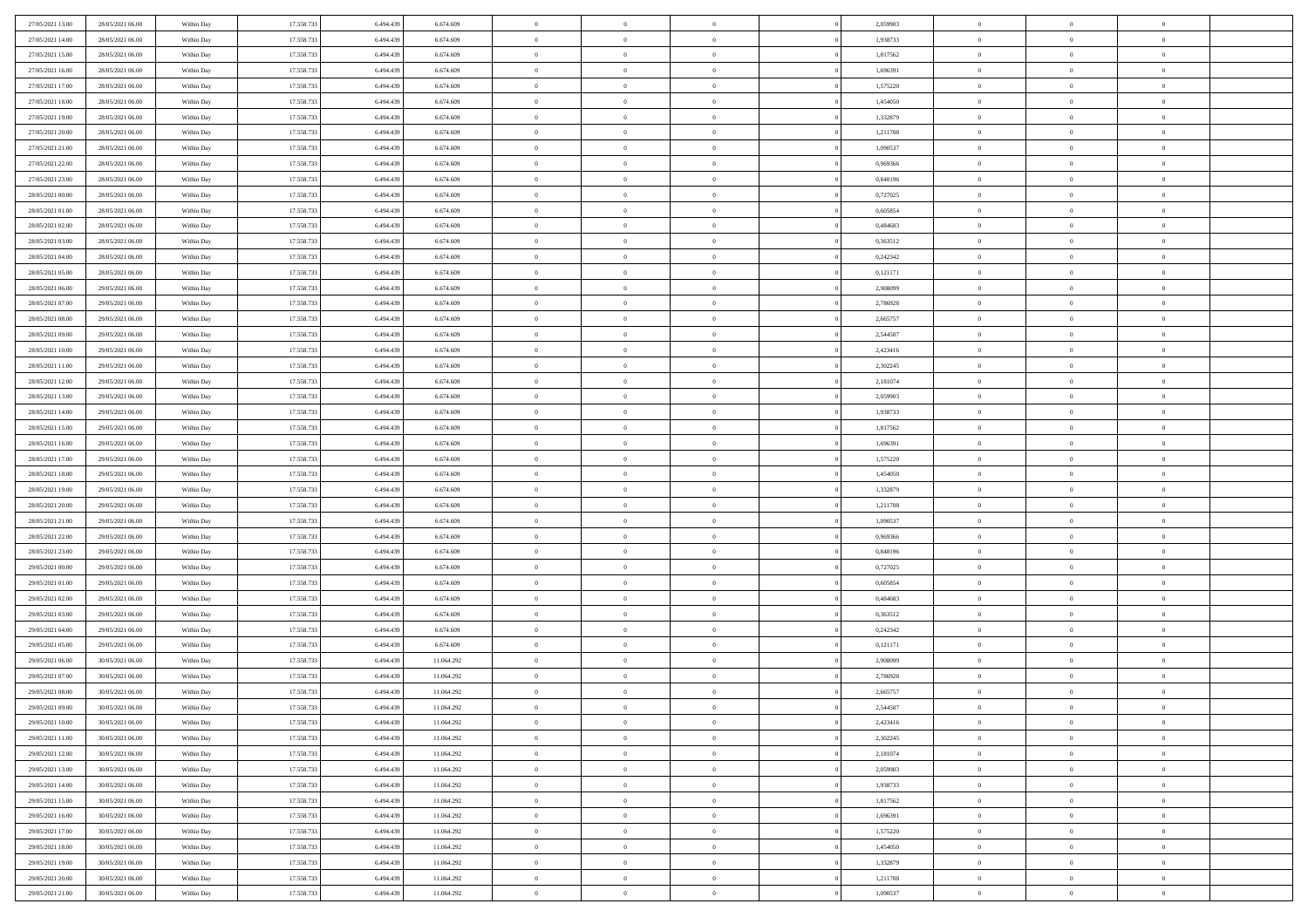| 29/05/2021 22:00 | 30/05/2021 06:00 | Within Day | 17.558.733 | 6.494.439 | 11.064.292 | $\overline{0}$ | $\overline{0}$ | $\Omega$       | 0,969366 | $\Omega$       | $\theta$       | $\Omega$       |  |
|------------------|------------------|------------|------------|-----------|------------|----------------|----------------|----------------|----------|----------------|----------------|----------------|--|
| 29/05/2021 23:00 | 30/05/2021 06:00 | Within Day | 17.558.73  | 6.494.439 | 11.064.292 | $\overline{0}$ | $\overline{0}$ | $\Omega$       | 0,848196 | $\theta$       | $\overline{0}$ | $\theta$       |  |
| 30/05/2021 00:00 | 30/05/2021 06:00 | Within Day | 17.558.733 | 6.494.439 | 11.064.292 | $\overline{0}$ | $\overline{0}$ | $\theta$       | 0,727025 | $\overline{0}$ | $\overline{0}$ | $\overline{0}$ |  |
| 30/05/2021 01:00 | 30/05/2021 06:00 | Within Day | 17.558.733 | 6.494.439 | 11.064.292 | $\overline{0}$ | $\overline{0}$ | $\theta$       | 0.605854 | $\mathbf{0}$   | $\Omega$       | $\overline{0}$ |  |
| 30/05/2021 02:00 | 30/05/2021 06:00 | Within Day | 17.558.733 | 6.494.439 | 11.064.292 | $\overline{0}$ | $\overline{0}$ | $\overline{0}$ | 0,484683 | $\mathbf{0}$   | $\theta$       | $\overline{0}$ |  |
| 30/05/2021 03:00 | 30/05/2021 06:00 | Within Day | 17.558.73  | 6.494.439 | 11.064.292 | $\theta$       | $\overline{0}$ | $\theta$       | 0,363512 | $\Omega$       | $\Omega$       | $\theta$       |  |
| 30/05/2021 04:00 | 30/05/2021 06:00 | Within Day | 17.558.733 | 6.494.439 | 11.064.292 | $\overline{0}$ | $\overline{0}$ | $\theta$       | 0,242342 | $\overline{0}$ | $\overline{0}$ | $\overline{0}$ |  |
| 30/05/2021 05:00 | 30/05/2021 06:00 | Within Day | 17.558.733 | 6.494.439 | 11.064.292 | $\overline{0}$ | $\overline{0}$ | $\Omega$       | 0,121171 | $\Omega$       | $\theta$       | $\theta$       |  |
| 30/05/2021 06:00 | 31/05/2021 06:00 | Within Day | 17.558.733 | 6.494.439 | 11.064.292 | $\overline{0}$ | $\overline{0}$ | $\theta$       | 2.908099 | $\mathbf{0}$   | $\Omega$       | $\overline{0}$ |  |
| 30/05/2021 07:00 | 31/05/2021 06:00 | Within Day | 17.558.73  | 6.494.439 | 11.064.292 | $\overline{0}$ | $\overline{0}$ | $\overline{0}$ | 2,786928 | $\overline{0}$ | $\overline{0}$ | $\overline{0}$ |  |
| 30/05/2021 08:00 | 31/05/2021 06:00 | Within Day | 17.558.733 | 6.494.439 | 11.064.292 | $\overline{0}$ | $\overline{0}$ | $\theta$       | 2,665757 | $\overline{0}$ | $\overline{0}$ | $\overline{0}$ |  |
| 30/05/2021 09:00 | 31/05/2021 06:00 | Within Day | 17.558.73  | 6.494.439 | 11.064.292 | $\theta$       | $\overline{0}$ | $\Omega$       | 2,544587 | $\Omega$       | $\Omega$       | $\overline{0}$ |  |
| 30/05/2021 11:00 | 31/05/2021 06:00 | Within Day | 17.558.733 | 6.494.439 | 11.064.292 | $\overline{0}$ | $\overline{0}$ | $\overline{0}$ | 2,302245 | $\mathbf{0}$   | $\theta$       | $\overline{0}$ |  |
| 30/05/2021 12:00 | 31/05/2021 06:00 | Within Day | 17.558.733 | 6.494.439 | 11.064.292 | $\theta$       | $\overline{0}$ | $\Omega$       | 2.181074 | $\Omega$       | $\theta$       | $\theta$       |  |
| 30/05/2021 13:00 | 31/05/2021 06:00 | Within Day | 17.558.733 | 6.494.439 | 11.064.292 | $\overline{0}$ | $\overline{0}$ | $\overline{0}$ | 2,059903 | $\overline{0}$ | $\overline{0}$ | $\overline{0}$ |  |
| 30/05/2021 14:00 | 31/05/2021 06:00 | Within Day | 17.558.73  | 6.494.439 | 11.064.292 | $\overline{0}$ | $\overline{0}$ | $\overline{0}$ | 1,938733 | $\Omega$       | $\theta$       | $\Omega$       |  |
| 30/05/2021 15:00 | 31/05/2021 06:00 | Within Day | 17.558.733 | 6.494.439 | 11.064.292 | $\overline{0}$ | $\overline{0}$ | $\overline{0}$ | 1,817562 | $\mathbf{0}$   | $\theta$       | $\theta$       |  |
| 30/05/2021 16:00 | 31/05/2021 06:00 | Within Day | 17.558.733 | 6.494.439 | 11.064.292 | $\overline{0}$ | $\overline{0}$ | $\theta$       | 1,696391 | $\mathbf{0}$   | $\theta$       | $\overline{0}$ |  |
| 30/05/2021 17:00 | 31/05/2021 06:00 | Within Day | 17.558.733 | 6.494.439 | 11.064.292 | $\overline{0}$ | $\overline{0}$ | $\theta$       | 1,575220 | $\bf{0}$       | $\overline{0}$ | $\overline{0}$ |  |
| 30/05/2021 18:00 | 31/05/2021 06:00 | Within Day | 17.558.733 | 6.494.439 | 11.064.292 | $\theta$       | $\overline{0}$ | $\overline{0}$ | 1,454050 | $\mathbf{0}$   | $\Omega$       | $\theta$       |  |
| 30/05/2021 19:00 | 31/05/2021 06:00 | Within Day | 17.558.733 | 6.494.439 | 11.064.292 | $\overline{0}$ | $\overline{0}$ | $\overline{0}$ | 1,332879 | $\theta$       | $\Omega$       | $\overline{0}$ |  |
| 30/05/2021 20:00 | 31/05/2021 06:00 | Within Day | 17.558.73  | 6.494.439 | 11.064.292 | $\theta$       | $\overline{0}$ | $\Omega$       | 1.211708 | $\Omega$       | $\theta$       | $\theta$       |  |
| 30/05/2021 21:00 | 31/05/2021 06:00 | Within Day | 17.558.73  | 6.494.439 | 11.064.292 | $\overline{0}$ | $\overline{0}$ | $\overline{0}$ | 1,090537 | $\overline{0}$ | $\overline{0}$ | $\overline{0}$ |  |
| 30/05/2021 22.00 | 31/05/2021 06:00 | Within Day | 17.558.733 | 6.494.439 | 11.064.292 | $\overline{0}$ | $\overline{0}$ | $\theta$       | 0.969366 | $\mathbf{0}$   | $\theta$       | $\overline{0}$ |  |
| 30/05/2021 23:00 | 31/05/2021 06:00 | Within Day | 17.558.733 | 6.494.439 | 11.064.292 | $\overline{0}$ | $\overline{0}$ | $\theta$       | 0.848196 | $\mathbf{0}$   | $\Omega$       | $\theta$       |  |
| 31/05/2021 00:00 | 31/05/2021 06:00 | Within Day | 17.558.733 | 6.494.439 | 11.064.292 | $\overline{0}$ | $\overline{0}$ | $\overline{0}$ | 0,727025 | $\mathbf{0}$   | $\theta$       | $\theta$       |  |
| 31/05/2021 01:00 | 31/05/2021 06:00 | Within Day | 17.558.73  | 6.494.439 | 11.064.292 | $\overline{0}$ | $\overline{0}$ | $\overline{0}$ | 0.605854 | $\overline{0}$ | $\overline{0}$ | $\overline{0}$ |  |
| 31/05/2021 02:00 | 31/05/2021 06:00 | Within Day | 17.558.733 | 6.494.439 | 11.064.292 | $\overline{0}$ | $\overline{0}$ | $\theta$       | 0.484683 | $\overline{0}$ | $\overline{0}$ | $\theta$       |  |
| 31/05/2021 03:00 | 31/05/2021 06:00 | Within Day | 17.558.733 | 6.494.439 | 11.064.292 | $\overline{0}$ | $\overline{0}$ | $\overline{0}$ | 0,363512 | $\mathbf{0}$   | $\theta$       | $\overline{0}$ |  |
| 31/05/2021 04:00 | 31/05/2021 06:00 | Within Day | 17.558.733 | 6.494.439 | 11.064.292 | $\theta$       | $\overline{0}$ | $\theta$       | 0,242342 | $\mathbf{0}$   | $\Omega$       | $\theta$       |  |
| 31/05/2021 06:00 | 01/06/2021 06:00 | Within Day | 17.558.733 | 6.494.439 | 11.064.292 | $\theta$       | $\overline{0}$ | $\theta$       | 2,908099 | $\Omega$       | $\Omega$       | $\theta$       |  |

(\*) GCV used for the purpose of the conversion does not corresponding to the actual GCV of the Gas Day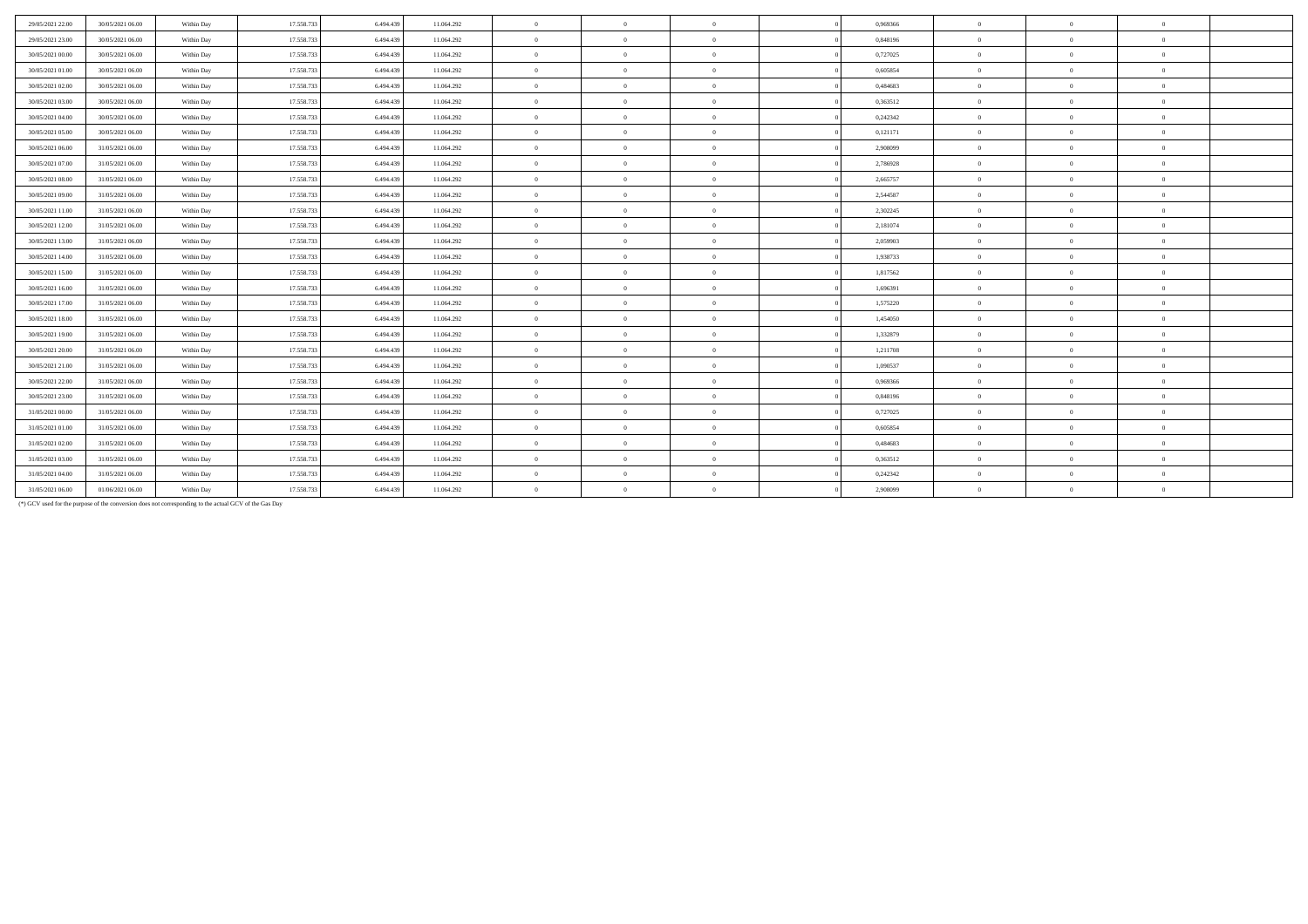## **SNAM RETE GAS**

**Transportation capacity at Entry Point interconnected with foreign pipelines**

**Update to 30/05/2021 of offered and assigned capacity in auction day-ahead and within-day**

**Thermal Year 2020/2021**

(Values in Scm/day (15° C; 1,01325 bar); Prices in c/Scm)

| <b>Entry Point</b> |  |
|--------------------|--|
|--------------------|--|

**a CELA** 

| Timeframe        |                  |                     |                            |                                       |                | Offered capacity |                | Assigned capacity | Day-Ahead                   |                             | Prices                        |                           |                           |             |
|------------------|------------------|---------------------|----------------------------|---------------------------------------|----------------|------------------|----------------|-------------------|-----------------------------|-----------------------------|-------------------------------|---------------------------|---------------------------|-------------|
| From             | To               | <b>Auction type</b> | Transportation<br>capacity | Assigned capacity<br>(before auction) | Firm           | Interruptible    | Firm           | Interruptible     | <b>Interrupted Capacity</b> | <b>Reserve price - Firm</b> | <b>Auction premium - Firm</b> | Reserve price -           | Auction premium           | <b>Note</b> |
| 01/05/2021 06:00 | 02/05/2021 06:00 | Day Ahead           | 38.700.00                  | 14.313.95                             | 24.386.048     | $\theta$         | $\overline{0}$ | $\overline{0}$    | Interruptible               | 0,013194                    | $\theta$                      | Interruptible<br>0,013194 | Interruptible<br>$\Omega$ |             |
| 02/05/2021 06:00 | 03/05/2021 06:00 | Day Ahead           | 38.700.000                 | 14.313.95                             | 24.386.048     | $\theta$         | $\overline{0}$ | $\mathbf{0}$      |                             | 0,013194                    | $\theta$                      | 0,013194                  | $\overline{0}$            |             |
| 03/05/2021 06:00 | 04/05/2021 06:00 | Day Ahead           | 38.700.00                  | 14.313.95                             | 24.386.048     | $\Omega$         | $\overline{0}$ | $\mathbf{0}$      |                             | 0,013194                    | $\theta$                      | 0,013194                  | $\Omega$                  |             |
| 04/05/2021 06:00 | 05/05/2021 06:00 | Day Ahead           | 38.700.000                 | 14.313.95                             | 24.386.048     | $\theta$         | $\overline{0}$ | $\overline{0}$    |                             | 0,013194                    | $\bf{0}$                      | 0,013194                  | $\overline{0}$            |             |
| 05/05/2021 06:00 | 06/05/2021 06:00 | Day Ahead           | 38.700.00                  | 14.313.95                             | $\overline{0}$ | $\overline{0}$   | $\overline{0}$ | $\overline{0}$    |                             | 0,013194                    | $\overline{0}$                | 0,013194                  | $\overline{0}$            |             |
| 06/05/2021 06:00 | 07/05/2021 06:00 | Day Ahead           | 38.700.00                  | 14.313.95                             | 24.386.048     | $\Omega$         | $\overline{0}$ | $\overline{0}$    |                             | 0,013194                    | $\overline{0}$                | 0,013194                  | $\overline{0}$            |             |
| 07/05/2021 06:00 | 08/05/2021 06:00 | Day Ahead           | 38.700.000                 | 14.313.95                             | 24.386.048     | $\theta$         | $\overline{0}$ | $\overline{0}$    |                             | 0,013194                    | $\theta$                      | 0,013194                  | $\overline{0}$            |             |
| 08/05/2021 06:00 | 09/05/2021 06:00 | Day Ahead           | 38,700,000                 | 14.313.95                             | 24.386.048     | $\Omega$         | $\theta$       | $\theta$          |                             | 0.013194                    | $\theta$                      | 0.013194                  | $\theta$                  |             |
| 09/05/2021 06:00 | 10/05/2021 06:00 | Day Ahead           | 38.700.000                 | 14.313.95                             | 24.386.048     | $\theta$         | $\theta$       | $\Omega$          |                             | 0,013194                    | $\theta$                      | 0,013194                  | $\Omega$                  |             |
| 10/05/2021 06:00 | 11/05/2021 06:00 | Day Ahead           | 38.700.00                  | 14.313.95                             | 24.386.048     | $\theta$         | $\overline{0}$ | $\overline{0}$    |                             | 0,013194                    | $\overline{0}$                | 0,013194                  | $\overline{0}$            |             |
| 11/05/2021 06:00 | 12/05/2021 06:00 | Day Ahead           | 38,700,00                  | 14.313.95                             | 24.386.048     | $\Omega$         | $\theta$       | $\Omega$          |                             | 0.013194                    | $\theta$                      | 0.013194                  | $\overline{0}$            |             |
| 12/05/2021 06:00 | 13/05/2021 06:00 | Day Ahead           | 38.700.000                 | 14.313.95                             | 24.386.048     | $\Omega$         | $\overline{0}$ | $\overline{0}$    |                             | 0,013194                    | $\overline{0}$                | 0,013194                  | $\theta$                  |             |
| 13/05/2021 06:00 | 14/05/2021 06:00 | Day Ahead           | 38.700.000                 | 14.313.95                             | 24.386.048     | $\theta$         | $\overline{0}$ | $\overline{0}$    |                             | 0,013194                    | $\theta$                      | 0,013194                  | $\theta$                  |             |
| 14/05/2021 06:00 | 15/05/2021 06:00 | Day Ahead           | 38.700.00                  | 14.313.95                             | 24.386.048     | $\Omega$         | $\theta$       | $\Omega$          |                             | 0,013194                    | $\theta$                      | 0,013194                  | $\Omega$                  |             |
| 15/05/2021 06:00 | 16/05/2021 06:00 | Day Ahead           | 38,700,000                 | 14.313.95                             | 24.386.048     | $\theta$         | $\theta$       | $\theta$          |                             | 0.013194                    | $\overline{0}$                | 0.013194                  | $\overline{0}$            |             |
| 16/05/2021 06:00 | 17/05/2021 06:00 | Day Ahead           | 38,700,00                  | 14.313.95                             | 24.386.048     | $\theta$         | $\overline{0}$ | $\overline{0}$    |                             | 0,013194                    | $\overline{0}$                | 0,013194                  | $\overline{0}$            |             |
| 17/05/2021 06:00 | 18/05/2021 06:00 | Day Ahead           | 38.700.00                  | 14.313.95                             | 14.711.049     | $\Omega$         | $\overline{0}$ | $\overline{0}$    |                             | 0,013194                    | $\theta$                      | 0,013194                  | $\Omega$                  |             |
| 18/05/2021 06:00 | 19/05/2021 06:00 | Day Ahead           | 38.700.000                 | 14.313.95                             | 14.711.049     | $\Omega$         | $\overline{0}$ | $\overline{0}$    |                             | 0,013194                    | $\theta$                      | 0,013194                  | $\overline{0}$            |             |
| 19/05/2021 06:00 | 20/05/2021 06:00 | Day Ahead           | 38.700.00                  | 14.313.95                             | $\overline{0}$ | $\Omega$         | $\overline{0}$ | $\mathbf{0}$      |                             | 0,013194                    | $\theta$                      | 0,013194                  | $\theta$                  |             |
| 20/05/2021 06:00 | 21/05/2021 06:00 | Day Ahead           | 38,700,000                 | 14.313.95                             | 14.711.049     | $\Omega$         | $\theta$       | $\overline{0}$    |                             | 0,013194                    | $\overline{0}$                | 0.013194                  | $\theta$                  |             |
| 21/05/2021 06:00 | 22/05/2021 06:00 | Day Ahead           | 38.700.00                  | 14.313.95                             | 14.711.049     | $\theta$         | $\overline{0}$ | $\overline{0}$    |                             | 0,013194                    | $\overline{0}$                | 0,013194                  | $\overline{0}$            |             |
| 22/05/2021 06:00 | 23/05/2021 06:00 | Day Ahead           | 38.700.00                  | 14.313.95                             | 24.386.048     | $\theta$         | $\overline{0}$ | $\overline{0}$    |                             | 0,013194                    | $\overline{0}$                | 0,013194                  | $\overline{0}$            |             |
| 23/05/2021 06:00 | 24/05/2021 06:00 | Day Ahead           | 38,700,000                 | 14.313.950                            | 24.386.048     | $\theta$         | $\theta$       | $\Omega$          |                             | 0,013194                    | $\theta$                      | 0.013194                  | $\theta$                  |             |
| 24/05/2021 06:00 | 25/05/2021 06:00 | Day Ahead           | 38.700.000                 | 14.313.95                             | 14.711.049     | $\mathbf{0}$     | $\theta$       | $\Omega$          |                             | 0,013194                    | $\theta$                      | 0,013194                  | $\Omega$                  |             |
| 25/05/2021 06:00 | 26/05/2021 06:00 | Day Ahead           | 38.700.00                  | 14.313.95                             | 14.711.049     | $\theta$         | $\overline{0}$ | $\overline{0}$    |                             | 0,013194                    | $\theta$                      | 0,013194                  | $\Omega$                  |             |
| 26/05/2021 06:00 | 27/05/2021 06:00 | Day Ahead           | 38.700.00                  | 14.313.95                             | 14.711.049     | $\theta$         | $\overline{0}$ | $\mathbf{0}$      |                             | 0,013194                    | $\theta$                      | 0,013194                  | $\overline{0}$            |             |
| 27/05/2021 06:00 | 28/05/2021 06:00 | Day Ahead           | 38,700,00                  | 14.313.95                             | 14.711.049     | $\theta$         | $\theta$       | $\overline{0}$    |                             | 0.013194                    | $\theta$                      | 0,013194                  | $\theta$                  |             |
| 28/05/2021 06:00 | 29/05/2021 06:00 | Day Ahead           | 38,700,000                 | 14.313.95                             | 14.711.049     | $\theta$         | $\overline{0}$ | $\overline{0}$    |                             | 0.013194                    | $\overline{0}$                | 0,013194                  | $\Omega$                  |             |
| 29/05/2021 06:00 | 30/05/2021 06:00 | Day Ahead           | 38.700.000                 | 14.313.95                             | 24.386.048     | $\theta$         | $\overline{0}$ | $\overline{0}$    |                             | 0,013194                    | $\theta$                      | 0,013194                  | $\overline{0}$            |             |
| 30/05/2021 06:00 | 31/05/2021 06:00 | Day Ahead           | 38.700.000                 | 14.313.95                             | 24.386.048     | $\theta$         | $\overline{0}$ | $\overline{0}$    |                             | 0,013194                    | $\theta$                      | 0,013194                  | $\Omega$                  |             |
| 31/05/2021 06:00 | 01/06/2021 06:00 | Day Ahead           | 38,700,000                 | 14.313.95                             | 24.386.048     | $\overline{0}$   | $\overline{0}$ | $\overline{0}$    |                             | 0.013194                    | $\overline{0}$                | 0.013194                  | $\overline{0}$            |             |
| 01/05/2021 06:00 | 02/05/2021 06:00 | Within Day          | 38.700.000                 | 14.313.95                             | 24.386.048     | $\mathbf{0}$     | $\overline{0}$ | $\overline{0}$    |                             | 1,319445                    | $\theta$                      | $\overline{0}$            | $\theta$                  |             |
| 01/05/2021 07:00 | 02/05/2021 06:00 | Within Day          | 38.700.00                  | 14.313.95                             | 23.369.962     | $\theta$         | $\overline{0}$ | $\overline{0}$    |                             | 1,319445                    | $\overline{0}$                | $\mathbf{0}$              | $\overline{0}$            |             |
| 01/05/2021 08:00 | 02/05/2021 06:00 | Within Day          | 38.700.000                 | 14.313.950                            | 22.353.877     | $\Omega$         | $\theta$       | $\Omega$          |                             | 1,319445                    | $\overline{0}$                | $\theta$                  | $\overline{0}$            |             |
| 01/05/2021 09:00 | 02/05/2021 06:00 | Within Day          | 38,700,000                 | 14.313.95                             | 21.337.792     | $\theta$         | $\theta$       | $\Omega$          |                             | 1.319445                    | $\theta$                      | $\theta$                  | $\overline{0}$            |             |
| 01/05/2021 10:00 | 02/05/2021 06:00 | Within Day          | 38.700.00                  | 14.313.95                             | 20.321.706     | $\Omega$         | $\overline{0}$ | $\overline{0}$    |                             | 1,319445                    | $\theta$                      | $\mathbf{0}$              | $\Omega$                  |             |
| 01/05/2021 11:00 | 02/05/2021 06:00 | Within Day          | 38.700.00                  | 14.313.95                             | 19.305.621     | $\theta$         | $\overline{0}$ | $\overline{0}$    |                             | 1,319445                    | $\mathbf{0}$                  | $\mathbf{0}$              | $\overline{0}$            |             |
| 01/05/2021 12:00 | 02/05/2021 06:00 | Within Day          | 38.700.000                 | 14.313.950                            | 18.289.536     | $\theta$         | $\overline{0}$ | $\overline{0}$    |                             | 1,319445                    | $\theta$                      | $\mathbf{0}$              | $\Omega$                  |             |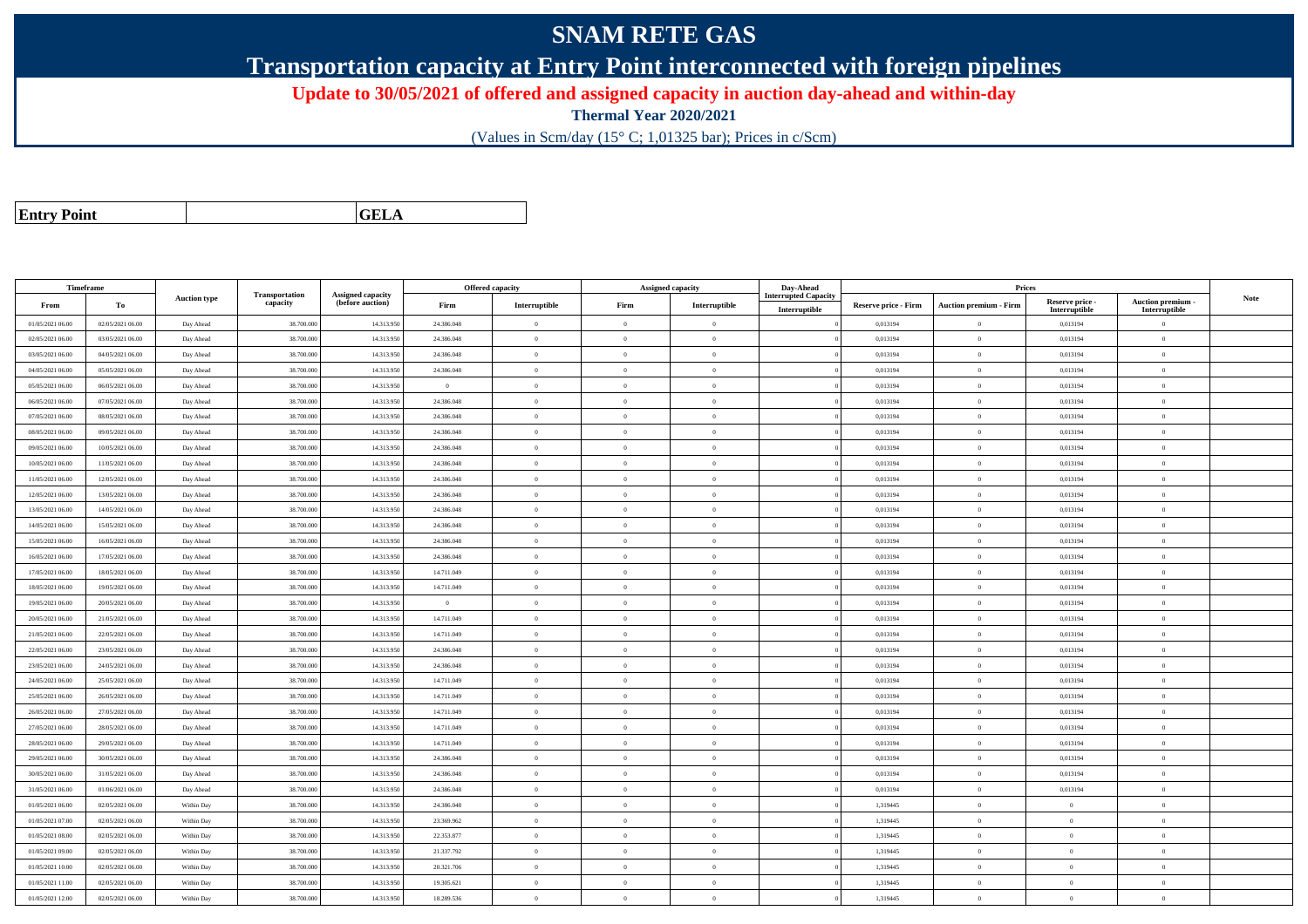| 01/05/2021 13:00 | 02/05/2021 06:00 | Within Day | 38,700,000 | 14.313.950 | 17.273.450 | $\overline{0}$ | $\overline{0}$ | $\Omega$       | 1,319445 | $\bf{0}$       | $\mathbf{0}$   | $\bf{0}$       |  |
|------------------|------------------|------------|------------|------------|------------|----------------|----------------|----------------|----------|----------------|----------------|----------------|--|
| 01/05/2021 14:00 | 02/05/2021 06:00 | Within Day | 38.700.000 | 14.313.950 | 16.257.365 | $\mathbf{0}$   | $\overline{0}$ | $\overline{0}$ | 1,319446 | $\overline{0}$ | $\overline{0}$ | $\theta$       |  |
| 01/05/2021 15:00 | 02/05/2021 06:00 | Within Day | 38.700.000 | 14.313.950 | 15.241.280 | $\,$ 0         | $\overline{0}$ | $\bf{0}$       | 1,319445 | $\,$ 0         | $\overline{0}$ | $\,$ 0 $\,$    |  |
| 01/05/2021 16:00 | 02/05/2021 06:00 | Within Day | 38,700,000 | 14.313.950 | 14.225.194 | $\bf{0}$       | $\overline{0}$ | $\Omega$       | 1,319445 | $\bf{0}$       | $\mathbf{0}$   | $\theta$       |  |
| 01/05/2021 17:00 | 02/05/2021 06:00 | Within Dav | 38.700.000 | 14.313.950 | 13.209.109 | $\bf{0}$       | $\overline{0}$ | $\overline{0}$ | 1,319445 | $\mathbf{0}$   | $\overline{0}$ | $\overline{0}$ |  |
| 01/05/2021 18:00 | 02/05/2021 06:00 | Within Day | 38.700.000 | 14.313.950 | 12.193.024 | $\bf{0}$       | $\overline{0}$ | $\bf{0}$       | 1,319446 | $\,$ 0         | $\overline{0}$ | $\,$ 0 $\,$    |  |
| 01/05/2021 19:00 | 02/05/2021 06:00 | Within Day | 38,700,000 | 14.313.950 | 11.176.938 | $\bf{0}$       | $\overline{0}$ | $\Omega$       | 1,319446 | $\bf{0}$       | $\mathbf{0}$   | $\theta$       |  |
| 01/05/2021 20:00 | 02/05/2021 06:00 | Within Dav | 38.700.000 | 14.313.950 | 10.160.853 | $\overline{0}$ | $\overline{0}$ | $\overline{0}$ | 1,319445 | $\mathbf{0}$   | $\overline{0}$ | $\overline{0}$ |  |
| 01/05/2021 21:00 | 02/05/2021 06:00 | Within Day | 38.700.000 | 14.313.950 | 9.144.768  | $\bf{0}$       | $\overline{0}$ | $\bf{0}$       | 1,319445 | $\,$ 0         | $\overline{0}$ | $\,$ 0 $\,$    |  |
| 01/05/2021 22:00 | 02/05/2021 06:00 | Within Day | 38,700,000 | 14.313.950 | 8.128.682  | $\bf{0}$       | $\overline{0}$ | $\Omega$       | 1,319445 | $\bf{0}$       | $\mathbf{0}$   | $\theta$       |  |
| 01/05/2021 23:00 | 02/05/2021 06:00 | Within Day | 38.700.000 | 14.313.950 | 7.112.597  | $\overline{0}$ | $\overline{0}$ | $\overline{0}$ | 1,319446 | $\overline{0}$ | $\overline{0}$ | $\overline{0}$ |  |
| 02/05/2021 00:00 | 02/05/2021 06:00 | Within Day | 38.700.000 | 14.313.950 | 6.096.512  | $\bf{0}$       | $\overline{0}$ | $\bf{0}$       | 1,319446 | $\,$ 0         | $\overline{0}$ | $\,$ 0 $\,$    |  |
| 02/05/2021 01:00 | 02/05/2021 06:00 | Within Day | 38,700,000 | 14.313.950 | 5.080.426  | $\bf{0}$       | $\overline{0}$ | $\Omega$       | 1,319445 | $\overline{0}$ | $\mathbf{0}$   | $\theta$       |  |
| 02/05/2021 02:00 | 02/05/2021 06:00 | Within Dav | 38.700.000 | 14.313.950 | 4.064.341  | $\overline{0}$ | $\overline{0}$ | $\overline{0}$ | 1,319445 | $\mathbf{0}$   | $\overline{0}$ | $\overline{0}$ |  |
| 02/05/2021 03:00 | 02/05/2021 06:00 | Within Day | 38.700.000 | 14.313.950 | 3.048.256  | $\bf{0}$       | $\overline{0}$ | $\bf{0}$       | 1,319444 | $\,$ 0         | $\overline{0}$ | $\,$ 0 $\,$    |  |
| 02/05/2021 04:00 | 02/05/2021 06:00 | Within Day | 38,700,000 | 14.313.950 | 2.032.170  | $\bf{0}$       | $\overline{0}$ | $\overline{0}$ | 1,319448 | $\bf{0}$       | $\mathbf{0}$   | $\theta$       |  |
| 02/05/2021 05:00 | 02/05/2021 06:00 | Within Day | 38.700.000 | 14.313.950 | 1.016.085  | $\overline{0}$ | $\overline{0}$ | $\overline{0}$ | 1,319448 | $\mathbf{0}$   | $\overline{0}$ | $\overline{0}$ |  |
| 02/05/2021 06:00 | 03/05/2021 06:00 | Within Day | 38.700.000 | 14.313.950 | 24.386.048 | $\bf{0}$       | $\overline{0}$ | $\bf{0}$       | 1,319445 | $\,$ 0         | $\overline{0}$ | $\,0\,$        |  |
| 02/05/2021 07:00 | 03/05/2021 06:00 | Within Day | 38,700,000 | 14.313.950 | 23.369.962 | $\bf{0}$       | $\overline{0}$ | $\Omega$       | 1,319445 | $\theta$       | $\mathbf{0}$   | $\theta$       |  |
| 02/05/2021 08:00 | 03/05/2021 06:00 | Within Day | 38.700.000 | 14.313.950 | 22.353.877 | $\overline{0}$ | $\overline{0}$ | $\overline{0}$ | 1,319445 | $\mathbf{0}$   | $\overline{0}$ | $\overline{0}$ |  |
| 02/05/2021 09:00 | 03/05/2021 06:00 | Within Day | 38.700.000 | 14.313.950 | 21.337.792 | $\bf{0}$       | $\overline{0}$ | $\bf{0}$       | 1,319445 | $\,$ 0         | $\overline{0}$ | $\,$ 0 $\,$    |  |
| 02/05/2021 11:00 | 03/05/2021 06:00 | Within Day | 38,700,000 | 14.313.950 | 19.305.621 | $\bf{0}$       | $\overline{0}$ | $\Omega$       | 1,319445 | $\bf{0}$       | $\theta$       | $\theta$       |  |
| 02/05/2021 12:00 | 03/05/2021 06:00 | Within Dav | 38.700.000 | 14.313.950 | 18.289.536 | $\overline{0}$ | $\overline{0}$ | $\overline{0}$ | 1,319445 | $\mathbf{0}$   | $\overline{0}$ | $\overline{0}$ |  |
| 02/05/2021 13:00 | 03/05/2021 06:00 | Within Day | 38.700.000 | 14.313.950 | 17.273.450 | $\bf{0}$       | $\overline{0}$ | $\bf{0}$       | 1,319445 | $\,$ 0         | $\overline{0}$ | $\,$ 0 $\,$    |  |
| 02/05/2021 14:00 | 03/05/2021 06:00 | Within Day | 38,700,000 | 14.313.950 | 16.257.365 | $\bf{0}$       | $\overline{0}$ | $\overline{0}$ | 1,319446 | $\bf{0}$       | $\bf{0}$       | $\theta$       |  |
| 02/05/2021 15:00 | 03/05/2021 06:00 | Within Day | 38.700.000 | 14.313.950 | 15.241.280 | $\overline{0}$ | $\overline{0}$ | $\overline{0}$ | 1,319445 | $\overline{0}$ | $\overline{0}$ | $\overline{0}$ |  |
| 02/05/2021 16:00 | 03/05/2021 06:00 | Within Day | 38.700.000 | 14.313.950 | 14.225.194 | $\bf{0}$       | $\overline{0}$ | $\bf{0}$       | 1,319445 | $\,$ 0         | $\overline{0}$ | $\,$ 0 $\,$    |  |
| 02/05/2021 17:00 | 03/05/2021 06:00 | Within Day | 38,700,000 | 14.313.950 | 13.209.109 | $\bf{0}$       | $\overline{0}$ | $\Omega$       | 1,319445 | $\bf{0}$       | $\mathbf{0}$   | $\theta$       |  |
| 02/05/2021 18:00 | 03/05/2021 06:00 | Within Day | 38.700.000 | 14.313.950 | 12.193.024 | $\overline{0}$ | $\overline{0}$ | $\overline{0}$ | 1,319446 | $\mathbf{0}$   | $\overline{0}$ | $\overline{0}$ |  |
| 02/05/2021 19:00 | 03/05/2021 06:00 | Within Day | 38.700.000 | 14.313.950 | 11.176.938 | $\bf{0}$       | $\overline{0}$ | $\bf{0}$       | 1,319446 | $\,$ 0         | $\overline{0}$ | $\,$ 0 $\,$    |  |
| 02/05/2021 20:00 | 03/05/2021 06:00 | Within Day | 38.700.000 | 14.313.950 | 10.160.853 | $\,$ 0         | $\overline{0}$ | $\overline{0}$ | 1,319445 | $\bf{0}$       | $\overline{0}$ | $\,0\,$        |  |
| 02/05/2021 21:00 | 03/05/2021 06:00 | Within Dav | 38.700.000 | 14.313.950 | 9.144.768  | $\overline{0}$ | $\overline{0}$ | $\overline{0}$ | 1,319445 | $\mathbf{0}$   | $\overline{0}$ | $\overline{0}$ |  |
| 02/05/2021 22:00 | 03/05/2021 06:00 | Within Day | 38.700.000 | 14.313.950 | 8.128.682  | $\bf{0}$       | $\overline{0}$ | $\bf{0}$       | 1,319445 | $\,$ 0         | $\overline{0}$ | $\,$ 0 $\,$    |  |
| 02/05/2021 23:00 | 03/05/2021 06:00 | Within Day | 38.700.000 | 14.313.950 | 7.112.597  | $\bf{0}$       | $\overline{0}$ | $\bf{0}$       | 1,319446 | $\bf{0}$       | $\overline{0}$ | $\,0\,$        |  |
| 03/05/2021 00:00 | 03/05/2021 06:00 | Within Day | 38.700.000 | 14.313.950 | 6.096.512  | $\overline{0}$ | $\overline{0}$ | $\overline{0}$ | 1,319446 | $\overline{0}$ | $\overline{0}$ | $\overline{0}$ |  |
| 03/05/2021 01:00 | 03/05/2021 06:00 | Within Day | 38.700.000 | 14.313.950 | 5.080.426  | $\bf{0}$       | $\overline{0}$ | $\bf{0}$       | 1,319445 | $\,$ 0         | $\overline{0}$ | $\,$ 0 $\,$    |  |
| 03/05/2021 02:00 | 03/05/2021 06:00 | Within Day | 38.700.000 | 14.313.950 | 4.064.341  | $\bf{0}$       | $\overline{0}$ | $\overline{0}$ | 1,319445 | $\bf{0}$       | $\overline{0}$ | $\,0\,$        |  |
| 03/05/2021 03:00 | 03/05/2021 06:00 | Within Day | 38.700.000 | 14.313.950 | 3.048.256  | $\overline{0}$ | $\overline{0}$ | $\overline{0}$ | 1,319444 | $\mathbf{0}$   | $\overline{0}$ | $\overline{0}$ |  |
| 03/05/2021 04:00 | 03/05/2021 06:00 | Within Day | 38.700.000 | 14.313.950 | 2.032.170  | $\bf{0}$       | $\overline{0}$ | $\bf{0}$       | 1,319448 | $\,$ 0         | $\overline{0}$ | $\,$ 0 $\,$    |  |
| 03/05/2021 05:00 | 03/05/2021 06:00 | Within Day | 38.700.000 | 14.313.950 | 1.016.085  | $\bf{0}$       | $\bf{0}$       | $\overline{0}$ | 1,319448 | $\bf{0}$       | $\overline{0}$ | $\,0\,$        |  |
| 03/05/2021 06:00 | 04/05/2021 06:00 | Within Dav | 38.700.000 | 14.313.950 | 24.386.048 | $\overline{0}$ | $\overline{0}$ | $\overline{0}$ | 1,319445 | $\overline{0}$ | $\overline{0}$ | $\overline{0}$ |  |
| 03/05/2021 07:00 | 04/05/2021 06:00 | Within Day | 38.700.000 | 14.313.950 | 23.369.962 | $\bf{0}$       | $\overline{0}$ | $\bf{0}$       | 1,319445 | $\,$ 0         | $\overline{0}$ | $\,$ 0 $\,$    |  |
| 03/05/2021 08:00 | 04/05/2021 06:00 | Within Day | 38.700.000 | 14.313.950 | 22.353.877 | $\bf{0}$       | $\bf{0}$       | $\bf{0}$       | 1,319445 | $\bf{0}$       | $\overline{0}$ | $\,0\,$        |  |
| 03/05/2021 09:00 | 04/05/2021 06:00 | Within Day | 38.700.000 | 14.313.950 | 21.337.792 | $\mathbf{0}$   | $\overline{0}$ | $\overline{0}$ | 1,319445 | $\overline{0}$ | $\overline{0}$ | $\overline{0}$ |  |
| 03/05/2021 10:00 | 04/05/2021 06:00 | Within Day | 38.700.000 | 14.313.950 | 20.321.706 | $\bf{0}$       | $\overline{0}$ | $\theta$       | 1,319445 | $\overline{0}$ | $\theta$       | $\theta$       |  |
| 03/05/2021 11:00 | 04/05/2021 06:00 | Within Day | 38.700.000 | 14.313.950 | 19.305.621 | $\bf{0}$       | $\bf{0}$       | $\bf{0}$       | 1,319445 | $\bf{0}$       | $\overline{0}$ | $\,0\,$        |  |
| 03/05/2021 12:00 | 04/05/2021 06:00 | Within Day | 38.700.000 | 14.313.950 | 18.289.536 | $\overline{0}$ | $\overline{0}$ | $\overline{0}$ | 1,319445 | $\overline{0}$ | $\bf{0}$       | $\overline{0}$ |  |
| 03/05/2021 13:00 | 04/05/2021 06:00 | Within Day | 38.700.000 | 14.313.950 | 17.273.450 | $\,$ 0 $\,$    | $\overline{0}$ | $\overline{0}$ | 1,319445 | $\,$ 0 $\,$    | $\,$ 0 $\,$    | $\,$ 0 $\,$    |  |
| 03/05/2021 14:00 | 04/05/2021 06:00 | Within Day | 38.700.000 | 14.313.950 | 16.257.365 | $\bf{0}$       | $\bf{0}$       | $\overline{0}$ | 1,319446 | $\bf{0}$       | $\overline{0}$ | $\bf{0}$       |  |
| 03/05/2021 15:00 | 04/05/2021 06:00 | Within Day | 38.700.000 | 14.313.950 | 15.241.280 | $\bf{0}$       | $\overline{0}$ | $\overline{0}$ | 1,319445 | $\overline{0}$ | $\overline{0}$ | $\overline{0}$ |  |
| 03/05/2021 16:00 | 04/05/2021 06:00 | Within Day | 38.700.000 | 14.313.950 | 14.225.194 | $\,$ 0 $\,$    | $\overline{0}$ | $\overline{0}$ | 1,319445 | $\,$ 0 $\,$    | $\overline{0}$ | $\,$ 0 $\,$    |  |
| 03/05/2021 17:00 | 04/05/2021 06:00 | Within Day | 38.700.000 | 14.313.950 | 13.209.109 | $\bf{0}$       | $\overline{0}$ | $\overline{0}$ | 1,319445 | $\bf{0}$       | $\overline{0}$ | $\overline{0}$ |  |
| 03/05/2021 18:00 | 04/05/2021 06:00 | Within Day | 38.700.000 | 14.313.950 | 12.193.024 | $\overline{0}$ | $\overline{0}$ | $\overline{0}$ | 1,319446 | $\overline{0}$ | $\bf{0}$       | $\overline{0}$ |  |
| 03/05/2021 19:00 | 04/05/2021 06:00 | Within Day | 38.700.000 | 14.313.950 | 11.176.938 | $\,$ 0 $\,$    | $\overline{0}$ | $\overline{0}$ | 1,319446 | $\,$ 0 $\,$    | $\,$ 0 $\,$    | $\,$ 0 $\,$    |  |
| 03/05/2021 20:00 | 04/05/2021 06:00 | Within Day | 38.700.000 | 14.313.950 | 10.160.853 | $\bf{0}$       | $\bf{0}$       | $\overline{0}$ | 1,319445 | $\mathbf{0}$   | $\overline{0}$ | $\bf{0}$       |  |
| 03/05/2021 21:00 | 04/05/2021 06:00 | Within Day | 38.700.000 | 14.313.950 | 9.144.768  | $\bf{0}$       | $\overline{0}$ | $\overline{0}$ | 1,319445 | $\mathbf{0}$   | $\bf{0}$       | $\overline{0}$ |  |
| 03/05/2021 22.00 | 04/05/2021 06:00 | Within Day | 38.700.000 | 14.313.950 | 8.128.682  | $\,0\,$        | $\overline{0}$ | $\overline{0}$ | 1,319445 | $\,$ 0         | $\overline{0}$ | $\,$ 0 $\,$    |  |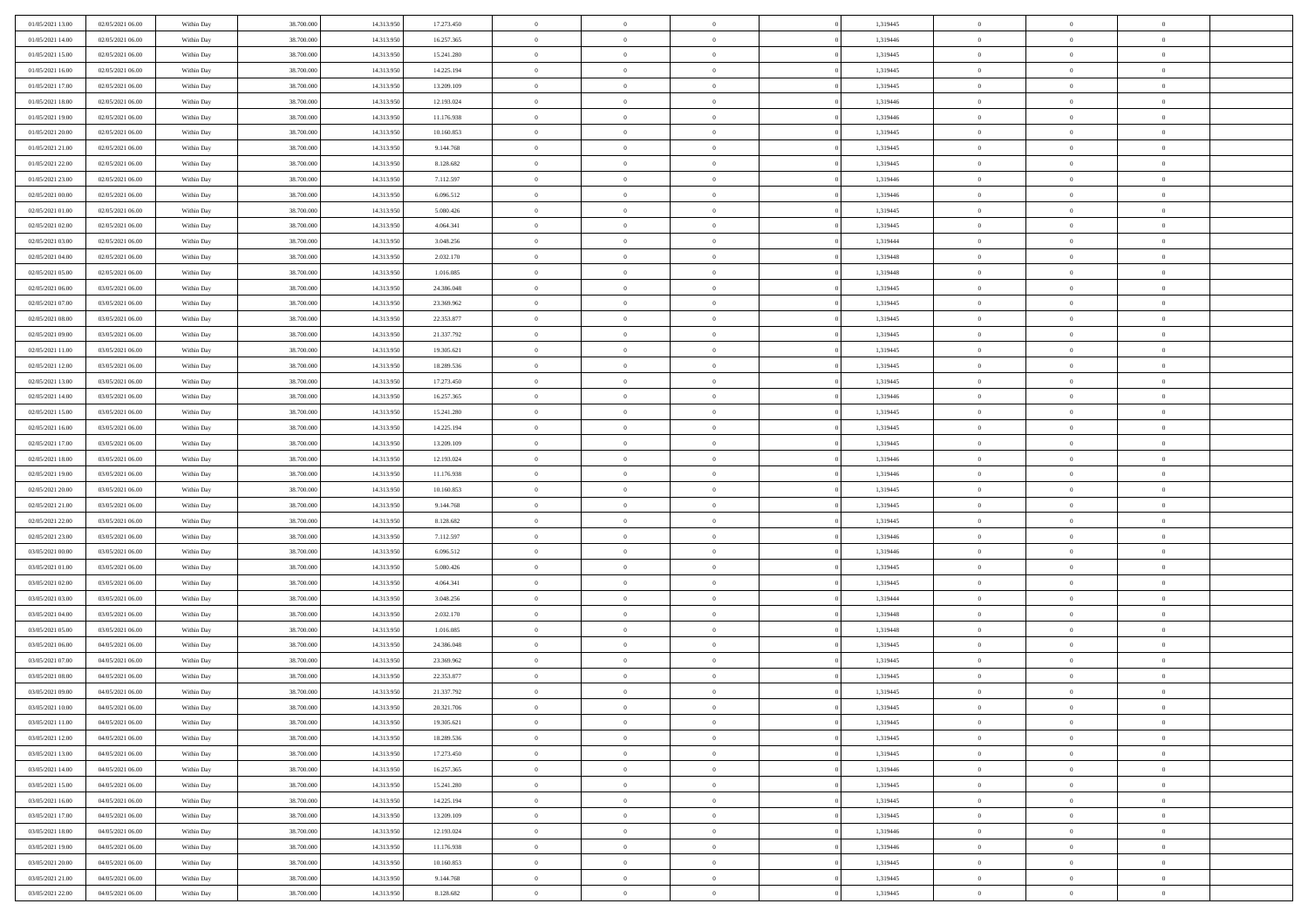| 03/05/2021 23.00 | 04/05/2021 06:00 | Within Day | 38,700,000 | 14.313.950 | 7.112.597      | $\overline{0}$ | $\overline{0}$ | $\Omega$       | 1,319446 | $\bf{0}$       | $\mathbf{0}$   | $\theta$       |  |
|------------------|------------------|------------|------------|------------|----------------|----------------|----------------|----------------|----------|----------------|----------------|----------------|--|
| 04/05/2021 00:00 | 04/05/2021 06:00 | Within Day | 38.700.000 | 14.313.950 | 6.096.512      | $\mathbf{0}$   | $\overline{0}$ | $\overline{0}$ | 1,319446 | $\overline{0}$ | $\overline{0}$ | $\theta$       |  |
| 04/05/2021 01:00 | 04/05/2021 06:00 | Within Day | 38.700.000 | 14.313.950 | 5.080.426      | $\,$ 0         | $\overline{0}$ | $\bf{0}$       | 1,319445 | $\,$ 0         | $\overline{0}$ | $\,$ 0 $\,$    |  |
| 04/05/2021 02.00 | 04/05/2021 06:00 | Within Day | 38,700,000 | 14.313.950 | 4.064.341      | $\bf{0}$       | $\overline{0}$ | $\Omega$       | 1,319445 | $\bf{0}$       | $\mathbf{0}$   | $\theta$       |  |
| 04/05/2021 03:00 | 04/05/2021 06:00 | Within Dav | 38.700.000 | 14.313.950 | 3.048.256      | $\bf{0}$       | $\overline{0}$ | $\overline{0}$ | 1,319444 | $\mathbf{0}$   | $\overline{0}$ | $\overline{0}$ |  |
| 04/05/2021 04:00 | 04/05/2021 06:00 | Within Day | 38.700.000 | 14.313.950 | 2.032.170      | $\bf{0}$       | $\overline{0}$ | $\bf{0}$       | 1,319448 | $\,$ 0         | $\overline{0}$ | $\,$ 0 $\,$    |  |
| 04/05/2021 05:00 | 04/05/2021 06:00 | Within Day | 38,700,000 | 14.313.950 | 1.016.085      | $\bf{0}$       | $\overline{0}$ | $\Omega$       | 1,319448 | $\overline{0}$ | $\mathbf{0}$   | $\theta$       |  |
| 04/05/2021 06:00 | 05/05/2021 06:00 | Within Dav | 38.700.000 | 14.313.950 | 24.386.048     | $\overline{0}$ | $\overline{0}$ | $\overline{0}$ | 1,319445 | $\mathbf{0}$   | $\overline{0}$ | $\overline{0}$ |  |
| 04/05/2021 07:00 | 05/05/2021 06:00 | Within Day | 38.700.000 | 14.313.950 | 23.369.962     | $\bf{0}$       | $\overline{0}$ | $\bf{0}$       | 1,319445 | $\,$ 0         | $\overline{0}$ | $\,$ 0 $\,$    |  |
| 04/05/2021 08:00 | 05/05/2021 06:00 | Within Day | 38,700,000 | 14.313.950 | 22.353.877     | $\bf{0}$       | $\overline{0}$ | $\Omega$       | 1,319445 | $\bf{0}$       | $\mathbf{0}$   | $\theta$       |  |
| 04/05/2021 09:00 | 05/05/2021 06:00 | Within Day | 38.700.000 | 14.313.950 | 21.337.792     | $\overline{0}$ | $\overline{0}$ | $\overline{0}$ | 1,319445 | $\overline{0}$ | $\overline{0}$ | $\overline{0}$ |  |
| 04/05/2021 10:00 | 05/05/2021 06:00 | Within Day | 38.700.000 | 14.313.950 | 20.321.706     | $\bf{0}$       | $\overline{0}$ | $\bf{0}$       | 1,319445 | $\,$ 0         | $\overline{0}$ | $\,$ 0 $\,$    |  |
| 04/05/2021 11:00 | 05/05/2021 06:00 | Within Day | 38,700,000 | 14.313.950 | 19.305.621     | $\bf{0}$       | $\overline{0}$ | $\Omega$       | 1,319445 | $\overline{0}$ | $\mathbf{0}$   | $\theta$       |  |
| 04/05/2021 12:00 | 05/05/2021 06:00 | Within Dav | 38.700.000 | 14.313.950 | 18.289.536     | $\overline{0}$ | $\overline{0}$ | $\overline{0}$ | 1,319445 | $\mathbf{0}$   | $\overline{0}$ | $\overline{0}$ |  |
| 04/05/2021 13:00 | 05/05/2021 06:00 | Within Day | 38.700.000 | 14.313.950 | 17.273.450     | $\bf{0}$       | $\overline{0}$ | $\bf{0}$       | 1,319445 | $\,$ 0         | $\overline{0}$ | $\,$ 0 $\,$    |  |
| 04/05/2021 14:00 | 05/05/2021 06:00 | Within Day | 38,700,000 | 14.313.950 | 16.257.365     | $\bf{0}$       | $\overline{0}$ | $\overline{0}$ | 1,319446 | $\bf{0}$       | $\mathbf{0}$   | $\bf{0}$       |  |
| 04/05/2021 15:00 | 05/05/2021 06:00 | Within Day | 38.700.000 | 14.313.950 | 15.241.280     | $\overline{0}$ | $\overline{0}$ | $\overline{0}$ | 1,319445 | $\mathbf{0}$   | $\overline{0}$ | $\overline{0}$ |  |
| 04/05/2021 16:00 | 05/05/2021 06:00 | Within Day | 38.700.000 | 14.313.950 | 14.225.194     | $\bf{0}$       | $\overline{0}$ | $\bf{0}$       | 1,319445 | $\,$ 0         | $\overline{0}$ | $\,0\,$        |  |
| 04/05/2021 17:00 | 05/05/2021 06:00 | Within Day | 38,700,000 | 14.313.950 | 13.209.109     | $\bf{0}$       | $\overline{0}$ | $\Omega$       | 1,319445 | $\overline{0}$ | $\mathbf{0}$   | $\theta$       |  |
| 04/05/2021 18:00 | 05/05/2021 06:00 | Within Day | 38.700.000 | 14.313.950 | 12.193.024     | $\overline{0}$ | $\overline{0}$ | $\overline{0}$ | 1,319446 | $\overline{0}$ | $\overline{0}$ | $\overline{0}$ |  |
| 04/05/2021 19:00 | 05/05/2021 06:00 | Within Day | 38.700.000 | 14.313.950 | 11.176.938     | $\bf{0}$       | $\overline{0}$ | $\bf{0}$       | 1,319446 | $\,$ 0         | $\overline{0}$ | $\,$ 0 $\,$    |  |
| 04/05/2021 20:00 | 05/05/2021 06:00 | Within Day | 38,700,000 | 14.313.950 | 10.160.853     | $\bf{0}$       | $\overline{0}$ | $\Omega$       | 1,319445 | $\overline{0}$ | $\theta$       | $\theta$       |  |
| 04/05/2021 21:00 | 05/05/2021 06:00 | Within Day | 38.700.000 | 14.313.950 | 9.144.768      | $\overline{0}$ | $\overline{0}$ | $\overline{0}$ | 1,319445 | $\mathbf{0}$   | $\overline{0}$ | $\overline{0}$ |  |
| 04/05/2021 22.00 | 05/05/2021 06:00 | Within Day | 38.700.000 | 14.313.950 | 8.128.682      | $\bf{0}$       | $\overline{0}$ | $\bf{0}$       | 1,319445 | $\,$ 0         | $\overline{0}$ | $\,$ 0 $\,$    |  |
| 04/05/2021 23.00 | 05/05/2021 06:00 | Within Day | 38,700,000 | 14.313.950 | 7.112.597      | $\bf{0}$       | $\overline{0}$ | $\overline{0}$ | 1,319446 | $\bf{0}$       | $\bf{0}$       | $\theta$       |  |
| 05/05/2021 00:00 | 05/05/2021 06:00 | Within Day | 38.700.000 | 14.313.950 | 6.096.512      | $\overline{0}$ | $\overline{0}$ | $\overline{0}$ | 1,319446 | $\overline{0}$ | $\overline{0}$ | $\overline{0}$ |  |
| 05/05/2021 01:00 | 05/05/2021 06:00 | Within Day | 38.700.000 | 14.313.950 | 5.080.426      | $\bf{0}$       | $\overline{0}$ | $\bf{0}$       | 1,319445 | $\,$ 0         | $\overline{0}$ | $\,$ 0 $\,$    |  |
| 05/05/2021 02:00 | 05/05/2021 06:00 | Within Day | 38,700,000 | 14.313.950 | 4.064.341      | $\bf{0}$       | $\overline{0}$ | $\Omega$       | 1,319445 | $\bf{0}$       | $\mathbf{0}$   | $\theta$       |  |
| 05/05/2021 03:00 | 05/05/2021 06:00 | Within Day | 38.700.000 | 14.313.950 | 3.048.256      | $\overline{0}$ | $\overline{0}$ | $\overline{0}$ | 1,319444 | $\mathbf{0}$   | $\overline{0}$ | $\overline{0}$ |  |
| 05/05/2021 04:00 | 05/05/2021 06:00 | Within Day | 38.700.000 | 14.313.950 | 2.032.170      | $\bf{0}$       | $\overline{0}$ | $\bf{0}$       | 1,319448 | $\,$ 0         | $\overline{0}$ | $\,$ 0 $\,$    |  |
| 05/05/2021 05:00 | 05/05/2021 06:00 | Within Day | 38.700.000 | 14.313.950 | 1.016.085      | $\bf{0}$       | $\overline{0}$ | $\overline{0}$ | 1,319448 | $\bf{0}$       | $\overline{0}$ | $\,0\,$        |  |
| 05/05/2021 06:00 | 06/05/2021 06:00 | Within Dav | 38.700.000 | 14.313.950 | $\overline{0}$ | $\overline{0}$ | $\overline{0}$ | $\overline{0}$ | 1,319445 | $\mathbf{0}$   | $\overline{0}$ | $\overline{0}$ |  |
| 06/05/2021 06:00 | 07/05/2021 06:00 | Within Day | 38.700.000 | 14.313.950 | 24.386.048     | $\bf{0}$       | $\overline{0}$ | $\bf{0}$       | 1,319445 | $\,$ 0         | $\overline{0}$ | $\,$ 0 $\,$    |  |
| 06/05/2021 07:00 | 07/05/2021 06:00 | Within Day | 38.700.000 | 14.313.950 | 23.369.962     | $\bf{0}$       | $\overline{0}$ | $\bf{0}$       | 1,319445 | $\bf{0}$       | $\overline{0}$ | $\,0\,$        |  |
| 06/05/2021 08:00 | 07/05/2021 06:00 | Within Day | 38.700.000 | 14.313.950 | 22.353.877     | $\mathbf{0}$   | $\overline{0}$ | $\overline{0}$ | 1,319445 | $\overline{0}$ | $\overline{0}$ | $\overline{0}$ |  |
| 06/05/2021 09:00 | 07/05/2021 06:00 | Within Day | 38.700.000 | 14.313.950 | 21.337.792     | $\bf{0}$       | $\overline{0}$ | $\bf{0}$       | 1,319445 | $\,$ 0         | $\overline{0}$ | $\,$ 0 $\,$    |  |
| 06/05/2021 10:00 | 07/05/2021 06:00 | Within Day | 38.700.000 | 14.313.950 | 20.321.706     | $\,$ 0         | $\overline{0}$ | $\overline{0}$ | 1,319445 | $\bf{0}$       | $\overline{0}$ | $\,0\,$        |  |
| 06/05/2021 11:00 | 07/05/2021 06:00 | Within Day | 38.700.000 | 14.313.950 | 19.305.621     | $\overline{0}$ | $\overline{0}$ | $\overline{0}$ | 1,319445 | $\mathbf{0}$   | $\overline{0}$ | $\overline{0}$ |  |
| 06/05/2021 12:00 | 07/05/2021 06:00 | Within Day | 38.700.000 | 14.313.950 | 18.289.536     | $\bf{0}$       | $\overline{0}$ | $\bf{0}$       | 1,319445 | $\,$ 0         | $\overline{0}$ | $\,$ 0 $\,$    |  |
| 06/05/2021 13:00 | 07/05/2021 06:00 | Within Day | 38.700.000 | 14.313.950 | 17.273.450     | $\bf{0}$       | $\overline{0}$ | $\overline{0}$ | 1,319445 | $\bf{0}$       | $\overline{0}$ | $\,0\,$        |  |
| 06/05/2021 14:00 | 07/05/2021 06:00 | Within Dav | 38.700.000 | 14.313.950 | 16.257.365     | $\overline{0}$ | $\overline{0}$ | $\overline{0}$ | 1,319446 | $\overline{0}$ | $\overline{0}$ | $\overline{0}$ |  |
| 06/05/2021 15:00 | 07/05/2021 06:00 | Within Day | 38.700.000 | 14.313.950 | 15.241.280     | $\bf{0}$       | $\overline{0}$ | $\bf{0}$       | 1,319445 | $\,$ 0         | $\overline{0}$ | $\,$ 0 $\,$    |  |
| 06/05/2021 16:00 | 07/05/2021 06:00 | Within Day | 38.700.000 | 14.313.950 | 14.225.194     | $\bf{0}$       | $\bf{0}$       | $\bf{0}$       | 1,319445 | $\bf{0}$       | $\overline{0}$ | $\,0\,$        |  |
| 06/05/2021 17:00 | 07/05/2021 06:00 | Within Day | 38.700.000 | 14.313.950 | 13.209.109     | $\mathbf{0}$   | $\overline{0}$ | $\overline{0}$ | 1,319445 | $\overline{0}$ | $\overline{0}$ | $\overline{0}$ |  |
| 06/05/2021 18:00 | 07/05/2021 06:00 | Within Day | 38.700.000 | 14.313.950 | 12.193.024     | $\bf{0}$       | $\overline{0}$ | $\theta$       | 1,319446 | $\overline{0}$ | $\theta$       | $\theta$       |  |
| 06/05/2021 19:00 | 07/05/2021 06:00 | Within Day | 38.700.000 | 14.313.950 | 11.176.938     | $\bf{0}$       | $\bf{0}$       | $\bf{0}$       | 1,319446 | $\bf{0}$       | $\overline{0}$ | $\,0\,$        |  |
| 06/05/2021 20:00 | 07/05/2021 06:00 | Within Day | 38.700.000 | 14.313.950 | 10.160.853     | $\overline{0}$ | $\overline{0}$ | $\overline{0}$ | 1,319445 | $\overline{0}$ | $\bf{0}$       | $\overline{0}$ |  |
| 06/05/2021 21:00 | 07/05/2021 06:00 | Within Day | 38.700.000 | 14.313.950 | 9.144.768      | $\,$ 0 $\,$    | $\overline{0}$ | $\overline{0}$ | 1,319445 | $\mathbf{0}$   | $\,$ 0 $\,$    | $\,$ 0 $\,$    |  |
| 06/05/2021 22.00 | 07/05/2021 06:00 | Within Day | 38.700.000 | 14.313.950 | 8.128.682      | $\bf{0}$       | $\bf{0}$       | $\overline{0}$ | 1,319445 | $\bf{0}$       | $\overline{0}$ | $\bf{0}$       |  |
| 06/05/2021 23:00 | 07/05/2021 06:00 | Within Day | 38.700.000 | 14.313.950 | 7.112.597      | $\bf{0}$       | $\overline{0}$ | $\overline{0}$ | 1,319446 | $\overline{0}$ | $\overline{0}$ | $\overline{0}$ |  |
| 07/05/2021 00:00 | 07/05/2021 06:00 | Within Day | 38.700.000 | 14.313.950 | 6.096.512      | $\,$ 0 $\,$    | $\overline{0}$ | $\overline{0}$ | 1,319446 | $\,$ 0 $\,$    | $\overline{0}$ | $\,$ 0 $\,$    |  |
| 07/05/2021 01:00 | 07/05/2021 06:00 | Within Day | 38.700.000 | 14.313.950 | 5.080.426      | $\overline{0}$ | $\overline{0}$ | $\overline{0}$ | 1,319445 | $\bf{0}$       | $\overline{0}$ | $\overline{0}$ |  |
| 07/05/2021 02:00 | 07/05/2021 06:00 | Within Day | 38.700.000 | 14.313.950 | 4.064.341      | $\overline{0}$ | $\overline{0}$ | $\overline{0}$ | 1,319445 | $\overline{0}$ | $\bf{0}$       | $\overline{0}$ |  |
| 07/05/2021 03:00 | 07/05/2021 06:00 | Within Day | 38.700.000 | 14.313.950 | 3.048.256      | $\,$ 0 $\,$    | $\overline{0}$ | $\overline{0}$ | 1,319444 | $\,$ 0 $\,$    | $\,$ 0 $\,$    | $\,$ 0 $\,$    |  |
| 07/05/2021 04:00 | 07/05/2021 06:00 | Within Day | 38.700.000 | 14.313.950 | 2.032.170      | $\bf{0}$       | $\bf{0}$       | $\overline{0}$ | 1,319448 | $\mathbf{0}$   | $\overline{0}$ | $\bf{0}$       |  |
| 07/05/2021 05:00 | 07/05/2021 06:00 | Within Day | 38.700.000 | 14.313.950 | 1.016.085      | $\bf{0}$       | $\overline{0}$ | $\overline{0}$ | 1,319448 | $\mathbf{0}$   | $\bf{0}$       | $\overline{0}$ |  |
| 07/05/2021 06:00 | 08/05/2021 06:00 | Within Day | 38.700.000 | 14.313.950 | 24.386.048     | $\,0\,$        | $\overline{0}$ | $\overline{0}$ | 1,319445 | $\,$ 0         | $\overline{0}$ | $\,$ 0 $\,$    |  |
|                  |                  |            |            |            |                |                |                |                |          |                |                |                |  |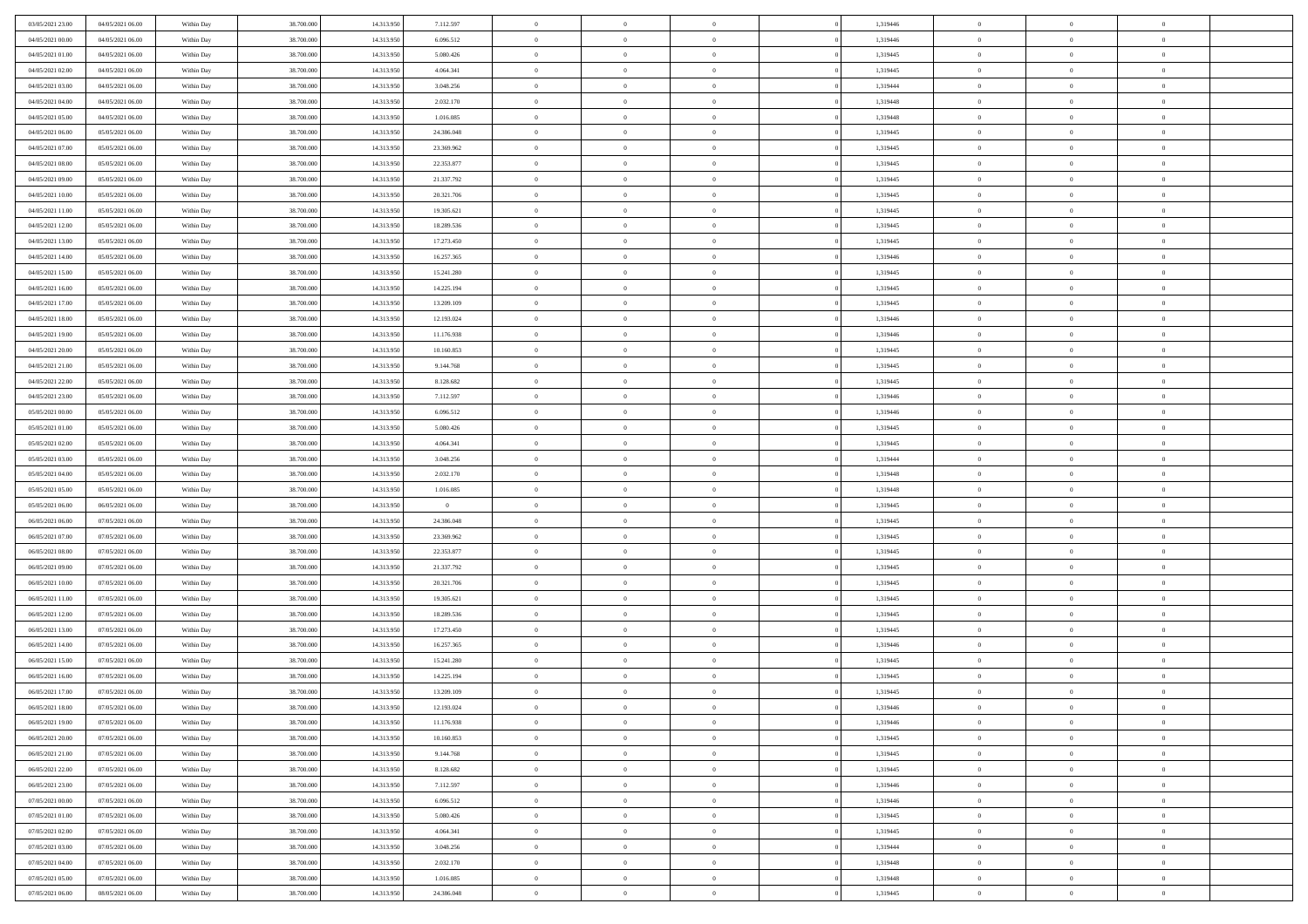| 07/05/2021 07:00                     | 08/05/2021 06:00 | Within Day               | 38.700.000 | 14.313.950 | 23.369.962 | $\,$ 0         | $\bf{0}$       | $\theta$                         |          | 1,319445 | $\bf{0}$       | $\overline{0}$ | $\,0\,$        |  |
|--------------------------------------|------------------|--------------------------|------------|------------|------------|----------------|----------------|----------------------------------|----------|----------|----------------|----------------|----------------|--|
| 07/05/2021 08:00                     | 08/05/2021 06:00 | Within Day               | 38,700,000 | 14.313.950 | 22.353.877 | $\overline{0}$ | $\overline{0}$ | $\overline{0}$                   |          | 1,319445 | $\overline{0}$ | $\overline{0}$ | $\theta$       |  |
| 07/05/2021 09:00                     | 08/05/2021 06:00 | Within Dav               | 38.700.000 | 14.313.950 | 21.337.792 | $\mathbf{0}$   | $\overline{0}$ | $\overline{0}$                   |          | 1,319445 | $\mathbf{0}$   | $\overline{0}$ | $\overline{0}$ |  |
| 07/05/2021 10:00                     | 08/05/2021 06:00 | Within Day               | 38.700.000 | 14.313.950 | 20.321.706 | $\bf{0}$       | $\overline{0}$ | $\bf{0}$                         |          | 1,319445 | $\bf{0}$       | $\overline{0}$ | $\bf{0}$       |  |
| 07/05/2021 11:00                     | 08/05/2021 06:00 | Within Day               | 38,700,000 | 14.313.950 | 19.305.621 | $\bf{0}$       | $\bf{0}$       | $\overline{0}$                   |          | 1,319445 | $\bf{0}$       | $\bf{0}$       | $\,0\,$        |  |
| 07/05/2021 12:00                     | 08/05/2021 06:00 | Within Dav               | 38.700.000 | 14.313.950 | 18.289.536 | $\mathbf{0}$   | $\overline{0}$ | $\overline{0}$                   |          | 1,319445 | $\mathbf{0}$   | $\overline{0}$ | $\overline{0}$ |  |
| 07/05/2021 13:00                     | 08/05/2021 06:00 | Within Day               | 38.700.000 | 14.313.950 | 17.273.450 | $\bf{0}$       | $\bf{0}$       | $\overline{0}$                   |          | 1,319445 | $\bf{0}$       | $\overline{0}$ | $\,0\,$        |  |
| 07/05/2021 14:00                     | 08/05/2021 06:00 | Within Day               | 38,700,000 | 14.313.950 | 16.257.365 | $\overline{0}$ | $\overline{0}$ | $\overline{0}$                   |          | 1,319446 | $\,$ 0 $\,$    | $\overline{0}$ | $\theta$       |  |
| 07/05/2021 15:00                     | 08/05/2021 06:00 | Within Day               | 38.700.000 | 14.313.950 | 15.241.280 | $\mathbf{0}$   | $\overline{0}$ | $\overline{0}$                   |          | 1,319445 | $\mathbf{0}$   | $\overline{0}$ | $\overline{0}$ |  |
| 07/05/2021 16:00                     | 08/05/2021 06:00 | Within Day               | 38.700.000 | 14.313.950 | 14.225.194 | $\bf{0}$       | $\bf{0}$       | $\overline{0}$                   |          | 1,319445 | $\bf{0}$       | $\overline{0}$ | $\,0\,$        |  |
| 07/05/2021 17:00                     | 08/05/2021 06:00 |                          | 38,700,000 | 14.313.950 | 13.209.109 | $\overline{0}$ | $\overline{0}$ | $\overline{0}$                   |          | 1,319445 | $\bf{0}$       | $\mathbf{0}$   | $\theta$       |  |
| 07/05/2021 18:00                     | 08/05/2021 06:00 | Within Day<br>Within Dav | 38.700.000 | 14.313.950 | 12.193.024 | $\mathbf{0}$   | $\overline{0}$ | $\overline{0}$                   |          | 1,319446 | $\mathbf{0}$   | $\overline{0}$ | $\overline{0}$ |  |
| 07/05/2021 19:00                     | 08/05/2021 06:00 |                          | 38.700.000 | 14.313.950 | 11.176.938 | $\bf{0}$       | $\overline{0}$ | $\bf{0}$                         |          | 1,319446 | $\bf{0}$       | $\overline{0}$ | $\bf{0}$       |  |
|                                      | 08/05/2021 06:00 | Within Day               | 38.700.000 | 14.313.950 | 10.160.853 | $\bf{0}$       | $\overline{0}$ | $\overline{0}$                   |          | 1,319445 | $\bf{0}$       | $\theta$       | $\,0\,$        |  |
| 07/05/2021 20:00<br>07/05/2021 21:00 | 08/05/2021 06:00 | Within Day<br>Within Dav | 38.700.000 | 14.313.950 | 9.144.768  | $\mathbf{0}$   | $\overline{0}$ |                                  |          | 1,319445 | $\mathbf{0}$   | $\overline{0}$ | $\overline{0}$ |  |
|                                      |                  |                          |            |            |            |                |                | $\overline{0}$<br>$\overline{0}$ |          |          |                | $\overline{0}$ |                |  |
| 07/05/2021 22.00                     | 08/05/2021 06:00 | Within Day               | 38.700.000 | 14.313.950 | 8.128.682  | $\bf{0}$       | $\bf{0}$       |                                  |          | 1,319445 | $\bf{0}$       | $\overline{0}$ | $\,0\,$        |  |
| 07/05/2021 23.00                     | 08/05/2021 06:00 | Within Day               | 38,700,000 | 14.313.950 | 7.112.597  | $\overline{0}$ | $\overline{0}$ | $\overline{0}$                   |          | 1,319446 | $\bf{0}$       |                | $\theta$       |  |
| 08/05/2021 00:00                     | 08/05/2021 06:00 | Within Day               | 38.700.000 | 14.313.950 | 6.096.512  | $\mathbf{0}$   | $\overline{0}$ | $\overline{0}$                   |          | 1,319446 | $\mathbf{0}$   | $\overline{0}$ | $\overline{0}$ |  |
| 08/05/2021 01:00                     | 08/05/2021 06:00 | Within Day               | 38.700.000 | 14.313.950 | 5.080.426  | $\bf{0}$       | $\overline{0}$ | $\overline{0}$                   |          | 1,319445 | $\bf{0}$       | $\overline{0}$ | $\,0\,$        |  |
| 08/05/2021 02:00                     | 08/05/2021 06:00 | Within Day               | 38,700,000 | 14.313.950 | 4.064.341  | $\overline{0}$ | $\overline{0}$ | $\overline{0}$                   |          | 1,319445 | $\bf{0}$       | $\overline{0}$ | $\overline{0}$ |  |
| 08/05/2021 03:00                     | 08/05/2021 06:00 | Within Dav               | 38.700.000 | 14.313.950 | 3.048.256  | $\mathbf{0}$   | $\overline{0}$ | $\overline{0}$                   |          | 1,319444 | $\mathbf{0}$   | $\overline{0}$ | $\overline{0}$ |  |
| 08/05/2021 04:00                     | 08/05/2021 06:00 | Within Day               | 38.700.000 | 14.313.950 | 2.032.170  | $\bf{0}$       | $\overline{0}$ | $\bf{0}$                         |          | 1,319448 | $\bf{0}$       | $\overline{0}$ | $\bf{0}$       |  |
| 08/05/2021 05:00                     | 08/05/2021 06:00 | Within Day               | 38,700,000 | 14.313.950 | 1.016.085  | $\bf{0}$       | $\overline{0}$ | $\overline{0}$                   |          | 1,319448 | $\bf{0}$       | $\overline{0}$ | $\,0\,$        |  |
| 08/05/2021 06:00                     | 09/05/2021 06:00 | Within Dav               | 38.700.000 | 14.313.950 | 24.386.048 | $\mathbf{0}$   | $\overline{0}$ | $\overline{0}$                   |          | 1,319445 | $\mathbf{0}$   | $\overline{0}$ | $\overline{0}$ |  |
| 08/05/2021 07:00                     | 09/05/2021 06:00 | Within Day               | 38.700.000 | 14.313.950 | 23.369.962 | $\bf{0}$       | $\overline{0}$ | $\overline{0}$                   |          | 1,319445 | $\bf{0}$       | $\overline{0}$ | $\,0\,$        |  |
| 08/05/2021 08:00                     | 09/05/2021 06:00 | Within Day               | 38,700,000 | 14.313.950 | 22.353.877 | $\overline{0}$ | $\overline{0}$ | $\overline{0}$                   |          | 1,319445 | $\bf{0}$       | $\overline{0}$ | $\overline{0}$ |  |
| 08/05/2021 09:00                     | 09/05/2021 06:00 | Within Dav               | 38.700.000 | 14.313.950 | 21.337.792 | $\mathbf{0}$   | $\overline{0}$ | $\overline{0}$                   |          | 1,319445 | $\mathbf{0}$   | $\overline{0}$ | $\overline{0}$ |  |
| 08/05/2021 10:00                     | 09/05/2021 06:00 | Within Day               | 38.700.000 | 14.313.950 | 20.321.706 | $\bf{0}$       | $\overline{0}$ | $\overline{0}$                   |          | 1,319445 | $\bf{0}$       | $\overline{0}$ | $\,0\,$        |  |
| 08/05/2021 11:00                     | 09/05/2021 06:00 | Within Day               | 38,700,000 | 14.313.950 | 19.305.621 | $\bf{0}$       | $\overline{0}$ | $\overline{0}$                   |          | 1,319445 | $\bf{0}$       | $\mathbf{0}$   | $\overline{0}$ |  |
| 08/05/2021 12:00                     | 09/05/2021 06:00 | Within Dav               | 38.700.000 | 14.313.950 | 18.289.536 | $\mathbf{0}$   | $\overline{0}$ | $\overline{0}$                   |          | 1,319445 | $\mathbf{0}$   | $\overline{0}$ | $\overline{0}$ |  |
| 08/05/2021 13:00                     | 09/05/2021 06:00 | Within Day               | 38.700.000 | 14.313.950 | 17.273.450 | $\bf{0}$       | $\overline{0}$ | $\theta$                         |          | 1,319445 | $\,$ 0         | $\overline{0}$ | $\theta$       |  |
| 08/05/2021 14:00                     | 09/05/2021 06:00 | Within Day               | 38.700.000 | 14.313.950 | 16.257.365 | $\bf{0}$       | $\overline{0}$ | $\overline{0}$                   |          | 1,319446 | $\bf{0}$       | $\mathbf{0}$   | $\overline{0}$ |  |
| 08/05/2021 15:00                     | 09/05/2021 06:00 | Within Dav               | 38.700.000 | 14.313.950 | 15.241.280 | $\mathbf{0}$   | $\overline{0}$ | $\overline{0}$                   |          | 1,319445 | $\mathbf{0}$   | $\overline{0}$ | $\overline{0}$ |  |
| 08/05/2021 16:00                     | 09/05/2021 06:00 | Within Day               | 38.700.000 | 14.313.950 | 14.225.194 | $\bf{0}$       | $\overline{0}$ | $\theta$                         |          | 1,319445 | $\,$ 0         | $\overline{0}$ | $\theta$       |  |
| 08/05/2021 17:00                     | 09/05/2021 06:00 | Within Day               | 38,700,000 | 14.313.950 | 13.209.109 | $\overline{0}$ | $\overline{0}$ | $\overline{0}$                   |          | 1,319445 | $\bf{0}$       | $\overline{0}$ | $\overline{0}$ |  |
| 08/05/2021 18:00                     | 09/05/2021 06:00 | Within Day               | 38.700.000 | 14.313.950 | 12.193.024 | $\mathbf{0}$   | $\overline{0}$ | $\overline{0}$                   |          | 1,319446 | $\mathbf{0}$   | $\overline{0}$ | $\overline{0}$ |  |
| 08/05/2021 19:00                     | 09/05/2021 06:00 | Within Day               | 38.700.000 | 14.313.950 | 11.176.938 | $\bf{0}$       | $\overline{0}$ | $\theta$                         |          | 1,319446 | $\,$ 0         | $\overline{0}$ | $\theta$       |  |
| 08/05/2021 20:00                     | 09/05/2021 06:00 | Within Day               | 38,700,000 | 14.313.950 | 10.160.853 | $\bf{0}$       | $\overline{0}$ | $\overline{0}$                   |          | 1,319445 | $\bf{0}$       | $\mathbf{0}$   | $\overline{0}$ |  |
| 08/05/2021 21:00                     | 09/05/2021 06:00 | Within Dav               | 38.700.000 | 14.313.950 | 9.144.768  | $\mathbf{0}$   | $\overline{0}$ | $\overline{0}$                   |          | 1,319445 | $\mathbf{0}$   | $\overline{0}$ | $\overline{0}$ |  |
| 08/05/2021 22:00                     | 09/05/2021 06:00 | Within Day               | 38.700.000 | 14.313.950 | 8.128.682  | $\,0\,$        | $\overline{0}$ | $\theta$                         |          | 1,319445 | $\,$ 0         | $\overline{0}$ | $\theta$       |  |
| 08/05/2021 23:00                     | 09/05/2021 06:00 | Within Day               | 38.700.000 | 14.313.950 | 7.112.597  | $\bf{0}$       | $\bf{0}$       | $\overline{0}$                   |          | 1,319446 | $\bf{0}$       | $\overline{0}$ | $\overline{0}$ |  |
| 09/05/2021 00:00                     | 09/05/2021 06:00 | Within Dav               | 38.700.000 | 14.313.950 | 6.096.512  | $\mathbf{0}$   | $\overline{0}$ | $\overline{0}$                   |          | 1,319446 | $\mathbf{0}$   | $\overline{0}$ | $\overline{0}$ |  |
| 09/05/2021 01:00                     | 09/05/2021 06:00 | Within Day               | 38.700.000 | 14.313.950 | 5.080.426  | $\bf{0}$       | $\overline{0}$ | $\theta$                         |          | 1,319445 | $\,$ 0         | $\overline{0}$ | $\theta$       |  |
| 09/05/2021 02:00                     | 09/05/2021 06:00 | Within Day               | 38,700,000 | 14.313.950 | 4.064.341  | $\bf{0}$       | $\overline{0}$ | $\overline{0}$                   |          | 1,319445 | $\,$ 0 $\,$    | $\overline{0}$ | $\overline{0}$ |  |
| 09/05/2021 03:00                     | 09/05/2021 06:00 | Within Day               | 38.700.000 | 14.313.950 | 3.048.256  | $\bf{0}$       | $\overline{0}$ |                                  |          | 1,319444 | $\overline{0}$ | $\theta$       | $\theta$       |  |
| 09/05/2021 04:00                     | 09/05/2021 06:00 | Within Day               | 38.700.000 | 14.313.950 | 2.032.170  | $\,0\,$        | $\overline{0}$ | $\theta$                         |          | 1,319448 | $\,$ 0 $\,$    | $\bf{0}$       | $\theta$       |  |
| 09/05/2021 05:00                     | 09/05/2021 06:00 | Within Day               | 38.700.000 | 14.313.950 | 1.016.085  | $\overline{0}$ | $\overline{0}$ | $\overline{0}$                   |          | 1,319448 | $\overline{0}$ | $\overline{0}$ | $\overline{0}$ |  |
| 09/05/2021 06:00                     | 10/05/2021 06:00 | Within Day               | 38.700.000 | 14.313.950 | 24.386.048 | $\bf{0}$       | $\overline{0}$ | $\overline{0}$                   |          | 1,319445 | $\overline{0}$ | $\bf{0}$       | $\mathbf{0}$   |  |
| 09/05/2021 07:00                     | 10/05/2021 06:00 | Within Day               | 38.700.000 | 14.313.950 | 23.369.962 | $\bf{0}$       | $\overline{0}$ | $\overline{0}$                   | $\theta$ | 1,319445 | $\,$ 0 $\,$    | $\bf{0}$       | $\,$ 0 $\,$    |  |
| 09/05/2021 08:00                     | 10/05/2021 06:00 | Within Day               | 38.700.000 | 14.313.950 | 22.353.877 | $\bf{0}$       | $\overline{0}$ | $\overline{0}$                   |          | 1,319445 | $\,$ 0 $\,$    | $\overline{0}$ | $\overline{0}$ |  |
| 09/05/2021 09:00                     | 10/05/2021 06:00 | Within Day               | 38.700.000 | 14.313.950 | 21.337.792 | $\bf{0}$       | $\overline{0}$ | $\overline{0}$                   |          | 1,319445 | $\mathbf{0}$   | $\overline{0}$ | $\overline{0}$ |  |
| 09/05/2021 11:00                     | 10/05/2021 06:00 | Within Day               | 38.700.000 | 14.313.950 | 19.305.621 | $\,0\,$        | $\overline{0}$ | $\overline{0}$                   | $\theta$ | 1,319445 | $\,$ 0 $\,$    | $\overline{0}$ | $\overline{0}$ |  |
| 09/05/2021 12:00                     | 10/05/2021 06:00 | Within Day               | 38.700.000 | 14.313.950 | 18.289.536 | $\bf{0}$       | $\overline{0}$ | $\overline{0}$                   |          | 1,319445 | $\overline{0}$ | $\overline{0}$ | $\overline{0}$ |  |
| 09/05/2021 13:00                     | 10/05/2021 06:00 | Within Day               | 38.700.000 | 14.313.950 | 17.273.450 | $\bf{0}$       | $\overline{0}$ | $\overline{0}$                   |          | 1,319445 | $\mathbf{0}$   | $\overline{0}$ | $\mathbf{0}$   |  |
| 09/05/2021 14:00                     | 10/05/2021 06:00 | Within Day               | 38.700.000 | 14.313.950 | 16.257.365 | $\,0\,$        | $\overline{0}$ | $\overline{0}$                   |          | 1,319446 | $\,$ 0 $\,$    | $\mathbf{0}$   | $\theta$       |  |
| 09/05/2021 15:00                     | 10/05/2021 06:00 | Within Day               | 38,700,000 | 14.313.950 | 15.241.280 | $\bf{0}$       | $\overline{0}$ | $\overline{0}$                   |          | 1,319445 | $\mathbf 0$    | $\mathbf{0}$   | $\overline{0}$ |  |
| 09/05/2021 16:00                     | 10/05/2021 06:00 | Within Day               | 38.700.000 | 14.313.950 | 14.225.194 | $\mathbf{0}$   | $\overline{0}$ | $\overline{0}$                   |          | 1,319445 | $\mathbf{0}$   | $\overline{0}$ | $\overline{0}$ |  |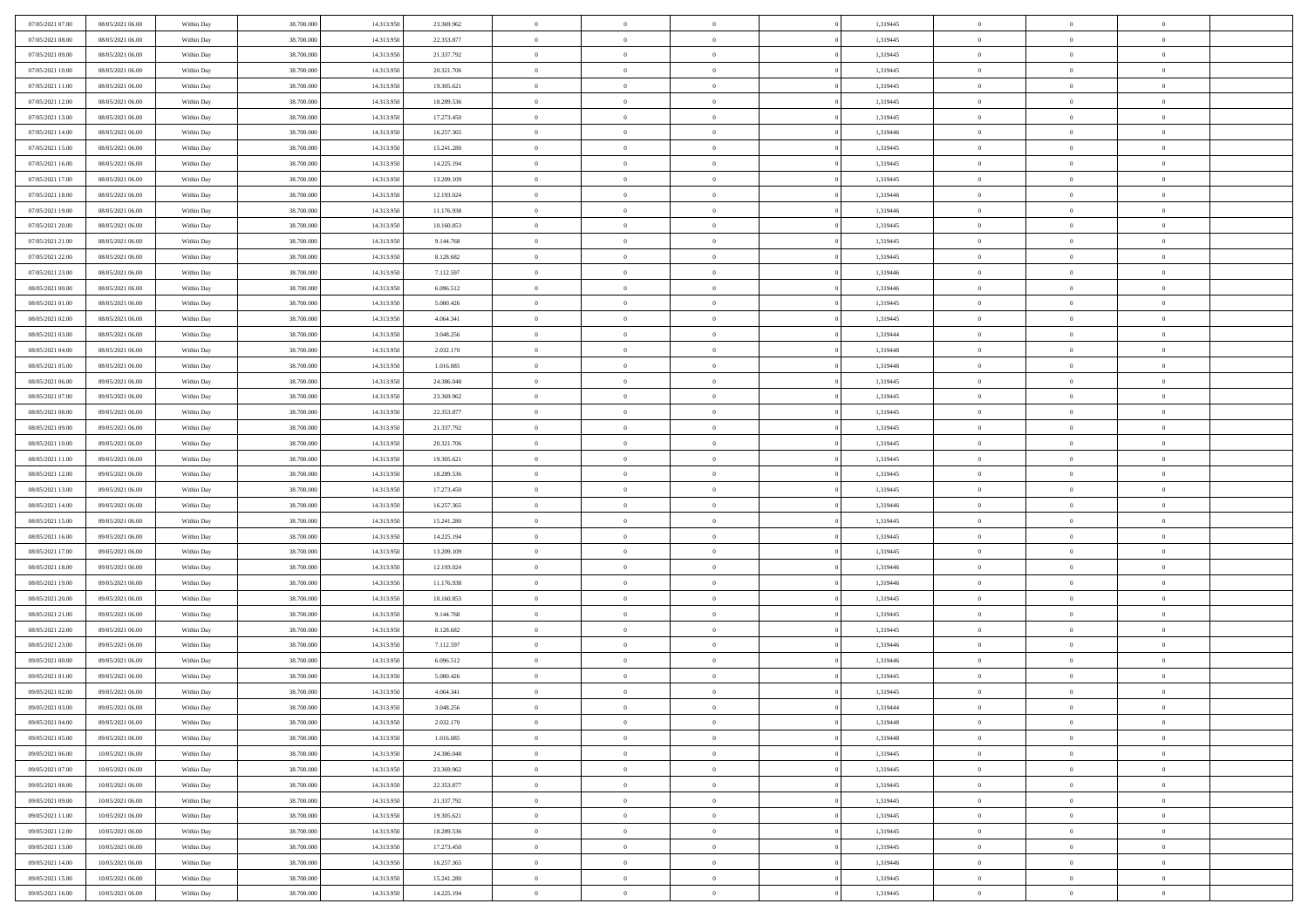| 09/05/2021 17:00                     | 10/05/2021 06:00                     | Within Day               | 38,700,000               | 14.313.950               | 13.209.109             | $\overline{0}$ | $\overline{0}$                   | $\Omega$                   | 1,319445             | $\bf{0}$       | $\mathbf{0}$   | $\bf{0}$       |  |
|--------------------------------------|--------------------------------------|--------------------------|--------------------------|--------------------------|------------------------|----------------|----------------------------------|----------------------------|----------------------|----------------|----------------|----------------|--|
| 09/05/2021 18:00                     | 10/05/2021 06:00                     | Within Day               | 38.700.000               | 14.313.950               | 12.193.024             | $\mathbf{0}$   | $\overline{0}$                   | $\overline{0}$             | 1,319446             | $\overline{0}$ | $\overline{0}$ | $\overline{0}$ |  |
| 09/05/2021 19:00                     | 10/05/2021 06:00                     | Within Day               | 38.700.000               | 14.313.950               | 11.176.938             | $\,$ 0         | $\overline{0}$                   | $\bf{0}$                   | 1,319446             | $\,$ 0         | $\overline{0}$ | $\,$ 0 $\,$    |  |
| 09/05/2021 20:00                     | 10/05/2021 06:00                     | Within Day               | 38,700,000               | 14.313.950               | 10.160.853             | $\bf{0}$       | $\overline{0}$                   | $\Omega$                   | 1,319445             | $\bf{0}$       | $\mathbf{0}$   | $\theta$       |  |
| 09/05/2021 21:00                     | 10/05/2021 06:00                     | Within Day               | 38.700.000               | 14.313.950               | 9.144.768              | $\bf{0}$       | $\overline{0}$                   | $\overline{0}$             | 1,319445             | $\overline{0}$ | $\overline{0}$ | $\overline{0}$ |  |
| 09/05/2021 22.00                     | 10/05/2021 06:00                     | Within Day               | 38.700.000               | 14.313.950               | 8.128.682              | $\bf{0}$       | $\overline{0}$                   | $\bf{0}$                   | 1,319445             | $\,$ 0         | $\overline{0}$ | $\,$ 0 $\,$    |  |
| 09/05/2021 23.00                     | 10/05/2021 06:00                     | Within Day               | 38,700,000               | 14.313.950               | 7.112.597              | $\bf{0}$       | $\overline{0}$                   | $\overline{0}$             | 1,319446             | $\theta$       | $\overline{0}$ | $\theta$       |  |
| 10/05/2021 00:00                     | 10/05/2021 06:00                     | Within Day               | 38.700.000               | 14.313.950               | 6.096.512              | $\overline{0}$ | $\overline{0}$                   | $\overline{0}$             | 1,319446             | $\mathbf{0}$   | $\overline{0}$ | $\overline{0}$ |  |
| 10/05/2021 01:00                     | 10/05/2021 06:00                     | Within Day               | 38.700.000               | 14.313.950               | 5.080.426              | $\bf{0}$       | $\overline{0}$                   | $\bf{0}$                   | 1,319445             | $\,$ 0         | $\overline{0}$ | $\,$ 0 $\,$    |  |
| 10/05/2021 02:00                     | 10/05/2021 06:00                     | Within Day               | 38,700,000               | 14.313.950               | 4.064.341              | $\overline{0}$ | $\overline{0}$                   | $\Omega$                   | 1,319445             | $\theta$       | $\mathbf{0}$   | $\theta$       |  |
| 10/05/2021 03:00                     | 10/05/2021 06:00                     | Within Day               | 38.700.000               | 14.313.950               | 3.048.256              | $\overline{0}$ | $\overline{0}$                   | $\overline{0}$             | 1,319444             | $\mathbf{0}$   | $\overline{0}$ | $\overline{0}$ |  |
| 10/05/2021 04:00                     | 10/05/2021 06:00                     | Within Day               | 38.700.000               | 14.313.950               | 2.032.170              | $\bf{0}$       | $\overline{0}$                   | $\bf{0}$                   | 1,319448             | $\,$ 0         | $\overline{0}$ | $\,$ 0 $\,$    |  |
| 10/05/2021 05:00                     | 10/05/2021 06:00                     | Within Day               | 38,700,000               | 14.313.950               | 1.016.085              | $\bf{0}$       | $\overline{0}$                   | $\Omega$                   | 1,319448             | $\overline{0}$ | $\mathbf{0}$   | $\theta$       |  |
| 10/05/2021 06:00                     | 11/05/2021 06:00                     | Within Day               | 38.700.000               | 14.313.950               | 24.386.048             | $\overline{0}$ | $\overline{0}$                   | $\overline{0}$             | 1,319445             | $\mathbf{0}$   | $\overline{0}$ | $\overline{0}$ |  |
| 10/05/2021 07:00                     | 11/05/2021 06:00                     | Within Day               | 38.700.000               | 14.313.950               | 23.369.962             | $\bf{0}$       | $\overline{0}$                   | $\bf{0}$                   | 1,319445             | $\,$ 0         | $\overline{0}$ | $\,$ 0 $\,$    |  |
| 10/05/2021 08:00                     | 11/05/2021 06:00                     | Within Day               | 38,700,000               | 14.313.950               | 22.353.877             | $\bf{0}$       | $\overline{0}$                   | $\overline{0}$             | 1,319445             | $\bf{0}$       | $\mathbf{0}$   | $\bf{0}$       |  |
| 10/05/2021 09:00                     | 11/05/2021 06:00                     | Within Day               | 38.700.000               | 14.313.950               | 21.337.792             | $\overline{0}$ | $\overline{0}$                   | $\overline{0}$             | 1,319445             | $\mathbf{0}$   | $\overline{0}$ | $\overline{0}$ |  |
| 10/05/2021 10:00                     | 11/05/2021 06:00                     | Within Day               | 38.700.000               | 14.313.950               | 20.321.706             | $\bf{0}$       | $\overline{0}$                   | $\bf{0}$                   | 1,319445             | $\,$ 0         | $\overline{0}$ | $\,$ 0 $\,$    |  |
| 10/05/2021 11:00                     | 11/05/2021 06:00                     | Within Day               | 38,700,000               | 14.313.950               | 19.305.621             | $\bf{0}$       | $\overline{0}$                   | $\Omega$                   | 1,319445             | $\theta$       | $\mathbf{0}$   | $\theta$       |  |
| 10/05/2021 12:00                     | 11/05/2021 06:00                     | Within Day               | 38.700.000               | 14.313.950               | 18.289.536             | $\overline{0}$ | $\overline{0}$                   | $\overline{0}$             | 1,319445             | $\mathbf{0}$   | $\overline{0}$ | $\overline{0}$ |  |
| 10/05/2021 13:00                     | 11/05/2021 06:00                     | Within Day               | 38.700.000               | 14.313.950               | 17.273.450             | $\bf{0}$       | $\overline{0}$                   | $\bf{0}$                   | 1,319445             | $\,$ 0         | $\overline{0}$ | $\,$ 0 $\,$    |  |
| 10/05/2021 14:00                     | 11/05/2021 06:00                     | Within Day               | 38,700,000               | 14.313.950               | 16.257.365             | $\bf{0}$       | $\overline{0}$                   | $\Omega$                   | 1,319446             | $\bf{0}$       | $\mathbf{0}$   | $\theta$       |  |
| 10/05/2021 15:00                     | 11/05/2021 06:00                     | Within Dav               | 38.700.000               | 14.313.950               | 15.241.280             | $\overline{0}$ | $\overline{0}$                   | $\overline{0}$             | 1,319445             | $\mathbf{0}$   | $\overline{0}$ | $\overline{0}$ |  |
| 10/05/2021 16:00                     | 11/05/2021 06:00                     | Within Day               | 38.700.000               | 14.313.950               | 14.225.194             | $\bf{0}$       | $\overline{0}$                   | $\bf{0}$                   | 1,319445             | $\,$ 0         | $\overline{0}$ | $\,$ 0 $\,$    |  |
| 10/05/2021 17:00                     | 11/05/2021 06:00                     | Within Day               | 38,700,000               | 14.313.950               | 13.209.109             | $\bf{0}$       | $\overline{0}$                   | $\overline{0}$             | 1,319445             | $\bf{0}$       | $\overline{0}$ | $\bf{0}$       |  |
| 10/05/2021 18:00                     | 11/05/2021 06:00                     | Within Day               | 38.700.000               | 14.313.950               | 12.193.024             | $\overline{0}$ | $\overline{0}$                   | $\overline{0}$             | 1,319446             | $\mathbf{0}$   | $\overline{0}$ | $\overline{0}$ |  |
| 10/05/2021 19:00                     | 11/05/2021 06:00                     |                          | 38.700.000               | 14.313.950               | 11.176.938             | $\bf{0}$       | $\overline{0}$                   |                            | 1,319446             | $\,$ 0         | $\overline{0}$ | $\,$ 0 $\,$    |  |
| 10/05/2021 20:00                     | 11/05/2021 06:00                     | Within Day<br>Within Day | 38,700,000               | 14.313.950               | 10.160.853             | $\bf{0}$       | $\overline{0}$                   | $\bf{0}$<br>$\Omega$       | 1,319445             | $\theta$       | $\mathbf{0}$   | $\theta$       |  |
| 10/05/2021 21:00                     | 11/05/2021 06:00                     |                          | 38.700.000               | 14.313.950               | 9.144.768              | $\overline{0}$ | $\overline{0}$                   | $\overline{0}$             | 1,319445             | $\mathbf{0}$   | $\overline{0}$ | $\overline{0}$ |  |
| 10/05/2021 22:00                     | 11/05/2021 06:00                     | Within Day<br>Within Day | 38.700.000               | 14.313.950               | 8.128.682              | $\bf{0}$       | $\overline{0}$                   |                            | 1,319445             | $\,$ 0         | $\overline{0}$ | $\,$ 0 $\,$    |  |
|                                      |                                      |                          |                          |                          |                        | $\bf{0}$       |                                  | $\bf{0}$<br>$\overline{0}$ |                      | $\bf{0}$       | $\overline{0}$ | $\,0\,$        |  |
| 10/05/2021 23:00<br>11/05/2021 00:00 | 11/05/2021 06:00<br>11/05/2021 06:00 | Within Day<br>Within Dav | 38.700.000<br>38.700.000 | 14.313.950<br>14.313.950 | 7.112.597<br>6.096.512 | $\overline{0}$ | $\overline{0}$<br>$\overline{0}$ | $\overline{0}$             | 1,319446<br>1,319446 | $\mathbf{0}$   | $\overline{0}$ | $\overline{0}$ |  |
| 11/05/2021 01:00                     | 11/05/2021 06:00                     | Within Day               | 38.700.000               | 14.313.950               | 5.080.426              | $\bf{0}$       | $\overline{0}$                   | $\bf{0}$                   | 1,319445             | $\,$ 0         | $\overline{0}$ | $\,$ 0 $\,$    |  |
| 11/05/2021 02.00                     | 11/05/2021 06:00                     | Within Day               | 38.700.000               | 14.313.950               | 4.064.341              | $\bf{0}$       | $\bf{0}$                         | $\bf{0}$                   | 1,319445             | $\bf{0}$       | $\overline{0}$ | $\,0\,$        |  |
| 11/05/2021 03:00                     | 11/05/2021 06:00                     | Within Day               | 38.700.000               | 14.313.950               | 3.048.256              | $\overline{0}$ | $\overline{0}$                   | $\overline{0}$             | 1,319444             | $\overline{0}$ | $\overline{0}$ | $\overline{0}$ |  |
| 11/05/2021 04:00                     | 11/05/2021 06:00                     | Within Day               | 38.700.000               | 14.313.950               | 2.032.170              | $\bf{0}$       | $\overline{0}$                   | $\bf{0}$                   | 1,319448             | $\,$ 0         | $\overline{0}$ | $\,$ 0 $\,$    |  |
| 11/05/2021 05:00                     | 11/05/2021 06:00                     | Within Day               | 38.700.000               | 14.313.950               | 1.016.085              | $\bf{0}$       | $\bf{0}$                         | $\overline{0}$             | 1,319448             | $\bf{0}$       | $\overline{0}$ | $\,0\,$        |  |
| 11/05/2021 06:00                     | 12/05/2021 06:00                     | Within Day               | 38.700.000               | 14.313.950               | 24.386.048             | $\overline{0}$ | $\overline{0}$                   | $\overline{0}$             | 1,319445             | $\mathbf{0}$   | $\overline{0}$ | $\overline{0}$ |  |
| 11/05/2021 07:00                     | 12/05/2021 06:00                     | Within Day               | 38.700.000               | 14.313.950               | 23.369.962             | $\bf{0}$       | $\overline{0}$                   | $\bf{0}$                   | 1,319445             | $\,$ 0         | $\overline{0}$ | $\,$ 0 $\,$    |  |
| 11/05/2021 08:00                     | 12/05/2021 06:00                     | Within Day               | 38.700.000               | 14.313.950               | 22.353.877             | $\bf{0}$       | $\bf{0}$                         | $\overline{0}$             | 1,319445             | $\bf{0}$       | $\overline{0}$ | $\,0\,$        |  |
| 11/05/2021 09:00                     | 12/05/2021 06:00                     | Within Day               | 38.700.000               | 14.313.950               | 21.337.792             | $\overline{0}$ | $\overline{0}$                   | $\overline{0}$             | 1,319445             | $\overline{0}$ | $\overline{0}$ | $\overline{0}$ |  |
| 11/05/2021 10:00                     | 12/05/2021 06:00                     | Within Day               | 38.700.000               | 14.313.950               | 20.321.706             | $\bf{0}$       | $\overline{0}$                   | $\bf{0}$                   | 1,319445             | $\,$ 0         | $\overline{0}$ | $\,$ 0 $\,$    |  |
| 11/05/2021 11:00                     | 12/05/2021 06:00                     | Within Day               | 38.700.000               | 14.313.950               | 19.305.621             | $\bf{0}$       | $\bf{0}$                         | $\bf{0}$                   | 1,319445             | $\bf{0}$       | $\overline{0}$ | $\,0\,$        |  |
| 11/05/2021 12:00                     | 12/05/2021 06:00                     | Within Dav               | 38.700.000               | 14.313.950               | 18.289.536             | $\mathbf{0}$   | $\overline{0}$                   | $\overline{0}$             | 1,319445             | $\overline{0}$ | $\overline{0}$ | $\overline{0}$ |  |
| 11/05/2021 13:00                     | 12/05/2021 06:00                     | Within Day               | 38.700.000               | 14.313.950               | 17.273.450             | $\bf{0}$       | $\overline{0}$                   | $\overline{0}$             | 1,319445             | $\overline{0}$ | $\theta$       | $\theta$       |  |
| 11/05/2021 14:00                     | 12/05/2021 06:00                     | Within Day               | 38.700.000               | 14.313.950               | 16.257.365             | $\bf{0}$       | $\bf{0}$                         | $\bf{0}$                   | 1,319446             | $\bf{0}$       | $\overline{0}$ | $\bf{0}$       |  |
| 11/05/2021 15:00                     | 12/05/2021 06:00                     | Within Day               | 38.700.000               | 14.313.950               | 15.241.280             | $\overline{0}$ | $\overline{0}$                   | $\overline{0}$             | 1,319445             | $\overline{0}$ | $\bf{0}$       | $\overline{0}$ |  |
| 11/05/2021 16:00                     | 12/05/2021 06:00                     | Within Day               | 38.700.000               | 14.313.950               | 14.225.194             | $\,$ 0 $\,$    | $\overline{0}$                   | $\overline{0}$             | 1,319445             | $\,$ 0 $\,$    | $\,$ 0 $\,$    | $\,$ 0 $\,$    |  |
| 11/05/2021 17:00                     | 12/05/2021 06:00                     | Within Day               | 38.700.000               | 14.313.950               | 13.209.109             | $\bf{0}$       | $\bf{0}$                         | $\overline{0}$             | 1,319445             | $\bf{0}$       | $\overline{0}$ | $\bf{0}$       |  |
| 11/05/2021 18:00                     | 12/05/2021 06:00                     | Within Day               | 38.700.000               | 14.313.950               | 12.193.024             | $\bf{0}$       | $\overline{0}$                   | $\overline{0}$             | 1,319446             | $\overline{0}$ | $\bf{0}$       | $\overline{0}$ |  |
| 11/05/2021 19:00                     | 12/05/2021 06:00                     | Within Day               | 38.700.000               | 14.313.950               | 11.176.938             | $\,$ 0 $\,$    | $\overline{0}$                   | $\overline{0}$             | 1,319446             | $\,$ 0 $\,$    | $\overline{0}$ | $\,$ 0 $\,$    |  |
| 11/05/2021 20:00                     | 12/05/2021 06:00                     | Within Day               | 38.700.000               | 14.313.950               | 10.160.853             | $\overline{0}$ | $\overline{0}$                   | $\overline{0}$             | 1,319445             | $\bf{0}$       | $\overline{0}$ | $\overline{0}$ |  |
| 11/05/2021 21:00                     | 12/05/2021 06:00                     | Within Day               | 38.700.000               | 14.313.950               | 9.144.768              | $\overline{0}$ | $\overline{0}$                   | $\overline{0}$             | 1,319445             | $\overline{0}$ | $\bf{0}$       | $\overline{0}$ |  |
| 11/05/2021 22.00                     | 12/05/2021 06:00                     | Within Day               | 38.700.000               | 14.313.950               | 8.128.682              | $\,$ 0 $\,$    | $\overline{0}$                   | $\overline{0}$             | 1,319445             | $\,$ 0 $\,$    | $\,$ 0 $\,$    | $\,$ 0 $\,$    |  |
|                                      | 12/05/2021 06:00                     | Within Day               | 38.700.000               | 14.313.950               | 7.112.597              | $\bf{0}$       | $\bf{0}$                         | $\overline{0}$             | 1,319446             | $\bf{0}$       | $\overline{0}$ | $\bf{0}$       |  |
| 11/05/2021 23:00<br>12/05/2021 00:00 | 12/05/2021 06:00                     | Within Day               | 38.700.000               | 14.313.950               | 6.096.512              | $\overline{0}$ | $\overline{0}$                   | $\overline{0}$             | 1,319446             | $\mathbf{0}$   | $\bf{0}$       | $\overline{0}$ |  |
|                                      |                                      |                          |                          |                          |                        |                |                                  |                            |                      |                |                |                |  |
| 12/05/2021 01:00                     | 12/05/2021 06:00                     | Within Day               | 38.700.000               | 14.313.950               | 5.080.426              | $\,0\,$        | $\overline{0}$                   | $\overline{0}$             | 1,319445             | $\,$ 0         | $\overline{0}$ | $\,$ 0 $\,$    |  |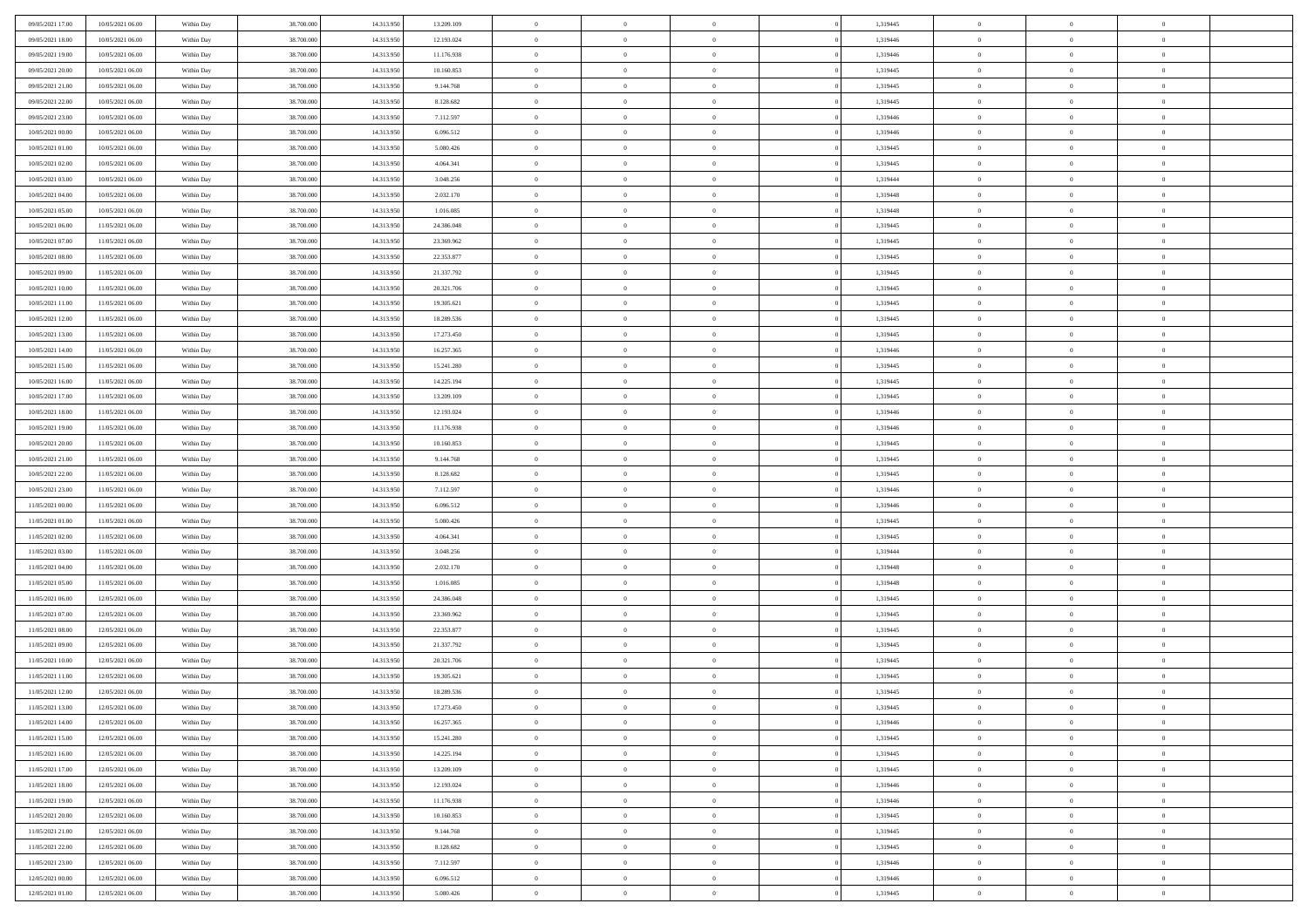| 12/05/2021 02:00 | 12/05/2021 06:00 | Within Day | 38,700,000 | 14.313.950 | 4.064.341  | $\overline{0}$ | $\overline{0}$ | $\Omega$       | 1,319445 | $\bf{0}$       | $\mathbf{0}$   | $\bf{0}$       |  |
|------------------|------------------|------------|------------|------------|------------|----------------|----------------|----------------|----------|----------------|----------------|----------------|--|
| 12/05/2021 03:00 | 12/05/2021 06:00 | Within Day | 38.700.000 | 14.313.950 | 3.048.256  | $\mathbf{0}$   | $\overline{0}$ | $\overline{0}$ | 1,319444 | $\overline{0}$ | $\overline{0}$ | $\overline{0}$ |  |
| 12/05/2021 04:00 | 12/05/2021 06:00 | Within Day | 38.700.000 | 14.313.950 | 2.032.170  | $\,$ 0         | $\overline{0}$ | $\bf{0}$       | 1,319448 | $\,$ 0         | $\overline{0}$ | $\,$ 0 $\,$    |  |
| 12/05/2021 05:00 | 12/05/2021 06:00 | Within Day | 38,700,000 | 14.313.950 | 1.016.085  | $\bf{0}$       | $\overline{0}$ | $\Omega$       | 1,319448 | $\bf{0}$       | $\mathbf{0}$   | $\theta$       |  |
| 12/05/2021 06:00 | 13/05/2021 06:00 | Within Day | 38.700.000 | 14.313.950 | 24.386.048 | $\bf{0}$       | $\overline{0}$ | $\overline{0}$ | 1,319445 | $\overline{0}$ | $\overline{0}$ | $\overline{0}$ |  |
| 12/05/2021 07:00 | 13/05/2021 06:00 | Within Day | 38.700.000 | 14.313.950 | 23.369.962 | $\bf{0}$       | $\overline{0}$ | $\bf{0}$       | 1,319445 | $\,$ 0         | $\overline{0}$ | $\,$ 0 $\,$    |  |
| 12/05/2021 08:00 | 13/05/2021 06:00 | Within Day | 38,700,000 | 14.313.950 | 22.353.877 | $\bf{0}$       | $\overline{0}$ | $\overline{0}$ | 1,319445 | $\bf{0}$       | $\overline{0}$ | $\theta$       |  |
| 12/05/2021 09:00 | 13/05/2021 06:00 | Within Day | 38.700.000 | 14.313.950 | 21.337.792 | $\overline{0}$ | $\overline{0}$ | $\overline{0}$ | 1,319445 | $\mathbf{0}$   | $\overline{0}$ | $\overline{0}$ |  |
| 12/05/2021 10:00 | 13/05/2021 06:00 | Within Day | 38.700.000 | 14.313.950 | 20.321.706 | $\bf{0}$       | $\overline{0}$ | $\bf{0}$       | 1,319445 | $\,$ 0         | $\overline{0}$ | $\,$ 0 $\,$    |  |
| 12/05/2021 11:00 | 13/05/2021 06:00 | Within Day | 38,700,000 | 14.313.950 | 19.305.621 | $\bf{0}$       | $\overline{0}$ | $\Omega$       | 1,319445 | $\theta$       | $\mathbf{0}$   | $\theta$       |  |
| 12/05/2021 12:00 | 13/05/2021 06:00 | Within Day | 38.700.000 | 14.313.950 | 18.289.536 | $\overline{0}$ | $\overline{0}$ | $\overline{0}$ | 1,319445 | $\mathbf{0}$   | $\overline{0}$ | $\overline{0}$ |  |
| 12/05/2021 13:00 | 13/05/2021 06:00 | Within Day | 38.700.000 | 14.313.950 | 17.273.450 | $\bf{0}$       | $\overline{0}$ | $\bf{0}$       | 1,319445 | $\,$ 0         | $\overline{0}$ | $\,$ 0 $\,$    |  |
| 12/05/2021 14:00 | 13/05/2021 06:00 | Within Day | 38,700,000 | 14.313.950 | 16.257.365 | $\bf{0}$       | $\overline{0}$ | $\Omega$       | 1,319446 | $\bf{0}$       | $\mathbf{0}$   | $\theta$       |  |
| 12/05/2021 15:00 | 13/05/2021 06:00 | Within Day | 38.700.000 | 14.313.950 | 15.241.280 | $\overline{0}$ | $\overline{0}$ | $\overline{0}$ | 1,319445 | $\mathbf{0}$   | $\overline{0}$ | $\overline{0}$ |  |
| 12/05/2021 16:00 | 13/05/2021 06:00 | Within Day | 38.700.000 | 14.313.950 | 14.225.194 | $\bf{0}$       | $\overline{0}$ | $\bf{0}$       | 1,319445 | $\,$ 0         | $\overline{0}$ | $\,$ 0 $\,$    |  |
| 12/05/2021 17:00 | 13/05/2021 06:00 | Within Day | 38,700,000 | 14.313.950 | 13.209.109 | $\bf{0}$       | $\overline{0}$ | $\overline{0}$ | 1,319445 | $\bf{0}$       | $\overline{0}$ | $\bf{0}$       |  |
| 12/05/2021 18:00 | 13/05/2021 06:00 | Within Day | 38.700.000 | 14.313.950 | 12.193.024 | $\overline{0}$ | $\overline{0}$ | $\overline{0}$ | 1,319446 | $\mathbf{0}$   | $\overline{0}$ | $\overline{0}$ |  |
| 12/05/2021 19:00 | 13/05/2021 06:00 | Within Day | 38.700.000 | 14.313.950 | 11.176.938 | $\bf{0}$       | $\overline{0}$ | $\bf{0}$       | 1,319446 | $\,$ 0         | $\overline{0}$ | $\,$ 0 $\,$    |  |
| 12/05/2021 20:00 | 13/05/2021 06:00 | Within Day | 38,700,000 | 14.313.950 | 10.160.853 | $\bf{0}$       | $\overline{0}$ | $\Omega$       | 1,319445 | $\theta$       | $\mathbf{0}$   | $\theta$       |  |
| 12/05/2021 21:00 | 13/05/2021 06:00 | Within Day | 38.700.000 | 14.313.950 | 9.144.768  | $\overline{0}$ | $\overline{0}$ | $\overline{0}$ | 1,319445 | $\mathbf{0}$   | $\overline{0}$ | $\overline{0}$ |  |
| 12/05/2021 22:00 | 13/05/2021 06:00 | Within Day | 38.700.000 | 14.313.950 | 8.128.682  | $\bf{0}$       | $\overline{0}$ | $\bf{0}$       | 1,319445 | $\,$ 0         | $\overline{0}$ | $\,$ 0 $\,$    |  |
| 12/05/2021 23:00 | 13/05/2021 06:00 | Within Day | 38,700,000 | 14.313.950 | 7.112.597  | $\bf{0}$       | $\overline{0}$ | $\Omega$       | 1,319446 | $\theta$       | $\mathbf{0}$   | $\theta$       |  |
| 13/05/2021 00:00 | 13/05/2021 06:00 | Within Day | 38.700.000 | 14.313.950 | 6.096.512  | $\overline{0}$ | $\overline{0}$ | $\overline{0}$ | 1,319446 | $\mathbf{0}$   | $\overline{0}$ | $\overline{0}$ |  |
| 13/05/2021 01:00 | 13/05/2021 06:00 | Within Day | 38.700.000 | 14.313.950 | 5.080.426  | $\bf{0}$       | $\overline{0}$ | $\bf{0}$       | 1,319445 | $\,$ 0         | $\overline{0}$ | $\,$ 0 $\,$    |  |
| 13/05/2021 02:00 | 13/05/2021 06:00 | Within Day | 38,700,000 | 14.313.950 | 4.064.341  | $\bf{0}$       | $\overline{0}$ | $\overline{0}$ | 1,319445 | $\bf{0}$       | $\overline{0}$ | $\bf{0}$       |  |
| 13/05/2021 03:00 | 13/05/2021 06:00 | Within Day | 38.700.000 | 14.313.950 | 3.048.256  | $\overline{0}$ | $\overline{0}$ | $\overline{0}$ | 1,319444 | $\mathbf{0}$   | $\overline{0}$ | $\overline{0}$ |  |
| 13/05/2021 04:00 | 13/05/2021 06:00 | Within Day | 38.700.000 | 14.313.950 | 2.032.170  | $\bf{0}$       | $\overline{0}$ | $\bf{0}$       | 1,319448 | $\,$ 0         | $\overline{0}$ | $\,$ 0 $\,$    |  |
| 13/05/2021 05:00 | 13/05/2021 06:00 | Within Day | 38,700,000 | 14.313.950 | 1.016.085  | $\bf{0}$       | $\overline{0}$ | $\Omega$       | 1,319448 | $\theta$       | $\mathbf{0}$   | $\theta$       |  |
| 13/05/2021 06:00 | 14/05/2021 06:00 | Within Day | 38.700.000 | 14.313.950 | 24.386.048 | $\overline{0}$ | $\overline{0}$ | $\overline{0}$ | 1,319445 | $\mathbf{0}$   | $\overline{0}$ | $\overline{0}$ |  |
| 13/05/2021 07:00 | 14/05/2021 06:00 | Within Day | 38.700.000 | 14.313.950 | 23.369.962 | $\bf{0}$       | $\overline{0}$ | $\bf{0}$       | 1,319445 | $\,$ 0         | $\overline{0}$ | $\,$ 0 $\,$    |  |
| 13/05/2021 08:00 | 14/05/2021 06:00 | Within Day | 38.700.000 | 14.313.950 | 22.353.877 | $\bf{0}$       | $\bf{0}$       | $\overline{0}$ | 1,319445 | $\bf{0}$       | $\overline{0}$ | $\,0\,$        |  |
| 13/05/2021 09:00 | 14/05/2021 06:00 | Within Day | 38.700.000 | 14.313.950 | 21.337.792 | $\overline{0}$ | $\overline{0}$ | $\overline{0}$ | 1,319445 | $\mathbf{0}$   | $\overline{0}$ | $\overline{0}$ |  |
| 13/05/2021 10:00 | 14/05/2021 06:00 | Within Day | 38.700.000 | 14.313.950 | 20.321.706 | $\bf{0}$       | $\overline{0}$ | $\bf{0}$       | 1,319445 | $\,$ 0         | $\overline{0}$ | $\,$ 0 $\,$    |  |
| 13/05/2021 11:00 | 14/05/2021 06:00 | Within Day | 38.700.000 | 14.313.950 | 19.305.621 | $\bf{0}$       | $\bf{0}$       | $\bf{0}$       | 1,319445 | $\bf{0}$       | $\overline{0}$ | $\,0\,$        |  |
| 13/05/2021 12:00 | 14/05/2021 06:00 | Within Day | 38.700.000 | 14.313.950 | 18.289.536 | $\overline{0}$ | $\overline{0}$ | $\overline{0}$ | 1,319445 | $\overline{0}$ | $\overline{0}$ | $\overline{0}$ |  |
| 13/05/2021 13:00 | 14/05/2021 06:00 | Within Day | 38.700.000 | 14.313.950 | 17.273.450 | $\bf{0}$       | $\overline{0}$ | $\bf{0}$       | 1,319445 | $\,$ 0         | $\overline{0}$ | $\,$ 0 $\,$    |  |
| 13/05/2021 14:00 | 14/05/2021 06:00 | Within Day | 38.700.000 | 14.313.950 | 16.257.365 | $\bf{0}$       | $\bf{0}$       | $\overline{0}$ | 1,319446 | $\bf{0}$       | $\overline{0}$ | $\,0\,$        |  |
| 13/05/2021 15:00 | 14/05/2021 06:00 | Within Day | 38.700.000 | 14.313.950 | 15.241.280 | $\overline{0}$ | $\overline{0}$ | $\overline{0}$ | 1,319445 | $\mathbf{0}$   | $\overline{0}$ | $\overline{0}$ |  |
| 13/05/2021 16:00 | 14/05/2021 06:00 | Within Day | 38.700.000 | 14.313.950 | 14.225.194 | $\bf{0}$       | $\overline{0}$ | $\bf{0}$       | 1,319445 | $\,$ 0         | $\overline{0}$ | $\,$ 0 $\,$    |  |
| 13/05/2021 17:00 | 14/05/2021 06:00 | Within Day | 38.700.000 | 14.313.950 | 13.209.109 | $\bf{0}$       | $\bf{0}$       | $\overline{0}$ | 1,319445 | $\bf{0}$       | $\overline{0}$ | $\,0\,$        |  |
| 13/05/2021 18:00 | 14/05/2021 06:00 | Within Day | 38.700.000 | 14.313.950 | 12.193.024 | $\overline{0}$ | $\overline{0}$ | $\overline{0}$ | 1,319446 | $\overline{0}$ | $\overline{0}$ | $\overline{0}$ |  |
| 13/05/2021 19:00 | 14/05/2021 06:00 | Within Day | 38.700.000 | 14.313.950 | 11.176.938 | $\bf{0}$       | $\overline{0}$ | $\bf{0}$       | 1,319446 | $\,$ 0         | $\overline{0}$ | $\,$ 0 $\,$    |  |
| 13/05/2021 20:00 | 14/05/2021 06:00 | Within Day | 38.700.000 | 14.313.950 | 10.160.853 | $\bf{0}$       | $\bf{0}$       | $\bf{0}$       | 1,319445 | $\bf{0}$       | $\overline{0}$ | $\,0\,$        |  |
| 13/05/2021 21:00 | 14/05/2021 06:00 | Within Day | 38.700.000 | 14.313.950 | 9.144.768  | $\mathbf{0}$   | $\overline{0}$ | $\overline{0}$ | 1,319445 | $\overline{0}$ | $\overline{0}$ | $\overline{0}$ |  |
| 13/05/2021 22:00 | 14/05/2021 06:00 | Within Day | 38.700.000 | 14.313.950 | 8.128.682  | $\bf{0}$       | $\overline{0}$ | $\theta$       | 1,319445 | $\overline{0}$ | $\overline{0}$ | $\theta$       |  |
| 13/05/2021 23:00 | 14/05/2021 06:00 | Within Day | 38.700.000 | 14.313.950 | 7.112.597  | $\bf{0}$       | $\bf{0}$       | $\bf{0}$       | 1,319446 | $\bf{0}$       | $\overline{0}$ | $\bf{0}$       |  |
| 14/05/2021 00:00 | 14/05/2021 06:00 | Within Day | 38.700.000 | 14.313.950 | 6.096.512  | $\overline{0}$ | $\overline{0}$ | $\overline{0}$ | 1,319446 | $\mathbf{0}$   | $\bf{0}$       | $\overline{0}$ |  |
| 14/05/2021 01:00 | 14/05/2021 06:00 | Within Day | 38.700.000 | 14.313.950 | 5.080.426  | $\,$ 0 $\,$    | $\overline{0}$ | $\overline{0}$ | 1,319445 | $\mathbf{0}$   | $\,$ 0 $\,$    | $\,$ 0 $\,$    |  |
| 14/05/2021 02.00 | 14/05/2021 06:00 | Within Day | 38.700.000 | 14.313.950 | 4.064.341  | $\bf{0}$       | $\bf{0}$       | $\overline{0}$ | 1,319445 | $\bf{0}$       | $\overline{0}$ | $\bf{0}$       |  |
| 14/05/2021 03:00 | 14/05/2021 06:00 | Within Day | 38.700.000 | 14.313.950 | 3.048.256  | $\bf{0}$       | $\overline{0}$ | $\overline{0}$ | 1,319444 | $\mathbf{0}$   | $\overline{0}$ | $\overline{0}$ |  |
| 14/05/2021 04:00 | 14/05/2021 06:00 | Within Day | 38.700.000 | 14.313.950 | 2.032.170  | $\,$ 0 $\,$    | $\overline{0}$ | $\overline{0}$ | 1,319448 | $\,$ 0 $\,$    | $\overline{0}$ | $\,$ 0 $\,$    |  |
| 14/05/2021 05:00 | 14/05/2021 06:00 | Within Day | 38.700.000 | 14.313.950 | 1.016.085  | $\bf{0}$       | $\overline{0}$ | $\overline{0}$ | 1,319448 | $\bf{0}$       | $\overline{0}$ | $\overline{0}$ |  |
| 14/05/2021 06:00 | 15/05/2021 06:00 | Within Day | 38.700.000 | 14.313.950 | 24.386.048 | $\overline{0}$ | $\overline{0}$ | $\overline{0}$ | 1,319445 | $\overline{0}$ | $\bf{0}$       | $\overline{0}$ |  |
| 14/05/2021 07:00 | 15/05/2021 06:00 | Within Day | 38.700.000 | 14.313.950 | 23.369.962 | $\,$ 0 $\,$    | $\overline{0}$ | $\overline{0}$ | 1,319445 | $\,$ 0 $\,$    | $\,$ 0 $\,$    | $\,$ 0 $\,$    |  |
| 14/05/2021 08:00 | 15/05/2021 06:00 | Within Day | 38.700.000 | 14.313.950 | 22.353.877 | $\bf{0}$       | $\bf{0}$       | $\overline{0}$ | 1,319445 | $\bf{0}$       | $\overline{0}$ | $\bf{0}$       |  |
| 14/05/2021 09:00 | 15/05/2021 06:00 | Within Day | 38.700.000 | 14.313.950 | 21.337.792 | $\bf{0}$       | $\overline{0}$ | $\overline{0}$ | 1,319445 | $\mathbf{0}$   | $\bf{0}$       | $\overline{0}$ |  |
| 14/05/2021 10:00 | 15/05/2021 06:00 | Within Day | 38.700.000 | 14.313.950 | 20.321.706 | $\,0\,$        | $\overline{0}$ | $\overline{0}$ | 1,319445 | $\,$ 0         | $\overline{0}$ | $\,$ 0 $\,$    |  |
|                  |                  |            |            |            |            |                |                |                |          |                |                |                |  |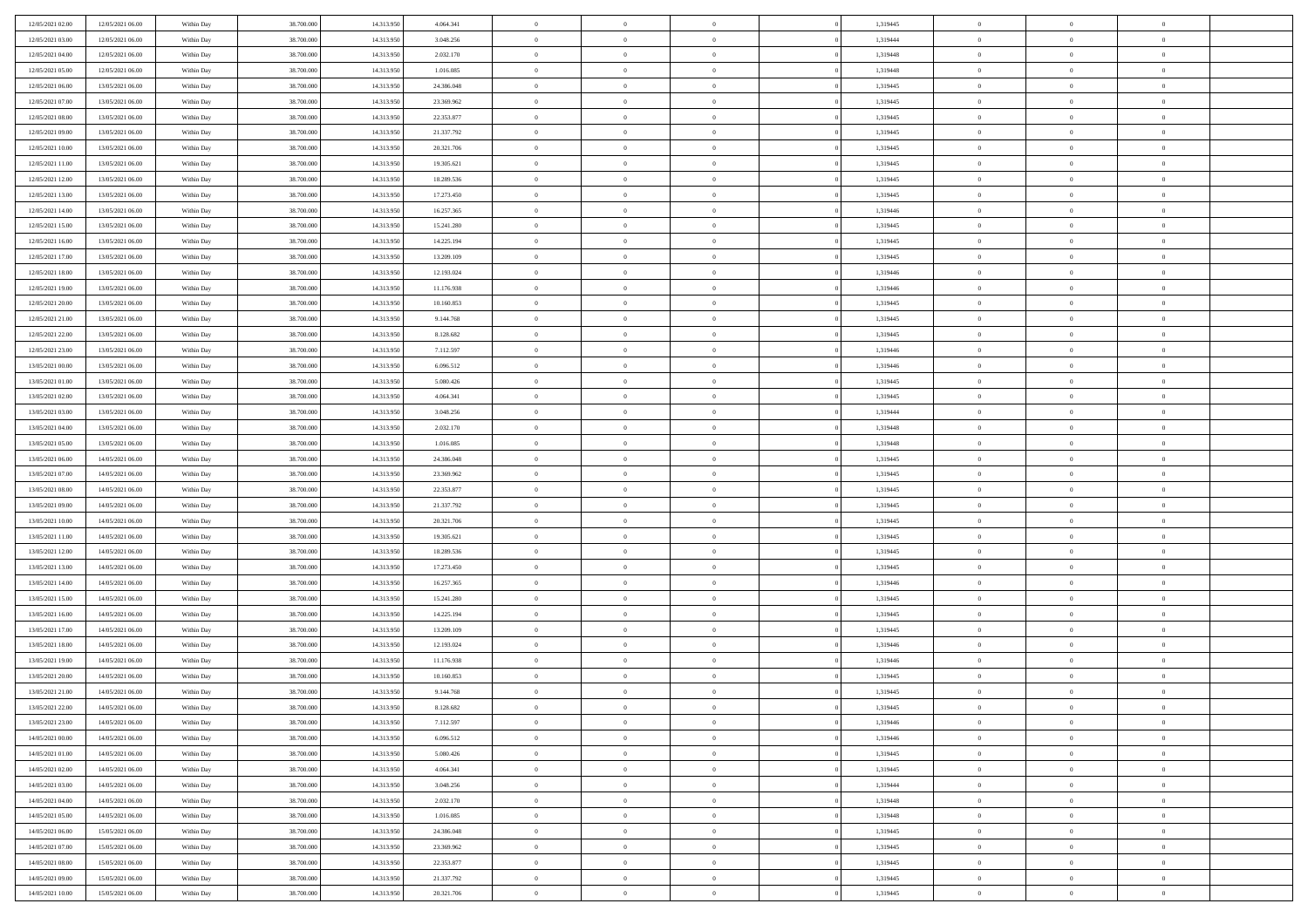| 14/05/2021 11:00 | 15/05/2021 06:00 | Within Day | 38,700,000 | 14.313.950 | 19.305.621 | $\overline{0}$ | $\overline{0}$ | $\Omega$       | 1,319445 | $\bf{0}$       | $\mathbf{0}$   | $\bf{0}$       |  |
|------------------|------------------|------------|------------|------------|------------|----------------|----------------|----------------|----------|----------------|----------------|----------------|--|
| 14/05/2021 12:00 | 15/05/2021 06:00 | Within Day | 38.700.000 | 14.313.950 | 18.289.536 | $\mathbf{0}$   | $\overline{0}$ | $\overline{0}$ | 1,319445 | $\overline{0}$ | $\overline{0}$ | $\theta$       |  |
| 14/05/2021 13:00 | 15/05/2021 06:00 | Within Day | 38.700.000 | 14.313.950 | 17.273.450 | $\,$ 0         | $\overline{0}$ | $\bf{0}$       | 1,319445 | $\,$ 0         | $\overline{0}$ | $\,$ 0 $\,$    |  |
| 14/05/2021 14:00 | 15/05/2021 06:00 | Within Day | 38,700,000 | 14.313.950 | 16.257.365 | $\bf{0}$       | $\overline{0}$ | $\Omega$       | 1,319446 | $\bf{0}$       | $\mathbf{0}$   | $\theta$       |  |
| 14/05/2021 15:00 | 15/05/2021 06:00 | Within Dav | 38.700.000 | 14.313.950 | 15.241.280 | $\bf{0}$       | $\overline{0}$ | $\overline{0}$ | 1,319445 | $\overline{0}$ | $\overline{0}$ | $\overline{0}$ |  |
| 14/05/2021 16:00 | 15/05/2021 06:00 | Within Day | 38.700.000 | 14.313.950 | 14.225.194 | $\bf{0}$       | $\overline{0}$ | $\bf{0}$       | 1,319445 | $\,$ 0         | $\overline{0}$ | $\,$ 0 $\,$    |  |
| 14/05/2021 17:00 | 15/05/2021 06:00 | Within Day | 38,700,000 | 14.313.950 | 13.209.109 | $\bf{0}$       | $\overline{0}$ | $\Omega$       | 1,319445 | $\theta$       | $\mathbf{0}$   | $\theta$       |  |
| 14/05/2021 18:00 | 15/05/2021 06:00 | Within Day | 38.700.000 | 14.313.950 | 12.193.024 | $\overline{0}$ | $\overline{0}$ | $\overline{0}$ | 1,319446 | $\mathbf{0}$   | $\overline{0}$ | $\overline{0}$ |  |
| 14/05/2021 19:00 | 15/05/2021 06:00 | Within Day | 38.700.000 | 14.313.950 | 11.176.938 | $\bf{0}$       | $\overline{0}$ | $\bf{0}$       | 1,319446 | $\,$ 0         | $\overline{0}$ | $\,$ 0 $\,$    |  |
| 14/05/2021 20:00 | 15/05/2021 06:00 | Within Day | 38,700,000 | 14.313.950 | 10.160.853 | $\bf{0}$       | $\overline{0}$ | $\Omega$       | 1,319445 | $\theta$       | $\mathbf{0}$   | $\theta$       |  |
| 14/05/2021 21:00 | 15/05/2021 06:00 | Within Day | 38.700.000 | 14.313.950 | 9.144.768  | $\overline{0}$ | $\overline{0}$ | $\overline{0}$ | 1,319445 | $\mathbf{0}$   | $\overline{0}$ | $\overline{0}$ |  |
| 14/05/2021 22.00 | 15/05/2021 06:00 | Within Day | 38.700.000 | 14.313.950 | 8.128.682  | $\bf{0}$       | $\overline{0}$ | $\bf{0}$       | 1,319445 | $\,$ 0         | $\overline{0}$ | $\,$ 0 $\,$    |  |
| 14/05/2021 23.00 | 15/05/2021 06:00 | Within Day | 38,700,000 | 14.313.950 | 7.112.597  | $\bf{0}$       | $\overline{0}$ | $\Omega$       | 1,319446 | $\overline{0}$ | $\mathbf{0}$   | $\theta$       |  |
| 15/05/2021 00:00 | 15/05/2021 06:00 | Within Dav | 38.700.000 | 14.313.950 | 6.096.512  | $\overline{0}$ | $\overline{0}$ | $\overline{0}$ | 1,319446 | $\mathbf{0}$   | $\overline{0}$ | $\overline{0}$ |  |
| 15/05/2021 01:00 | 15/05/2021 06:00 | Within Day | 38.700.000 | 14.313.950 | 5.080.426  | $\bf{0}$       | $\overline{0}$ | $\bf{0}$       | 1,319445 | $\,$ 0         | $\overline{0}$ | $\,$ 0 $\,$    |  |
| 15/05/2021 02:00 | 15/05/2021 06:00 | Within Day | 38,700,000 | 14.313.950 | 4.064.341  | $\bf{0}$       | $\overline{0}$ | $\overline{0}$ | 1,319445 | $\bf{0}$       | $\mathbf{0}$   | $\bf{0}$       |  |
| 15/05/2021 03:00 | 15/05/2021 06:00 | Within Day | 38.700.000 | 14.313.950 | 3.048.256  | $\overline{0}$ | $\overline{0}$ | $\overline{0}$ | 1,319444 | $\mathbf{0}$   | $\overline{0}$ | $\overline{0}$ |  |
| 15/05/2021 04:00 | 15/05/2021 06:00 | Within Day | 38.700.000 | 14.313.950 | 2.032.170  | $\bf{0}$       | $\overline{0}$ | $\bf{0}$       | 1,319448 | $\,$ 0         | $\overline{0}$ | $\,$ 0 $\,$    |  |
| 15/05/2021 05:00 | 15/05/2021 06:00 | Within Day | 38,700,000 | 14.313.950 | 1.016.085  | $\bf{0}$       | $\overline{0}$ | $\Omega$       | 1,319448 | $\theta$       | $\mathbf{0}$   | $\theta$       |  |
| 15/05/2021 06:00 | 16/05/2021 06:00 | Within Day | 38.700.000 | 14.313.950 | 24.386.048 | $\overline{0}$ | $\overline{0}$ | $\overline{0}$ | 1,319445 | $\mathbf{0}$   | $\overline{0}$ | $\overline{0}$ |  |
| 15/05/2021 07:00 | 16/05/2021 06:00 | Within Day | 38.700.000 | 14.313.950 | 23.369.962 | $\bf{0}$       | $\overline{0}$ | $\bf{0}$       | 1,319445 | $\,$ 0         | $\overline{0}$ | $\,$ 0 $\,$    |  |
| 15/05/2021 08:00 | 16/05/2021 06:00 | Within Day | 38,700,000 | 14.313.950 | 22.353.877 | $\bf{0}$       | $\overline{0}$ | $\Omega$       | 1,319445 | $\bf{0}$       | $\theta$       | $\theta$       |  |
| 15/05/2021 09:00 | 16/05/2021 06:00 | Within Dav | 38.700.000 | 14.313.950 | 21.337.792 | $\overline{0}$ | $\overline{0}$ | $\overline{0}$ | 1,319445 | $\mathbf{0}$   | $\overline{0}$ | $\overline{0}$ |  |
| 15/05/2021 10:00 | 16/05/2021 06:00 | Within Day | 38.700.000 | 14.313.950 | 20.321.706 | $\bf{0}$       | $\overline{0}$ | $\bf{0}$       | 1,319445 | $\,$ 0         | $\overline{0}$ | $\,$ 0 $\,$    |  |
| 15/05/2021 11:00 | 16/05/2021 06:00 | Within Day | 38,700,000 | 14.313.950 | 19.305.621 | $\bf{0}$       | $\overline{0}$ | $\overline{0}$ | 1,319445 | $\bf{0}$       | $\overline{0}$ | $\bf{0}$       |  |
| 15/05/2021 12:00 | 16/05/2021 06:00 | Within Day | 38.700.000 | 14.313.950 | 18.289.536 | $\overline{0}$ | $\overline{0}$ | $\overline{0}$ | 1,319445 | $\mathbf{0}$   | $\overline{0}$ | $\overline{0}$ |  |
| 15/05/2021 13:00 | 16/05/2021 06:00 | Within Day | 38.700.000 | 14.313.950 | 17.273.450 | $\bf{0}$       | $\overline{0}$ | $\bf{0}$       | 1,319445 | $\,$ 0         | $\overline{0}$ | $\,$ 0 $\,$    |  |
| 15/05/2021 14:00 | 16/05/2021 06:00 | Within Day | 38,700,000 | 14.313.950 | 16.257.365 | $\bf{0}$       | $\overline{0}$ | $\Omega$       | 1,319446 | $\theta$       | $\mathbf{0}$   | $\theta$       |  |
| 15/05/2021 15:00 | 16/05/2021 06:00 | Within Day | 38.700.000 | 14.313.950 | 15.241.280 | $\overline{0}$ | $\overline{0}$ | $\overline{0}$ | 1,319445 | $\mathbf{0}$   | $\overline{0}$ | $\overline{0}$ |  |
| 15/05/2021 16:00 | 16/05/2021 06:00 | Within Day | 38.700.000 | 14.313.950 | 14.225.194 | $\bf{0}$       | $\overline{0}$ | $\bf{0}$       | 1,319445 | $\,$ 0         | $\overline{0}$ | $\,$ 0 $\,$    |  |
| 15/05/2021 17:00 | 16/05/2021 06:00 | Within Day | 38.700.000 | 14.313.950 | 13.209.109 | $\,$ 0         | $\bf{0}$       | $\overline{0}$ | 1,319445 | $\bf{0}$       | $\overline{0}$ | $\,0\,$        |  |
| 15/05/2021 18:00 | 16/05/2021 06:00 | Within Dav | 38.700.000 | 14.313.950 | 12.193.024 | $\overline{0}$ | $\overline{0}$ | $\overline{0}$ | 1,319446 | $\mathbf{0}$   | $\overline{0}$ | $\overline{0}$ |  |
| 15/05/2021 19:00 | 16/05/2021 06:00 | Within Day | 38.700.000 | 14.313.950 | 11.176.938 | $\bf{0}$       | $\overline{0}$ | $\bf{0}$       | 1,319446 | $\,$ 0         | $\overline{0}$ | $\,$ 0 $\,$    |  |
| 15/05/2021 20:00 | 16/05/2021 06:00 | Within Day | 38.700.000 | 14.313.950 | 10.160.853 | $\bf{0}$       | $\bf{0}$       | $\bf{0}$       | 1,319445 | $\bf{0}$       | $\overline{0}$ | $\,0\,$        |  |
| 15/05/2021 21:00 | 16/05/2021 06:00 | Within Day | 38.700.000 | 14.313.950 | 9.144.768  | $\overline{0}$ | $\overline{0}$ | $\overline{0}$ | 1,319445 | $\overline{0}$ | $\overline{0}$ | $\overline{0}$ |  |
| 15/05/2021 22.00 | 16/05/2021 06:00 | Within Day | 38.700.000 | 14.313.950 | 8.128.682  | $\bf{0}$       | $\overline{0}$ | $\bf{0}$       | 1,319445 | $\,$ 0         | $\overline{0}$ | $\,$ 0 $\,$    |  |
| 15/05/2021 23:00 | 16/05/2021 06:00 | Within Day | 38.700.000 | 14.313.950 | 7.112.597  | $\bf{0}$       | $\bf{0}$       | $\overline{0}$ | 1,319446 | $\bf{0}$       | $\overline{0}$ | $\,0\,$        |  |
| 16/05/2021 00:00 | 16/05/2021 06:00 | Within Day | 38.700.000 | 14.313.950 | 6.096.512  | $\overline{0}$ | $\overline{0}$ | $\overline{0}$ | 1,319446 | $\mathbf{0}$   | $\overline{0}$ | $\overline{0}$ |  |
| 16/05/2021 01:00 | 16/05/2021 06:00 | Within Day | 38.700.000 | 14.313.950 | 5.080.426  | $\bf{0}$       | $\overline{0}$ | $\bf{0}$       | 1,319445 | $\,$ 0         | $\overline{0}$ | $\,$ 0 $\,$    |  |
| 16/05/2021 02:00 | 16/05/2021 06:00 | Within Day | 38.700.000 | 14.313.950 | 4.064.341  | $\bf{0}$       | $\bf{0}$       | $\overline{0}$ | 1,319445 | $\bf{0}$       | $\overline{0}$ | $\,0\,$        |  |
| 16/05/2021 03:00 | 16/05/2021 06:00 | Within Dav | 38.700.000 | 14.313.950 | 3.048.256  | $\overline{0}$ | $\overline{0}$ | $\overline{0}$ | 1,319444 | $\overline{0}$ | $\overline{0}$ | $\overline{0}$ |  |
| 16/05/2021 04:00 | 16/05/2021 06:00 | Within Day | 38.700.000 | 14.313.950 | 2.032.170  | $\bf{0}$       | $\overline{0}$ | $\bf{0}$       | 1,319448 | $\,$ 0         | $\overline{0}$ | $\,$ 0 $\,$    |  |
| 16/05/2021 05:00 | 16/05/2021 06:00 | Within Day | 38.700.000 | 14.313.950 | 1.016.085  | $\bf{0}$       | $\bf{0}$       | $\bf{0}$       | 1,319448 | $\bf{0}$       | $\overline{0}$ | $\,0\,$        |  |
| 16/05/2021 06:00 | 17/05/2021 06:00 | Within Dav | 38.700.000 | 14.313.950 | 24.386.048 | $\mathbf{0}$   | $\overline{0}$ | $\overline{0}$ | 1,319445 | $\overline{0}$ | $\overline{0}$ | $\overline{0}$ |  |
| 16/05/2021 07:00 | 17/05/2021 06:00 | Within Day | 38.700.000 | 14.313.950 | 23.369.962 | $\bf{0}$       | $\overline{0}$ | $\overline{0}$ | 1,319445 | $\overline{0}$ | $\theta$       | $\theta$       |  |
| 16/05/2021 08:00 | 17/05/2021 06:00 | Within Day | 38.700.000 | 14.313.950 | 22.353.877 | $\bf{0}$       | $\bf{0}$       | $\bf{0}$       | 1,319445 | $\bf{0}$       | $\overline{0}$ | $\,0\,$        |  |
| 16/05/2021 11:00 | 17/05/2021 06:00 | Within Day | 38.700.000 | 14.313.950 | 19.305.621 | $\overline{0}$ | $\overline{0}$ | $\overline{0}$ | 1,319445 | $\overline{0}$ | $\bf{0}$       | $\overline{0}$ |  |
| 16/05/2021 12:00 | 17/05/2021 06:00 | Within Day | 38.700.000 | 14.313.950 | 18.289.536 | $\,$ 0 $\,$    | $\overline{0}$ | $\overline{0}$ | 1,319445 | $\mathbf{0}$   | $\,$ 0 $\,$    | $\,$ 0 $\,$    |  |
| 16/05/2021 13:00 | 17/05/2021 06:00 | Within Day | 38.700.000 | 14.313.950 | 17.273.450 | $\bf{0}$       | $\bf{0}$       | $\overline{0}$ | 1,319445 | $\bf{0}$       | $\overline{0}$ | $\bf{0}$       |  |
| 16/05/2021 14:00 | 17/05/2021 06:00 | Within Day | 38.700.000 | 14.313.950 | 16.257.365 | $\bf{0}$       | $\overline{0}$ | $\overline{0}$ | 1,319446 | $\overline{0}$ | $\overline{0}$ | $\overline{0}$ |  |
| 16/05/2021 15:00 | 17/05/2021 06:00 | Within Day | 38.700.000 | 14.313.950 | 15.241.280 | $\,$ 0 $\,$    | $\overline{0}$ | $\overline{0}$ | 1,319445 | $\,$ 0 $\,$    | $\overline{0}$ | $\,$ 0 $\,$    |  |
| 16/05/2021 16:00 | 17/05/2021 06:00 | Within Day | 38.700.000 | 14.313.950 | 14.225.194 | $\bf{0}$       | $\overline{0}$ | $\overline{0}$ | 1,319445 | $\bf{0}$       | $\overline{0}$ | $\overline{0}$ |  |
| 16/05/2021 17:00 | 17/05/2021 06:00 | Within Day | 38.700.000 | 14.313.950 | 13.209.109 | $\overline{0}$ | $\overline{0}$ | $\overline{0}$ | 1,319445 | $\overline{0}$ | $\bf{0}$       | $\overline{0}$ |  |
| 16/05/2021 18:00 | 17/05/2021 06:00 | Within Day | 38.700.000 | 14.313.950 | 12.193.024 | $\,$ 0 $\,$    | $\overline{0}$ | $\overline{0}$ | 1,319446 | $\,$ 0 $\,$    | $\,$ 0 $\,$    | $\,$ 0 $\,$    |  |
| 16/05/2021 19:00 | 17/05/2021 06:00 | Within Day | 38.700.000 | 14.313.950 | 11.176.938 | $\bf{0}$       | $\bf{0}$       | $\overline{0}$ | 1,319446 | $\mathbf{0}$   | $\overline{0}$ | $\bf{0}$       |  |
| 16/05/2021 20:00 | 17/05/2021 06:00 | Within Day | 38.700.000 | 14.313.950 | 10.160.853 | $\bf{0}$       | $\overline{0}$ | $\overline{0}$ | 1,319445 | $\mathbf{0}$   | $\bf{0}$       | $\overline{0}$ |  |
| 16/05/2021 21:00 | 17/05/2021 06:00 | Within Day | 38.700.000 | 14.313.950 | 9.144.768  | $\,0\,$        | $\overline{0}$ | $\overline{0}$ | 1,319445 | $\,$ 0         | $\overline{0}$ | $\,$ 0 $\,$    |  |
|                  |                  |            |            |            |            |                |                |                |          |                |                |                |  |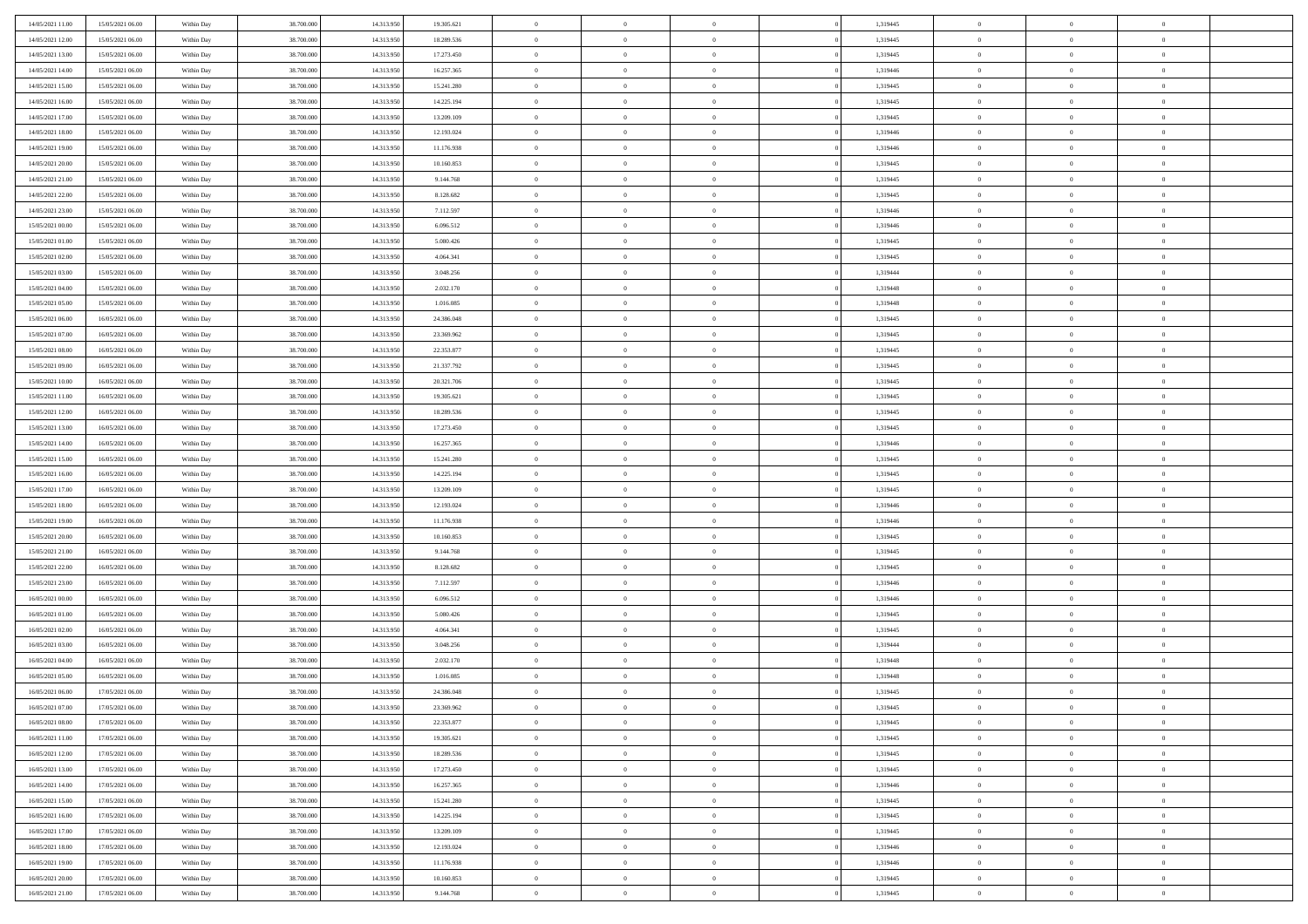| 16/05/2021 22:00 | 17/05/2021 06:00 | Within Day | 38,700,000 | 14.313.950 | 8.128.682      | $\overline{0}$ | $\overline{0}$ | $\Omega$       | 1,319445 | $\bf{0}$       | $\mathbf{0}$   | $\bf{0}$       |  |
|------------------|------------------|------------|------------|------------|----------------|----------------|----------------|----------------|----------|----------------|----------------|----------------|--|
| 16/05/2021 23:00 | 17/05/2021 06:00 | Within Dav | 38.700.000 | 14.313.950 | 7.112.597      | $\overline{0}$ | $\overline{0}$ | $\overline{0}$ | 1,319446 | $\overline{0}$ | $\overline{0}$ | $\overline{0}$ |  |
| 17/05/2021 00:00 | 17/05/2021 06:00 | Within Day | 38.700.000 | 14.313.950 | 6.096.512      | $\,$ 0         | $\overline{0}$ | $\bf{0}$       | 1,319446 | $\,$ 0         | $\overline{0}$ | $\,$ 0 $\,$    |  |
| 17/05/2021 01:00 | 17/05/2021 06:00 | Within Day | 38,700,000 | 14.313.950 | 5.080.426      | $\bf{0}$       | $\overline{0}$ | $\Omega$       | 1,319445 | $\bf{0}$       | $\mathbf{0}$   | $\theta$       |  |
| 17/05/2021 02:00 | 17/05/2021 06:00 | Within Dav | 38.700.000 | 14.313.950 | 4.064.341      | $\bf{0}$       | $\overline{0}$ | $\overline{0}$ | 1,319445 | $\overline{0}$ | $\overline{0}$ | $\overline{0}$ |  |
| 17/05/2021 03:00 | 17/05/2021 06:00 | Within Day | 38.700.000 | 14.313.950 | 3.048.256      | $\bf{0}$       | $\overline{0}$ | $\bf{0}$       | 1,319444 | $\,$ 0         | $\overline{0}$ | $\,$ 0 $\,$    |  |
| 17/05/2021 04:00 | 17/05/2021 06:00 | Within Day | 38,700,000 | 14.313.950 | 2.032.170      | $\bf{0}$       | $\overline{0}$ | $\Omega$       | 1,319448 | $\theta$       | $\mathbf{0}$   | $\theta$       |  |
| 17/05/2021 05:00 | 17/05/2021 06:00 | Within Day | 38.700.000 | 14.313.950 | 1.016.085      | $\overline{0}$ | $\overline{0}$ | $\overline{0}$ | 1,319448 | $\mathbf{0}$   | $\overline{0}$ | $\overline{0}$ |  |
| 17/05/2021 06:00 | 18/05/2021 06:00 | Within Day | 38.700.000 | 14.313.950 | 14.711.048     | $\bf{0}$       | $\overline{0}$ | $\bf{0}$       | 1,319445 | $\,$ 0         | $\overline{0}$ | $\,$ 0 $\,$    |  |
| 17/05/2021 07:00 | 18/05/2021 06:00 | Within Day | 38,700,000 | 14.313.950 | 14,098,088     | $\bf{0}$       | $\overline{0}$ | $\Omega$       | 1,319445 | $\theta$       | $\mathbf{0}$   | $\theta$       |  |
| 17/05/2021 08:00 | 18/05/2021 06:00 | Within Day | 38.700.000 | 14.313.950 | 13.485.127     | $\overline{0}$ | $\overline{0}$ | $\overline{0}$ | 1,319445 | $\mathbf{0}$   | $\overline{0}$ | $\overline{0}$ |  |
| 17/05/2021 09:00 | 18/05/2021 06:00 | Within Day | 38.700.000 | 14.313.950 | 12.872.167     | $\bf{0}$       | $\overline{0}$ | $\bf{0}$       | 1,319445 | $\,$ 0         | $\overline{0}$ | $\,$ 0 $\,$    |  |
| 17/05/2021 10:00 | 18/05/2021 06:00 | Within Day | 38,700,000 | 14.313.950 | 12.259.207     | $\bf{0}$       | $\overline{0}$ | $\Omega$       | 1,319445 | $\overline{0}$ | $\mathbf{0}$   | $\theta$       |  |
| 17/05/2021 11:00 | 18/05/2021 06:00 | Within Dav | 38.700.000 | 14.313.950 | 11.646.246     | $\overline{0}$ | $\overline{0}$ | $\overline{0}$ | 1,319445 | $\mathbf{0}$   | $\overline{0}$ | $\overline{0}$ |  |
| 17/05/2021 12:00 | 18/05/2021 06:00 | Within Day | 38.700.000 | 14.313.950 | 11.033.286     | $\bf{0}$       | $\overline{0}$ | $\bf{0}$       | 1,319445 | $\,$ 0         | $\overline{0}$ | $\,$ 0 $\,$    |  |
| 17/05/2021 13:00 | 18/05/2021 06:00 | Within Day | 38,700,000 | 14.313.950 | 10.420.326     | $\bf{0}$       | $\overline{0}$ | $\overline{0}$ | 1,319445 | $\bf{0}$       | $\mathbf{0}$   | $\bf{0}$       |  |
| 17/05/2021 14:00 | 18/05/2021 06:00 | Within Dav | 38.700.000 | 14.313.950 | 9.807.365      | $\overline{0}$ | $\overline{0}$ | $\overline{0}$ | 1,319446 | $\mathbf{0}$   | $\overline{0}$ | $\overline{0}$ |  |
| 17/05/2021 15:00 | 18/05/2021 06:00 | Within Day | 38.700.000 | 14.313.950 | 9.194.405      | $\bf{0}$       | $\overline{0}$ | $\bf{0}$       | 1,319445 | $\,$ 0         | $\overline{0}$ | $\,$ 0 $\,$    |  |
| 17/05/2021 16:00 | 18/05/2021 06:00 | Within Day | 38,700,000 | 14.313.950 | 8.581.444      | $\bf{0}$       | $\overline{0}$ | $\Omega$       | 1,319445 | $\theta$       | $\mathbf{0}$   | $\theta$       |  |
| 17/05/2021 17:00 | 18/05/2021 06:00 | Within Day | 38.700.000 | 14.313.950 | 7.968.484      | $\overline{0}$ | $\overline{0}$ | $\overline{0}$ | 1,319445 | $\mathbf{0}$   | $\overline{0}$ | $\overline{0}$ |  |
| 17/05/2021 18:00 | 18/05/2021 06:00 | Within Day | 38.700.000 | 14.313.950 | 7.355.524      | $\bf{0}$       | $\overline{0}$ | $\bf{0}$       | 1,319446 | $\,$ 0         | $\overline{0}$ | $\,$ 0 $\,$    |  |
| 17/05/2021 19:00 | 18/05/2021 06:00 | Within Day | 38,700,000 | 14.313.950 | 6.742.563      | $\bf{0}$       | $\overline{0}$ | $\Omega$       | 1,319446 | $\bf{0}$       | $\mathbf{0}$   | $\theta$       |  |
| 17/05/2021 20:00 | 18/05/2021 06:00 | Within Dav | 38.700.000 | 14.313.950 | 6.129.603      | $\overline{0}$ | $\overline{0}$ | $\overline{0}$ | 1,319445 | $\mathbf{0}$   | $\overline{0}$ | $\overline{0}$ |  |
| 17/05/2021 21:00 | 18/05/2021 06:00 | Within Day | 38.700.000 | 14.313.950 | 5.516.643      | $\bf{0}$       | $\overline{0}$ | $\bf{0}$       | 1,319445 | $\,$ 0         | $\overline{0}$ | $\,$ 0 $\,$    |  |
| 17/05/2021 22.00 | 18/05/2021 06:00 | Within Day | 38,700,000 | 14.313.950 | 4.903.682      | $\bf{0}$       | $\overline{0}$ | $\overline{0}$ | 1,319445 | $\bf{0}$       | $\overline{0}$ | $\bf{0}$       |  |
| 17/05/2021 23:00 | 18/05/2021 06:00 | Within Day | 38.700.000 | 14.313.950 | 4.290.722      | $\overline{0}$ | $\overline{0}$ | $\overline{0}$ | 1,319446 | $\mathbf{0}$   | $\overline{0}$ | $\overline{0}$ |  |
| 18/05/2021 00:00 | 18/05/2021 06:00 | Within Day | 38.700.000 | 14.313.950 | 3.677.762      | $\bf{0}$       | $\overline{0}$ | $\bf{0}$       | 1,319446 | $\,$ 0         | $\overline{0}$ | $\,$ 0 $\,$    |  |
| 18/05/2021 01:00 | 18/05/2021 06:00 | Within Day | 38,700,000 | 14.313.950 | 3.064.801      | $\bf{0}$       | $\overline{0}$ | $\Omega$       | 1,319445 | $\theta$       | $\mathbf{0}$   | $\theta$       |  |
| 18/05/2021 02:00 | 18/05/2021 06:00 | Within Day | 38.700.000 | 14.313.950 | 2.451.841      | $\overline{0}$ | $\overline{0}$ | $\overline{0}$ | 1,319445 | $\mathbf{0}$   | $\overline{0}$ | $\overline{0}$ |  |
| 18/05/2021 03:00 | 18/05/2021 06:00 | Within Day | 38.700.000 | 14.313.950 | 1.838.881      | $\bf{0}$       | $\overline{0}$ | $\bf{0}$       | 1,319444 | $\,$ 0         | $\overline{0}$ | $\,$ 0 $\,$    |  |
| 18/05/2021 04:00 | 18/05/2021 06:00 | Within Day | 38.700.000 | 14.313.950 | 1.225.920      | $\bf{0}$       | $\bf{0}$       | $\overline{0}$ | 1,319448 | $\bf{0}$       | $\overline{0}$ | $\,0\,$        |  |
| 18/05/2021 05:00 | 18/05/2021 06:00 | Within Dav | 38.700.000 | 14.313.950 | 612.960        | $\overline{0}$ | $\overline{0}$ | $\overline{0}$ | 1,319448 | $\mathbf{0}$   | $\overline{0}$ | $\overline{0}$ |  |
| 18/05/2021 06:00 | 19/05/2021 06:00 | Within Day | 38.700.000 | 14.313.950 | 14.711.048     | $\bf{0}$       | $\overline{0}$ | $\bf{0}$       | 1,319445 | $\,$ 0         | $\overline{0}$ | $\,$ 0 $\,$    |  |
| 18/05/2021 07:00 | 19/05/2021 06:00 | Within Day | 38.700.000 | 14.313.950 | 14.098.088     | $\bf{0}$       | $\bf{0}$       | $\bf{0}$       | 1,319445 | $\bf{0}$       | $\overline{0}$ | $\,0\,$        |  |
| 18/05/2021 08:00 | 19/05/2021 06:00 | Within Day | 38.700.000 | 14.313.950 | 13.485.127     | $\overline{0}$ | $\overline{0}$ | $\overline{0}$ | 1,319445 | $\overline{0}$ | $\overline{0}$ | $\overline{0}$ |  |
| 18/05/2021 09:00 | 19/05/2021 06:00 | Within Day | 38.700.000 | 14.313.950 | 12.872.167     | $\bf{0}$       | $\overline{0}$ | $\bf{0}$       | 1,319445 | $\,$ 0         | $\overline{0}$ | $\,$ 0 $\,$    |  |
| 18/05/2021 10:00 | 19/05/2021 06:00 | Within Day | 38.700.000 | 14.313.950 | 12.259.207     | $\bf{0}$       | $\bf{0}$       | $\overline{0}$ | 1,319445 | $\bf{0}$       | $\overline{0}$ | $\,0\,$        |  |
| 18/05/2021 11:00 | 19/05/2021 06:00 | Within Day | 38.700.000 | 14.313.950 | 11.646.246     | $\overline{0}$ | $\overline{0}$ | $\overline{0}$ | 1,319445 | $\mathbf{0}$   | $\overline{0}$ | $\overline{0}$ |  |
| 18/05/2021 12:00 | 19/05/2021 06:00 | Within Day | 38.700.000 | 14.313.950 | 11.033.286     | $\bf{0}$       | $\overline{0}$ | $\bf{0}$       | 1,319445 | $\,$ 0         | $\overline{0}$ | $\,$ 0 $\,$    |  |
| 18/05/2021 13:00 | 19/05/2021 06:00 | Within Day | 38.700.000 | 14.313.950 | 10.420.326     | $\bf{0}$       | $\bf{0}$       | $\overline{0}$ | 1,319445 | $\bf{0}$       | $\overline{0}$ | $\,0\,$        |  |
| 18/05/2021 14:00 | 19/05/2021 06:00 | Within Dav | 38.700.000 | 14.313.950 | 9.807.365      | $\overline{0}$ | $\overline{0}$ | $\overline{0}$ | 1,319446 | $\overline{0}$ | $\overline{0}$ | $\overline{0}$ |  |
| 18/05/2021 15:00 | 19/05/2021 06:00 | Within Day | 38.700.000 | 14.313.950 | 9.194.405      | $\bf{0}$       | $\overline{0}$ | $\bf{0}$       | 1,319445 | $\,$ 0         | $\overline{0}$ | $\,$ 0 $\,$    |  |
| 18/05/2021 16:00 | 19/05/2021 06:00 | Within Day | 38.700.000 | 14.313.950 | 8.581.444      | $\bf{0}$       | $\bf{0}$       | $\bf{0}$       | 1,319445 | $\bf{0}$       | $\overline{0}$ | $\,0\,$        |  |
| 18/05/2021 17:00 | 19/05/2021 06:00 | Within Dav | 38.700.000 | 14.313.950 | 7.968.484      | $\mathbf{0}$   | $\overline{0}$ | $\overline{0}$ | 1,319445 | $\overline{0}$ | $\overline{0}$ | $\overline{0}$ |  |
| 18/05/2021 18:00 | 19/05/2021 06:00 | Within Day | 38.700.000 | 14.313.950 | 7.355.524      | $\bf{0}$       | $\overline{0}$ | $\theta$       | 1,319446 | $\overline{0}$ | $\overline{0}$ | $\theta$       |  |
| 18/05/2021 19:00 | 19/05/2021 06:00 | Within Day | 38.700.000 | 14.313.950 | 6.742.563      | $\bf{0}$       | $\bf{0}$       | $\bf{0}$       | 1,319446 | $\bf{0}$       | $\overline{0}$ | $\,0\,$        |  |
| 18/05/2021 20:00 | 19/05/2021 06:00 | Within Day | 38.700.000 | 14.313.950 | 6.129.603      | $\overline{0}$ | $\overline{0}$ | $\overline{0}$ | 1,319445 | $\overline{0}$ | $\bf{0}$       | $\overline{0}$ |  |
| 18/05/2021 21:00 | 19/05/2021 06:00 | Within Day | 38.700.000 | 14.313.950 | 5.516.643      | $\,$ 0 $\,$    | $\overline{0}$ | $\overline{0}$ | 1,319445 | $\mathbf{0}$   | $\,$ 0 $\,$    | $\,$ 0 $\,$    |  |
| 18/05/2021 22:00 | 19/05/2021 06:00 | Within Day | 38.700.000 | 14.313.950 | 4.903.682      | $\bf{0}$       | $\bf{0}$       | $\overline{0}$ | 1,319445 | $\bf{0}$       | $\overline{0}$ | $\bf{0}$       |  |
| 18/05/2021 23:00 | 19/05/2021 06:00 | Within Day | 38.700.000 | 14.313.950 | 4.290.722      | $\bf{0}$       | $\overline{0}$ | $\overline{0}$ | 1,319446 | $\overline{0}$ | $\overline{0}$ | $\overline{0}$ |  |
| 19/05/2021 00:00 | 19/05/2021 06:00 | Within Day | 38.700.000 | 14.313.950 | 3.677.762      | $\,$ 0 $\,$    | $\overline{0}$ | $\overline{0}$ | 1,319446 | $\,$ 0 $\,$    | $\overline{0}$ | $\,$ 0 $\,$    |  |
| 19/05/2021 01:00 | 19/05/2021 06:00 | Within Day | 38.700.000 | 14.313.950 | 3.064.801      | $\overline{0}$ | $\overline{0}$ | $\overline{0}$ | 1,319445 | $\bf{0}$       | $\overline{0}$ | $\overline{0}$ |  |
| 19/05/2021 02:00 | 19/05/2021 06:00 | Within Day | 38.700.000 | 14.313.950 | 2.451.841      | $\overline{0}$ | $\overline{0}$ | $\overline{0}$ | 1,319445 | $\overline{0}$ | $\bf{0}$       | $\overline{0}$ |  |
| 19/05/2021 03:00 | 19/05/2021 06:00 | Within Day | 38.700.000 | 14.313.950 | 1.838.881      | $\,$ 0 $\,$    | $\overline{0}$ | $\overline{0}$ | 1,319444 | $\,$ 0 $\,$    | $\,$ 0 $\,$    | $\,$ 0 $\,$    |  |
| 19/05/2021 04:00 | 19/05/2021 06:00 | Within Day | 38.700.000 | 14.313.950 | 1.225.920      | $\bf{0}$       | $\bf{0}$       | $\overline{0}$ | 1,319448 | $\mathbf{0}$   | $\overline{0}$ | $\bf{0}$       |  |
| 19/05/2021 05:00 | 19/05/2021 06:00 | Within Day | 38.700.000 | 14.313.950 | 612.960        | $\overline{0}$ | $\overline{0}$ | $\overline{0}$ | 1,319448 | $\mathbf{0}$   | $\bf{0}$       | $\overline{0}$ |  |
| 19/05/2021 06:00 | 20/05/2021 06:00 | Within Day | 38.700.000 | 14.313.950 | $\overline{0}$ | $\,0\,$        | $\overline{0}$ | $\overline{0}$ | 1,319445 | $\,$ 0         | $\overline{0}$ | $\,$ 0 $\,$    |  |
|                  |                  |            |            |            |                |                |                |                |          |                |                |                |  |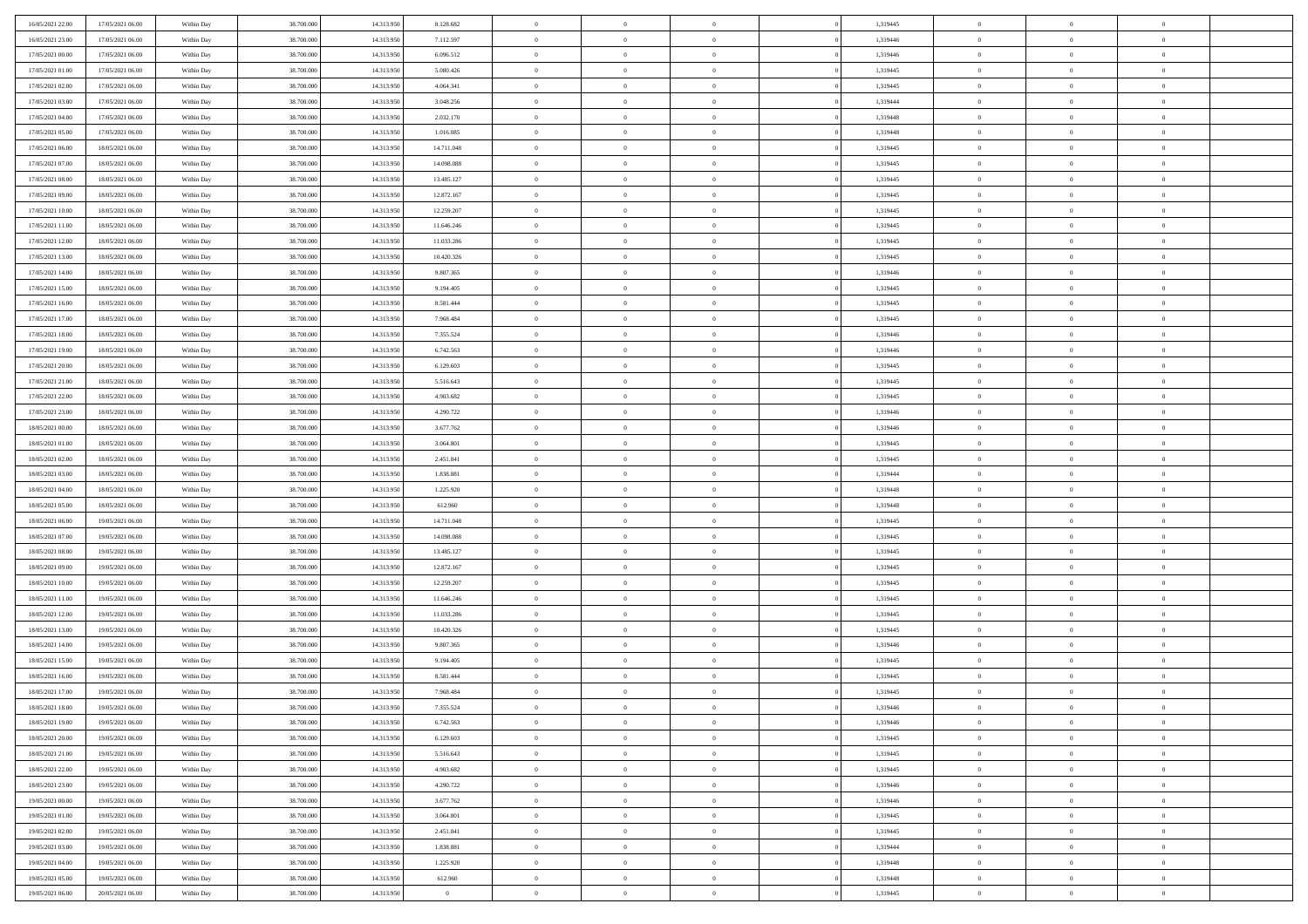| 20/05/2021 06:00 | 21/05/2021 06:00 | Within Day | 38,700,000 | 14.313.950 | 14.711.048 | $\overline{0}$ | $\overline{0}$ | $\Omega$       | 1,319445 | $\bf{0}$       | $\mathbf{0}$   | $\bf{0}$       |  |
|------------------|------------------|------------|------------|------------|------------|----------------|----------------|----------------|----------|----------------|----------------|----------------|--|
| 20/05/2021 07:00 | 21/05/2021 06:00 | Within Day | 38.700.000 | 14.313.950 | 14.098.088 | $\mathbf{0}$   | $\overline{0}$ | $\overline{0}$ | 1,319445 | $\mathbf{0}$   | $\overline{0}$ | $\overline{0}$ |  |
| 20/05/2021 08:00 | 21/05/2021 06:00 | Within Day | 38.700.000 | 14.313.950 | 13.485.127 | $\,$ 0         | $\overline{0}$ | $\bf{0}$       | 1,319445 | $\,$ 0         | $\overline{0}$ | $\,$ 0 $\,$    |  |
| 20/05/2021 09:00 | 21/05/2021 06:00 | Within Day | 38,700,000 | 14.313.950 | 12.872.167 | $\bf{0}$       | $\overline{0}$ | $\Omega$       | 1,319445 | $\bf{0}$       | $\mathbf{0}$   | $\theta$       |  |
| 20/05/2021 10:00 | 21/05/2021 06:00 | Within Day | 38.700.000 | 14.313.950 | 12.259.207 | $\bf{0}$       | $\overline{0}$ | $\overline{0}$ | 1,319445 | $\mathbf{0}$   | $\overline{0}$ | $\overline{0}$ |  |
| 20/05/2021 11:00 | 21/05/2021 06:00 | Within Day | 38.700.000 | 14.313.950 | 11.646.246 | $\bf{0}$       | $\overline{0}$ | $\bf{0}$       | 1,319445 | $\,$ 0         | $\overline{0}$ | $\,$ 0 $\,$    |  |
| 20/05/2021 12:00 | 21/05/2021 06:00 | Within Day | 38,700,000 | 14.313.950 | 11.033.286 | $\bf{0}$       | $\overline{0}$ | $\overline{0}$ | 1,319445 | $\bf{0}$       | $\overline{0}$ | $\theta$       |  |
| 20/05/2021 13:00 | 21/05/2021 06:00 | Within Day | 38.700.000 | 14.313.950 | 10.420.326 | $\overline{0}$ | $\overline{0}$ | $\overline{0}$ | 1,319445 | $\mathbf{0}$   | $\overline{0}$ | $\overline{0}$ |  |
| 20/05/2021 14:00 | 21/05/2021 06:00 | Within Day | 38.700.000 | 14.313.950 | 9.807.365  | $\bf{0}$       | $\overline{0}$ | $\bf{0}$       | 1,319446 | $\,$ 0         | $\overline{0}$ | $\,$ 0 $\,$    |  |
| 20/05/2021 15:00 | 21/05/2021 06:00 | Within Day | 38,700,000 | 14.313.950 | 9.194.405  | $\mathbf{0}$   | $\overline{0}$ | $\Omega$       | 1,319445 | $\theta$       | $\mathbf{0}$   | $\theta$       |  |
| 20/05/2021 16:00 | 21/05/2021 06:00 | Within Day | 38.700.000 | 14.313.950 | 8.581.444  | $\bf{0}$       | $\overline{0}$ | $\overline{0}$ | 1,319445 | $\mathbf{0}$   | $\overline{0}$ | $\overline{0}$ |  |
| 20/05/2021 17:00 | 21/05/2021 06:00 | Within Day | 38.700.000 | 14.313.950 | 7.968.484  | $\bf{0}$       | $\overline{0}$ | $\bf{0}$       | 1,319445 | $\,$ 0         | $\overline{0}$ | $\,$ 0 $\,$    |  |
| 20/05/2021 18:00 | 21/05/2021 06:00 | Within Day | 38,700,000 | 14.313.950 | 7.355.524  | $\bf{0}$       | $\overline{0}$ | $\Omega$       | 1,319446 | $\bf{0}$       | $\mathbf{0}$   | $\theta$       |  |
| 20/05/2021 19:00 | 21/05/2021 06:00 | Within Day | 38.700.000 | 14.313.950 | 6.742.563  | $\overline{0}$ | $\overline{0}$ | $\overline{0}$ | 1,319446 | $\mathbf{0}$   | $\overline{0}$ | $\overline{0}$ |  |
| 20/05/2021 20:00 | 21/05/2021 06:00 | Within Day | 38.700.000 | 14.313.950 | 6.129.603  | $\bf{0}$       | $\overline{0}$ | $\bf{0}$       | 1,319445 | $\,$ 0         | $\overline{0}$ | $\,$ 0 $\,$    |  |
| 20/05/2021 21:00 | 21/05/2021 06:00 | Within Day | 38,700,000 | 14.313.950 | 5.516.643  | $\bf{0}$       | $\overline{0}$ | $\overline{0}$ | 1,319445 | $\bf{0}$       | $\mathbf{0}$   | $\theta$       |  |
| 20/05/2021 22:00 | 21/05/2021 06:00 | Within Day | 38.700.000 | 14.313.950 | 4.903.682  | $\overline{0}$ | $\overline{0}$ | $\overline{0}$ | 1,319445 | $\mathbf{0}$   | $\overline{0}$ | $\overline{0}$ |  |
| 20/05/2021 23:00 | 21/05/2021 06:00 | Within Day | 38.700.000 | 14.313.950 | 4.290.722  | $\bf{0}$       | $\overline{0}$ | $\bf{0}$       | 1,319446 | $\,$ 0         | $\overline{0}$ | $\,$ 0 $\,$    |  |
| 21/05/2021 00:00 | 21/05/2021 06:00 | Within Day | 38,700,000 | 14.313.950 | 3.677.762  | $\bf{0}$       | $\overline{0}$ | $\Omega$       | 1,319446 | $\theta$       | $\mathbf{0}$   | $\theta$       |  |
| 21/05/2021 01:00 | 21/05/2021 06:00 | Within Day | 38.700.000 | 14.313.950 | 3.064.801  | $\overline{0}$ | $\overline{0}$ | $\overline{0}$ | 1,319445 | $\mathbf{0}$   | $\overline{0}$ | $\overline{0}$ |  |
| 21/05/2021 02:00 | 21/05/2021 06:00 | Within Day | 38.700.000 | 14.313.950 | 2.451.841  | $\bf{0}$       | $\overline{0}$ | $\bf{0}$       | 1,319445 | $\,$ 0         | $\overline{0}$ | $\,$ 0 $\,$    |  |
| 21/05/2021 03:00 | 21/05/2021 06:00 | Within Day | 38,700,000 | 14.313.950 | 1.838.881  | $\bf{0}$       | $\overline{0}$ | $\Omega$       | 1,319444 | $\theta$       | $\mathbf{0}$   | $\theta$       |  |
| 21/05/2021 04:00 | 21/05/2021 06:00 | Within Day | 38.700.000 | 14.313.950 | 1.225.920  | $\overline{0}$ | $\overline{0}$ | $\overline{0}$ | 1,319448 | $\mathbf{0}$   | $\overline{0}$ | $\overline{0}$ |  |
| 21/05/2021 05:00 | 21/05/2021 06:00 | Within Day | 38.700.000 | 14.313.950 | 612.960    | $\bf{0}$       | $\overline{0}$ | $\bf{0}$       | 1,319448 | $\,$ 0         | $\overline{0}$ | $\,$ 0 $\,$    |  |
| 21/05/2021 06:00 | 22/05/2021 06:00 | Within Day | 38,700,000 | 14.313.950 | 14.711.048 | $\bf{0}$       | $\overline{0}$ | $\overline{0}$ | 1,319445 | $\bf{0}$       | $\overline{0}$ | $\bf{0}$       |  |
| 21/05/2021 07:00 | 22/05/2021 06:00 | Within Day | 38.700.000 | 14.313.950 | 14.098.088 | $\overline{0}$ | $\overline{0}$ | $\overline{0}$ | 1,319445 | $\mathbf{0}$   | $\overline{0}$ | $\overline{0}$ |  |
| 21/05/2021 08:00 | 22/05/2021 06:00 | Within Day | 38.700.000 | 14.313.950 | 13.485.127 | $\bf{0}$       | $\overline{0}$ | $\bf{0}$       | 1,319445 | $\,$ 0         | $\overline{0}$ | $\,$ 0 $\,$    |  |
| 21/05/2021 09:00 | 22/05/2021 06:00 | Within Day | 38,700,000 | 14.313.950 | 12.872.167 | $\bf{0}$       | $\overline{0}$ | $\Omega$       | 1,319445 | $\theta$       | $\mathbf{0}$   | $\theta$       |  |
| 21/05/2021 10:00 | 22/05/2021 06:00 | Within Day | 38.700.000 | 14.313.950 | 12.259.207 | $\overline{0}$ | $\overline{0}$ | $\overline{0}$ | 1,319445 | $\mathbf{0}$   | $\overline{0}$ | $\overline{0}$ |  |
| 21/05/2021 11:00 | 22/05/2021 06:00 | Within Day | 38.700.000 | 14.313.950 | 11.646.246 | $\bf{0}$       | $\overline{0}$ | $\bf{0}$       | 1,319445 | $\,$ 0         | $\overline{0}$ | $\,$ 0 $\,$    |  |
| 21/05/2021 12:00 | 22/05/2021 06:00 | Within Day | 38.700.000 | 14.313.950 | 11.033.286 | $\bf{0}$       | $\bf{0}$       | $\overline{0}$ | 1,319445 | $\bf{0}$       | $\overline{0}$ | $\,0\,$        |  |
| 21/05/2021 13:00 | 22/05/2021 06:00 | Within Day | 38.700.000 | 14.313.950 | 10.420.326 | $\overline{0}$ | $\overline{0}$ | $\overline{0}$ | 1,319445 | $\mathbf{0}$   | $\overline{0}$ | $\overline{0}$ |  |
| 21/05/2021 14:00 | 22/05/2021 06:00 | Within Day | 38.700.000 | 14.313.950 | 9.807.365  | $\bf{0}$       | $\overline{0}$ | $\bf{0}$       | 1,319446 | $\,$ 0         | $\overline{0}$ | $\,$ 0 $\,$    |  |
| 21/05/2021 15:00 | 22/05/2021 06:00 | Within Day | 38.700.000 | 14.313.950 | 9.194.405  | $\bf{0}$       | $\bf{0}$       | $\bf{0}$       | 1,319445 | $\bf{0}$       | $\overline{0}$ | $\,0\,$        |  |
| 21/05/2021 16:00 | 22/05/2021 06:00 | Within Day | 38.700.000 | 14.313.950 | 8.581.444  | $\overline{0}$ | $\overline{0}$ | $\overline{0}$ | 1,319445 | $\mathbf{0}$   | $\overline{0}$ | $\overline{0}$ |  |
| 21/05/2021 17:00 | 22/05/2021 06:00 | Within Day | 38.700.000 | 14.313.950 | 7.968.484  | $\bf{0}$       | $\overline{0}$ | $\bf{0}$       | 1,319445 | $\,$ 0         | $\overline{0}$ | $\,$ 0 $\,$    |  |
| 21/05/2021 18:00 | 22/05/2021 06:00 | Within Day | 38.700.000 | 14.313.950 | 7.355.524  | $\bf{0}$       | $\bf{0}$       | $\overline{0}$ | 1,319446 | $\bf{0}$       | $\overline{0}$ | $\,0\,$        |  |
| 21/05/2021 19:00 | 22/05/2021 06:00 | Within Day | 38.700.000 | 14.313.950 | 6.742.563  | $\overline{0}$ | $\overline{0}$ | $\overline{0}$ | 1,319446 | $\mathbf{0}$   | $\overline{0}$ | $\overline{0}$ |  |
| 21/05/2021 20:00 | 22/05/2021 06:00 | Within Day | 38.700.000 | 14.313.950 | 6.129.603  | $\bf{0}$       | $\overline{0}$ | $\bf{0}$       | 1,319445 | $\,$ 0         | $\overline{0}$ | $\,$ 0 $\,$    |  |
| 21/05/2021 21:00 | 22/05/2021 06:00 | Within Day | 38.700.000 | 14.313.950 | 5.516.643  | $\bf{0}$       | $\bf{0}$       | $\overline{0}$ | 1,319445 | $\bf{0}$       | $\overline{0}$ | $\,0\,$        |  |
| 21/05/2021 22:00 | 22/05/2021 06:00 | Within Day | 38.700.000 | 14.313.950 | 4.903.682  | $\overline{0}$ | $\overline{0}$ | $\overline{0}$ | 1,319445 | $\mathbf{0}$   | $\overline{0}$ | $\overline{0}$ |  |
| 21/05/2021 23:00 | 22/05/2021 06:00 | Within Day | 38.700.000 | 14.313.950 | 4.290.722  | $\bf{0}$       | $\overline{0}$ | $\bf{0}$       | 1,319446 | $\,$ 0         | $\overline{0}$ | $\,$ 0 $\,$    |  |
| 22/05/2021 00:00 | 22/05/2021 06:00 | Within Day | 38.700.000 | 14.313.950 | 3.677.762  | $\bf{0}$       | $\bf{0}$       | $\bf{0}$       | 1,319446 | $\bf{0}$       | $\overline{0}$ | $\,0\,$        |  |
| 22/05/2021 01:00 | 22/05/2021 06:00 | Within Dav | 38.700.000 | 14.313.950 | 3.064.801  | $\mathbf{0}$   | $\overline{0}$ | $\overline{0}$ | 1,319445 | $\mathbf{0}$   | $\overline{0}$ | $\overline{0}$ |  |
| 22/05/2021 02:00 | 22/05/2021 06:00 | Within Day | 38.700.000 | 14.313.950 | 2.451.841  | $\bf{0}$       | $\overline{0}$ | $\theta$       | 1,319445 | $\overline{0}$ | $\theta$       | $\theta$       |  |
| 22/05/2021 03:00 | 22/05/2021 06:00 | Within Day | 38.700.000 | 14.313.950 | 1.838.881  | $\bf{0}$       | $\bf{0}$       | $\bf{0}$       | 1,319444 | $\bf{0}$       | $\overline{0}$ | $\bf{0}$       |  |
| 22/05/2021 04:00 | 22/05/2021 06:00 | Within Day | 38.700.000 | 14.313.950 | 1.225.920  | $\overline{0}$ | $\overline{0}$ | $\overline{0}$ | 1,319448 | $\overline{0}$ | $\bf{0}$       | $\overline{0}$ |  |
| 22/05/2021 05:00 | 22/05/2021 06:00 | Within Day | 38.700.000 | 14.313.950 | 612.960    | $\,$ 0 $\,$    | $\overline{0}$ | $\overline{0}$ | 1,319448 | $\mathbf{0}$   | $\,$ 0 $\,$    | $\,$ 0 $\,$    |  |
| 22/05/2021 06:00 | 23/05/2021 06:00 | Within Day | 38.700.000 | 14.313.950 | 24.386.048 | $\bf{0}$       | $\bf{0}$       | $\overline{0}$ | 1,319445 | $\bf{0}$       | $\overline{0}$ | $\bf{0}$       |  |
| 22/05/2021 07:00 | 23/05/2021 06:00 | Within Day | 38.700.000 | 14.313.950 | 23.369.962 | $\bf{0}$       | $\overline{0}$ | $\overline{0}$ | 1,319445 | $\overline{0}$ | $\overline{0}$ | $\overline{0}$ |  |
| 22/05/2021 08:00 | 23/05/2021 06:00 | Within Day | 38.700.000 | 14.313.950 | 22.353.877 | $\,$ 0 $\,$    | $\overline{0}$ | $\overline{0}$ | 1,319445 | $\,$ 0 $\,$    | $\overline{0}$ | $\,$ 0 $\,$    |  |
| 22/05/2021 09:00 | 23/05/2021 06:00 | Within Day | 38.700.000 | 14.313.950 | 21.337.792 | $\bf{0}$       | $\overline{0}$ | $\overline{0}$ | 1,319445 | $\bf{0}$       | $\overline{0}$ | $\overline{0}$ |  |
| 22/05/2021 10:00 | 23/05/2021 06:00 | Within Day | 38.700.000 | 14.313.950 | 20.321.706 | $\overline{0}$ | $\overline{0}$ | $\overline{0}$ | 1,319445 | $\overline{0}$ | $\bf{0}$       | $\overline{0}$ |  |
| 22/05/2021 11:00 | 23/05/2021 06:00 | Within Day | 38.700.000 | 14.313.950 | 19.305.621 | $\,$ 0 $\,$    | $\overline{0}$ | $\overline{0}$ | 1,319445 | $\,$ 0 $\,$    | $\,$ 0 $\,$    | $\,$ 0 $\,$    |  |
| 22/05/2021 12:00 | 23/05/2021 06:00 | Within Day | 38.700.000 | 14.313.950 | 18.289.536 | $\bf{0}$       | $\bf{0}$       | $\overline{0}$ | 1,319445 | $\mathbf{0}$   | $\overline{0}$ | $\bf{0}$       |  |
| 22/05/2021 13:00 | 23/05/2021 06:00 | Within Day | 38.700.000 | 14.313.950 | 17.273.450 | $\bf{0}$       | $\overline{0}$ | $\overline{0}$ | 1,319445 | $\mathbf{0}$   | $\bf{0}$       | $\overline{0}$ |  |
| 22/05/2021 14:00 | 23/05/2021 06:00 | Within Day | 38.700.000 | 14.313.950 | 16.257.365 | $\,0\,$        | $\overline{0}$ | $\overline{0}$ | 1,319446 | $\,$ 0         | $\overline{0}$ | $\,$ 0 $\,$    |  |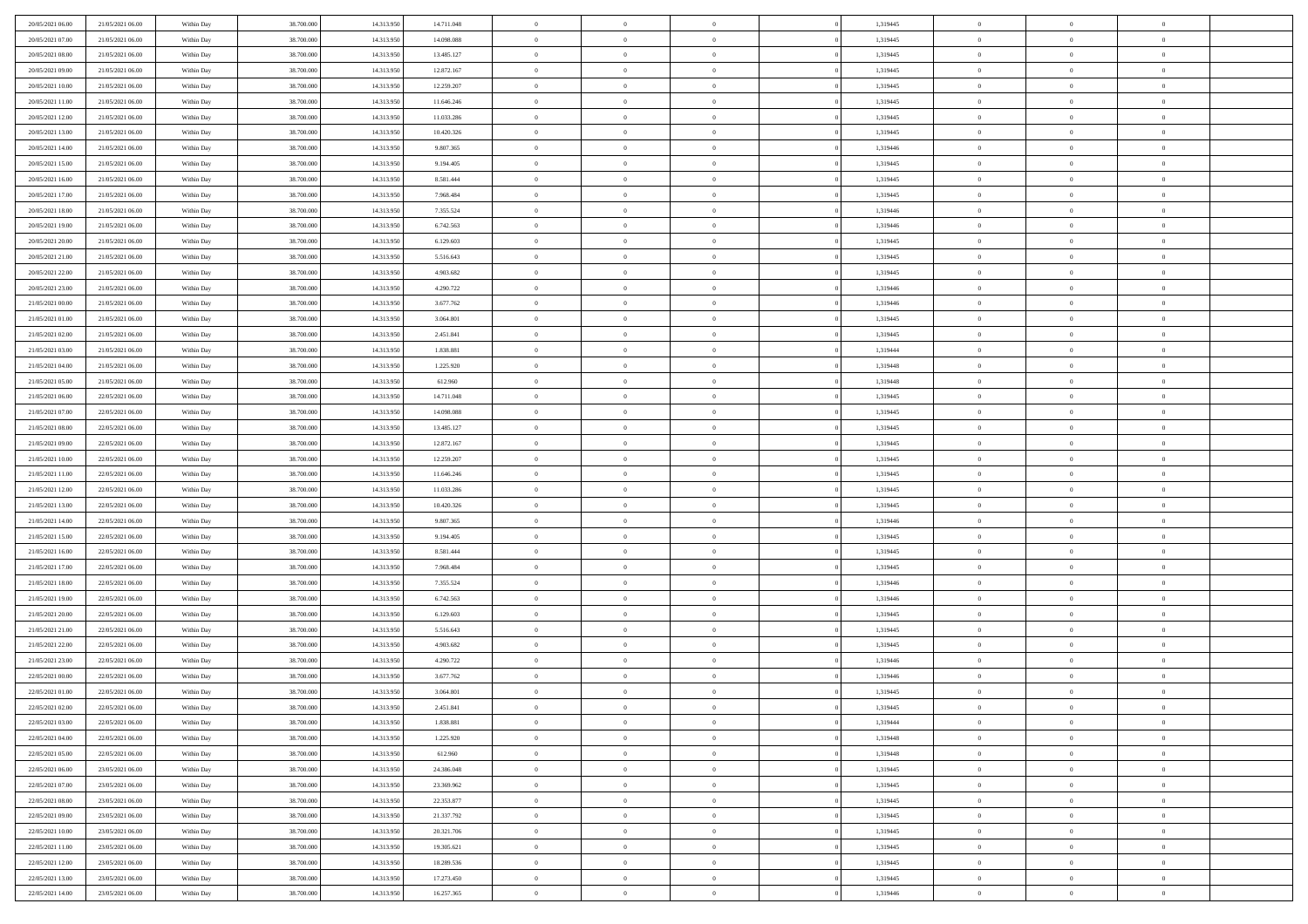| 22/05/2021 15:00 | 23/05/2021 06:00 | Within Day | 38,700,000 | 14.313.950 | 15.241.280 | $\overline{0}$ | $\overline{0}$ | $\Omega$       | 1,319445 | $\bf{0}$       | $\mathbf{0}$   | $\bf{0}$       |  |
|------------------|------------------|------------|------------|------------|------------|----------------|----------------|----------------|----------|----------------|----------------|----------------|--|
| 22/05/2021 16:00 | 23/05/2021 06:00 | Within Day | 38.700.000 | 14.313.950 | 14.225.194 | $\mathbf{0}$   | $\overline{0}$ | $\overline{0}$ | 1,319445 | $\overline{0}$ | $\overline{0}$ | $\overline{0}$ |  |
| 22/05/2021 17:00 | 23/05/2021 06:00 | Within Day | 38.700.000 | 14.313.950 | 13.209.109 | $\,$ 0         | $\overline{0}$ | $\bf{0}$       | 1,319445 | $\,$ 0         | $\overline{0}$ | $\,$ 0 $\,$    |  |
| 22/05/2021 18:00 | 23/05/2021 06:00 | Within Day | 38,700,000 | 14.313.950 | 12.193.024 | $\bf{0}$       | $\overline{0}$ | $\Omega$       | 1,319446 | $\bf{0}$       | $\mathbf{0}$   | $\theta$       |  |
| 22/05/2021 19:00 | 23/05/2021 06:00 | Within Day | 38.700.000 | 14.313.950 | 11.176.938 | $\bf{0}$       | $\overline{0}$ | $\overline{0}$ | 1,319446 | $\overline{0}$ | $\overline{0}$ | $\overline{0}$ |  |
| 22/05/2021 20:00 | 23/05/2021 06:00 | Within Day | 38.700.000 | 14.313.950 | 10.160.853 | $\bf{0}$       | $\overline{0}$ | $\bf{0}$       | 1,319445 | $\,$ 0         | $\overline{0}$ | $\,$ 0 $\,$    |  |
| 22/05/2021 21:00 | 23/05/2021 06:00 | Within Day | 38,700,000 | 14.313.950 | 9.144.768  | $\bf{0}$       | $\overline{0}$ | $\overline{0}$ | 1,319445 | $\bf{0}$       | $\overline{0}$ | $\theta$       |  |
| 22/05/2021 22:00 | 23/05/2021 06:00 | Within Day | 38.700.000 | 14.313.950 | 8.128.682  | $\overline{0}$ | $\overline{0}$ | $\overline{0}$ | 1,319445 | $\mathbf{0}$   | $\overline{0}$ | $\overline{0}$ |  |
| 22/05/2021 23:00 | 23/05/2021 06:00 | Within Day | 38.700.000 | 14.313.950 | 7.112.597  | $\bf{0}$       | $\overline{0}$ | $\bf{0}$       | 1,319446 | $\,$ 0         | $\overline{0}$ | $\,$ 0 $\,$    |  |
| 23/05/2021 00:00 | 23/05/2021 06:00 | Within Day | 38,700,000 | 14.313.950 | 6.096.512  | $\bf{0}$       | $\overline{0}$ | $\Omega$       | 1,319446 | $\theta$       | $\mathbf{0}$   | $\theta$       |  |
| 23/05/2021 01:00 | 23/05/2021 06:00 | Within Day | 38.700.000 | 14.313.950 | 5.080.426  | $\bf{0}$       | $\overline{0}$ | $\overline{0}$ | 1,319445 | $\mathbf{0}$   | $\overline{0}$ | $\overline{0}$ |  |
| 23/05/2021 02:00 | 23/05/2021 06:00 | Within Day | 38.700.000 | 14.313.950 | 4.064.341  | $\bf{0}$       | $\overline{0}$ | $\bf{0}$       | 1,319445 | $\,$ 0         | $\overline{0}$ | $\,$ 0 $\,$    |  |
| 23/05/2021 03:00 | 23/05/2021 06:00 | Within Day | 38,700,000 | 14.313.950 | 3.048.256  | $\bf{0}$       | $\overline{0}$ | $\Omega$       | 1,319444 | $\overline{0}$ | $\mathbf{0}$   | $\theta$       |  |
| 23/05/2021 04:00 | 23/05/2021 06:00 | Within Day | 38.700.000 | 14.313.950 | 2.032.170  | $\overline{0}$ | $\overline{0}$ | $\overline{0}$ | 1,319448 | $\mathbf{0}$   | $\overline{0}$ | $\overline{0}$ |  |
| 23/05/2021 05:00 | 23/05/2021 06:00 | Within Day | 38.700.000 | 14.313.950 | 1.016.085  | $\bf{0}$       | $\overline{0}$ | $\bf{0}$       | 1,319448 | $\,$ 0         | $\overline{0}$ | $\,$ 0 $\,$    |  |
| 23/05/2021 06:00 | 24/05/2021 06:00 | Within Day | 38,700,000 | 14.313.950 | 24.386.048 | $\bf{0}$       | $\overline{0}$ | $\overline{0}$ | 1,319445 | $\theta$       | $\mathbf{0}$   | $\bf{0}$       |  |
| 23/05/2021 07:00 | 24/05/2021 06:00 | Within Day | 38.700.000 | 14.313.950 | 23.369.962 | $\overline{0}$ | $\overline{0}$ | $\overline{0}$ | 1,319445 | $\mathbf{0}$   | $\overline{0}$ | $\overline{0}$ |  |
| 23/05/2021 08:00 | 24/05/2021 06:00 | Within Day | 38.700.000 | 14.313.950 | 22.353.877 | $\bf{0}$       | $\overline{0}$ | $\bf{0}$       | 1,319445 | $\,$ 0         | $\overline{0}$ | $\,$ 0 $\,$    |  |
| 23/05/2021 09:00 | 24/05/2021 06:00 | Within Day | 38,700,000 | 14.313.950 | 21.337.792 | $\bf{0}$       | $\overline{0}$ | $\Omega$       | 1,319445 | $\theta$       | $\mathbf{0}$   | $\theta$       |  |
| 23/05/2021 11:00 | 24/05/2021 06:00 | Within Day | 38.700.000 | 14.313.950 | 19.305.621 | $\overline{0}$ | $\overline{0}$ | $\overline{0}$ | 1,319445 | $\mathbf{0}$   | $\overline{0}$ | $\overline{0}$ |  |
| 23/05/2021 12:00 | 24/05/2021 06:00 | Within Day | 38.700.000 | 14.313.950 | 18.289.536 | $\bf{0}$       | $\overline{0}$ | $\bf{0}$       | 1,319445 | $\,$ 0         | $\overline{0}$ | $\,$ 0 $\,$    |  |
| 23/05/2021 13:00 | 24/05/2021 06:00 | Within Day | 38,700,000 | 14.313.950 | 17.273.450 | $\bf{0}$       | $\overline{0}$ | $\Omega$       | 1,319445 | $\bf{0}$       | $\mathbf{0}$   | $\theta$       |  |
| 23/05/2021 14:00 | 24/05/2021 06:00 | Within Day | 38.700.000 | 14.313.950 | 16.257.365 | $\overline{0}$ | $\overline{0}$ | $\overline{0}$ | 1,319446 | $\mathbf{0}$   | $\overline{0}$ | $\overline{0}$ |  |
| 23/05/2021 15:00 | 24/05/2021 06:00 | Within Day | 38.700.000 | 14.313.950 | 15.241.280 | $\bf{0}$       | $\overline{0}$ | $\bf{0}$       | 1,319445 | $\,$ 0         | $\overline{0}$ | $\,$ 0 $\,$    |  |
| 23/05/2021 16:00 | 24/05/2021 06:00 | Within Day | 38,700,000 | 14.313.950 | 14.225.194 | $\bf{0}$       | $\overline{0}$ | $\overline{0}$ | 1,319445 | $\bf{0}$       | $\overline{0}$ | $\bf{0}$       |  |
| 23/05/2021 17:00 | 24/05/2021 06:00 | Within Day | 38.700.000 | 14.313.950 | 13.209.109 | $\overline{0}$ | $\overline{0}$ | $\overline{0}$ | 1,319445 | $\mathbf{0}$   | $\overline{0}$ | $\overline{0}$ |  |
| 23/05/2021 18:00 | 24/05/2021 06:00 | Within Day | 38.700.000 | 14.313.950 | 12.193.024 | $\bf{0}$       | $\overline{0}$ | $\bf{0}$       | 1,319446 | $\,$ 0         | $\overline{0}$ | $\,$ 0 $\,$    |  |
| 23/05/2021 19:00 | 24/05/2021 06:00 | Within Day | 38,700,000 | 14.313.950 | 11.176.938 | $\bf{0}$       | $\overline{0}$ | $\Omega$       | 1,319446 | $\theta$       | $\mathbf{0}$   | $\theta$       |  |
| 23/05/2021 20:00 | 24/05/2021 06:00 | Within Day | 38.700.000 | 14.313.950 | 10.160.853 | $\overline{0}$ | $\overline{0}$ | $\overline{0}$ | 1,319445 | $\mathbf{0}$   | $\overline{0}$ | $\overline{0}$ |  |
| 23/05/2021 22:00 | 24/05/2021 06:00 | Within Day | 38.700.000 | 14.313.950 | 8.128.682  | $\bf{0}$       | $\overline{0}$ | $\bf{0}$       | 1,319445 | $\,$ 0         | $\overline{0}$ | $\,$ 0 $\,$    |  |
| 23/05/2021 23:00 | 24/05/2021 06:00 | Within Day | 38.700.000 | 14.313.950 | 7.112.597  | $\bf{0}$       | $\bf{0}$       | $\overline{0}$ | 1,319446 | $\bf{0}$       | $\overline{0}$ | $\,0\,$        |  |
| 24/05/2021 00:00 | 24/05/2021 06:00 | Within Day | 38.700.000 | 14.313.950 | 6.096.512  | $\overline{0}$ | $\overline{0}$ | $\overline{0}$ | 1,319446 | $\mathbf{0}$   | $\overline{0}$ | $\overline{0}$ |  |
| 24/05/2021 01:00 | 24/05/2021 06:00 | Within Day | 38.700.000 | 14.313.950 | 5.080.426  | $\bf{0}$       | $\overline{0}$ | $\bf{0}$       | 1,319445 | $\,$ 0         | $\overline{0}$ | $\,$ 0 $\,$    |  |
| 24/05/2021 02.00 | 24/05/2021 06:00 | Within Day | 38.700.000 | 14.313.950 | 4.064.341  | $\bf{0}$       | $\bf{0}$       | $\bf{0}$       | 1,319445 | $\bf{0}$       | $\overline{0}$ | $\,0\,$        |  |
| 24/05/2021 03:00 | 24/05/2021 06:00 | Within Day | 38.700.000 | 14.313.950 | 3.048.256  | $\overline{0}$ | $\overline{0}$ | $\overline{0}$ | 1,319444 | $\overline{0}$ | $\overline{0}$ | $\overline{0}$ |  |
| 24/05/2021 04:00 | 24/05/2021 06:00 | Within Day | 38.700.000 | 14.313.950 | 2.032.170  | $\bf{0}$       | $\overline{0}$ | $\bf{0}$       | 1,319448 | $\,$ 0         | $\overline{0}$ | $\,$ 0 $\,$    |  |
| 24/05/2021 05:00 | 24/05/2021 06:00 | Within Day | 38.700.000 | 14.313.950 | 1.016.085  | $\bf{0}$       | $\bf{0}$       | $\overline{0}$ | 1,319448 | $\bf{0}$       | $\overline{0}$ | $\,0\,$        |  |
| 24/05/2021 06:00 | 25/05/2021 06:00 | Within Day | 38.700.000 | 14.313.950 | 14.711.048 | $\overline{0}$ | $\overline{0}$ | $\overline{0}$ | 1,319445 | $\mathbf{0}$   | $\overline{0}$ | $\overline{0}$ |  |
| 24/05/2021 07:00 | 25/05/2021 06:00 | Within Day | 38.700.000 | 14.313.950 | 14.098.088 | $\bf{0}$       | $\overline{0}$ | $\bf{0}$       | 1,319445 | $\,$ 0         | $\overline{0}$ | $\,$ 0 $\,$    |  |
| 24/05/2021 08:00 | 25/05/2021 06:00 | Within Day | 38.700.000 | 14.313.950 | 13.485.127 | $\bf{0}$       | $\bf{0}$       | $\overline{0}$ | 1,319445 | $\bf{0}$       | $\overline{0}$ | $\,0\,$        |  |
| 24/05/2021 09:00 | 25/05/2021 06:00 | Within Day | 38.700.000 | 14.313.950 | 12.872.167 | $\overline{0}$ | $\overline{0}$ | $\overline{0}$ | 1,319445 | $\overline{0}$ | $\overline{0}$ | $\overline{0}$ |  |
| 24/05/2021 10:00 | 25/05/2021 06:00 | Within Day | 38.700.000 | 14.313.950 | 12.259.207 | $\bf{0}$       | $\overline{0}$ | $\bf{0}$       | 1,319445 | $\,$ 0         | $\overline{0}$ | $\,$ 0 $\,$    |  |
| 24/05/2021 11:00 | 25/05/2021 06:00 | Within Day | 38.700.000 | 14.313.950 | 11.646.246 | $\bf{0}$       | $\bf{0}$       | $\bf{0}$       | 1,319445 | $\bf{0}$       | $\overline{0}$ | $\,0\,$        |  |
| 24/05/2021 12:00 | 25/05/2021 06:00 | Within Day | 38.700.000 | 14.313.950 | 11.033.286 | $\mathbf{0}$   | $\overline{0}$ | $\overline{0}$ | 1,319445 | $\mathbf{0}$   | $\overline{0}$ | $\overline{0}$ |  |
| 24/05/2021 13:00 | 25/05/2021 06:00 | Within Day | 38.700.000 | 14.313.950 | 10.420.326 | $\bf{0}$       | $\overline{0}$ | $\theta$       | 1,319445 | $\overline{0}$ | $\theta$       | $\theta$       |  |
| 24/05/2021 14:00 | 25/05/2021 06:00 | Within Day | 38.700.000 | 14.313.950 | 9.807.365  | $\bf{0}$       | $\bf{0}$       | $\bf{0}$       | 1,319446 | $\bf{0}$       | $\overline{0}$ | $\bf{0}$       |  |
| 24/05/2021 15:00 | 25/05/2021 06:00 | Within Day | 38.700.000 | 14.313.950 | 9.194.405  | $\overline{0}$ | $\overline{0}$ | $\overline{0}$ | 1,319445 | $\overline{0}$ | $\bf{0}$       | $\overline{0}$ |  |
| 24/05/2021 16:00 | 25/05/2021 06:00 | Within Day | 38.700.000 | 14.313.950 | 8.581.444  | $\,$ 0 $\,$    | $\overline{0}$ | $\overline{0}$ | 1,319445 | $\mathbf{0}$   | $\,$ 0 $\,$    | $\,$ 0 $\,$    |  |
| 24/05/2021 17:00 | 25/05/2021 06:00 | Within Day | 38.700.000 | 14.313.950 | 7.968.484  | $\bf{0}$       | $\bf{0}$       | $\overline{0}$ | 1,319445 | $\bf{0}$       | $\overline{0}$ | $\bf{0}$       |  |
| 24/05/2021 18:00 | 25/05/2021 06:00 | Within Day | 38.700.000 | 14.313.950 | 7.355.524  | $\bf{0}$       | $\overline{0}$ | $\overline{0}$ | 1,319446 | $\overline{0}$ | $\overline{0}$ | $\overline{0}$ |  |
| 24/05/2021 19:00 | 25/05/2021 06:00 | Within Day | 38.700.000 | 14.313.950 | 6.742.563  | $\,$ 0 $\,$    | $\overline{0}$ | $\overline{0}$ | 1,319446 | $\,$ 0 $\,$    | $\overline{0}$ | $\,$ 0 $\,$    |  |
| 24/05/2021 20:00 | 25/05/2021 06:00 | Within Day | 38.700.000 | 14.313.950 | 6.129.603  | $\overline{0}$ | $\overline{0}$ | $\overline{0}$ | 1,319445 | $\bf{0}$       | $\overline{0}$ | $\overline{0}$ |  |
| 24/05/2021 21:00 | 25/05/2021 06:00 | Within Day | 38.700.000 | 14.313.950 | 5.516.643  | $\overline{0}$ | $\overline{0}$ | $\overline{0}$ | 1,319445 | $\overline{0}$ | $\bf{0}$       | $\overline{0}$ |  |
| 24/05/2021 22.00 | 25/05/2021 06:00 | Within Day | 38.700.000 | 14.313.950 | 4.903.682  | $\,$ 0 $\,$    | $\overline{0}$ | $\overline{0}$ | 1,319445 | $\mathbf{0}$   | $\,$ 0 $\,$    | $\,$ 0 $\,$    |  |
| 24/05/2021 23:00 | 25/05/2021 06:00 | Within Day | 38.700.000 | 14.313.950 | 4.290.722  | $\bf{0}$       | $\bf{0}$       | $\overline{0}$ | 1,319446 | $\mathbf{0}$   | $\overline{0}$ | $\bf{0}$       |  |
| 25/05/2021 00:00 | 25/05/2021 06:00 | Within Day | 38.700.000 | 14.313.950 | 3.677.762  | $\bf{0}$       | $\overline{0}$ | $\overline{0}$ | 1,319446 | $\mathbf{0}$   | $\bf{0}$       | $\overline{0}$ |  |
| 25/05/2021 01:00 | 25/05/2021 06:00 | Within Day | 38.700.000 | 14.313.950 | 3.064.801  | $\,0\,$        | $\overline{0}$ | $\overline{0}$ | 1,319445 | $\,$ 0         | $\overline{0}$ | $\,$ 0 $\,$    |  |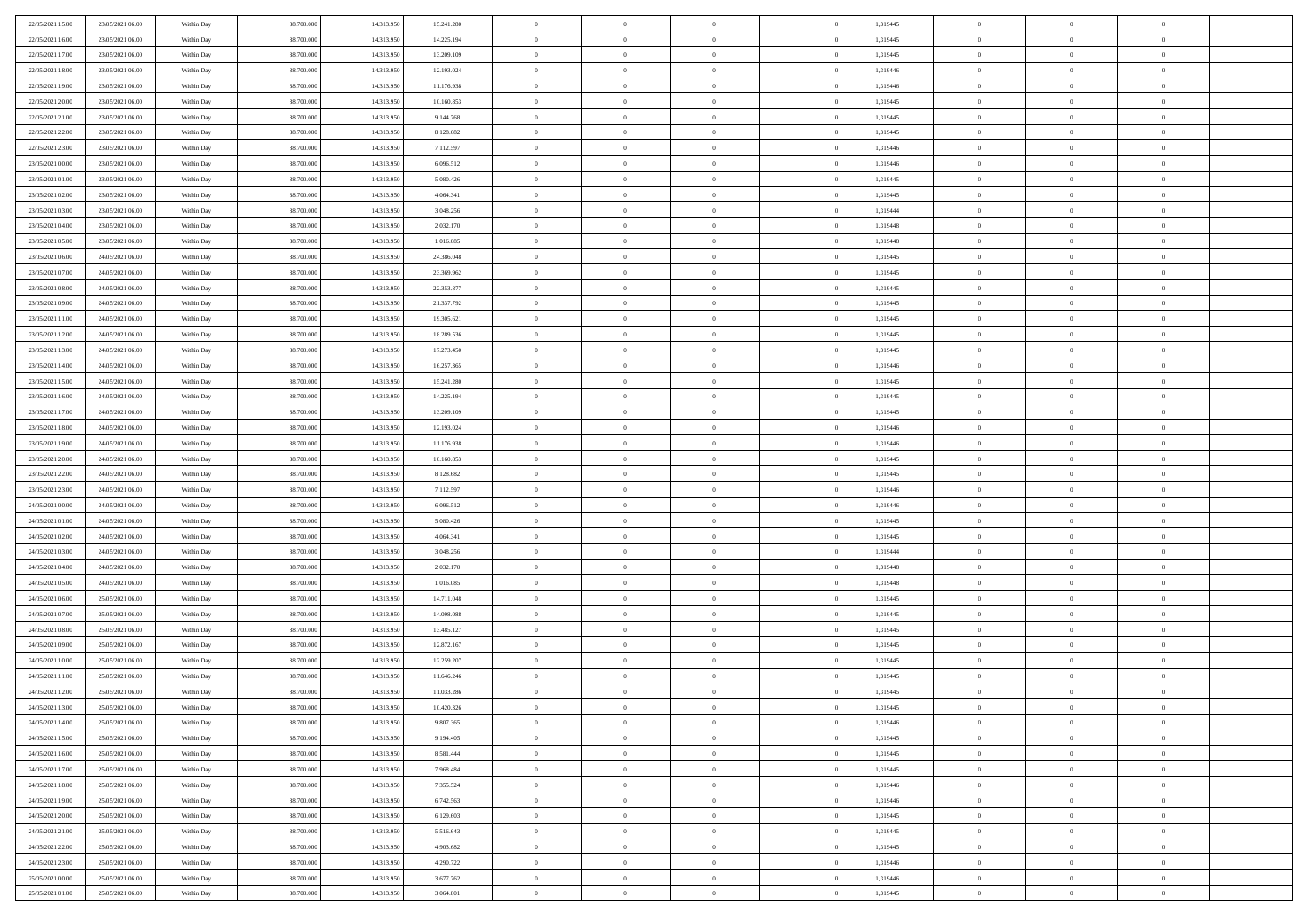| 25/05/2021 02:00 | 25/05/2021 06:00 | Within Day | 38,700,000 | 14.313.950 | 2.451.841  | $\overline{0}$ | $\overline{0}$ | $\Omega$       | 1,319445 | $\bf{0}$       | $\mathbf{0}$   | $\bf{0}$       |  |
|------------------|------------------|------------|------------|------------|------------|----------------|----------------|----------------|----------|----------------|----------------|----------------|--|
| 25/05/2021 03:00 | 25/05/2021 06:00 | Within Dav | 38.700.000 | 14.313.950 | 1.838.881  | $\mathbf{0}$   | $\overline{0}$ | $\overline{0}$ | 1,319444 | $\overline{0}$ | $\overline{0}$ | $\overline{0}$ |  |
| 25/05/2021 04:00 | 25/05/2021 06:00 | Within Day | 38.700.000 | 14.313.950 | 1.225.920  | $\,$ 0         | $\overline{0}$ | $\bf{0}$       | 1,319448 | $\,$ 0         | $\overline{0}$ | $\,$ 0 $\,$    |  |
| 25/05/2021 05:00 | 25/05/2021 06:00 | Within Day | 38,700,000 | 14.313.950 | 612.960    | $\bf{0}$       | $\overline{0}$ | $\Omega$       | 1,319448 | $\bf{0}$       | $\mathbf{0}$   | $\theta$       |  |
| 25/05/2021 06:00 | 26/05/2021 06:00 | Within Day | 38.700.000 | 14.313.950 | 14.711.048 | $\bf{0}$       | $\overline{0}$ | $\overline{0}$ | 1,319445 | $\overline{0}$ | $\overline{0}$ | $\overline{0}$ |  |
| 25/05/2021 07:00 | 26/05/2021 06:00 | Within Day | 38.700.000 | 14.313.950 | 14.098.088 | $\bf{0}$       | $\overline{0}$ | $\bf{0}$       | 1,319445 | $\,$ 0         | $\overline{0}$ | $\,$ 0 $\,$    |  |
| 25/05/2021 08:00 | 26/05/2021 06:00 | Within Day | 38,700,000 | 14.313.950 | 13.485.127 | $\bf{0}$       | $\overline{0}$ | $\overline{0}$ | 1,319445 | $\theta$       | $\overline{0}$ | $\theta$       |  |
| 25/05/2021 09:00 | 26/05/2021 06:00 | Within Day | 38.700.000 | 14.313.950 | 12.872.167 | $\overline{0}$ | $\overline{0}$ | $\overline{0}$ | 1,319445 | $\mathbf{0}$   | $\overline{0}$ | $\overline{0}$ |  |
| 25/05/2021 10:00 | 26/05/2021 06:00 | Within Day | 38.700.000 | 14.313.950 | 12.259.207 | $\bf{0}$       | $\overline{0}$ | $\bf{0}$       | 1,319445 | $\,$ 0         | $\overline{0}$ | $\,$ 0 $\,$    |  |
| 25/05/2021 11:00 | 26/05/2021 06:00 | Within Day | 38,700,000 | 14.313.950 | 11.646.246 | $\bf{0}$       | $\overline{0}$ | $\Omega$       | 1,319445 | $\theta$       | $\mathbf{0}$   | $\theta$       |  |
| 25/05/2021 12:00 | 26/05/2021 06:00 | Within Day | 38.700.000 | 14.313.950 | 11.033.286 | $\overline{0}$ | $\overline{0}$ | $\overline{0}$ | 1,319445 | $\mathbf{0}$   | $\overline{0}$ | $\overline{0}$ |  |
| 25/05/2021 13:00 | 26/05/2021 06:00 | Within Day | 38.700.000 | 14.313.950 | 10.420.326 | $\bf{0}$       | $\overline{0}$ | $\bf{0}$       | 1,319445 | $\,$ 0         | $\overline{0}$ | $\,$ 0 $\,$    |  |
| 25/05/2021 14:00 | 26/05/2021 06:00 | Within Day | 38,700,000 | 14.313.950 | 9.807.365  | $\bf{0}$       | $\overline{0}$ | $\Omega$       | 1,319446 | $\bf{0}$       | $\mathbf{0}$   | $\theta$       |  |
| 25/05/2021 15:00 | 26/05/2021 06:00 | Within Day | 38.700.000 | 14.313.950 | 9.194.405  | $\overline{0}$ | $\overline{0}$ | $\overline{0}$ | 1,319445 | $\mathbf{0}$   | $\overline{0}$ | $\overline{0}$ |  |
| 25/05/2021 16:00 | 26/05/2021 06:00 | Within Day | 38.700.000 | 14.313.950 | 8.581.444  | $\bf{0}$       | $\overline{0}$ | $\bf{0}$       | 1,319445 | $\,$ 0         | $\overline{0}$ | $\,$ 0 $\,$    |  |
| 25/05/2021 17:00 | 26/05/2021 06:00 | Within Day | 38,700,000 | 14.313.950 | 7.968.484  | $\bf{0}$       | $\overline{0}$ | $\overline{0}$ | 1,319445 | $\theta$       | $\mathbf{0}$   | $\bf{0}$       |  |
| 25/05/2021 18:00 | 26/05/2021 06:00 | Within Day | 38.700.000 | 14.313.950 | 7.355.524  | $\overline{0}$ | $\overline{0}$ | $\overline{0}$ | 1,319446 | $\mathbf{0}$   | $\overline{0}$ | $\overline{0}$ |  |
| 25/05/2021 19:00 | 26/05/2021 06:00 | Within Day | 38.700.000 | 14.313.950 | 6.742.563  | $\bf{0}$       | $\overline{0}$ | $\bf{0}$       | 1,319446 | $\,$ 0         | $\overline{0}$ | $\,$ 0 $\,$    |  |
| 25/05/2021 20:00 | 26/05/2021 06:00 | Within Day | 38,700,000 | 14.313.950 | 6.129.603  | $\bf{0}$       | $\overline{0}$ | $\Omega$       | 1,319445 | $\theta$       | $\mathbf{0}$   | $\theta$       |  |
| 25/05/2021 21:00 | 26/05/2021 06:00 | Within Day | 38.700.000 | 14.313.950 | 5.516.643  | $\overline{0}$ | $\overline{0}$ | $\overline{0}$ | 1,319445 | $\mathbf{0}$   | $\overline{0}$ | $\overline{0}$ |  |
| 25/05/2021 22:00 | 26/05/2021 06:00 | Within Day | 38.700.000 | 14.313.950 | 4.903.682  | $\bf{0}$       | $\overline{0}$ | $\bf{0}$       | 1,319445 | $\,$ 0         | $\overline{0}$ | $\,$ 0 $\,$    |  |
| 25/05/2021 23.00 | 26/05/2021 06:00 | Within Day | 38,700,000 | 14.313.950 | 4.290.722  | $\bf{0}$       | $\overline{0}$ | $\Omega$       | 1,319446 | $\bf{0}$       | $\mathbf{0}$   | $\theta$       |  |
| 26/05/2021 00:00 | 26/05/2021 06:00 | Within Day | 38.700.000 | 14.313.950 | 3.677.762  | $\overline{0}$ | $\overline{0}$ | $\overline{0}$ | 1,319446 | $\mathbf{0}$   | $\overline{0}$ | $\overline{0}$ |  |
| 26/05/2021 01:00 | 26/05/2021 06:00 | Within Day | 38.700.000 | 14.313.950 | 3.064.801  | $\bf{0}$       | $\overline{0}$ | $\bf{0}$       | 1,319445 | $\,$ 0         | $\overline{0}$ | $\,$ 0 $\,$    |  |
| 26/05/2021 02:00 | 26/05/2021 06:00 | Within Day | 38,700,000 | 14.313.950 | 2.451.841  | $\bf{0}$       | $\overline{0}$ | $\overline{0}$ | 1,319445 | $\bf{0}$       | $\overline{0}$ | $\bf{0}$       |  |
| 26/05/2021 03:00 | 26/05/2021 06:00 | Within Day | 38.700.000 | 14.313.950 | 1.838.881  | $\overline{0}$ | $\overline{0}$ | $\overline{0}$ | 1,319444 | $\mathbf{0}$   | $\overline{0}$ | $\overline{0}$ |  |
| 26/05/2021 04:00 | 26/05/2021 06:00 | Within Day | 38.700.000 | 14.313.950 | 1.225.920  | $\bf{0}$       | $\overline{0}$ | $\bf{0}$       | 1,319448 | $\,$ 0         | $\overline{0}$ | $\,$ 0 $\,$    |  |
| 26/05/2021 05:00 | 26/05/2021 06:00 | Within Day | 38,700,000 | 14.313.950 | 612.960    | $\bf{0}$       | $\overline{0}$ | $\Omega$       | 1,319448 | $\theta$       | $\mathbf{0}$   | $\theta$       |  |
| 26/05/2021 06:00 | 27/05/2021 06:00 | Within Day | 38.700.000 | 14.313.950 | 14.711.048 | $\overline{0}$ | $\overline{0}$ | $\overline{0}$ | 1,319445 | $\mathbf{0}$   | $\overline{0}$ | $\overline{0}$ |  |
| 26/05/2021 07:00 | 27/05/2021 06:00 | Within Day | 38.700.000 | 14.313.950 | 14.098.088 | $\bf{0}$       | $\overline{0}$ | $\bf{0}$       | 1,319445 | $\,$ 0         | $\overline{0}$ | $\,$ 0 $\,$    |  |
| 26/05/2021 08:00 | 27/05/2021 06:00 | Within Day | 38.700.000 | 14.313.950 | 13.485.127 | $\bf{0}$       | $\bf{0}$       | $\overline{0}$ | 1,319445 | $\bf{0}$       | $\overline{0}$ | $\,0\,$        |  |
| 26/05/2021 09:00 | 27/05/2021 06:00 | Within Dav | 38.700.000 | 14.313.950 | 12.872.167 | $\overline{0}$ | $\overline{0}$ | $\overline{0}$ | 1,319445 | $\mathbf{0}$   | $\overline{0}$ | $\overline{0}$ |  |
| 26/05/2021 10:00 | 27/05/2021 06:00 | Within Day | 38.700.000 | 14.313.950 | 12.259.207 | $\bf{0}$       | $\overline{0}$ | $\bf{0}$       | 1,319445 | $\,$ 0         | $\overline{0}$ | $\,$ 0 $\,$    |  |
| 26/05/2021 11:00 | 27/05/2021 06:00 | Within Day | 38.700.000 | 14.313.950 | 11.646.246 | $\bf{0}$       | $\overline{0}$ | $\bf{0}$       | 1,319445 | $\bf{0}$       | $\overline{0}$ | $\,0\,$        |  |
| 26/05/2021 12:00 | 27/05/2021 06:00 | Within Day | 38.700.000 | 14.313.950 | 11.033.286 | $\overline{0}$ | $\overline{0}$ | $\overline{0}$ | 1,319445 | $\overline{0}$ | $\overline{0}$ | $\overline{0}$ |  |
| 26/05/2021 13:00 | 27/05/2021 06:00 | Within Day | 38.700.000 | 14.313.950 | 10.420.326 | $\bf{0}$       | $\overline{0}$ | $\bf{0}$       | 1,319445 | $\,$ 0         | $\overline{0}$ | $\,$ 0 $\,$    |  |
| 26/05/2021 14:00 | 27/05/2021 06:00 | Within Day | 38.700.000 | 14.313.950 | 9.807.365  | $\bf{0}$       | $\overline{0}$ | $\overline{0}$ | 1,319446 | $\bf{0}$       | $\overline{0}$ | $\,0\,$        |  |
| 26/05/2021 15:00 | 27/05/2021 06:00 | Within Day | 38.700.000 | 14.313.950 | 9.194.405  | $\overline{0}$ | $\overline{0}$ | $\overline{0}$ | 1,319445 | $\mathbf{0}$   | $\overline{0}$ | $\overline{0}$ |  |
| 26/05/2021 16:00 | 27/05/2021 06:00 | Within Day | 38.700.000 | 14.313.950 | 8.581.444  | $\bf{0}$       | $\overline{0}$ | $\bf{0}$       | 1,319445 | $\,$ 0         | $\overline{0}$ | $\,$ 0 $\,$    |  |
| 26/05/2021 17:00 | 27/05/2021 06:00 | Within Day | 38.700.000 | 14.313.950 | 7.968.484  | $\bf{0}$       | $\overline{0}$ | $\overline{0}$ | 1,319445 | $\bf{0}$       | $\overline{0}$ | $\,0\,$        |  |
| 26/05/2021 18:00 | 27/05/2021 06:00 | Within Day | 38.700.000 | 14.313.950 | 7.355.524  | $\overline{0}$ | $\overline{0}$ | $\overline{0}$ | 1,319446 | $\overline{0}$ | $\overline{0}$ | $\overline{0}$ |  |
| 26/05/2021 19:00 | 27/05/2021 06:00 | Within Day | 38.700.000 | 14.313.950 | 6.742.563  | $\bf{0}$       | $\overline{0}$ | $\bf{0}$       | 1,319446 | $\,$ 0         | $\overline{0}$ | $\,$ 0 $\,$    |  |
| 26/05/2021 20:00 | 27/05/2021 06:00 | Within Day | 38.700.000 | 14.313.950 | 6.129.603  | $\bf{0}$       | $\overline{0}$ | $\bf{0}$       | 1,319445 | $\bf{0}$       | $\overline{0}$ | $\,0\,$        |  |
| 26/05/2021 21:00 | 27/05/2021 06:00 | Within Dav | 38.700.000 | 14.313.950 | 5.516.643  | $\mathbf{0}$   | $\overline{0}$ | $\overline{0}$ | 1,319445 | $\mathbf{0}$   | $\overline{0}$ | $\overline{0}$ |  |
| 26/05/2021 22:00 | 27/05/2021 06:00 | Within Day | 38.700.000 | 14.313.950 | 4.903.682  | $\bf{0}$       | $\overline{0}$ | $\overline{0}$ | 1,319445 | $\overline{0}$ | $\theta$       | $\theta$       |  |
| 26/05/2021 23:00 | 27/05/2021 06:00 | Within Day | 38.700.000 | 14.313.950 | 4.290.722  | $\bf{0}$       | $\overline{0}$ | $\bf{0}$       | 1,319446 | $\bf{0}$       | $\overline{0}$ | $\bf{0}$       |  |
| 27/05/2021 00:00 | 27/05/2021 06:00 | Within Day | 38.700.000 | 14.313.950 | 3.677.762  | $\overline{0}$ | $\overline{0}$ | $\overline{0}$ | 1,319446 | $\overline{0}$ | $\bf{0}$       | $\overline{0}$ |  |
| 27/05/2021 01:00 | 27/05/2021 06:00 | Within Day | 38.700.000 | 14.313.950 | 3.064.801  | $\,$ 0 $\,$    | $\overline{0}$ | $\overline{0}$ | 1,319445 | $\mathbf{0}$   | $\,$ 0 $\,$    | $\,$ 0 $\,$    |  |
| 27/05/2021 02:00 | 27/05/2021 06:00 | Within Day | 38.700.000 | 14.313.950 | 2.451.841  | $\bf{0}$       | $\overline{0}$ | $\overline{0}$ | 1,319445 | $\bf{0}$       | $\overline{0}$ | $\bf{0}$       |  |
| 27/05/2021 03:00 | 27/05/2021 06:00 | Within Day | 38.700.000 | 14.313.950 | 1.838.881  | $\bf{0}$       | $\overline{0}$ | $\overline{0}$ | 1,319444 | $\overline{0}$ | $\overline{0}$ | $\overline{0}$ |  |
| 27/05/2021 04:00 | 27/05/2021 06:00 | Within Day | 38.700.000 | 14.313.950 | 1.225.920  | $\,$ 0 $\,$    | $\overline{0}$ | $\overline{0}$ | 1,319448 | $\,$ 0 $\,$    | $\overline{0}$ | $\,$ 0 $\,$    |  |
| 27/05/2021 05:00 | 27/05/2021 06:00 | Within Day | 38.700.000 | 14.313.950 | 612.960    | $\bf{0}$       | $\overline{0}$ | $\overline{0}$ | 1,319448 | $\bf{0}$       | $\overline{0}$ | $\overline{0}$ |  |
| 27/05/2021 06:00 | 28/05/2021 06:00 | Within Day | 38.700.000 | 14.313.950 | 14.711.048 | $\overline{0}$ | $\overline{0}$ | $\overline{0}$ | 1,319445 | $\overline{0}$ | $\bf{0}$       | $\overline{0}$ |  |
| 27/05/2021 07:00 | 28/05/2021 06:00 | Within Day | 38.700.000 | 14.313.950 | 14.098.088 | $\,$ 0 $\,$    | $\overline{0}$ | $\overline{0}$ | 1,319445 | $\,$ 0 $\,$    | $\,$ 0 $\,$    | $\,$ 0 $\,$    |  |
| 27/05/2021 08:00 | 28/05/2021 06:00 | Within Day | 38.700.000 | 14.313.950 | 13.485.127 | $\bf{0}$       | $\overline{0}$ | $\overline{0}$ | 1,319445 | $\mathbf{0}$   | $\overline{0}$ | $\bf{0}$       |  |
| 27/05/2021 09:00 | 28/05/2021 06:00 | Within Day | 38.700.000 | 14.313.950 | 12.872.167 | $\bf{0}$       | $\overline{0}$ | $\overline{0}$ | 1,319445 | $\mathbf{0}$   | $\bf{0}$       | $\overline{0}$ |  |
| 27/05/2021 10:00 | 28/05/2021 06:00 | Within Day | 38.700.000 | 14.313.950 | 12.259.207 | $\,0\,$        | $\overline{0}$ | $\overline{0}$ | 1,319445 | $\,$ 0         | $\overline{0}$ | $\,$ 0 $\,$    |  |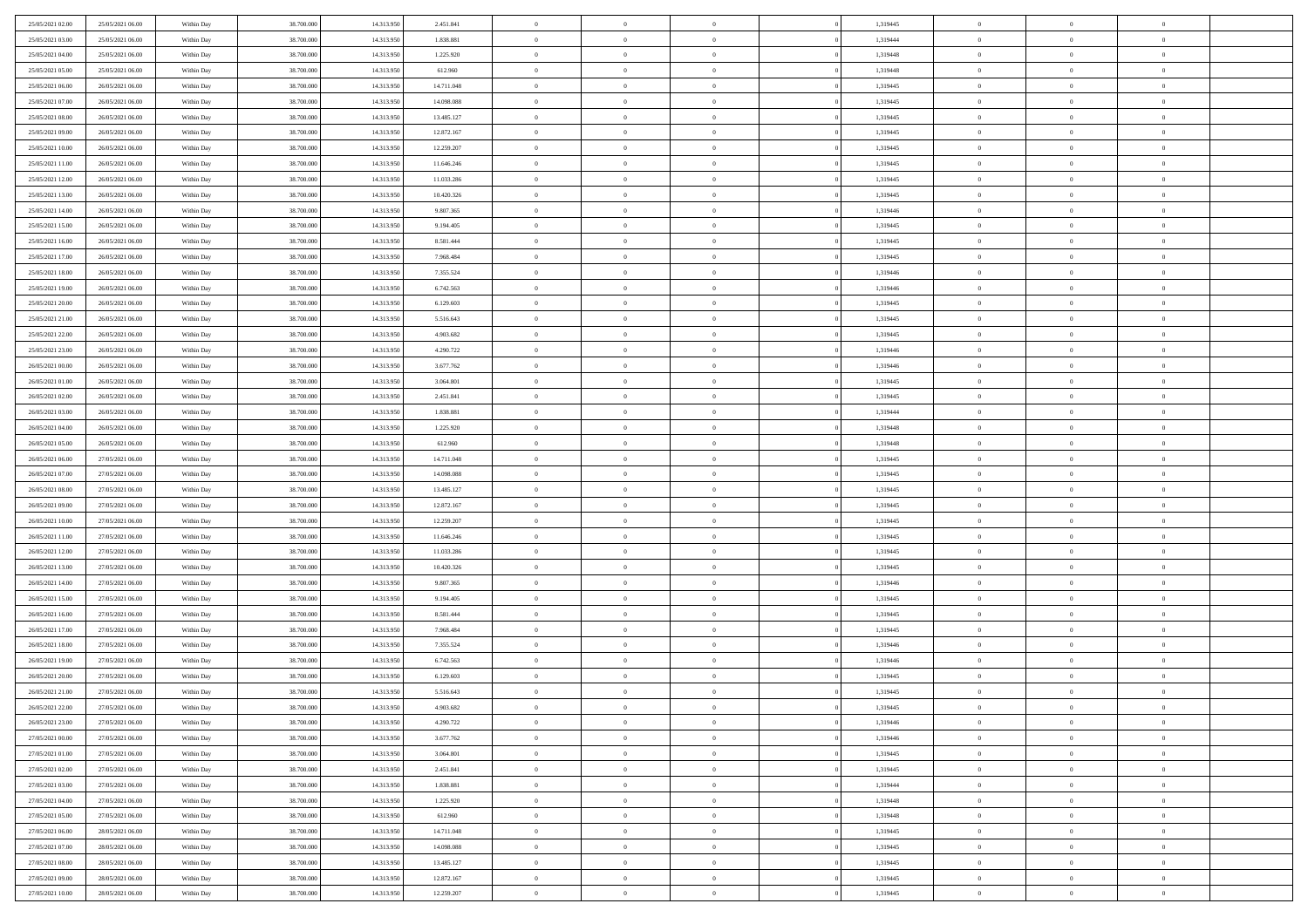| 27/05/2021 11:00 | 28/05/2021 06:00 | Within Day | 38,700,000 | 14.313.950 | 11.646.246 | $\overline{0}$ | $\overline{0}$ | $\Omega$       | 1,319445 | $\bf{0}$       | $\mathbf{0}$   | $\bf{0}$       |  |
|------------------|------------------|------------|------------|------------|------------|----------------|----------------|----------------|----------|----------------|----------------|----------------|--|
| 27/05/2021 12:00 | 28/05/2021 06:00 | Within Dav | 38.700.000 | 14.313.950 | 11.033.286 | $\mathbf{0}$   | $\overline{0}$ | $\overline{0}$ | 1,319445 | $\overline{0}$ | $\overline{0}$ | $\overline{0}$ |  |
| 27/05/2021 13:00 | 28/05/2021 06:00 | Within Day | 38.700.000 | 14.313.950 | 10.420.326 | $\,$ 0         | $\overline{0}$ | $\bf{0}$       | 1,319445 | $\,$ 0         | $\overline{0}$ | $\,$ 0 $\,$    |  |
| 27/05/2021 14:00 | 28/05/2021 06:00 | Within Day | 38,700,000 | 14.313.950 | 9.807.365  | $\bf{0}$       | $\overline{0}$ | $\Omega$       | 1,319446 | $\bf{0}$       | $\mathbf{0}$   | $\theta$       |  |
| 27/05/2021 15:00 | 28/05/2021 06:00 | Within Day | 38.700.000 | 14.313.950 | 9.194.405  | $\bf{0}$       | $\overline{0}$ | $\overline{0}$ | 1,319445 | $\overline{0}$ | $\overline{0}$ | $\overline{0}$ |  |
| 27/05/2021 16:00 | 28/05/2021 06:00 | Within Day | 38.700.000 | 14.313.950 | 8.581.444  | $\bf{0}$       | $\overline{0}$ | $\bf{0}$       | 1,319445 | $\,$ 0         | $\overline{0}$ | $\,$ 0 $\,$    |  |
| 27/05/2021 17:00 | 28/05/2021 06:00 | Within Day | 38,700,000 | 14.313.950 | 7.968.484  | $\bf{0}$       | $\overline{0}$ | $\overline{0}$ | 1,319445 | $\theta$       | $\overline{0}$ | $\theta$       |  |
| 27/05/2021 18:00 | 28/05/2021 06:00 | Within Day | 38.700.000 | 14.313.950 | 7.355.524  | $\overline{0}$ | $\overline{0}$ | $\overline{0}$ | 1,319446 | $\mathbf{0}$   | $\overline{0}$ | $\overline{0}$ |  |
| 27/05/2021 19:00 | 28/05/2021 06:00 | Within Day | 38.700.000 | 14.313.950 | 6.742.563  | $\bf{0}$       | $\overline{0}$ | $\bf{0}$       | 1,319446 | $\,$ 0         | $\overline{0}$ | $\,$ 0 $\,$    |  |
| 27/05/2021 20:00 | 28/05/2021 06:00 | Within Day | 38,700,000 | 14.313.950 | 6.129.603  | $\bf{0}$       | $\overline{0}$ | $\Omega$       | 1,319445 | $\theta$       | $\mathbf{0}$   | $\theta$       |  |
| 27/05/2021 21:00 | 28/05/2021 06:00 | Within Day | 38.700.000 | 14.313.950 | 5.516.643  | $\overline{0}$ | $\overline{0}$ | $\overline{0}$ | 1,319445 | $\mathbf{0}$   | $\overline{0}$ | $\overline{0}$ |  |
| 27/05/2021 22:00 | 28/05/2021 06:00 | Within Day | 38.700.000 | 14.313.950 | 4.903.682  | $\bf{0}$       | $\overline{0}$ | $\bf{0}$       | 1,319445 | $\,$ 0         | $\overline{0}$ | $\,$ 0 $\,$    |  |
| 27/05/2021 23:00 | 28/05/2021 06:00 | Within Day | 38,700,000 | 14.313.950 | 4.290.722  | $\bf{0}$       | $\overline{0}$ | $\Omega$       | 1,319446 | $\bf{0}$       | $\mathbf{0}$   | $\theta$       |  |
| 28/05/2021 00:00 | 28/05/2021 06:00 | Within Day | 38.700.000 | 14.313.950 | 3.677.762  | $\overline{0}$ | $\overline{0}$ | $\overline{0}$ | 1,319446 | $\mathbf{0}$   | $\overline{0}$ | $\overline{0}$ |  |
| 28/05/2021 01:00 | 28/05/2021 06:00 | Within Day | 38.700.000 | 14.313.950 | 3.064.801  | $\bf{0}$       | $\overline{0}$ | $\bf{0}$       | 1,319445 | $\,$ 0         | $\overline{0}$ | $\,$ 0 $\,$    |  |
| 28/05/2021 02:00 | 28/05/2021 06:00 | Within Day | 38,700,000 | 14.313.950 | 2.451.841  | $\bf{0}$       | $\overline{0}$ | $\overline{0}$ | 1,319445 | $\theta$       | $\mathbf{0}$   | $\bf{0}$       |  |
| 28/05/2021 03:00 | 28/05/2021 06:00 | Within Day | 38.700.000 | 14.313.950 | 1.838.881  | $\overline{0}$ | $\overline{0}$ | $\overline{0}$ | 1,319444 | $\mathbf{0}$   | $\overline{0}$ | $\overline{0}$ |  |
| 28/05/2021 04:00 | 28/05/2021 06:00 | Within Day | 38.700.000 | 14.313.950 | 1.225.920  | $\bf{0}$       | $\overline{0}$ | $\bf{0}$       | 1,319448 | $\,$ 0         | $\overline{0}$ | $\,$ 0 $\,$    |  |
| 28/05/2021 05:00 | 28/05/2021 06:00 | Within Day | 38,700,000 | 14.313.950 | 612.960    | $\bf{0}$       | $\overline{0}$ | $\Omega$       | 1,319448 | $\theta$       | $\mathbf{0}$   | $\theta$       |  |
| 28/05/2021 06:00 | 29/05/2021 06:00 | Within Day | 38.700.000 | 14.313.950 | 14.711.048 | $\overline{0}$ | $\overline{0}$ | $\overline{0}$ | 1,319445 | $\mathbf{0}$   | $\overline{0}$ | $\overline{0}$ |  |
| 28/05/2021 07:00 | 29/05/2021 06:00 | Within Day | 38.700.000 | 14.313.950 | 14.098.088 | $\bf{0}$       | $\overline{0}$ | $\bf{0}$       | 1,319445 | $\,$ 0         | $\overline{0}$ | $\,$ 0 $\,$    |  |
| 28/05/2021 08:00 | 29/05/2021 06:00 | Within Day | 38,700,000 | 14.313.950 | 13.485.127 | $\bf{0}$       | $\overline{0}$ | $\Omega$       | 1,319445 | $\bf{0}$       | $\mathbf{0}$   | $\theta$       |  |
| 28/05/2021 09:00 | 29/05/2021 06:00 | Within Day | 38.700.000 | 14.313.950 | 12.872.167 | $\overline{0}$ | $\overline{0}$ | $\overline{0}$ | 1,319445 | $\mathbf{0}$   | $\overline{0}$ | $\overline{0}$ |  |
| 28/05/2021 10:00 | 29/05/2021 06:00 | Within Day | 38.700.000 | 14.313.950 | 12.259.207 | $\bf{0}$       | $\overline{0}$ | $\bf{0}$       | 1,319445 | $\,$ 0         | $\overline{0}$ | $\,$ 0 $\,$    |  |
| 28/05/2021 11:00 | 29/05/2021 06:00 | Within Day | 38,700,000 | 14.313.950 | 11.646.246 | $\bf{0}$       | $\overline{0}$ | $\overline{0}$ | 1,319445 | $\bf{0}$       | $\overline{0}$ | $\bf{0}$       |  |
| 28/05/2021 12:00 | 29/05/2021 06:00 | Within Day | 38.700.000 | 14.313.950 | 11.033.286 | $\overline{0}$ | $\overline{0}$ | $\overline{0}$ | 1,319445 | $\mathbf{0}$   | $\overline{0}$ | $\overline{0}$ |  |
| 28/05/2021 13:00 | 29/05/2021 06:00 | Within Day | 38.700.000 | 14.313.950 | 10.420.326 | $\bf{0}$       | $\overline{0}$ | $\bf{0}$       | 1,319445 | $\,$ 0         | $\overline{0}$ | $\,$ 0 $\,$    |  |
| 28/05/2021 14:00 | 29/05/2021 06:00 | Within Day | 38,700,000 | 14.313.950 | 9.807.365  | $\bf{0}$       | $\overline{0}$ | $\Omega$       | 1,319446 | $\theta$       | $\mathbf{0}$   | $\theta$       |  |
| 28/05/2021 15:00 | 29/05/2021 06:00 | Within Day | 38.700.000 | 14.313.950 | 9.194.405  | $\overline{0}$ | $\overline{0}$ | $\overline{0}$ | 1,319445 | $\mathbf{0}$   | $\overline{0}$ | $\overline{0}$ |  |
| 28/05/2021 16:00 | 29/05/2021 06:00 | Within Day | 38.700.000 | 14.313.950 | 8.581.444  | $\bf{0}$       | $\overline{0}$ | $\bf{0}$       | 1,319445 | $\,$ 0         | $\overline{0}$ | $\,$ 0 $\,$    |  |
| 28/05/2021 17:00 | 29/05/2021 06:00 | Within Day | 38.700.000 | 14.313.950 | 7.968.484  | $\bf{0}$       | $\bf{0}$       | $\overline{0}$ | 1,319445 | $\bf{0}$       | $\overline{0}$ | $\,0\,$        |  |
| 28/05/2021 18:00 | 29/05/2021 06:00 | Within Day | 38.700.000 | 14.313.950 | 7.355.524  | $\overline{0}$ | $\overline{0}$ | $\overline{0}$ | 1,319446 | $\mathbf{0}$   | $\overline{0}$ | $\overline{0}$ |  |
| 28/05/2021 19:00 | 29/05/2021 06:00 | Within Day | 38.700.000 | 14.313.950 | 6.742.563  | $\bf{0}$       | $\overline{0}$ | $\bf{0}$       | 1,319446 | $\,$ 0         | $\overline{0}$ | $\,$ 0 $\,$    |  |
| 28/05/2021 20:00 | 29/05/2021 06:00 | Within Day | 38.700.000 | 14.313.950 | 6.129.603  | $\bf{0}$       | $\overline{0}$ | $\bf{0}$       | 1,319445 | $\bf{0}$       | $\overline{0}$ | $\,0\,$        |  |
| 28/05/2021 21:00 | 29/05/2021 06:00 | Within Day | 38.700.000 | 14.313.950 | 5.516.643  | $\overline{0}$ | $\overline{0}$ | $\overline{0}$ | 1,319445 | $\overline{0}$ | $\overline{0}$ | $\overline{0}$ |  |
| 28/05/2021 22:00 | 29/05/2021 06:00 | Within Day | 38.700.000 | 14.313.950 | 4.903.682  | $\bf{0}$       | $\overline{0}$ | $\bf{0}$       | 1,319445 | $\,$ 0         | $\overline{0}$ | $\,$ 0 $\,$    |  |
| 28/05/2021 23:00 | 29/05/2021 06:00 | Within Day | 38.700.000 | 14.313.950 | 4.290.722  | $\bf{0}$       | $\overline{0}$ | $\overline{0}$ | 1,319446 | $\bf{0}$       | $\overline{0}$ | $\,0\,$        |  |
| 29/05/2021 00:00 | 29/05/2021 06:00 | Within Day | 38.700.000 | 14.313.950 | 3.677.762  | $\overline{0}$ | $\overline{0}$ | $\overline{0}$ | 1,319446 | $\mathbf{0}$   | $\overline{0}$ | $\overline{0}$ |  |
| 29/05/2021 01:00 | 29/05/2021 06:00 | Within Day | 38.700.000 | 14.313.950 | 3.064.801  | $\bf{0}$       | $\overline{0}$ | $\bf{0}$       | 1,319445 | $\,$ 0         | $\overline{0}$ | $\,$ 0 $\,$    |  |
| 29/05/2021 02:00 | 29/05/2021 06:00 | Within Day | 38.700.000 | 14.313.950 | 2.451.841  | $\bf{0}$       | $\overline{0}$ | $\overline{0}$ | 1,319445 | $\bf{0}$       | $\overline{0}$ | $\,0\,$        |  |
| 29/05/2021 03:00 | 29/05/2021 06:00 | Within Day | 38.700.000 | 14.313.950 | 1.838.881  | $\overline{0}$ | $\overline{0}$ | $\overline{0}$ | 1,319444 | $\overline{0}$ | $\overline{0}$ | $\overline{0}$ |  |
| 29/05/2021 04:00 | 29/05/2021 06:00 | Within Day | 38.700.000 | 14.313.950 | 1.225.920  | $\bf{0}$       | $\overline{0}$ | $\bf{0}$       | 1,319448 | $\,$ 0         | $\overline{0}$ | $\,$ 0 $\,$    |  |
| 29/05/2021 05:00 | 29/05/2021 06:00 | Within Day | 38.700.000 | 14.313.950 | 612.960    | $\bf{0}$       | $\overline{0}$ | $\bf{0}$       | 1,319448 | $\bf{0}$       | $\overline{0}$ | $\,0\,$        |  |
| 29/05/2021 06:00 | 30/05/2021 06:00 | Within Dav | 38.700.000 | 14.313.950 | 24.386.048 | $\mathbf{0}$   | $\overline{0}$ | $\overline{0}$ | 1,319445 | $\mathbf{0}$   | $\overline{0}$ | $\overline{0}$ |  |
| 29/05/2021 07:00 | 30/05/2021 06:00 | Within Day | 38.700.000 | 14.313.950 | 23.369.962 | $\bf{0}$       | $\overline{0}$ | $\theta$       | 1,319445 | $\overline{0}$ | $\overline{0}$ | $\theta$       |  |
| 29/05/2021 08:00 | 30/05/2021 06:00 | Within Day | 38.700.000 | 14.313.950 | 22.353.877 | $\bf{0}$       | $\overline{0}$ | $\bf{0}$       | 1,319445 | $\bf{0}$       | $\overline{0}$ | $\bf{0}$       |  |
| 29/05/2021 09:00 | 30/05/2021 06:00 | Within Day | 38.700.000 | 14.313.950 | 21.337.792 | $\overline{0}$ | $\overline{0}$ | $\overline{0}$ | 1,319445 | $\overline{0}$ | $\bf{0}$       | $\overline{0}$ |  |
| 29/05/2021 10:00 | 30/05/2021 06:00 | Within Day | 38.700.000 | 14.313.950 | 20.321.706 | $\,$ 0 $\,$    | $\overline{0}$ | $\overline{0}$ | 1,319445 | $\mathbf{0}$   | $\,$ 0 $\,$    | $\,$ 0 $\,$    |  |
| 29/05/2021 11:00 | 30/05/2021 06:00 | Within Day | 38.700.000 | 14.313.950 | 19.305.621 | $\bf{0}$       | $\overline{0}$ | $\overline{0}$ | 1,319445 | $\bf{0}$       | $\overline{0}$ | $\bf{0}$       |  |
| 29/05/2021 12:00 | 30/05/2021 06:00 | Within Day | 38.700.000 | 14.313.950 | 18.289.536 | $\bf{0}$       | $\overline{0}$ | $\overline{0}$ | 1,319445 | $\overline{0}$ | $\overline{0}$ | $\overline{0}$ |  |
| 29/05/2021 13:00 | 30/05/2021 06:00 | Within Day | 38.700.000 | 14.313.950 | 17.273.450 | $\,$ 0 $\,$    | $\overline{0}$ | $\overline{0}$ | 1,319445 | $\,$ 0 $\,$    | $\overline{0}$ | $\,$ 0 $\,$    |  |
| 29/05/2021 14:00 | 30/05/2021 06:00 | Within Day | 38.700.000 | 14.313.950 | 16.257.365 | $\bf{0}$       | $\overline{0}$ | $\overline{0}$ | 1,319446 | $\bf{0}$       | $\overline{0}$ | $\overline{0}$ |  |
| 29/05/2021 15:00 | 30/05/2021 06:00 | Within Day | 38.700.000 | 14.313.950 | 15.241.280 | $\overline{0}$ | $\overline{0}$ | $\overline{0}$ | 1,319445 | $\overline{0}$ | $\bf{0}$       | $\overline{0}$ |  |
| 29/05/2021 16:00 | 30/05/2021 06:00 | Within Day | 38.700.000 | 14.313.950 | 14.225.194 | $\,$ 0 $\,$    | $\overline{0}$ | $\overline{0}$ | 1,319445 | $\,$ 0 $\,$    | $\,$ 0 $\,$    | $\,$ 0 $\,$    |  |
| 29/05/2021 17:00 | 30/05/2021 06:00 | Within Day | 38.700.000 | 14.313.950 | 13.209.109 | $\bf{0}$       | $\overline{0}$ | $\overline{0}$ | 1,319445 | $\mathbf{0}$   | $\overline{0}$ | $\bf{0}$       |  |
| 29/05/2021 18:00 | 30/05/2021 06:00 | Within Day | 38.700.000 | 14.313.950 | 12.193.024 | $\bf{0}$       | $\overline{0}$ | $\overline{0}$ | 1,319446 | $\mathbf{0}$   | $\bf{0}$       | $\overline{0}$ |  |
| 29/05/2021 19:00 | 30/05/2021 06:00 | Within Day | 38.700.000 | 14.313.950 | 11.176.938 | $\,0\,$        | $\overline{0}$ | $\overline{0}$ | 1,319446 | $\,$ 0         | $\overline{0}$ | $\,$ 0 $\,$    |  |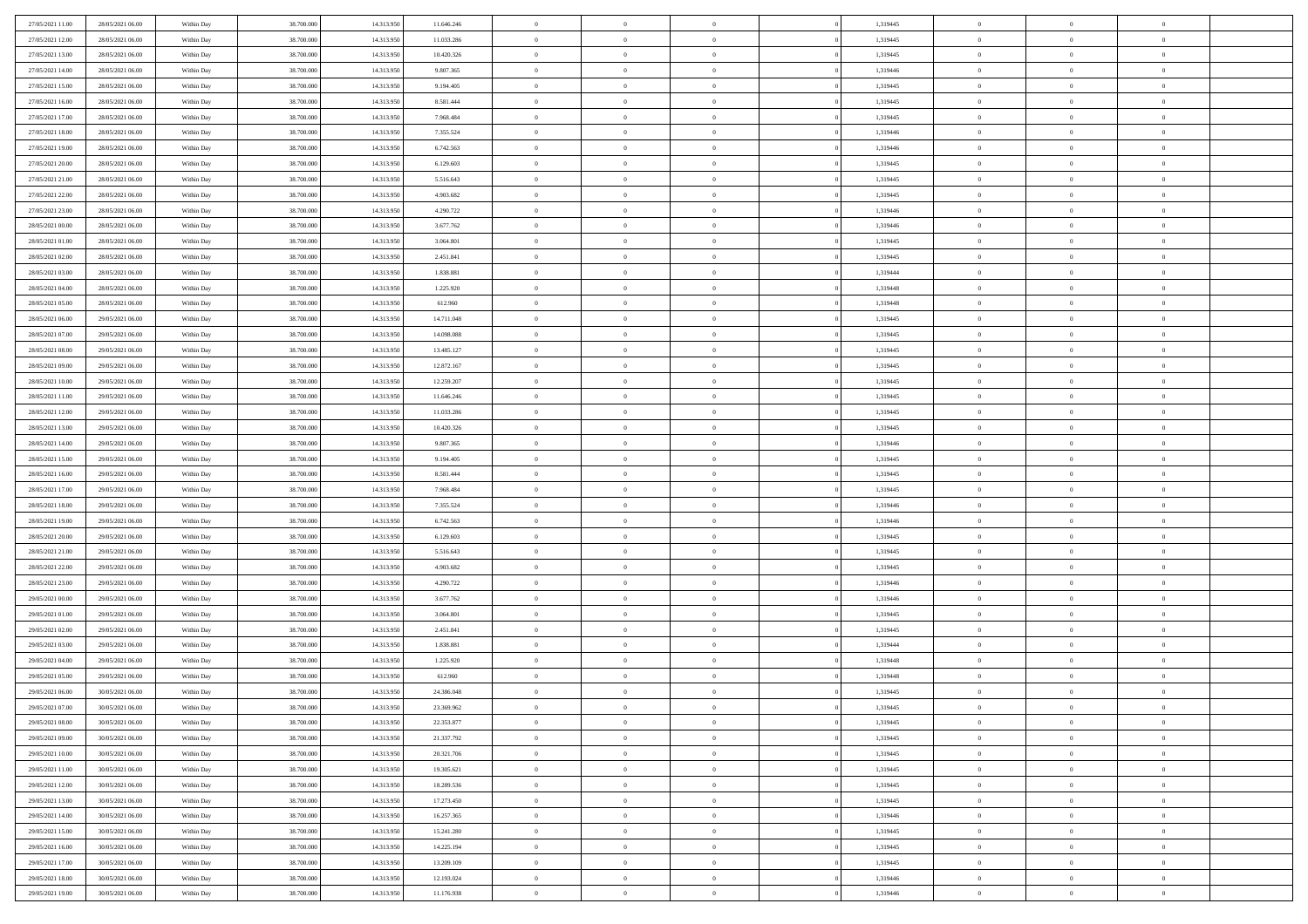| 29/05/2021 20:00 | 30/05/2021 06:00 | Within Day | 38,700,000 | 14.313.950 | 10.160.853 | $\overline{0}$ | $\overline{0}$ | $\overline{0}$ | 1,319445 | $\mathbf{0}$   | $\overline{0}$ | $\theta$       |  |
|------------------|------------------|------------|------------|------------|------------|----------------|----------------|----------------|----------|----------------|----------------|----------------|--|
| 29/05/2021 21:00 | 30/05/2021 06:00 | Within Day | 38.700.000 | 14.313.950 | 9.144.768  | $\overline{0}$ | $\overline{0}$ | $\overline{0}$ | 1,319445 | $\mathbf{0}$   | $\Omega$       | $\overline{0}$ |  |
| 29/05/2021 22.00 | 30/05/2021 06:00 | Within Day | 38.700.000 | 14.313.950 | 8.128.682  | $\overline{0}$ | $\overline{0}$ | $\overline{0}$ | 1,319445 | $\theta$       | $\Omega$       | $\overline{0}$ |  |
| 29/05/2021 23:00 | 30/05/2021 06:00 | Within Day | 38,700,000 | 14.313.950 | 7.112.597  | $\overline{0}$ | $\theta$       | $\overline{0}$ | 1.319446 | $\mathbf{0}$   | $\Omega$       | $\overline{0}$ |  |
| 30/05/2021 00:00 | 30/05/2021 06:00 | Within Day | 38,700,000 | 14.313.950 | 6.096.512  | $\overline{0}$ | $\theta$       | $\overline{0}$ | 1,319446 | $\mathbf{0}$   | $\mathbf{0}$   | $\overline{0}$ |  |
| 30/05/2021 01:00 | 30/05/2021 06:00 | Within Day | 38,700,000 | 14.313.950 | 5.080.426  | $\overline{0}$ | $\Omega$       | $\overline{0}$ | 1.319445 | $\mathbf{0}$   | $\theta$       | $\overline{0}$ |  |
| 30/05/2021 02:00 | 30/05/2021 06:00 | Within Day | 38,700,000 | 14.313.950 | 4.064.341  | $\overline{0}$ | $\theta$       | $\overline{0}$ | 1.319445 | $\theta$       | $\Omega$       | $\overline{0}$ |  |
| 30/05/2021 03:00 | 30/05/2021 06:00 | Within Day | 38,700,000 | 14.313.950 | 3.048.256  | $\overline{0}$ | $\overline{0}$ | $\overline{0}$ | 1.319444 | $\overline{0}$ | $\mathbf{0}$   | $\overline{0}$ |  |
| 30/05/2021 04:00 | 30/05/2021 06:00 | Within Day | 38,700,000 | 14.313.950 | 2.032.170  | $\overline{0}$ | $\Omega$       | $\overline{0}$ | 1.319448 | $\mathbf{0}$   | $\Omega$       | $\overline{0}$ |  |
| 30/05/2021 05:00 | 30/05/2021 06:00 | Within Day | 38.700.000 | 14.313.950 | 1.016.085  | $\overline{0}$ | $\overline{0}$ | $\overline{0}$ | 1,319448 | $\overline{0}$ | $\overline{0}$ | $\overline{0}$ |  |
| 30/05/2021 06:00 | 31/05/2021 06:00 | Within Day | 38.700.000 | 14.313.950 | 24.386.048 | $\overline{0}$ | $\theta$       | $\overline{0}$ | 1,319445 | $\mathbf{0}$   | $\mathbf{0}$   | $\overline{0}$ |  |
| 30/05/2021 07:00 | 31/05/2021 06:00 | Within Day | 38.700.000 | 14.313.950 | 23.369.962 | $\overline{0}$ | $\overline{0}$ | $\overline{0}$ | 1,319445 | $\overline{0}$ | $\Omega$       | $\overline{0}$ |  |
| 30/05/2021 08:00 | 31/05/2021 06:00 | Within Day | 38.700.000 | 14.313.950 | 22.353.877 | $\overline{0}$ | $\theta$       | $\overline{0}$ | 1,319445 | $\mathbf{0}$   | $\mathbf{0}$   | $\overline{0}$ |  |
| 30/05/2021 09:00 | 31/05/2021 06:00 | Within Day | 38.700.000 | 14.313.950 | 21.337.792 | $\overline{0}$ | $\overline{0}$ | $\overline{0}$ | 1,319445 | $\overline{0}$ | $\mathbf{0}$   | $\overline{0}$ |  |
| 30/05/2021 11:00 | 31/05/2021 06:00 | Within Day | 38.700.000 | 14.313.950 | 19.305.621 | $\overline{0}$ | $\theta$       | $\overline{0}$ | 1,319445 | $\theta$       | $\theta$       | $\overline{0}$ |  |
| 30/05/2021 12:00 | 31/05/2021 06:00 | Within Day | 38,700,000 | 14.313.950 | 18.289.536 | $\overline{0}$ | $\theta$       | $\overline{0}$ | 1.319445 | $\theta$       | $\Omega$       | $\overline{0}$ |  |
| 30/05/2021 13:00 | 31/05/2021 06:00 | Within Day | 38.700.000 | 14.313.950 | 17.273.450 | $\overline{0}$ | $\Omega$       | $\overline{0}$ | 1,319445 | $\theta$       | $\Omega$       | $\overline{0}$ |  |
| 30/05/2021 14:00 | 31/05/2021 06:00 | Within Day | 38,700,000 | 14.313.950 | 16.257.365 | $\overline{0}$ | $\Omega$       | $\overline{0}$ | 1,319446 | $\theta$       | $\Omega$       | $\Omega$       |  |
| 30/05/2021 15:00 | 31/05/2021 06:00 | Within Day | 38,700,000 | 14.313.950 | 15.241.280 | $\overline{0}$ | $\overline{0}$ | $\overline{0}$ | 1.319445 | $\mathbf{0}$   | $\mathbf{0}$   | $\overline{0}$ |  |
| 30/05/2021 16:00 | 31/05/2021 06:00 | Within Day | 38,700,000 | 14.313.950 | 14.225.194 | $\overline{0}$ | $\Omega$       | $\theta$       | 1.319445 | $\theta$       | $\Omega$       | $\overline{0}$ |  |
| 30/05/2021 17:00 | 31/05/2021 06:00 | Within Day | 38.700.000 | 14.313.950 | 13.209.109 | $\overline{0}$ | $\theta$       | $\overline{0}$ | 1,319445 | $\mathbf{0}$   | $\Omega$       | $\overline{0}$ |  |
| 30/05/2021 18:00 | 31/05/2021 06:00 | Within Day | 38.700.000 | 14.313.950 | 12.193.024 | $\overline{0}$ | $\theta$       | $\overline{0}$ | 1,319446 | $\overline{0}$ | $\mathbf{0}$   | $\overline{0}$ |  |
| 30/05/2021 19:00 | 31/05/2021 06:00 | Within Day | 38.700.000 | 14.313.950 | 11.176.938 | $\overline{0}$ | $\overline{0}$ | $\overline{0}$ | 1,319446 | $\overline{0}$ | $\Omega$       | $\overline{0}$ |  |
| 30/05/2021 20:00 | 31/05/2021 06:00 | Within Day | 38.700.000 | 14.313.950 | 10.160.853 | $\overline{0}$ | $\Omega$       | $\overline{0}$ | 1,319445 | $\theta$       | $\Omega$       | $\overline{0}$ |  |
| 30/05/2021 21:00 | 31/05/2021 06:00 | Within Day | 38.700.000 | 14.313.950 | 9.144.768  | $\overline{0}$ | $\overline{0}$ | $\overline{0}$ | 1,319445 | $\overline{0}$ | $\overline{0}$ | $\overline{0}$ |  |
| 30/05/2021 22:00 | 31/05/2021 06:00 | Within Day | 38.700.000 | 14.313.950 | 8.128.682  | $\overline{0}$ | $\theta$       | $\overline{0}$ | 1,319445 | $\mathbf{0}$   | $\theta$       | $\overline{0}$ |  |
| 30/05/2021 23:00 | 31/05/2021 06:00 | Within Day | 38.700.000 | 14.313.950 | 7.112.597  | $\overline{0}$ | $\overline{0}$ | $\overline{0}$ | 1,319446 | $\overline{0}$ | $\mathbf{0}$   | $\overline{0}$ |  |
| 31/05/2021 00:00 | 31/05/2021 06:00 | Within Day | 38,700,000 | 14.313.950 | 6.096.512  | $\overline{0}$ | $\Omega$       | $\overline{0}$ | 1,319446 | $\theta$       | $\Omega$       | $\overline{0}$ |  |
| 31/05/2021 01:00 | 31/05/2021 06:00 | Within Day | 38,700,000 | 14.313.950 | 5.080.426  | $\overline{0}$ | $\Omega$       | $\overline{0}$ | 1,319445 | $\theta$       | $\Omega$       | $\overline{0}$ |  |
| 31/05/2021 02:00 | 31/05/2021 06:00 | Within Day | 38.700.000 | 14.313.950 | 4.064.341  | $\overline{0}$ | $\Omega$       | $\overline{0}$ | 1,319445 | $\mathbf{0}$   | $\Omega$       | $\overline{0}$ |  |
| 31/05/2021 03:00 | 31/05/2021 06:00 | Within Day | 38,700,000 | 14.313.950 | 3.048.256  | $\overline{0}$ | $\Omega$       | $\overline{0}$ | 1,319444 | $\mathbf{0}$   | $\Omega$       | $\theta$       |  |
| 31/05/2021 04:00 | 31/05/2021 06:00 | Within Day | 38.700.000 | 14.313.950 | 2.032.170  | $\overline{0}$ | $\Omega$       | $\overline{0}$ | 1,319448 | $\theta$       | $\Omega$       | $\overline{0}$ |  |
| 31/05/2021 06:00 | 01/06/2021 06:00 | Within Day | 38.700.000 | 14.313.950 | 24.386.048 | $\overline{0}$ | $\Omega$       | $\overline{0}$ | 1,319445 | $\theta$       | $\Omega$       | $\theta$       |  |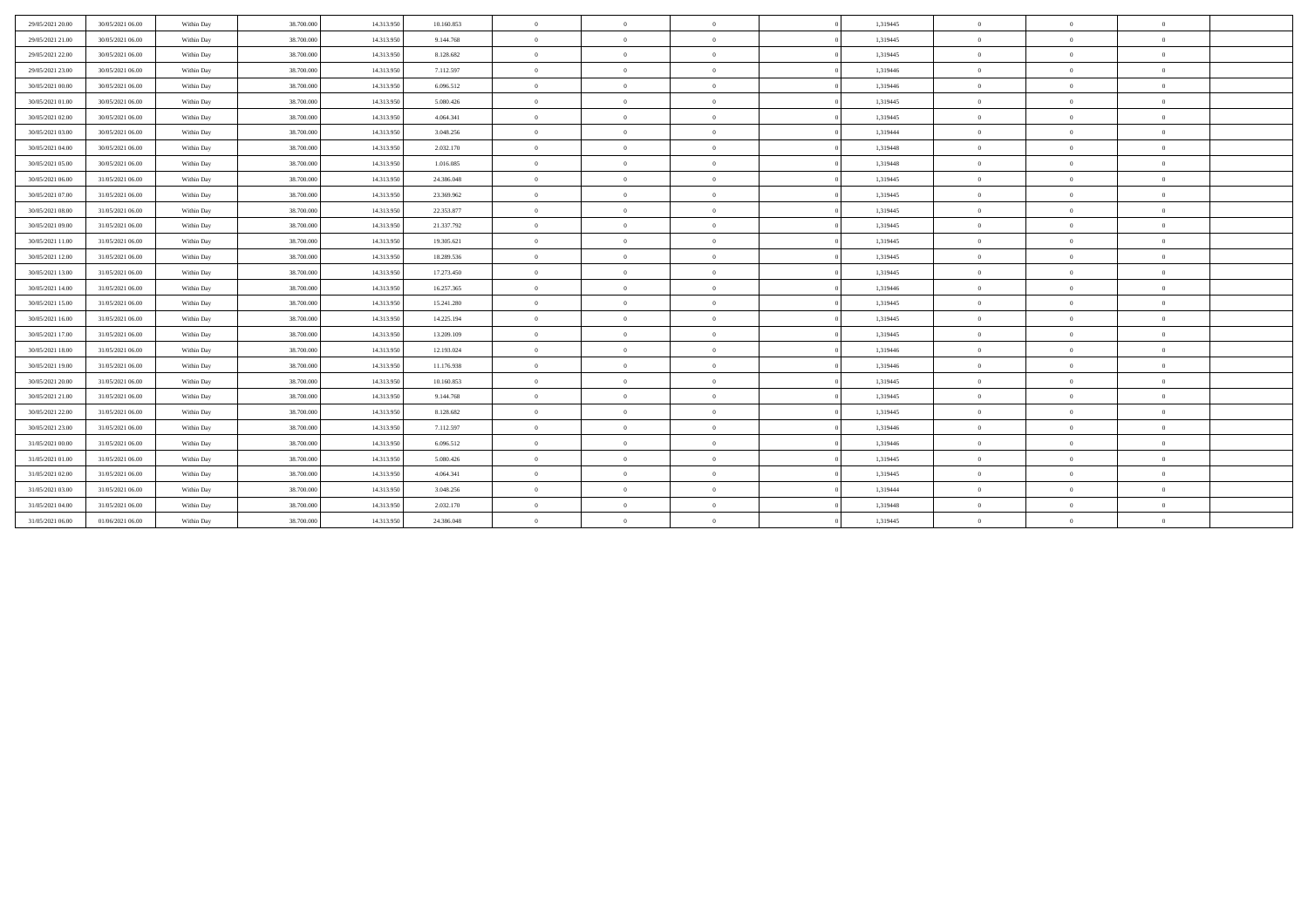## **SNAM RETE GAS**

**Transportation capacity at Entry Point interconnected with foreign pipelines**

**Update to 30/05/2021 of offered and assigned capacity in auction day-ahead and within-day**

**Thermal Year 2020/2021**

(Values in Ncm/day (0° C; 1,01325 bar) - 1 Scm=0,94794378 Ncm; Prices in c/Ncm)

| <b>Entry Point</b> |  |
|--------------------|--|
|                    |  |

**GELA**

| <b>Transportation</b><br>Assigned capacity<br><b>Interrupted Capacity</b><br><b>Note</b><br><b>Auction type</b><br>Auction premium -<br>Reserve price -<br>capacity<br>(before auction)<br>То<br>Firm<br>Interruptible<br>Firm<br>Interruptible<br><b>Auction premium - Firm</b><br>From<br><b>Reserve price - Firm</b><br>Interruptible<br>Interruptible<br>Interruptible<br>01/05/2021 06:00<br>02/05/2021 06:00<br>40.825.206<br>15.099.99<br>25.725.205<br>$\Omega$<br>0,012508<br>$\bf{0}$<br>0,012508<br>$\overline{0}$<br>$\overline{0}$<br>$\overline{0}$<br>Day Ahead<br>40.825.206<br>15.099.99<br>25.725.205<br>0,012508<br>$\theta$<br>0,012508<br>02/05/2021 06:00<br>03/05/2021 06:00<br>Day Ahead<br>$\overline{0}$<br>$\Omega$<br>$\Omega$<br>$\overline{0}$<br>03/05/2021 06:00<br>04/05/2021 06:00<br>Day Ahead<br>40.825.20<br>15.099.99<br>25.725.205<br>$\overline{0}$<br>$\overline{0}$<br>$\Omega$<br>0,012508<br>$\theta$<br>0,012508<br>$\overline{0}$<br>04/05/2021 06:00<br>05/05/2021 06:00<br>40.825.206<br>15.099.99<br>25.725.205<br>0,012508<br>$\theta$<br>0,012508<br>$\mathbf{0}$<br>Day Ahead<br>$\overline{0}$<br>$\overline{0}$<br>$\Omega$<br>15,099.99<br>$\mathbf{0}$<br>0.012508<br>05/05/2021 06:00<br>06/05/2021 06:00<br>40.825.20<br>$\overline{0}$<br>$\overline{0}$<br>$\Omega$<br>0.012508<br>$\theta$<br>Day Ahead<br>$\alpha$<br>40.825.20<br>15.099.99<br>25.725.205<br>$\theta$<br>0,012508<br>06/05/2021 06:00<br>07/05/2021 06:00<br>Day Ahead<br>$\overline{0}$<br>$\Omega$<br>0,012508<br>$\overline{0}$<br>$\theta$<br>07/05/2021 06:00<br>08/05/2021 06:00<br>Day Ahead<br>40.825.206<br>15.099.99<br>25.725.205<br>$\overline{0}$<br>$\theta$<br>$\overline{0}$<br>0,012508<br>$\,$ 0 $\,$<br>0,012508<br>$\mathbf{0}$<br>15.099.99<br>08/05/2021 06:00<br>09/05/2021 06:00<br>40.825.20<br>25.725.205<br>$\theta$<br>$\theta$<br>0.012508<br>$\theta$<br>0.012508<br>$\theta$<br>Day Ahead<br>$\Omega$<br>09/05/2021 06:00<br>10/05/2021 06:00<br>40.825.206<br>15.099.99<br>25.725.205<br>$\overline{0}$<br>$\overline{0}$<br>$\overline{0}$<br>0,012508<br>$\overline{0}$<br>0,012508<br>$\overline{0}$<br>Day Ahead<br>10/05/2021 06:00<br>11/05/2021 06:00<br>40.825.206<br>15.099.999<br>25.725.205<br>$\theta$<br>0,012508<br>$\theta$<br>0,012508<br>$\mathbf{0}$<br>Day Ahead<br>$\overline{0}$<br>$\overline{0}$<br>11/05/2021 06:00<br>12/05/2021 06:00<br>40.825.20<br>15.099.99<br>25.725.205<br>$\overline{0}$<br>$\theta$<br>0,012508<br>$\theta$<br>0,012508<br>Day Ahead<br>$\Omega$<br>$\overline{0}$<br>12/05/2021 06:00<br>13/05/2021 06:00<br>40.825.206<br>15.099.99<br>25.725.205<br>$\overline{0}$<br>$\Omega$<br>0,012508<br>$\theta$<br>0,012508<br>$\overline{0}$<br>Day Ahead<br>$\Omega$<br>40.825.206<br>15.099.99<br>25.725.205<br>0.012508<br>13/05/2021 06:00<br>14/05/2021 06:00<br>$\Omega$<br>0.012508<br>$\theta$<br>Day Ahead<br>$\theta$<br>$\Omega$<br>$\Omega$<br>14/05/2021 06:00<br>15/05/2021 06:00<br>Day Ahead<br>40.825.20<br>15.099.99<br>25.725.205<br>$\overline{0}$<br>$\theta$<br>$\Omega$<br>0,012508<br>$\theta$<br>0,012508<br>$\overline{0}$<br>15/05/2021 06:00<br>40.825.20<br>15.099.99<br>0,012508<br>0,012508<br>16/05/2021 06:00<br>Day Ahead<br>25.725.205<br>$\overline{0}$<br>$\theta$<br>$\overline{0}$<br>$\theta$<br>$\mathbf{0}$<br>$\theta$<br>16/05/2021 06:00<br>17/05/2021 06:00<br>Day Ahead<br>40.825.20<br>15,099.99<br>25.725.205<br>$\overline{0}$<br>$\theta$<br>0.012508<br>0.012508<br>$\Omega$<br>$\Omega$<br>40.825.20<br>$\theta$<br>17/05/2021 06:00<br>18/05/2021 06:00<br>15.099.99<br>15.518.905<br>$\overline{0}$<br>$\Omega$<br>0,012508<br>0,012508<br>$\overline{0}$<br>Day Ahead<br>$\Omega$<br>18/05/2021 06:00<br>19/05/2021 06:00<br>Day Ahead<br>40.825.206<br>15.099.999<br>15.518.905<br>$\overline{0}$<br>$\theta$<br>0,012508<br>$\theta$<br>0,012508<br>$\mathbf{0}$<br>$\overline{0}$<br>19/05/2021 06:00<br>20/05/2021 06:00<br>40.825.20<br>15.099.99<br>$\theta$<br>$\Omega$<br>0,012508<br>$\theta$<br>0,012508<br>$\Omega$<br>Day Ahead<br>$\theta$<br>$\Omega$<br>20/05/2021 06:00<br>21/05/2021 06:00<br>40.825.206<br>15.099.999<br>15.518.905<br>$\overline{0}$<br>$\theta$<br>0,012508<br>$\mathbf{0}$<br>0,012508<br>$\overline{0}$<br>Day Ahead<br>$\theta$<br>40.825.20<br>15.099.99<br>0,012508<br>$\theta$<br>0,012508<br>21/05/2021 06:00<br>22/05/2021 06:00<br>Day Ahead<br>15.518.905<br>$\overline{0}$<br>$\overline{0}$<br>$\Omega$<br>$\overline{0}$<br>22/05/2021 06:00<br>23/05/2021 06:00<br>Day Ahead<br>40.825.20<br>15.099.99<br>25.725.205<br>$\overline{0}$<br>$\overline{0}$<br>$\overline{0}$<br>0,012508<br>$\theta$<br>0,012508<br>$\overline{0}$<br>40.825.206<br>15.099.999<br>0,012508<br>$\bf{0}$<br>0,012508<br>23/05/2021 06:00<br>24/05/2021 06:00<br>Day Ahead<br>25.725.205<br>$\mathbf{0}$<br>$\theta$<br>$\theta$<br>$\mathbf{0}$<br>15,099.99<br>24/05/2021 06:00<br>40.825.206<br>15.518.905<br>$\overline{0}$<br>$\Omega$<br>0.012508<br>$\theta$<br>0.012508<br>$\Omega$<br>25/05/2021 06:00<br>Day Ahead<br>$\Omega$<br>40.825.206<br>$\theta$<br>25/05/2021 06:00<br>26/05/2021 06:00<br>15.099.99<br>15.518.905<br>$\theta$<br>$\Omega$<br>0,012508<br>0,012508<br>$\Omega$<br>Day Ahead<br>$^{\circ}$<br>26/05/2021 06:00<br>27/05/2021 06:00<br>Day Ahead<br>40.825.20<br>15.099.99<br>15.518.905<br>$\mathbf{0}$<br>$\theta$<br>$\overline{0}$<br>0,012508<br>$\theta$<br>0,012508<br>$\mathbf{0}$<br>27/05/2021 06:00<br>28/05/2021 06:00<br>40.825.20<br>15,099.99<br>15.518.905<br>$\theta$<br>0.012508<br>$\theta$<br>0.012508<br>$\Omega$<br>Day Ahead<br>$\theta$<br>$\Omega$<br>28/05/2021 06:00<br>29/05/2021 06:00<br>40.825.206<br>15.099.99<br>15.518.905<br>$\overline{0}$<br>$\Omega$<br>0,012508<br>$\overline{0}$<br>0,012508<br>$\overline{0}$<br>Day Ahead<br>$\theta$<br>40.825.206<br>15.099.99<br>25.725.205<br>$\theta$<br>0,012508<br>29/05/2021 06:00<br>30/05/2021 06:00<br>Day Ahead<br>$\overline{0}$<br>$\Omega$<br>$\Omega$<br>0,012508<br>$\overline{0}$<br>30/05/2021 06:00<br>31/05/2021 06:00<br>40.825.20<br>15.099.99<br>25.725.205<br>$\theta$<br>0,012508<br>$\theta$<br>0,012508<br>Day Ahead<br>$\theta$<br>$\Omega$<br>$\Omega$<br>31/05/2021 06:00<br>01/06/2021 06:00<br>40.825.20<br>15.099.99<br>25.725.205<br>$\mathbf{0}$<br>$\theta$<br>0,012508<br>$\theta$<br>0,012508<br>$\mathbf{0}$<br>Day Ahead<br>$\Omega$<br>40.825.20<br>1.250760<br>$\mathbf{0}$<br>01/05/2021 06:00<br>02/05/2021 06:00<br>15.099.99<br>25.725.205<br>$\mathbf{0}$<br>$\Omega$<br>$\theta$<br>Within Day<br>$\theta$<br>$\mathbf{0}$<br>01/05/2021 07:00<br>02/05/2021 06:00<br>Within Day<br>40.825.20<br>15.099.99<br>24.653.321<br>$\overline{0}$<br>$\theta$<br>1,250760<br>$\theta$<br>$\overline{0}$<br>$\overline{0}$<br>$\theta$<br>01/05/2021 08:00<br>02/05/2021 06:00<br>Within Day<br>40.825.206<br>15.099.99<br>23.581.437<br>$\mathbf{0}$<br>$\theta$<br>$\overline{0}$<br>1,250760<br>$\,$ 0 $\,$<br>$\mathbf{0}$<br>$\mathbf{0}$<br>01/05/2021 09:00<br>02/05/2021 06:00<br>40.825.206<br>15.099.99<br>22.509.554<br>$\Omega$<br>1.250760<br>$\theta$<br>$\Omega$<br>Within Day<br>$\theta$<br>$\Omega$<br>$\mathbf{0}$<br>40.825.20<br>$\,$ 0 $\,$<br>01/05/2021 10:00<br>02/05/2021 06:00<br>15.099.99<br>21.437.670<br>$\overline{0}$<br>$\overline{0}$<br>1,250760<br>$\overline{0}$<br>Within Day<br>$\Omega$<br>$\mathbf{0}$<br>1,250760<br>$\theta$<br>01/05/2021 11:00<br>02/05/2021 06:00<br>Within Day<br>40.825.20<br>15.099.99<br>20.365.787<br>$\overline{0}$<br>$\overline{0}$<br>$\overline{0}$<br>$\overline{0}$<br>$\overline{0}$ | Timeframe |  |  | Offered capacity | Assigned capacity | Day-Ahead | Prices |  |  |
|-----------------------------------------------------------------------------------------------------------------------------------------------------------------------------------------------------------------------------------------------------------------------------------------------------------------------------------------------------------------------------------------------------------------------------------------------------------------------------------------------------------------------------------------------------------------------------------------------------------------------------------------------------------------------------------------------------------------------------------------------------------------------------------------------------------------------------------------------------------------------------------------------------------------------------------------------------------------------------------------------------------------------------------------------------------------------------------------------------------------------------------------------------------------------------------------------------------------------------------------------------------------------------------------------------------------------------------------------------------------------------------------------------------------------------------------------------------------------------------------------------------------------------------------------------------------------------------------------------------------------------------------------------------------------------------------------------------------------------------------------------------------------------------------------------------------------------------------------------------------------------------------------------------------------------------------------------------------------------------------------------------------------------------------------------------------------------------------------------------------------------------------------------------------------------------------------------------------------------------------------------------------------------------------------------------------------------------------------------------------------------------------------------------------------------------------------------------------------------------------------------------------------------------------------------------------------------------------------------------------------------------------------------------------------------------------------------------------------------------------------------------------------------------------------------------------------------------------------------------------------------------------------------------------------------------------------------------------------------------------------------------------------------------------------------------------------------------------------------------------------------------------------------------------------------------------------------------------------------------------------------------------------------------------------------------------------------------------------------------------------------------------------------------------------------------------------------------------------------------------------------------------------------------------------------------------------------------------------------------------------------------------------------------------------------------------------------------------------------------------------------------------------------------------------------------------------------------------------------------------------------------------------------------------------------------------------------------------------------------------------------------------------------------------------------------------------------------------------------------------------------------------------------------------------------------------------------------------------------------------------------------------------------------------------------------------------------------------------------------------------------------------------------------------------------------------------------------------------------------------------------------------------------------------------------------------------------------------------------------------------------------------------------------------------------------------------------------------------------------------------------------------------------------------------------------------------------------------------------------------------------------------------------------------------------------------------------------------------------------------------------------------------------------------------------------------------------------------------------------------------------------------------------------------------------------------------------------------------------------------------------------------------------------------------------------------------------------------------------------------------------------------------------------------------------------------------------------------------------------------------------------------------------------------------------------------------------------------------------------------------------------------------------------------------------------------------------------------------------------------------------------------------------------------------------------------------------------------------------------------------------------------------------------------------------------------------------------------------------------------------------------------------------------------------------------------------------------------------------------------------------------------------------------------------------------------------------------------------------------------------------------------------------------------------------------------------------------------------------------------------------------------------------------------------------------------------------------------------------------------------------------------------------------------------------------------------------------------------------------------------------------------------------------------------------------------------------------------------------------------------------------------------------------------------------------------------------------------------------------------------------------------------------------------------------------------------------------------------------------------------------------------------------------------------------------------------------------------------------------------------------------------------------------------------------------------------------------------------------------------------------------------------------------------------------------------------------------------------------------------------------------------------------------------------------------------------------------------------------------------------------------------------------------------------------------------------------------------------------------------------------------------------------------------------------------------------------------------------|-----------|--|--|------------------|-------------------|-----------|--------|--|--|
|                                                                                                                                                                                                                                                                                                                                                                                                                                                                                                                                                                                                                                                                                                                                                                                                                                                                                                                                                                                                                                                                                                                                                                                                                                                                                                                                                                                                                                                                                                                                                                                                                                                                                                                                                                                                                                                                                                                                                                                                                                                                                                                                                                                                                                                                                                                                                                                                                                                                                                                                                                                                                                                                                                                                                                                                                                                                                                                                                                                                                                                                                                                                                                                                                                                                                                                                                                                                                                                                                                                                                                                                                                                                                                                                                                                                                                                                                                                                                                                                                                                                                                                                                                                                                                                                                                                                                                                                                                                                                                                                                                                                                                                                                                                                                                                                                                                                                                                                                                                                                                                                                                                                                                                                                                                                                                                                                                                                                                                                                                                                                                                                                                                                                                                                                                                                                                                                                                                                                                                                                                                                                                                                                                                                                                                                                                                                                                                                                                                                                                                                                                                                                                                                                                                                                                                                                                                                                                                                                                                                                                                                                                                                                                                                                                                                                                                                                                                                                                                                                                                                                                                                                                                                                                                       |           |  |  |                  |                   |           |        |  |  |
|                                                                                                                                                                                                                                                                                                                                                                                                                                                                                                                                                                                                                                                                                                                                                                                                                                                                                                                                                                                                                                                                                                                                                                                                                                                                                                                                                                                                                                                                                                                                                                                                                                                                                                                                                                                                                                                                                                                                                                                                                                                                                                                                                                                                                                                                                                                                                                                                                                                                                                                                                                                                                                                                                                                                                                                                                                                                                                                                                                                                                                                                                                                                                                                                                                                                                                                                                                                                                                                                                                                                                                                                                                                                                                                                                                                                                                                                                                                                                                                                                                                                                                                                                                                                                                                                                                                                                                                                                                                                                                                                                                                                                                                                                                                                                                                                                                                                                                                                                                                                                                                                                                                                                                                                                                                                                                                                                                                                                                                                                                                                                                                                                                                                                                                                                                                                                                                                                                                                                                                                                                                                                                                                                                                                                                                                                                                                                                                                                                                                                                                                                                                                                                                                                                                                                                                                                                                                                                                                                                                                                                                                                                                                                                                                                                                                                                                                                                                                                                                                                                                                                                                                                                                                                                                       |           |  |  |                  |                   |           |        |  |  |
|                                                                                                                                                                                                                                                                                                                                                                                                                                                                                                                                                                                                                                                                                                                                                                                                                                                                                                                                                                                                                                                                                                                                                                                                                                                                                                                                                                                                                                                                                                                                                                                                                                                                                                                                                                                                                                                                                                                                                                                                                                                                                                                                                                                                                                                                                                                                                                                                                                                                                                                                                                                                                                                                                                                                                                                                                                                                                                                                                                                                                                                                                                                                                                                                                                                                                                                                                                                                                                                                                                                                                                                                                                                                                                                                                                                                                                                                                                                                                                                                                                                                                                                                                                                                                                                                                                                                                                                                                                                                                                                                                                                                                                                                                                                                                                                                                                                                                                                                                                                                                                                                                                                                                                                                                                                                                                                                                                                                                                                                                                                                                                                                                                                                                                                                                                                                                                                                                                                                                                                                                                                                                                                                                                                                                                                                                                                                                                                                                                                                                                                                                                                                                                                                                                                                                                                                                                                                                                                                                                                                                                                                                                                                                                                                                                                                                                                                                                                                                                                                                                                                                                                                                                                                                                                       |           |  |  |                  |                   |           |        |  |  |
|                                                                                                                                                                                                                                                                                                                                                                                                                                                                                                                                                                                                                                                                                                                                                                                                                                                                                                                                                                                                                                                                                                                                                                                                                                                                                                                                                                                                                                                                                                                                                                                                                                                                                                                                                                                                                                                                                                                                                                                                                                                                                                                                                                                                                                                                                                                                                                                                                                                                                                                                                                                                                                                                                                                                                                                                                                                                                                                                                                                                                                                                                                                                                                                                                                                                                                                                                                                                                                                                                                                                                                                                                                                                                                                                                                                                                                                                                                                                                                                                                                                                                                                                                                                                                                                                                                                                                                                                                                                                                                                                                                                                                                                                                                                                                                                                                                                                                                                                                                                                                                                                                                                                                                                                                                                                                                                                                                                                                                                                                                                                                                                                                                                                                                                                                                                                                                                                                                                                                                                                                                                                                                                                                                                                                                                                                                                                                                                                                                                                                                                                                                                                                                                                                                                                                                                                                                                                                                                                                                                                                                                                                                                                                                                                                                                                                                                                                                                                                                                                                                                                                                                                                                                                                                                       |           |  |  |                  |                   |           |        |  |  |
|                                                                                                                                                                                                                                                                                                                                                                                                                                                                                                                                                                                                                                                                                                                                                                                                                                                                                                                                                                                                                                                                                                                                                                                                                                                                                                                                                                                                                                                                                                                                                                                                                                                                                                                                                                                                                                                                                                                                                                                                                                                                                                                                                                                                                                                                                                                                                                                                                                                                                                                                                                                                                                                                                                                                                                                                                                                                                                                                                                                                                                                                                                                                                                                                                                                                                                                                                                                                                                                                                                                                                                                                                                                                                                                                                                                                                                                                                                                                                                                                                                                                                                                                                                                                                                                                                                                                                                                                                                                                                                                                                                                                                                                                                                                                                                                                                                                                                                                                                                                                                                                                                                                                                                                                                                                                                                                                                                                                                                                                                                                                                                                                                                                                                                                                                                                                                                                                                                                                                                                                                                                                                                                                                                                                                                                                                                                                                                                                                                                                                                                                                                                                                                                                                                                                                                                                                                                                                                                                                                                                                                                                                                                                                                                                                                                                                                                                                                                                                                                                                                                                                                                                                                                                                                                       |           |  |  |                  |                   |           |        |  |  |
|                                                                                                                                                                                                                                                                                                                                                                                                                                                                                                                                                                                                                                                                                                                                                                                                                                                                                                                                                                                                                                                                                                                                                                                                                                                                                                                                                                                                                                                                                                                                                                                                                                                                                                                                                                                                                                                                                                                                                                                                                                                                                                                                                                                                                                                                                                                                                                                                                                                                                                                                                                                                                                                                                                                                                                                                                                                                                                                                                                                                                                                                                                                                                                                                                                                                                                                                                                                                                                                                                                                                                                                                                                                                                                                                                                                                                                                                                                                                                                                                                                                                                                                                                                                                                                                                                                                                                                                                                                                                                                                                                                                                                                                                                                                                                                                                                                                                                                                                                                                                                                                                                                                                                                                                                                                                                                                                                                                                                                                                                                                                                                                                                                                                                                                                                                                                                                                                                                                                                                                                                                                                                                                                                                                                                                                                                                                                                                                                                                                                                                                                                                                                                                                                                                                                                                                                                                                                                                                                                                                                                                                                                                                                                                                                                                                                                                                                                                                                                                                                                                                                                                                                                                                                                                                       |           |  |  |                  |                   |           |        |  |  |
|                                                                                                                                                                                                                                                                                                                                                                                                                                                                                                                                                                                                                                                                                                                                                                                                                                                                                                                                                                                                                                                                                                                                                                                                                                                                                                                                                                                                                                                                                                                                                                                                                                                                                                                                                                                                                                                                                                                                                                                                                                                                                                                                                                                                                                                                                                                                                                                                                                                                                                                                                                                                                                                                                                                                                                                                                                                                                                                                                                                                                                                                                                                                                                                                                                                                                                                                                                                                                                                                                                                                                                                                                                                                                                                                                                                                                                                                                                                                                                                                                                                                                                                                                                                                                                                                                                                                                                                                                                                                                                                                                                                                                                                                                                                                                                                                                                                                                                                                                                                                                                                                                                                                                                                                                                                                                                                                                                                                                                                                                                                                                                                                                                                                                                                                                                                                                                                                                                                                                                                                                                                                                                                                                                                                                                                                                                                                                                                                                                                                                                                                                                                                                                                                                                                                                                                                                                                                                                                                                                                                                                                                                                                                                                                                                                                                                                                                                                                                                                                                                                                                                                                                                                                                                                                       |           |  |  |                  |                   |           |        |  |  |
|                                                                                                                                                                                                                                                                                                                                                                                                                                                                                                                                                                                                                                                                                                                                                                                                                                                                                                                                                                                                                                                                                                                                                                                                                                                                                                                                                                                                                                                                                                                                                                                                                                                                                                                                                                                                                                                                                                                                                                                                                                                                                                                                                                                                                                                                                                                                                                                                                                                                                                                                                                                                                                                                                                                                                                                                                                                                                                                                                                                                                                                                                                                                                                                                                                                                                                                                                                                                                                                                                                                                                                                                                                                                                                                                                                                                                                                                                                                                                                                                                                                                                                                                                                                                                                                                                                                                                                                                                                                                                                                                                                                                                                                                                                                                                                                                                                                                                                                                                                                                                                                                                                                                                                                                                                                                                                                                                                                                                                                                                                                                                                                                                                                                                                                                                                                                                                                                                                                                                                                                                                                                                                                                                                                                                                                                                                                                                                                                                                                                                                                                                                                                                                                                                                                                                                                                                                                                                                                                                                                                                                                                                                                                                                                                                                                                                                                                                                                                                                                                                                                                                                                                                                                                                                                       |           |  |  |                  |                   |           |        |  |  |
|                                                                                                                                                                                                                                                                                                                                                                                                                                                                                                                                                                                                                                                                                                                                                                                                                                                                                                                                                                                                                                                                                                                                                                                                                                                                                                                                                                                                                                                                                                                                                                                                                                                                                                                                                                                                                                                                                                                                                                                                                                                                                                                                                                                                                                                                                                                                                                                                                                                                                                                                                                                                                                                                                                                                                                                                                                                                                                                                                                                                                                                                                                                                                                                                                                                                                                                                                                                                                                                                                                                                                                                                                                                                                                                                                                                                                                                                                                                                                                                                                                                                                                                                                                                                                                                                                                                                                                                                                                                                                                                                                                                                                                                                                                                                                                                                                                                                                                                                                                                                                                                                                                                                                                                                                                                                                                                                                                                                                                                                                                                                                                                                                                                                                                                                                                                                                                                                                                                                                                                                                                                                                                                                                                                                                                                                                                                                                                                                                                                                                                                                                                                                                                                                                                                                                                                                                                                                                                                                                                                                                                                                                                                                                                                                                                                                                                                                                                                                                                                                                                                                                                                                                                                                                                                       |           |  |  |                  |                   |           |        |  |  |
|                                                                                                                                                                                                                                                                                                                                                                                                                                                                                                                                                                                                                                                                                                                                                                                                                                                                                                                                                                                                                                                                                                                                                                                                                                                                                                                                                                                                                                                                                                                                                                                                                                                                                                                                                                                                                                                                                                                                                                                                                                                                                                                                                                                                                                                                                                                                                                                                                                                                                                                                                                                                                                                                                                                                                                                                                                                                                                                                                                                                                                                                                                                                                                                                                                                                                                                                                                                                                                                                                                                                                                                                                                                                                                                                                                                                                                                                                                                                                                                                                                                                                                                                                                                                                                                                                                                                                                                                                                                                                                                                                                                                                                                                                                                                                                                                                                                                                                                                                                                                                                                                                                                                                                                                                                                                                                                                                                                                                                                                                                                                                                                                                                                                                                                                                                                                                                                                                                                                                                                                                                                                                                                                                                                                                                                                                                                                                                                                                                                                                                                                                                                                                                                                                                                                                                                                                                                                                                                                                                                                                                                                                                                                                                                                                                                                                                                                                                                                                                                                                                                                                                                                                                                                                                                       |           |  |  |                  |                   |           |        |  |  |
|                                                                                                                                                                                                                                                                                                                                                                                                                                                                                                                                                                                                                                                                                                                                                                                                                                                                                                                                                                                                                                                                                                                                                                                                                                                                                                                                                                                                                                                                                                                                                                                                                                                                                                                                                                                                                                                                                                                                                                                                                                                                                                                                                                                                                                                                                                                                                                                                                                                                                                                                                                                                                                                                                                                                                                                                                                                                                                                                                                                                                                                                                                                                                                                                                                                                                                                                                                                                                                                                                                                                                                                                                                                                                                                                                                                                                                                                                                                                                                                                                                                                                                                                                                                                                                                                                                                                                                                                                                                                                                                                                                                                                                                                                                                                                                                                                                                                                                                                                                                                                                                                                                                                                                                                                                                                                                                                                                                                                                                                                                                                                                                                                                                                                                                                                                                                                                                                                                                                                                                                                                                                                                                                                                                                                                                                                                                                                                                                                                                                                                                                                                                                                                                                                                                                                                                                                                                                                                                                                                                                                                                                                                                                                                                                                                                                                                                                                                                                                                                                                                                                                                                                                                                                                                                       |           |  |  |                  |                   |           |        |  |  |
|                                                                                                                                                                                                                                                                                                                                                                                                                                                                                                                                                                                                                                                                                                                                                                                                                                                                                                                                                                                                                                                                                                                                                                                                                                                                                                                                                                                                                                                                                                                                                                                                                                                                                                                                                                                                                                                                                                                                                                                                                                                                                                                                                                                                                                                                                                                                                                                                                                                                                                                                                                                                                                                                                                                                                                                                                                                                                                                                                                                                                                                                                                                                                                                                                                                                                                                                                                                                                                                                                                                                                                                                                                                                                                                                                                                                                                                                                                                                                                                                                                                                                                                                                                                                                                                                                                                                                                                                                                                                                                                                                                                                                                                                                                                                                                                                                                                                                                                                                                                                                                                                                                                                                                                                                                                                                                                                                                                                                                                                                                                                                                                                                                                                                                                                                                                                                                                                                                                                                                                                                                                                                                                                                                                                                                                                                                                                                                                                                                                                                                                                                                                                                                                                                                                                                                                                                                                                                                                                                                                                                                                                                                                                                                                                                                                                                                                                                                                                                                                                                                                                                                                                                                                                                                                       |           |  |  |                  |                   |           |        |  |  |
|                                                                                                                                                                                                                                                                                                                                                                                                                                                                                                                                                                                                                                                                                                                                                                                                                                                                                                                                                                                                                                                                                                                                                                                                                                                                                                                                                                                                                                                                                                                                                                                                                                                                                                                                                                                                                                                                                                                                                                                                                                                                                                                                                                                                                                                                                                                                                                                                                                                                                                                                                                                                                                                                                                                                                                                                                                                                                                                                                                                                                                                                                                                                                                                                                                                                                                                                                                                                                                                                                                                                                                                                                                                                                                                                                                                                                                                                                                                                                                                                                                                                                                                                                                                                                                                                                                                                                                                                                                                                                                                                                                                                                                                                                                                                                                                                                                                                                                                                                                                                                                                                                                                                                                                                                                                                                                                                                                                                                                                                                                                                                                                                                                                                                                                                                                                                                                                                                                                                                                                                                                                                                                                                                                                                                                                                                                                                                                                                                                                                                                                                                                                                                                                                                                                                                                                                                                                                                                                                                                                                                                                                                                                                                                                                                                                                                                                                                                                                                                                                                                                                                                                                                                                                                                                       |           |  |  |                  |                   |           |        |  |  |
|                                                                                                                                                                                                                                                                                                                                                                                                                                                                                                                                                                                                                                                                                                                                                                                                                                                                                                                                                                                                                                                                                                                                                                                                                                                                                                                                                                                                                                                                                                                                                                                                                                                                                                                                                                                                                                                                                                                                                                                                                                                                                                                                                                                                                                                                                                                                                                                                                                                                                                                                                                                                                                                                                                                                                                                                                                                                                                                                                                                                                                                                                                                                                                                                                                                                                                                                                                                                                                                                                                                                                                                                                                                                                                                                                                                                                                                                                                                                                                                                                                                                                                                                                                                                                                                                                                                                                                                                                                                                                                                                                                                                                                                                                                                                                                                                                                                                                                                                                                                                                                                                                                                                                                                                                                                                                                                                                                                                                                                                                                                                                                                                                                                                                                                                                                                                                                                                                                                                                                                                                                                                                                                                                                                                                                                                                                                                                                                                                                                                                                                                                                                                                                                                                                                                                                                                                                                                                                                                                                                                                                                                                                                                                                                                                                                                                                                                                                                                                                                                                                                                                                                                                                                                                                                       |           |  |  |                  |                   |           |        |  |  |
|                                                                                                                                                                                                                                                                                                                                                                                                                                                                                                                                                                                                                                                                                                                                                                                                                                                                                                                                                                                                                                                                                                                                                                                                                                                                                                                                                                                                                                                                                                                                                                                                                                                                                                                                                                                                                                                                                                                                                                                                                                                                                                                                                                                                                                                                                                                                                                                                                                                                                                                                                                                                                                                                                                                                                                                                                                                                                                                                                                                                                                                                                                                                                                                                                                                                                                                                                                                                                                                                                                                                                                                                                                                                                                                                                                                                                                                                                                                                                                                                                                                                                                                                                                                                                                                                                                                                                                                                                                                                                                                                                                                                                                                                                                                                                                                                                                                                                                                                                                                                                                                                                                                                                                                                                                                                                                                                                                                                                                                                                                                                                                                                                                                                                                                                                                                                                                                                                                                                                                                                                                                                                                                                                                                                                                                                                                                                                                                                                                                                                                                                                                                                                                                                                                                                                                                                                                                                                                                                                                                                                                                                                                                                                                                                                                                                                                                                                                                                                                                                                                                                                                                                                                                                                                                       |           |  |  |                  |                   |           |        |  |  |
|                                                                                                                                                                                                                                                                                                                                                                                                                                                                                                                                                                                                                                                                                                                                                                                                                                                                                                                                                                                                                                                                                                                                                                                                                                                                                                                                                                                                                                                                                                                                                                                                                                                                                                                                                                                                                                                                                                                                                                                                                                                                                                                                                                                                                                                                                                                                                                                                                                                                                                                                                                                                                                                                                                                                                                                                                                                                                                                                                                                                                                                                                                                                                                                                                                                                                                                                                                                                                                                                                                                                                                                                                                                                                                                                                                                                                                                                                                                                                                                                                                                                                                                                                                                                                                                                                                                                                                                                                                                                                                                                                                                                                                                                                                                                                                                                                                                                                                                                                                                                                                                                                                                                                                                                                                                                                                                                                                                                                                                                                                                                                                                                                                                                                                                                                                                                                                                                                                                                                                                                                                                                                                                                                                                                                                                                                                                                                                                                                                                                                                                                                                                                                                                                                                                                                                                                                                                                                                                                                                                                                                                                                                                                                                                                                                                                                                                                                                                                                                                                                                                                                                                                                                                                                                                       |           |  |  |                  |                   |           |        |  |  |
|                                                                                                                                                                                                                                                                                                                                                                                                                                                                                                                                                                                                                                                                                                                                                                                                                                                                                                                                                                                                                                                                                                                                                                                                                                                                                                                                                                                                                                                                                                                                                                                                                                                                                                                                                                                                                                                                                                                                                                                                                                                                                                                                                                                                                                                                                                                                                                                                                                                                                                                                                                                                                                                                                                                                                                                                                                                                                                                                                                                                                                                                                                                                                                                                                                                                                                                                                                                                                                                                                                                                                                                                                                                                                                                                                                                                                                                                                                                                                                                                                                                                                                                                                                                                                                                                                                                                                                                                                                                                                                                                                                                                                                                                                                                                                                                                                                                                                                                                                                                                                                                                                                                                                                                                                                                                                                                                                                                                                                                                                                                                                                                                                                                                                                                                                                                                                                                                                                                                                                                                                                                                                                                                                                                                                                                                                                                                                                                                                                                                                                                                                                                                                                                                                                                                                                                                                                                                                                                                                                                                                                                                                                                                                                                                                                                                                                                                                                                                                                                                                                                                                                                                                                                                                                                       |           |  |  |                  |                   |           |        |  |  |
|                                                                                                                                                                                                                                                                                                                                                                                                                                                                                                                                                                                                                                                                                                                                                                                                                                                                                                                                                                                                                                                                                                                                                                                                                                                                                                                                                                                                                                                                                                                                                                                                                                                                                                                                                                                                                                                                                                                                                                                                                                                                                                                                                                                                                                                                                                                                                                                                                                                                                                                                                                                                                                                                                                                                                                                                                                                                                                                                                                                                                                                                                                                                                                                                                                                                                                                                                                                                                                                                                                                                                                                                                                                                                                                                                                                                                                                                                                                                                                                                                                                                                                                                                                                                                                                                                                                                                                                                                                                                                                                                                                                                                                                                                                                                                                                                                                                                                                                                                                                                                                                                                                                                                                                                                                                                                                                                                                                                                                                                                                                                                                                                                                                                                                                                                                                                                                                                                                                                                                                                                                                                                                                                                                                                                                                                                                                                                                                                                                                                                                                                                                                                                                                                                                                                                                                                                                                                                                                                                                                                                                                                                                                                                                                                                                                                                                                                                                                                                                                                                                                                                                                                                                                                                                                       |           |  |  |                  |                   |           |        |  |  |
|                                                                                                                                                                                                                                                                                                                                                                                                                                                                                                                                                                                                                                                                                                                                                                                                                                                                                                                                                                                                                                                                                                                                                                                                                                                                                                                                                                                                                                                                                                                                                                                                                                                                                                                                                                                                                                                                                                                                                                                                                                                                                                                                                                                                                                                                                                                                                                                                                                                                                                                                                                                                                                                                                                                                                                                                                                                                                                                                                                                                                                                                                                                                                                                                                                                                                                                                                                                                                                                                                                                                                                                                                                                                                                                                                                                                                                                                                                                                                                                                                                                                                                                                                                                                                                                                                                                                                                                                                                                                                                                                                                                                                                                                                                                                                                                                                                                                                                                                                                                                                                                                                                                                                                                                                                                                                                                                                                                                                                                                                                                                                                                                                                                                                                                                                                                                                                                                                                                                                                                                                                                                                                                                                                                                                                                                                                                                                                                                                                                                                                                                                                                                                                                                                                                                                                                                                                                                                                                                                                                                                                                                                                                                                                                                                                                                                                                                                                                                                                                                                                                                                                                                                                                                                                                       |           |  |  |                  |                   |           |        |  |  |
|                                                                                                                                                                                                                                                                                                                                                                                                                                                                                                                                                                                                                                                                                                                                                                                                                                                                                                                                                                                                                                                                                                                                                                                                                                                                                                                                                                                                                                                                                                                                                                                                                                                                                                                                                                                                                                                                                                                                                                                                                                                                                                                                                                                                                                                                                                                                                                                                                                                                                                                                                                                                                                                                                                                                                                                                                                                                                                                                                                                                                                                                                                                                                                                                                                                                                                                                                                                                                                                                                                                                                                                                                                                                                                                                                                                                                                                                                                                                                                                                                                                                                                                                                                                                                                                                                                                                                                                                                                                                                                                                                                                                                                                                                                                                                                                                                                                                                                                                                                                                                                                                                                                                                                                                                                                                                                                                                                                                                                                                                                                                                                                                                                                                                                                                                                                                                                                                                                                                                                                                                                                                                                                                                                                                                                                                                                                                                                                                                                                                                                                                                                                                                                                                                                                                                                                                                                                                                                                                                                                                                                                                                                                                                                                                                                                                                                                                                                                                                                                                                                                                                                                                                                                                                                                       |           |  |  |                  |                   |           |        |  |  |
|                                                                                                                                                                                                                                                                                                                                                                                                                                                                                                                                                                                                                                                                                                                                                                                                                                                                                                                                                                                                                                                                                                                                                                                                                                                                                                                                                                                                                                                                                                                                                                                                                                                                                                                                                                                                                                                                                                                                                                                                                                                                                                                                                                                                                                                                                                                                                                                                                                                                                                                                                                                                                                                                                                                                                                                                                                                                                                                                                                                                                                                                                                                                                                                                                                                                                                                                                                                                                                                                                                                                                                                                                                                                                                                                                                                                                                                                                                                                                                                                                                                                                                                                                                                                                                                                                                                                                                                                                                                                                                                                                                                                                                                                                                                                                                                                                                                                                                                                                                                                                                                                                                                                                                                                                                                                                                                                                                                                                                                                                                                                                                                                                                                                                                                                                                                                                                                                                                                                                                                                                                                                                                                                                                                                                                                                                                                                                                                                                                                                                                                                                                                                                                                                                                                                                                                                                                                                                                                                                                                                                                                                                                                                                                                                                                                                                                                                                                                                                                                                                                                                                                                                                                                                                                                       |           |  |  |                  |                   |           |        |  |  |
|                                                                                                                                                                                                                                                                                                                                                                                                                                                                                                                                                                                                                                                                                                                                                                                                                                                                                                                                                                                                                                                                                                                                                                                                                                                                                                                                                                                                                                                                                                                                                                                                                                                                                                                                                                                                                                                                                                                                                                                                                                                                                                                                                                                                                                                                                                                                                                                                                                                                                                                                                                                                                                                                                                                                                                                                                                                                                                                                                                                                                                                                                                                                                                                                                                                                                                                                                                                                                                                                                                                                                                                                                                                                                                                                                                                                                                                                                                                                                                                                                                                                                                                                                                                                                                                                                                                                                                                                                                                                                                                                                                                                                                                                                                                                                                                                                                                                                                                                                                                                                                                                                                                                                                                                                                                                                                                                                                                                                                                                                                                                                                                                                                                                                                                                                                                                                                                                                                                                                                                                                                                                                                                                                                                                                                                                                                                                                                                                                                                                                                                                                                                                                                                                                                                                                                                                                                                                                                                                                                                                                                                                                                                                                                                                                                                                                                                                                                                                                                                                                                                                                                                                                                                                                                                       |           |  |  |                  |                   |           |        |  |  |
|                                                                                                                                                                                                                                                                                                                                                                                                                                                                                                                                                                                                                                                                                                                                                                                                                                                                                                                                                                                                                                                                                                                                                                                                                                                                                                                                                                                                                                                                                                                                                                                                                                                                                                                                                                                                                                                                                                                                                                                                                                                                                                                                                                                                                                                                                                                                                                                                                                                                                                                                                                                                                                                                                                                                                                                                                                                                                                                                                                                                                                                                                                                                                                                                                                                                                                                                                                                                                                                                                                                                                                                                                                                                                                                                                                                                                                                                                                                                                                                                                                                                                                                                                                                                                                                                                                                                                                                                                                                                                                                                                                                                                                                                                                                                                                                                                                                                                                                                                                                                                                                                                                                                                                                                                                                                                                                                                                                                                                                                                                                                                                                                                                                                                                                                                                                                                                                                                                                                                                                                                                                                                                                                                                                                                                                                                                                                                                                                                                                                                                                                                                                                                                                                                                                                                                                                                                                                                                                                                                                                                                                                                                                                                                                                                                                                                                                                                                                                                                                                                                                                                                                                                                                                                                                       |           |  |  |                  |                   |           |        |  |  |
|                                                                                                                                                                                                                                                                                                                                                                                                                                                                                                                                                                                                                                                                                                                                                                                                                                                                                                                                                                                                                                                                                                                                                                                                                                                                                                                                                                                                                                                                                                                                                                                                                                                                                                                                                                                                                                                                                                                                                                                                                                                                                                                                                                                                                                                                                                                                                                                                                                                                                                                                                                                                                                                                                                                                                                                                                                                                                                                                                                                                                                                                                                                                                                                                                                                                                                                                                                                                                                                                                                                                                                                                                                                                                                                                                                                                                                                                                                                                                                                                                                                                                                                                                                                                                                                                                                                                                                                                                                                                                                                                                                                                                                                                                                                                                                                                                                                                                                                                                                                                                                                                                                                                                                                                                                                                                                                                                                                                                                                                                                                                                                                                                                                                                                                                                                                                                                                                                                                                                                                                                                                                                                                                                                                                                                                                                                                                                                                                                                                                                                                                                                                                                                                                                                                                                                                                                                                                                                                                                                                                                                                                                                                                                                                                                                                                                                                                                                                                                                                                                                                                                                                                                                                                                                                       |           |  |  |                  |                   |           |        |  |  |
|                                                                                                                                                                                                                                                                                                                                                                                                                                                                                                                                                                                                                                                                                                                                                                                                                                                                                                                                                                                                                                                                                                                                                                                                                                                                                                                                                                                                                                                                                                                                                                                                                                                                                                                                                                                                                                                                                                                                                                                                                                                                                                                                                                                                                                                                                                                                                                                                                                                                                                                                                                                                                                                                                                                                                                                                                                                                                                                                                                                                                                                                                                                                                                                                                                                                                                                                                                                                                                                                                                                                                                                                                                                                                                                                                                                                                                                                                                                                                                                                                                                                                                                                                                                                                                                                                                                                                                                                                                                                                                                                                                                                                                                                                                                                                                                                                                                                                                                                                                                                                                                                                                                                                                                                                                                                                                                                                                                                                                                                                                                                                                                                                                                                                                                                                                                                                                                                                                                                                                                                                                                                                                                                                                                                                                                                                                                                                                                                                                                                                                                                                                                                                                                                                                                                                                                                                                                                                                                                                                                                                                                                                                                                                                                                                                                                                                                                                                                                                                                                                                                                                                                                                                                                                                                       |           |  |  |                  |                   |           |        |  |  |
|                                                                                                                                                                                                                                                                                                                                                                                                                                                                                                                                                                                                                                                                                                                                                                                                                                                                                                                                                                                                                                                                                                                                                                                                                                                                                                                                                                                                                                                                                                                                                                                                                                                                                                                                                                                                                                                                                                                                                                                                                                                                                                                                                                                                                                                                                                                                                                                                                                                                                                                                                                                                                                                                                                                                                                                                                                                                                                                                                                                                                                                                                                                                                                                                                                                                                                                                                                                                                                                                                                                                                                                                                                                                                                                                                                                                                                                                                                                                                                                                                                                                                                                                                                                                                                                                                                                                                                                                                                                                                                                                                                                                                                                                                                                                                                                                                                                                                                                                                                                                                                                                                                                                                                                                                                                                                                                                                                                                                                                                                                                                                                                                                                                                                                                                                                                                                                                                                                                                                                                                                                                                                                                                                                                                                                                                                                                                                                                                                                                                                                                                                                                                                                                                                                                                                                                                                                                                                                                                                                                                                                                                                                                                                                                                                                                                                                                                                                                                                                                                                                                                                                                                                                                                                                                       |           |  |  |                  |                   |           |        |  |  |
|                                                                                                                                                                                                                                                                                                                                                                                                                                                                                                                                                                                                                                                                                                                                                                                                                                                                                                                                                                                                                                                                                                                                                                                                                                                                                                                                                                                                                                                                                                                                                                                                                                                                                                                                                                                                                                                                                                                                                                                                                                                                                                                                                                                                                                                                                                                                                                                                                                                                                                                                                                                                                                                                                                                                                                                                                                                                                                                                                                                                                                                                                                                                                                                                                                                                                                                                                                                                                                                                                                                                                                                                                                                                                                                                                                                                                                                                                                                                                                                                                                                                                                                                                                                                                                                                                                                                                                                                                                                                                                                                                                                                                                                                                                                                                                                                                                                                                                                                                                                                                                                                                                                                                                                                                                                                                                                                                                                                                                                                                                                                                                                                                                                                                                                                                                                                                                                                                                                                                                                                                                                                                                                                                                                                                                                                                                                                                                                                                                                                                                                                                                                                                                                                                                                                                                                                                                                                                                                                                                                                                                                                                                                                                                                                                                                                                                                                                                                                                                                                                                                                                                                                                                                                                                                       |           |  |  |                  |                   |           |        |  |  |
|                                                                                                                                                                                                                                                                                                                                                                                                                                                                                                                                                                                                                                                                                                                                                                                                                                                                                                                                                                                                                                                                                                                                                                                                                                                                                                                                                                                                                                                                                                                                                                                                                                                                                                                                                                                                                                                                                                                                                                                                                                                                                                                                                                                                                                                                                                                                                                                                                                                                                                                                                                                                                                                                                                                                                                                                                                                                                                                                                                                                                                                                                                                                                                                                                                                                                                                                                                                                                                                                                                                                                                                                                                                                                                                                                                                                                                                                                                                                                                                                                                                                                                                                                                                                                                                                                                                                                                                                                                                                                                                                                                                                                                                                                                                                                                                                                                                                                                                                                                                                                                                                                                                                                                                                                                                                                                                                                                                                                                                                                                                                                                                                                                                                                                                                                                                                                                                                                                                                                                                                                                                                                                                                                                                                                                                                                                                                                                                                                                                                                                                                                                                                                                                                                                                                                                                                                                                                                                                                                                                                                                                                                                                                                                                                                                                                                                                                                                                                                                                                                                                                                                                                                                                                                                                       |           |  |  |                  |                   |           |        |  |  |
|                                                                                                                                                                                                                                                                                                                                                                                                                                                                                                                                                                                                                                                                                                                                                                                                                                                                                                                                                                                                                                                                                                                                                                                                                                                                                                                                                                                                                                                                                                                                                                                                                                                                                                                                                                                                                                                                                                                                                                                                                                                                                                                                                                                                                                                                                                                                                                                                                                                                                                                                                                                                                                                                                                                                                                                                                                                                                                                                                                                                                                                                                                                                                                                                                                                                                                                                                                                                                                                                                                                                                                                                                                                                                                                                                                                                                                                                                                                                                                                                                                                                                                                                                                                                                                                                                                                                                                                                                                                                                                                                                                                                                                                                                                                                                                                                                                                                                                                                                                                                                                                                                                                                                                                                                                                                                                                                                                                                                                                                                                                                                                                                                                                                                                                                                                                                                                                                                                                                                                                                                                                                                                                                                                                                                                                                                                                                                                                                                                                                                                                                                                                                                                                                                                                                                                                                                                                                                                                                                                                                                                                                                                                                                                                                                                                                                                                                                                                                                                                                                                                                                                                                                                                                                                                       |           |  |  |                  |                   |           |        |  |  |
|                                                                                                                                                                                                                                                                                                                                                                                                                                                                                                                                                                                                                                                                                                                                                                                                                                                                                                                                                                                                                                                                                                                                                                                                                                                                                                                                                                                                                                                                                                                                                                                                                                                                                                                                                                                                                                                                                                                                                                                                                                                                                                                                                                                                                                                                                                                                                                                                                                                                                                                                                                                                                                                                                                                                                                                                                                                                                                                                                                                                                                                                                                                                                                                                                                                                                                                                                                                                                                                                                                                                                                                                                                                                                                                                                                                                                                                                                                                                                                                                                                                                                                                                                                                                                                                                                                                                                                                                                                                                                                                                                                                                                                                                                                                                                                                                                                                                                                                                                                                                                                                                                                                                                                                                                                                                                                                                                                                                                                                                                                                                                                                                                                                                                                                                                                                                                                                                                                                                                                                                                                                                                                                                                                                                                                                                                                                                                                                                                                                                                                                                                                                                                                                                                                                                                                                                                                                                                                                                                                                                                                                                                                                                                                                                                                                                                                                                                                                                                                                                                                                                                                                                                                                                                                                       |           |  |  |                  |                   |           |        |  |  |
|                                                                                                                                                                                                                                                                                                                                                                                                                                                                                                                                                                                                                                                                                                                                                                                                                                                                                                                                                                                                                                                                                                                                                                                                                                                                                                                                                                                                                                                                                                                                                                                                                                                                                                                                                                                                                                                                                                                                                                                                                                                                                                                                                                                                                                                                                                                                                                                                                                                                                                                                                                                                                                                                                                                                                                                                                                                                                                                                                                                                                                                                                                                                                                                                                                                                                                                                                                                                                                                                                                                                                                                                                                                                                                                                                                                                                                                                                                                                                                                                                                                                                                                                                                                                                                                                                                                                                                                                                                                                                                                                                                                                                                                                                                                                                                                                                                                                                                                                                                                                                                                                                                                                                                                                                                                                                                                                                                                                                                                                                                                                                                                                                                                                                                                                                                                                                                                                                                                                                                                                                                                                                                                                                                                                                                                                                                                                                                                                                                                                                                                                                                                                                                                                                                                                                                                                                                                                                                                                                                                                                                                                                                                                                                                                                                                                                                                                                                                                                                                                                                                                                                                                                                                                                                                       |           |  |  |                  |                   |           |        |  |  |
|                                                                                                                                                                                                                                                                                                                                                                                                                                                                                                                                                                                                                                                                                                                                                                                                                                                                                                                                                                                                                                                                                                                                                                                                                                                                                                                                                                                                                                                                                                                                                                                                                                                                                                                                                                                                                                                                                                                                                                                                                                                                                                                                                                                                                                                                                                                                                                                                                                                                                                                                                                                                                                                                                                                                                                                                                                                                                                                                                                                                                                                                                                                                                                                                                                                                                                                                                                                                                                                                                                                                                                                                                                                                                                                                                                                                                                                                                                                                                                                                                                                                                                                                                                                                                                                                                                                                                                                                                                                                                                                                                                                                                                                                                                                                                                                                                                                                                                                                                                                                                                                                                                                                                                                                                                                                                                                                                                                                                                                                                                                                                                                                                                                                                                                                                                                                                                                                                                                                                                                                                                                                                                                                                                                                                                                                                                                                                                                                                                                                                                                                                                                                                                                                                                                                                                                                                                                                                                                                                                                                                                                                                                                                                                                                                                                                                                                                                                                                                                                                                                                                                                                                                                                                                                                       |           |  |  |                  |                   |           |        |  |  |
|                                                                                                                                                                                                                                                                                                                                                                                                                                                                                                                                                                                                                                                                                                                                                                                                                                                                                                                                                                                                                                                                                                                                                                                                                                                                                                                                                                                                                                                                                                                                                                                                                                                                                                                                                                                                                                                                                                                                                                                                                                                                                                                                                                                                                                                                                                                                                                                                                                                                                                                                                                                                                                                                                                                                                                                                                                                                                                                                                                                                                                                                                                                                                                                                                                                                                                                                                                                                                                                                                                                                                                                                                                                                                                                                                                                                                                                                                                                                                                                                                                                                                                                                                                                                                                                                                                                                                                                                                                                                                                                                                                                                                                                                                                                                                                                                                                                                                                                                                                                                                                                                                                                                                                                                                                                                                                                                                                                                                                                                                                                                                                                                                                                                                                                                                                                                                                                                                                                                                                                                                                                                                                                                                                                                                                                                                                                                                                                                                                                                                                                                                                                                                                                                                                                                                                                                                                                                                                                                                                                                                                                                                                                                                                                                                                                                                                                                                                                                                                                                                                                                                                                                                                                                                                                       |           |  |  |                  |                   |           |        |  |  |
|                                                                                                                                                                                                                                                                                                                                                                                                                                                                                                                                                                                                                                                                                                                                                                                                                                                                                                                                                                                                                                                                                                                                                                                                                                                                                                                                                                                                                                                                                                                                                                                                                                                                                                                                                                                                                                                                                                                                                                                                                                                                                                                                                                                                                                                                                                                                                                                                                                                                                                                                                                                                                                                                                                                                                                                                                                                                                                                                                                                                                                                                                                                                                                                                                                                                                                                                                                                                                                                                                                                                                                                                                                                                                                                                                                                                                                                                                                                                                                                                                                                                                                                                                                                                                                                                                                                                                                                                                                                                                                                                                                                                                                                                                                                                                                                                                                                                                                                                                                                                                                                                                                                                                                                                                                                                                                                                                                                                                                                                                                                                                                                                                                                                                                                                                                                                                                                                                                                                                                                                                                                                                                                                                                                                                                                                                                                                                                                                                                                                                                                                                                                                                                                                                                                                                                                                                                                                                                                                                                                                                                                                                                                                                                                                                                                                                                                                                                                                                                                                                                                                                                                                                                                                                                                       |           |  |  |                  |                   |           |        |  |  |
|                                                                                                                                                                                                                                                                                                                                                                                                                                                                                                                                                                                                                                                                                                                                                                                                                                                                                                                                                                                                                                                                                                                                                                                                                                                                                                                                                                                                                                                                                                                                                                                                                                                                                                                                                                                                                                                                                                                                                                                                                                                                                                                                                                                                                                                                                                                                                                                                                                                                                                                                                                                                                                                                                                                                                                                                                                                                                                                                                                                                                                                                                                                                                                                                                                                                                                                                                                                                                                                                                                                                                                                                                                                                                                                                                                                                                                                                                                                                                                                                                                                                                                                                                                                                                                                                                                                                                                                                                                                                                                                                                                                                                                                                                                                                                                                                                                                                                                                                                                                                                                                                                                                                                                                                                                                                                                                                                                                                                                                                                                                                                                                                                                                                                                                                                                                                                                                                                                                                                                                                                                                                                                                                                                                                                                                                                                                                                                                                                                                                                                                                                                                                                                                                                                                                                                                                                                                                                                                                                                                                                                                                                                                                                                                                                                                                                                                                                                                                                                                                                                                                                                                                                                                                                                                       |           |  |  |                  |                   |           |        |  |  |
|                                                                                                                                                                                                                                                                                                                                                                                                                                                                                                                                                                                                                                                                                                                                                                                                                                                                                                                                                                                                                                                                                                                                                                                                                                                                                                                                                                                                                                                                                                                                                                                                                                                                                                                                                                                                                                                                                                                                                                                                                                                                                                                                                                                                                                                                                                                                                                                                                                                                                                                                                                                                                                                                                                                                                                                                                                                                                                                                                                                                                                                                                                                                                                                                                                                                                                                                                                                                                                                                                                                                                                                                                                                                                                                                                                                                                                                                                                                                                                                                                                                                                                                                                                                                                                                                                                                                                                                                                                                                                                                                                                                                                                                                                                                                                                                                                                                                                                                                                                                                                                                                                                                                                                                                                                                                                                                                                                                                                                                                                                                                                                                                                                                                                                                                                                                                                                                                                                                                                                                                                                                                                                                                                                                                                                                                                                                                                                                                                                                                                                                                                                                                                                                                                                                                                                                                                                                                                                                                                                                                                                                                                                                                                                                                                                                                                                                                                                                                                                                                                                                                                                                                                                                                                                                       |           |  |  |                  |                   |           |        |  |  |
|                                                                                                                                                                                                                                                                                                                                                                                                                                                                                                                                                                                                                                                                                                                                                                                                                                                                                                                                                                                                                                                                                                                                                                                                                                                                                                                                                                                                                                                                                                                                                                                                                                                                                                                                                                                                                                                                                                                                                                                                                                                                                                                                                                                                                                                                                                                                                                                                                                                                                                                                                                                                                                                                                                                                                                                                                                                                                                                                                                                                                                                                                                                                                                                                                                                                                                                                                                                                                                                                                                                                                                                                                                                                                                                                                                                                                                                                                                                                                                                                                                                                                                                                                                                                                                                                                                                                                                                                                                                                                                                                                                                                                                                                                                                                                                                                                                                                                                                                                                                                                                                                                                                                                                                                                                                                                                                                                                                                                                                                                                                                                                                                                                                                                                                                                                                                                                                                                                                                                                                                                                                                                                                                                                                                                                                                                                                                                                                                                                                                                                                                                                                                                                                                                                                                                                                                                                                                                                                                                                                                                                                                                                                                                                                                                                                                                                                                                                                                                                                                                                                                                                                                                                                                                                                       |           |  |  |                  |                   |           |        |  |  |
|                                                                                                                                                                                                                                                                                                                                                                                                                                                                                                                                                                                                                                                                                                                                                                                                                                                                                                                                                                                                                                                                                                                                                                                                                                                                                                                                                                                                                                                                                                                                                                                                                                                                                                                                                                                                                                                                                                                                                                                                                                                                                                                                                                                                                                                                                                                                                                                                                                                                                                                                                                                                                                                                                                                                                                                                                                                                                                                                                                                                                                                                                                                                                                                                                                                                                                                                                                                                                                                                                                                                                                                                                                                                                                                                                                                                                                                                                                                                                                                                                                                                                                                                                                                                                                                                                                                                                                                                                                                                                                                                                                                                                                                                                                                                                                                                                                                                                                                                                                                                                                                                                                                                                                                                                                                                                                                                                                                                                                                                                                                                                                                                                                                                                                                                                                                                                                                                                                                                                                                                                                                                                                                                                                                                                                                                                                                                                                                                                                                                                                                                                                                                                                                                                                                                                                                                                                                                                                                                                                                                                                                                                                                                                                                                                                                                                                                                                                                                                                                                                                                                                                                                                                                                                                                       |           |  |  |                  |                   |           |        |  |  |
|                                                                                                                                                                                                                                                                                                                                                                                                                                                                                                                                                                                                                                                                                                                                                                                                                                                                                                                                                                                                                                                                                                                                                                                                                                                                                                                                                                                                                                                                                                                                                                                                                                                                                                                                                                                                                                                                                                                                                                                                                                                                                                                                                                                                                                                                                                                                                                                                                                                                                                                                                                                                                                                                                                                                                                                                                                                                                                                                                                                                                                                                                                                                                                                                                                                                                                                                                                                                                                                                                                                                                                                                                                                                                                                                                                                                                                                                                                                                                                                                                                                                                                                                                                                                                                                                                                                                                                                                                                                                                                                                                                                                                                                                                                                                                                                                                                                                                                                                                                                                                                                                                                                                                                                                                                                                                                                                                                                                                                                                                                                                                                                                                                                                                                                                                                                                                                                                                                                                                                                                                                                                                                                                                                                                                                                                                                                                                                                                                                                                                                                                                                                                                                                                                                                                                                                                                                                                                                                                                                                                                                                                                                                                                                                                                                                                                                                                                                                                                                                                                                                                                                                                                                                                                                                       |           |  |  |                  |                   |           |        |  |  |
| 01/05/2021 12:00<br>02/05/2021 06:00<br>Within Day<br>40.825.20<br>15.099.999<br>19.293.904<br>1,250760<br>$\theta$<br>$\Omega$<br>$\Omega$<br>$\bf{0}$<br>$\theta$<br>$\Omega$                                                                                                                                                                                                                                                                                                                                                                                                                                                                                                                                                                                                                                                                                                                                                                                                                                                                                                                                                                                                                                                                                                                                                                                                                                                                                                                                                                                                                                                                                                                                                                                                                                                                                                                                                                                                                                                                                                                                                                                                                                                                                                                                                                                                                                                                                                                                                                                                                                                                                                                                                                                                                                                                                                                                                                                                                                                                                                                                                                                                                                                                                                                                                                                                                                                                                                                                                                                                                                                                                                                                                                                                                                                                                                                                                                                                                                                                                                                                                                                                                                                                                                                                                                                                                                                                                                                                                                                                                                                                                                                                                                                                                                                                                                                                                                                                                                                                                                                                                                                                                                                                                                                                                                                                                                                                                                                                                                                                                                                                                                                                                                                                                                                                                                                                                                                                                                                                                                                                                                                                                                                                                                                                                                                                                                                                                                                                                                                                                                                                                                                                                                                                                                                                                                                                                                                                                                                                                                                                                                                                                                                                                                                                                                                                                                                                                                                                                                                                                                                                                                                                       |           |  |  |                  |                   |           |        |  |  |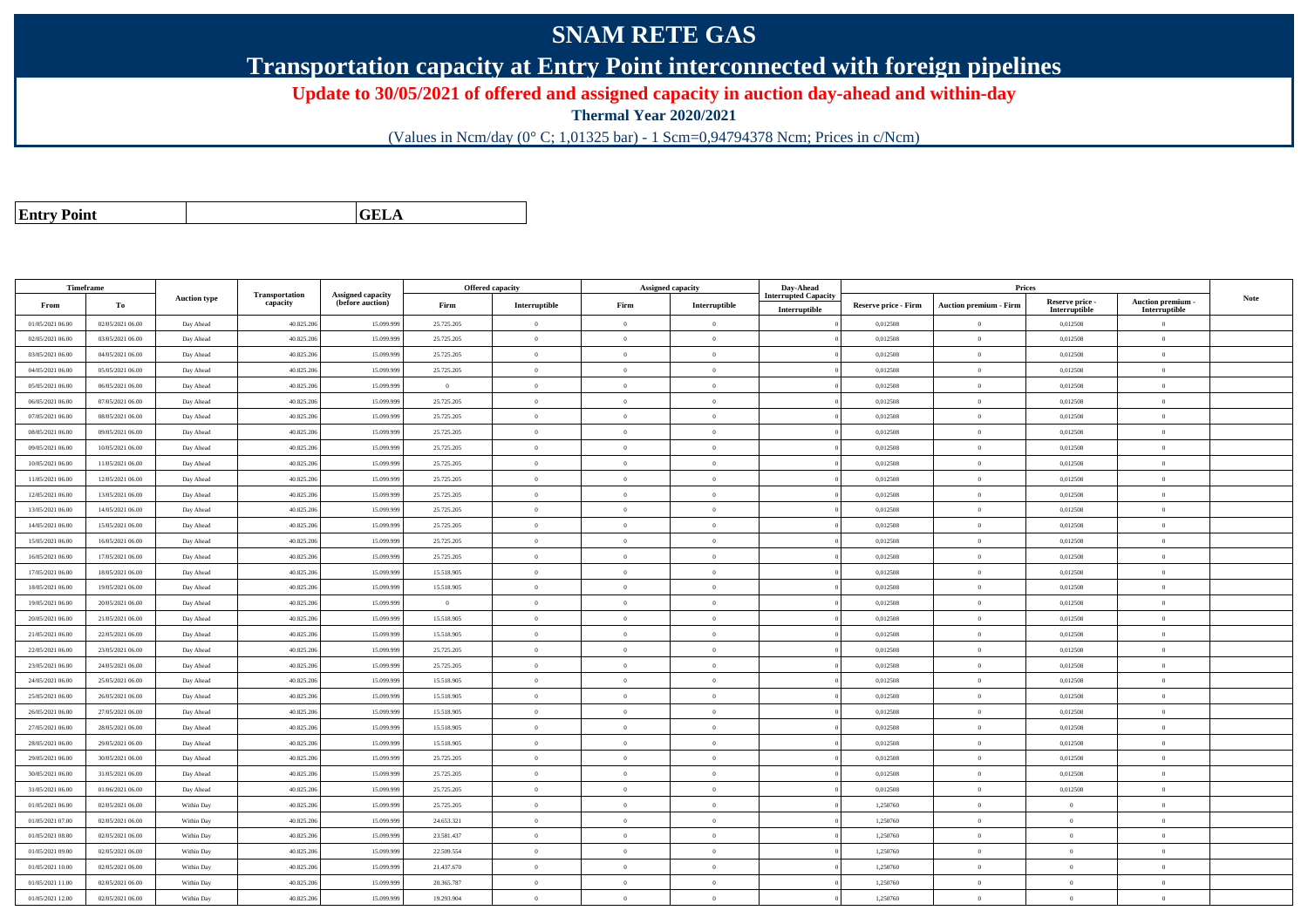| 01/05/2021 13:00 | 02/05/2021 06:00 | Within Day               | 40.825.206 | 15.099.999 | 18.222.019 | $\,0\,$        | $\overline{0}$ | $\bf{0}$       |                | 1,250760 | $\,$ 0 $\,$    | $\overline{0}$                   | $\bf{0}$       |  |
|------------------|------------------|--------------------------|------------|------------|------------|----------------|----------------|----------------|----------------|----------|----------------|----------------------------------|----------------|--|
| 01/05/2021 14:00 | 02/05/2021 06:00 | Within Day               | 40.825.206 | 15.099.99  | 17.150.136 | $\overline{0}$ | $\overline{0}$ | $\overline{0}$ |                | 1,250760 | $\theta$       | $\overline{0}$                   | $\theta$       |  |
| 01/05/2021 15:00 | 02/05/2021 06:00 | Within Day               | 40.825.206 | 15.099.999 | 16.078.253 | $\mathbf{0}$   | $\overline{0}$ | $\overline{0}$ |                | 1,250760 | $\theta$       | $\overline{0}$                   | $\overline{0}$ |  |
| 01/05/2021 16:00 | 02/05/2021 06:00 | Within Day               | 40.825.206 | 15.099.999 | 15.006.369 | $\bf{0}$       | $\overline{0}$ | $\bf{0}$       |                | 1,250760 | $\bf{0}$       | $\overline{0}$                   | $\bf{0}$       |  |
| 01/05/2021 17:00 | 02/05/2021 06:00 | Within Day               | 40.825.206 | 15.099.999 | 13.934.486 | $\bf{0}$       | $\overline{0}$ | $\overline{0}$ |                | 1,250760 | $\bf{0}$       | $\bf{0}$                         | $\bf{0}$       |  |
| 01/05/2021 18:00 | 02/05/2021 06:00 | Within Day               | 40.825.206 | 15.099.999 | 12.862.602 | $\mathbf{0}$   | $\overline{0}$ | $\overline{0}$ |                | 1,250760 | $\theta$       |                                  | $\theta$       |  |
|                  |                  |                          |            |            |            |                |                |                |                |          |                | $\overline{0}$                   |                |  |
| 01/05/2021 19:00 | 02/05/2021 06:00 | Within Day               | 40.825.206 | 15.099.999 | 11.790.718 | $\mathbf{0}$   | $\overline{0}$ | $\overline{0}$ |                | 1,250760 | $\bf{0}$       | $\overline{0}$                   | $\theta$       |  |
| 01/05/2021 20:00 | 02/05/2021 06:00 | Within Day               | 40.825.206 | 15.099.999 | 10.718.835 | $\overline{0}$ | $\mathbf{0}$   | $\overline{0}$ |                | 1,250760 | $\,$ 0 $\,$    | $\overline{0}$                   | $\theta$       |  |
| 01/05/2021 21:00 | 02/05/2021 06:00 | Within Day               | 40.825.206 | 15.099.999 | 9.646.952  | $\mathbf{0}$   | $\overline{0}$ | $\overline{0}$ |                | 1,250760 | $\theta$       | $\overline{0}$                   | $\overline{0}$ |  |
| 01/05/2021 22.00 | 02/05/2021 06:00 | Within Day               | 40.825.206 | 15.099.999 | 8.575.068  | $\bf{0}$       | $\overline{0}$ | $\bf{0}$       |                | 1,250760 | $\bf{0}$       | $\overline{0}$                   | $\bf{0}$       |  |
| 01/05/2021 23:00 | 02/05/2021 06:00 | Within Day               | 40.825.206 | 15.099.999 | 7.503.184  | $\bf{0}$       | $\overline{0}$ | $\overline{0}$ |                | 1,250761 | $\bf{0}$       | $\theta$                         | $\theta$       |  |
| 02/05/2021 00:00 | 02/05/2021 06:00 | Within Day               | 40.825.206 | 15.099.999 | 6.431.301  | $\mathbf{0}$   | $\overline{0}$ | $\overline{0}$ |                | 1,250760 | $\theta$       | $\overline{0}$                   | $\overline{0}$ |  |
| 02/05/2021 01:00 | 02/05/2021 06:00 | Within Day               | 40.825.206 | 15.099.999 | 5.359.417  | $\,0\,$        | $\overline{0}$ | $\overline{0}$ |                | 1,250760 | $\bf{0}$       | $\overline{0}$                   | $\bf{0}$       |  |
| 02/05/2021 02:00 | 02/05/2021 06:00 | Within Day               | 40.825.206 | 15.099.999 | 4.287.534  | $\bf{0}$       | $\overline{0}$ | $\overline{0}$ |                | 1,250760 | $\,$ 0 $\,$    | $\overline{0}$                   | $\theta$       |  |
| 02/05/2021 03:00 | 02/05/2021 06:00 | Within Day               | 40.825.206 | 15.099.999 | 3.215.651  | $\mathbf{0}$   | $\overline{0}$ | $\overline{0}$ |                | 1,250759 | $\theta$       | $\overline{0}$                   | $\overline{0}$ |  |
| 02/05/2021 04:00 | 02/05/2021 06:00 | Within Day               | 40.825.206 | 15.099.999 | 2.143.766  | $\,0\,$        | $\overline{0}$ | $\overline{0}$ |                | 1,250762 | $\bf{0}$       | $\overline{0}$                   | $\bf{0}$       |  |
| 02/05/2021 05:00 | 02/05/2021 06:00 | Within Day               | 40.825.206 | 15.099.999 | 1.071.883  | $\bf{0}$       | $\overline{0}$ | $\overline{0}$ |                | 1,250762 | $\bf{0}$       | $\overline{0}$                   | $\overline{0}$ |  |
| 02/05/2021 06:00 | 03/05/2021 06:00 | Within Day               | 40.825.206 | 15.099.999 | 25.725.205 | $\mathbf{0}$   | $\overline{0}$ | $\overline{0}$ |                | 1,250760 | $\theta$       | $\overline{0}$                   | $\overline{0}$ |  |
| 02/05/2021 07:00 | 03/05/2021 06:00 | Within Day               | 40.825.206 | 15.099.999 | 24.653.321 | $\,0\,$        | $\overline{0}$ | $\bf{0}$       |                | 1,250760 | $\bf{0}$       | $\overline{0}$                   | $\bf{0}$       |  |
| 02/05/2021 08:00 | 03/05/2021 06:00 | Within Day               | 40.825.206 | 15.099.999 | 23.581.437 | $\bf{0}$       | $\overline{0}$ | $\overline{0}$ |                | 1,250760 | $\,$ 0 $\,$    | $\overline{0}$                   | $\bf{0}$       |  |
| 02/05/2021 09:00 | 03/05/2021 06:00 | Within Day               | 40.825.206 | 15.099.999 | 22.509.554 | $\mathbf{0}$   | $\overline{0}$ | $\overline{0}$ |                | 1,250760 | $\theta$       | $\overline{0}$                   | $\overline{0}$ |  |
| 02/05/2021 11:00 | 03/05/2021 06:00 | Within Day               | 40.825.206 | 15.099.999 | 20.365.787 | $\mathbf{0}$   | $\overline{0}$ | $\overline{0}$ |                | 1,250760 | $\bf{0}$       | $\overline{0}$                   | $\theta$       |  |
| 02/05/2021 12:00 | 03/05/2021 06:00 | Within Day               | 40.825.206 | 15.099.999 | 19.293.904 | $\overline{0}$ | $\overline{0}$ | $\overline{0}$ |                | 1,250760 | $\bf{0}$       | $\overline{0}$                   | $\overline{0}$ |  |
| 02/05/2021 13:00 | 03/05/2021 06:00 | Within Day               | 40.825.206 | 15.099.999 | 18.222.019 | $\mathbf{0}$   | $\overline{0}$ | $\overline{0}$ |                | 1,250760 | $\theta$       | $\overline{0}$                   | $\overline{0}$ |  |
| 02/05/2021 14:00 | 03/05/2021 06:00 | Within Day               | 40.825.206 | 15.099.999 | 17.150.136 | $\bf{0}$       | $\overline{0}$ | $\overline{0}$ |                | 1,250760 | $\bf{0}$       | $\overline{0}$                   | $\bf{0}$       |  |
| 02/05/2021 15:00 | 03/05/2021 06:00 | Within Day               | 40.825.206 | 15.099.999 | 16.078.253 | $\bf{0}$       | $\overline{0}$ | $\overline{0}$ |                | 1,250760 | $\bf{0}$       | $\mathbf{0}$                     | $\bf{0}$       |  |
| 02/05/2021 16:00 | 03/05/2021 06:00 | Within Day               | 40.825.206 | 15.099.999 | 15.006.369 | $\mathbf{0}$   | $\overline{0}$ | $\overline{0}$ |                | 1,250760 | $\theta$       | $\overline{0}$                   | $\overline{0}$ |  |
| 02/05/2021 17:00 | 03/05/2021 06:00 | Within Day               | 40.825.206 | 15.099.999 | 13.934.486 | $\,0\,$        | $\overline{0}$ | $\bf{0}$       |                | 1,250760 | $\bf{0}$       | $\overline{0}$                   | $\bf{0}$       |  |
| 02/05/2021 18:00 | 03/05/2021 06:00 | Within Day               | 40.825.206 | 15.099.999 | 12.862.602 | $\overline{0}$ | $\overline{0}$ | $\overline{0}$ |                | 1,250760 | $\,$ 0 $\,$    | $\overline{0}$                   | $\overline{0}$ |  |
| 02/05/2021 19:00 | 03/05/2021 06:00 | Within Day               | 40.825.206 | 15.099.999 | 11.790.718 | $\mathbf{0}$   | $\overline{0}$ | $\overline{0}$ |                | 1,250760 | $\theta$       | $\overline{0}$                   | $\overline{0}$ |  |
| 02/05/2021 20:00 | 03/05/2021 06:00 | Within Day               | 40.825.206 | 15.099.999 | 10.718.835 | $\mathbf{0}$   | $\overline{0}$ | $\theta$       |                | 1,250760 | $\,$ 0 $\,$    | $\overline{0}$                   | $\theta$       |  |
| 02/05/2021 21:00 | 03/05/2021 06:00 | Within Day               | 40.825.206 | 15.099.999 | 9.646.952  | $\bf{0}$       | $\overline{0}$ | $\overline{0}$ |                | 1,250760 | $\bf{0}$       | $\overline{0}$                   | $\bf{0}$       |  |
| 02/05/2021 22:00 | 03/05/2021 06:00 | Within Day               | 40.825.206 | 15.099.999 | 8.575.068  | $\mathbf{0}$   | $\overline{0}$ | $\overline{0}$ |                | 1,250760 | $\theta$       | $\overline{0}$                   | $\overline{0}$ |  |
| 02/05/2021 23:00 | 03/05/2021 06:00 | Within Day               | 40.825.206 | 15.099.999 | 7.503.184  | $\mathbf{0}$   | $\overline{0}$ | $\overline{0}$ |                | 1,250761 | $\,$ 0 $\,$    | $\overline{0}$                   | $\theta$       |  |
| 03/05/2021 00:00 | 03/05/2021 06:00 |                          | 40.825.206 | 15.099.999 | 6.431.301  | $\overline{0}$ | $\overline{0}$ | $\overline{0}$ |                | 1,250760 | $\bf{0}$       | $\overline{0}$                   | $\bf{0}$       |  |
| 03/05/2021 01:00 | 03/05/2021 06:00 | Within Day<br>Within Day | 40.825.206 | 15.099.999 | 5.359.417  | $\mathbf{0}$   | $\overline{0}$ | $\overline{0}$ |                | 1,250760 | $\theta$       | $\overline{0}$                   | $\overline{0}$ |  |
|                  |                  |                          |            |            |            | $\mathbf{0}$   | $\overline{0}$ |                |                |          |                |                                  | $\theta$       |  |
| 03/05/2021 02:00 | 03/05/2021 06:00 | Within Day               | 40.825.206 | 15.099.999 | 4.287.534  |                | $\overline{0}$ | $\theta$       |                | 1,250760 | $\,$ 0 $\,$    | $\overline{0}$<br>$\overline{0}$ | $\overline{0}$ |  |
| 03/05/2021 03:00 | 03/05/2021 06:00 | Within Day               | 40.825.206 | 15.099.999 | 3.215.651  | $\bf{0}$       |                | $\overline{0}$ |                | 1,250759 | $\bf{0}$       |                                  |                |  |
| 03/05/2021 04:00 | 03/05/2021 06:00 | Within Day               | 40.825.206 | 15.099.999 | 2.143.766  | $\mathbf{0}$   | $\overline{0}$ | $\overline{0}$ |                | 1,250762 | $\theta$       | $\overline{0}$                   | $\overline{0}$ |  |
| 03/05/2021 05:00 | 03/05/2021 06:00 | Within Day               | 40.825.206 | 15.099.999 | 1.071.883  | $\mathbf{0}$   | $\overline{0}$ | $\bf{0}$       |                | 1,250762 | $\,$ 0 $\,$    | $\overline{0}$                   | $\theta$       |  |
| 03/05/2021 06:00 | 04/05/2021 06:00 | Within Day               | 40.825.206 | 15.099.999 | 25.725.205 | $\bf{0}$       | $\overline{0}$ | $\overline{0}$ |                | 1,250760 | $\bf{0}$       | $\overline{0}$                   | $\bf{0}$       |  |
| 03/05/2021 07:00 | 04/05/2021 06:00 | Within Day               | 40.825.206 | 15.099.999 | 24.653.321 | $\mathbf{0}$   | $\overline{0}$ | $\overline{0}$ |                | 1,250760 | $\theta$       | $\overline{0}$                   | $\overline{0}$ |  |
| 03/05/2021 08:00 | 04/05/2021 06:00 | Within Day               | 40.825.206 | 15.099.999 | 23.581.437 | $\mathbf{0}$   | $\overline{0}$ | $\overline{0}$ |                | 1,250760 | $\,$ 0 $\,$    | $\overline{0}$                   | $\theta$       |  |
| 03/05/2021 09:00 | 04/05/2021 06:00 | Within Day               | 40.825.206 | 15.099.999 | 22.509.554 | $\bf{0}$       | $\overline{0}$ | $\overline{0}$ |                | 1,250760 | $\,$ 0 $\,$    | $\overline{0}$                   | $\bf{0}$       |  |
| 03/05/2021 10:00 | 04/05/2021 06:00 | Within Day               | 40.825.206 | 15.099.999 | 21.437.670 | $\bf{0}$       | $\overline{0}$ | $\overline{0}$ |                | 1,250760 | $\overline{0}$ | $^{\circ}$                       | $\theta$       |  |
| 03/05/2021 11:00 | 04/05/2021 06:00 | Within Day               | 40.825.206 | 15.099.999 | 20.365.787 | $\,$ 0 $\,$    | $\overline{0}$ | $\overline{0}$ |                | 1,250760 | $\,$ 0 $\,$    | $\bf{0}$                         | $\theta$       |  |
| 03/05/2021 12:00 | 04/05/2021 06:00 | Within Day               | 40.825.206 | 15.099.999 | 19.293.904 | $\mathbf{0}$   | $\overline{0}$ | $\overline{0}$ |                | 1,250760 | $\,$ 0 $\,$    | $\overline{0}$                   | $\overline{0}$ |  |
| 03/05/2021 13:00 | 04/05/2021 06:00 | Within Day               | 40.825.206 | 15.099.999 | 18.222.019 | $\mathbf{0}$   | $\overline{0}$ | $\overline{0}$ |                | 1,250760 | $\mathbf{0}$   | $\overline{0}$                   | $\overline{0}$ |  |
| 03/05/2021 14:00 | 04/05/2021 06:00 | Within Day               | 40.825.206 | 15.099.999 | 17.150.136 | $\,$ 0         | $\overline{0}$ | $\overline{0}$ | $\overline{0}$ | 1,250760 | $\,$ 0 $\,$    | $\bf{0}$                         | $\,$ 0 $\,$    |  |
| 03/05/2021 15:00 | 04/05/2021 06:00 | Within Day               | 40.825.206 | 15.099.999 | 16.078.253 | $\bf{0}$       | $\overline{0}$ | $\overline{0}$ |                | 1,250760 | $\,$ 0 $\,$    | $\overline{0}$                   | $\overline{0}$ |  |
| 03/05/2021 16:00 | 04/05/2021 06:00 | Within Day               | 40.825.206 | 15.099.999 | 15.006.369 | $\mathbf{0}$   | $\overline{0}$ | $\overline{0}$ |                | 1,250760 | $\overline{0}$ | $\overline{0}$                   | $\overline{0}$ |  |
| 03/05/2021 17:00 | 04/05/2021 06:00 | Within Day               | 40.825.206 | 15.099.999 | 13.934.486 | $\,$ 0 $\,$    | $\overline{0}$ | $\overline{0}$ |                | 1,250760 | $\,$ 0 $\,$    | $\bf{0}$                         | $\overline{0}$ |  |
| 03/05/2021 18:00 | 04/05/2021 06:00 | Within Day               | 40.825.206 | 15.099.999 | 12.862.602 | $\overline{0}$ | $\overline{0}$ | $\overline{0}$ |                | 1,250760 | $\overline{0}$ | $\overline{0}$                   | $\overline{0}$ |  |
| 03/05/2021 19:00 | 04/05/2021 06:00 | Within Day               | 40.825.206 | 15.099.999 | 11.790.718 | $\mathbf{0}$   | $\overline{0}$ | $\overline{0}$ |                | 1,250760 | $\mathbf{0}$   | $\overline{0}$                   | $\mathbf{0}$   |  |
| 03/05/2021 20:00 | 04/05/2021 06:00 | Within Day               | 40.825.206 | 15.099.999 | 10.718.835 | $\,$ 0         | $\overline{0}$ | $\bf{0}$       |                | 1,250760 | $\,$ 0 $\,$    | $\bf{0}$                         | $\,$ 0 $\,$    |  |
| 03/05/2021 21:00 | 04/05/2021 06:00 | Within Day               | 40.825.206 | 15.099.999 | 9.646.952  | $\bf{0}$       | $\overline{0}$ | $\overline{0}$ |                | 1,250760 | $\,$ 0 $\,$    | $\mathbf{0}$                     | $\overline{0}$ |  |
| 03/05/2021 22:00 | 04/05/2021 06:00 | Within Day               | 40.825.206 | 15.099.999 | 8.575.068  | $\overline{0}$ | $\overline{0}$ | $\overline{0}$ |                | 1,250760 | $\mathbf{0}$   | $\overline{0}$                   | $\overline{0}$ |  |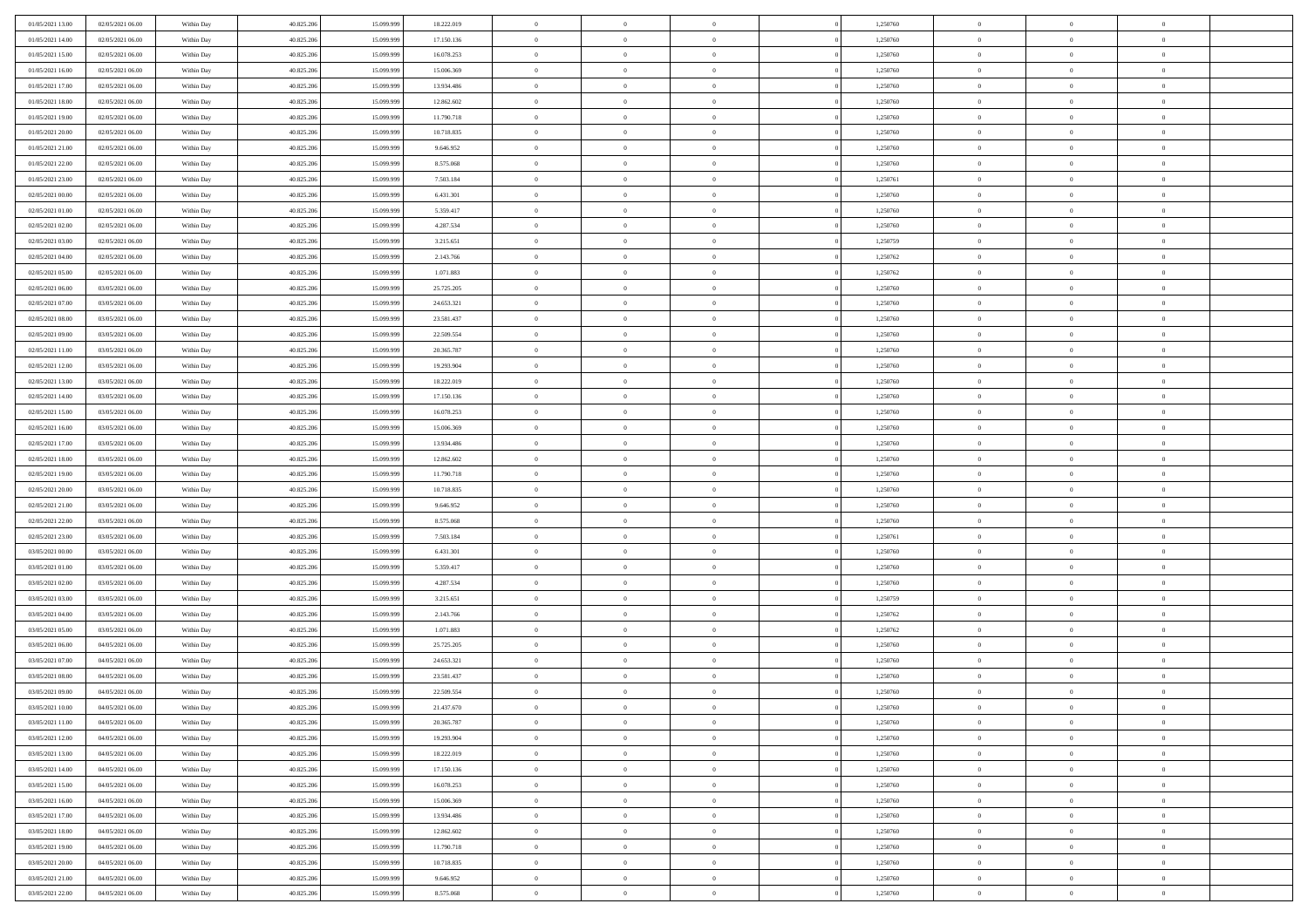| 03/05/2021 23:00 | 04/05/2021 06:00 | Within Day | 40.825.206 | 15.099.99  | 7.503.184      | $\theta$       | $\overline{0}$ | $\overline{0}$ | 1,250761 | $\bf{0}$       | $\bf{0}$       | $\bf{0}$       |  |
|------------------|------------------|------------|------------|------------|----------------|----------------|----------------|----------------|----------|----------------|----------------|----------------|--|
| 04/05/2021 00:00 | 04/05/2021 06:00 | Within Day | 40.825.206 | 15.099.999 | 6.431.301      | $\overline{0}$ | $\overline{0}$ | $\overline{0}$ | 1,250760 | $\theta$       | $\overline{0}$ | $\theta$       |  |
| 04/05/2021 01:00 | 04/05/2021 06:00 | Within Day | 40.825.206 | 15.099.999 | 5.359.417      | $\,$ 0 $\,$    | $\overline{0}$ | $\bf{0}$       | 1,250760 | $\,$ 0 $\,$    | $\overline{0}$ | $\,$ 0 $\,$    |  |
| 04/05/2021 02:00 | 04/05/2021 06:00 | Within Day | 40.825.206 | 15.099.999 | 4.287.534      | $\mathbf{0}$   | $\Omega$       | $\overline{0}$ | 1,250760 | $\theta$       | $\mathbf{0}$   | $\theta$       |  |
| 04/05/2021 03:00 | 04/05/2021 06:00 | Within Day | 40.825.206 | 15.099.999 | 3.215.651      | $\bf{0}$       | $\overline{0}$ | $\overline{0}$ | 1,250759 | $\mathbf{0}$   | $\overline{0}$ | $\overline{0}$ |  |
| 04/05/2021 04:00 | 04/05/2021 06:00 | Within Day | 40.825.206 | 15.099.999 | 2.143.766      | $\,$ 0 $\,$    | $\overline{0}$ | $\bf{0}$       | 1,250762 | $\,$ 0 $\,$    | $\overline{0}$ | $\,$ 0 $\,$    |  |
| 04/05/2021 05:00 | 04/05/2021 06:00 | Within Day | 40.825.206 | 15.099.999 | 1.071.883      | $\bf{0}$       | $\overline{0}$ | $\overline{0}$ | 1,250762 | $\bf{0}$       | $\overline{0}$ | $\theta$       |  |
| 04/05/2021 06:00 | 05/05/2021 06:00 | Within Day | 40.825.206 | 15.099.999 | 25.725.205     | $\overline{0}$ | $\overline{0}$ | $\overline{0}$ | 1,250760 | $\overline{0}$ | $\overline{0}$ | $\overline{0}$ |  |
| 04/05/2021 07:00 | 05/05/2021 06:00 | Within Day | 40.825.206 | 15.099.999 | 24.653.321     | $\,$ 0 $\,$    | $\overline{0}$ | $\bf{0}$       | 1,250760 | $\,$ 0 $\,$    | $\overline{0}$ | $\bf{0}$       |  |
| 04/05/2021 08:00 | 05/05/2021 06:00 | Within Day | 40.825.206 | 15.099.999 | 23.581.437     | $\mathbf{0}$   | $\mathbf{0}$   | $\overline{0}$ | 1,250760 | $\theta$       | $\mathbf{0}$   | $\theta$       |  |
| 04/05/2021 09:00 | 05/05/2021 06:00 | Within Day | 40.825.206 | 15.099.999 | 22.509.554     | $\overline{0}$ | $\overline{0}$ | $\overline{0}$ | 1,250760 | $\overline{0}$ | $\overline{0}$ | $\overline{0}$ |  |
| 04/05/2021 10:00 | 05/05/2021 06:00 | Within Day | 40.825.206 | 15.099.999 | 21.437.670     | $\,$ 0 $\,$    | $\overline{0}$ | $\bf{0}$       | 1,250760 | $\,$ 0 $\,$    | $\overline{0}$ | $\,$ 0 $\,$    |  |
| 04/05/2021 11:00 | 05/05/2021 06:00 | Within Day | 40.825.206 | 15.099.999 | 20.365.787     | $\bf{0}$       | $\overline{0}$ | $\overline{0}$ | 1,250760 | $\bf{0}$       | $\mathbf{0}$   | $\theta$       |  |
| 04/05/2021 12:00 | 05/05/2021 06:00 | Within Day | 40.825.206 | 15.099.999 | 19.293.904     | $\overline{0}$ | $\overline{0}$ | $\overline{0}$ | 1,250760 | $\overline{0}$ | $\overline{0}$ | $\theta$       |  |
| 04/05/2021 13:00 | 05/05/2021 06:00 | Within Day | 40.825.206 | 15.099.999 | 18.222.019     | $\,$ 0 $\,$    | $\overline{0}$ | $\bf{0}$       | 1,250760 | $\,$ 0 $\,$    | $\overline{0}$ | $\,$ 0 $\,$    |  |
| 04/05/2021 14:00 | 05/05/2021 06:00 | Within Day | 40.825.206 | 15.099.999 | 17.150.136     | $\mathbf{0}$   | $\mathbf{0}$   | $\overline{0}$ | 1,250760 | $\theta$       | $\mathbf{0}$   | $\theta$       |  |
| 04/05/2021 15:00 | 05/05/2021 06:00 | Within Day | 40.825.206 | 15.099.999 | 16.078.253     | $\overline{0}$ | $\overline{0}$ | $\overline{0}$ | 1,250760 | $\overline{0}$ | $\overline{0}$ | $\overline{0}$ |  |
| 04/05/2021 16:00 | 05/05/2021 06:00 | Within Day | 40.825.206 | 15.099.999 | 15.006.369     | $\,$ 0 $\,$    | $\overline{0}$ | $\bf{0}$       | 1,250760 | $\,$ 0 $\,$    | $\overline{0}$ | $\,$ 0 $\,$    |  |
| 04/05/2021 17:00 | 05/05/2021 06:00 | Within Day | 40.825.206 | 15.099.999 | 13.934.486     | $\mathbf{0}$   | $\Omega$       | $\overline{0}$ | 1,250760 | $\theta$       | $\theta$       | $\theta$       |  |
| 04/05/2021 18:00 | 05/05/2021 06:00 | Within Day | 40.825.206 | 15.099.999 | 12.862.602     | $\overline{0}$ | $\overline{0}$ | $\overline{0}$ | 1,250760 | $\mathbf{0}$   | $\overline{0}$ | $\overline{0}$ |  |
| 04/05/2021 19:00 | 05/05/2021 06:00 | Within Day | 40.825.206 | 15.099.999 | 11.790.718     | $\,$ 0 $\,$    | $\overline{0}$ | $\bf{0}$       | 1,250760 | $\,$ 0 $\,$    | $\overline{0}$ | $\,$ 0 $\,$    |  |
| 04/05/2021 20:00 | 05/05/2021 06:00 | Within Day | 40.825.206 | 15.099.999 | 10.718.835     | $\overline{0}$ | $\overline{0}$ | $\overline{0}$ | 1,250760 | $\bf{0}$       | $\mathbf{0}$   | $\theta$       |  |
| 04/05/2021 21:00 | 05/05/2021 06:00 | Within Day | 40.825.206 | 15.099.999 | 9.646.952      | $\overline{0}$ | $\overline{0}$ | $\overline{0}$ | 1,250760 | $\mathbf{0}$   | $\overline{0}$ | $\overline{0}$ |  |
| 04/05/2021 22:00 | 05/05/2021 06:00 | Within Day | 40.825.206 | 15.099.999 | 8.575.068      | $\,$ 0 $\,$    | $\overline{0}$ | $\bf{0}$       | 1,250760 | $\,$ 0 $\,$    | $\overline{0}$ | $\bf{0}$       |  |
| 04/05/2021 23:00 | 05/05/2021 06:00 | Within Day | 40.825.206 | 15.099.99  | 7.503.184      | $\overline{0}$ | $\mathbf{0}$   | $\overline{0}$ | 1,250761 | $\theta$       | $\mathbf{0}$   | $\theta$       |  |
| 05/05/2021 00:00 | 05/05/2021 06:00 | Within Day | 40.825.206 | 15.099.999 | 6.431.301      | $\overline{0}$ | $\overline{0}$ | $\overline{0}$ | 1,250760 | $\mathbf{0}$   | $\overline{0}$ | $\overline{0}$ |  |
| 05/05/2021 01:00 | 05/05/2021 06:00 | Within Day | 40.825.206 | 15.099.999 | 5.359.417      | $\,$ 0 $\,$    | $\overline{0}$ | $\bf{0}$       | 1,250760 | $\,$ 0 $\,$    | $\overline{0}$ | $\,$ 0 $\,$    |  |
| 05/05/2021 02:00 | 05/05/2021 06:00 | Within Day | 40.825.206 | 15.099.999 | 4.287.534      | $\bf{0}$       | $\overline{0}$ | $\overline{0}$ | 1,250760 | $\bf{0}$       | $\overline{0}$ | $\bf{0}$       |  |
| 05/05/2021 03:00 | 05/05/2021 06:00 | Within Day | 40.825.206 | 15.099.999 | 3.215.651      | $\overline{0}$ | $\overline{0}$ | $\overline{0}$ | 1,250759 | $\mathbf{0}$   | $\overline{0}$ | $\theta$       |  |
| 05/05/2021 04:00 | 05/05/2021 06:00 | Within Day | 40.825.206 | 15.099.999 | 2.143.766      | $\,$ 0 $\,$    | $\overline{0}$ | $\bf{0}$       | 1,250762 | $\,$ 0 $\,$    | $\overline{0}$ | $\,$ 0 $\,$    |  |
| 05/05/2021 05:00 | 05/05/2021 06:00 | Within Day | 40.825.206 | 15.099.999 | 1.071.883      | $\,0\,$        | $\overline{0}$ | $\bf{0}$       | 1,250762 | $\,$ 0 $\,$    | $\overline{0}$ | $\bf{0}$       |  |
| 05/05/2021 06:00 | 06/05/2021 06:00 | Within Day | 40.825.206 | 15.099.999 | $\overline{0}$ | $\overline{0}$ | $\overline{0}$ | $\overline{0}$ | 1,250760 | $\mathbf{0}$   | $\overline{0}$ | $\overline{0}$ |  |
| 06/05/2021 06:00 | 07/05/2021 06:00 | Within Day | 40.825.206 | 15.099.999 | 25.725.205     | $\,$ 0 $\,$    | $\overline{0}$ | $\bf{0}$       | 1,250760 | $\,$ 0 $\,$    | $\overline{0}$ | $\,$ 0 $\,$    |  |
| 06/05/2021 07:00 | 07/05/2021 06:00 | Within Day | 40.825.206 | 15.099.999 | 24.653.321     | $\,0\,$        | $\overline{0}$ | $\bf{0}$       | 1,250760 | $\bf{0}$       | $\overline{0}$ | $\bf{0}$       |  |
| 06/05/2021 08:00 | 07/05/2021 06:00 | Within Day | 40.825.206 | 15.099.999 | 23.581.437     | $\overline{0}$ | $\overline{0}$ | $\overline{0}$ | 1,250760 | $\theta$       | $\overline{0}$ | $\theta$       |  |
| 06/05/2021 09:00 | 07/05/2021 06:00 | Within Day | 40.825.206 | 15.099.999 | 22.509.554     | $\,$ 0 $\,$    | $\overline{0}$ | $\bf{0}$       | 1,250760 | $\,$ 0 $\,$    | $\overline{0}$ | $\,$ 0 $\,$    |  |
| 06/05/2021 10:00 | 07/05/2021 06:00 | Within Day | 40.825.206 | 15.099.999 | 21.437.670     | $\bf{0}$       | $\overline{0}$ | $\bf{0}$       | 1,250760 | $\bf{0}$       | $\overline{0}$ | $\bf{0}$       |  |
| 06/05/2021 11:00 | 07/05/2021 06:00 | Within Day | 40.825.206 | 15.099.999 | 20.365.787     | $\overline{0}$ | $\overline{0}$ | $\overline{0}$ | 1,250760 | $\mathbf{0}$   | $\overline{0}$ | $\overline{0}$ |  |
| 06/05/2021 12:00 | 07/05/2021 06:00 | Within Day | 40.825.206 | 15.099.999 | 19.293.904     | $\,$ 0 $\,$    | $\overline{0}$ | $\bf{0}$       | 1,250760 | $\,$ 0 $\,$    | $\overline{0}$ | $\,$ 0 $\,$    |  |
| 06/05/2021 13:00 | 07/05/2021 06:00 | Within Day | 40.825.206 | 15.099.999 | 18.222.019     | $\mathbf{0}$   | $\overline{0}$ | $\bf{0}$       | 1,250760 | $\bf{0}$       | $\overline{0}$ | $\bf{0}$       |  |
| 06/05/2021 14:00 | 07/05/2021 06:00 | Within Day | 40.825.206 | 15.099.999 | 17.150.136     | $\overline{0}$ | $\overline{0}$ | $\overline{0}$ | 1,250760 | $\mathbf{0}$   | $\overline{0}$ | $\overline{0}$ |  |
| 06/05/2021 15:00 | 07/05/2021 06:00 | Within Day | 40.825.206 | 15.099.999 | 16.078.253     | $\,$ 0 $\,$    | $\overline{0}$ | $\bf{0}$       | 1,250760 | $\,$ 0 $\,$    | $\overline{0}$ | $\,$ 0 $\,$    |  |
| 06/05/2021 16:00 | 07/05/2021 06:00 | Within Day | 40.825.206 | 15.099.999 | 15.006.369     | $\,0\,$        | $\overline{0}$ | $\bf{0}$       | 1,250760 | $\bf{0}$       | $\overline{0}$ | $\bf{0}$       |  |
| 06/05/2021 17:00 | 07/05/2021 06:00 | Within Day | 40.825.206 | 15.099.999 | 13.934.486     | $\mathbf{0}$   | $\overline{0}$ | $\overline{0}$ | 1,250760 | $\theta$       | $\overline{0}$ | $\overline{0}$ |  |
| 06/05/2021 18:00 | 07/05/2021 06:00 | Within Day | 40.825.206 | 15.099.999 | 12.862.602     | $\mathbf{0}$   | $\overline{0}$ | $\theta$       | 1,250760 | $\overline{0}$ | $\overline{0}$ | $\theta$       |  |
| 06/05/2021 19:00 | 07/05/2021 06:00 | Within Day | 40.825.206 | 15.099.999 | 11.790.718     | $\bf{0}$       | $\overline{0}$ | $\bf{0}$       | 1,250760 | $\bf{0}$       | $\overline{0}$ | $\bf{0}$       |  |
| 06/05/2021 20:00 | 07/05/2021 06:00 | Within Day | 40.825.206 | 15.099.999 | 10.718.835     | $\overline{0}$ | $\overline{0}$ | $\overline{0}$ | 1,250760 | $\overline{0}$ | $\overline{0}$ | $\overline{0}$ |  |
| 06/05/2021 21:00 | 07/05/2021 06:00 | Within Day | 40.825.206 | 15.099.999 | 9.646.952      | $\,$ 0         | $\overline{0}$ | $\overline{0}$ | 1,250760 | $\,$ 0 $\,$    | $\overline{0}$ | $\,$ 0 $\,$    |  |
| 06/05/2021 22:00 | 07/05/2021 06:00 | Within Day | 40.825.206 | 15.099.999 | 8.575.068      | $\bf{0}$       | $\overline{0}$ | $\overline{0}$ | 1,250760 | $\mathbf{0}$   | $\overline{0}$ | $\bf{0}$       |  |
| 06/05/2021 23:00 | 07/05/2021 06:00 | Within Day | 40.825.206 | 15.099.999 | 7.503.184      | $\overline{0}$ | $\overline{0}$ | $\overline{0}$ | 1,250761 | $\mathbf{0}$   | $\overline{0}$ | $\overline{0}$ |  |
| 07/05/2021 00:00 | 07/05/2021 06:00 | Within Day | 40.825.206 | 15.099.999 | 6.431.301      | $\,$ 0         | $\overline{0}$ | $\overline{0}$ | 1,250760 | $\,$ 0 $\,$    | $\overline{0}$ | $\,$ 0 $\,$    |  |
| 07/05/2021 01:00 | 07/05/2021 06:00 | Within Day | 40.825.206 | 15.099.999 | 5.359.417      | $\overline{0}$ | $\overline{0}$ | $\overline{0}$ | 1,250760 | $\overline{0}$ | $\overline{0}$ | $\bf{0}$       |  |
| 07/05/2021 02:00 | 07/05/2021 06:00 | Within Day | 40.825.206 | 15.099.999 | 4.287.534      | $\mathbf{0}$   | $\overline{0}$ | $\overline{0}$ | 1,250760 | $\overline{0}$ | $\overline{0}$ | $\overline{0}$ |  |
| 07/05/2021 03:00 | 07/05/2021 06:00 | Within Day | 40.825.206 | 15.099.999 | 3.215.651      | $\,$ 0         | $\overline{0}$ | $\overline{0}$ | 1,250759 | $\,$ 0 $\,$    | $\bf{0}$       | $\,$ 0 $\,$    |  |
| 07/05/2021 04:00 | 07/05/2021 06:00 | Within Day | 40.825.206 | 15.099.999 | 2.143.766      | $\bf{0}$       | $\overline{0}$ | $\overline{0}$ | 1,250762 | $\mathbf{0}$   | $\overline{0}$ | $\bf{0}$       |  |
| 07/05/2021 05:00 | 07/05/2021 06:00 | Within Day | 40.825.206 | 15.099.999 | 1.071.883      | $\mathbf{0}$   | $\overline{0}$ | $\overline{0}$ | 1,250762 | $\mathbf{0}$   | $\overline{0}$ | $\overline{0}$ |  |
| 07/05/2021 06:00 | 08/05/2021 06:00 | Within Day | 40.825.206 | 15.099.999 | 25.725.205     | $\,$ 0 $\,$    | $\overline{0}$ | $\bf{0}$       | 1,250760 | $\,$ 0 $\,$    | $\overline{0}$ | $\,$ 0 $\,$    |  |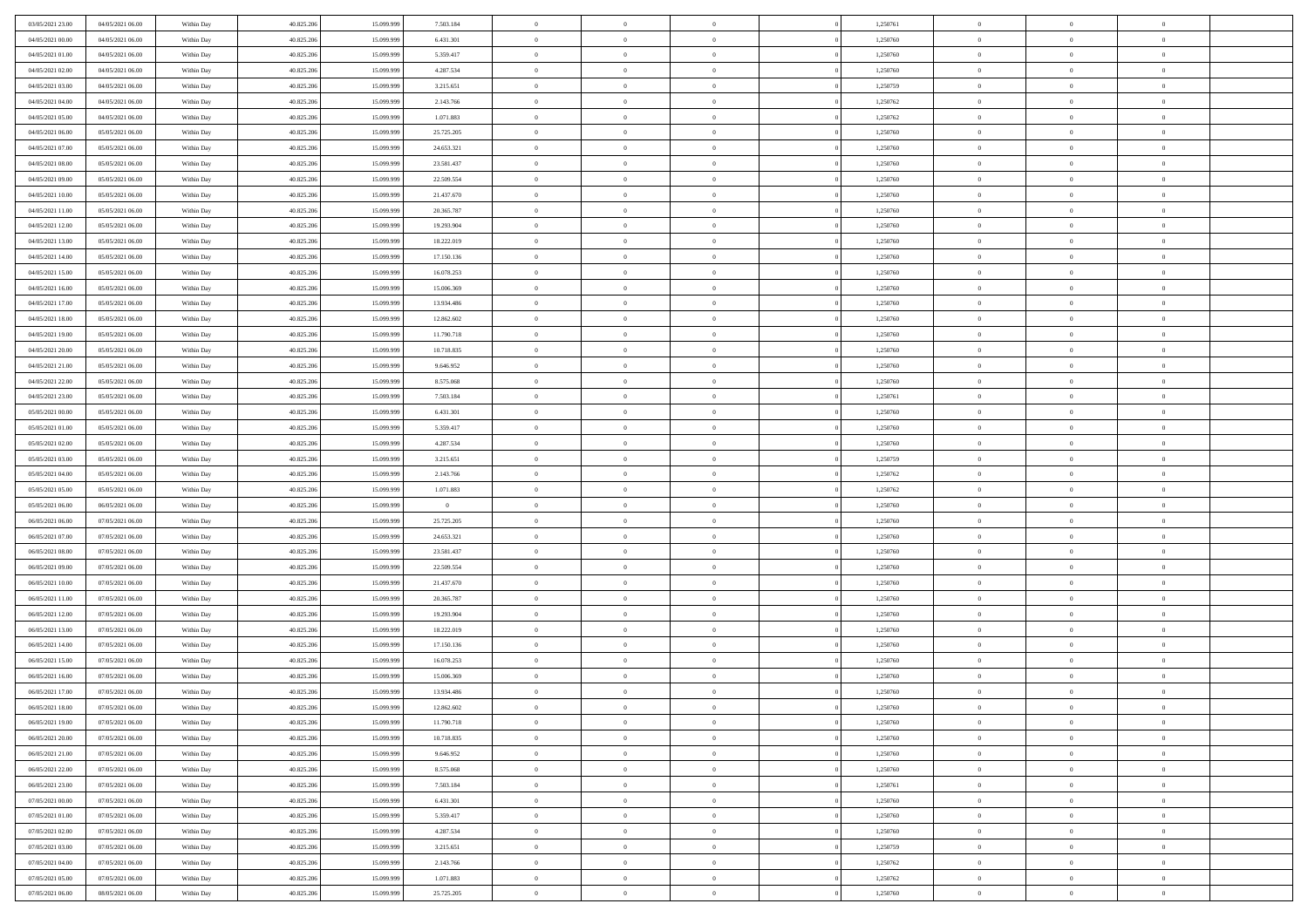| 07/05/2021 07:00                     | 08/05/2021 06:00 | Within Day               | 40.825.206 | 15.099.999 | 24.653.321              | $\,0\,$                | $\overline{0}$ | $\bf{0}$       |                | 1,250760             | $\,$ 0 $\,$    | $\overline{0}$                   | $\bf{0}$       |  |
|--------------------------------------|------------------|--------------------------|------------|------------|-------------------------|------------------------|----------------|----------------|----------------|----------------------|----------------|----------------------------------|----------------|--|
| 07/05/2021 08:00                     | 08/05/2021 06:00 | Within Day               | 40.825.206 | 15.099.99  | 23.581.437              | $\overline{0}$         | $\overline{0}$ | $\overline{0}$ |                | 1,250760             | $\theta$       | $\overline{0}$                   | $\overline{0}$ |  |
| 07/05/2021 09:00                     | 08/05/2021 06:00 | Within Day               | 40.825.206 | 15.099.999 | 22.509.554              | $\mathbf{0}$           | $\overline{0}$ | $\overline{0}$ |                | 1,250760             | $\theta$       | $\overline{0}$                   | $\overline{0}$ |  |
| 07/05/2021 10:00                     | 08/05/2021 06:00 | Within Day               | 40.825.206 | 15.099.999 | 21.437.670              | $\bf{0}$               | $\overline{0}$ | $\bf{0}$       |                | 1,250760             | $\bf{0}$       | $\overline{0}$                   | $\bf{0}$       |  |
| 07/05/2021 11:00                     | 08/05/2021 06:00 | Within Day               | 40.825.206 | 15.099.999 | 20.365.787              | $\bf{0}$               | $\overline{0}$ | $\overline{0}$ |                | 1,250760             | $\bf{0}$       | $\bf{0}$                         | $\bf{0}$       |  |
| 07/05/2021 12:00                     | 08/05/2021 06:00 | Within Day               | 40.825.206 | 15.099.999 | 19.293.904              | $\mathbf{0}$           | $\overline{0}$ | $\overline{0}$ |                | 1,250760             | $\theta$       | $\overline{0}$                   | $\theta$       |  |
| 07/05/2021 13:00                     | 08/05/2021 06:00 | Within Day               | 40.825.206 | 15.099.999 | 18.222.019              | $\mathbf{0}$           | $\overline{0}$ | $\overline{0}$ |                | 1,250760             | $\bf{0}$       | $\overline{0}$                   | $\theta$       |  |
| 07/05/2021 14:00                     | 08/05/2021 06:00 | Within Day               | 40.825.206 | 15.099.999 | 17.150.136              | $\overline{0}$         | $\mathbf{0}$   | $\overline{0}$ |                | 1,250760             | $\,$ 0 $\,$    | $\overline{0}$                   | $\theta$       |  |
| 07/05/2021 15:00                     | 08/05/2021 06:00 | Within Day               | 40.825.206 | 15.099.999 | 16.078.253              | $\mathbf{0}$           | $\overline{0}$ | $\overline{0}$ |                | 1,250760             | $\theta$       | $\overline{0}$                   | $\overline{0}$ |  |
| 07/05/2021 16:00                     | 08/05/2021 06:00 | Within Day               | 40.825.206 | 15.099.999 | 15.006.369              | $\bf{0}$               | $\overline{0}$ | $\bf{0}$       |                | 1,250760             | $\bf{0}$       | $\overline{0}$                   | $\bf{0}$       |  |
|                                      | 08/05/2021 06:00 |                          | 40.825.206 | 15.099.999 | 13.934.486              | $\bf{0}$               | $\overline{0}$ | $\overline{0}$ |                | 1,250760             | $\bf{0}$       | $\theta$                         | $\theta$       |  |
| 07/05/2021 17:00<br>07/05/2021 18:00 | 08/05/2021 06:00 | Within Day<br>Within Day | 40.825.206 | 15.099.999 | 12.862.602              | $\mathbf{0}$           | $\overline{0}$ | $\overline{0}$ |                | 1,250760             | $\theta$       | $\overline{0}$                   | $\overline{0}$ |  |
| 07/05/2021 19:00                     | 08/05/2021 06:00 | Within Day               | 40.825.206 | 15.099.999 | 11.790.718              | $\,0\,$                | $\overline{0}$ | $\bf{0}$       |                | 1,250760             | $\bf{0}$       | $\overline{0}$                   | $\bf{0}$       |  |
| 07/05/2021 20:00                     | 08/05/2021 06:00 |                          | 40.825.206 | 15.099.999 |                         | $\bf{0}$               | $\overline{0}$ | $\overline{0}$ |                |                      | $\,$ 0 $\,$    | $\overline{0}$                   | $\theta$       |  |
| 07/05/2021 21:00                     | 08/05/2021 06:00 | Within Day<br>Within Day | 40.825.206 | 15.099.999 | 10.718.835<br>9.646.952 | $\mathbf{0}$           | $\overline{0}$ | $\overline{0}$ |                | 1,250760<br>1,250760 | $\theta$       |                                  | $\overline{0}$ |  |
|                                      |                  |                          |            |            |                         |                        | $\overline{0}$ | $\overline{0}$ |                |                      |                | $\overline{0}$<br>$\overline{0}$ |                |  |
| 07/05/2021 22.00                     | 08/05/2021 06:00 | Within Day               | 40.825.206 | 15.099.999 | 8.575.068               | $\,0\,$                |                |                |                | 1,250760             | $\bf{0}$       |                                  | $\bf{0}$       |  |
| 07/05/2021 23:00                     | 08/05/2021 06:00 | Within Day               | 40.825.206 | 15.099.999 | 7.503.184               | $\bf{0}$               | $\overline{0}$ | $\overline{0}$ |                | 1,250761             | $\bf{0}$       | $\overline{0}$                   | $\overline{0}$ |  |
| 08/05/2021 00:00                     | 08/05/2021 06:00 | Within Day               | 40.825.206 | 15.099.999 | 6.431.301               | $\mathbf{0}$           | $\overline{0}$ | $\overline{0}$ |                | 1,250760             | $\theta$       | $\overline{0}$                   | $\overline{0}$ |  |
| 08/05/2021 01:00                     | 08/05/2021 06:00 | Within Day               | 40.825.206 | 15.099.999 | 5.359.417               | $\,0\,$                | $\overline{0}$ | $\bf{0}$       |                | 1,250760             | $\bf{0}$       | $\overline{0}$                   | $\bf{0}$       |  |
| 08/05/2021 02:00                     | 08/05/2021 06:00 | Within Day               | 40.825.206 | 15.099.999 | 4.287.534               | $\bf{0}$               | $\overline{0}$ | $\overline{0}$ |                | 1,250760             | $\bf{0}$       | $\overline{0}$                   | $\bf{0}$       |  |
| 08/05/2021 03:00                     | 08/05/2021 06:00 | Within Day               | 40.825.206 | 15.099.999 | 3.215.651               | $\mathbf{0}$           | $\overline{0}$ | $\overline{0}$ |                | 1,250759             | $\theta$       | $\overline{0}$                   | $\overline{0}$ |  |
| 08/05/2021 04:00                     | 08/05/2021 06:00 | Within Day               | 40.825.206 | 15.099.999 | 2.143.766               | $\mathbf{0}$           | $\overline{0}$ | $\overline{0}$ |                | 1,250762             | $\bf{0}$       | $\overline{0}$                   | $\theta$       |  |
| 08/05/2021 05:00                     | 08/05/2021 06:00 | Within Day               | 40.825.206 | 15.099.999 | 1.071.883               | $\overline{0}$         | $\overline{0}$ | $\overline{0}$ |                | 1,250762             | $\bf{0}$       | $\overline{0}$                   | $\overline{0}$ |  |
| 08/05/2021 06:00                     | 09/05/2021 06:00 | Within Day               | 40.825.206 | 15.099.999 | 25.725.205              | $\mathbf{0}$           | $\overline{0}$ | $\overline{0}$ |                | 1,250760             | $\theta$       | $\overline{0}$                   | $\overline{0}$ |  |
| 08/05/2021 07:00                     | 09/05/2021 06:00 | Within Day               | 40.825.206 | 15.099.999 | 24.653.321              | $\bf{0}$               | $\overline{0}$ | $\overline{0}$ |                | 1,250760             | $\bf{0}$       | $\overline{0}$                   | $\bf{0}$       |  |
| 08/05/2021 08:00                     | 09/05/2021 06:00 | Within Day               | 40.825.206 | 15.099.999 | 23.581.437              | $\bf{0}$               | $\overline{0}$ | $\overline{0}$ |                | 1,250760             | $\bf{0}$       | $\mathbf{0}$                     | $\bf{0}$       |  |
| 08/05/2021 09:00                     | 09/05/2021 06:00 | Within Day               | 40.825.206 | 15.099.999 | 22.509.554              | $\mathbf{0}$           | $\overline{0}$ | $\overline{0}$ |                | 1,250760             | $\theta$       | $\overline{0}$                   | $\overline{0}$ |  |
| 08/05/2021 10:00                     | 09/05/2021 06:00 | Within Day               | 40.825.206 | 15.099.999 | 21.437.670              | $\,0\,$                | $\overline{0}$ | $\bf{0}$       |                | 1,250760             | $\bf{0}$       | $\overline{0}$                   | $\bf{0}$       |  |
| 08/05/2021 11:00                     | 09/05/2021 06:00 | Within Day               | 40.825.206 | 15.099.999 | 20.365.787              | $\overline{0}$         | $\overline{0}$ | $\overline{0}$ |                | 1,250760             | $\,$ 0 $\,$    | $\overline{0}$                   | $\overline{0}$ |  |
| 08/05/2021 12:00                     | 09/05/2021 06:00 | Within Day               | 40.825.206 | 15.099.999 | 19.293.904              | $\mathbf{0}$           | $\overline{0}$ | $\overline{0}$ |                | 1,250760             | $\theta$       | $\overline{0}$                   | $\overline{0}$ |  |
| 08/05/2021 13:00                     | 09/05/2021 06:00 | Within Day               | 40.825.206 | 15.099.999 | 18.222.019              | $\mathbf{0}$           | $\overline{0}$ | $\theta$       |                | 1,250760             | $\,$ 0 $\,$    | $\overline{0}$                   | $\theta$       |  |
| 08/05/2021 14:00                     | 09/05/2021 06:00 | Within Day               | 40.825.206 | 15.099.999 | 17.150.136              | $\bf{0}$               | $\overline{0}$ | $\overline{0}$ |                | 1,250760             | $\bf{0}$       | $\overline{0}$                   | $\bf{0}$       |  |
| 08/05/2021 15:00                     | 09/05/2021 06:00 | Within Day               | 40.825.206 | 15.099.999 | 16.078.253              | $\mathbf{0}$           | $\overline{0}$ | $\overline{0}$ |                | 1,250760             | $\theta$       | $\overline{0}$                   | $\overline{0}$ |  |
| 08/05/2021 16:00                     | 09/05/2021 06:00 | Within Day               | 40.825.206 | 15.099.999 | 15.006.369              | $\mathbf{0}$           | $\overline{0}$ | $\overline{0}$ |                | 1,250760             | $\,$ 0 $\,$    | $\overline{0}$                   | $\theta$       |  |
| 08/05/2021 17:00                     | 09/05/2021 06:00 | Within Day               | 40.825.206 | 15.099.999 | 13.934.486              | $\overline{0}$         | $\overline{0}$ | $\overline{0}$ |                | 1,250760             | $\bf{0}$       | $\overline{0}$                   | $\bf{0}$       |  |
| 08/05/2021 18:00                     | 09/05/2021 06:00 | Within Day               | 40.825.206 | 15.099.999 | 12.862.602              | $\mathbf{0}$           | $\overline{0}$ | $\overline{0}$ |                | 1,250760             | $\theta$       | $\overline{0}$                   | $\overline{0}$ |  |
| 08/05/2021 19:00                     | 09/05/2021 06:00 | Within Day               | 40.825.206 | 15.099.999 | 11.790.718              | $\mathbf{0}$           | $\overline{0}$ | $\theta$       |                | 1,250760             | $\,$ 0 $\,$    | $\overline{0}$                   | $\theta$       |  |
| 08/05/2021 20:00                     | 09/05/2021 06:00 | Within Day               | 40.825.206 | 15.099.999 | 10.718.835              | $\bf{0}$               | $\overline{0}$ | $\overline{0}$ |                | 1,250760             | $\bf{0}$       | $\overline{0}$                   | $\overline{0}$ |  |
| 08/05/2021 21:00                     | 09/05/2021 06:00 | Within Day               | 40.825.206 | 15.099.999 | 9.646.952               | $\mathbf{0}$           | $\overline{0}$ | $\overline{0}$ |                | 1,250760             | $\theta$       | $\overline{0}$                   | $\overline{0}$ |  |
| 08/05/2021 22:00                     | 09/05/2021 06:00 | Within Day               | 40.825.206 | 15.099.999 | 8.575.068               | $\mathbf{0}$           | $\overline{0}$ | $\bf{0}$       |                | 1,250760             | $\,$ 0 $\,$    | $\overline{0}$                   | $\theta$       |  |
| 08/05/2021 23:00                     | 09/05/2021 06:00 | Within Day               | 40.825.206 | 15.099.999 | 7.503.184               | $\bf{0}$               | $\overline{0}$ | $\overline{0}$ |                | 1,250761             | $\bf{0}$       | $\overline{0}$                   | $\overline{0}$ |  |
| 09/05/2021 00:00                     | 09/05/2021 06:00 | Within Day               | 40.825.206 | 15.099.999 | 6.431.301               | $\mathbf{0}$           | $\overline{0}$ | $\overline{0}$ |                | 1,250760             | $\theta$       | $\overline{0}$                   | $\overline{0}$ |  |
| 09/05/2021 01:00                     | 09/05/2021 06:00 | Within Day               | 40.825.206 | 15.099.999 | 5.359.417               | $\mathbf{0}$           | $\overline{0}$ | $\overline{0}$ |                | 1,250760             | $\,$ 0 $\,$    | $\overline{0}$                   | $\theta$       |  |
| 09/05/2021 02:00                     | 09/05/2021 06:00 | Within Day               | 40.825.206 | 15.099.999 | 4.287.534               | $\bf{0}$               | $\overline{0}$ | $\overline{0}$ |                | 1,250760             | $\,$ 0 $\,$    | $\overline{0}$                   | $\overline{0}$ |  |
| 09/05/2021 03:00                     | 09/05/2021 06:00 | Within Day               | 40.825.206 | 15.099.999 | 3.215.651               | $\mathbf{0}$           | $\overline{0}$ | $\overline{0}$ |                | 1,250759             | $\overline{0}$ | $^{\circ}$                       | $\theta$       |  |
| 09/05/2021 04:00                     | 09/05/2021 06:00 | Within Day               | 40.825.206 | 15.099.999 | 2.143.766               | $\,$ 0 $\,$            | $\overline{0}$ | $\bf{0}$       |                | 1,250762             | $\,$ 0 $\,$    | $\bf{0}$                         | $\theta$       |  |
| 09/05/2021 05:00                     | 09/05/2021 06:00 | Within Day               | 40.825.206 | 15.099.999 | 1.071.883               | $\mathbf{0}$           | $\overline{0}$ | $\overline{0}$ |                | 1,250762             | $\,$ 0 $\,$    | $\overline{0}$                   | $\overline{0}$ |  |
| 09/05/2021 06:00                     | 10/05/2021 06:00 | Within Day               | 40.825.206 | 15.099.999 | 25.725.205              | $\mathbf{0}$           | $\overline{0}$ | $\overline{0}$ |                | 1,250760             | $\mathbf{0}$   | $\overline{0}$                   | $\overline{0}$ |  |
| 09/05/2021 07:00                     | 10/05/2021 06:00 | Within Day               | 40.825.206 | 15.099.999 | 24.653.321              | $\,$ 0                 | $\overline{0}$ | $\overline{0}$ | $\overline{0}$ | 1,250760             | $\,$ 0 $\,$    | $\bf{0}$                         | $\,$ 0 $\,$    |  |
| 09/05/2021 08:00                     | 10/05/2021 06:00 | Within Day               | 40.825.206 | 15.099.999 | 23.581.437              | $\hspace{0.1mm}\bm{0}$ | $\overline{0}$ | $\overline{0}$ |                | 1,250760             | $\,$ 0 $\,$    | $\overline{0}$                   | $\overline{0}$ |  |
| 09/05/2021 09:00                     | 10/05/2021 06:00 | Within Day               | 40.825.206 | 15.099.999 | 22.509.554              | $\mathbf{0}$           | $\overline{0}$ | $\overline{0}$ |                | 1,250760             | $\overline{0}$ | $\overline{0}$                   | $\overline{0}$ |  |
| 09/05/2021 11:00                     | 10/05/2021 06:00 | Within Day               | 40.825.206 | 15.099.999 | 20.365.787              | $\,$ 0 $\,$            | $\overline{0}$ | $\overline{0}$ |                | 1,250760             | $\,$ 0 $\,$    | $\bf{0}$                         | $\,$ 0 $\,$    |  |
| 09/05/2021 12:00                     | 10/05/2021 06:00 | Within Day               | 40.825.206 | 15.099.999 | 19.293.904              | $\overline{0}$         | $\overline{0}$ | $\overline{0}$ |                | 1,250760             | $\overline{0}$ | $\overline{0}$                   | $\overline{0}$ |  |
| 09/05/2021 13:00                     | 10/05/2021 06:00 | Within Day               | 40.825.206 | 15.099.999 | 18.222.019              | $\mathbf{0}$           | $\overline{0}$ | $\overline{0}$ |                | 1,250760             | $\mathbf{0}$   | $\overline{0}$                   | $\overline{0}$ |  |
| 09/05/2021 14:00                     | 10/05/2021 06:00 | Within Day               | 40.825.206 | 15.099.999 | 17.150.136              | $\,$ 0 $\,$            | $\overline{0}$ | $\bf{0}$       |                | 1,250760             | $\,$ 0 $\,$    | $\bf{0}$                         | $\,$ 0 $\,$    |  |
| 09/05/2021 15:00                     | 10/05/2021 06:00 | Within Day               | 40.825.206 | 15.099.999 | 16.078.253              | $\bf{0}$               | $\overline{0}$ | $\overline{0}$ |                | 1,250760             | $\,$ 0 $\,$    | $\mathbf{0}$                     | $\overline{0}$ |  |
| 09/05/2021 16:00                     | 10/05/2021 06:00 | Within Day               | 40.825.206 | 15.099.999 | 15.006.369              | $\overline{0}$         | $\overline{0}$ | $\overline{0}$ |                | 1,250760             | $\mathbf{0}$   | $\overline{0}$                   | $\overline{0}$ |  |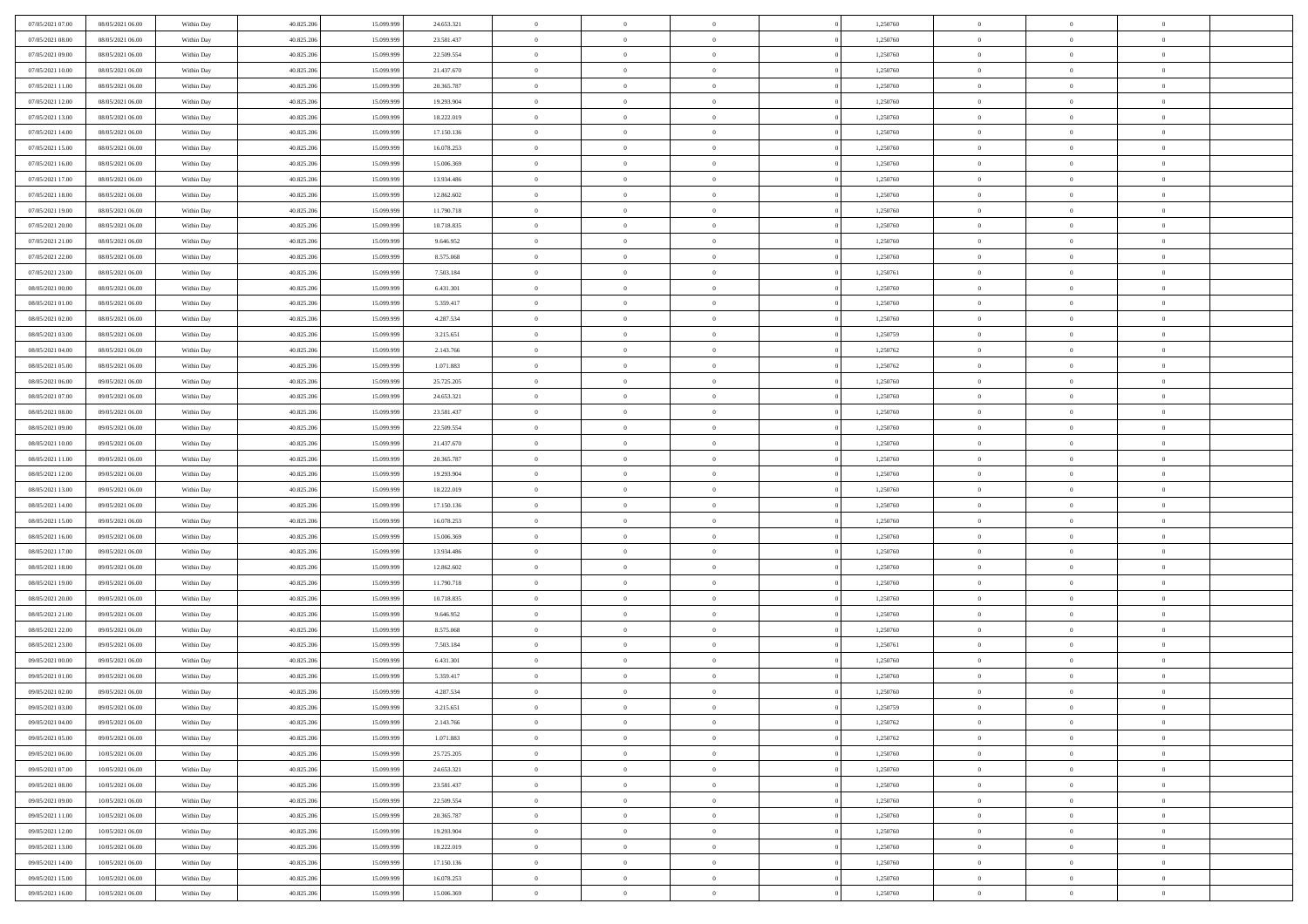| 09/05/2021 17:00 | 10/05/2021 06:00 | Within Day | 40.825.206 | 15.099.999 | 13.934.486 | $\bf{0}$                 | $\bf{0}$       | $\theta$       |          | 1,250760 | $\bf{0}$                 | $\overline{0}$ | $\,0\,$        |  |
|------------------|------------------|------------|------------|------------|------------|--------------------------|----------------|----------------|----------|----------|--------------------------|----------------|----------------|--|
| 09/05/2021 18:00 | 10/05/2021 06:00 | Within Day | 40.825.206 | 15.099.999 | 12.862.602 | $\overline{0}$           | $\overline{0}$ | $\overline{0}$ |          | 1,250760 | $\overline{0}$           | $\overline{0}$ | $\theta$       |  |
| 09/05/2021 19:00 | 10/05/2021 06:00 | Within Dav | 40.825.206 | 15.099.999 | 11.790.718 | $\mathbf{0}$             | $\overline{0}$ | $\overline{0}$ |          | 1,250760 | $\mathbf{0}$             | $\overline{0}$ | $\overline{0}$ |  |
| 09/05/2021 20:00 | 10/05/2021 06:00 | Within Day | 40.825.206 | 15.099.999 | 10.718.835 | $\bf{0}$                 | $\overline{0}$ | $\bf{0}$       |          | 1,250760 | $\bf{0}$                 | $\overline{0}$ | $\bf{0}$       |  |
| 09/05/2021 21:00 | 10/05/2021 06:00 | Within Day | 40.825.206 | 15.099.999 | 9.646.952  | $\bf{0}$                 | $\bf{0}$       | $\overline{0}$ |          | 1,250760 | $\bf{0}$                 | $\bf{0}$       | $\,0\,$        |  |
| 09/05/2021 22:00 | 10/05/2021 06:00 | Within Dav | 40.825.206 | 15.099.999 | 8.575.068  | $\mathbf{0}$             | $\overline{0}$ | $\overline{0}$ |          | 1,250760 | $\mathbf{0}$             | $\overline{0}$ | $\overline{0}$ |  |
|                  |                  |            |            |            |            | $\bf{0}$                 |                | $\overline{0}$ |          |          | $\bf{0}$                 | $\overline{0}$ | $\,0\,$        |  |
| 09/05/2021 23.00 | 10/05/2021 06:00 | Within Day | 40.825.206 | 15.099.999 | 7.503.184  |                          | $\bf{0}$       |                |          | 1,250761 |                          |                |                |  |
| 10/05/2021 00:00 | 10/05/2021 06:00 | Within Day | 40.825.206 | 15.099.999 | 6.431.301  | $\overline{0}$           | $\overline{0}$ | $\overline{0}$ |          | 1,250760 | $\,$ 0 $\,$              | $\overline{0}$ | $\overline{0}$ |  |
| 10/05/2021 01:00 | 10/05/2021 06:00 | Within Day | 40.825.206 | 15.099.999 | 5.359.417  | $\mathbf{0}$             | $\overline{0}$ | $\overline{0}$ |          | 1,250760 | $\mathbf{0}$             | $\overline{0}$ | $\overline{0}$ |  |
| 10/05/2021 02:00 | 10/05/2021 06:00 | Within Day | 40.825.206 | 15.099.999 | 4.287.534  | $\bf{0}$                 | $\bf{0}$       | $\overline{0}$ |          | 1,250760 | $\bf{0}$                 | $\overline{0}$ | $\,0\,$        |  |
| 10/05/2021 03:00 | 10/05/2021 06:00 | Within Day | 40.825.206 | 15,099,999 | 3.215.651  | $\bf{0}$                 | $\overline{0}$ | $\overline{0}$ |          | 1,250759 | $\bf{0}$                 | $\mathbf{0}$   | $\theta$       |  |
| 10/05/2021 04:00 | 10/05/2021 06:00 | Within Dav | 40.825.206 | 15.099.999 | 2.143.766  | $\mathbf{0}$             | $\overline{0}$ | $\overline{0}$ |          | 1,250762 | $\mathbf{0}$             | $\overline{0}$ | $\overline{0}$ |  |
| 10/05/2021 05:00 | 10/05/2021 06:00 | Within Day | 40.825.206 | 15.099.999 | 1.071.883  | $\bf{0}$                 | $\overline{0}$ | $\bf{0}$       |          | 1,250762 | $\bf{0}$                 | $\overline{0}$ | $\overline{0}$ |  |
| 10/05/2021 06:00 | 11/05/2021 06:00 | Within Day | 40.825.206 | 15.099.999 | 25.725.205 | $\bf{0}$                 | $\overline{0}$ | $\overline{0}$ |          | 1,250760 | $\bf{0}$                 | $\mathbf{0}$   | $\,0\,$        |  |
| 10/05/2021 07:00 | 11/05/2021 06:00 | Within Dav | 40.825.206 | 15.099.999 | 24.653.321 | $\overline{0}$           | $\overline{0}$ | $\overline{0}$ |          | 1,250760 | $\mathbf{0}$             | $\overline{0}$ | $\overline{0}$ |  |
| 10/05/2021 08:00 | 11/05/2021 06:00 | Within Day | 40.825.206 | 15.099.999 | 23.581.437 | $\bf{0}$                 | $\bf{0}$       | $\overline{0}$ |          | 1,250760 | $\bf{0}$                 | $\overline{0}$ | $\bf{0}$       |  |
| 10/05/2021 09:00 | 11/05/2021 06:00 | Within Day | 40.825.206 | 15.099.999 | 22.509.554 | $\overline{0}$           | $\overline{0}$ | $\overline{0}$ |          | 1,250760 | $\bf{0}$                 | $\overline{0}$ | $\theta$       |  |
| 10/05/2021 10:00 | 11/05/2021 06:00 | Within Day | 40.825.206 | 15.099.999 | 21.437.670 | $\mathbf{0}$             | $\overline{0}$ | $\overline{0}$ |          | 1,250760 | $\mathbf{0}$             | $\overline{0}$ | $\overline{0}$ |  |
| 10/05/2021 11:00 | 11/05/2021 06:00 | Within Day | 40.825.206 | 15.099.999 | 20.365.787 | $\bf{0}$                 | $\bf{0}$       | $\overline{0}$ |          | 1,250760 | $\bf{0}$                 | $\overline{0}$ | $\,0\,$        |  |
| 10/05/2021 12:00 | 11/05/2021 06:00 | Within Day | 40.825.206 | 15.099.999 | 19.293.904 | $\overline{0}$           | $\overline{0}$ | $\overline{0}$ |          | 1,250760 | $\bf{0}$                 | $\overline{0}$ | $\overline{0}$ |  |
| 10/05/2021 13:00 | 11/05/2021 06:00 | Within Dav | 40.825.206 | 15.099.999 | 18.222.019 | $\mathbf{0}$             | $\overline{0}$ | $\overline{0}$ |          | 1,250760 | $\mathbf{0}$             | $\overline{0}$ | $\overline{0}$ |  |
| 10/05/2021 14:00 | 11/05/2021 06:00 | Within Day | 40.825.206 | 15.099.999 | 17.150.136 | $\bf{0}$                 | $\overline{0}$ | $\bf{0}$       |          | 1,250760 | $\bf{0}$                 | $\overline{0}$ | $\bf{0}$       |  |
| 10/05/2021 15:00 | 11/05/2021 06:00 | Within Day | 40.825.206 | 15.099.999 | 16.078.253 | $\bf{0}$                 | $\bf{0}$       | $\overline{0}$ |          | 1,250760 | $\bf{0}$                 | $\overline{0}$ | $\,0\,$        |  |
| 10/05/2021 16:00 | 11/05/2021 06:00 | Within Dav | 40.825.206 | 15.099.999 | 15.006.369 | $\mathbf{0}$             | $\overline{0}$ | $\overline{0}$ |          | 1,250760 | $\mathbf{0}$             | $\overline{0}$ | $\overline{0}$ |  |
| 10/05/2021 17:00 | 11/05/2021 06:00 | Within Day | 40.825.206 | 15.099.999 | 13.934.486 | $\bf{0}$                 | $\bf{0}$       | $\overline{0}$ |          | 1,250760 | $\bf{0}$                 | $\overline{0}$ | $\,0\,$        |  |
| 10/05/2021 18:00 | 11/05/2021 06:00 | Within Day | 40.825.206 | 15.099.999 | 12.862.602 | $\overline{0}$           | $\overline{0}$ | $\overline{0}$ |          | 1,250760 | $\bf{0}$                 | $\overline{0}$ | $\overline{0}$ |  |
| 10/05/2021 19:00 | 11/05/2021 06:00 | Within Dav | 40.825.206 | 15.099.999 | 11.790.718 | $\mathbf{0}$             | $\overline{0}$ | $\overline{0}$ |          | 1,250760 | $\mathbf{0}$             | $\overline{0}$ | $\overline{0}$ |  |
| 10/05/2021 20:00 | 11/05/2021 06:00 |            | 40.825.206 | 15.099.999 | 10.718.835 | $\bf{0}$                 | $\bf{0}$       | $\overline{0}$ |          | 1,250760 | $\bf{0}$                 | $\overline{0}$ | $\,0\,$        |  |
|                  |                  | Within Day |            | 15,099,999 |            |                          |                |                |          |          |                          |                | $\overline{0}$ |  |
| 10/05/2021 21:00 | 11/05/2021 06:00 | Within Day | 40.825.206 |            | 9.646.952  | $\bf{0}$<br>$\mathbf{0}$ | $\bf{0}$       | $\overline{0}$ |          | 1,250760 | $\bf{0}$<br>$\mathbf{0}$ | $\overline{0}$ | $\overline{0}$ |  |
| 10/05/2021 22:00 | 11/05/2021 06:00 | Within Dav | 40.825.206 | 15.099.999 | 8.575.068  |                          | $\overline{0}$ | $\overline{0}$ |          | 1,250760 |                          | $\overline{0}$ |                |  |
| 10/05/2021 23:00 | 11/05/2021 06:00 | Within Day | 40.825.206 | 15.099.999 | 7.503.184  | $\bf{0}$                 | $\overline{0}$ | $\theta$       |          | 1,250761 | $\,$ 0                   | $\overline{0}$ | $\theta$       |  |
| 11/05/2021 00:00 | 11/05/2021 06:00 | Within Day | 40.825.206 | 15.099.999 | 6.431.301  | $\bf{0}$                 | $\bf{0}$       | $\overline{0}$ |          | 1,250760 | $\bf{0}$                 | $\mathbf{0}$   | $\bf{0}$       |  |
| 11/05/2021 01:00 | 11/05/2021 06:00 | Within Dav | 40.825.206 | 15.099.999 | 5.359.417  | $\mathbf{0}$             | $\overline{0}$ | $\overline{0}$ |          | 1,250760 | $\mathbf{0}$             | $\overline{0}$ | $\overline{0}$ |  |
| 11/05/2021 02:00 | 11/05/2021 06:00 | Within Day | 40.825.206 | 15.099.999 | 4.287.534  | $\bf{0}$                 | $\overline{0}$ | $\theta$       |          | 1,250760 | $\,$ 0                   | $\overline{0}$ | $\theta$       |  |
| 11/05/2021 03:00 | 11/05/2021 06:00 | Within Day | 40.825.206 | 15.099.999 | 3.215.651  | $\bf{0}$                 | $\overline{0}$ | $\overline{0}$ |          | 1,250759 | $\bf{0}$                 | $\overline{0}$ | $\overline{0}$ |  |
| 11/05/2021 04:00 | 11/05/2021 06:00 | Within Day | 40.825.206 | 15.099.999 | 2.143.766  | $\mathbf{0}$             | $\overline{0}$ | $\overline{0}$ |          | 1,250762 | $\mathbf{0}$             | $\overline{0}$ | $\overline{0}$ |  |
| 11/05/2021 05:00 | 11/05/2021 06:00 | Within Day | 40.825.206 | 15.099.999 | 1.071.883  | $\bf{0}$                 | $\overline{0}$ | $\theta$       |          | 1,250762 | $\,$ 0                   | $\overline{0}$ | $\theta$       |  |
| 11/05/2021 06:00 | 12/05/2021 06:00 | Within Day | 40.825.206 | 15.099.999 | 25.725.205 | $\bf{0}$                 | $\overline{0}$ | $\overline{0}$ |          | 1,250760 | $\bf{0}$                 | $\overline{0}$ | $\bf{0}$       |  |
| 11/05/2021 07:00 | 12/05/2021 06:00 | Within Dav | 40.825.206 | 15.099.999 | 24.653.321 | $\mathbf{0}$             | $\overline{0}$ | $\overline{0}$ |          | 1,250760 | $\mathbf{0}$             | $\overline{0}$ | $\overline{0}$ |  |
| 11/05/2021 08:00 | 12/05/2021 06:00 | Within Day | 40.825.206 | 15.099.999 | 23.581.437 | $\,0\,$                  | $\overline{0}$ | $\theta$       |          | 1,250760 | $\,$ 0                   | $\overline{0}$ | $\theta$       |  |
| 11/05/2021 09:00 | 12/05/2021 06:00 | Within Day | 40.825.206 | 15.099.999 | 22.509.554 | $\bf{0}$                 | $\bf{0}$       | $\overline{0}$ |          | 1,250760 | $\bf{0}$                 | $\overline{0}$ | $\bf{0}$       |  |
| 11/05/2021 10:00 | 12/05/2021 06:00 | Within Dav | 40.825.206 | 15.099.999 | 21.437.670 | $\mathbf{0}$             | $\overline{0}$ | $\overline{0}$ |          | 1,250760 | $\mathbf{0}$             | $\overline{0}$ | $\overline{0}$ |  |
| 11/05/2021 11:00 | 12/05/2021 06:00 | Within Day | 40.825.206 | 15.099.999 | 20.365.787 | $\bf{0}$                 | $\overline{0}$ | $\theta$       |          | 1,250760 | $\,$ 0                   | $\overline{0}$ | $\theta$       |  |
| 11/05/2021 12:00 | 12/05/2021 06:00 | Within Day | 40.825.206 | 15.099.999 | 19.293.904 | $\bf{0}$                 | $\overline{0}$ | $\overline{0}$ |          | 1,250760 | $\bf{0}$                 | $\overline{0}$ | $\bf{0}$       |  |
| 11/05/2021 13:00 | 12/05/2021 06:00 | Within Day | 40.825.206 | 15.099.999 | 18.222.019 | $\bf{0}$                 | $\overline{0}$ |                |          | 1,250760 | $\overline{0}$           | $\theta$       | $\theta$       |  |
| 11/05/2021 14:00 | 12/05/2021 06:00 | Within Day | 40.825.206 | 15.099.999 | 17.150.136 | $\,0\,$                  | $\overline{0}$ | $\theta$       |          | 1,250760 | $\,$ 0 $\,$              | $\bf{0}$       | $\theta$       |  |
| 11/05/2021 15:00 | 12/05/2021 06:00 | Within Day | 40.825.206 | 15.099.999 | 16.078.253 | $\overline{0}$           | $\overline{0}$ | $\overline{0}$ |          | 1,250760 | $\overline{0}$           | $\overline{0}$ | $\overline{0}$ |  |
| 11/05/2021 16:00 | 12/05/2021 06:00 | Within Day | 40.825.206 | 15.099.999 | 15.006.369 | $\bf{0}$                 | $\overline{0}$ | $\overline{0}$ |          | 1,250760 | $\overline{0}$           | $\bf{0}$       | $\overline{0}$ |  |
| 11/05/2021 17:00 | 12/05/2021 06:00 | Within Day | 40.825.206 | 15.099.999 | 13.934.486 | $\bf{0}$                 | $\overline{0}$ | $\overline{0}$ | $\theta$ | 1,250760 | $\,$ 0 $\,$              | $\bf{0}$       | $\,$ 0 $\,$    |  |
| 11/05/2021 18:00 | 12/05/2021 06:00 | Within Day | 40.825.206 | 15.099.999 | 12.862.602 | $\overline{0}$           | $\overline{0}$ | $\overline{0}$ |          | 1,250760 | $\,$ 0 $\,$              | $\overline{0}$ | $\overline{0}$ |  |
| 11/05/2021 19:00 | 12/05/2021 06:00 | Within Day | 40.825.206 | 15.099.999 | 11.790.718 | $\bf{0}$                 | $\overline{0}$ | $\overline{0}$ |          | 1,250760 | $\mathbf{0}$             | $\overline{0}$ | $\overline{0}$ |  |
| 11/05/2021 20:00 | 12/05/2021 06:00 | Within Day | 40.825.206 | 15.099.999 | 10.718.835 | $\,$ 0 $\,$              | $\overline{0}$ | $\overline{0}$ | $\theta$ | 1,250760 | $\,$ 0 $\,$              | $\mathbf{0}$   | $\,$ 0 $\,$    |  |
| 11/05/2021 21:00 | 12/05/2021 06:00 | Within Day | 40.825.206 | 15.099.999 | 9.646.952  | $\bf{0}$                 | $\overline{0}$ | $\overline{0}$ |          | 1,250760 | $\overline{0}$           | $\overline{0}$ | $\overline{0}$ |  |
| 11/05/2021 22:00 | 12/05/2021 06:00 | Within Day | 40.825.206 | 15.099.999 | 8.575.068  | $\bf{0}$                 | $\overline{0}$ | $\overline{0}$ |          | 1,250760 | $\overline{0}$           | $\bf{0}$       | $\overline{0}$ |  |
| 11/05/2021 23:00 | 12/05/2021 06:00 | Within Day | 40.825.206 | 15.099.999 | 7.503.184  | $\,$ 0 $\,$              | $\overline{0}$ | $\overline{0}$ |          | 1,250761 | $\,$ 0 $\,$              | $\mathbf{0}$   | $\,$ 0 $\,$    |  |
|                  |                  |            | 40.825.206 |            |            |                          |                |                |          |          |                          | $\overline{0}$ |                |  |
| 12/05/2021 00:00 | 12/05/2021 06:00 | Within Day |            | 15.099.999 | 6.431.301  | $\overline{0}$           | $\overline{0}$ | $\overline{0}$ |          | 1,250760 | $\mathbf{0}$             |                | $\overline{0}$ |  |
| 12/05/2021 01:00 | 12/05/2021 06:00 | Within Day | 40.825.206 | 15.099.999 | 5.359.417  | $\bf{0}$                 | $\overline{0}$ | $\overline{0}$ |          | 1,250760 | $\mathbf{0}$             | $\overline{0}$ | $\overline{0}$ |  |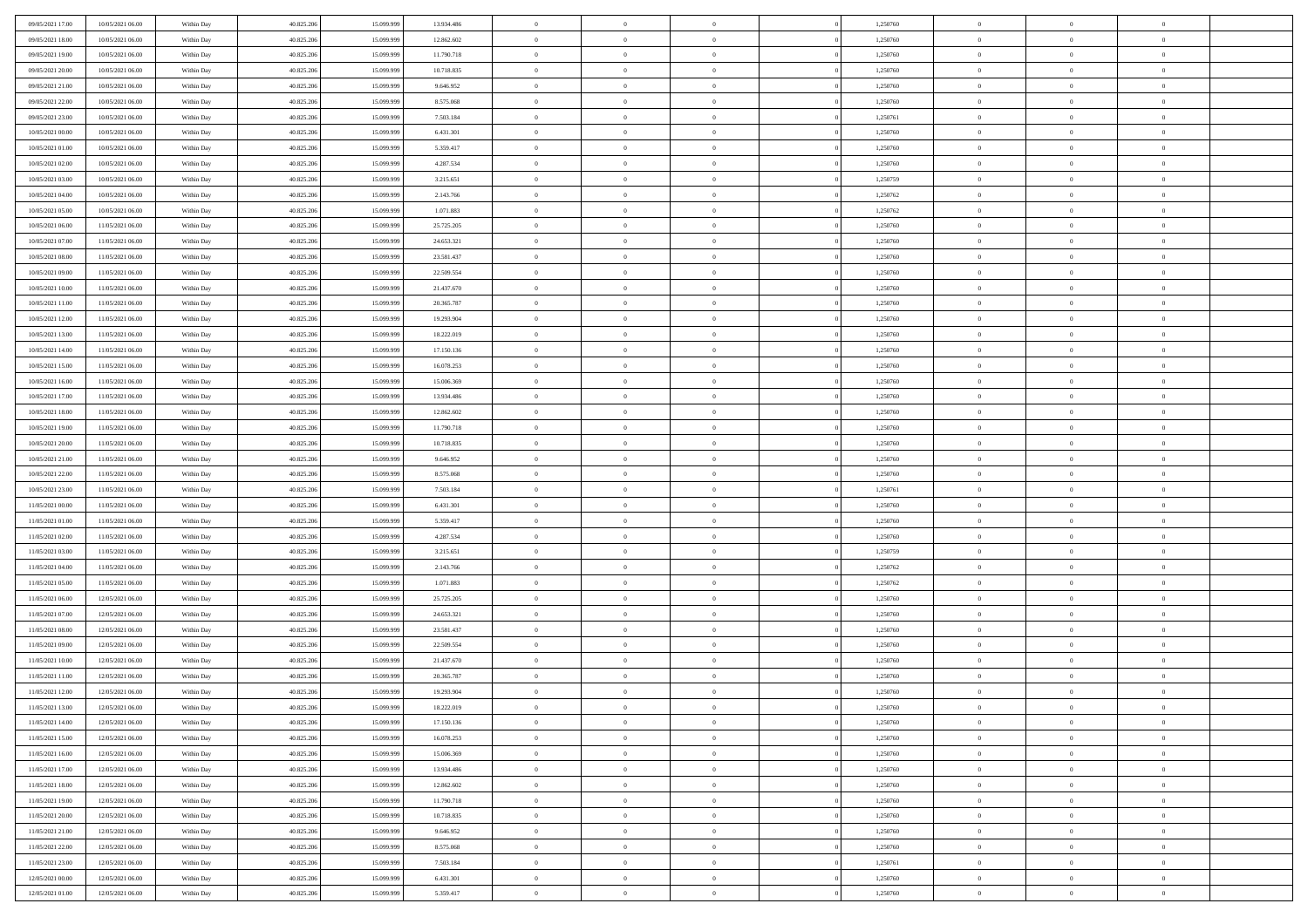| 12/05/2021 02:00 | 12/05/2021 06:00                     | Within Day | 40.825.206 | 15.099.999 | 4.287.534  | $\,$ 0 $\,$          | $\overline{0}$ | $\overline{0}$                   |          | 1,250760 | $\bf{0}$                 | $\overline{0}$             | $\,0\,$        |  |
|------------------|--------------------------------------|------------|------------|------------|------------|----------------------|----------------|----------------------------------|----------|----------|--------------------------|----------------------------|----------------|--|
| 12/05/2021 03:00 | 12/05/2021 06:00                     | Within Day | 40.825.206 | 15,099,999 | 3.215.651  | $\overline{0}$       | $\overline{0}$ | $\mathbf{0}$                     |          | 1,250759 | $\theta$                 | $\overline{0}$             | $\theta$       |  |
| 12/05/2021 04:00 | 12/05/2021 06:00                     | Within Day | 40.825.206 | 15.099.999 | 2.143.766  | $\theta$             | $\overline{0}$ | $\overline{0}$                   |          | 1,250762 | $\mathbf{0}$             | $\overline{0}$             | $\overline{0}$ |  |
| 12/05/2021 05:00 | 12/05/2021 06:00                     | Within Day | 40.825.206 | 15.099.999 | 1.071.883  | $\,$ 0 $\,$          | $\overline{0}$ | $\overline{0}$                   |          | 1,250762 | $\bf{0}$                 | $\overline{0}$             | $\bf{0}$       |  |
| 12/05/2021 06:00 | 13/05/2021 06:00                     | Within Day | 40.825.206 | 15.099.999 | 25.725.205 | $\,$ 0               | $\overline{0}$ | $\mathbf{0}$                     |          | 1,250760 | $\bf{0}$                 | $\bf{0}$                   | $\,0\,$        |  |
| 12/05/2021 07:00 | 13/05/2021 06:00                     | Within Day | 40.825.206 | 15.099.999 | 24.653.321 | $\theta$             | $\overline{0}$ | $\mathbf{0}$                     |          | 1,250760 | $\mathbf{0}$             | $\overline{0}$             | $\overline{0}$ |  |
| 12/05/2021 08:00 | 13/05/2021 06:00                     | Within Day | 40.825.206 | 15.099.999 | 23.581.437 | $\,$ 0 $\,$          | $\overline{0}$ | $\overline{0}$                   |          | 1,250760 | $\bf{0}$                 | $\overline{0}$             | $\bf{0}$       |  |
| 12/05/2021 09:00 | 13/05/2021 06:00                     | Within Day | 40.825.206 | 15.099.999 | 22.509.554 | $\overline{0}$       | $\overline{0}$ | $\mathbf{0}$                     |          | 1,250760 | $\,$ 0 $\,$              | $\overline{0}$             | $\overline{0}$ |  |
| 12/05/2021 10:00 | 13/05/2021 06:00                     | Within Day | 40.825.206 | 15.099.999 | 21.437.670 | $\theta$             | $\overline{0}$ | $\mathbf{0}$                     |          | 1,250760 | $\mathbf{0}$             | $\overline{0}$             | $\overline{0}$ |  |
|                  | 13/05/2021 06:00                     |            | 40.825.206 | 15.099.999 | 20.365.787 | $\,$ 0 $\,$          | $\overline{0}$ | $\Omega$                         |          | 1,250760 | $\bf{0}$                 | $\overline{0}$             | $\bf{0}$       |  |
| 12/05/2021 11:00 |                                      | Within Day |            | 15.099.999 |            |                      |                |                                  |          |          |                          | $\mathbf{0}$               | $\theta$       |  |
| 12/05/2021 12:00 | 13/05/2021 06:00                     | Within Day | 40.825.206 |            | 19.293.904 | $\bf{0}$<br>$\theta$ | $\overline{0}$ | $\mathbf{0}$                     |          | 1,250760 | $\bf{0}$<br>$\mathbf{0}$ |                            | $\overline{0}$ |  |
| 12/05/2021 13:00 | 13/05/2021 06:00                     | Within Day | 40.825.206 | 15.099.999 | 18.222.019 |                      | $\overline{0}$ | $\overline{0}$                   |          | 1,250760 |                          | $\overline{0}$             |                |  |
| 12/05/2021 14:00 | 13/05/2021 06:00                     | Within Day | 40.825.206 | 15.099.999 | 17.150.136 | $\,$ 0 $\,$          | $\overline{0}$ | $\overline{0}$                   |          | 1,250760 | $\bf{0}$                 | $\overline{0}$             | $\bf{0}$       |  |
| 12/05/2021 15:00 | 13/05/2021 06:00                     | Within Day | 40.825.206 | 15.099.999 | 16.078.253 | $\bf{0}$             | $\overline{0}$ | $\mathbf{0}$                     |          | 1,250760 | $\bf{0}$                 | $\theta$                   | $\,0\,$        |  |
| 12/05/2021 16:00 | 13/05/2021 06:00                     | Within Day | 40.825.206 | 15.099.999 | 15.006.369 | $\theta$             | $\overline{0}$ | $\overline{0}$                   |          | 1,250760 | $\mathbf{0}$             | $\overline{0}$             | $\overline{0}$ |  |
| 12/05/2021 17:00 | 13/05/2021 06:00                     | Within Day | 40.825.206 | 15.099.999 | 13.934.486 | $\,$ 0 $\,$          | $\overline{0}$ | $\Omega$                         |          | 1,250760 | $\bf{0}$                 | $\overline{0}$             | $\bf{0}$       |  |
| 12/05/2021 18:00 | 13/05/2021 06:00                     | Within Day | 40.825.206 | 15.099.999 | 12.862.602 | $\,$ 0 $\,$          | $\overline{0}$ | $\mathbf{0}$                     |          | 1,250760 | $\,$ 0 $\,$              | $\overline{0}$             | $\theta$       |  |
| 12/05/2021 19:00 | 13/05/2021 06:00                     | Within Day | 40.825.206 | 15.099.999 | 11.790.718 | $\theta$             | $\overline{0}$ | $\mathbf{0}$                     |          | 1,250760 | $\mathbf{0}$             | $\overline{0}$             | $\overline{0}$ |  |
| 12/05/2021 20:00 | 13/05/2021 06:00                     | Within Day | 40.825.206 | 15.099.999 | 10.718.835 | $\,$ 0 $\,$          | $\overline{0}$ | $\Omega$                         |          | 1,250760 | $\bf{0}$                 | $\overline{0}$             | $\,0\,$        |  |
| 12/05/2021 21:00 | 13/05/2021 06:00                     | Within Day | 40.825.206 | 15.099.999 | 9.646.952  | $\bf{0}$             | $\overline{0}$ | $\mathbf{0}$                     |          | 1,250760 | $\bf{0}$                 | $\overline{0}$             | $\theta$       |  |
| 12/05/2021 22:00 | 13/05/2021 06:00                     | Within Day | 40.825.206 | 15.099.999 | 8.575.068  | $\theta$             | $\overline{0}$ | $\overline{0}$                   |          | 1,250760 | $\mathbf{0}$             | $\overline{0}$             | $\overline{0}$ |  |
| 12/05/2021 23:00 | 13/05/2021 06:00                     | Within Day | 40.825.206 | 15.099.999 | 7.503.184  | $\,$ 0 $\,$          | $\overline{0}$ | $\overline{0}$                   |          | 1,250761 | $\bf{0}$                 | $\overline{0}$             | $\bf{0}$       |  |
| 13/05/2021 00:00 | 13/05/2021 06:00                     | Within Day | 40.825.206 | 15.099.999 | 6.431.301  | $\,$ 0               | $\overline{0}$ | $\mathbf{0}$                     |          | 1,250760 | $\bf{0}$                 | $\overline{0}$             | $\,0\,$        |  |
| 13/05/2021 01:00 | 13/05/2021 06:00                     | Within Day | 40.825.206 | 15.099.999 | 5.359.417  | $\theta$             | $\overline{0}$ | $\mathbf{0}$                     |          | 1,250760 | $\mathbf{0}$             | $\overline{0}$             | $\overline{0}$ |  |
| 13/05/2021 02:00 | 13/05/2021 06:00                     | Within Day | 40.825.206 | 15.099.999 | 4.287.534  | $\,$ 0 $\,$          | $\overline{0}$ | $\overline{0}$                   |          | 1,250760 | $\bf{0}$                 | $\overline{0}$             | $\bf{0}$       |  |
| 13/05/2021 03:00 | 13/05/2021 06:00                     | Within Day | 40.825.206 | 15.099.999 | 3.215.651  | $\,$ 0 $\,$          | $\overline{0}$ | $\mathbf{0}$                     |          | 1,250759 | $\mathbf{0}$             | $\overline{0}$             | $\theta$       |  |
| 13/05/2021 04:00 | 13/05/2021 06:00                     | Within Day | 40.825.206 | 15.099.999 | 2.143.766  | $\theta$             | $\overline{0}$ | $\mathbf{0}$                     |          | 1,250762 | $\mathbf{0}$             | $\overline{0}$             | $\overline{0}$ |  |
| 13/05/2021 05:00 | 13/05/2021 06:00                     | Within Day | 40.825.206 | 15.099.999 | 1.071.883  | $\,$ 0 $\,$          | $\overline{0}$ | $\Omega$                         |          | 1,250762 | $\bf{0}$                 | $\overline{0}$             | $\bf{0}$       |  |
| 13/05/2021 06:00 | 14/05/2021 06:00                     | Within Day | 40.825.206 | 15.099.999 | 25.725.205 | $\bf{0}$             | $\overline{0}$ | $\mathbf{0}$                     |          | 1,250760 | $\bf{0}$                 | $\mathbf{0}$               | $\overline{0}$ |  |
| 13/05/2021 07:00 | 14/05/2021 06:00                     | Within Day | 40.825.206 | 15.099.999 | 24.653.321 | $\theta$             | $\overline{0}$ | $\overline{0}$                   |          | 1,250760 | $\mathbf{0}$             | $\overline{0}$             | $\overline{0}$ |  |
| 13/05/2021 08:00 | 14/05/2021 06:00                     | Within Day | 40.825.206 | 15.099.999 | 23.581.437 | $\,$ 0 $\,$          | $\overline{0}$ | $\overline{0}$                   |          | 1,250760 | $\,$ 0                   | $\overline{0}$             | $\,$ 0 $\,$    |  |
| 13/05/2021 09:00 | 14/05/2021 06:00                     | Within Day | 40.825.206 | 15.099.999 | 22.509.554 | $\,$ 0               | $\overline{0}$ | $\mathbf{0}$                     |          | 1,250760 | $\bf{0}$                 | $\mathbf{0}$               | $\bf{0}$       |  |
| 13/05/2021 10:00 | 14/05/2021 06:00                     | Within Day | 40.825.206 | 15.099.999 | 21.437.670 | $\theta$             | $\overline{0}$ | $\overline{0}$                   |          | 1,250760 | $\mathbf{0}$             | $\overline{0}$             | $\overline{0}$ |  |
| 13/05/2021 11:00 | 14/05/2021 06:00                     | Within Day | 40.825.206 | 15.099.999 | 20.365.787 | $\theta$             | $\overline{0}$ | $\overline{0}$                   |          | 1,250760 | $\,$ 0                   | $\overline{0}$             | $\theta$       |  |
| 13/05/2021 12:00 | 14/05/2021 06:00                     | Within Day | 40.825.206 | 15.099.999 | 19.293.904 | $\bf{0}$             | $\overline{0}$ | $\mathbf{0}$                     |          | 1,250760 | $\mathbf{0}$             | $\overline{0}$             | $\overline{0}$ |  |
| 13/05/2021 13:00 | 14/05/2021 06:00                     | Within Day | 40.825.206 | 15.099.999 | 18.222.019 | $\theta$             | $\overline{0}$ | $\mathbf{0}$                     |          | 1,250760 | $\mathbf{0}$             | $\overline{0}$             | $\overline{0}$ |  |
| 13/05/2021 14:00 | 14/05/2021 06:00                     | Within Day | 40.825.206 | 15.099.999 | 17.150.136 | $\theta$             | $\overline{0}$ | $\overline{0}$                   |          | 1,250760 | $\,$ 0                   | $\overline{0}$             | $\theta$       |  |
| 13/05/2021 15:00 | 14/05/2021 06:00                     | Within Day | 40.825.206 | 15.099.999 | 16.078.253 | $\bf{0}$             | $\overline{0}$ | $\mathbf{0}$                     |          | 1,250760 | $\bf{0}$                 | $\mathbf{0}$               | $\bf{0}$       |  |
| 13/05/2021 16:00 | 14/05/2021 06:00                     | Within Day | 40.825.206 | 15.099.999 | 15.006.369 | $\theta$             | $\overline{0}$ | $\overline{0}$                   |          | 1,250760 | $\mathbf{0}$             | $\overline{0}$             | $\overline{0}$ |  |
| 13/05/2021 17:00 | 14/05/2021 06:00                     | Within Day | 40.825.206 | 15.099.999 | 13.934.486 | $\,$ 0 $\,$          | $\overline{0}$ | $\overline{0}$                   |          | 1,250760 | $\,$ 0                   | $\overline{0}$             | $\,$ 0 $\,$    |  |
| 13/05/2021 18:00 | 14/05/2021 06:00                     | Within Day | 40.825.206 | 15.099.999 | 12.862.602 | $\bf{0}$             | $\,$ 0 $\,$    | $\overline{0}$                   |          | 1,250760 | $\,$ 0 $\,$              | $\overline{0}$             | $\bf{0}$       |  |
| 13/05/2021 19:00 | 14/05/2021 06:00                     | Within Day | 40.825.206 | 15.099.999 | 11.790.718 | $\theta$             | $\overline{0}$ | $\mathbf{0}$                     |          | 1,250760 | $\mathbf{0}$             | $\overline{0}$             | $\theta$       |  |
| 13/05/2021 20:00 | 14/05/2021 06:00                     | Within Day | 40.825.206 | 15.099.999 | 10.718.835 | $\theta$             | $\overline{0}$ | $\overline{0}$                   |          | 1,250760 | $\,$ 0                   | $\overline{0}$             | $\theta$       |  |
| 13/05/2021 21:00 | 14/05/2021 06:00                     | Within Day | 40.825.206 | 15.099.999 | 9.646.952  | $\bf{0}$             | $\overline{0}$ | $\mathbf{0}$                     |          | 1,250760 | $\,$ 0 $\,$              | $\overline{0}$             | $\bf{0}$       |  |
| 13/05/2021 22:00 | 14/05/2021 06:00                     | Within Day | 40.825.206 | 15.099.999 | 8.575.068  | $\overline{0}$       | $\theta$       |                                  |          | 1,250760 | $\overline{0}$           | $\theta$                   | $\theta$       |  |
| 13/05/2021 23:00 | 14/05/2021 06:00                     | Within Day | 40.825.206 | 15.099.999 | 7.503.184  | $\,$ 0 $\,$          | $\overline{0}$ | $\overline{0}$                   |          | 1,250761 | $\,$ 0 $\,$              | $\bf{0}$                   | $\theta$       |  |
| 14/05/2021 00:00 | 14/05/2021 06:00                     | Within Day | 40.825.206 | 15.099.999 | 6.431.301  | $\overline{0}$       | $\,$ 0 $\,$    | $\overline{0}$                   |          | 1,250760 | $\,$ 0 $\,$              | $\overline{0}$             | $\overline{0}$ |  |
| 14/05/2021 01:00 | 14/05/2021 06:00                     | Within Day | 40.825.206 | 15.099.999 | 5.359.417  | $\mathbf{0}$         | $\overline{0}$ | $\overline{0}$                   |          | 1,250760 | $\,$ 0 $\,$              | $\bf{0}$                   | $\overline{0}$ |  |
| 14/05/2021 02:00 | 14/05/2021 06:00                     | Within Day | 40.825.206 | 15.099.999 | 4.287.534  | $\,$ 0 $\,$          | $\overline{0}$ | $\overline{0}$                   | $\theta$ | 1,250760 | $\,$ 0 $\,$              | $\bf{0}$                   | $\,$ 0 $\,$    |  |
| 14/05/2021 03:00 | 14/05/2021 06:00                     | Within Day | 40.825.206 | 15.099.999 | 3.215.651  | $\,$ 0 $\,$          | $\,$ 0 $\,$    | $\overline{0}$                   |          | 1,250759 | $\,$ 0 $\,$              | $\overline{0}$             | $\overline{0}$ |  |
| 14/05/2021 04:00 | 14/05/2021 06:00                     | Within Day | 40.825.206 | 15.099.999 | 2.143.766  | $\mathbf{0}$         | $\overline{0}$ | $\overline{0}$                   |          | 1,250762 | $\mathbf{0}$             | $\bf{0}$                   | $\overline{0}$ |  |
|                  |                                      |            |            |            |            |                      |                |                                  |          |          |                          |                            |                |  |
| 14/05/2021 05:00 | 14/05/2021 06:00                     | Within Day | 40.825.206 | 15.099.999 | 1.071.883  | $\,$ 0 $\,$          | $\overline{0}$ | $\overline{0}$<br>$\overline{0}$ |          | 1,250762 | $\,$ 0 $\,$              | $\bf{0}$<br>$\overline{0}$ | $\,$ 0 $\,$    |  |
| 14/05/2021 06:00 | 15/05/2021 06:00<br>15/05/2021 06:00 | Within Day | 40.825.206 | 15.099.999 | 25.725.205 | $\overline{0}$       | $\,$ 0 $\,$    |                                  |          | 1,250760 | $\,$ 0 $\,$              |                            | $\overline{0}$ |  |
| 14/05/2021 07:00 |                                      | Within Day | 40.825.206 | 15.099.999 | 24.653.321 | $\,$ 0 $\,$          | $\overline{0}$ | $\overline{0}$                   |          | 1,250760 | $\,$ 0 $\,$              | $\bf{0}$                   | $\overline{0}$ |  |
| 14/05/2021 08:00 | 15/05/2021 06:00                     | Within Day | 40.825.206 | 15.099.999 | 23.581.437 | $\,$ 0 $\,$          | $\overline{0}$ | $\overline{0}$                   |          | 1,250760 | $\,$ 0 $\,$              | $\mathbf{0}$               | $\,$ 0 $\,$    |  |
| 14/05/2021 09:00 | 15/05/2021 06:00                     | Within Day | 40.825.206 | 15.099.999 | 22.509.554 | $\,$ 0 $\,$          | $\,$ 0 $\,$    | $\overline{0}$                   |          | 1,250760 | $\,$ 0 $\,$              | $\overline{0}$             | $\overline{0}$ |  |
| 14/05/2021 10:00 | 15/05/2021 06:00                     | Within Day | 40.825.206 | 15.099.999 | 21.437.670 | $\theta$             | $\overline{0}$ | $\overline{0}$                   |          | 1,250760 | $\mathbf{0}$             | $\mathbf{0}$               | $\overline{0}$ |  |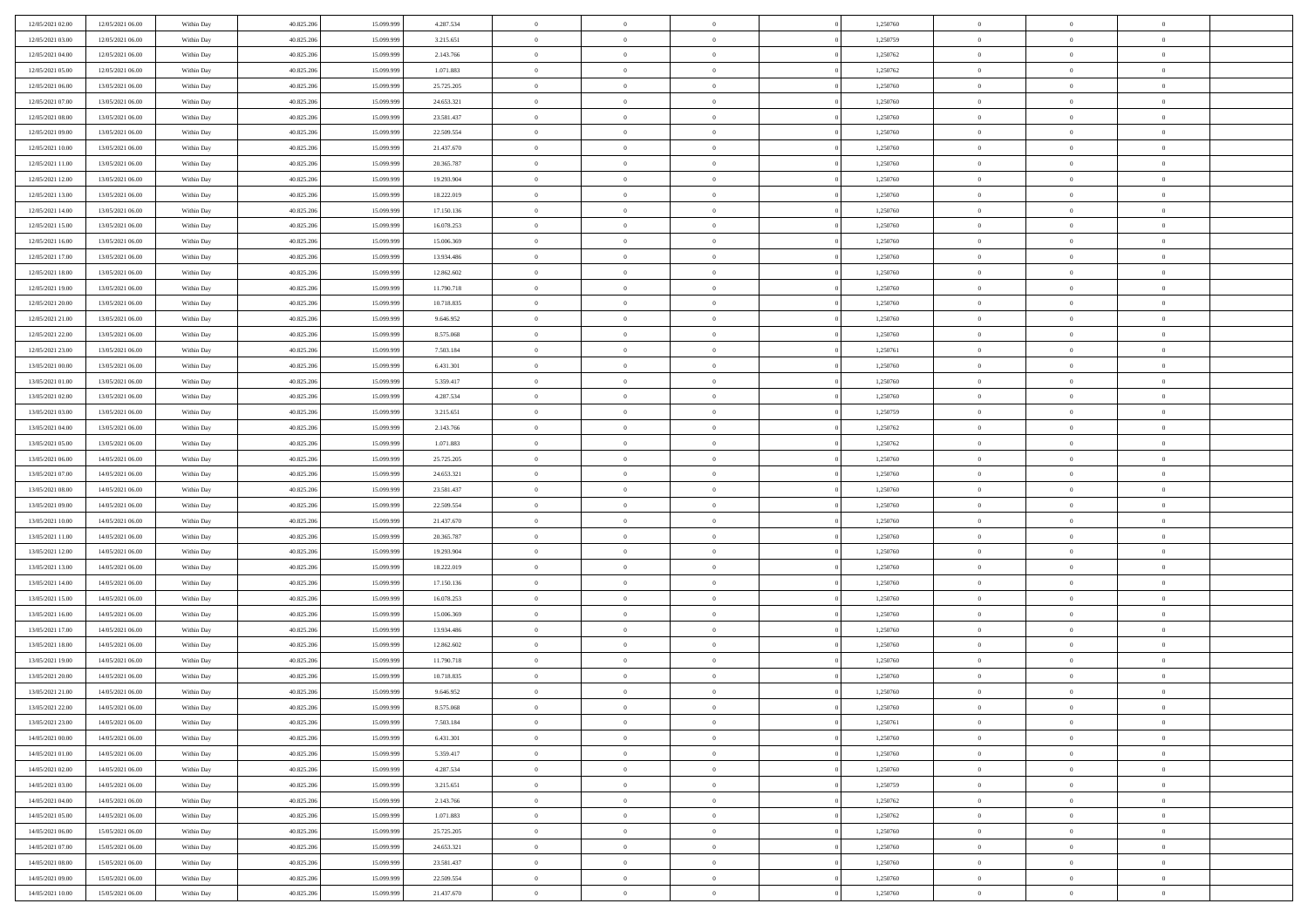| 14/05/2021 11:00                     | 15/05/2021 06:00                     | Within Day               | 40.825.206               | 15.099.999               | 20.365.787             | $\,$ 0 $\,$             | $\overline{0}$                   | $\overline{0}$                   | 1,250760             | $\bf{0}$              | $\overline{0}$                   | $\,0\,$                          |  |
|--------------------------------------|--------------------------------------|--------------------------|--------------------------|--------------------------|------------------------|-------------------------|----------------------------------|----------------------------------|----------------------|-----------------------|----------------------------------|----------------------------------|--|
| 14/05/2021 12:00                     | 15/05/2021 06:00                     | Within Day               | 40.825.206               | 15,099.99                | 19.293.904             | $\overline{0}$          | $\overline{0}$                   | $\mathbf{0}$                     | 1,250760             | $\theta$              | $\overline{0}$                   | $\theta$                         |  |
| 14/05/2021 13:00                     | 15/05/2021 06:00                     | Within Day               | 40.825.206               | 15.099.999               | 18.222.019             | $\theta$                | $\overline{0}$                   | $\overline{0}$                   | 1,250760             | $\mathbf{0}$          | $\overline{0}$                   | $\overline{0}$                   |  |
| 14/05/2021 14:00                     | 15/05/2021 06:00                     | Within Day               | 40.825.206               | 15.099.999               | 17.150.136             | $\,$ 0 $\,$             | $\overline{0}$                   | $\overline{0}$                   | 1,250760             | $\bf{0}$              | $\overline{0}$                   | $\bf{0}$                         |  |
| 14/05/2021 15:00                     | 15/05/2021 06:00                     | Within Day               | 40.825.206               | 15.099.999               | 16.078.253             | $\bf{0}$                | $\overline{0}$                   | $\mathbf{0}$                     | 1,250760             | $\bf{0}$              | $\theta$                         | $\,0\,$                          |  |
| 14/05/2021 16:00                     | 15/05/2021 06:00                     | Within Day               | 40.825.206               | 15.099.999               | 15.006.369             | $\theta$                | $\overline{0}$                   | $\mathbf{0}$                     | 1,250760             | $\mathbf{0}$          | $\overline{0}$                   | $\overline{0}$                   |  |
| 14/05/2021 17:00                     | 15/05/2021 06:00                     | Within Day               | 40.825.206               | 15.099.999               | 13.934.486             | $\,$ 0 $\,$             | $\overline{0}$                   | $\overline{0}$                   | 1,250760             | $\bf{0}$              | $\overline{0}$                   | $\bf{0}$                         |  |
| 14/05/2021 18:00                     | 15/05/2021 06:00                     | Within Day               | 40.825.206               | 15,099,999               | 12.862.602             | $\overline{0}$          | $\overline{0}$                   | $\mathbf{0}$                     | 1,250760             | $\,$ 0 $\,$           | $\overline{0}$                   | $\theta$                         |  |
| 14/05/2021 19:00                     | 15/05/2021 06:00                     | Within Day               | 40.825.206               | 15.099.999               | 11.790.718             | $\theta$                | $\overline{0}$                   | $\mathbf{0}$                     | 1,250760             | $\mathbf{0}$          | $\overline{0}$                   | $\overline{0}$                   |  |
| 14/05/2021 20:00                     | 15/05/2021 06:00                     | Within Day               | 40.825.206               | 15.099.999               | 10.718.835             | $\,$ 0 $\,$             | $\overline{0}$                   | $\Omega$                         | 1,250760             | $\bf{0}$              | $\overline{0}$                   | $\bf{0}$                         |  |
| 14/05/2021 21:00                     | 15/05/2021 06:00                     | Within Day               | 40.825.206               | 15.099.999               | 9.646.952              | $\bf{0}$                | $\overline{0}$                   | $\mathbf{0}$                     | 1,250760             | $\bf{0}$              | $\mathbf{0}$                     | $\theta$                         |  |
| 14/05/2021 22:00                     | 15/05/2021 06:00                     | Within Day               | 40.825.206               | 15.099.999               | 8.575.068              | $\theta$                | $\overline{0}$                   | $\overline{0}$                   | 1,250760             | $\mathbf{0}$          | $\overline{0}$                   | $\overline{0}$                   |  |
| 14/05/2021 23:00                     | 15/05/2021 06:00                     | Within Day               | 40.825.206               | 15.099.999               | 7.503.184              | $\,$ 0 $\,$             | $\overline{0}$                   | $\overline{0}$                   | 1,250761             | $\bf{0}$              | $\overline{0}$                   | $\bf{0}$                         |  |
| 15/05/2021 00:00                     | 15/05/2021 06:00                     | Within Day               | 40.825.206               | 15.099.999               | 6.431.301              | $\,$ 0                  | $\overline{0}$                   | $\mathbf{0}$                     | 1,250760             | $\bf{0}$              | $\theta$                         | $\,0\,$                          |  |
| 15/05/2021 01:00                     | 15/05/2021 06:00                     | Within Day               | 40.825.206               | 15.099.999               | 5.359.417              | $\theta$                | $\overline{0}$                   | $\mathbf{0}$                     | 1,250760             | $\mathbf{0}$          | $\overline{0}$                   | $\overline{0}$                   |  |
| 15/05/2021 02:00                     | 15/05/2021 06:00                     | Within Day               | 40.825.206               | 15.099.999               | 4.287.534              | $\,$ 0 $\,$             | $\overline{0}$                   | $\Omega$                         | 1,250760             | $\bf{0}$              | $\overline{0}$                   | $\bf{0}$                         |  |
| 15/05/2021 03:00                     | 15/05/2021 06:00                     | Within Day               | 40.825.206               | 15.099.999               | 3.215.651              | $\,$ 0 $\,$             | $\overline{0}$                   | $\mathbf{0}$                     | 1,250759             | $\bf{0}$              | $\overline{0}$                   | $\theta$                         |  |
| 15/05/2021 04:00                     | 15/05/2021 06:00                     | Within Day               | 40.825.206               | 15.099.999               | 2.143.766              | $\theta$                | $\overline{0}$                   | $\mathbf{0}$                     | 1,250762             | $\mathbf{0}$          | $\overline{0}$                   | $\overline{0}$                   |  |
| 15/05/2021 05:00                     | 15/05/2021 06:00                     | Within Day               | 40.825.206               | 15.099.999               | 1.071.883              | $\,$ 0 $\,$             | $\overline{0}$                   | $\Omega$                         | 1,250762             | $\bf{0}$              | $\overline{0}$                   | $\,0\,$                          |  |
| 15/05/2021 06:00                     | 16/05/2021 06:00                     | Within Day               | 40.825.206               | 15.099.999               | 25.725.205             | $\bf{0}$                | $\overline{0}$                   | $\mathbf{0}$                     | 1,250760             | $\bf{0}$              | $\mathbf{0}$                     | $\theta$                         |  |
| 15/05/2021 07:00                     | 16/05/2021 06:00                     | Within Day               | 40.825.206               | 15.099.999               | 24.653.321             | $\theta$                | $\overline{0}$                   | $\mathbf{0}$                     | 1,250760             | $\mathbf{0}$          | $\overline{0}$                   | $\overline{0}$                   |  |
| 15/05/2021 08:00                     | 16/05/2021 06:00                     | Within Day               | 40.825.206               | 15.099.999               | 23.581.437             | $\,$ 0 $\,$             | $\overline{0}$                   | $\overline{0}$                   | 1,250760             | $\bf{0}$              | $\overline{0}$                   | $\bf{0}$                         |  |
| 15/05/2021 09:00                     | 16/05/2021 06:00                     | Within Day               | 40.825.206               | 15.099.999               | 22.509.554             | $\,$ 0                  | $\overline{0}$                   | $\mathbf{0}$                     | 1,250760             | $\bf{0}$              | $\overline{0}$                   | $\,0\,$                          |  |
| 15/05/2021 10:00                     | 16/05/2021 06:00                     | Within Day               | 40.825.206               | 15.099.999               | 21.437.670             | $\theta$                | $\overline{0}$                   | $\mathbf{0}$                     | 1,250760             | $\mathbf{0}$          | $\overline{0}$                   | $\overline{0}$                   |  |
| 15/05/2021 11:00                     | 16/05/2021 06:00                     | Within Day               | 40.825.206               | 15.099.999               | 20.365.787             | $\,$ 0 $\,$             | $\overline{0}$                   | $\overline{0}$                   | 1,250760             | $\bf{0}$              | $\overline{0}$                   | $\bf{0}$                         |  |
| 15/05/2021 12:00                     | 16/05/2021 06:00                     | Within Day               | 40.825.206               | 15.099.999               | 19.293.904             | $\,$ 0                  | $\overline{0}$                   | $\mathbf{0}$                     | 1,250760             | $\bf{0}$              | $\overline{0}$                   | $\theta$                         |  |
| 15/05/2021 13:00                     | 16/05/2021 06:00                     | Within Day               | 40.825.206               | 15.099.999               | 18.222.019             | $\theta$                | $\overline{0}$                   | $\overline{0}$                   | 1,250760             | $\mathbf{0}$          | $\overline{0}$                   | $\overline{0}$                   |  |
| 15/05/2021 14:00                     | 16/05/2021 06:00                     | Within Day               | 40.825.206               | 15.099.999               | 17.150.136             | $\,$ 0 $\,$             | $\overline{0}$                   | $\Omega$                         | 1,250760             | $\bf{0}$              | $\overline{0}$                   | $\bf{0}$                         |  |
| 15/05/2021 15:00                     | 16/05/2021 06:00                     | Within Day               | 40.825.206               | 15,099,999               | 16.078.253             | $\bf{0}$                | $\overline{0}$                   | $\mathbf{0}$                     | 1,250760             | $\bf{0}$              | $\mathbf{0}$                     | $\overline{0}$                   |  |
| 15/05/2021 16:00                     | 16/05/2021 06:00                     | Within Day               | 40.825.206               | 15.099.999               | 15.006.369             | $\theta$                | $\overline{0}$                   | $\overline{0}$                   | 1,250760             | $\mathbf{0}$          | $\overline{0}$                   | $\overline{0}$                   |  |
| 15/05/2021 17:00                     | 16/05/2021 06:00                     | Within Day               | 40.825.206               | 15.099.999               | 13.934.486             | $\,$ 0 $\,$             | $\overline{0}$                   | $\overline{0}$                   | 1,250760             | $\,$ 0                | $\overline{0}$                   | $\,$ 0 $\,$                      |  |
| 15/05/2021 18:00                     | 16/05/2021 06:00                     | Within Day               | 40.825.206               | 15.099.999               | 12.862.602             | $\,$ 0                  | $\overline{0}$                   | $\mathbf{0}$                     | 1,250760             | $\bf{0}$              | $\mathbf{0}$                     | $\overline{0}$                   |  |
| 15/05/2021 19:00                     | 16/05/2021 06:00                     | Within Day               | 40.825.206               | 15.099.999               | 11.790.718             | $\theta$                | $\overline{0}$                   | $\mathbf{0}$                     | 1,250760             | $\mathbf{0}$          | $\overline{0}$                   | $\overline{0}$                   |  |
| 15/05/2021 20:00                     | 16/05/2021 06:00                     | Within Day               | 40.825.206               | 15.099.999               | 10.718.835             | $\theta$                | $\overline{0}$                   | $\overline{0}$                   | 1,250760             | $\,$ 0                | $\overline{0}$                   | $\theta$                         |  |
| 15/05/2021 21:00                     | 16/05/2021 06:00                     | Within Day               | 40.825.206               | 15.099.999               | 9.646.952              | $\bf{0}$                | $\overline{0}$                   | $\mathbf{0}$                     | 1,250760             | $\mathbf{0}$          | $\overline{0}$                   | $\overline{0}$                   |  |
| 15/05/2021 22:00                     | 16/05/2021 06:00                     | Within Day               | 40.825.206               | 15.099.999               | 8.575.068              | $\theta$                | $\overline{0}$                   | $\mathbf{0}$                     | 1,250760             | $\mathbf{0}$          | $\overline{0}$                   | $\overline{0}$                   |  |
| 15/05/2021 23:00                     | 16/05/2021 06:00                     | Within Day               | 40.825.206               | 15.099.999<br>15.099.999 | 7.503.184              | $\theta$<br>$\bf{0}$    | $\overline{0}$                   | $\overline{0}$<br>$\mathbf{0}$   | 1,250761             | $\,$ 0<br>$\bf{0}$    | $\overline{0}$<br>$\mathbf{0}$   | $\theta$                         |  |
| 16/05/2021 00:00<br>16/05/2021 01:00 | 16/05/2021 06:00<br>16/05/2021 06:00 | Within Day<br>Within Day | 40.825.206<br>40.825.206 | 15.099.999               | 6.431.301<br>5.359.417 | $\theta$                | $\overline{0}$<br>$\overline{0}$ | $\overline{0}$                   | 1,250760<br>1,250760 | $\mathbf{0}$          | $\overline{0}$                   | $\overline{0}$<br>$\overline{0}$ |  |
|                                      |                                      |                          |                          |                          |                        |                         |                                  |                                  |                      |                       |                                  |                                  |  |
| 16/05/2021 02:00<br>16/05/2021 03:00 | 16/05/2021 06:00<br>16/05/2021 06:00 | Within Day<br>Within Day | 40.825.206<br>40.825.206 | 15.099.999<br>15.099.999 | 4.287.534<br>3.215.651 | $\,$ 0 $\,$<br>$\bf{0}$ | $\overline{0}$<br>$\,$ 0 $\,$    | $\overline{0}$<br>$\overline{0}$ | 1,250760<br>1,250759 | $\,$ 0<br>$\,$ 0 $\,$ | $\overline{0}$<br>$\overline{0}$ | $\,$ 0 $\,$<br>$\overline{0}$    |  |
| 16/05/2021 04:00                     | 16/05/2021 06:00                     | Within Day               | 40.825.206               | 15.099.999               | 2.143.766              | $\theta$                | $\overline{0}$                   | $\mathbf{0}$                     | 1,250762             | $\mathbf{0}$          | $\overline{0}$                   | $\overline{0}$                   |  |
| 16/05/2021 05:00                     | 16/05/2021 06:00                     | Within Day               | 40.825.206               | 15.099.999               | 1.071.883              | $\overline{0}$          | $\overline{0}$                   | $\overline{0}$                   | 1,250762             | $\,$ 0                | $\overline{0}$                   | $\theta$                         |  |
| 16/05/2021 06:00                     | 17/05/2021 06:00                     | Within Day               | 40.825.206               | 15.099.999               | 25.725.205             | $\bf{0}$                | $\overline{0}$                   | $\mathbf{0}$                     | 1,250760             | $\,$ 0 $\,$           | $\overline{0}$                   | $\overline{0}$                   |  |
| 16/05/2021 07:00                     | 17/05/2021 06:00                     | Within Day               | 40.825.206               | 15.099.999               | 24.653.321             | $\overline{0}$          | $\theta$                         |                                  | 1,250760             | $\overline{0}$        | $^{\circ}$                       | $\theta$                         |  |
| 16/05/2021 08:00                     | 17/05/2021 06:00                     | Within Day               | 40.825.206               | 15.099.999               | 23.581.437             | $\,$ 0 $\,$             | $\overline{0}$                   | $\overline{0}$                   | 1,250760             | $\,$ 0 $\,$           | $\bf{0}$                         | $\theta$                         |  |
| 16/05/2021 11:00                     | 17/05/2021 06:00                     | Within Day               | 40.825.206               | 15.099.999               | 20.365.787             | $\sim$ 0                | $\,$ 0 $\,$                      | $\overline{0}$                   | 1,250760             | $\,$ 0 $\,$           | $\overline{0}$                   | $\overline{0}$                   |  |
| 16/05/2021 12:00                     | 17/05/2021 06:00                     | Within Day               | 40.825.206               | 15.099.999               | 19.293.904             | $\overline{0}$          | $\overline{0}$                   | $\overline{0}$                   | 1,250760             | $\,$ 0 $\,$           | $\bf{0}$                         | $\overline{0}$                   |  |
| 16/05/2021 13:00                     | 17/05/2021 06:00                     | Within Day               | 40.825.206               | 15.099.999               | 18.222.019             | $\,$ 0 $\,$             | $\overline{0}$                   | $\overline{0}$                   | 1,250760             | $\,$ 0 $\,$           | $\bf{0}$                         | $\,$ 0 $\,$                      |  |
| 16/05/2021 14:00                     | 17/05/2021 06:00                     | Within Day               | 40.825.206               | 15.099.999               | 17.150.136             | $\,$ 0 $\,$             | $\,$ 0 $\,$                      | $\overline{0}$                   | 1,250760             | $\,$ 0 $\,$           | $\overline{0}$                   | $\overline{0}$                   |  |
| 16/05/2021 15:00                     | 17/05/2021 06:00                     | Within Day               | 40.825.206               | 15.099.999               | 16.078.253             | $\overline{0}$          | $\overline{0}$                   | $\overline{0}$                   | 1,250760             | $\mathbf{0}$          | $\bf{0}$                         | $\overline{0}$                   |  |
| 16/05/2021 16:00                     | 17/05/2021 06:00                     | Within Day               | 40.825.206               | 15.099.999               | 15.006.369             | $\,$ 0 $\,$             | $\overline{0}$                   | $\overline{0}$                   | 1,250760             | $\,$ 0 $\,$           | $\bf{0}$                         | $\,$ 0 $\,$                      |  |
| 16/05/2021 17:00                     | 17/05/2021 06:00                     | Within Day               | 40.825.206               | 15.099.999               | 13.934.486             | $\overline{0}$          | $\,$ 0 $\,$                      | $\overline{0}$                   | 1,250760             | $\,$ 0 $\,$           | $\overline{0}$                   | $\overline{0}$                   |  |
| 16/05/2021 18:00                     | 17/05/2021 06:00                     | Within Day               | 40.825.206               | 15.099.999               | 12.862.602             | $\mathbf{0}$            | $\overline{0}$                   | $\overline{0}$                   | 1,250760             | $\,$ 0 $\,$           | $\bf{0}$                         | $\overline{0}$                   |  |
| 16/05/2021 19:00                     | 17/05/2021 06:00                     | Within Day               | 40.825.206               | 15.099.999               | 11.790.718             | $\,$ 0 $\,$             | $\overline{0}$                   | $\overline{0}$                   | 1,250760             | $\,$ 0 $\,$           | $\overline{0}$                   | $\,$ 0 $\,$                      |  |
| 16/05/2021 20:00                     | 17/05/2021 06:00                     | Within Day               | 40.825.206               | 15.099.999               | 10.718.835             | $\,$ 0 $\,$             | $\,$ 0 $\,$                      | $\overline{0}$                   | 1,250760             | $\,$ 0 $\,$           | $\overline{0}$                   | $\overline{0}$                   |  |
| 16/05/2021 21:00                     | 17/05/2021 06:00                     | Within Day               | 40.825.206               | 15.099.999               | 9.646.952              | $\theta$                | $\overline{0}$                   | $\overline{0}$                   | 1,250760             | $\mathbf{0}$          | $\mathbf{0}$                     | $\overline{0}$                   |  |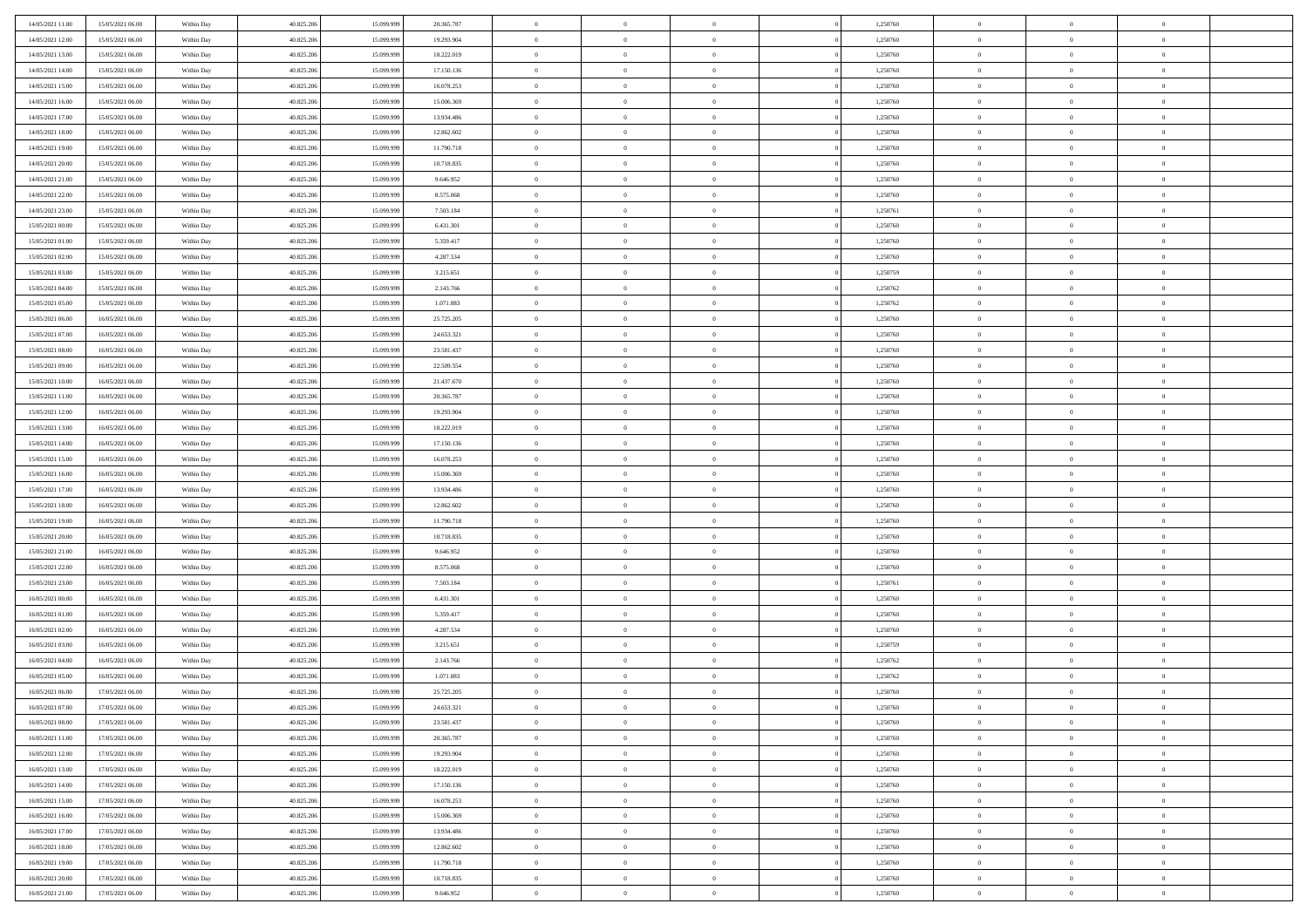| 16/05/2021 22:00                     | 17/05/2021 06:00                     | Within Day               | 40.825.206               | 15.099.999               | 8.575.068                | $\bf{0}$                      | $\overline{0}$                   | $\Omega$                         | 1,250760             | $\bf{0}$                 | $\overline{0}$             | $\bf{0}$                  |  |
|--------------------------------------|--------------------------------------|--------------------------|--------------------------|--------------------------|--------------------------|-------------------------------|----------------------------------|----------------------------------|----------------------|--------------------------|----------------------------|---------------------------|--|
| 16/05/2021 23:00                     | 17/05/2021 06:00                     | Within Day               | 40.825.206               | 15.099.999               | 7.503.184                | $\overline{0}$                | $\overline{0}$                   | $\overline{0}$                   | 1,250761             | $\mathbf{0}$             | $\bf{0}$                   | $\overline{0}$            |  |
| 17/05/2021 00:00                     | 17/05/2021 06:00                     | Within Day               | 40.825.206               | 15.099.999               | 6.431.301                | $\theta$                      | $\overline{0}$                   | $\overline{0}$                   | 1,250760             | $\,$ 0                   | $\overline{0}$             | $\,$ 0 $\,$               |  |
| 17/05/2021 01:00                     | 17/05/2021 06:00                     | Within Day               | 40.825.206               | 15.099.999               | 5.359.417                | $\mathbf{0}$                  | $\overline{0}$                   | $\mathbf{0}$                     | 1,250760             | $\bf{0}$                 | $\mathbf{0}$               | $\theta$                  |  |
| 17/05/2021 02:00                     | 17/05/2021 06:00                     | Within Day               | 40.825.206               | 15.099.999               | 4.287.534                | $\mathbf{0}$                  | $\overline{0}$                   | $\overline{0}$                   | 1,250760             | $\mathbf{0}$             | $\bf{0}$                   | $\overline{0}$            |  |
| 17/05/2021 03:00                     | 17/05/2021 06:00                     | Within Day               | 40.825.206               | 15.099.999               | 3.215.651                | $\theta$                      | $\overline{0}$                   | $\bf{0}$                         | 1,250759             | $\,$ 0                   | $\overline{0}$             | $\,$ 0 $\,$               |  |
| 17/05/2021 04:00                     | 17/05/2021 06:00                     | Within Day               | 40.825.206               | 15.099.999               | 2.143.766                | $\,$ 0 $\,$                   | $\overline{0}$                   | $\mathbf{0}$                     | 1,250762             | $\bf{0}$                 | $\bf{0}$                   | $\theta$                  |  |
| 17/05/2021 05:00                     | 17/05/2021 06:00                     | Within Day               | 40.825.206               | 15.099.999               | 1.071.883                | $\overline{0}$                | $\overline{0}$                   | $\overline{0}$                   | 1,250762             | $\mathbf{0}$             | $\bf{0}$                   | $\overline{0}$            |  |
| 17/05/2021 06:00                     | 18/05/2021 06:00                     | Within Day               | 40.825.206               | 15.099.999               | 15.518.903               | $\theta$                      | $\overline{0}$                   | $\bf{0}$                         | 1,250760             | $\,$ 0                   | $\overline{0}$             | $\,$ 0 $\,$               |  |
| 17/05/2021 07:00                     | 18/05/2021 06:00                     | Within Day               | 40.825.206               | 15.099.999               | 14.872.283               | $\mathbf{0}$                  | $\overline{0}$                   | $\mathbf{0}$                     | 1,250760             | $\bf{0}$                 | $\mathbf{0}$               | $\theta$                  |  |
| 17/05/2021 08:00                     | 18/05/2021 06:00                     | Within Day               | 40.825.206               | 15.099.999               | 14.225.661               | $\mathbf{0}$                  | $\overline{0}$                   | $\overline{0}$                   | 1,250760             | $\mathbf{0}$             | $\bf{0}$                   | $\overline{0}$            |  |
| 17/05/2021 09:00                     | 18/05/2021 06:00                     | Within Day               | 40.825.206               | 15.099.999               | 13.579.041               | $\theta$                      | $\overline{0}$                   | $\bf{0}$                         | 1,250760             | $\,$ 0                   | $\overline{0}$             | $\,$ 0 $\,$               |  |
| 17/05/2021 10:00                     | 18/05/2021 06:00                     | Within Day               | 40.825.206               | 15.099.999               | 12.932.420               | $\theta$                      | $\overline{0}$                   | $\mathbf{0}$                     | 1,250760             | $\bf{0}$                 | $\mathbf{0}$               | $\theta$                  |  |
| 17/05/2021 11:00                     | 18/05/2021 06:00                     | Within Day               | 40.825.206               | 15.099.999               | 12.285.798               | $\mathbf{0}$                  | $\overline{0}$                   | $\overline{0}$                   | 1,250760             | $\mathbf{0}$             | $\bf{0}$                   | $\overline{0}$            |  |
| 17/05/2021 12:00                     | 18/05/2021 06:00                     | Within Day               | 40.825.206               | 15.099.999               | 11.639.178               | $\theta$                      | $\overline{0}$                   | $\bf{0}$                         | 1,250760             | $\,$ 0                   | $\overline{0}$             | $\,$ 0 $\,$               |  |
| 17/05/2021 13:00                     | 18/05/2021 06:00                     | Within Day               | 40.825.206               | 15.099.999               | 10.992.557               | $\bf{0}$                      | $\overline{0}$                   | $\mathbf{0}$                     | 1,250760             | $\bf{0}$                 | $\bf{0}$                   | $\bf{0}$                  |  |
| 17/05/2021 14:00                     | 18/05/2021 06:00                     | Within Day               | 40.825.206               | 15.099.999               | 10.345.935               | $\overline{0}$                | $\overline{0}$                   | $\overline{0}$                   | 1,250760             | $\mathbf{0}$             | $\bf{0}$                   | $\overline{0}$            |  |
| 17/05/2021 15:00                     | 18/05/2021 06:00                     | Within Day               | 40.825.206               | 15.099.999               | 9.699.315                | $\theta$                      | $\overline{0}$                   | $\bf{0}$                         | 1,250760             | $\,$ 0                   | $\overline{0}$             | $\,$ 0 $\,$               |  |
| 17/05/2021 16:00                     | 18/05/2021 06:00                     | Within Day               | 40.825.206               | 15.099.999               | 9.052.693                | $\theta$                      | $\overline{0}$                   | $\mathbf{0}$                     | 1.250760             | $\theta$                 | $\mathbf{0}$               | $\theta$                  |  |
| 17/05/2021 17:00                     | 18/05/2021 06:00                     | Within Day               | 40.825.206               | 15.099.999               | 8.406.072                | $\overline{0}$                | $\overline{0}$                   | $\overline{0}$                   | 1,250760             | $\mathbf{0}$             | $\bf{0}$                   | $\overline{0}$            |  |
| 17/05/2021 18:00                     | 18/05/2021 06:00                     | Within Day               | 40.825.206               | 15.099.999               | 7.759.452                | $\theta$                      | $\overline{0}$                   | $\bf{0}$                         | 1,250760             | $\,$ 0                   | $\overline{0}$             | $\,$ 0 $\,$               |  |
| 17/05/2021 19:00                     | 18/05/2021 06:00                     | Within Day               | 40.825.206               | 15.099.999               | 7.112.830                | $\theta$                      | $\overline{0}$                   | $\mathbf{0}$                     | 1,250760             | $\bf{0}$                 | $\mathbf{0}$               | $\theta$                  |  |
| 17/05/2021 20:00                     | 18/05/2021 06:00                     | Within Day               | 40.825.206               | 15.099.999               | 6.466.209                | $\mathbf{0}$                  | $\overline{0}$                   | $\overline{0}$                   | 1,250760             | $\mathbf{0}$             | $\bf{0}$                   | $\overline{0}$            |  |
| 17/05/2021 21:00                     | 18/05/2021 06:00                     | Within Day               | 40.825.206               | 15.099.999               | 5.819.589                | $\theta$                      | $\overline{0}$                   | $\bf{0}$                         | 1,250760             | $\,$ 0                   | $\overline{0}$             | $\,$ 0 $\,$               |  |
| 17/05/2021 22:00                     | 18/05/2021 06:00                     | Within Day               | 40.825.206               | 15.099.999               | 5.172.967                | $\bf{0}$                      | $\overline{0}$                   | $\mathbf{0}$                     | 1,250760             | $\bf{0}$                 | $\bf{0}$                   | $\bf{0}$                  |  |
| 17/05/2021 23:00                     | 18/05/2021 06:00                     | Within Day               | 40.825.206               | 15.099.999               | 4.526.346                | $\overline{0}$                | $\overline{0}$                   | $\overline{0}$                   | 1,250761             | $\mathbf{0}$             | $\bf{0}$                   | $\overline{0}$            |  |
| 18/05/2021 00:00                     | 18/05/2021 06:00                     | Within Day               | 40.825.206               | 15.099.999               | 3.879.726                | $\theta$                      | $\overline{0}$                   | $\bf{0}$                         | 1,250760             | $\,$ 0                   | $\overline{0}$             | $\,$ 0 $\,$               |  |
| 18/05/2021 01:00                     | 18/05/2021 06:00                     | Within Day               | 40.825.206               | 15.099.999               | 3.233.104                | $\mathbf{0}$                  | $\overline{0}$                   | $\mathbf{0}$                     | 1,250760             | $\bf{0}$                 | $\mathbf{0}$               | $\theta$                  |  |
| 18/05/2021 02:00                     | 18/05/2021 06:00                     | Within Day               | 40.825.206               | 15.099.999               | 2.586.484                | $\mathbf{0}$                  | $\overline{0}$                   | $\overline{0}$                   | 1,250760             | $\mathbf{0}$             | $\bf{0}$                   | $\overline{0}$            |  |
| 18/05/2021 03:00                     | 18/05/2021 06:00                     | Within Day               | 40.825.206               | 15.099.999               | 1.939.863                | $\theta$                      | $\overline{0}$                   | $\overline{0}$                   | 1,250759             | $\,$ 0                   | $\overline{0}$             | $\,$ 0 $\,$               |  |
| 18/05/2021 04:00                     | 18/05/2021 06:00                     | Within Day               | 40.825.206               | 15.099.999               | 1.293.241                | $\,$ 0 $\,$                   | $\overline{0}$                   | $\overline{0}$                   | 1,250762             | $\bf{0}$                 | $\overline{0}$             | $\,0\,$                   |  |
| 18/05/2021 05:00                     | 18/05/2021 06:00                     | Within Day               | 40.825.206               | 15.099.999               | 646.621                  | $\overline{0}$                | $\overline{0}$                   | $\overline{0}$                   | 1,250762             | $\mathbf{0}$             | $\bf{0}$                   | $\overline{0}$            |  |
| 18/05/2021 06:00                     | 19/05/2021 06:00                     | Within Day               | 40.825.206               | 15.099.999               | 15.518.903               | $\theta$                      | $\overline{0}$                   | $\bf{0}$                         | 1,250760             | $\,$ 0                   | $\overline{0}$             | $\,$ 0 $\,$               |  |
| 18/05/2021 07:00                     | 19/05/2021 06:00                     | Within Day               | 40.825.206               | 15.099.999               | 14.872.283               | $\,$ 0 $\,$                   | $\overline{0}$                   | $\overline{0}$                   | 1,250760             | $\bf{0}$                 | $\overline{0}$             | $\bf{0}$                  |  |
| 18/05/2021 08:00                     | 19/05/2021 06:00                     | Within Day               | 40.825.206               | 15.099.999               | 14.225.661               | $\theta$                      | $\overline{0}$                   | $\overline{0}$                   | 1,250760             | $\mathbf{0}$             | $\bf{0}$                   | $\overline{0}$            |  |
| 18/05/2021 09:00                     | 19/05/2021 06:00                     | Within Day               | 40.825.206               | 15.099.999               | 13.579.041               | $\theta$                      | $\overline{0}$                   | $\bf{0}$                         | 1,250760             | $\,$ 0                   | $\overline{0}$             | $\,$ 0 $\,$               |  |
| 18/05/2021 10:00<br>18/05/2021 11:00 | 19/05/2021 06:00<br>19/05/2021 06:00 | Within Day<br>Within Day | 40.825.206<br>40.825.206 | 15.099.999<br>15.099.999 | 12.932.420<br>12.285.798 | $\,$ 0 $\,$<br>$\overline{0}$ | $\overline{0}$<br>$\overline{0}$ | $\overline{0}$<br>$\overline{0}$ | 1,250760<br>1,250760 | $\bf{0}$<br>$\mathbf{0}$ | $\overline{0}$<br>$\bf{0}$ | $\,0\,$<br>$\overline{0}$ |  |
| 18/05/2021 12:00                     | 19/05/2021 06:00                     |                          | 40.825.206               | 15.099.999               | 11.639.178               | $\theta$                      | $\overline{0}$                   | $\bf{0}$                         | 1,250760             | $\,$ 0                   | $\overline{0}$             | $\,$ 0 $\,$               |  |
|                                      |                                      | Within Day               |                          |                          |                          | $\,$ 0 $\,$                   |                                  | $\overline{0}$                   |                      | $\bf{0}$                 | $\overline{0}$             | $\,0\,$                   |  |
| 18/05/2021 13:00<br>18/05/2021 14:00 | 19/05/2021 06:00<br>19/05/2021 06:00 | Within Day<br>Within Day | 40.825.206<br>40.825.206 | 15.099.999<br>15.099.999 | 10.992.557<br>10.345.935 | $\theta$                      | $\overline{0}$<br>$\overline{0}$ | $\overline{0}$                   | 1,250760<br>1,250760 | $\mathbf{0}$             | $\bf{0}$                   | $\overline{0}$            |  |
| 18/05/2021 15:00                     | 19/05/2021 06:00                     | Within Day               | 40.825.206               | 15.099.999               | 9.699.315                | $\theta$                      | $\overline{0}$                   | $\bf{0}$                         | 1,250760             | $\,$ 0                   | $\overline{0}$             | $\,$ 0 $\,$               |  |
| 18/05/2021 16:00                     | 19/05/2021 06:00                     | Within Day               | 40.825.206               | 15.099.999               | 9.052.693                | $\,$ 0 $\,$                   | $\overline{0}$                   | $\overline{0}$                   | 1,250760             | $\bf{0}$                 | $\overline{0}$             | $\,0\,$                   |  |
| 18/05/2021 17:00                     | 19/05/2021 06:00                     | Within Dav               | 40.825.206               | 15.099.999               | 8.406.072                | $\theta$                      | $\overline{0}$                   | $\overline{0}$                   | 1,250760             | $\mathbf{0}$             | $\bf{0}$                   | $\overline{0}$            |  |
| 18/05/2021 18:00                     | 19/05/2021 06:00                     | Within Day               | 40.825.206               | 15.099.999               | 7.759.452                | $\overline{0}$                | $\overline{0}$                   | $\overline{0}$                   | 1,250760             | $\overline{0}$           | $\overline{0}$             | $\theta$                  |  |
| 18/05/2021 19:00                     | 19/05/2021 06:00                     | Within Day               | 40.825.206               | 15.099.999               | 7.112.830                | $\bf{0}$                      | $\overline{0}$                   | $\overline{0}$                   | 1,250760             | $\mathbf{0}$             | $\overline{0}$             | $\bf{0}$                  |  |
| 18/05/2021 20:00                     | 19/05/2021 06:00                     | Within Day               | 40.825.206               | 15.099.999               | 6.466.209                | $\overline{0}$                | $\overline{0}$                   | $\overline{0}$                   | 1,250760             | $\overline{0}$           | $\overline{0}$             | $\overline{0}$            |  |
| 18/05/2021 21:00                     | 19/05/2021 06:00                     | Within Day               | 40.825.206               | 15.099.999               | 5.819.589                | $\,$ 0 $\,$                   | $\overline{0}$                   | $\overline{0}$                   | 1,250760             | $\,$ 0 $\,$              | $\,$ 0 $\,$                | $\,$ 0 $\,$               |  |
| 18/05/2021 22:00                     | 19/05/2021 06:00                     | Within Day               | 40.825.206               | 15.099.999               | 5.172.967                | $\bf{0}$                      | $\overline{0}$                   | $\overline{0}$                   | 1,250760             | $\mathbf{0}$             | $\overline{0}$             | $\bf{0}$                  |  |
| 18/05/2021 23:00                     | 19/05/2021 06:00                     | Within Day               | 40.825.206               | 15.099.999               | 4.526.346                | $\mathbf{0}$                  | $\overline{0}$                   | $\overline{0}$                   | 1,250761             | $\,$ 0 $\,$              | $\bf{0}$                   | $\overline{0}$            |  |
| 19/05/2021 00:00                     | 19/05/2021 06:00                     | Within Day               | 40.825.206               | 15.099.999               | 3.879.726                | $\,$ 0                        | $\overline{0}$                   | $\overline{0}$                   | 1,250760             | $\,$ 0 $\,$              | $\overline{0}$             | $\,$ 0 $\,$               |  |
| 19/05/2021 01:00                     | 19/05/2021 06:00                     | Within Day               | 40.825.206               | 15.099.999               | 3.233.104                | $\bf{0}$                      | $\overline{0}$                   | $\overline{0}$                   | 1,250760             | $\overline{0}$           | $\overline{0}$             | $\overline{0}$            |  |
| 19/05/2021 02:00                     | 19/05/2021 06:00                     | Within Day               | 40.825.206               | 15.099.999               | 2.586.484                | $\,$ 0 $\,$                   | $\overline{0}$                   | $\overline{0}$                   | 1,250760             | $\,$ 0 $\,$              | $\bf{0}$                   | $\overline{0}$            |  |
| 19/05/2021 03:00                     | 19/05/2021 06:00                     | Within Day               | 40.825.206               | 15.099.999               | 1.939.863                | $\,$ 0                        | $\overline{0}$                   | $\overline{0}$                   | 1,250759             | $\,$ 0 $\,$              | $\,$ 0 $\,$                | $\,$ 0 $\,$               |  |
| 19/05/2021 04:00                     | 19/05/2021 06:00                     | Within Day               | 40.825.206               | 15.099.999               | 1.293.241                | $\bf{0}$                      | $\overline{0}$                   | $\overline{0}$                   | 1,250762             | $\mathbf{0}$             | $\overline{0}$             | $\bf{0}$                  |  |
| 19/05/2021 05:00                     | 19/05/2021 06:00                     | Within Day               | 40.825.206               | 15.099.999               | 646.621                  | $\mathbf{0}$                  | $\overline{0}$                   | $\overline{0}$                   | 1,250762             | $\overline{0}$           | $\bf{0}$                   | $\overline{0}$            |  |
| 19/05/2021 06:00                     | 20/05/2021 06:00                     | Within Day               | 40.825.206               | 15.099.999               | $\overline{0}$           | $\,$ 0 $\,$                   | $\overline{0}$                   | $\overline{0}$                   | 1,250760             | $\,$ 0 $\,$              | $\overline{0}$             | $\,$ 0 $\,$               |  |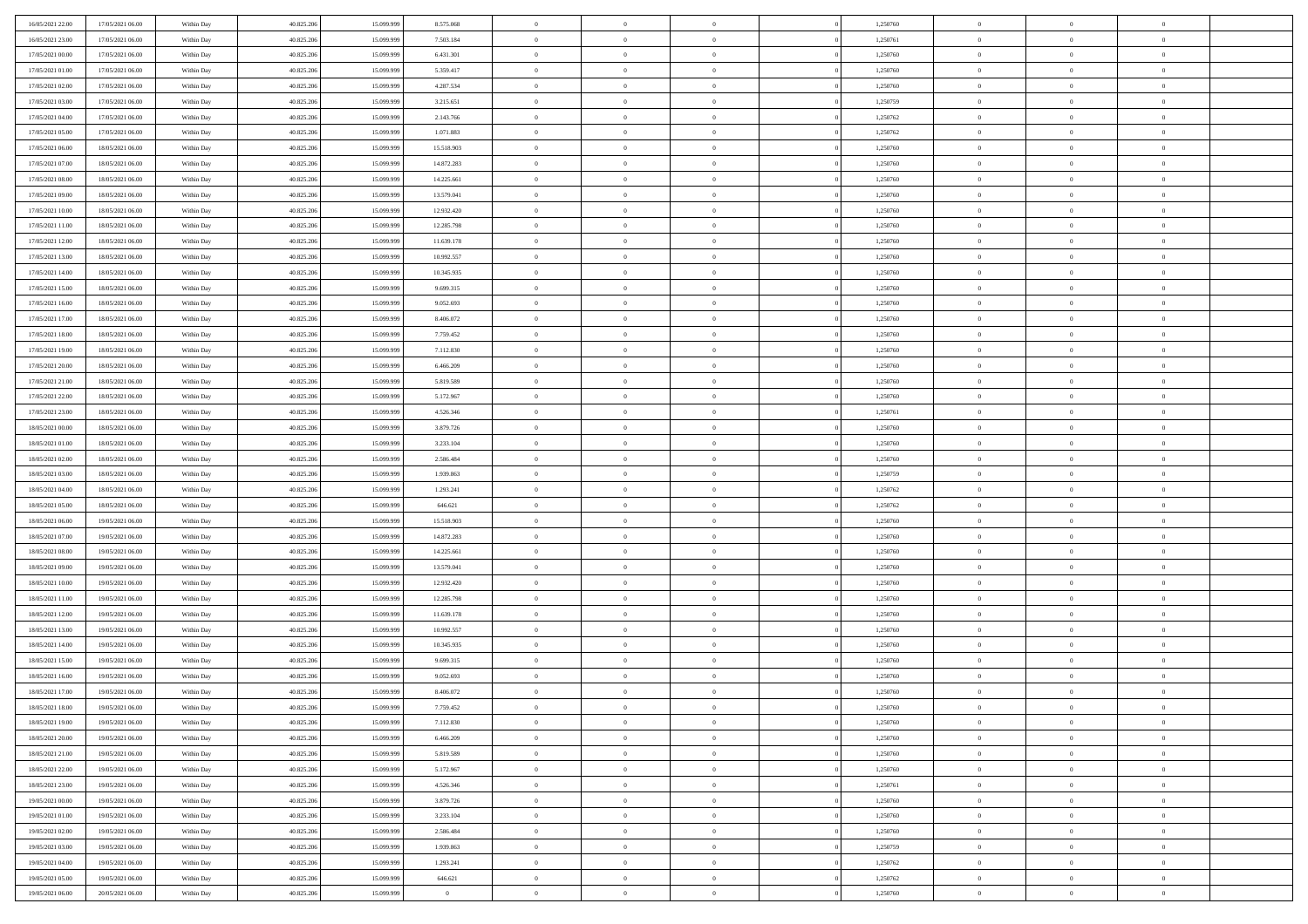| 20/05/2021 06:00 | 21/05/2021 06:00 | Within Day | 40.825.206 | 15.099.999 | 15.518.903 | $\,$ 0         | $\bf{0}$       | $\theta$       |          | 1,250760 | $\bf{0}$       | $\overline{0}$ | $\,0\,$        |  |
|------------------|------------------|------------|------------|------------|------------|----------------|----------------|----------------|----------|----------|----------------|----------------|----------------|--|
| 20/05/2021 07:00 | 21/05/2021 06:00 | Within Day | 40.825.206 | 15.099.999 | 14.872.283 | $\overline{0}$ | $\overline{0}$ | $\overline{0}$ |          | 1,250760 | $\overline{0}$ | $\overline{0}$ | $\theta$       |  |
| 20/05/2021 08:00 | 21/05/2021 06:00 | Within Dav | 40.825.206 | 15.099.999 | 14.225.661 | $\mathbf{0}$   | $\overline{0}$ | $\overline{0}$ |          | 1,250760 | $\mathbf{0}$   | $\overline{0}$ | $\overline{0}$ |  |
| 20/05/2021 09:00 | 21/05/2021 06:00 | Within Day | 40.825.206 | 15.099.999 | 13.579.041 | $\bf{0}$       | $\overline{0}$ | $\bf{0}$       |          | 1,250760 | $\bf{0}$       | $\overline{0}$ | $\bf{0}$       |  |
| 20/05/2021 10:00 | 21/05/2021 06:00 | Within Day | 40.825.206 | 15.099.999 | 12.932.420 | $\bf{0}$       | $\bf{0}$       | $\overline{0}$ |          | 1,250760 | $\bf{0}$       | $\bf{0}$       | $\,0\,$        |  |
| 20/05/2021 11:00 | 21/05/2021 06:00 | Within Dav | 40.825.206 | 15.099.999 | 12.285.798 | $\mathbf{0}$   | $\overline{0}$ | $\overline{0}$ |          | 1,250760 | $\mathbf{0}$   | $\overline{0}$ | $\overline{0}$ |  |
|                  |                  |            |            |            |            | $\bf{0}$       |                | $\overline{0}$ |          |          | $\bf{0}$       | $\overline{0}$ | $\,0\,$        |  |
| 20/05/2021 12:00 | 21/05/2021 06:00 | Within Day | 40.825.206 | 15.099.999 | 11.639.178 |                | $\bf{0}$       |                |          | 1,250760 |                |                |                |  |
| 20/05/2021 13:00 | 21/05/2021 06:00 | Within Day | 40.825.206 | 15.099.999 | 10.992.557 | $\overline{0}$ | $\overline{0}$ | $\overline{0}$ |          | 1,250760 | $\,$ 0 $\,$    | $\overline{0}$ | $\theta$       |  |
| 20/05/2021 14:00 | 21/05/2021 06:00 | Within Dav | 40.825.206 | 15.099.999 | 10.345.935 | $\mathbf{0}$   | $\overline{0}$ | $\overline{0}$ |          | 1,250760 | $\mathbf{0}$   | $\overline{0}$ | $\overline{0}$ |  |
| 20/05/2021 15:00 | 21/05/2021 06:00 | Within Day | 40.825.206 | 15.099.999 | 9.699.315  | $\bf{0}$       | $\bf{0}$       | $\overline{0}$ |          | 1,250760 | $\bf{0}$       | $\overline{0}$ | $\,0\,$        |  |
| 20/05/2021 16:00 | 21/05/2021 06:00 | Within Day | 40.825.206 | 15,099,999 | 9.052.693  | $\bf{0}$       | $\overline{0}$ | $\overline{0}$ |          | 1,250760 | $\bf{0}$       | $\mathbf{0}$   | $\theta$       |  |
| 20/05/2021 17:00 | 21/05/2021 06:00 | Within Dav | 40.825.206 | 15.099.999 | 8.406.072  | $\mathbf{0}$   | $\overline{0}$ | $\overline{0}$ |          | 1,250760 | $\mathbf{0}$   | $\overline{0}$ | $\overline{0}$ |  |
| 20/05/2021 18:00 | 21/05/2021 06:00 | Within Day | 40.825.206 | 15.099.999 | 7.759.452  | $\bf{0}$       | $\overline{0}$ | $\bf{0}$       |          | 1,250760 | $\bf{0}$       | $\overline{0}$ | $\bf{0}$       |  |
| 20/05/2021 19:00 | 21/05/2021 06:00 | Within Day | 40.825.206 | 15.099.999 | 7.112.830  | $\bf{0}$       | $\overline{0}$ | $\overline{0}$ |          | 1,250760 | $\bf{0}$       | $\mathbf{0}$   | $\,0\,$        |  |
| 20/05/2021 20:00 | 21/05/2021 06:00 | Within Dav | 40.825.206 | 15.099.999 | 6.466.209  | $\overline{0}$ | $\overline{0}$ | $\overline{0}$ |          | 1,250760 | $\mathbf{0}$   | $\overline{0}$ | $\overline{0}$ |  |
| 20/05/2021 21:00 | 21/05/2021 06:00 | Within Day | 40.825.206 | 15.099.999 | 5.819.589  | $\bf{0}$       | $\overline{0}$ | $\overline{0}$ |          | 1,250760 | $\bf{0}$       | $\overline{0}$ | $\bf{0}$       |  |
| 20/05/2021 22:00 | 21/05/2021 06:00 | Within Day | 40.825.206 | 15.099.999 | 5.172.967  | $\overline{0}$ | $\overline{0}$ | $\overline{0}$ |          | 1,250760 | $\bf{0}$       | $\overline{0}$ | $\theta$       |  |
| 20/05/2021 23:00 | 21/05/2021 06:00 | Within Day | 40.825.206 | 15.099.999 | 4.526.346  | $\mathbf{0}$   | $\overline{0}$ | $\overline{0}$ |          | 1,250761 | $\mathbf{0}$   | $\overline{0}$ | $\overline{0}$ |  |
| 21/05/2021 00:00 | 21/05/2021 06:00 | Within Day | 40.825.206 | 15.099.999 | 3.879.726  | $\bf{0}$       | $\overline{0}$ | $\overline{0}$ |          | 1,250760 | $\bf{0}$       | $\overline{0}$ | $\,0\,$        |  |
| 21/05/2021 01:00 | 21/05/2021 06:00 | Within Day | 40.825.206 | 15.099.999 | 3.233.104  | $\bf{0}$       | $\overline{0}$ | $\overline{0}$ |          | 1,250760 | $\bf{0}$       | $\overline{0}$ | $\overline{0}$ |  |
| 21/05/2021 02:00 | 21/05/2021 06:00 | Within Dav | 40.825.206 | 15.099.999 | 2.586.484  | $\mathbf{0}$   | $\overline{0}$ | $\overline{0}$ |          | 1,250760 | $\mathbf{0}$   | $\overline{0}$ | $\overline{0}$ |  |
| 21/05/2021 03:00 | 21/05/2021 06:00 | Within Day | 40.825.206 | 15.099.999 | 1.939.863  | $\bf{0}$       | $\overline{0}$ | $\overline{0}$ |          | 1,250759 | $\bf{0}$       | $\overline{0}$ | $\bf{0}$       |  |
| 21/05/2021 04:00 | 21/05/2021 06:00 | Within Day | 40.825.206 | 15.099.999 | 1.293.241  | $\bf{0}$       | $\overline{0}$ | $\overline{0}$ |          | 1,250762 | $\bf{0}$       | $\overline{0}$ | $\,0\,$        |  |
| 21/05/2021 05:00 | 21/05/2021 06:00 | Within Dav | 40.825.206 | 15.099.999 | 646.621    | $\mathbf{0}$   | $\overline{0}$ | $\overline{0}$ |          | 1,250762 | $\mathbf{0}$   | $\overline{0}$ | $\overline{0}$ |  |
| 21/05/2021 06:00 | 22/05/2021 06:00 | Within Day | 40.825.206 | 15.099.999 | 15.518.903 | $\bf{0}$       | $\overline{0}$ | $\overline{0}$ |          | 1,250760 | $\bf{0}$       | $\overline{0}$ | $\,0\,$        |  |
| 21/05/2021 07:00 | 22/05/2021 06:00 | Within Day | 40.825.206 | 15.099.999 | 14.872.283 | $\bf{0}$       | $\overline{0}$ | $\overline{0}$ |          | 1,250760 | $\bf{0}$       | $\mathbf{0}$   | $\overline{0}$ |  |
| 21/05/2021 08:00 | 22/05/2021 06:00 | Within Dav | 40.825.206 | 15.099.999 | 14.225.661 | $\mathbf{0}$   | $\overline{0}$ | $\overline{0}$ |          | 1,250760 | $\mathbf{0}$   | $\overline{0}$ | $\overline{0}$ |  |
| 21/05/2021 09:00 | 22/05/2021 06:00 |            | 40.825.206 | 15.099.999 | 13.579.041 | $\bf{0}$       | $\overline{0}$ | $\overline{0}$ |          | 1,250760 | $\bf{0}$       | $\overline{0}$ | $\,0\,$        |  |
|                  |                  | Within Day |            | 15.099.999 |            |                |                |                |          |          |                |                |                |  |
| 21/05/2021 10:00 | 22/05/2021 06:00 | Within Day | 40.825.206 |            | 12.932.420 | $\bf{0}$       | $\overline{0}$ | $\overline{0}$ |          | 1,250760 | $\bf{0}$       | $\overline{0}$ | $\overline{0}$ |  |
| 21/05/2021 11:00 | 22/05/2021 06:00 | Within Dav | 40.825.206 | 15.099.999 | 12.285.798 | $\mathbf{0}$   | $\overline{0}$ | $\overline{0}$ |          | 1,250760 | $\mathbf{0}$   | $\overline{0}$ | $\overline{0}$ |  |
| 21/05/2021 12:00 | 22/05/2021 06:00 | Within Day | 40.825.206 | 15.099.999 | 11.639.178 | $\bf{0}$       | $\overline{0}$ | $\theta$       |          | 1,250760 | $\,$ 0         | $\overline{0}$ | $\theta$       |  |
| 21/05/2021 13:00 | 22/05/2021 06:00 | Within Day | 40.825.206 | 15.099.999 | 10.992.557 | $\bf{0}$       | $\overline{0}$ | $\overline{0}$ |          | 1,250760 | $\bf{0}$       | $\overline{0}$ | $\overline{0}$ |  |
| 21/05/2021 14:00 | 22/05/2021 06:00 | Within Dav | 40.825.206 | 15.099.999 | 10.345.935 | $\mathbf{0}$   | $\overline{0}$ | $\overline{0}$ |          | 1,250760 | $\mathbf{0}$   | $\overline{0}$ | $\overline{0}$ |  |
| 21/05/2021 15:00 | 22/05/2021 06:00 | Within Day | 40.825.206 | 15.099.999 | 9.699.315  | $\bf{0}$       | $\overline{0}$ | $\theta$       |          | 1,250760 | $\,$ 0         | $\overline{0}$ | $\theta$       |  |
| 21/05/2021 16:00 | 22/05/2021 06:00 | Within Day | 40.825.206 | 15.099.999 | 9.052.693  | $\bf{0}$       | $\overline{0}$ | $\overline{0}$ |          | 1,250760 | $\bf{0}$       | $\overline{0}$ | $\overline{0}$ |  |
| 21/05/2021 17:00 | 22/05/2021 06:00 | Within Day | 40.825.206 | 15.099.999 | 8.406.072  | $\mathbf{0}$   | $\overline{0}$ | $\overline{0}$ |          | 1,250760 | $\mathbf{0}$   | $\overline{0}$ | $\overline{0}$ |  |
| 21/05/2021 18:00 | 22/05/2021 06:00 | Within Day | 40.825.206 | 15.099.999 | 7.759.452  | $\bf{0}$       | $\overline{0}$ | $\theta$       |          | 1,250760 | $\,$ 0         | $\overline{0}$ | $\theta$       |  |
| 21/05/2021 19:00 | 22/05/2021 06:00 | Within Day | 40.825.206 | 15.099.999 | 7.112.830  | $\bf{0}$       | $\overline{0}$ | $\overline{0}$ |          | 1,250760 | $\bf{0}$       | $\overline{0}$ | $\overline{0}$ |  |
| 21/05/2021 20:00 | 22/05/2021 06:00 | Within Dav | 40.825.206 | 15.099.999 | 6.466.209  | $\mathbf{0}$   | $\overline{0}$ | $\overline{0}$ |          | 1,250760 | $\mathbf{0}$   | $\overline{0}$ | $\overline{0}$ |  |
| 21/05/2021 21:00 | 22/05/2021 06:00 | Within Day | 40.825.206 | 15.099.999 | 5.819.589  | $\,0\,$        | $\overline{0}$ | $\theta$       |          | 1,250760 | $\,$ 0         | $\overline{0}$ | $\theta$       |  |
| 21/05/2021 22:00 | 22/05/2021 06:00 | Within Day | 40.825.206 | 15.099.999 | 5.172.967  | $\bf{0}$       | $\bf{0}$       | $\overline{0}$ |          | 1,250760 | $\bf{0}$       | $\overline{0}$ | $\overline{0}$ |  |
| 21/05/2021 23:00 | 22/05/2021 06:00 | Within Dav | 40.825.206 | 15.099.999 | 4.526.346  | $\mathbf{0}$   | $\overline{0}$ | $\overline{0}$ |          | 1,250761 | $\mathbf{0}$   | $\overline{0}$ | $\overline{0}$ |  |
| 22/05/2021 00:00 | 22/05/2021 06:00 | Within Day | 40.825.206 | 15.099.999 | 3.879.726  | $\bf{0}$       | $\overline{0}$ | $\theta$       |          | 1,250760 | $\,$ 0         | $\overline{0}$ | $\theta$       |  |
| 22/05/2021 01:00 | 22/05/2021 06:00 | Within Day | 40.825.206 | 15.099.999 | 3.233.104  | $\bf{0}$       | $\overline{0}$ | $\overline{0}$ |          | 1,250760 | $\bf{0}$       | $\overline{0}$ | $\bf{0}$       |  |
| 22/05/2021 02:00 | 22/05/2021 06:00 | Within Day | 40.825.206 | 15.099.999 | 2.586.484  | $\bf{0}$       | $\overline{0}$ | $\Omega$       |          | 1,250760 | $\overline{0}$ | $\theta$       | $\theta$       |  |
| 22/05/2021 03:00 | 22/05/2021 06:00 | Within Day | 40.825.206 | 15.099.999 | 1.939.863  | $\,0\,$        | $\overline{0}$ | $\theta$       |          | 1,250759 | $\,$ 0 $\,$    | $\bf{0}$       | $\theta$       |  |
| 22/05/2021 04:00 | 22/05/2021 06:00 | Within Day | 40.825.206 | 15.099.999 | 1.293.241  | $\overline{0}$ | $\overline{0}$ | $\overline{0}$ |          | 1,250762 | $\overline{0}$ | $\overline{0}$ | $\overline{0}$ |  |
| 22/05/2021 05:00 | 22/05/2021 06:00 | Within Day | 40.825.206 | 15.099.999 | 646.621    | $\bf{0}$       | $\overline{0}$ | $\overline{0}$ |          | 1,250762 | $\overline{0}$ | $\bf{0}$       | $\mathbf{0}$   |  |
| 22/05/2021 06:00 | 23/05/2021 06:00 | Within Day | 40.825.206 | 15.099.999 | 25.725.205 | $\bf{0}$       | $\overline{0}$ | $\overline{0}$ | $\theta$ | 1,250760 | $\mathbf{0}$   | $\bf{0}$       | $\,$ 0 $\,$    |  |
| 22/05/2021 07:00 | 23/05/2021 06:00 | Within Day | 40.825.206 | 15.099.999 | 24.653.321 | $\bf{0}$       | $\overline{0}$ | $\overline{0}$ |          | 1,250760 | $\,$ 0 $\,$    | $\overline{0}$ | $\overline{0}$ |  |
| 22/05/2021 08:00 | 23/05/2021 06:00 | Within Day | 40.825.206 | 15.099.999 | 23.581.437 | $\bf{0}$       | $\overline{0}$ | $\overline{0}$ |          | 1,250760 | $\mathbf{0}$   | $\overline{0}$ | $\overline{0}$ |  |
| 22/05/2021 09:00 | 23/05/2021 06:00 | Within Day | 40.825.206 | 15.099.999 | 22.509.554 | $\,$ 0 $\,$    | $\overline{0}$ | $\overline{0}$ | $\theta$ | 1,250760 | $\,$ 0 $\,$    | $\mathbf{0}$   | $\overline{0}$ |  |
| 22/05/2021 10:00 | 23/05/2021 06:00 | Within Day | 40.825.206 | 15.099.999 | 21.437.670 | $\bf{0}$       | $\overline{0}$ | $\overline{0}$ |          | 1,250760 | $\overline{0}$ | $\overline{0}$ | $\overline{0}$ |  |
| 22/05/2021 11:00 | 23/05/2021 06:00 | Within Day | 40.825.206 | 15.099.999 | 20.365.787 | $\bf{0}$       | $\overline{0}$ | $\overline{0}$ |          | 1,250760 | $\overline{0}$ | $\bf{0}$       | $\overline{0}$ |  |
| 22/05/2021 12:00 | 23/05/2021 06:00 | Within Day | 40.825.206 | 15.099.999 | 19.293.904 | $\,0\,$        | $\overline{0}$ | $\overline{0}$ |          | 1,250760 | $\mathbf{0}$   | $\mathbf{0}$   | $\overline{0}$ |  |
| 22/05/2021 13:00 | 23/05/2021 06:00 | Within Day | 40.825.206 | 15.099.999 | 18.222.019 | $\bf{0}$       | $\bf{0}$       | $\overline{0}$ |          | 1,250760 | $\mathbf{0}$   | $\mathbf{0}$   | $\overline{0}$ |  |
| 22/05/2021 14:00 | 23/05/2021 06:00 | Within Day | 40.825.206 | 15.099.999 | 17.150.136 | $\overline{0}$ | $\overline{0}$ | $\overline{0}$ |          | 1,250760 | $\mathbf{0}$   | $\overline{0}$ | $\overline{0}$ |  |
|                  |                  |            |            |            |            |                |                |                |          |          |                |                |                |  |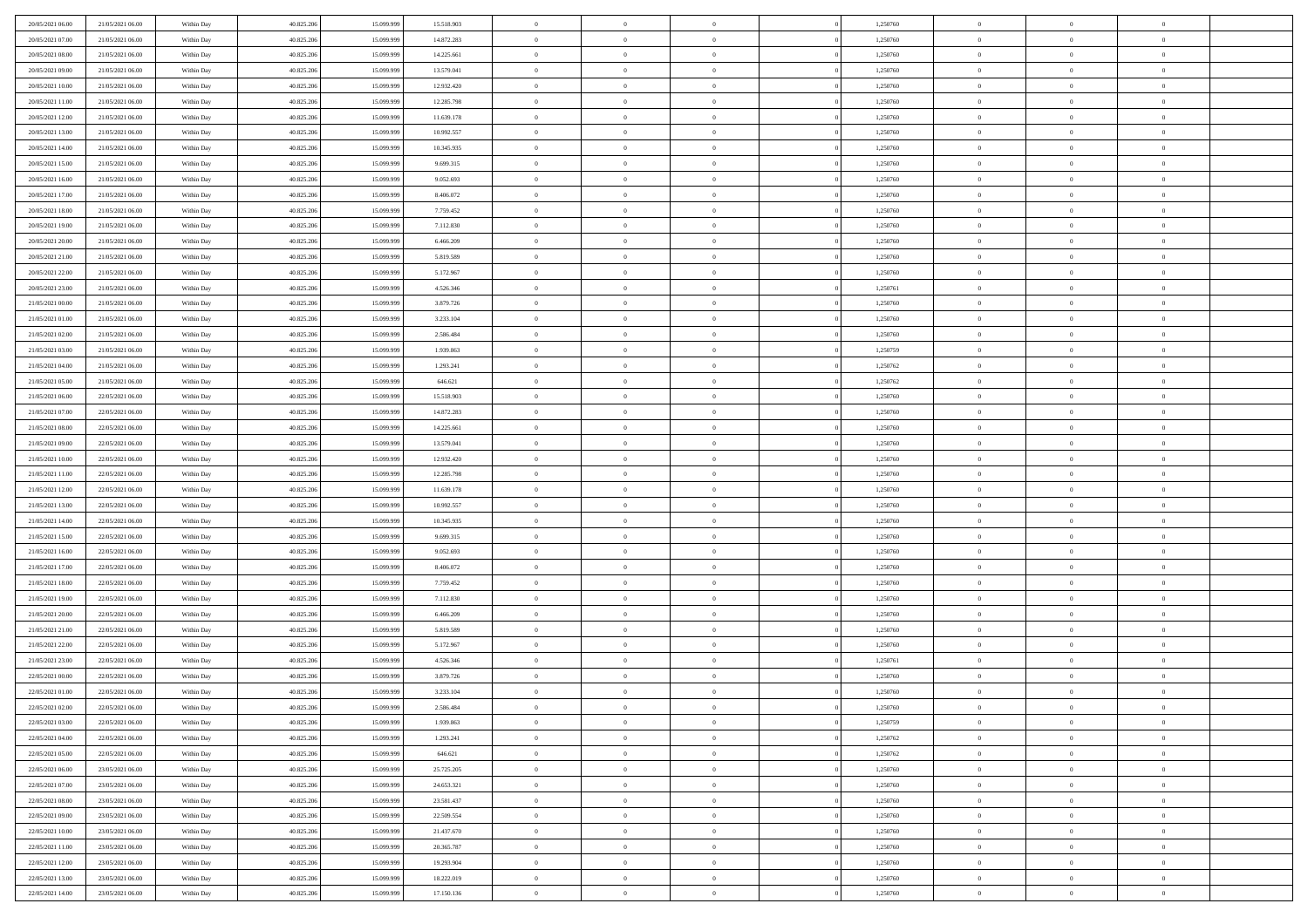| 22/05/2021 15:00 | 23/05/2021 06:00 | Within Day               | 40.825.206 | 15.099.999 | 16.078.253 | $\,0\,$        | $\overline{0}$ | $\bf{0}$       |                | 1,250760 | $\,$ 0 $\,$    | $\overline{0}$                   | $\bf{0}$       |  |
|------------------|------------------|--------------------------|------------|------------|------------|----------------|----------------|----------------|----------------|----------|----------------|----------------------------------|----------------|--|
| 22/05/2021 16:00 | 23/05/2021 06:00 | Within Day               | 40.825.206 | 15.099.99  | 15.006.369 | $\overline{0}$ | $\overline{0}$ | $\overline{0}$ |                | 1,250760 | $\theta$       | $\overline{0}$                   | $\theta$       |  |
| 22/05/2021 17:00 | 23/05/2021 06:00 | Within Day               | 40.825.206 | 15.099.999 | 13.934.486 | $\mathbf{0}$   | $\overline{0}$ | $\overline{0}$ |                | 1,250760 | $\theta$       | $\overline{0}$                   | $\overline{0}$ |  |
| 22/05/2021 18:00 | 23/05/2021 06:00 | Within Day               | 40.825.206 | 15.099.999 | 12.862.602 | $\bf{0}$       | $\overline{0}$ | $\bf{0}$       |                | 1,250760 | $\bf{0}$       | $\overline{0}$                   | $\bf{0}$       |  |
| 22/05/2021 19:00 | 23/05/2021 06:00 | Within Day               | 40.825.206 | 15.099.999 | 11.790.718 | $\overline{0}$ | $\overline{0}$ | $\overline{0}$ |                | 1,250760 | $\bf{0}$       | $\bf{0}$                         | $\bf{0}$       |  |
| 22/05/2021 20:00 | 23/05/2021 06:00 | Within Day               | 40.825.206 | 15.099.999 | 10.718.835 | $\mathbf{0}$   | $\overline{0}$ | $\overline{0}$ |                | 1,250760 | $\theta$       |                                  | $\theta$       |  |
|                  |                  |                          |            |            |            |                |                |                |                |          |                | $\overline{0}$                   |                |  |
| 22/05/2021 21:00 | 23/05/2021 06:00 | Within Day               | 40.825.206 | 15.099.999 | 9.646.952  | $\,0\,$        | $\overline{0}$ | $\overline{0}$ |                | 1,250760 | $\bf{0}$       | $\overline{0}$                   | $\theta$       |  |
| 22/05/2021 22:00 | 23/05/2021 06:00 | Within Day               | 40.825.206 | 15.099.999 | 8.575.068  | $\overline{0}$ | $\mathbf{0}$   | $\overline{0}$ |                | 1,250760 | $\,$ 0 $\,$    | $\overline{0}$                   | $\theta$       |  |
| 22/05/2021 23:00 | 23/05/2021 06:00 | Within Day               | 40.825.206 | 15.099.999 | 7.503.184  | $\mathbf{0}$   | $\overline{0}$ | $\overline{0}$ |                | 1,250761 | $\theta$       | $\overline{0}$                   | $\overline{0}$ |  |
| 23/05/2021 00:00 | 23/05/2021 06:00 | Within Day               | 40.825.206 | 15.099.999 | 6.431.301  | $\bf{0}$       | $\overline{0}$ | $\overline{0}$ |                | 1,250760 | $\bf{0}$       | $\overline{0}$                   | $\bf{0}$       |  |
| 23/05/2021 01:00 | 23/05/2021 06:00 | Within Day               | 40.825.206 | 15.099.999 | 5.359.417  | $\bf{0}$       | $\overline{0}$ | $\overline{0}$ |                | 1,250760 | $\bf{0}$       | $\theta$                         | $\bf{0}$       |  |
| 23/05/2021 02:00 | 23/05/2021 06:00 | Within Day               | 40.825.206 | 15.099.999 | 4.287.534  | $\mathbf{0}$   | $\overline{0}$ | $\overline{0}$ |                | 1,250760 | $\theta$       | $\overline{0}$                   | $\overline{0}$ |  |
| 23/05/2021 03:00 | 23/05/2021 06:00 | Within Day               | 40.825.206 | 15.099.999 | 3.215.651  | $\,0\,$        | $\overline{0}$ | $\overline{0}$ |                | 1,250759 | $\bf{0}$       | $\overline{0}$                   | $\bf{0}$       |  |
| 23/05/2021 04:00 | 23/05/2021 06:00 | Within Day               | 40.825.206 | 15.099.999 | 2.143.766  | $\bf{0}$       | $\overline{0}$ | $\overline{0}$ |                | 1,250762 | $\,$ 0 $\,$    | $\overline{0}$                   | $\theta$       |  |
| 23/05/2021 05:00 | 23/05/2021 06:00 | Within Day               | 40.825.206 | 15.099.999 | 1.071.883  | $\mathbf{0}$   | $\overline{0}$ | $\overline{0}$ |                | 1,250762 | $\theta$       | $\overline{0}$                   | $\overline{0}$ |  |
| 23/05/2021 06:00 | 24/05/2021 06:00 | Within Day               | 40.825.206 | 15.099.999 | 25.725.205 | $\,0\,$        | $\overline{0}$ | $\overline{0}$ |                | 1,250760 | $\bf{0}$       | $\overline{0}$                   | $\bf{0}$       |  |
| 23/05/2021 07:00 | 24/05/2021 06:00 | Within Day               | 40.825.206 | 15.099.999 | 24.653.321 | $\bf{0}$       | $\overline{0}$ | $\overline{0}$ |                | 1,250760 | $\bf{0}$       | $\overline{0}$                   | $\overline{0}$ |  |
| 23/05/2021 08:00 | 24/05/2021 06:00 | Within Day               | 40.825.206 | 15.099.999 | 23.581.437 | $\mathbf{0}$   | $\overline{0}$ | $\overline{0}$ |                | 1,250760 | $\theta$       | $\overline{0}$                   | $\overline{0}$ |  |
| 23/05/2021 09:00 | 24/05/2021 06:00 | Within Day               | 40.825.206 | 15.099.999 | 22.509.554 | $\bf{0}$       | $\overline{0}$ | $\bf{0}$       |                | 1,250760 | $\bf{0}$       | $\overline{0}$                   | $\bf{0}$       |  |
| 23/05/2021 11:00 | 24/05/2021 06:00 | Within Day               | 40.825.206 | 15.099.999 | 20.365.787 | $\bf{0}$       | $\overline{0}$ | $\overline{0}$ |                | 1,250760 | $\,$ 0 $\,$    | $\overline{0}$                   | $\bf{0}$       |  |
| 23/05/2021 12:00 | 24/05/2021 06:00 | Within Day               | 40.825.206 | 15.099.999 | 19.293.904 | $\mathbf{0}$   | $\overline{0}$ | $\overline{0}$ |                | 1,250760 | $\theta$       | $\bf{0}$                         | $\overline{0}$ |  |
| 23/05/2021 13:00 | 24/05/2021 06:00 | Within Day               | 40.825.206 | 15.099.999 | 18.222.019 | $\mathbf{0}$   | $\overline{0}$ | $\overline{0}$ |                | 1,250760 | $\bf{0}$       | $\overline{0}$                   | $\theta$       |  |
| 23/05/2021 14:00 | 24/05/2021 06:00 | Within Day               | 40.825.206 | 15.099.999 | 17.150.136 | $\bf{0}$       | $\overline{0}$ | $\overline{0}$ |                | 1,250760 | $\,$ 0 $\,$    | $\overline{0}$                   | $\overline{0}$ |  |
| 23/05/2021 15:00 | 24/05/2021 06:00 | Within Day               | 40.825.206 | 15.099.999 | 16.078.253 | $\mathbf{0}$   | $\overline{0}$ | $\overline{0}$ |                | 1,250760 | $\theta$       | $\overline{0}$                   | $\overline{0}$ |  |
| 23/05/2021 16:00 | 24/05/2021 06:00 | Within Day               | 40.825.206 | 15.099.999 | 15.006.369 | $\bf{0}$       | $\overline{0}$ | $\overline{0}$ |                | 1,250760 | $\bf{0}$       | $\overline{0}$                   | $\bf{0}$       |  |
| 23/05/2021 17:00 | 24/05/2021 06:00 | Within Day               | 40.825.206 | 15.099.999 | 13.934.486 | $\bf{0}$       | $\overline{0}$ | $\overline{0}$ |                | 1,250760 | $\,$ 0 $\,$    | $\bf{0}$                         | $\bf{0}$       |  |
| 23/05/2021 18:00 | 24/05/2021 06:00 | Within Day               | 40.825.206 | 15.099.999 | 12.862.602 | $\mathbf{0}$   | $\overline{0}$ | $\overline{0}$ |                | 1,250760 | $\theta$       | $\overline{0}$                   | $\overline{0}$ |  |
| 23/05/2021 19:00 | 24/05/2021 06:00 | Within Day               | 40.825.206 | 15.099.999 | 11.790.718 | $\,0\,$        | $\overline{0}$ | $\bf{0}$       |                | 1,250760 | $\bf{0}$       | $\overline{0}$                   | $\bf{0}$       |  |
| 23/05/2021 20:00 | 24/05/2021 06:00 | Within Day               | 40.825.206 | 15.099.999 | 10.718.835 | $\overline{0}$ | $\overline{0}$ | $\overline{0}$ |                | 1,250760 | $\,$ 0 $\,$    | $\overline{0}$                   | $\overline{0}$ |  |
| 23/05/2021 22:00 | 24/05/2021 06:00 | Within Day               | 40.825.206 | 15.099.999 | 8.575.068  | $\mathbf{0}$   | $\overline{0}$ | $\overline{0}$ |                | 1,250760 | $\theta$       | $\overline{0}$                   | $\overline{0}$ |  |
| 23/05/2021 23:00 | 24/05/2021 06:00 | Within Day               | 40.825.206 | 15.099.999 | 7.503.184  | $\mathbf{0}$   | $\overline{0}$ | $\overline{0}$ |                | 1,250761 | $\,$ 0 $\,$    | $\overline{0}$                   | $\theta$       |  |
| 24/05/2021 00:00 | 24/05/2021 06:00 | Within Day               | 40.825.206 | 15.099.999 | 6.431.301  | $\bf{0}$       | $\overline{0}$ | $\overline{0}$ |                | 1,250760 | $\bf{0}$       | $\bf{0}$                         | $\overline{0}$ |  |
| 24/05/2021 01:00 | 24/05/2021 06:00 | Within Day               | 40.825.206 | 15.099.999 | 5.359.417  | $\mathbf{0}$   | $\overline{0}$ | $\overline{0}$ |                | 1,250760 | $\theta$       | $\overline{0}$                   | $\overline{0}$ |  |
| 24/05/2021 02:00 | 24/05/2021 06:00 | Within Day               | 40.825.206 | 15.099.999 | 4.287.534  | $\mathbf{0}$   | $\overline{0}$ | $\overline{0}$ |                | 1,250760 | $\,$ 0 $\,$    | $\overline{0}$                   | $\theta$       |  |
| 24/05/2021 03:00 | 24/05/2021 06:00 |                          | 40.825.206 | 15.099.999 | 3.215.651  | $\overline{0}$ | $\overline{0}$ | $\overline{0}$ |                | 1,250759 | $\,$ 0 $\,$    | $\overline{0}$                   | $\overline{0}$ |  |
| 24/05/2021 04:00 | 24/05/2021 06:00 | Within Day<br>Within Day | 40.825.206 | 15.099.999 | 2.143.766  | $\mathbf{0}$   | $\overline{0}$ | $\overline{0}$ |                | 1,250762 | $\theta$       | $\overline{0}$                   | $\overline{0}$ |  |
|                  |                  |                          |            |            |            | $\mathbf{0}$   | $\overline{0}$ |                |                |          |                |                                  | $\theta$       |  |
| 24/05/2021 05:00 | 24/05/2021 06:00 | Within Day               | 40.825.206 | 15.099.999 | 1.071.883  |                | $\overline{0}$ | $\theta$       |                | 1,250762 | $\,$ 0 $\,$    | $\overline{0}$<br>$\overline{0}$ | $\overline{0}$ |  |
| 24/05/2021 06:00 | 25/05/2021 06:00 | Within Day               | 40.825.206 | 15.099.999 | 15.518.903 | $\bf{0}$       |                | $\overline{0}$ |                | 1,250760 | $\bf{0}$       |                                  |                |  |
| 24/05/2021 07:00 | 25/05/2021 06:00 | Within Day               | 40.825.206 | 15.099.999 | 14.872.283 | $\mathbf{0}$   | $\overline{0}$ | $\overline{0}$ |                | 1,250760 | $\theta$       | $\overline{0}$                   | $\overline{0}$ |  |
| 24/05/2021 08:00 | 25/05/2021 06:00 | Within Day               | 40.825.206 | 15.099.999 | 14.225.661 | $\,$ 0 $\,$    | $\overline{0}$ | $\bf{0}$       |                | 1,250760 | $\,$ 0 $\,$    | $\overline{0}$                   | $\theta$       |  |
| 24/05/2021 09:00 | 25/05/2021 06:00 | Within Day               | 40.825.206 | 15.099.999 | 13.579.041 | $\bf{0}$       | $\overline{0}$ | $\overline{0}$ |                | 1,250760 | $\bf{0}$       | $\overline{0}$                   | $\bf{0}$       |  |
| 24/05/2021 10:00 | 25/05/2021 06:00 | Within Day               | 40.825.206 | 15.099.999 | 12.932.420 | $\mathbf{0}$   | $\overline{0}$ | $\overline{0}$ |                | 1,250760 | $\theta$       | $\overline{0}$                   | $\overline{0}$ |  |
| 24/05/2021 11:00 | 25/05/2021 06:00 | Within Day               | 40.825.206 | 15.099.999 | 12.285.798 | $\mathbf{0}$   | $\overline{0}$ | $\overline{0}$ |                | 1,250760 | $\,$ 0 $\,$    | $\overline{0}$                   | $\theta$       |  |
| 24/05/2021 12:00 | 25/05/2021 06:00 | Within Day               | 40.825.206 | 15.099.999 | 11.639.178 | $\bf{0}$       | $\overline{0}$ | $\overline{0}$ |                | 1,250760 | $\,$ 0 $\,$    | $\overline{0}$                   | $\bf{0}$       |  |
| 24/05/2021 13:00 | 25/05/2021 06:00 | Within Day               | 40.825.206 | 15.099.999 | 10.992.557 | $\bf{0}$       | $\overline{0}$ | $\overline{0}$ |                | 1,250760 | $\overline{0}$ | $^{\circ}$                       | $\theta$       |  |
| 24/05/2021 14:00 | 25/05/2021 06:00 | Within Day               | 40.825.206 | 15.099.999 | 10.345.935 | $\,$ 0 $\,$    | $\overline{0}$ | $\bf{0}$       |                | 1,250760 | $\,$ 0 $\,$    | $\bf{0}$                         | $\theta$       |  |
| 24/05/2021 15:00 | 25/05/2021 06:00 | Within Day               | 40.825.206 | 15.099.999 | 9.699.315  | $\mathbf{0}$   | $\overline{0}$ | $\overline{0}$ |                | 1,250760 | $\,$ 0 $\,$    | $\overline{0}$                   | $\overline{0}$ |  |
| 24/05/2021 16:00 | 25/05/2021 06:00 | Within Day               | 40.825.206 | 15.099.999 | 9.052.693  | $\mathbf{0}$   | $\overline{0}$ | $\overline{0}$ |                | 1,250760 | $\mathbf{0}$   | $\overline{0}$                   | $\overline{0}$ |  |
| 24/05/2021 17:00 | 25/05/2021 06:00 | Within Day               | 40.825.206 | 15.099.999 | 8.406.072  | $\,$ 0         | $\overline{0}$ | $\overline{0}$ | $\overline{0}$ | 1,250760 | $\,$ 0 $\,$    | $\bf{0}$                         | $\,$ 0 $\,$    |  |
| 24/05/2021 18:00 | 25/05/2021 06:00 | Within Day               | 40.825.206 | 15.099.999 | 7.759.452  | $\bf{0}$       | $\overline{0}$ | $\overline{0}$ |                | 1,250760 | $\,$ 0 $\,$    | $\overline{0}$                   | $\mathbf{0}$   |  |
| 24/05/2021 19:00 | 25/05/2021 06:00 | Within Day               | 40.825.206 | 15.099.999 | 7.112.830  | $\mathbf{0}$   | $\overline{0}$ | $\overline{0}$ |                | 1,250760 | $\overline{0}$ | $\overline{0}$                   | $\overline{0}$ |  |
| 24/05/2021 20:00 | 25/05/2021 06:00 | Within Day               | 40.825.206 | 15.099.999 | 6.466.209  | $\,$ 0 $\,$    | $\overline{0}$ | $\overline{0}$ |                | 1,250760 | $\,$ 0 $\,$    | $\bf{0}$                         | $\,$ 0 $\,$    |  |
| 24/05/2021 21:00 | 25/05/2021 06:00 | Within Day               | 40.825.206 | 15.099.999 | 5.819.589  | $\overline{0}$ | $\overline{0}$ | $\overline{0}$ |                | 1,250760 | $\overline{0}$ | $\overline{0}$                   | $\overline{0}$ |  |
| 24/05/2021 22.00 | 25/05/2021 06:00 | Within Day               | 40.825.206 | 15.099.999 | 5.172.967  | $\mathbf{0}$   | $\overline{0}$ | $\overline{0}$ |                | 1,250760 | $\mathbf{0}$   | $\overline{0}$                   | $\overline{0}$ |  |
| 24/05/2021 23:00 | 25/05/2021 06:00 | Within Day               | 40.825.206 | 15.099.999 | 4.526.346  | $\,$ 0 $\,$    | $\overline{0}$ | $\overline{0}$ | $\overline{0}$ | 1,250761 | $\,$ 0 $\,$    | $\bf{0}$                         | $\,$ 0 $\,$    |  |
| 25/05/2021 00:00 | 25/05/2021 06:00 | Within Day               | 40.825.206 | 15.099.999 | 3.879.726  | $\bf{0}$       | $\overline{0}$ | $\overline{0}$ |                | 1,250760 | $\,$ 0 $\,$    | $\overline{0}$                   | $\overline{0}$ |  |
| 25/05/2021 01:00 | 25/05/2021 06:00 | Within Day               | 40.825.206 | 15.099.999 | 3.233.104  | $\mathbf{0}$   | $\overline{0}$ | $\overline{0}$ |                | 1,250760 | $\mathbf{0}$   | $\overline{0}$                   | $\overline{0}$ |  |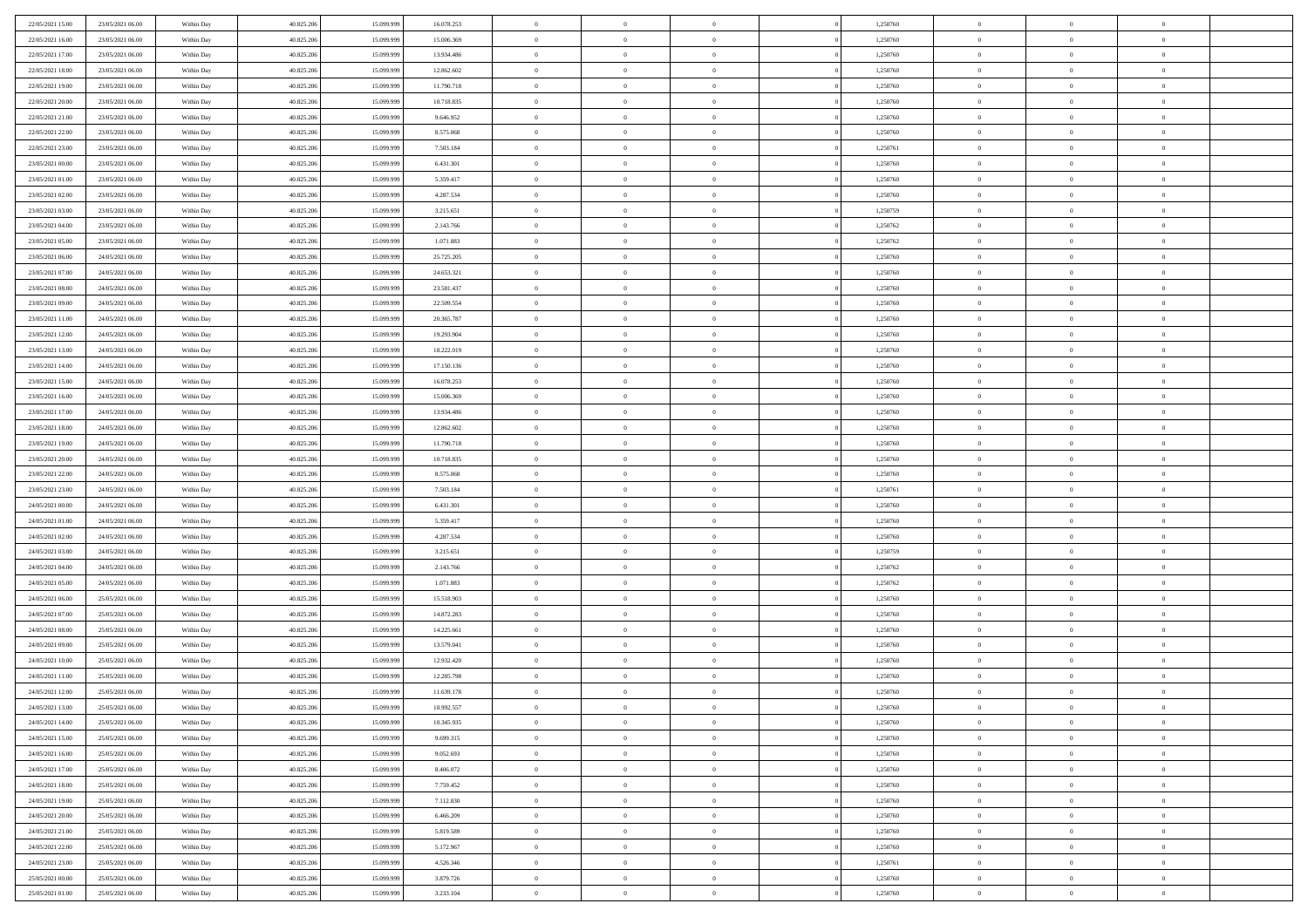| 25/05/2021 02:00 | 25/05/2021 06:00 | Within Day               | 40.825.206 | 15.099.999 | 2.586.484  | $\,0\,$        | $\overline{0}$ | $\overline{0}$ |                | 1,250760 | $\,$ 0 $\,$    | $\overline{0}$ | $\bf{0}$       |  |
|------------------|------------------|--------------------------|------------|------------|------------|----------------|----------------|----------------|----------------|----------|----------------|----------------|----------------|--|
| 25/05/2021 03:00 | 25/05/2021 06:00 | Within Day               | 40.825.206 | 15.099.99  | 1.939.863  | $\overline{0}$ | $\overline{0}$ | $\overline{0}$ |                | 1,250759 | $\theta$       | $\overline{0}$ | $\overline{0}$ |  |
| 25/05/2021 04:00 | 25/05/2021 06:00 | Within Day               | 40.825.206 | 15.099.999 | 1.293.241  | $\mathbf{0}$   | $\overline{0}$ | $\overline{0}$ |                | 1,250762 | $\theta$       | $\overline{0}$ | $\overline{0}$ |  |
| 25/05/2021 05:00 | 25/05/2021 06:00 | Within Day               | 40.825.206 | 15.099.999 | 646.621    | $\bf{0}$       | $\overline{0}$ | $\bf{0}$       |                | 1,250762 | $\bf{0}$       | $\overline{0}$ | $\bf{0}$       |  |
| 25/05/2021 06:00 | 26/05/2021 06:00 | Within Day               | 40.825.206 | 15.099.999 | 15.518.903 | $\bf{0}$       | $\overline{0}$ | $\overline{0}$ |                | 1,250760 | $\bf{0}$       | $\bf{0}$       | $\bf{0}$       |  |
| 25/05/2021 07:00 | 26/05/2021 06:00 | Within Day               | 40.825.206 | 15.099.999 | 14.872.283 | $\mathbf{0}$   | $\overline{0}$ | $\overline{0}$ |                | 1,250760 | $\theta$       | $\overline{0}$ | $\theta$       |  |
| 25/05/2021 08:00 | 26/05/2021 06:00 | Within Day               | 40.825.206 | 15.099.999 | 14.225.661 | $\mathbf{0}$   | $\overline{0}$ | $\overline{0}$ |                | 1,250760 | $\bf{0}$       | $\overline{0}$ | $\theta$       |  |
| 25/05/2021 09:00 | 26/05/2021 06:00 | Within Day               | 40.825.206 | 15.099.999 | 13.579.041 | $\overline{0}$ | $\mathbf{0}$   | $\overline{0}$ |                | 1,250760 | $\,$ 0 $\,$    | $\overline{0}$ | $\theta$       |  |
| 25/05/2021 10:00 | 26/05/2021 06:00 | Within Day               | 40.825.206 | 15.099.999 | 12.932.420 | $\mathbf{0}$   | $\overline{0}$ | $\overline{0}$ |                | 1,250760 | $\theta$       | $\overline{0}$ | $\overline{0}$ |  |
| 25/05/2021 11:00 | 26/05/2021 06:00 | Within Day               | 40.825.206 | 15.099.999 | 12.285.798 | $\bf{0}$       | $\overline{0}$ | $\overline{0}$ |                | 1,250760 | $\bf{0}$       | $\overline{0}$ | $\bf{0}$       |  |
| 25/05/2021 12:00 | 26/05/2021 06:00 | Within Day               | 40.825.206 | 15.099.999 | 11.639.178 | $\bf{0}$       | $\overline{0}$ | $\overline{0}$ |                | 1,250760 | $\bf{0}$       | $\theta$       | $\bf{0}$       |  |
| 25/05/2021 13:00 | 26/05/2021 06:00 | Within Day               | 40.825.206 | 15.099.999 | 10.992.557 | $\mathbf{0}$   | $\overline{0}$ | $\overline{0}$ |                | 1,250760 | $\theta$       | $\overline{0}$ | $\overline{0}$ |  |
| 25/05/2021 14:00 | 26/05/2021 06:00 | Within Day               | 40.825.206 | 15.099.999 | 10.345.935 | $\,0\,$        | $\overline{0}$ | $\overline{0}$ |                | 1,250760 | $\bf{0}$       | $\overline{0}$ | $\bf{0}$       |  |
| 25/05/2021 15:00 | 26/05/2021 06:00 | Within Day               | 40.825.206 | 15.099.999 | 9.699.315  | $\bf{0}$       | $\overline{0}$ | $\overline{0}$ |                | 1,250760 | $\,$ 0 $\,$    | $\overline{0}$ | $\theta$       |  |
| 25/05/2021 16:00 | 26/05/2021 06:00 | Within Day               | 40.825.206 | 15.099.999 | 9.052.693  | $\mathbf{0}$   | $\overline{0}$ | $\overline{0}$ |                | 1,250760 | $\theta$       | $\overline{0}$ | $\overline{0}$ |  |
| 25/05/2021 17:00 | 26/05/2021 06:00 | Within Day               | 40.825.206 | 15.099.999 | 8.406.072  | $\,0\,$        | $\overline{0}$ | $\overline{0}$ |                | 1,250760 | $\bf{0}$       | $\overline{0}$ | $\bf{0}$       |  |
| 25/05/2021 18:00 | 26/05/2021 06:00 | Within Day               | 40.825.206 | 15.099.999 | 7.759.452  | $\bf{0}$       | $\overline{0}$ | $\overline{0}$ |                | 1,250760 | $\bf{0}$       | $\overline{0}$ | $\bf{0}$       |  |
| 25/05/2021 19:00 | 26/05/2021 06:00 | Within Day               | 40.825.206 | 15.099.999 | 7.112.830  | $\mathbf{0}$   | $\overline{0}$ | $\overline{0}$ |                | 1,250760 | $\theta$       | $\overline{0}$ | $\overline{0}$ |  |
| 25/05/2021 20:00 | 26/05/2021 06:00 | Within Day               | 40.825.206 | 15.099.999 | 6.466.209  | $\bf{0}$       | $\overline{0}$ | $\bf{0}$       |                | 1,250760 | $\bf{0}$       | $\overline{0}$ | $\bf{0}$       |  |
| 25/05/2021 21:00 | 26/05/2021 06:00 | Within Day               | 40.825.206 | 15.099.999 | 5.819.589  | $\bf{0}$       | $\overline{0}$ | $\overline{0}$ |                | 1,250760 | $\,$ 0 $\,$    | $\overline{0}$ | $\bf{0}$       |  |
| 25/05/2021 22:00 | 26/05/2021 06:00 | Within Day               | 40.825.206 | 15.099.999 | 5.172.967  | $\mathbf{0}$   | $\overline{0}$ | $\overline{0}$ |                | 1,250760 | $\theta$       | $\overline{0}$ | $\overline{0}$ |  |
| 25/05/2021 23:00 | 26/05/2021 06:00 | Within Day               | 40.825.206 | 15.099.999 | 4.526.346  | $\mathbf{0}$   | $\overline{0}$ | $\overline{0}$ |                | 1,250761 | $\bf{0}$       | $\overline{0}$ | $\theta$       |  |
| 26/05/2021 00:00 | 26/05/2021 06:00 | Within Day               | 40.825.206 | 15.099.999 | 3.879.726  | $\bf{0}$       | $\overline{0}$ | $\overline{0}$ |                | 1,250760 | $\bf{0}$       | $\overline{0}$ | $\overline{0}$ |  |
| 26/05/2021 01:00 | 26/05/2021 06:00 | Within Day               | 40.825.206 | 15.099.999 | 3.233.104  | $\mathbf{0}$   | $\overline{0}$ | $\overline{0}$ |                | 1,250760 | $\theta$       | $\overline{0}$ | $\overline{0}$ |  |
| 26/05/2021 02:00 | 26/05/2021 06:00 | Within Day               | 40.825.206 | 15.099.999 | 2.586.484  | $\bf{0}$       | $\overline{0}$ | $\overline{0}$ |                | 1,250760 | $\bf{0}$       | $\overline{0}$ | $\bf{0}$       |  |
| 26/05/2021 03:00 | 26/05/2021 06:00 | Within Day               | 40.825.206 | 15.099.999 | 1.939.863  | $\bf{0}$       | $\overline{0}$ | $\overline{0}$ |                | 1,250759 | $\bf{0}$       | $\overline{0}$ | $\bf{0}$       |  |
| 26/05/2021 04:00 | 26/05/2021 06:00 | Within Day               | 40.825.206 | 15.099.999 | 1.293.241  | $\mathbf{0}$   | $\overline{0}$ | $\overline{0}$ |                | 1,250762 | $\theta$       | $\overline{0}$ | $\overline{0}$ |  |
| 26/05/2021 05:00 | 26/05/2021 06:00 | Within Day               | 40.825.206 | 15.099.999 | 646.621    | $\,0\,$        | $\overline{0}$ | $\bf{0}$       |                | 1,250762 | $\bf{0}$       | $\overline{0}$ | $\bf{0}$       |  |
| 26/05/2021 06:00 | 27/05/2021 06:00 |                          | 40.825.206 | 15.099.999 | 15.518.903 | $\overline{0}$ | $\overline{0}$ | $\overline{0}$ |                | 1,250760 | $\,$ 0 $\,$    | $\overline{0}$ | $\overline{0}$ |  |
| 26/05/2021 07:00 | 27/05/2021 06:00 | Within Day<br>Within Day | 40.825.206 | 15.099.999 | 14.872.283 | $\mathbf{0}$   | $\overline{0}$ | $\overline{0}$ |                | 1,250760 | $\theta$       | $\overline{0}$ | $\overline{0}$ |  |
| 26/05/2021 08:00 | 27/05/2021 06:00 | Within Day               | 40.825.206 | 15.099.999 | 14.225.661 | $\mathbf{0}$   | $\overline{0}$ | $\overline{0}$ |                | 1,250760 | $\,$ 0 $\,$    | $\overline{0}$ | $\theta$       |  |
| 26/05/2021 09:00 | 27/05/2021 06:00 | Within Day               | 40.825.206 | 15.099.999 | 13.579.041 | $\bf{0}$       | $\overline{0}$ | $\overline{0}$ |                | 1,250760 | $\bf{0}$       | $\overline{0}$ | $\overline{0}$ |  |
| 26/05/2021 10:00 | 27/05/2021 06:00 | Within Day               | 40.825.206 | 15.099.999 | 12.932.420 | $\mathbf{0}$   | $\overline{0}$ | $\overline{0}$ |                | 1,250760 | $\theta$       | $\overline{0}$ | $\overline{0}$ |  |
| 26/05/2021 11:00 | 27/05/2021 06:00 | Within Day               | 40.825.206 | 15.099.999 | 12.285.798 | $\mathbf{0}$   | $\overline{0}$ | $\overline{0}$ |                | 1,250760 | $\,$ 0 $\,$    | $\overline{0}$ | $\theta$       |  |
| 26/05/2021 12:00 | 27/05/2021 06:00 | Within Day               | 40.825.206 | 15.099.999 | 11.639.178 | $\overline{0}$ | $\overline{0}$ | $\overline{0}$ |                | 1,250760 | $\bf{0}$       | $\overline{0}$ | $\overline{0}$ |  |
| 26/05/2021 13:00 | 27/05/2021 06:00 | Within Day               | 40.825.206 | 15.099.999 | 10.992.557 | $\mathbf{0}$   | $\overline{0}$ | $\overline{0}$ |                | 1,250760 | $\theta$       | $\overline{0}$ | $\overline{0}$ |  |
| 26/05/2021 14:00 | 27/05/2021 06:00 | Within Day               | 40.825.206 | 15.099.999 | 10.345.935 | $\mathbf{0}$   | $\overline{0}$ | $\theta$       |                | 1,250760 | $\,$ 0 $\,$    | $\overline{0}$ | $\theta$       |  |
| 26/05/2021 15:00 | 27/05/2021 06:00 | Within Day               | 40.825.206 | 15.099.999 | 9.699.315  | $\bf{0}$       | $\overline{0}$ | $\overline{0}$ |                | 1,250760 | $\bf{0}$       | $\overline{0}$ | $\overline{0}$ |  |
| 26/05/2021 16:00 | 27/05/2021 06:00 | Within Day               | 40.825.206 | 15.099.999 | 9.052.693  | $\mathbf{0}$   | $\overline{0}$ | $\overline{0}$ |                | 1,250760 | $\theta$       | $\overline{0}$ | $\overline{0}$ |  |
| 26/05/2021 17:00 | 27/05/2021 06:00 | Within Day               | 40.825.206 | 15.099.999 | 8.406.072  | $\,$ 0 $\,$    | $\overline{0}$ | $\bf{0}$       |                | 1,250760 | $\,$ 0 $\,$    | $\overline{0}$ | $\theta$       |  |
| 26/05/2021 18:00 | 27/05/2021 06:00 | Within Day               | 40.825.206 | 15.099.999 | 7.759.452  | $\bf{0}$       | $\overline{0}$ | $\overline{0}$ |                | 1,250760 | $\bf{0}$       | $\bf{0}$       | $\bf{0}$       |  |
| 26/05/2021 19:00 | 27/05/2021 06:00 | Within Day               | 40.825.206 | 15.099.999 | 7.112.830  | $\mathbf{0}$   | $\overline{0}$ | $\overline{0}$ |                | 1,250760 | $\theta$       | $\overline{0}$ | $\overline{0}$ |  |
| 26/05/2021 20:00 | 27/05/2021 06:00 | Within Day               | 40.825.206 | 15.099.999 | 6.466.209  | $\mathbf{0}$   | $\overline{0}$ | $\overline{0}$ |                | 1,250760 | $\,$ 0 $\,$    | $\overline{0}$ | $\theta$       |  |
| 26/05/2021 21:00 | 27/05/2021 06:00 | Within Day               | 40.825.206 | 15.099.999 | 5.819.589  | $\bf{0}$       | $\overline{0}$ | $\overline{0}$ |                | 1,250760 | $\,$ 0 $\,$    | $\overline{0}$ | $\bf{0}$       |  |
| 26/05/2021 22:00 | 27/05/2021 06:00 | Within Day               | 40.825.206 | 15.099.999 | 5.172.967  | $\mathbf{0}$   | $\overline{0}$ | $\overline{0}$ |                | 1,250760 | $\overline{0}$ | $^{\circ}$     | $\theta$       |  |
| 26/05/2021 23:00 | 27/05/2021 06:00 | Within Day               | 40.825.206 | 15.099.999 | 4.526.346  | $\,$ 0 $\,$    | $\overline{0}$ | $\bf{0}$       |                | 1,250761 | $\,$ 0 $\,$    | $\bf{0}$       | $\theta$       |  |
| 27/05/2021 00:00 | 27/05/2021 06:00 | Within Day               | 40.825.206 | 15.099.999 | 3.879.726  | $\mathbf{0}$   | $\overline{0}$ | $\overline{0}$ |                | 1,250760 | $\,$ 0 $\,$    | $\overline{0}$ | $\overline{0}$ |  |
| 27/05/2021 01:00 | 27/05/2021 06:00 | Within Day               | 40.825.206 | 15.099.999 | 3.233.104  | $\mathbf{0}$   | $\overline{0}$ | $\overline{0}$ |                | 1,250760 | $\mathbf{0}$   | $\overline{0}$ | $\overline{0}$ |  |
| 27/05/2021 02:00 | 27/05/2021 06:00 | Within Day               | 40.825.206 | 15.099.999 | 2.586.484  | $\,$ 0 $\,$    | $\overline{0}$ | $\overline{0}$ | $\overline{0}$ | 1,250760 | $\,$ 0 $\,$    | $\bf{0}$       | $\,$ 0 $\,$    |  |
| 27/05/2021 03:00 | 27/05/2021 06:00 | Within Day               | 40.825.206 | 15.099.999 | 1.939.863  | $\bf{0}$       | $\overline{0}$ | $\overline{0}$ |                | 1,250759 | $\,$ 0 $\,$    | $\overline{0}$ | $\mathbf{0}$   |  |
| 27/05/2021 04:00 | 27/05/2021 06:00 | Within Day               | 40.825.206 | 15.099.999 | 1.293.241  | $\mathbf{0}$   | $\overline{0}$ | $\overline{0}$ |                | 1,250762 | $\overline{0}$ | $\overline{0}$ | $\overline{0}$ |  |
| 27/05/2021 05:00 | 27/05/2021 06:00 | Within Day               | 40.825.206 | 15.099.999 | 646.621    | $\,$ 0 $\,$    | $\overline{0}$ | $\overline{0}$ |                | 1,250762 | $\,$ 0 $\,$    | $\bf{0}$       | $\,$ 0 $\,$    |  |
| 27/05/2021 06:00 | 28/05/2021 06:00 | Within Day               | 40.825.206 | 15.099.999 | 15.518.903 | $\overline{0}$ | $\overline{0}$ | $\overline{0}$ |                | 1,250760 | $\mathbf{0}$   | $\overline{0}$ | $\overline{0}$ |  |
| 27/05/2021 07:00 | 28/05/2021 06:00 | Within Day               | 40.825.206 | 15.099.999 | 14.872.283 | $\mathbf{0}$   | $\overline{0}$ | $\overline{0}$ |                | 1,250760 | $\mathbf{0}$   | $\overline{0}$ | $\overline{0}$ |  |
| 27/05/2021 08:00 | 28/05/2021 06:00 | Within Day               | 40.825.206 | 15.099.999 | 14.225.661 | $\,$ 0 $\,$    | $\overline{0}$ | $\overline{0}$ | $\overline{0}$ | 1,250760 | $\,$ 0 $\,$    | $\bf{0}$       | $\,$ 0 $\,$    |  |
| 27/05/2021 09:00 | 28/05/2021 06:00 | Within Day               | 40.825.206 | 15.099.999 | 13.579.041 | $\bf{0}$       | $\overline{0}$ | $\overline{0}$ |                | 1,250760 | $\,$ 0 $\,$    | $\overline{0}$ | $\overline{0}$ |  |
| 27/05/2021 10:00 | 28/05/2021 06:00 | Within Day               | 40.825.206 | 15.099.999 | 12.932.420 | $\mathbf{0}$   | $\overline{0}$ | $\overline{0}$ |                | 1,250760 | $\mathbf{0}$   | $\overline{0}$ | $\overline{0}$ |  |
|                  |                  |                          |            |            |            |                |                |                |                |          |                |                |                |  |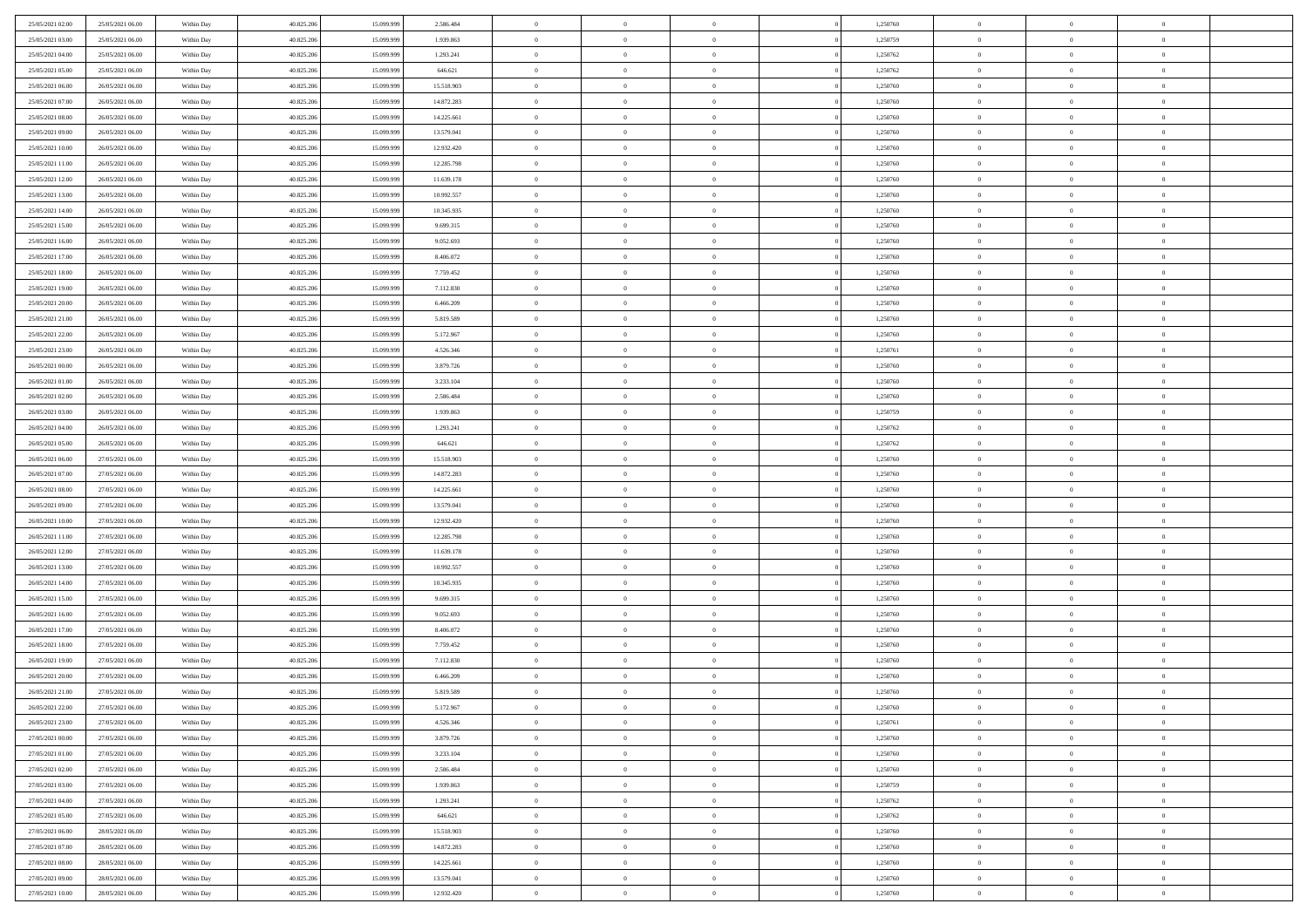| 27/05/2021 11:00                     | 28/05/2021 06:00                     | Within Day               | 40.825.206               | 15.099.999               | 12.285.798               | $\bf{0}$                 | $\bf{0}$                         | $\overline{0}$                   |          | 1,250760             | $\bf{0}$                 | $\overline{0}$                   | $\,0\,$                          |  |
|--------------------------------------|--------------------------------------|--------------------------|--------------------------|--------------------------|--------------------------|--------------------------|----------------------------------|----------------------------------|----------|----------------------|--------------------------|----------------------------------|----------------------------------|--|
| 27/05/2021 12:00                     | 28/05/2021 06:00                     | Within Day               | 40.825.206               | 15.099.999               | 11.639.178               | $\overline{0}$           | $\overline{0}$                   | $\overline{0}$                   |          | 1,250760             | $\overline{0}$           | $\overline{0}$                   | $\theta$                         |  |
| 27/05/2021 13:00                     | 28/05/2021 06:00                     | Within Dav               | 40.825.206               | 15.099.999               | 10.992.557               | $\mathbf{0}$             | $\overline{0}$                   | $\overline{0}$                   |          | 1,250760             | $\mathbf{0}$             | $\overline{0}$                   | $\overline{0}$                   |  |
| 27/05/2021 14:00                     | 28/05/2021 06:00                     | Within Day               | 40.825.206               | 15.099.999               | 10.345.935               | $\bf{0}$                 | $\overline{0}$                   | $\bf{0}$                         |          | 1,250760             | $\bf{0}$                 | $\overline{0}$                   | $\bf{0}$                         |  |
| 27/05/2021 15:00                     | 28/05/2021 06:00                     | Within Day               | 40.825.206               | 15.099.999               | 9.699.315                | $\bf{0}$                 | $\overline{0}$                   | $\overline{0}$                   |          | 1,250760             | $\bf{0}$                 | $\bf{0}$                         | $\,0\,$                          |  |
| 27/05/2021 16:00                     | 28/05/2021 06:00                     | Within Dav               | 40.825.206               | 15.099.999               | 9.052.693                | $\mathbf{0}$             | $\overline{0}$                   | $\overline{0}$                   |          | 1,250760             | $\mathbf{0}$             | $\overline{0}$                   | $\overline{0}$                   |  |
| 27/05/2021 17:00                     | 28/05/2021 06:00                     | Within Day               | 40.825.206               | 15.099.999               | 8.406.072                | $\bf{0}$                 | $\overline{0}$                   | $\overline{0}$                   |          | 1,250760             | $\bf{0}$                 | $\overline{0}$                   | $\,0\,$                          |  |
| 27/05/2021 18:00                     | 28/05/2021 06:00                     | Within Day               | 40.825.206               | 15.099.999               | 7.759.452                | $\overline{0}$           | $\overline{0}$                   | $\overline{0}$                   |          | 1,250760             | $\,$ 0 $\,$              | $\overline{0}$                   | $\theta$                         |  |
| 27/05/2021 19:00                     | 28/05/2021 06:00                     | Within Dav               | 40.825.206               | 15.099.999               | 7.112.830                | $\mathbf{0}$             | $\overline{0}$                   | $\overline{0}$                   |          | 1,250760             | $\mathbf{0}$             | $\overline{0}$                   | $\overline{0}$                   |  |
| 27/05/2021 20:00                     | 28/05/2021 06:00                     | Within Day               | 40.825.206               | 15.099.999               | 6.466.209                | $\bf{0}$                 | $\overline{0}$                   | $\overline{0}$                   |          | 1,250760             | $\bf{0}$                 | $\overline{0}$                   | $\,0\,$                          |  |
| 27/05/2021 21:00                     | 28/05/2021 06:00                     | Within Day               | 40.825.206               | 15,099,999               | 5.819.589                | $\bf{0}$                 | $\overline{0}$                   | $\overline{0}$                   |          | 1,250760             | $\bf{0}$                 | $\mathbf{0}$                     | $\theta$                         |  |
| 27/05/2021 22:00                     | 28/05/2021 06:00                     | Within Dav               | 40.825.206               | 15.099.999               | 5.172.967                | $\mathbf{0}$             | $\overline{0}$                   | $\overline{0}$                   |          | 1,250760             | $\mathbf{0}$             | $\overline{0}$                   | $\overline{0}$                   |  |
| 27/05/2021 23:00                     | 28/05/2021 06:00                     | Within Day               | 40.825.206               | 15.099.999               | 4.526.346                | $\bf{0}$                 | $\overline{0}$                   | $\bf{0}$                         |          | 1,250761             | $\bf{0}$                 | $\overline{0}$                   | $\overline{0}$                   |  |
| 28/05/2021 00:00                     | 28/05/2021 06:00                     | Within Day               | 40.825.206               | 15.099.999               | 3.879.726                | $\bf{0}$                 | $\overline{0}$                   | $\overline{0}$                   |          | 1,250760             | $\bf{0}$                 | $\mathbf{0}$                     | $\,0\,$                          |  |
| 28/05/2021 01:00                     | 28/05/2021 06:00                     | Within Dav               | 40.825.206               | 15.099.999               | 3.233.104                | $\overline{0}$           | $\overline{0}$                   | $\overline{0}$                   |          | 1,250760             | $\mathbf{0}$             | $\overline{0}$                   | $\overline{0}$                   |  |
| 28/05/2021 02:00                     | 28/05/2021 06:00                     | Within Day               | 40.825.206               | 15.099.999               | 2.586.484                | $\bf{0}$                 | $\overline{0}$                   | $\overline{0}$                   |          | 1,250760             | $\bf{0}$                 | $\overline{0}$                   | $\bf{0}$                         |  |
| 28/05/2021 03:00                     | 28/05/2021 06:00                     | Within Day               | 40.825.206               | 15.099.999               | 1.939.863                | $\overline{0}$           | $\overline{0}$                   | $\overline{0}$                   |          | 1,250759             | $\bf{0}$                 | $\overline{0}$                   | $\theta$                         |  |
| 28/05/2021 04:00                     | 28/05/2021 06:00                     | Within Day               | 40.825.206               | 15.099.999               | 1.293.241                | $\mathbf{0}$             | $\overline{0}$                   | $\overline{0}$                   |          | 1,250762             | $\mathbf{0}$             | $\overline{0}$                   | $\overline{0}$                   |  |
| 28/05/2021 05:00                     | 28/05/2021 06:00                     | Within Day               | 40.825.206               | 15.099.999               | 646.621                  | $\bf{0}$                 | $\overline{0}$                   | $\overline{0}$                   |          | 1,250762             | $\bf{0}$                 | $\overline{0}$                   | $\,0\,$                          |  |
| 28/05/2021 06:00                     | 29/05/2021 06:00                     | Within Day               | 40.825.206               | 15.099.999               | 15.518.903               | $\bf{0}$                 | $\overline{0}$                   | $\overline{0}$                   |          | 1,250760             | $\bf{0}$                 | $\overline{0}$                   | $\overline{0}$                   |  |
| 28/05/2021 07:00                     | 29/05/2021 06:00                     | Within Dav               | 40.825.206               | 15.099.999               | 14.872.283               | $\mathbf{0}$             | $\overline{0}$                   | $\overline{0}$                   |          | 1,250760             | $\mathbf{0}$             | $\overline{0}$                   | $\overline{0}$                   |  |
| 28/05/2021 08:00                     | 29/05/2021 06:00                     | Within Day               | 40.825.206               | 15.099.999               | 14.225.661               | $\bf{0}$                 | $\overline{0}$                   | $\overline{0}$                   |          | 1,250760             | $\bf{0}$                 | $\overline{0}$                   | $\bf{0}$                         |  |
|                                      | 29/05/2021 06:00                     |                          | 40.825.206               | 15.099.999               | 13.579.041               | $\bf{0}$                 | $\overline{0}$                   | $\overline{0}$                   |          |                      | $\bf{0}$                 | $\bf{0}$                         | $\,0\,$                          |  |
| 28/05/2021 09:00<br>28/05/2021 10:00 | 29/05/2021 06:00                     | Within Day<br>Within Dav | 40.825.206               | 15.099.999               | 12.932.420               | $\mathbf{0}$             | $\overline{0}$                   | $\overline{0}$                   |          | 1,250760<br>1,250760 | $\mathbf{0}$             | $\overline{0}$                   | $\overline{0}$                   |  |
| 28/05/2021 11:00                     | 29/05/2021 06:00                     | Within Day               | 40.825.206               | 15.099.999               | 12.285.798               | $\bf{0}$                 | $\bf{0}$                         | $\overline{0}$                   |          | 1,250760             | $\bf{0}$                 | $\overline{0}$                   | $\,0\,$                          |  |
|                                      |                                      |                          |                          |                          |                          | $\overline{0}$           | $\overline{0}$                   | $\overline{0}$                   |          |                      |                          | $\mathbf{0}$                     | $\overline{0}$                   |  |
| 28/05/2021 12:00<br>28/05/2021 13:00 | 29/05/2021 06:00<br>29/05/2021 06:00 | Within Day               | 40.825.206               | 15.099.999               | 11.639.178               | $\mathbf{0}$             |                                  |                                  |          | 1,250760             | $\bf{0}$<br>$\mathbf{0}$ |                                  | $\overline{0}$                   |  |
|                                      |                                      | Within Dav               | 40.825.206               | 15.099.999               | 10.992.557               |                          | $\overline{0}$                   | $\overline{0}$<br>$\overline{0}$ |          | 1,250760             |                          | $\overline{0}$<br>$\overline{0}$ |                                  |  |
| 28/05/2021 14:00                     | 29/05/2021 06:00                     | Within Day               | 40.825.206               | 15.099.999<br>15.099.999 | 10.345.935               | $\bf{0}$                 | $\bf{0}$                         |                                  |          | 1,250760             | $\bf{0}$                 |                                  | $\,0\,$                          |  |
| 28/05/2021 15:00<br>28/05/2021 16:00 | 29/05/2021 06:00<br>29/05/2021 06:00 | Within Day<br>Within Dav | 40.825.206<br>40.825.206 | 15.099.999               | 9.699.315<br>9.052.693   | $\bf{0}$<br>$\mathbf{0}$ | $\bf{0}$<br>$\overline{0}$       | $\overline{0}$<br>$\overline{0}$ |          | 1,250760<br>1,250760 | $\bf{0}$<br>$\mathbf{0}$ | $\bf{0}$<br>$\overline{0}$       | $\overline{0}$<br>$\overline{0}$ |  |
|                                      |                                      |                          |                          |                          |                          |                          |                                  |                                  |          |                      |                          | $\overline{0}$                   | $\theta$                         |  |
| 28/05/2021 17:00                     | 29/05/2021 06:00                     | Within Day               | 40.825.206               | 15.099.999               | 8.406.072                | $\bf{0}$                 | $\overline{0}$                   | $\overline{0}$                   |          | 1,250760             | $\,$ 0                   |                                  |                                  |  |
| 28/05/2021 18:00                     | 29/05/2021 06:00                     | Within Day               | 40.825.206               | 15.099.999               | 7.759.452                | $\bf{0}$<br>$\mathbf{0}$ | $\bf{0}$                         | $\overline{0}$                   |          | 1,250760             | $\bf{0}$<br>$\mathbf{0}$ | $\bf{0}$                         | $\overline{0}$<br>$\overline{0}$ |  |
| 28/05/2021 19:00                     | 29/05/2021 06:00                     | Within Dav               | 40.825.206               | 15.099.999               | 7.112.830                | $\bf{0}$                 | $\overline{0}$                   | $\overline{0}$                   |          | 1,250760             |                          | $\overline{0}$                   | $\theta$                         |  |
| 28/05/2021 20:00                     | 29/05/2021 06:00                     | Within Day               | 40.825.206               | 15.099.999<br>15.099.999 | 6.466.209                |                          | $\overline{0}$<br>$\overline{0}$ | $\overline{0}$<br>$\overline{0}$ |          | 1,250760             | $\,$ 0                   | $\overline{0}$<br>$\overline{0}$ | $\overline{0}$                   |  |
| 28/05/2021 21:00<br>28/05/2021 22:00 | 29/05/2021 06:00<br>29/05/2021 06:00 | Within Day<br>Within Day | 40.825.206<br>40.825.206 | 15.099.999               | 5.819.589<br>5.172.967   | $\bf{0}$<br>$\mathbf{0}$ | $\overline{0}$                   |                                  |          | 1,250760<br>1,250760 | $\bf{0}$<br>$\mathbf{0}$ | $\overline{0}$                   | $\overline{0}$                   |  |
|                                      |                                      |                          |                          |                          |                          | $\bf{0}$                 |                                  | $\overline{0}$                   |          |                      |                          |                                  | $\theta$                         |  |
| 28/05/2021 23:00                     | 29/05/2021 06:00                     | Within Day               | 40.825.206               | 15.099.999               | 4.526.346                |                          | $\overline{0}$                   | $\overline{0}$                   |          | 1,250761             | $\,$ 0                   | $\overline{0}$                   |                                  |  |
| 29/05/2021 00:00                     | 29/05/2021 06:00<br>29/05/2021 06:00 | Within Day               | 40.825.206               | 15.099.999               | 3.879.726                | $\bf{0}$<br>$\mathbf{0}$ | $\overline{0}$                   | $\overline{0}$                   |          | 1,250760             | $\bf{0}$<br>$\mathbf{0}$ | $\overline{0}$                   | $\overline{0}$<br>$\overline{0}$ |  |
| 29/05/2021 01:00                     |                                      | Within Dav               | 40.825.206               | 15.099.999               | 3.233.104                |                          | $\overline{0}$                   | $\overline{0}$                   |          | 1,250760             |                          | $\overline{0}$                   |                                  |  |
| 29/05/2021 02:00                     | 29/05/2021 06:00                     | Within Day               | 40.825.206               | 15.099.999               | 2.586.484                | $\,0\,$                  | $\overline{0}$                   | $\theta$                         |          | 1,250760             | $\,$ 0                   | $\overline{0}$<br>$\overline{0}$ | $\theta$                         |  |
| 29/05/2021 03:00<br>29/05/2021 04:00 | 29/05/2021 06:00<br>29/05/2021 06:00 | Within Day<br>Within Dav | 40.825.206<br>40.825.206 | 15.099.999<br>15.099.999 | 1.939.863<br>1.293.241   | $\bf{0}$<br>$\mathbf{0}$ | $\bf{0}$<br>$\overline{0}$       | $\overline{0}$                   |          | 1,250759<br>1,250762 | $\bf{0}$<br>$\mathbf{0}$ | $\overline{0}$                   | $\overline{0}$<br>$\overline{0}$ |  |
| 29/05/2021 05:00                     |                                      |                          |                          |                          |                          | $\bf{0}$                 | $\overline{0}$                   | $\overline{0}$<br>$\theta$       |          |                      | $\,$ 0                   | $\overline{0}$                   | $\theta$                         |  |
|                                      | 29/05/2021 06:00<br>30/05/2021 06:00 | Within Day               | 40.825.206               | 15.099.999               | 646.621                  | $\bf{0}$                 | $\overline{0}$                   |                                  |          | 1,250762             | $\bf{0}$                 | $\overline{0}$                   |                                  |  |
| 29/05/2021 06:00<br>29/05/2021 07:00 | 30/05/2021 06:00                     | Within Day<br>Within Day | 40.825.206<br>40.825.206 | 15.099.999<br>15.099.999 | 25.725.205<br>24.653.321 | $\bf{0}$                 | $\overline{0}$                   | $\overline{0}$<br>$\Omega$       |          | 1,250760<br>1,250760 | $\overline{0}$           | $\theta$                         | $\bf{0}$<br>$\theta$             |  |
|                                      |                                      |                          |                          |                          |                          |                          |                                  |                                  |          |                      |                          |                                  |                                  |  |
| 29/05/2021 08:00                     | 30/05/2021 06:00                     | Within Day               | 40.825.206               | 15.099.999               | 23.581.437               | $\,0\,$                  | $\overline{0}$                   | $\theta$<br>$\overline{0}$       |          | 1,250760             | $\,$ 0 $\,$              | $\bf{0}$<br>$\overline{0}$       | $\theta$                         |  |
| 29/05/2021 09:00                     | 30/05/2021 06:00<br>30/05/2021 06:00 | Within Day               | 40.825.206               | 15.099.999               | 22.509.554               | $\overline{0}$           | $\overline{0}$                   |                                  |          | 1,250760             | $\overline{0}$           |                                  | $\overline{0}$                   |  |
| 29/05/2021 10:00                     |                                      | Within Day               | 40.825.206               | 15.099.999               | 21.437.670               | $\bf{0}$                 | $\overline{0}$                   | $\overline{0}$                   |          | 1,250760             | $\overline{0}$           | $\bf{0}$                         | $\mathbf{0}$                     |  |
| 29/05/2021 11:00                     | 30/05/2021 06:00                     | Within Day               | 40.825.206               | 15.099.999               | 20.365.787               | $\bf{0}$                 | $\overline{0}$                   | $\overline{0}$                   | $\theta$ | 1,250760             | $\mathbf{0}$             | $\bf{0}$                         | $\,$ 0 $\,$                      |  |
| 29/05/2021 12:00                     | 30/05/2021 06:00                     | Within Day               | 40.825.206               | 15.099.999               | 19.293.904               | $\bf{0}$                 | $\overline{0}$                   | $\overline{0}$                   |          | 1,250760             | $\,$ 0 $\,$              | $\overline{0}$                   | $\overline{0}$                   |  |
| 29/05/2021 13:00                     | 30/05/2021 06:00                     | Within Day               | 40.825.206               | 15.099.999               | 18.222.019               | $\bf{0}$                 | $\overline{0}$                   | $\overline{0}$                   |          | 1,250760             | $\mathbf{0}$             | $\overline{0}$                   | $\overline{0}$                   |  |
| 29/05/2021 14:00                     | 30/05/2021 06:00                     | Within Day               | 40.825.206               | 15.099.999               | 17.150.136               | $\,0\,$                  | $\overline{0}$                   | $\overline{0}$                   | $\theta$ | 1,250760             | $\,$ 0 $\,$              | $\overline{0}$                   | $\overline{0}$                   |  |
| 29/05/2021 15:00                     | 30/05/2021 06:00                     | Within Day               | 40.825.206               | 15.099.999               | 16.078.253               | $\bf{0}$                 | $\overline{0}$                   | $\overline{0}$                   |          | 1,250760             | $\overline{0}$           | $\overline{0}$                   | $\overline{0}$                   |  |
| 29/05/2021 16:00                     | 30/05/2021 06:00                     | Within Day               | 40.825.206               | 15.099.999               | 15.006.369               | $\bf{0}$                 | $\overline{0}$                   | $\overline{0}$                   |          | 1,250760             | $\mathbf{0}$             | $\bf{0}$                         | $\overline{0}$                   |  |
| 29/05/2021 17:00                     | 30/05/2021 06:00                     | Within Day               | 40.825.206               | 15.099.999               | 13.934.486               | $\,0\,$                  | $\overline{0}$                   | $\overline{0}$                   |          | 1,250760             | $\,$ 0 $\,$              | $\overline{0}$                   | $\overline{0}$                   |  |
| 29/05/2021 18:00                     | 30/05/2021 06:00                     | Within Day               | 40.825.206               | 15.099.999               | 12.862.602               | $\bf{0}$                 | $\overline{0}$                   | $\overline{0}$                   |          | 1,250760             | $\bf{0}$                 | $\mathbf{0}$                     | $\overline{0}$                   |  |
| 29/05/2021 19:00                     | 30/05/2021 06:00                     | Within Day               | 40.825.206               | 15.099.999               | 11.790.718               | $\overline{0}$           | $\overline{0}$                   | $\overline{0}$                   |          | 1,250760             | $\mathbf{0}$             | $\overline{0}$                   | $\overline{0}$                   |  |